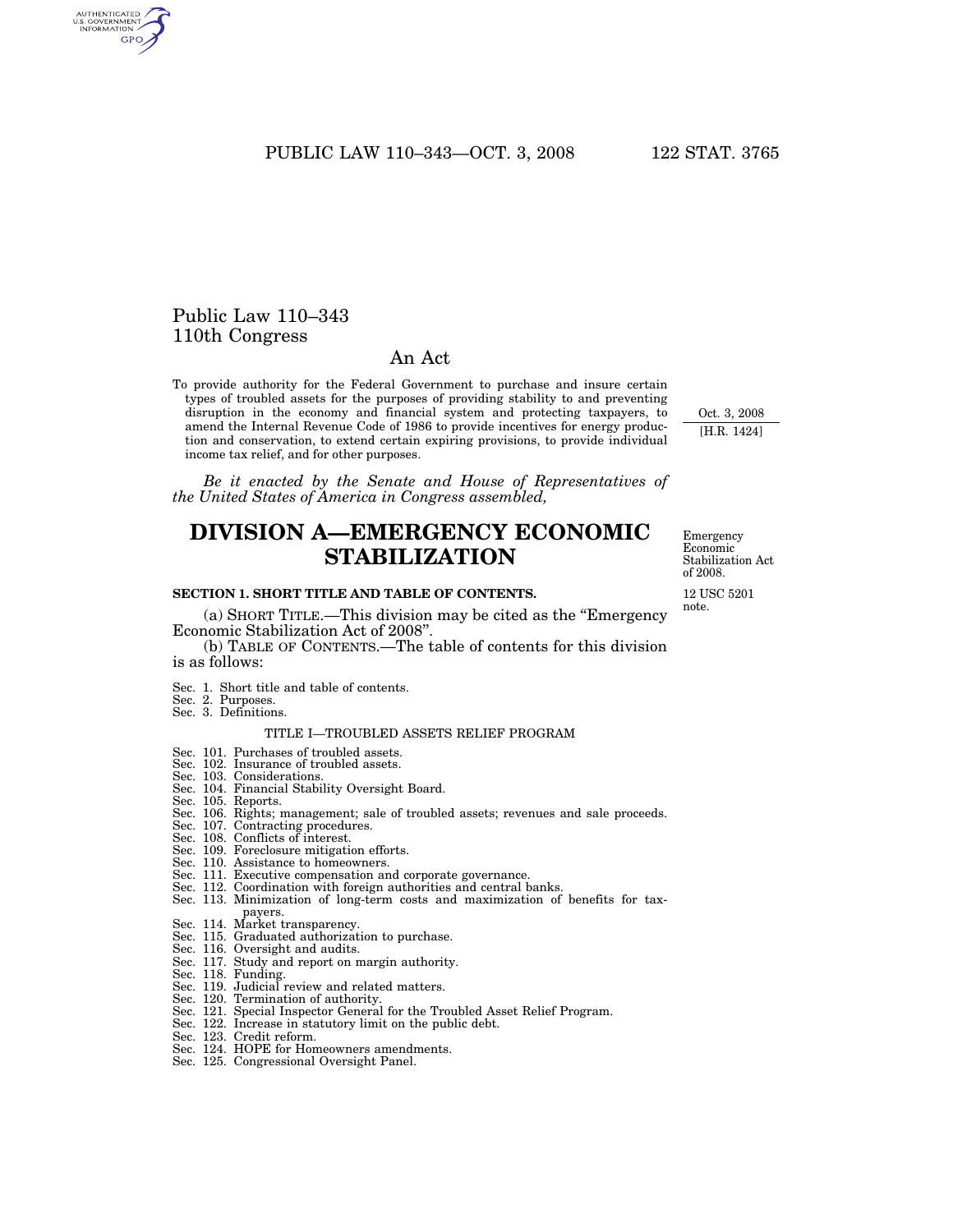- 
- Sec. 126. FDIC authority. Sec. 127. Cooperation with the FBI. Sec. 128. Acceleration of effective date.
- Sec. 129. Disclosures on exercise of loan authority.
- Sec. 130. Technical corrections.
- Sec. 131. Exchange Stabilization Fund reimbursement.
- Sec. 132. Authority to suspend mark-to-market accounting. Sec. 133. Study on mark-to-market accounting.
- 
- Sec. 134. Recoupment. Sec. 135. Preservation of authority.
- Sec. 136. Temporary increase in deposit and share insurance coverage.

#### TITLE II—BUDGET-RELATED PROVISIONS

- 
- Sec. 201. Information for congressional support agencies. Sec. 202. Reports by the Office of Management and Budget and the Congressional Budget Office. Sec. 203. Analysis in President's Budget.
- 
- Sec. 204. Emergency treatment.

#### TITLE III—TAX PROVISIONS

- Sec. 301. Gain or loss from sale or exchange of certain preferred stock.
- Sec. 302. Special rules for tax treatment of executive compensation of employers participating in the troubled assets relief program. Sec. 303. Extension of exclusion of income from discharge of qualified principal res-
- idence indebtedness.

12 USC 5201.

# **SEC. 2. PURPOSES.**

The purposes of this Act are—

(1) to immediately provide authority and facilities that the Secretary of the Treasury can use to restore liquidity and

stability to the financial system of the United States; and (2) to ensure that such authority and such facilities are

used in a manner that— (A) protects home values, college funds, retirement

accounts, and life savings;

(B) preserves homeownership and promotes jobs and economic growth;

(C) maximizes overall returns to the taxpayers of the United States; and

(D) provides public accountability for the exercise of such authority.

12 USC 5202.

# **SEC. 3. DEFINITIONS.**

For purposes of this Act, the following definitions shall apply: (1) APPROPRIATE COMMITTEES OF CONGRESS.—The term

"appropriate committees of Congress" means-(A) the Committee on Banking, Housing, and Urban Affairs, the Committee on Finance, the Committee on the Budget, and the Committee on Appropriations of the Senate; and

(B) the Committee on Financial Services, the Committee on Ways and Means, the Committee on the Budget, and the Committee on Appropriations of the House of Representatives.

(2) BOARD.—The term ''Board'' means the Board of Governors of the Federal Reserve System.

(3) CONGRESSIONAL SUPPORT AGENCIES.—The term ''congressional support agencies'' means the Congressional Budget Office and the Joint Committee on Taxation.

(4) CORPORATION.—The term ''Corporation'' means the Federal Deposit Insurance Corporation.

(5) FINANCIAL INSTITUTION.—The term ''financial institution'' means any institution, including, but not limited to, any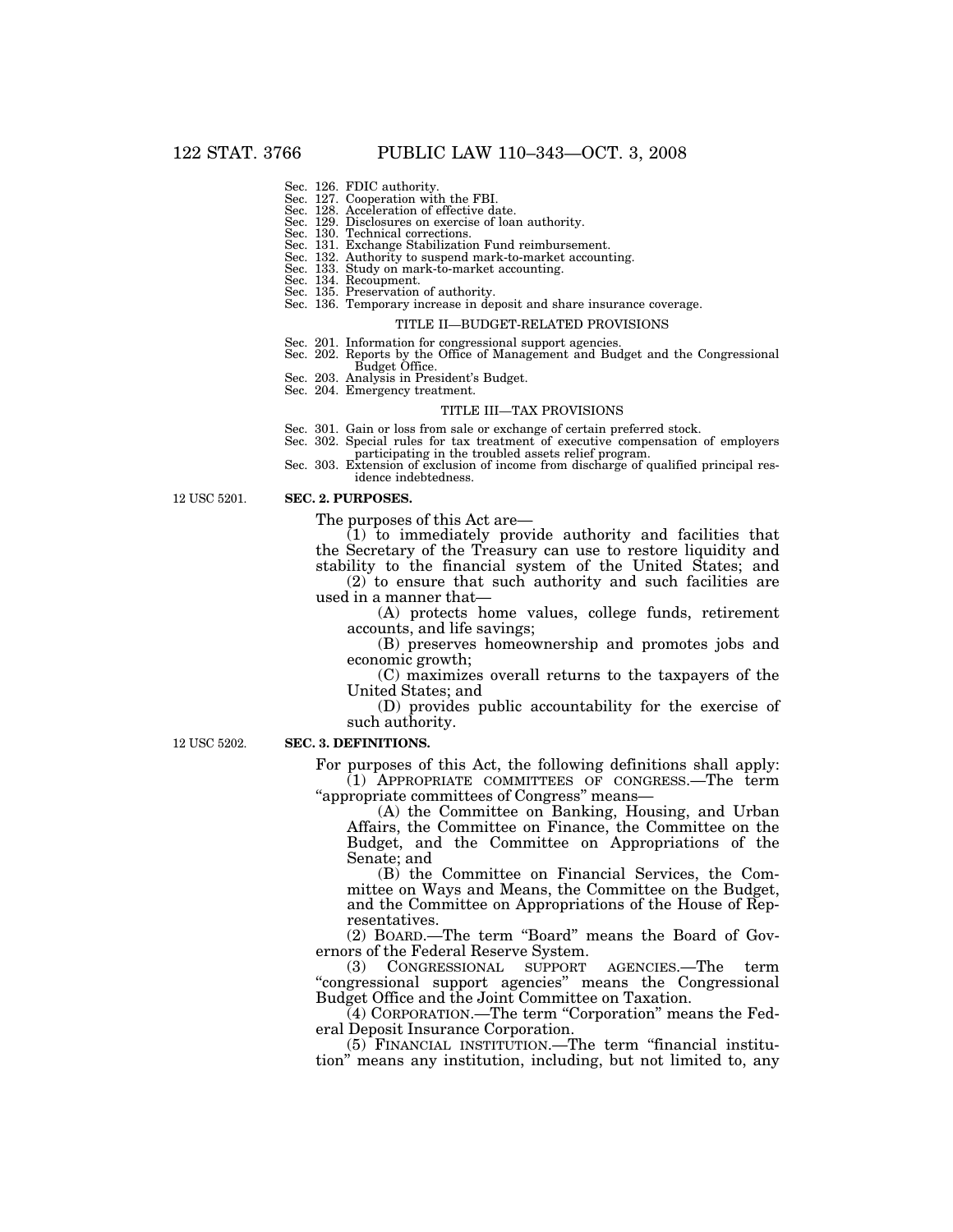bank, savings association, credit union, security broker or dealer, or insurance company, established and regulated under the laws of the United States or any State, territory, or possession of the United States, the District of Columbia, Commonwealth of Puerto Rico, Commonwealth of Northern Mariana Islands, Guam, American Samoa, or the United States Virgin Islands, and having significant operations in the United States, but excluding any central bank of, or institution owned by, a foreign government.

(6) FUND.—The term ''Fund'' means the Troubled Assets Insurance Financing Fund established under section 102.

(7) SECRETARY.—The term ''Secretary'' means the Secretary of the Treasury.

(8) TARP.—The term ''TARP'' means the Troubled Asset Relief Program established under section 101.

(9) TROUBLED ASSETS.—The term ''troubled assets'' means—

(A) residential or commercial mortgages and any securities, obligations, or other instruments that are based on or related to such mortgages, that in each case was originated or issued on or before March 14, 2008, the purchase of which the Secretary determines promotes financial market stability; and

(B) any other financial instrument that the Secretary, after consultation with the Chairman of the Board of Governors of the Federal Reserve System, determines the purchase of which is necessary to promote financial market stability, but only upon transmittal of such determination, in writing, to the appropriate committees of Congress.

# **TITLE I—TROUBLED ASSETS RELIEF PROGRAM**

#### **SEC. 101. PURCHASES OF TROUBLED ASSETS.**

12 USC 5211.

(a) OFFICES; AUTHORITY.—

(1) AUTHORITY.—The Secretary is authorized to establish the Troubled Asset Relief Program (or ''TARP'') to purchase, and to make and fund commitments to purchase, troubled assets from any financial institution, on such terms and conditions as are determined by the Secretary, and in accordance with this Act and the policies and procedures developed and published by the Secretary.

(2) COMMENCEMENT OF PROGRAM.—Establishment of the policies and procedures and other similar administrative requirements imposed on the Secretary by this Act are not intended to delay the commencement of the TARP.

(3) ESTABLISHMENT OF TREASURY OFFICE.—

(A) IN GENERAL.—The Secretary shall implement any program under paragraph (1) through an Office of Financial Stability, established for such purpose within the Office of Domestic Finance of the Department of the Treasury, which office shall be headed by an Assistant Secretary of the Treasury, appointed by the President, by and with the advice and consent of the Senate, except that an interim Assistant Secretary may be appointed by the Secretary.

(B) CLERICAL AMENDMENTS.—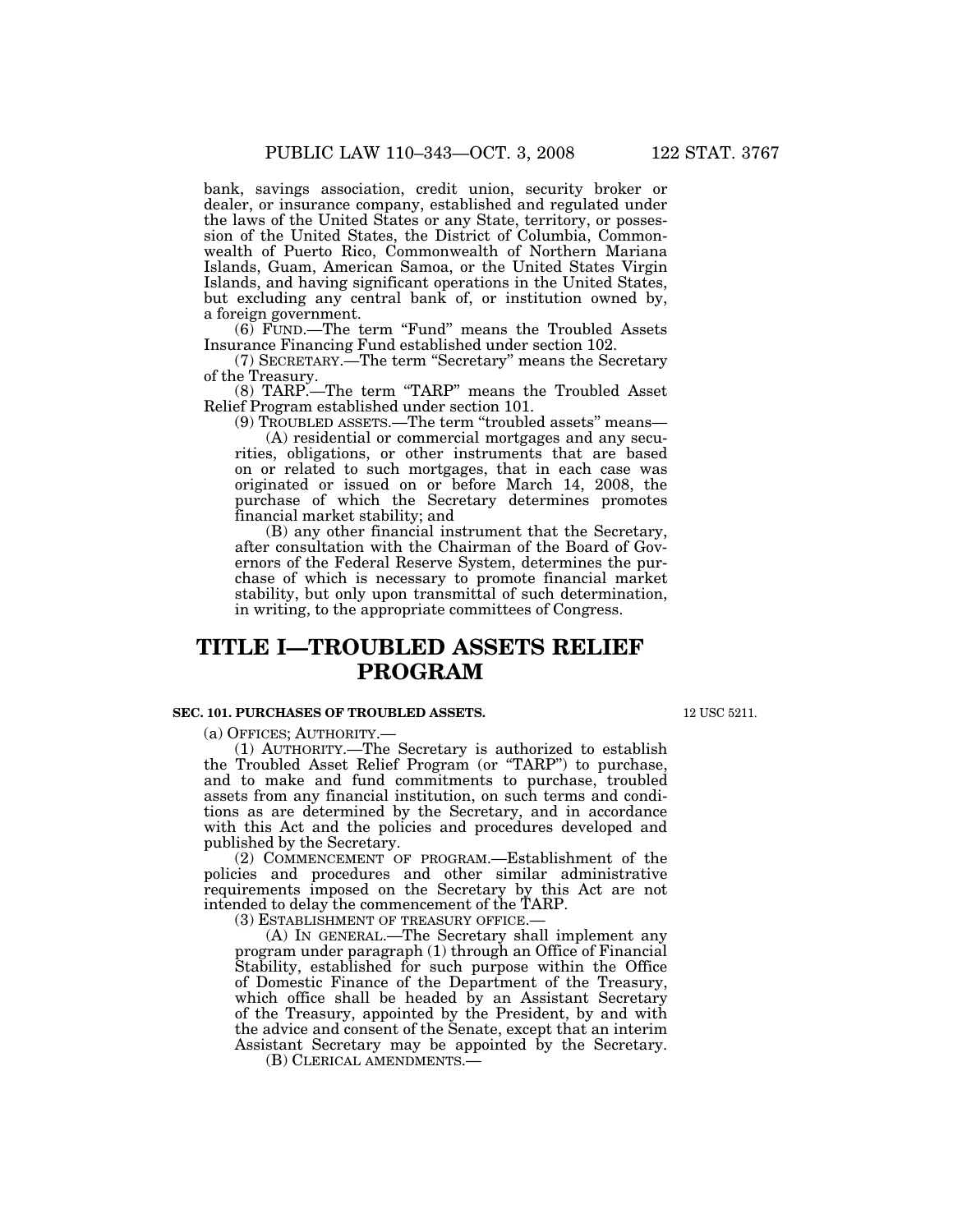(i) TITLE 5.—Section 5315 of title 5, United States Code, is amended in the item relating to Assistant Secretaries of the Treasury, by striking "(9)" and inserting  $">(10)"$ .

(ii) TITLE 31.—Section 301(e) of title 31, United States Code, is amended by striking "9" and inserting " $10$ ".

(b) CONSULTATION.—In exercising the authority under this section, the Secretary shall consult with the Board, the Corporation, the Comptroller of the Currency, the Director of the Office of Thrift Supervision, the Chairman of the National Credit Union Administration Board, and the Secretary of Housing and Urban Development.

(c) NECESSARY ACTIONS.—The Secretary is authorized to take such actions as the Secretary deems necessary to carry out the authorities in this Act, including, without limitation, the following:

(1) The Secretary shall have direct hiring authority with respect to the appointment of employees to administer this Act.

(2) Entering into contracts, including contracts for services authorized by section 3109 of title 5, United States Code.

(3) Designating financial institutions as financial agents of the Federal Government, and such institutions shall perform all such reasonable duties related to this Act as financial agents of the Federal Government as may be required.

(4) In order to provide the Secretary with the flexibility to manage troubled assets in a manner designed to minimize cost to the taxpayers, establishing vehicles that are authorized, subject to supervision by the Secretary, to purchase, hold, and sell troubled assets and issue obligations.

(5) Issuing such regulations and other guidance as may be necessary or appropriate to define terms or carry out the authorities or purposes of this Act.

(d) PROGRAM GUIDELINES.—Before the earlier of the end of the 2-business-day period beginning on the date of the first purchase of troubled assets pursuant to the authority under this section or the end of the 45-day period beginning on the date of enactment of this Act, the Secretary shall publish program guidelines, including the following:

(1) Mechanisms for purchasing troubled assets.

(2) Methods for pricing and valuing troubled assets.

(3) Procedures for selecting asset managers.

(4) Criteria for identifying troubled assets for purchase.

(e) PREVENTING UNJUST ENRICHMENT.—In making purchases under the authority of this Act, the Secretary shall take such steps as may be necessary to prevent unjust enrichment of financial institutions participating in a program established under this section, including by preventing the sale of a troubled asset to the Secretary at a higher price than what the seller paid to purchase the asset. This subsection does not apply to troubled assets acquired in a merger or acquisition, or a purchase of assets from a financial institution in conservatorship or receivership, or that has initiated bankruptcy proceedings under title 11, United States Code.

12 USC 5212.

## **SEC. 102. INSURANCE OF TROUBLED ASSETS.**

(a) AUTHORITY.—

Administration.

Contracts.

Financial agents.

Regulations.

Publication. Deadline.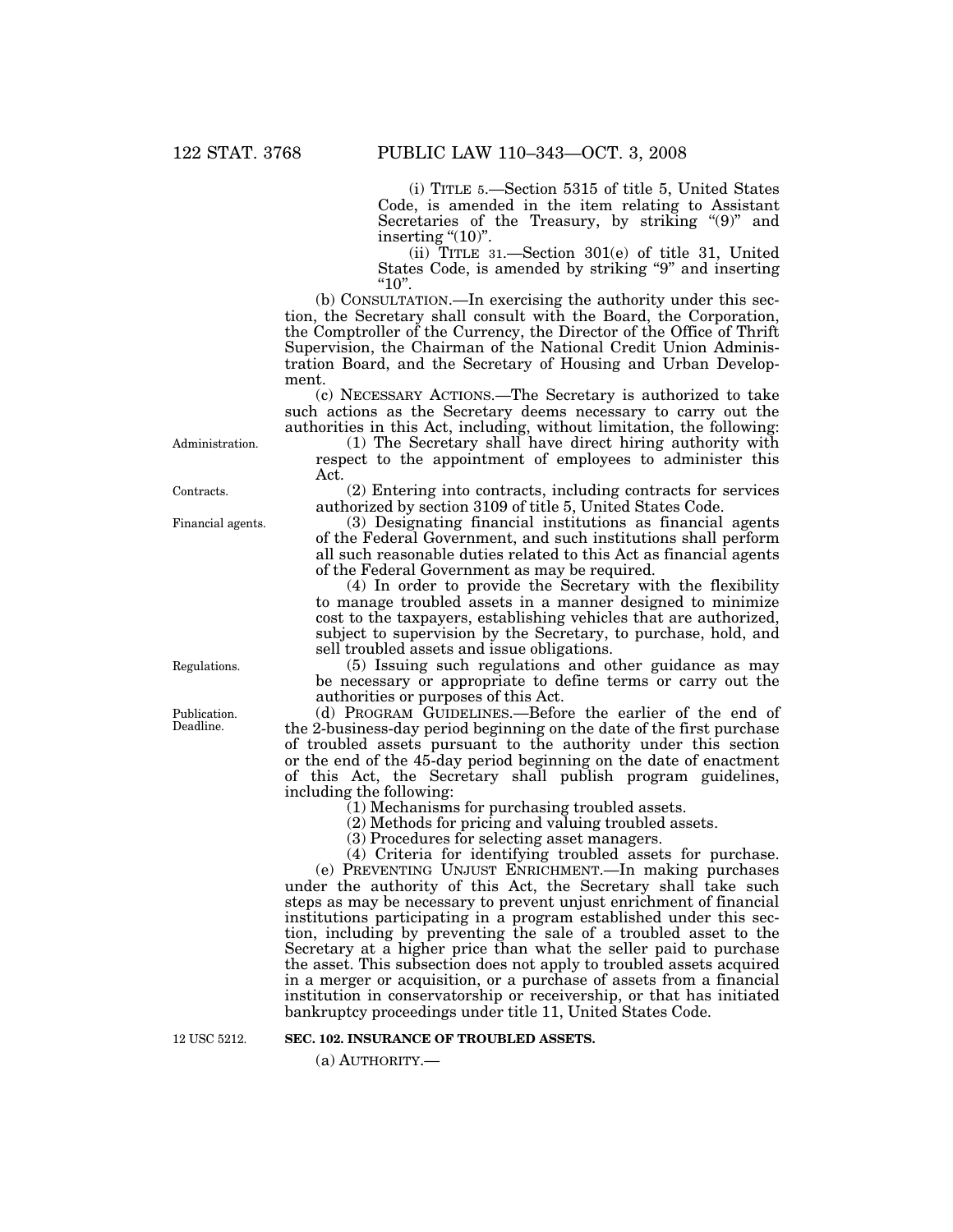(1) IN GENERAL.—If the Secretary establishes the program authorized under section 101, then the Secretary shall establish a program to guarantee troubled assets originated or issued prior to March 14, 2008, including mortgage-backed securities.

(2) GUARANTEES.—In establishing any program under this subsection, the Secretary may develop guarantees of troubled assets and the associated premiums for such guarantees. Such guarantees and premiums may be determined by category or class of the troubled assets to be guaranteed.

(3) EXTENT OF GUARANTEE.—Upon request of a financial institution, the Secretary may guarantee the timely payment of principal of, and interest on, troubled assets in amounts not to exceed 100 percent of such payments. Such guarantee may be on such terms and conditions as are determined by the Secretary, provided that such terms and conditions are consistent with the purposes of this Act.

(b) REPORTS.—Not later than 90 days after the date of enactment of this Act, the Secretary shall report to the appropriate committees of Congress on the program established under subsection (a).

(c) PREMIUMS.—

(1) IN GENERAL.—The Secretary shall collect premiums from any financial institution participating in the program established under subsection (a). Such premiums shall be in an amount that the Secretary determines necessary to meet the purposes of this Act and to provide sufficient reserves pursuant to paragraph (3).

(2) AUTHORITY TO BASE PREMIUMS ON PRODUCT RISK.— In establishing any premium under paragraph (1), the Secretary may provide for variations in such rates according to the credit risk associated with the particular troubled asset that is being guaranteed. The Secretary shall publish the methodology for setting the premium for a class of troubled assets together with an explanation of the appropriateness of the class of assets for participation in the program established under this section. The methodology shall ensure that the premium is consistent with paragraph (3).

(3) MINIMUM LEVEL.—The premiums referred to in paragraph (1) shall be set by the Secretary at a level necessary to create reserves sufficient to meet anticipated claims, based on an actuarial analysis, and to ensure that taxpayers are fully protected.

(4) ADJUSTMENT TO PURCHASE AUTHORITY.—The purchase authority limit in section 115 shall be reduced by an amount equal to the difference between the total of the outstanding guaranteed obligations and the balance in the Troubled Assets Insurance Financing Fund.

(d) TROUBLED ASSETS INSURANCE FINANCING FUND.—

(1) DEPOSITS.—The Secretary shall deposit fees collected under this section into the Fund established under paragraph (2).

(2) ESTABLISHMENT.—There is established a Troubled Assets Insurance Financing Fund that shall consist of the amounts collected pursuant to paragraph (1), and any balance in such fund shall be invested by the Secretary in United States Treasury securities, or kept in cash on hand or on deposit, as necessary.

Methodology. Publication.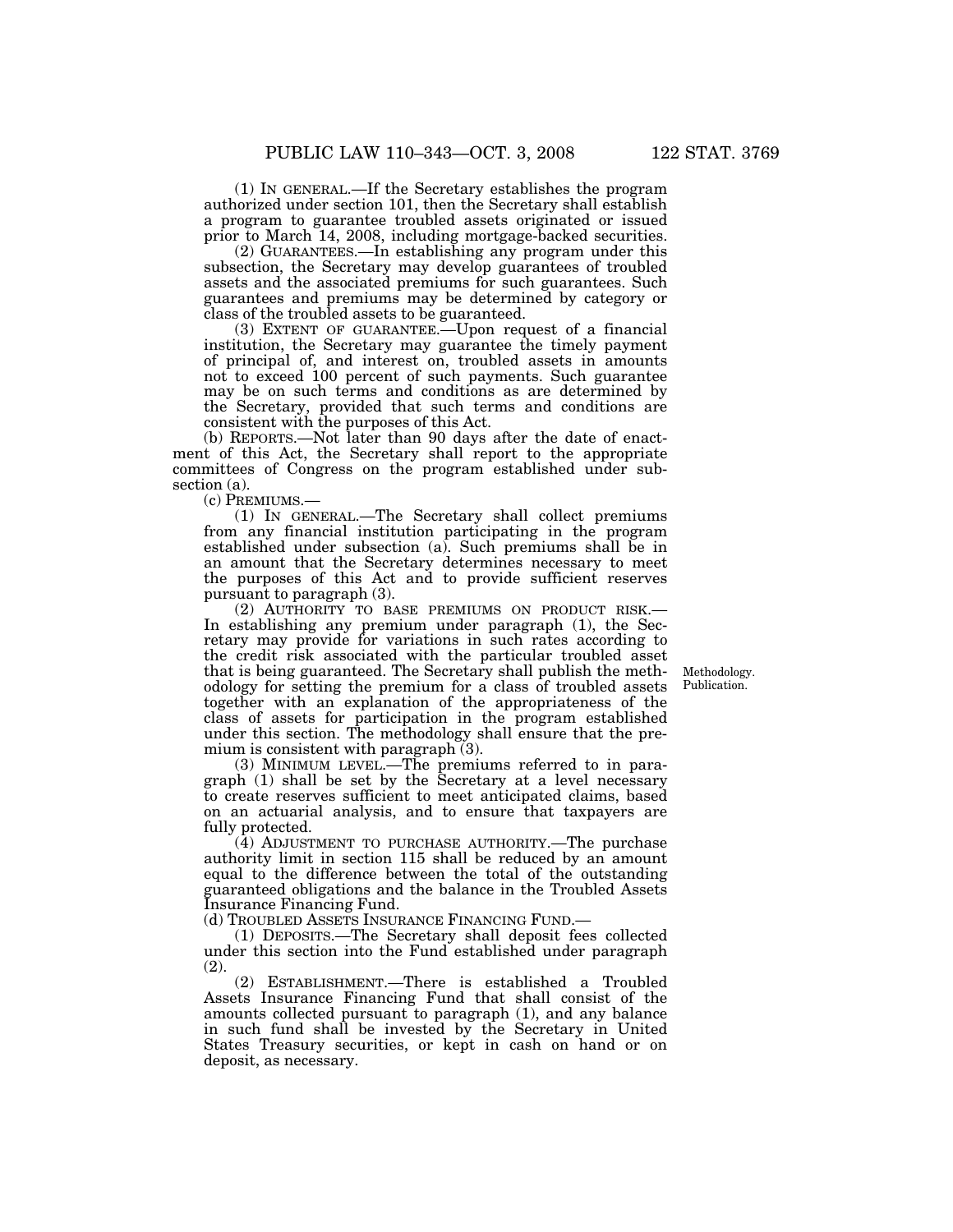(3) PAYMENTS FROM FUND.—The Secretary shall make payments from amounts deposited in the Fund to fulfill obligations of the guarantees provided to financial institutions under subsection (a).

12 USC 5213.

## **SEC. 103. CONSIDERATIONS.**

In exercising the authorities granted in this Act, the Secretary shall take into consideration—

(1) protecting the interests of taxpayers by maximizing overall returns and minimizing the impact on the national debt;

(2) providing stability and preventing disruption to financial markets in order to limit the impact on the economy and protect American jobs, savings, and retirement security;

(3) the need to help families keep their homes and to stabilize communities;

(4) in determining whether to engage in a direct purchase from an individual financial institution, the long-term viability of the financial institution in determining whether the purchase represents the most efficient use of funds under this Act;

(5) ensuring that all financial institutions are eligible to participate in the program, without discrimination based on size, geography, form of organization, or the size, type, and number of assets eligible for purchase under this Act;

(6) providing financial assistance to financial institutions, including those serving low- and moderate-income populations and other underserved communities, and that have assets less than \$1,000,000,000, that were well or adequately capitalized as of June 30, 2008, and that as a result of the devaluation of the preferred government-sponsored enterprises stock will drop one or more capital levels, in a manner sufficient to restore the financial institutions to at least an adequately capitalized level;

(7) the need to ensure stability for United States public instrumentalities, such as counties and cities, that may have suffered significant increased costs or losses in the current market turmoil;

(8) protecting the retirement security of Americans by purchasing troubled assets held by or on behalf of an eligible retirement plan described in clause (iii), (iv), (v), or (vi) of section 402(c)(8)(B) of the Internal Revenue Code of 1986, except that such authority shall not extend to any compensation arrangements subject to section 409A of such Code; and

(9) the utility of purchasing other real estate owned and instruments backed by mortgages on multifamily properties.

12 USC 5214.

## **SEC. 104. FINANCIAL STABILITY OVERSIGHT BOARD.**

(a) ESTABLISHMENT.—There is established the Financial Stability Oversight Board, which shall be responsible for—

(1) reviewing the exercise of authority under a program developed in accordance with this Act, including—

(A) policies implemented by the Secretary and the Office of Financial Stability created under sections 101 and 102, including the appointment of financial agents, the designation of asset classes to be purchased, and plans for the structure of vehicles used to purchase troubled assets; and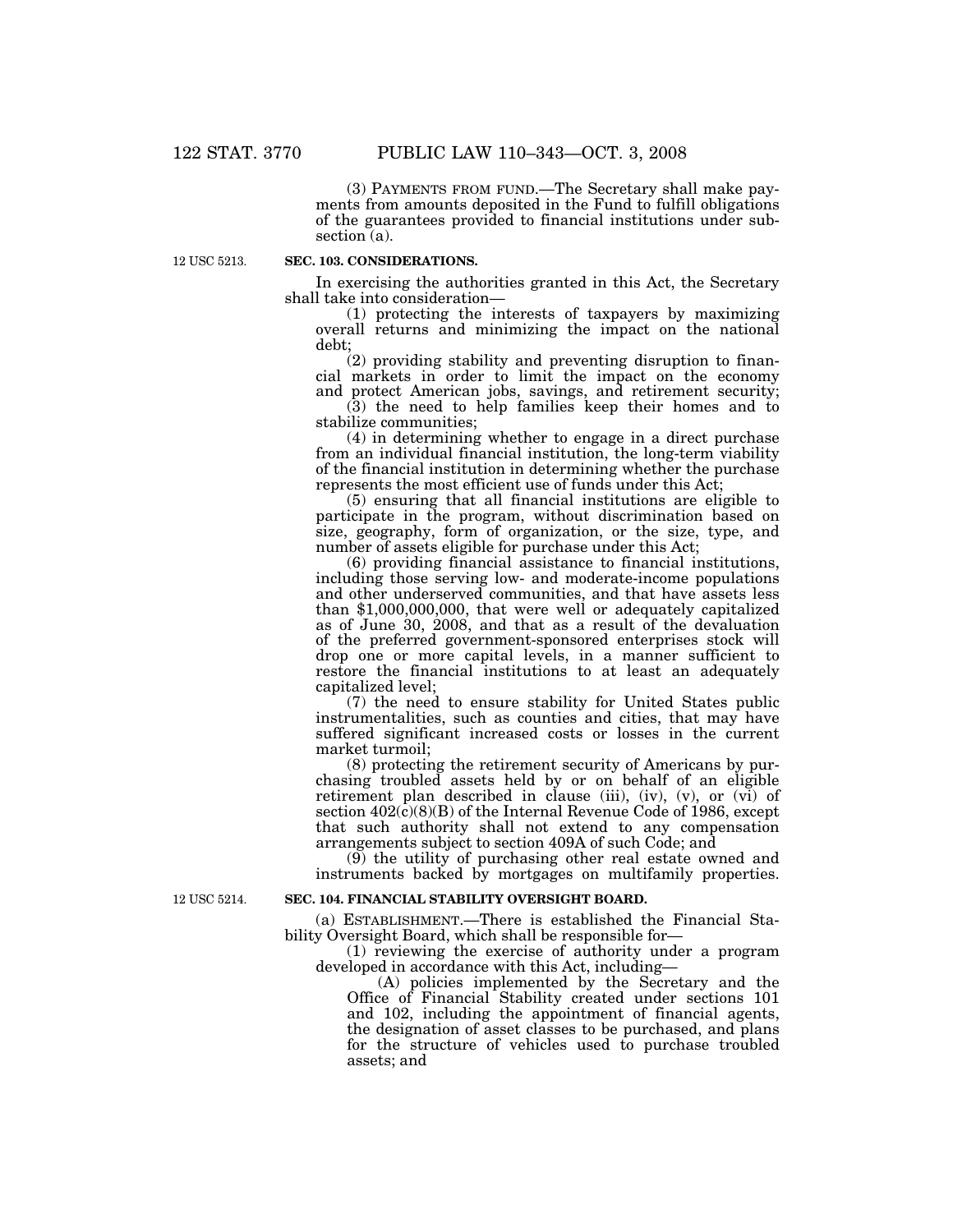(B) the effect of such actions in assisting American families in preserving home ownership, stabilizing financial markets, and protecting taxpayers;

(2) making recommendations, as appropriate, to the Secretary regarding use of the authority under this Act; and

(3) reporting any suspected fraud, misrepresentation, or malfeasance to the Special Inspector General for the Troubled Assets Relief Program or the Attorney General of the United States, consistent with section 535(b) of title 28, United States Code. Reports.

(b) MEMBERSHIP.—The Financial Stability Oversight Board shall be comprised of—

(1) the Chairman of the Board of Governors of the Federal Reserve System;

(2) the Secretary;

(3) the Director of the Federal Housing Finance Agency;

(4) the Chairman of the Securities Exchange Commission; and

(5) the Secretary of Housing and Urban Development.

(c) CHAIRPERSON.—The chairperson of the Financial Stability Oversight Board shall be elected by the members of the Board from among the members other than the Secretary.

(d) MEETINGS.—The Financial Stability Oversight Board shall meet 2 weeks after the first exercise of the purchase authority of the Secretary under this Act, and monthly thereafter.

(e) ADDITIONAL AUTHORITIES.—In addition to the responsibilities described in subsection (a), the Financial Stability Oversight Board shall have the authority to ensure that the policies implemented by the Secretary are—

(1) in accordance with the purposes of this Act;

(2) in the economic interests of the United States; and (3) consistent with protecting taxpayers, in accordance with section 113(a).

(f) CREDIT REVIEW COMMITTEE.—The Financial Stability Oversight Board may appoint a credit review committee for the purpose of evaluating the exercise of the purchase authority provided under this Act and the assets acquired through the exercise of such authority, as the Financial Stability Oversight Board determines appropriate.

(g) REPORTS.—The Financial Stability Oversight Board shall report to the appropriate committees of Congress and the Congressional Oversight Panel established under section 125, not less frequently than quarterly, on the matters described under subsection  $(a)(1)$ .

(h) TERMINATION.—The Financial Stability Oversight Board, and its authority under this section, shall terminate on the expiration of the 15-day period beginning upon the later of—

(1) the date that the last troubled asset acquired by the Secretary under section 101 has been sold or transferred out

of the ownership or control of the Federal Government; or (2) the date of expiration of the last insurance contract issued under section 102.

### **SEC. 105. REPORTS.**

(a) IN GENERAL.—Before the expiration of the 60-day period beginning on the date of the first exercise of the authority granted in section 101(a), or of the first exercise of the authority granted

12 USC 5215.

Fraud.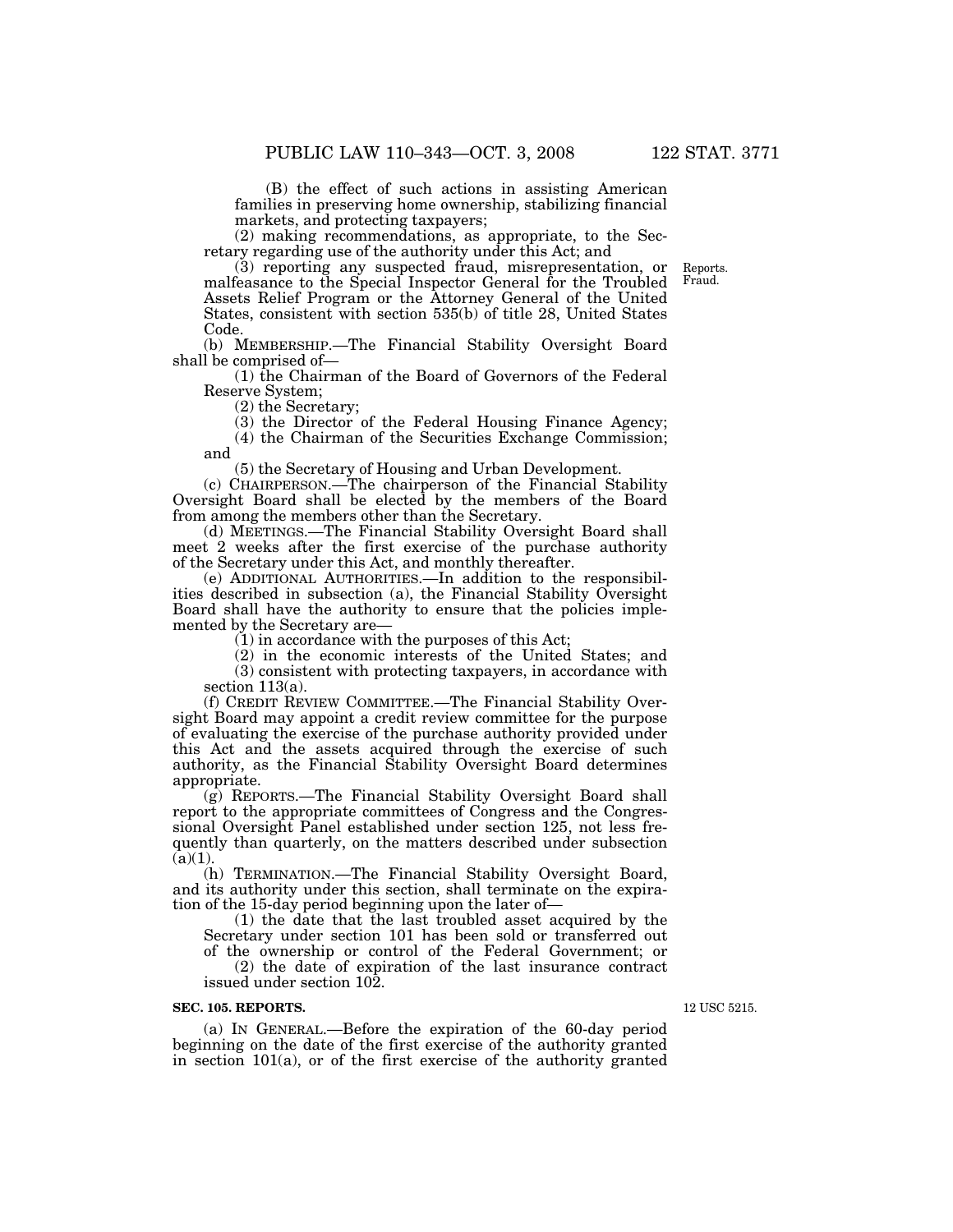in section 102, whichever occurs first, and every 30-day period thereafter, the Secretary shall report to the appropriate committees of Congress, with respect to each such period—

(1) an overview of actions taken by the Secretary, including the considerations required by section 103 and the efforts under section 109;

(2) the actual obligation and expenditure of the funds provided for administrative expenses by section 118 during such period and the expected expenditure of such funds in the subsequent period; and

(3) a detailed financial statement with respect to the exercise of authority under this Act, including—

(A) all agreements made or renewed;

(B) all insurance contracts entered into pursuant to section 102;

(C) all transactions occurring during such period, including the types of parties involved;

(D) the nature of the assets purchased;

(E) all projected costs and liabilities;

(F) operating expenses, including compensation for financial agents;

(G) the valuation or pricing method used for each transaction; and

(H) a description of the vehicles established to exercise such authority.

(b) TRANCHE REPORTS TO CONGRESS.—

(1) REPORTS.—The Secretary shall provide to the appropriate committees of Congress, at the times specified in paragraph (2), a written report, including—

(A) a description of all of the transactions made during the reporting period;

(B) a description of the pricing mechanism for the transactions;

(C) a justification of the price paid for and other financial terms associated with the transactions;

(D) a description of the impact of the exercise of such authority on the financial system, supported, to the extent possible, by specific data;

(E) a description of challenges that remain in the financial system, including any benchmarks yet to be achieved; and

(F) an estimate of additional actions under the authority provided under this Act that may be necessary to address such challenges.

(2) TIMING.—The report required by this subsection shall be submitted not later than 7 days after the date on which commitments to purchase troubled assets under the authorities provided in this Act first reach an aggregate of \$50,000,000,000 and not later than 7 days after each \$50,000,000,000 interval of such commitments is reached thereafter.

(c) REGULATORY MODERNIZATION REPORT.—The Secretary shall review the current state of the financial markets and the regulatory system and submit a written report to the appropriate committees of Congress not later than April 30, 2009, analyzing the current state of the regulatory system and its effectiveness at overseeing the participants in the financial markets, including the over-the-

Deadline.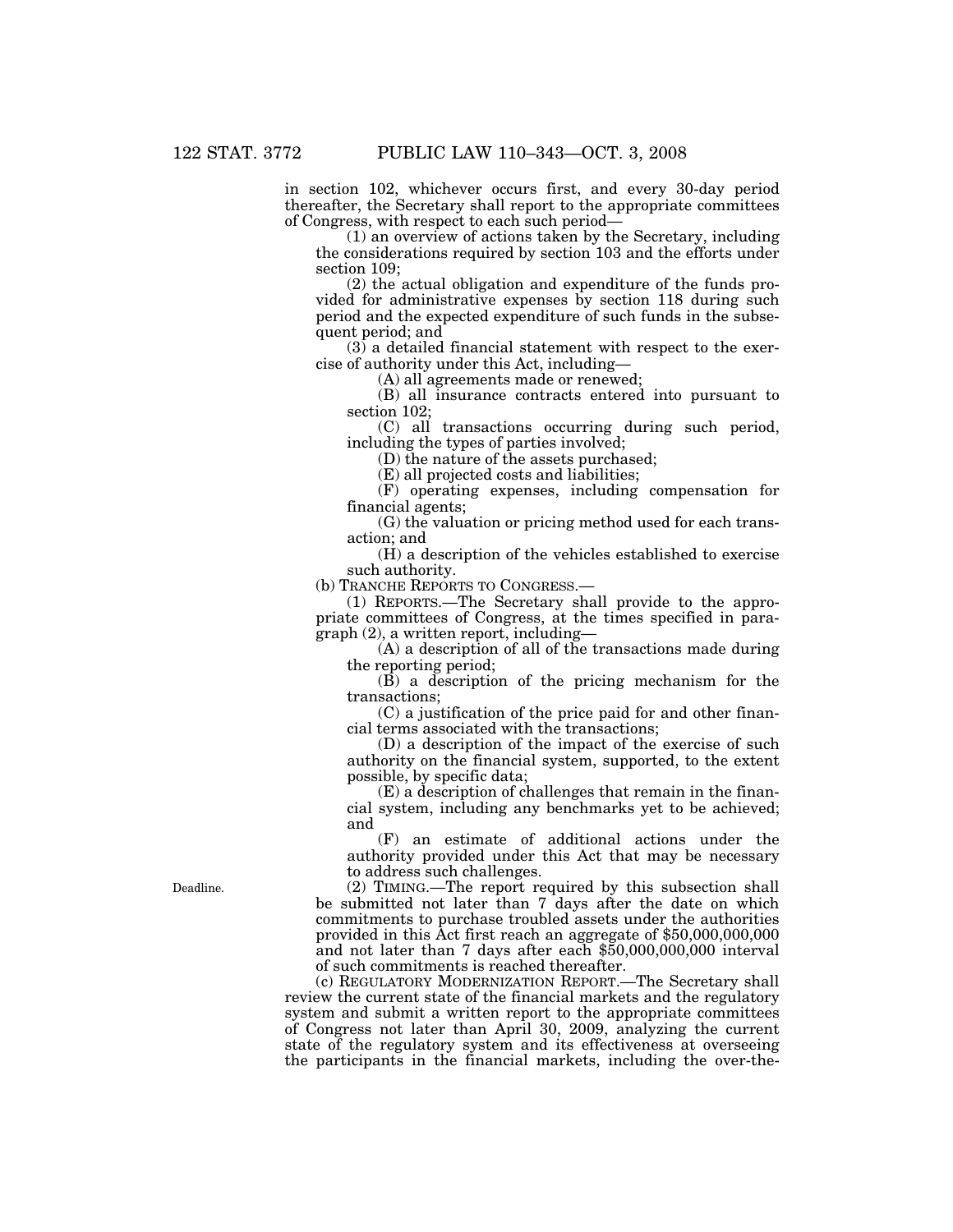counter swaps market and government-sponsored enterprises, and providing recommendations for improvement, including—

(1) recommendations regarding—

(A) whether any participants in the financial markets that are currently outside the regulatory system should become subject to the regulatory system; and

(B) enhancement of the clearing and settlement of over-the-counter swaps; and

(2) the rationale underlying such recommendations.

(d) SHARING OF INFORMATION.—Any report required under this section shall also be submitted to the Congressional Oversight Panel established under section 125.

(e) SUNSET.—The reporting requirements under this section shall terminate on the later of—

(1) the date that the last troubled asset acquired by the Secretary under section 101 has been sold or transferred out

of the ownership or control of the Federal Government; or (2) the date of expiration of the last insurance contract issued under section 102.

#### **SEC. 106. RIGHTS; MANAGEMENT; SALE OF TROUBLED ASSETS; REVE-**12 USC 5216. **NUES AND SALE PROCEEDS.**

(a) EXERCISE OF RIGHTS.—The Secretary may, at any time, exercise any rights received in connection with troubled assets purchased under this Act.

(b) MANAGEMENT OF TROUBLED ASSETS.—The Secretary shall have authority to manage troubled assets purchased under this Act, including revenues and portfolio risks therefrom.

(c) SALE OF TROUBLED ASSETS.—The Secretary may, at any time, upon terms and conditions and at a price determined by the Secretary, sell, or enter into securities loans, repurchase transactions, or other financial transactions in regard to, any troubled asset purchased under this Act.

(d) TRANSFER TO TREASURY.—Revenues of, and proceeds from the sale of troubled assets purchased under this Act, or from the sale, exercise, or surrender of warrants or senior debt instruments acquired under section 113 shall be paid into the general fund of the Treasury for reduction of the public debt.

(e) APPLICATION OF SUNSET TO TROUBLED ASSETS.—The authority of the Secretary to hold any troubled asset purchased under this Act before the termination date in section 120, or to purchase or fund the purchase of a troubled asset under a commitment entered into before the termination date in section 120, is not subject to the provisions of section 120.

## **SEC. 107. CONTRACTING PROCEDURES.**

(a) STREAMLINED PROCESS.—For purposes of this Act, the Secretary may waive specific provisions of the Federal Acquisition Regulation upon a determination that urgent and compelling circumstances make compliance with such provisions contrary to the public interest. Any such determination, and the justification for such determination, shall be submitted to the Committees on Oversight and Government Reform and Financial Services of the House of Representatives and the Committees on Homeland Security and Governmental Affairs and Banking, Housing, and Urban Affairs of the Senate within 7 days.

(b) ADDITIONAL CONTRACTING REQUIREMENTS.—In any solicitation or contract where the Secretary has, pursuant to subsection

12 USC 5217.

Waiver authority.

Deadline.

Minorities.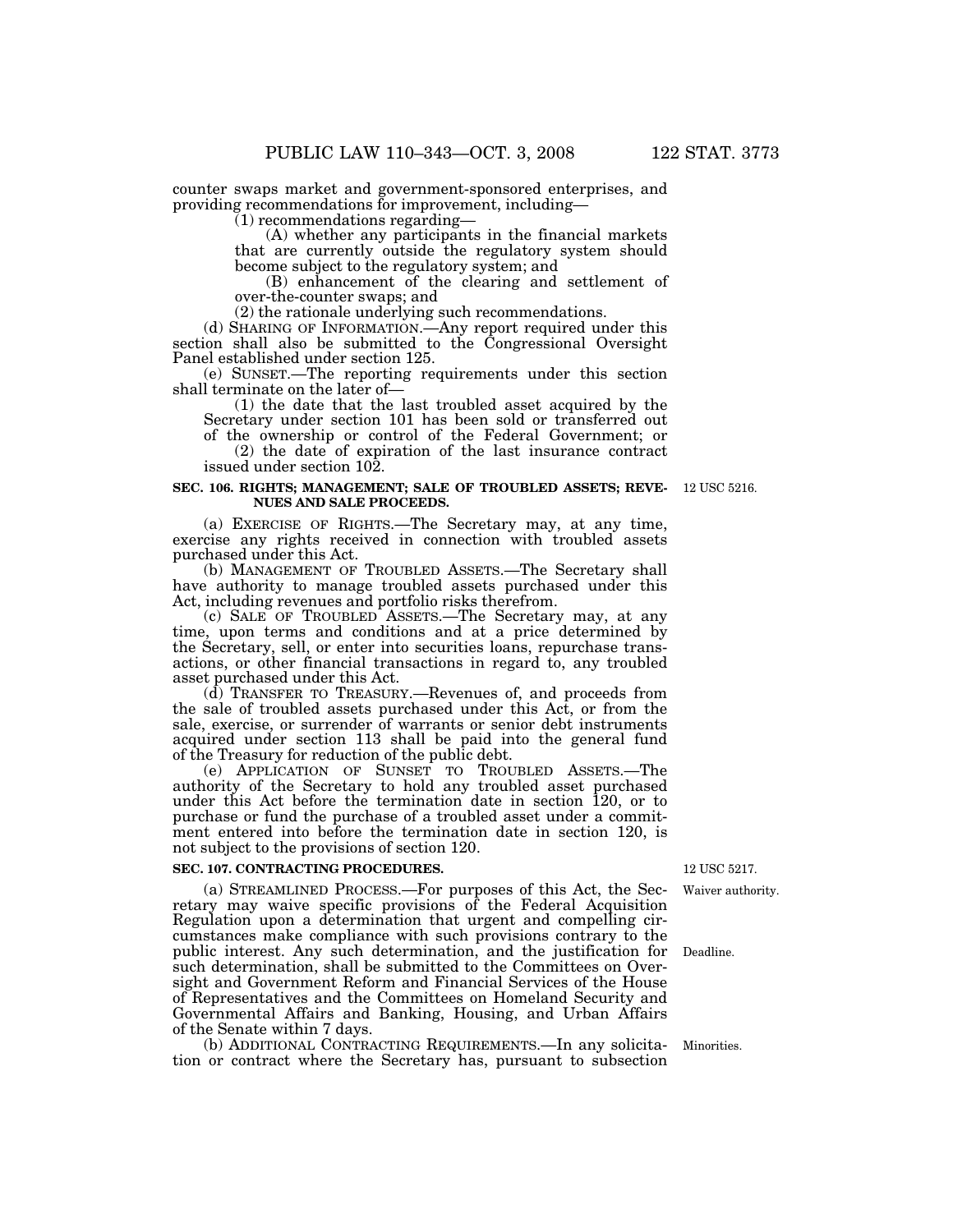(a), waived any provision of the Federal Acquisition Regulation pertaining to minority contracting, the Secretary shall develop and implement standards and procedures to ensure, to the maximum extent practicable, the inclusion and utilization of minorities (as such term is defined in section 1204(c) of the Financial Institutions Reform, Recovery, and Enforcement Act of 1989 (12 U.S.C. 1811 note)) and women, and minority- and women-owned businesses (as such terms are defined in section  $21A(r)(4)$  of the Federal Home Loan Bank Act (12 U.S.C. 1441a(r)(4)), in that solicitation or contract, including contracts to asset managers, servicers, property managers, and other service providers or expert consultants.

(c) ELIGIBILITY OF FDIC.—Notwithstanding subsections (a) and (b), the Corporation—

(1) shall be eligible for, and shall be considered in, the selection of asset managers for residential mortgage loans and residential mortgage-backed securities; and

(2) shall be reimbursed by the Secretary for any services provided.

12 USC 5218.

Regulations.

# **SEC. 108. CONFLICTS OF INTEREST.**

(a) STANDARDS REQUIRED.—The Secretary shall issue regulations or guidelines necessary to address and manage or to prohibit conflicts of interest that may arise in connection with the administration and execution of the authorities provided under this Act, including—

(1) conflicts arising in the selection or hiring of contractors or advisors, including asset managers;

(2) the purchase of troubled assets;

(3) the management of the troubled assets held;

(4) post-employment restrictions on employees; and

(5) any other potential conflict of interest, as the Secretary deems necessary or appropriate in the public interest.

(b) TIMING.—Regulations or guidelines required by this section shall be issued as soon as practicable after the date of enactment of this Act.

#### **SEC. 109. FORECLOSURE MITIGATION EFFORTS.**

(a) RESIDENTIAL MORTGAGE LOAN SERVICING STANDARDS.—To the extent that the Secretary acquires mortgages, mortgage backed securities, and other assets secured by residential real estate, including multifamily housing, the Secretary shall implement a plan that seeks to maximize assistance for homeowners and use the authority of the Secretary to encourage the servicers of the underlying mortgages, considering net present value to the taxpayer, to take advantage of the HOPE for Homeowners Program under section 257 of the National Housing Act or other available programs to minimize foreclosures. In addition, the Secretary may use loan guarantees and credit enhancements to facilitate loan modifications to prevent avoidable foreclosures.

(b) COORDINATION.—The Secretary shall coordinate with the Corporation, the Board (with respect to any mortgage or mortgagebacked securities or pool of securities held, owned, or controlled by or on behalf of a Federal reserve bank, as provided in section  $110(a)(1)(C)$ , the Federal Housing Finance Agency, the Secretary of Housing and Urban Development, and other Federal Government entities that hold troubled assets to attempt to identify opportunities for the acquisition of classes of troubled assets that will improve the ability of the Secretary to improve the loan modification and

12 USC 5219.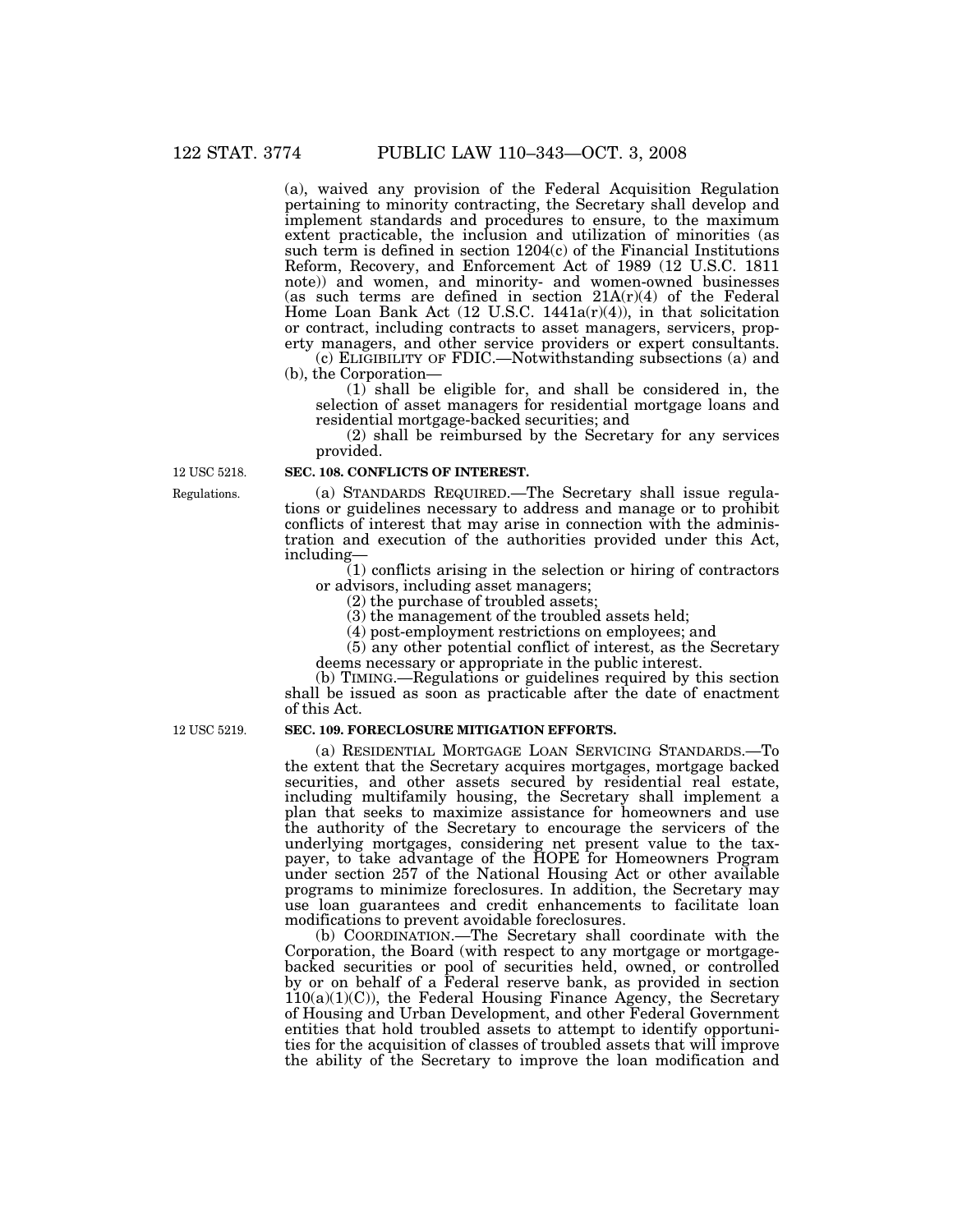restructuring process and, where permissible, to permit bona fide tenants who are current on their rent to remain in their homes under the terms of the lease. In the case of a mortgage on a residential rental property, the plan required under this section shall include protecting Federal, State, and local rental subsidies and protections, and ensuring any modification takes into account the need for operating funds to maintain decent and safe conditions at the property.

(c) CONSENT TO REASONABLE LOAN MODIFICATION REQUESTS.— Upon any request arising under existing investment contracts, the Secretary shall consent, where appropriate, and considering net present value to the taxpayer, to reasonable requests for loss mitigation measures, including term extensions, rate reductions, principal write downs, increases in the proportion of loans within a trust or other structure allowed to be modified, or removal of other limitation on modifications.

#### **SEC. 110. ASSISTANCE TO HOMEOWNERS.**

(a) DEFINITIONS.—As used in this section—

(1) the term ''Federal property manager'' means—

(A) the Federal Housing Finance Agency, in its capacity as conservator of the Federal National Mortgage Association and the Federal Home Loan Mortgage Corporation;

(B) the Corporation, with respect to residential mortgage loans and mortgage-backed securities held by any bridge depository institution pursuant to section 11(n) of the Federal Deposit Insurance Act; and

(C) the Board, with respect to any mortgage or mortgage-backed securities or pool of securities held, owned, or controlled by or on behalf of a Federal reserve bank, other than mortgages or securities held, owned, or controlled in connection with open market operations under section 14 of the Federal Reserve Act  $(12 \text{ U.S.C. } 353)$ , or as collateral for an advance or discount that is not in default;

 $(2)$  the term "consumer" has the same meaning as in section 103 of the Truth in Lending Act (15 U.S.C. 1602);

(3) the term ''insured depository institution'' has the same meaning as in section 3 of the Federal Deposit Insurance Act (12 U.S.C. 1813); and

(4) the term ''servicer'' has the same meaning as in section 6(i)(2) of the Real Estate Settlement Procedures Act of 1974  $(12 \text{ U.S.C. } 2605(i)(2)).$ 

(b) HOMEOWNER ASSISTANCE BY AGENCIES.—

(1) IN GENERAL.—To the extent that the Federal property manager holds, owns, or controls mortgages, mortgage backed securities, and other assets secured by residential real estate, including multifamily housing, the Federal property manager shall implement a plan that seeks to maximize assistance for homeowners and use its authority to encourage the servicers of the underlying mortgages, and considering net present value to the taxpayer, to take advantage of the HOPE for Homeowners Program under section 257 of the National Housing Act or other available programs to minimize foreclosures.

(2) MODIFICATIONS.—In the case of a residential mortgage loan, modifications made under paragraph (1) may include—

(A) reduction in interest rates;

Residential rental property.

12 USC 5220.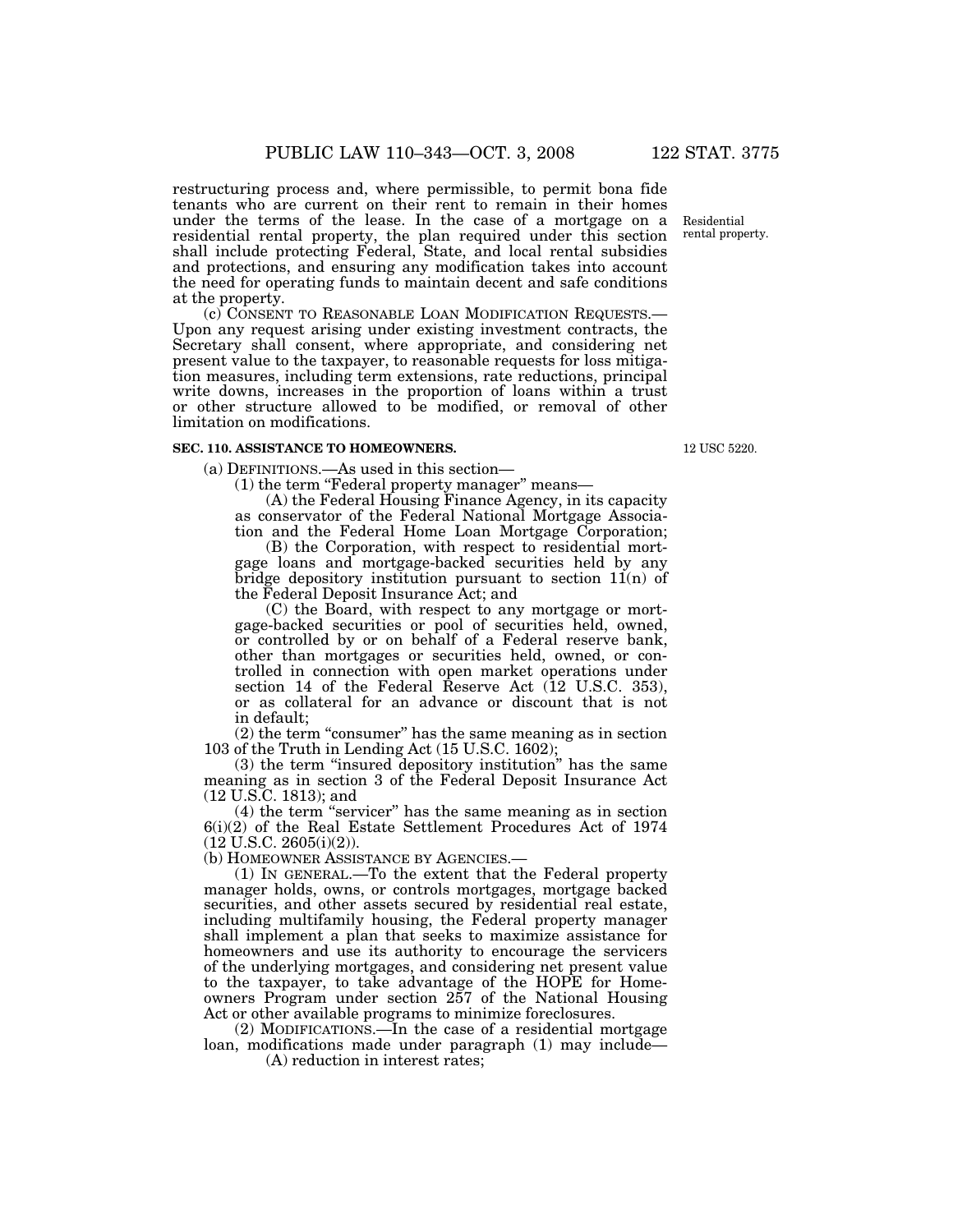(B) reduction of loan principal; and

(C) other similar modifications.

(3) TENANT PROTECTIONS.—In the case of mortgages on residential rental properties, modifications made under paragraph (1) shall ensure—

(A) the continuation of any existing Federal, State, and local rental subsidies and protections; and

(B) that modifications take into account the need for operating funds to maintain decent and safe conditions at the property.

(4) TIMING.—Each Federal property manager shall develop and begin implementation of the plan required by this subsection not later than 60 days after the date of enactment of this Act.

(5) REPORTS TO CONGRESS.—Each Federal property manager shall, 60 days after the date of enactment of this Act and every 30 days thereafter, report to Congress specific information on the number and types of loan modifications made and the number of actual foreclosures occurring during the reporting period in accordance with this section.

(6) CONSULTATION.—In developing the plan required by this subsection, the Federal property managers shall consult with one another and, to the extent possible, utilize consistent approaches to implement the requirements of this subsection.

(c) ACTIONS WITH RESPECT TO SERVICERS.—In any case in which a Federal property manager is not the owner of a residential mortgage loan, but holds an interest in obligations or pools of obligations secured by residential mortgage loans, the Federal property manager shall—

(1) encourage implementation by the loan servicers of loan modifications developed under subsection (b); and

(2) assist in facilitating any such modifications, to the extent possible.

(d) LIMITATION.—The requirements of this section shall not supersede any other duty or requirement imposed on the Federal property managers under otherwise applicable law.

## **SEC. 111. EXECUTIVE COMPENSATION AND CORPORATE GOVERNANCE.**

(a) APPLICABILITY.—Any financial institution that sells troubled assets to the Secretary under this Act shall be subject to the executive compensation requirements of subsections (b) and (c) and the provisions under the Internal Revenue Code of 1986, as provided under the amendment by section 302, as applicable.

(b) DIRECT PURCHASES.—

(1) IN GENERAL.—Where the Secretary determines that the purposes of this Act are best met through direct purchases of troubled assets from an individual financial institution where no bidding process or market prices are available, and the Secretary receives a meaningful equity or debt position in the financial institution as a result of the transaction, the Secretary shall require that the financial institution meet appropriate standards for executive compensation and corporate governance. The standards required under this subsection shall be effective for the duration of the period that the Secretary holds an equity or debt position in the financial institution.

(2) CRITERIA.—The standards required under this subsection shall include—

12 USC 5221.

Standards.

Effective date.

Deadline.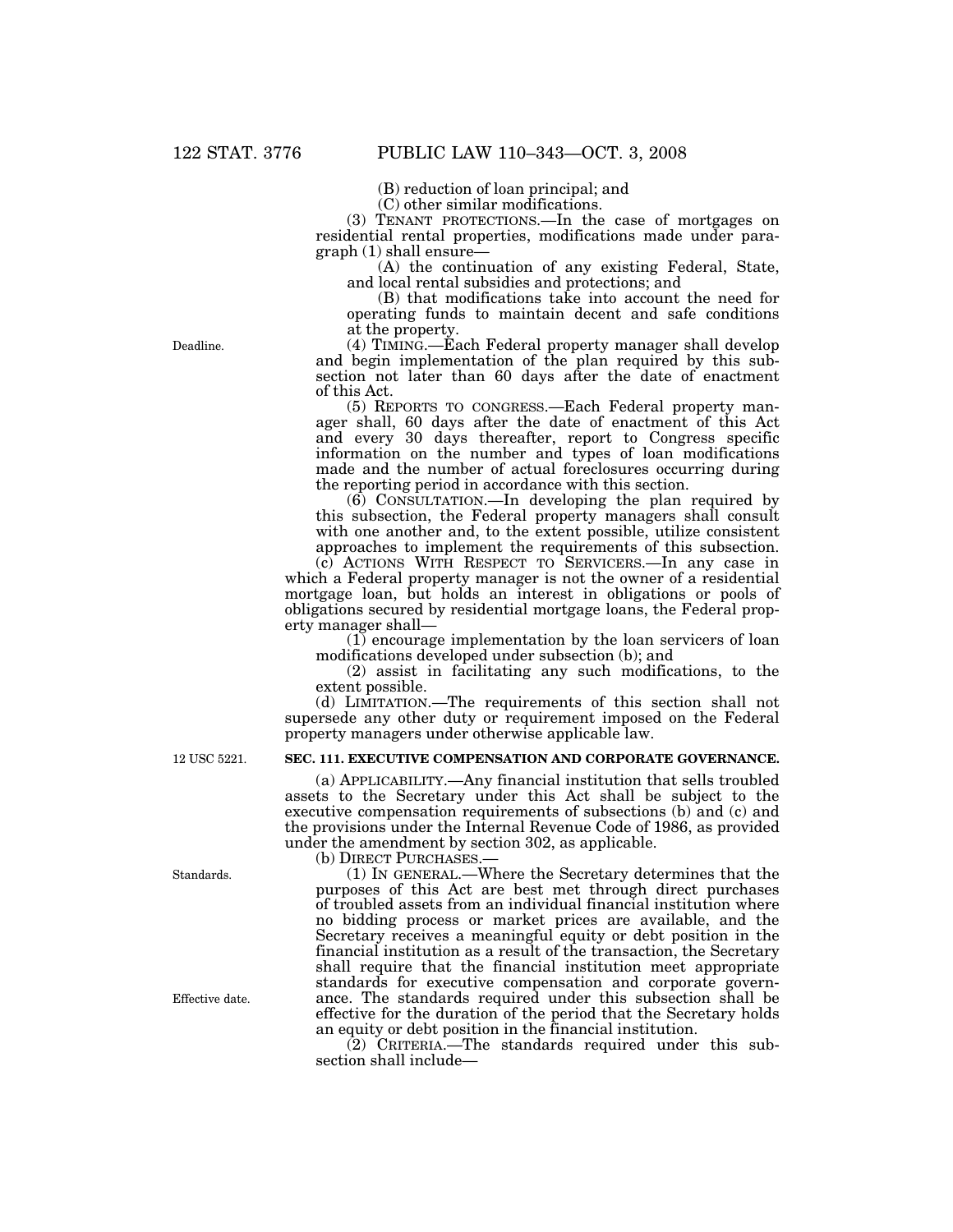(A) limits on compensation that exclude incentives for senior executive officers of a financial institution to take unnecessary and excessive risks that threaten the value of the financial institution during the period that the Secretary holds an equity or debt position in the financial institution;

(B) a provision for the recovery by the financial institution of any bonus or incentive compensation paid to a senior executive officer based on statements of earnings, gains, or other criteria that are later proven to be materially inaccurate; and

(C) a prohibition on the financial institution making any golden parachute payment to its senior executive officer during the period that the Secretary holds an equity or debt position in the financial institution.

(3) DEFINITION.—For purposes of this section, the term "senior executive officer" means an individual who is one of the top 5 highly paid executives of a public company, whose compensation is required to be disclosed pursuant to the Securities Exchange Act of 1934, and any regulations issued thereunder, and non-public company counterparts.

(c) AUCTION PURCHASES.—Where the Secretary determines that the purposes of this Act are best met through auction purchases of troubled assets, and only where such purchases per financial institution in the aggregate exceed \$300,000,000 (including direct purchases), the Secretary shall prohibit, for such financial institution, any new employment contract with a senior executive officer that provides a golden parachute in the event of an involuntary termination, bankruptcy filing, insolvency, or receivership. The Secretary shall issue guidance to carry out this paragraph not later than 2 months after the date of enactment of this Act, and such guidance shall be effective upon issuance.

(d) SUNSET.—The provisions of subsection (c) shall apply only to arrangements entered into during the period during which the authorities under section 101(a) are in effect, as determined under section 120.

#### **SEC. 112. COORDINATION WITH FOREIGN AUTHORITIES AND CENTRAL**  12 USC 5222. **BANKS.**

The Secretary shall coordinate, as appropriate, with foreign financial authorities and central banks to work toward the establishment of similar programs by such authorities and central banks. To the extent that such foreign financial authorities or banks hold troubled assets as a result of extending financing to financial institutions that have failed or defaulted on such financing, such troubled assets qualify for purchase under section 101.

#### **SEC. 113. MINIMIZATION OF LONG-TERM COSTS AND MAXIMIZATION**  12 USC 5223. **OF BENEFITS FOR TAXPAYERS.**

(a) LONG-TERM COSTS AND BENEFITS.—

(1) MINIMIZING NEGATIVE IMPACT.—The Secretary shall use the authority under this Act in a manner that will minimize any potential long-term negative impact on the taxpayer, taking into account the direct outlays, potential long-term returns on assets purchased, and the overall economic benefits of the program, including economic benefits due to improvements in economic activity and the availability of credit, the impact

Employment. Contracts. Prohibition.

Guidance. Deadline. Effective date.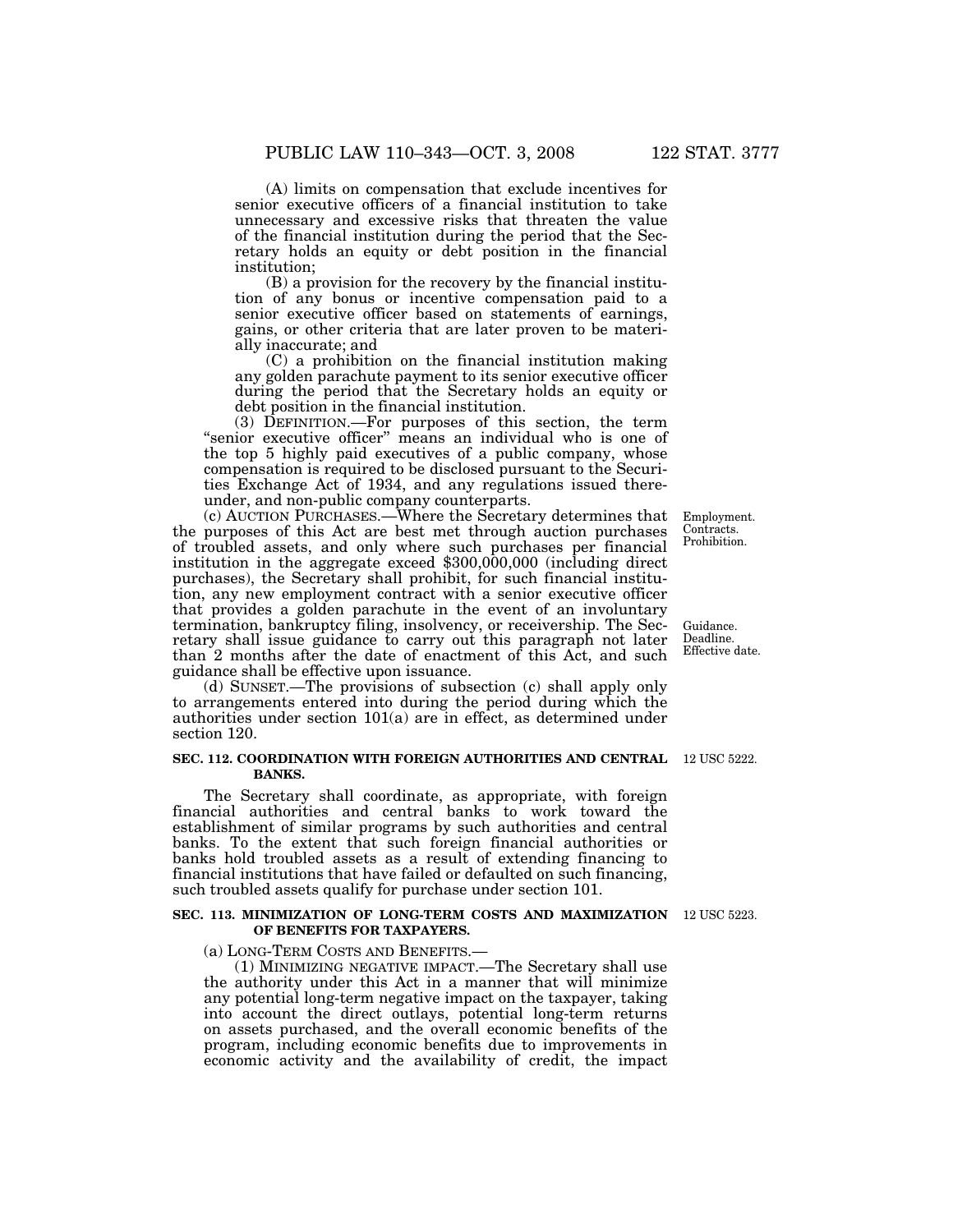on the savings and pensions of individuals, and reductions in losses to the Federal Government.

(2) AUTHORITY.—In carrying out paragraph (1), the Secretary shall—

(A) hold the assets to maturity or for resale for and until such time as the Secretary determines that the market is optimal for selling such assets, in order to maximize the value for taxpayers; and

(B) sell such assets at a price that the Secretary determines, based on available financial analysis, will maximize return on investment for the Federal Government.

(3) PRIVATE SECTOR PARTICIPATION.—The Secretary shall encourage the private sector to participate in purchases of troubled assets, and to invest in financial institutions, consistent with the provisions of this section.

(b) USE OF MARKET MECHANISMS.—In making purchases under this Act, the Secretary shall—

(1) make such purchases at the lowest price that the Secretary determines to be consistent with the purposes of this Act; and

(2) maximize the efficiency of the use of taxpayer resources by using market mechanisms, including auctions or reverse auctions, where appropriate.

(c) DIRECT PURCHASES.—If the Secretary determines that use of a market mechanism under subsection (b) is not feasible or appropriate, and the purposes of the Act are best met through direct purchases from an individual financial institution, the Secretary shall pursue additional measures to ensure that prices paid for assets are reasonable and reflect the underlying value of the asset.

(d) CONDITIONS ON PURCHASE AUTHORITY FOR WARRANTS AND DEBT INSTRUMENTS.—

(1) IN GENERAL.—The Secretary may not purchase, or make any commitment to purchase, any troubled asset under the authority of this Act, unless the Secretary receives from the financial institution from which such assets are to be purchased—

(A) in the case of a financial institution, the securities of which are traded on a national securities exchange, a warrant giving the right to the Secretary to receive nonvoting common stock or preferred stock in such financial institution, or voting stock with respect to which, the Secretary agrees not to exercise voting power, as the Secretary determines appropriate; or

(B) in the case of any financial institution other than one described in subparagraph (A), a warrant for common or preferred stock, or a senior debt instrument from such financial institution, as described in paragraph (2)(C).

(2) TERMS AND CONDITIONS.—The terms and conditions of any warrant or senior debt instrument required under paragraph (1) shall meet the following requirements:

(A) PURPOSES.—Such terms and conditions shall, at a minimum, be designed—

(i) to provide for reasonable participation by the Secretary, for the benefit of taxpayers, in equity appreciation in the case of a warrant or other equity security,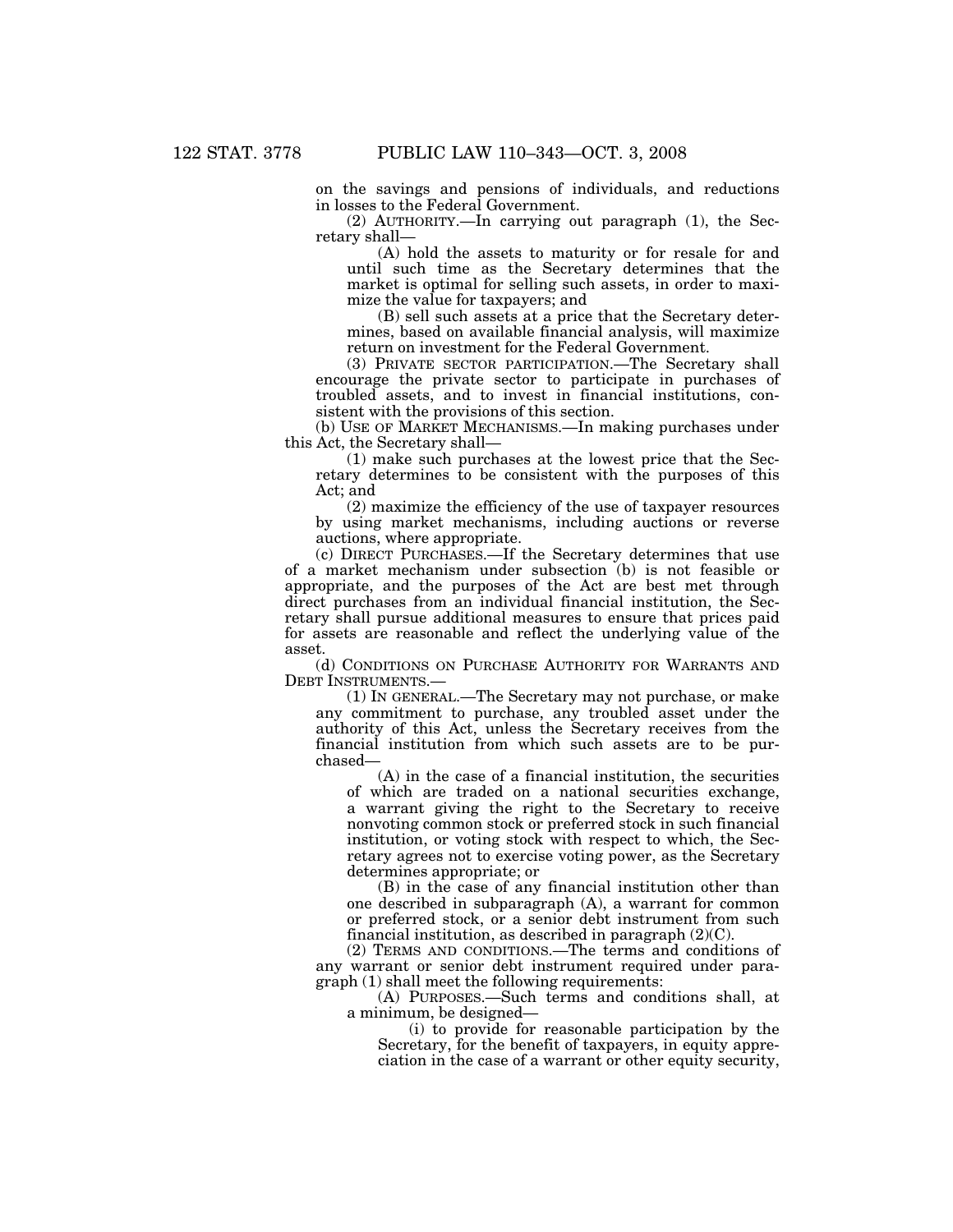or a reasonable interest rate premium, in the case of a debt instrument; and

(ii) to provide additional protection for the taxpayer against losses from sale of assets by the Secretary under this Act and the administrative expenses of the TARP.<br>(B) AUTHORITY TO SELL, EXERCISE, OR SURRENDER.—

The Secretary may sell, exercise, or surrender a warrant. or any senior debt instrument received under this subsection, based on the conditions established under subparagraph (A).

(C) CONVERSION.—The warrant shall provide that if, after the warrant is received by the Secretary under this subsection, the financial institution that issued the warrant is no longer listed or traded on a national securities exchange or securities association, as described in paragraph  $(1)(A)$ , such warrants shall convert to senior debt, or contain appropriate protections for the Secretary to ensure that the Treasury is appropriately compensated for the value of the warrant, in an amount determined by the Secretary.

> Anti-dilution provisions.

(D) PROTECTIONS.—Any warrant representing securities to be received by the Secretary under this subsection shall contain anti-dilution provisions of the type employed in capital market transactions, as determined by the Secretary. Such provisions shall protect the value of the securities from market transactions such as stock splits, stock distributions, dividends, and other distributions, mergers, and other forms of reorganization or recapitalization.

(E) EXERCISE PRICE.—The exercise price for any warrant issued pursuant to this subsection shall be set by the Secretary, in the interest of the taxpayers.

(F) SUFFICIENCY.—The financial institution shall guarantee to the Secretary that it has authorized shares of nonvoting stock available to fulfill its obligations under this subsection. Should the financial institution not have sufficient authorized shares, including preferred shares that may carry dividend rights equal to a multiple number of common shares, the Secretary may, to the extent necessary, accept a senior debt note in an amount, and on such terms as will compensate the Secretary with equivalent value, in the event that a sufficient shareholder vote to authorize the necessary additional shares cannot be obtained.

(3) EXCEPTIONS.—

(A) DE MINIMIS.—The Secretary shall establish de minimis exceptions to the requirements of this subsection, based on the size of the cumulative transactions of troubled assets purchased from any one financial institution for the duration of the program, at not more than \$100,000,000.

(B) OTHER EXCEPTIONS.—The Secretary shall establish an exception to the requirements of this subsection and appropriate alternative requirements for any participating financial institution that is legally prohibited from issuing securities and debt instruments, so as not to allow circumvention of the requirements of this section.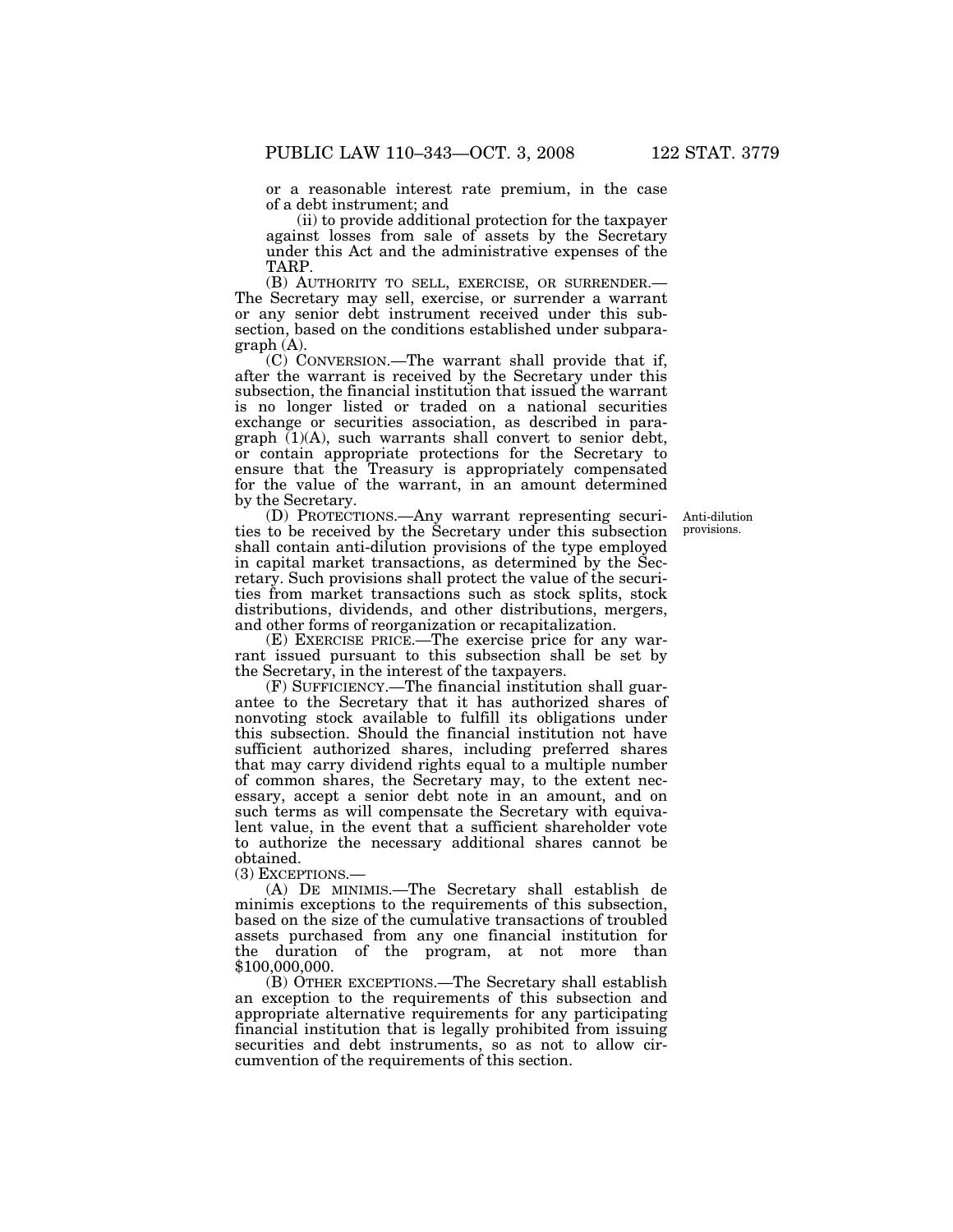12 USC 5224.

Public information. Deadline.

## **SEC. 114. MARKET TRANSPARENCY.**

(a) PRICING.—To facilitate market transparency, the Secretary shall make available to the public, in electronic form, a description, amounts, and pricing of assets acquired under this Act, within 2 business days of purchase, trade, or other disposition.

(b) DISCLOSURE.—For each type of financial institutions that sells troubled assets to the Secretary under this Act, the Secretary shall determine whether the public disclosure required for such financial institutions with respect to off-balance sheet transactions, derivatives instruments, contingent liabilities, and similar sources of potential exposure is adequate to provide to the public sufficient information as to the true financial position of the institutions. If such disclosure is not adequate for that purpose, the Secretary shall make recommendations for additional disclosure requirements to the relevant regulators.

Effective dates. 12 USC 5225.

# **SEC. 115. GRADUATED AUTHORIZATION TO PURCHASE.**

(a) AUTHORITY.—The authority of the Secretary to purchase troubled assets under this Act shall be limited as follows:

(1) Effective upon the date of enactment of this Act, such authority shall be limited to \$250,000,000,000 outstanding at any one time.

(2) If at any time, the President submits to the Congress a written certification that the Secretary needs to exercise the authority under this paragraph, effective upon such submission, such authority shall be limited to \$350,000,000,000 outstanding at any one time.

(3) If, at any time after the certification in paragraph (2) has been made, the President transmits to the Congress a written report detailing the plan of the Secretary to exercise the authority under this paragraph, unless there is enacted, within 15 calendar days of such transmission, a joint resolution described in subsection (c), effective upon the expiration of such 15-day period, such authority shall be limited to  $$700,000,000,000$  outstanding at any one time.

(b) AGGREGATION OF PURCHASE PRICES.—The amount of troubled assets purchased by the Secretary outstanding at any one time shall be determined for purposes of the dollar amount limitations under subsection (a) by aggregating the purchase prices of all troubled assets held.

(c) JOINT RESOLUTION OF DISAPPROVAL.—

(1) IN GENERAL.—Notwithstanding any other provision of this section, the Secretary may not exercise any authority to make purchases under this Act with regard to any amount in excess of \$350,000,000,000 previously obligated, as described in this section if, within 15 calendar days after the date on which Congress receives a report of the plan of the Secretary described in subsection  $(a)(3)$ , there is enacted into law a joint resolution disapproving the plan of the Secretary with respect to such additional amount.

(2) CONTENTS OF JOINT RESOLUTION.—For the purpose of this section, the term "joint resolution" means only a joint resolution—

(A) that is introduced not later than 3 calendar days after the date on which the report of the plan of the Secretary referred to in subsection  $(a)(3)$  is received by Congress;

Definition.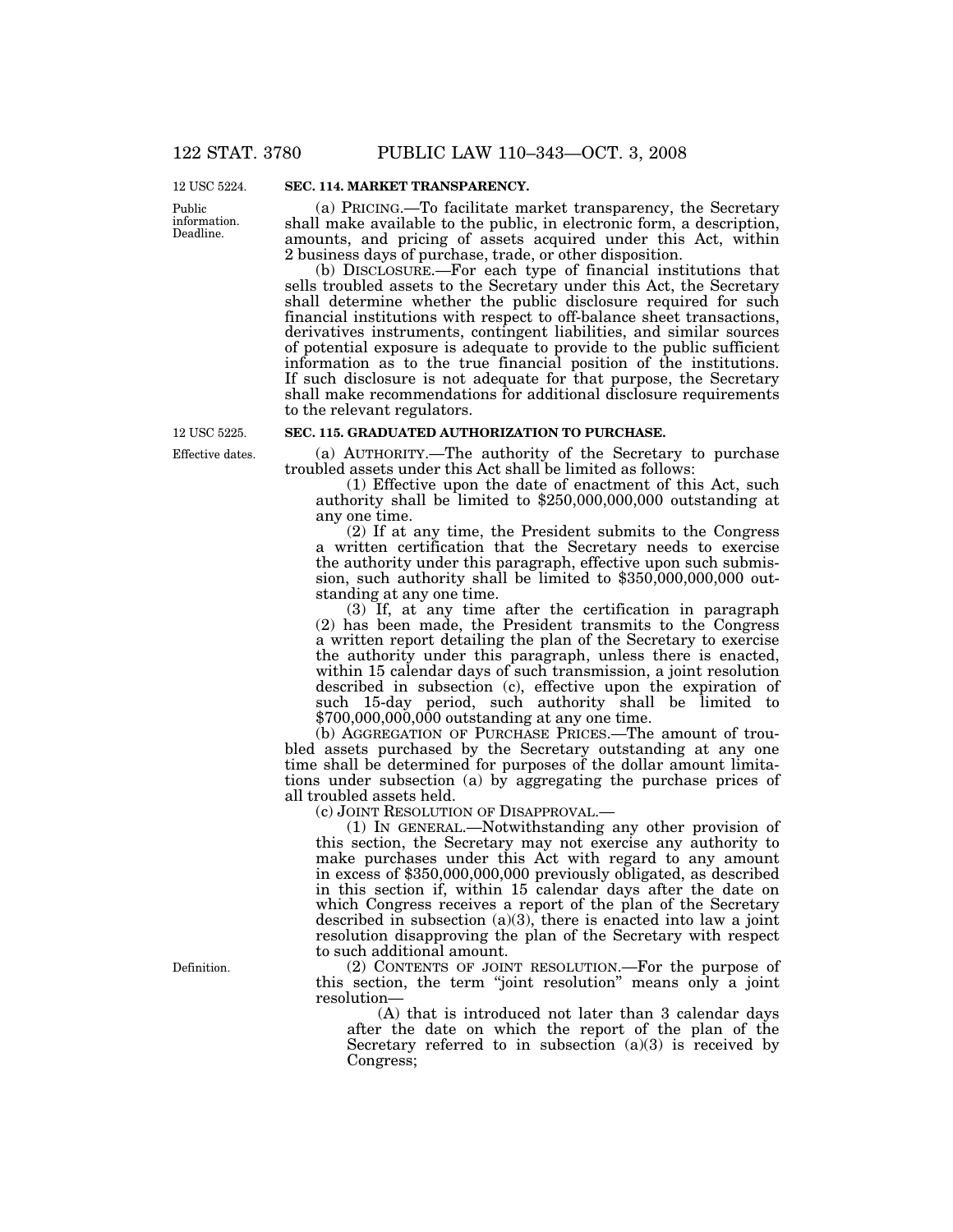(B) which does not have a preamble;

(C) the title of which is as follows: ''Joint resolution relating to the disapproval of obligations under the Emergency Economic Stabilization Act of 2008''; and

(D) the matter after the resolving clause of which is as follows: ''That Congress disapproves the obligation of any amount exceeding the amounts obligated as described in paragraphs  $(I)$  and  $(2)$  of section  $I15(a)$  of the Emergency Economic Stabilization Act of 2008.''.

(d) FAST TRACK CONSIDERATION IN HOUSE OF REPRESENTATIVES.—<br>
(1) RECONVENING.—Upon receipt of a report under sub-

section (a)(3), the Speaker, if the House would otherwise be adjourned, shall notify the Members of the House that, pursuant to this section, the House shall convene not later than the second calendar day after receipt of such report;

(2) REPORTING AND DISCHARGE.—Any committee of the House of Representatives to which a joint resolution is referred shall report it to the House not later than 5 calendar days after the date of receipt of the report described in subsection  $(a)(3)$ . If a committee fails to report the joint resolution within that period, the committee shall be discharged from further consideration of the joint resolution and the joint resolution shall be referred to the appropriate calendar.

(3) PROCEEDING TO CONSIDERATION.—After each committee authorized to consider a joint resolution reports it to the House or has been discharged from its consideration, it shall be in order, not later than the sixth day after Congress receives the report described in subsection (a)(3), to move to proceed to consider the joint resolution in the House. All points of order against the motion are waived. Such a motion shall not be in order after the House has disposed of a motion to proceed on the joint resolution. The previous question shall be considered as ordered on the motion to its adoption without intervening motion. The motion shall not be debatable. A motion to reconsider the vote by which the motion is disposed of shall not be in order. Deadline.

(4) CONSIDERATION.—The joint resolution shall be considered as read. All points of order against the joint resolution and against its consideration are waived. The previous question shall be considered as ordered on the joint resolution to its passage without intervening motion except two hours of debate equally divided and controlled by the proponent and an opponent. A motion to reconsider the vote on passage of the joint resolution shall not be in order.

(e) FAST TRACK CONSIDERATION IN SENATE.—

(1) RECONVENING.—Upon receipt of a report under subsection (a)(3), if the Senate has adjourned or recessed for more than 2 days, the majority leader of the Senate, after consultation with the minority leader of the Senate, shall notify the Members of the Senate that, pursuant to this section, the Senate shall convene not later than the second calendar day after receipt of such message.

(2) PLACEMENT ON CALENDAR.—Upon introduction in the Senate, the joint resolution shall be placed immediately on the calendar.

(3) FLOOR CONSIDERATION.—

Notification. Deadline.

Waiver.

Notification. Deadline.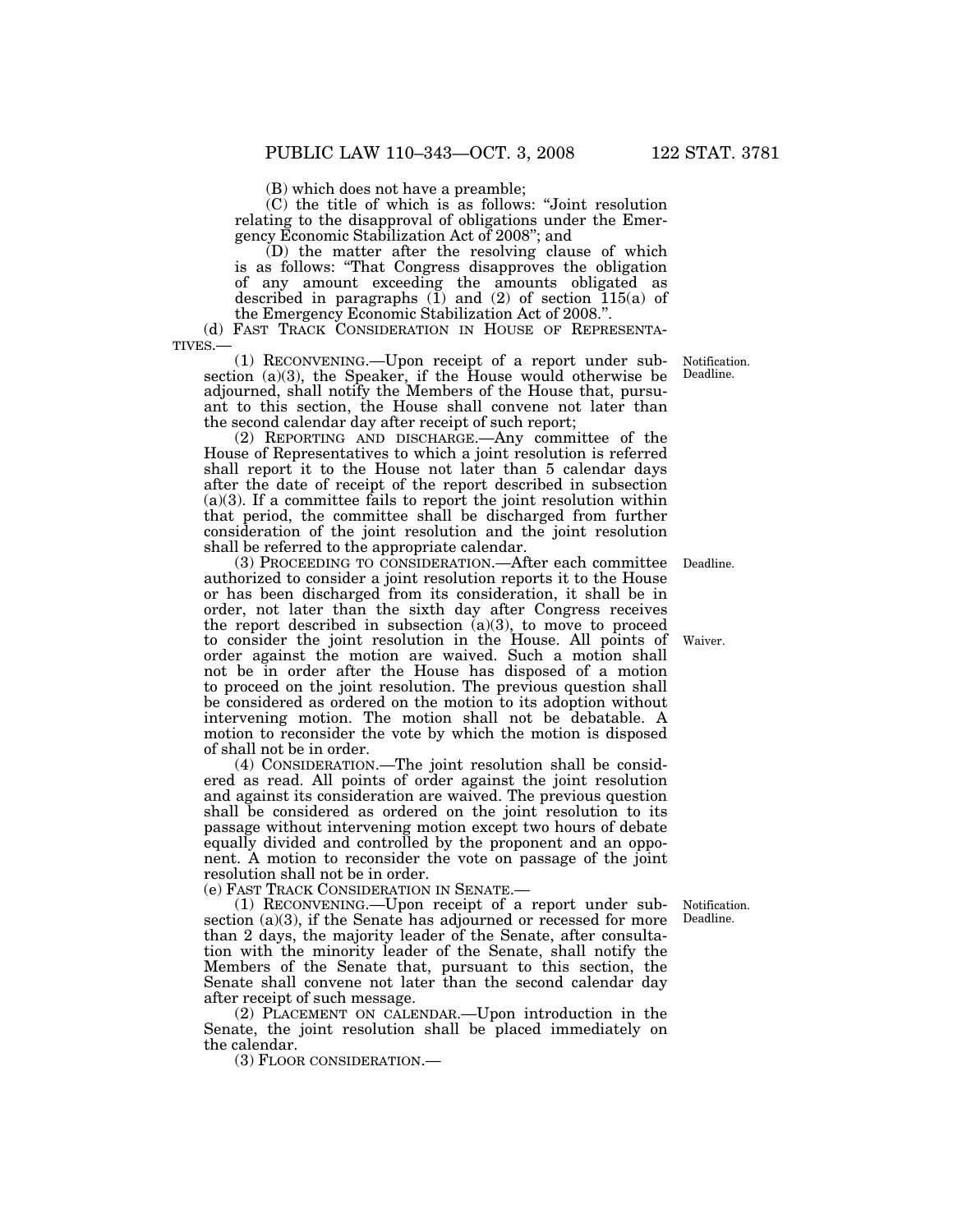(A) IN GENERAL.—Notwithstanding Rule XXII of the Standing Rules of the Senate, it is in order at any time during the period beginning on the 4th day after the date on which Congress receives a report of the plan of the Secretary described in subsection  $(a)(3)$  and ending on the 6th day after the date on which Congress receives a report of the plan of the Secretary described in subsection  $(a)(3)$ (even though a previous motion to the same effect has been disagreed to) to move to proceed to the consideration of the joint resolution, and all points of order against the joint resolution (and against consideration of the joint resolution) are waived. The motion to proceed is not debatable. The motion is not subject to a motion to postpone. A motion to reconsider the vote by which the motion is agreed to or disagreed to shall not be in order. If a motion to proceed to the consideration of the resolution is agreed to, the joint resolution shall remain the unfinished business until disposed of.

(B) DEBATE.—Debate on the joint resolution, and on all debatable motions and appeals in connection therewith, shall be limited to not more than 10 hours, which shall be divided equally between the majority and minority leaders or their designees. A motion further to limit debate is in order and not debatable. An amendment to, or a motion to postpone, or a motion to proceed to the consideration of other business, or a motion to recommit the joint resolution is not in order.

(C) VOTE ON PASSAGE.—The vote on passage shall occur immediately following the conclusion of the debate on a joint resolution, and a single quorum call at the conclusion of the debate if requested in accordance with the rules of the Senate.

(D) RULINGS OF THE CHAIR ON PROCEDURE.—Appeals from the decisions of the Chair relating to the application of the rules of the Senate, as the case may be, to the procedure relating to a joint resolution shall be decided without debate.

(f) RULES RELATING TO SENATE AND HOUSE OF REPRESENTA-TIVES.—

(1) COORDINATION WITH ACTION BY OTHER HOUSE.—If, before the passage by one House of a joint resolution of that House, that House receives from the other House a joint resolution, then the following procedures shall apply:

(A) The joint resolution of the other House shall not be referred to a committee.

(B) With respect to a joint resolution of the House receiving the resolution—

(i) the procedure in that House shall be the same as if no joint resolution had been received from the other House; but

(ii) the vote on passage shall be on the joint resolution of the other House.

(2) TREATMENT OF JOINT RESOLUTION OF OTHER HOUSE.— If one House fails to introduce or consider a joint resolution under this section, the joint resolution of the other House shall be entitled to expedited floor procedures under this section.

Duration.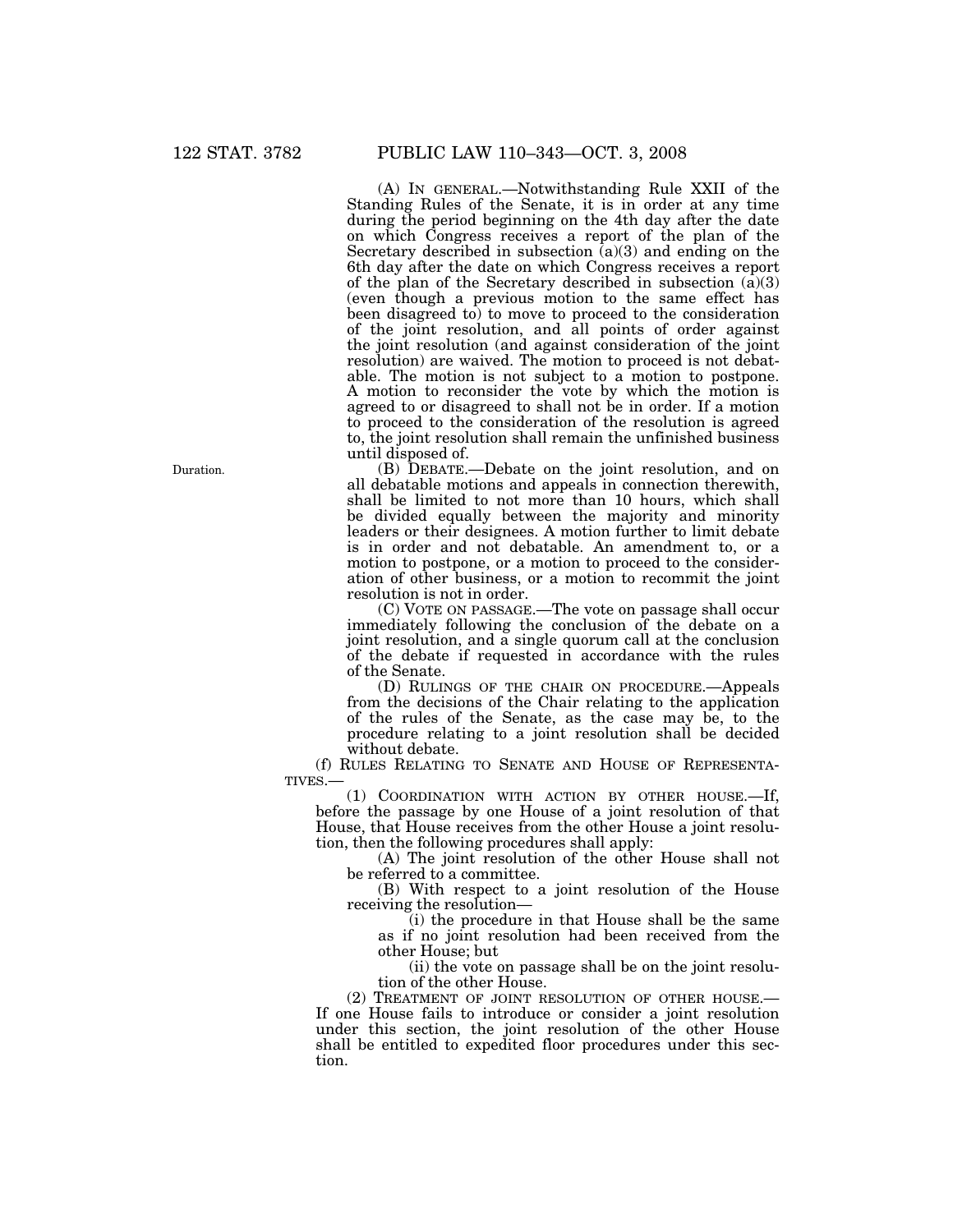(3) TREATMENT OF COMPANION MEASURES.—If, following passage of the joint resolution in the Senate, the Senate then receives the companion measure from the House of Representatives, the companion measure shall not be debatable.<br>(4) CONSIDERATION AFTER PASSAGE.—

 $(A)$  In GENERAL.—If Congress passes a joint resolution, the period beginning on the date the President is presented with the joint resolution and ending on the date the President takes action with respect to the joint resolution shall be disregarded in computing the 15-calendar day period described in subsection  $(a)(3)$ .

(B) VETOES.—If the President vetoes the joint resolution—

(i) the period beginning on the date the President vetoes the joint resolution and ending on the date the Congress receives the veto message with respect to the joint resolution shall be disregarded in computing the 15-calendar day period described in subsection (a)(3), and

(ii) debate on a veto message in the Senate under this section shall be 1 hour equally divided between the majority and minority leaders or their designees.

(5) RULES OF HOUSE OF REPRESENTATIVES AND SENATE.— This subsection and subsections (c), (d), and (e) are enacted by Congress—

(A) as an exercise of the rulemaking power of the Senate and House of Representatives, respectively, and as such it is deemed a part of the rules of each House, respectively, but applicable only with respect to the procedure to be followed in that House in the case of a joint resolution, and it supersedes other rules only to the extent that it is inconsistent with such rules; and

(B) with full recognition of the constitutional right of either House to change the rules (so far as relating to the procedure of that House) at any time, in the same manner, and to the same extent as in the case of any other rule of that House.

### **SEC. 116. OVERSIGHT AND AUDITS.**

(a) COMPTROLLER GENERAL OVERSIGHT.—

(1) SCOPE OF OVERSIGHT.—The Comptroller General of the United States shall, upon establishment of the troubled assets relief program under this Act (in this section referred to as the ''TARP''), commence ongoing oversight of the activities and performance of the TARP and of any agents and representatives of the TARP (as related to the agent or representative's activities on behalf of or under the authority of the TARP), including vehicles established by the Secretary under this Act. The subjects of such oversight shall include the following:

(A) The performance of the TARP in meeting the purposes of this Act, particularly those involving—

(i) foreclosure mitigation;

(ii) cost reduction;

(iii) whether it has provided stability or prevented disruption to the financial markets or the banking system; and

(iv) whether it has protected taxpayers.

12 USC 5226.

Debate. Duration.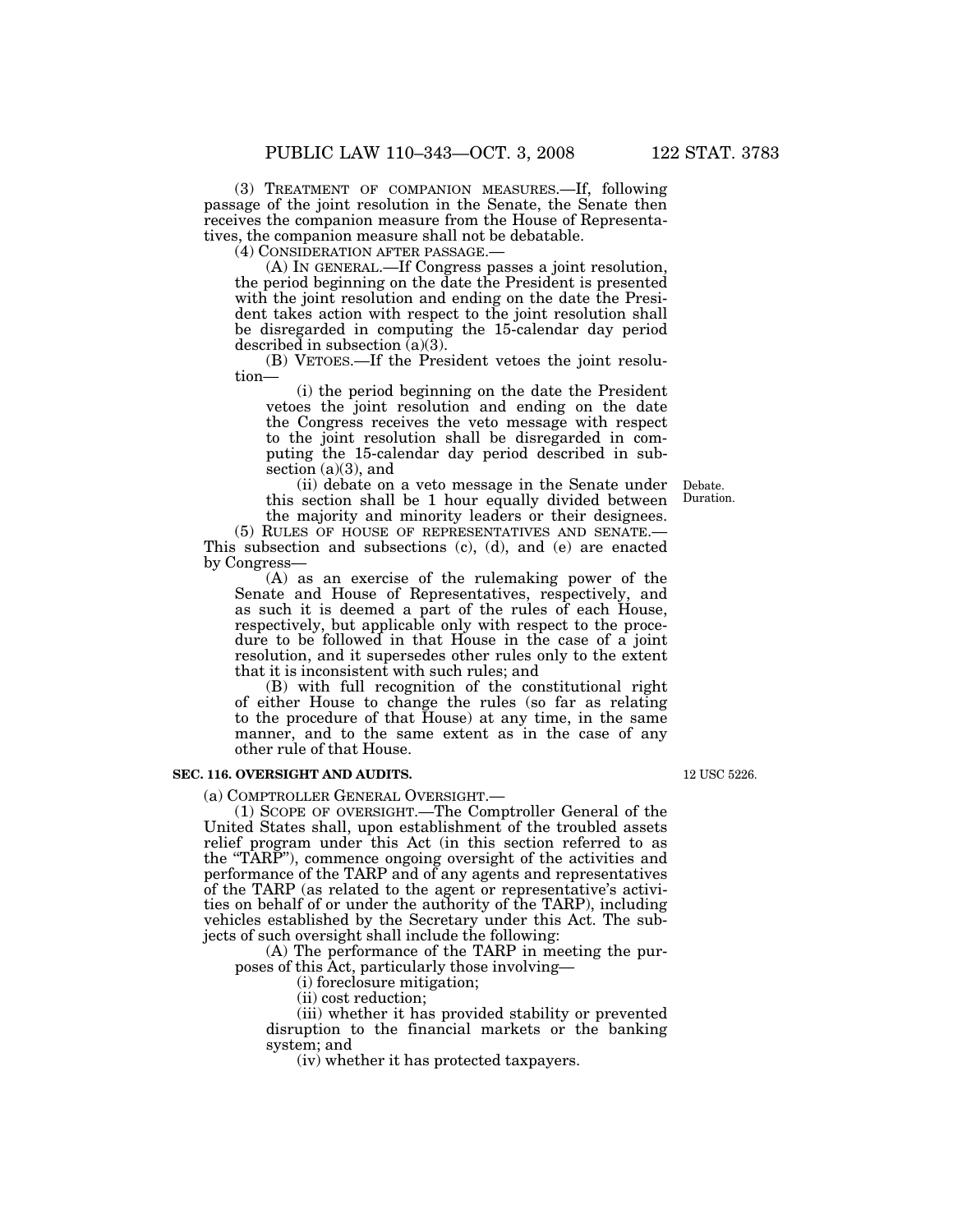(B) The financial condition and internal controls of the TARP, its representatives and agents.

(C) Characteristics of transactions and commitments entered into, including transaction type, frequency, size, prices paid, and all other relevant terms and conditions, and the timing, duration and terms of any future commitments to purchase assets.

(D) Characteristics and disposition of acquired assets, including type, acquisition price, current market value, sale prices and terms, and use of proceeds from sales.

(E) Efficiency of the operations of the TARP in the use of appropriated funds.

(F) Compliance with all applicable laws and regulations by the TARP, its agents and representatives.

(G) The efforts of the TARP to prevent, identify, and minimize conflicts of interest involving any agent or representative performing activities on behalf of or under the authority of the TARP.

(H) The efficacy of contracting procedures pursuant to section 107(b), including, as applicable, the efforts of the TARP in evaluating proposals for inclusion and contracting to the maximum extent possible of minorities (as such term is defined in  $1204(c)$  of the Financial Institutions Reform, Recovery, and Enhancement Act of 1989 (12 U.S.C. 1811 note), women, and minority- and women-owned businesses, including ascertaining and reporting the total amount of fees paid and other value delivered by the TARP to all of its agents and representatives, and such amounts paid or delivered to such firms that are minority- and women-owned businesses (as such terms are defined in section 21A of the Federal Home Loan Bank Act (12 U.S.C. 1441a)).

(2) CONDUCT AND ADMINISTRATION OF OVERSIGHT.—

(A) GAO PRESENCE.—The Secretary shall provide the Comptroller General with appropriate space and facilities in the Department of the Treasury as necessary to facilitate oversight of the TARP until the termination date established in section 120.

(B) ACCESS TO RECORDS.—To the extent otherwise consistent with law, the Comptroller General shall have access, upon request, to any information, data, schedules, books, accounts, financial records, reports, files, electronic communications, or other papers, things, or property belonging to or in use by the TARP, or any vehicles established by the Secretary under this Act, and to the officers, directors, employees, independent public accountants, financial advisors, and other agents and representatives of the TARP (as related to the agent or representative's activities on behalf of or under the authority of the TARP) or any such vehicle at such reasonable time as the Comptroller General may request. The Comptroller General shall be afforded full facilities for verifying transactions with the balances or securities held by depositaries, fiscal agents, and custodians. The Comptroller General may make and retain copies of such books, accounts, and other records as the Comptroller General deems appropriate.

Federal buildings and facilities.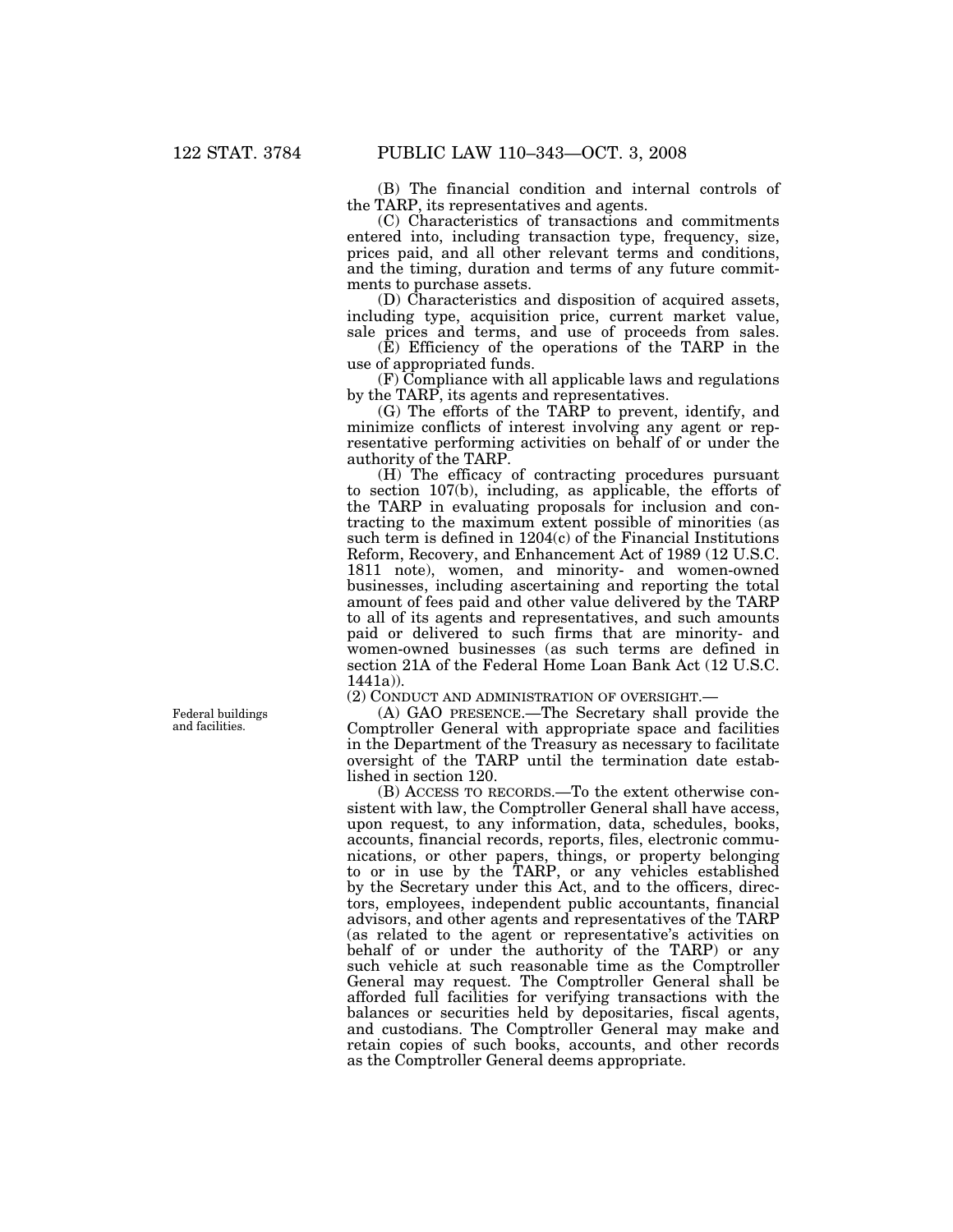(C) REIMBURSEMENT OF COSTS.—The Treasury shall reimburse the Government Accountability Office for the full cost of any such oversight activities as billed therefor by the Comptroller General of the United States. Such reimbursements shall be credited to the appropriation account ''Salaries and Expenses, Government Accountability Office'' current when the payment is received and remain available until expended.

(3) REPORTING.—The Comptroller General shall submit reports of findings under this section, regularly and no less frequently than once every 60 days, to the appropriate committees of Congress, and the Special Inspector General for the Troubled Asset Relief Program established under this Act on the activities and performance of the TARP. The Comptroller may also submit special reports under this subsection as warranted by the findings of its oversight activities.

(b) COMPTROLLER GENERAL AUDITS.—

(1) ANNUAL AUDIT.—The TARP shall annually prepare and issue to the appropriate committees of Congress and the public audited financial statements prepared in accordance with generally accepted accounting principles, and the Comptroller General shall annually audit such statements in accordance with generally accepted auditing standards. The Treasury shall reimburse the Government Accountability Office for the full cost of any such audit as billed therefor by the Comptroller General. Such reimbursements shall be credited to the appropriation account ''Salaries and Expenses, Government Accountability Office'' current when the payment is received and remain available until expended. The financial statements prepared under this paragraph shall be on the fiscal year basis prescribed under section 1102 of title 31, United States Code.

(2) AUTHORITY.—The Comptroller General may audit the programs, activities, receipts, expenditures, and financial transactions of the TARP and any agents and representatives of the TARP (as related to the agent or representative's activities on behalf of or under the authority of the TARP), including vehicles established by the Secretary under this Act.

(3) CORRECTIVE RESPONSES TO AUDIT PROBLEMS.—The TARP shall—

(A) take action to address deficiencies identified by the Comptroller General or other auditor engaged by the TARP; or

(B) certify to appropriate committees of Congress that Certification. no action is necessary or appropriate.

(c) INTERNAL CONTROL.—

(1) ESTABLISHMENT.—The TARP shall establish and maintain an effective system of internal control, consistent with the standards prescribed under section 3512(c) of title 31, United States Code, that provides reasonable assurance of—

(A) the effectiveness and efficiency of operations, including the use of the resources of the TARP;

(B) the reliability of financial reporting, including financial statements and other reports for internal and external use; and

(C) compliance with applicable laws and regulations. (2) REPORTING.—In conjunction with each annual financial statement issued under this section, the TARP shall—

Public information.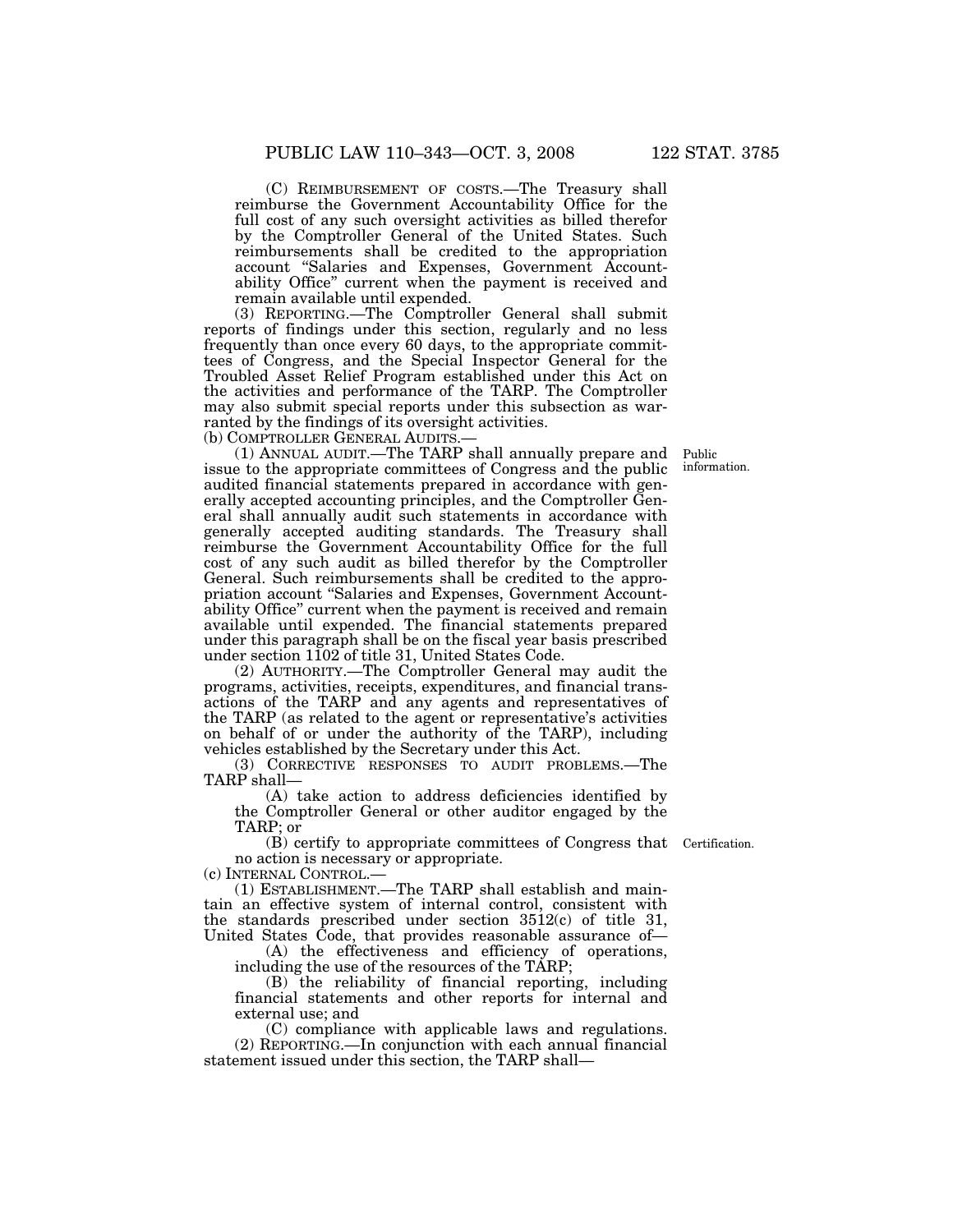(A) state the responsibility of management for establishing and maintaining adequate internal control over financial reporting; and

(B) state its assessment, as of the end of the most recent year covered by such financial statement of the TARP, of the effectiveness of the internal control over financial reporting.

(d) SHARING OF INFORMATION.—Any report or audit required under this section shall also be submitted to the Congressional Oversight Panel established under section 125.

(e) TERMINATION.—Any oversight, reporting, or audit requirement under this section shall terminate on the later of—

(1) the date that the last troubled asset acquired by the Secretary under section 101 has been sold or transferred out of the ownership or control of the Federal Government; or

(2) the date of expiration of the last insurance contract issued under section 102.

12 USC 5227.

## **SEC. 117. STUDY AND REPORT ON MARGIN AUTHORITY.**

(a) STUDY.—The Comptroller General shall undertake a study to determine the extent to which leverage and sudden deleveraging of financial institutions was a factor behind the current financial crisis.

(b) CONTENT.—The study required by this section shall include—

(1) an analysis of the roles and responsibilities of the Board, the Securities and Exchange Commission, the Secretary, and other Federal banking agencies with respect to monitoring leverage and acting to curtail excessive leveraging;

 $(2)$  an analysis of the authority of the Board to regulate leverage, including by setting margin requirements, and what process the Board used to decide whether or not to use its authority;

(3) an analysis of any usage of the margin authority by the Board; and

(4) recommendations for the Board and appropriate committees of Congress with respect to the existing authority of the Board.

(c) REPORT.—Not later than June 1, 2009, the Comptroller General shall complete and submit a report on the study required by this section to the Committee on Banking, Housing, and Urban Affairs of the Senate and the Committee on Financial Services of the House of Representatives.

(d) SHARING OF INFORMATION.—Any reports required under this section shall also be submitted to the Congressional Oversight Panel established under section 125.

12 USC 5228.

#### **SEC. 118. FUNDING.**

For the purpose of the authorities granted in this Act, and for the costs of administering those authorities, the Secretary may use the proceeds of the sale of any securities issued under chapter 31 of title 31, United States Code, and the purposes for which securities may be issued under chapter 31 of title 31, United States Code, are extended to include actions authorized by this Act, including the payment of administrative expenses. Any funds expended or obligated by the Secretary for actions authorized by this Act, including the payment of administrative expenses, shall

Reports. Audits.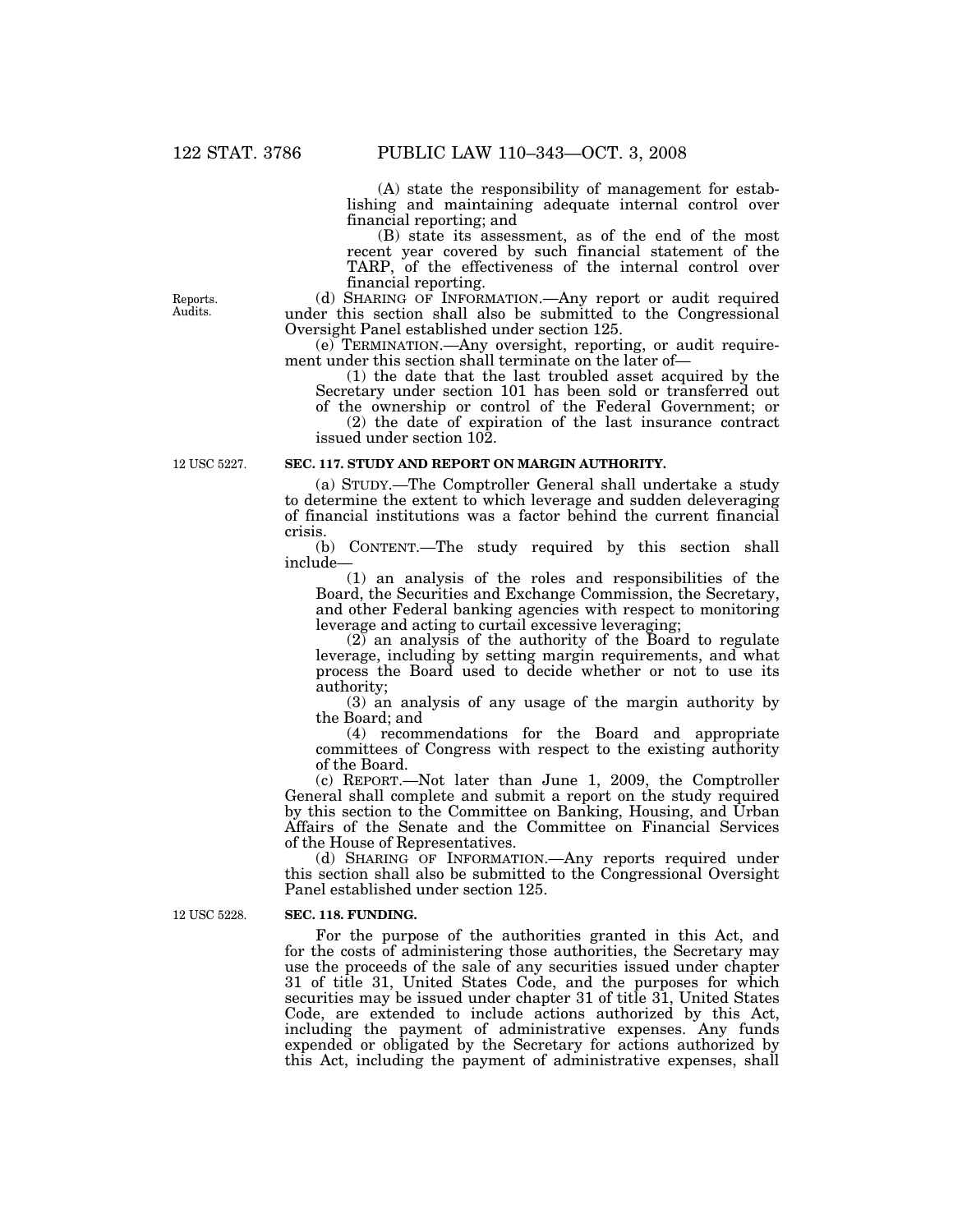be deemed appropriated at the time of such expenditure or obligation.

#### **SEC. 119. JUDICIAL REVIEW AND RELATED MATTERS.**

(a) JUDICIAL REVIEW.— (1) STANDARD.—Actions by the Secretary pursuant to the authority of this Act shall be subject to chapter 7 of title 5, United States Code, including that such final actions shall be held unlawful and set aside if found to be arbitrary, capricious, an abuse of discretion, or not in accordance with law.

 $(A)$  INJUNCTION.—No injunction or other form of equitable relief shall be issued against the Secretary for actions pursuant to section 101, 102, 106, and 109, other than to remedy a violation of the Constitution.

(B) TEMPORARY RESTRAINING ORDER.—Any request for Deadline. a temporary restraining order against the Secretary for actions pursuant to this Act shall be considered and granted or denied by the court within 3 days of the date of the request.

(C) PRELIMINARY INJUNCTION.—Any request for a preliminary injunction against the Secretary for actions pursuant to this Act shall be considered and granted or denied by the court on an expedited basis consistent with the provisions of rule  $65(b)(3)$  of the Federal Rules of Civil Procedure, or any successor thereto.

(D) PERMANENT INJUNCTION.—Any request for a permanent injunction against the Secretary for actions pursuant to this Act shall be considered and granted or denied by the court on an expedited basis. Whenever possible, the court shall consolidate trial on the merits with any hearing on a request for a preliminary injunction, consistent with the provisions of rule  $65(a)(2)$  of the Federal Rules of Civil Procedure, or any successor thereto.<br>(3) LIMITATION ON ACTIONS BY PARTICIPATING COMPANIES.—

No action or claims may be brought against the Secretary by any person that divests its assets with respect to its participation in a program under this Act, except as provided in paragraph (1), other than as expressly provided in a written contract with the Secretary.

(4) STAYS.—Any injunction or other form of equitable relief issued against the Secretary for actions pursuant to section 101, 102, 106, and 109, shall be automatically stayed. The Deadline. stay shall be lifted unless the Secretary seeks a stay from a higher court within 3 calendar days after the date on which the relief is issued.

(b) RELATED MATTERS.—

(1) TREATMENT OF HOMEOWNERS' RIGHTS.—The terms of any residential mortgage loan that is part of any purchase by the Secretary under this Act shall remain subject to all claims and defenses that would otherwise apply, notwithstanding the exercise of authority by the Secretary under this Act.

(2) SAVINGS CLAUSE.—Any exercise of the authority of the Secretary pursuant to this Act shall not impair the claims or defenses that would otherwise apply with respect to persons other than the Secretary. Except as established in any contract,

Contracts.

12 USC 5229.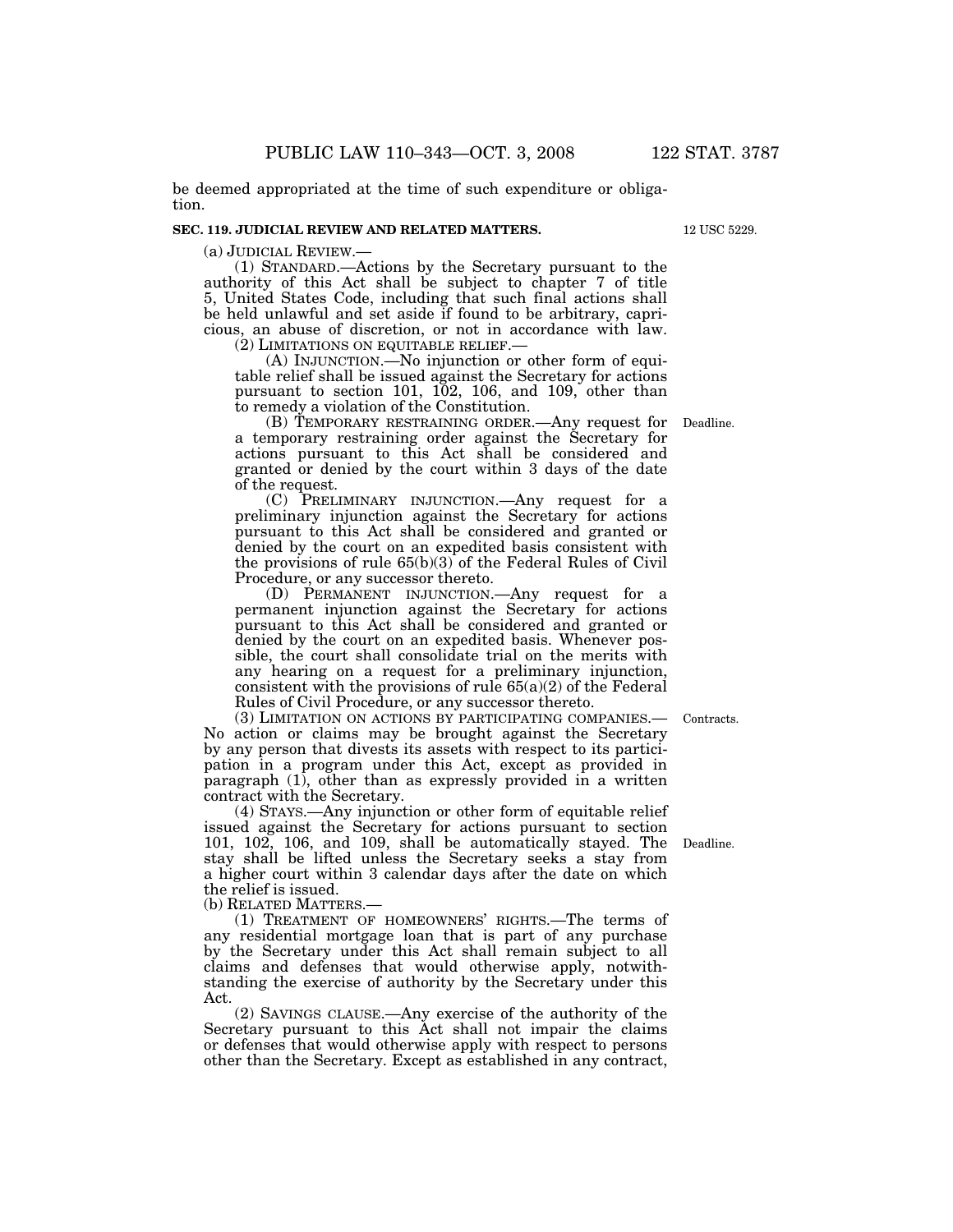a servicer of pooled residential mortgages owes any duty to determine whether the net present value of the payments on the loan, as modified, is likely to be greater than the anticipated net recovery that would result from foreclosure to all investors and holders of beneficial interests in such investment, but not to any individual or groups of investors or beneficial interest holders, and shall be deemed to act in the best interests of all such investors or holders of beneficial interests if the servicer agrees to or implements a modification or workout plan when the servicer takes reasonable loss mitigation actions, including partial payments.

12 USC 5230.

#### **SEC. 120. TERMINATION OF AUTHORITY.**

(a) TERMINATION.—The authorities provided under sections  $101(a)$ , excluding section  $101(a)(3)$ , and  $102$  shall terminate on December 31, 2009.

(b) EXTENSION UPON CERTIFICATION.—The Secretary, upon submission of a written certification to Congress, may extend the authority provided under this Act to expire not later than 2 years from the date of enactment of this Act. Such certification shall include a justification of why the extension is necessary to assist American families and stabilize financial markets, as well as the expected cost to the taxpayers for such an extension.

## **SEC. 121. SPECIAL INSPECTOR GENERAL FOR THE TROUBLED ASSET RELIEF PROGRAM.**

(a) OFFICE OF INSPECTOR GENERAL.—There is hereby established the Office of the Special Inspector General for the Troubled Asset Relief Program.

(b) APPOINTMENT OF INSPECTOR GENERAL; REMOVAL.—(1) The head of the Office of the Special Inspector General for the Troubled Asset Relief Program is the Special Inspector General for the Troubled Asset Relief Program (in this section referred to as the ''Special Inspector General''), who shall be appointed by the President, by and with the advice and consent of the Senate.

(2) The appointment of the Special Inspector General shall be made on the basis of integrity and demonstrated ability in accounting, auditing, financial analysis, law, management analysis, public administration, or investigations.

(3) The nomination of an individual as Special Inspector General shall be made as soon as practicable after the establishment of any program under sections 101 and 102.

(4) The Special Inspector General shall be removable from office in accordance with the provisions of section 3(b) of the Inspector General Act of 1978 (5 U.S.C. App.).

(5) For purposes of section 7324 of title 5, United States Code, the Special Inspector General shall not be considered an employee who determines policies to be pursued by the United States in the nationwide administration of Federal law.

(6) The annual rate of basic pay of the Special Inspector General shall be the annual rate of basic pay for an Inspector General under section 3(e) of the Inspector General Act of 1978 (5 U.S.C. App.).

(c) DUTIES.—(1) It shall be the duty of the Special Inspector General to conduct, supervise, and coordinate audits and investigations of the purchase, management, and sale of assets by the Secretary of the Treasury under any program established by the Secretary under section 101, and the management by the Secretary

President.

12 USC 5231.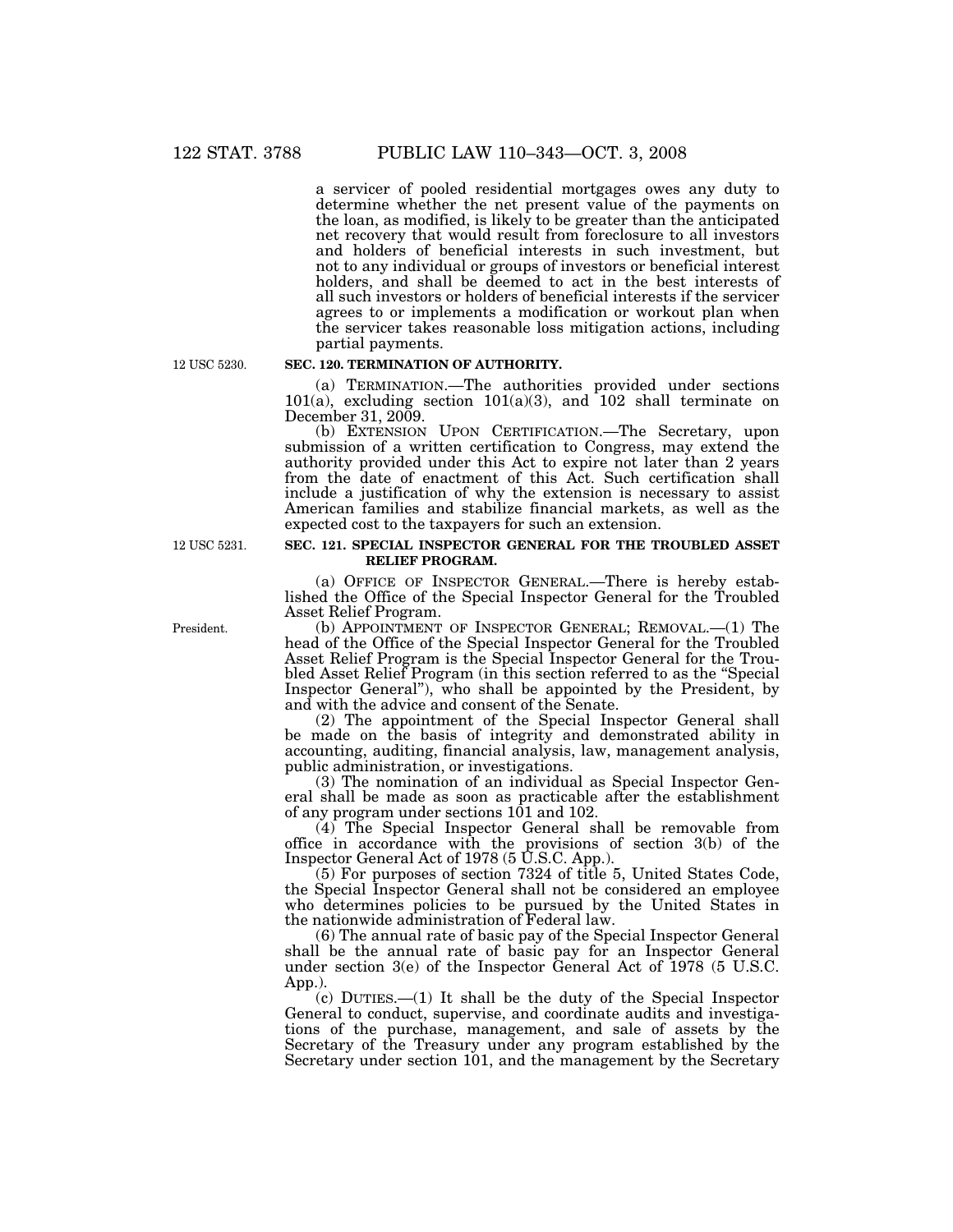of any program established under section 102, including by collecting and summarizing the following information:

(A) A description of the categories of troubled assets purchased or otherwise procured by the Secretary.

(B) A listing of the troubled assets purchased in each such category described under subparagraph  $(A)$ .

(C) An explanation of the reasons the Secretary deemed it necessary to purchase each such troubled asset.

(D) A listing of each financial institution that such troubled assets were purchased from.

(E) A listing of and detailed biographical information on each person or entity hired to manage such troubled assets.

(F) A current estimate of the total amount of troubled assets purchased pursuant to any program established under section 101, the amount of troubled assets on the books of the Treasury, the amount of troubled assets sold, and the profit and loss incurred on each sale or disposition of each such troubled asset.

(G) A listing of the insurance contracts issued under section 102.

(2) The Special Inspector General shall establish, maintain, and oversee such systems, procedures, and controls as the Special Inspector General considers appropriate to discharge the duty under paragraph (1).

(3) In addition to the duties specified in paragraphs (1) and (2), the Inspector General shall also have the duties and responsibilities of inspectors general under the Inspector General Act of 1978.

(d) POWERS AND AUTHORITIES.—(1) In carrying out the duties specified in subsection (c), the Special Inspector General shall have the authorities provided in section 6 of the Inspector General Act of 1978.

(2) The Special Inspector General shall carry out the duties specified in subsection  $(c)(1)$  in accordance with section  $4(b)(1)$  of the Inspector General Act of 1978.

(e) PERSONNEL, FACILITIES, AND OTHER RESOURCES.—(1) The Special Inspector General may select, appoint, and employ such officers and employees as may be necessary for carrying out the duties of the Special Inspector General, subject to the provisions of title 5, United States Code, governing appointments in the competitive service, and the provisions of chapter 51 and subchapter III of chapter 53 of such title, relating to classification and General Schedule pay rates.

(2) The Special Inspector General may obtain services as authorized by section 3109 of title 5, United States Code, at daily rates not to exceed the equivalent rate prescribed for grade GS– 15 of the General Schedule by section 5332 of such title.

(3) The Special Inspector General may enter into contracts and other arrangements for audits, studies, analyses, and other services with public agencies and with private persons, and make such payments as may be necessary to carry out the duties of the Inspector General.

(4)(A) Upon request of the Special Inspector General for information or assistance from any department, agency, or other entity of the Federal Government, the head of such entity shall, insofar as is practicable and not in contravention of any existing law, furnish such information or assistance to the Special Inspector General, or an authorized designee.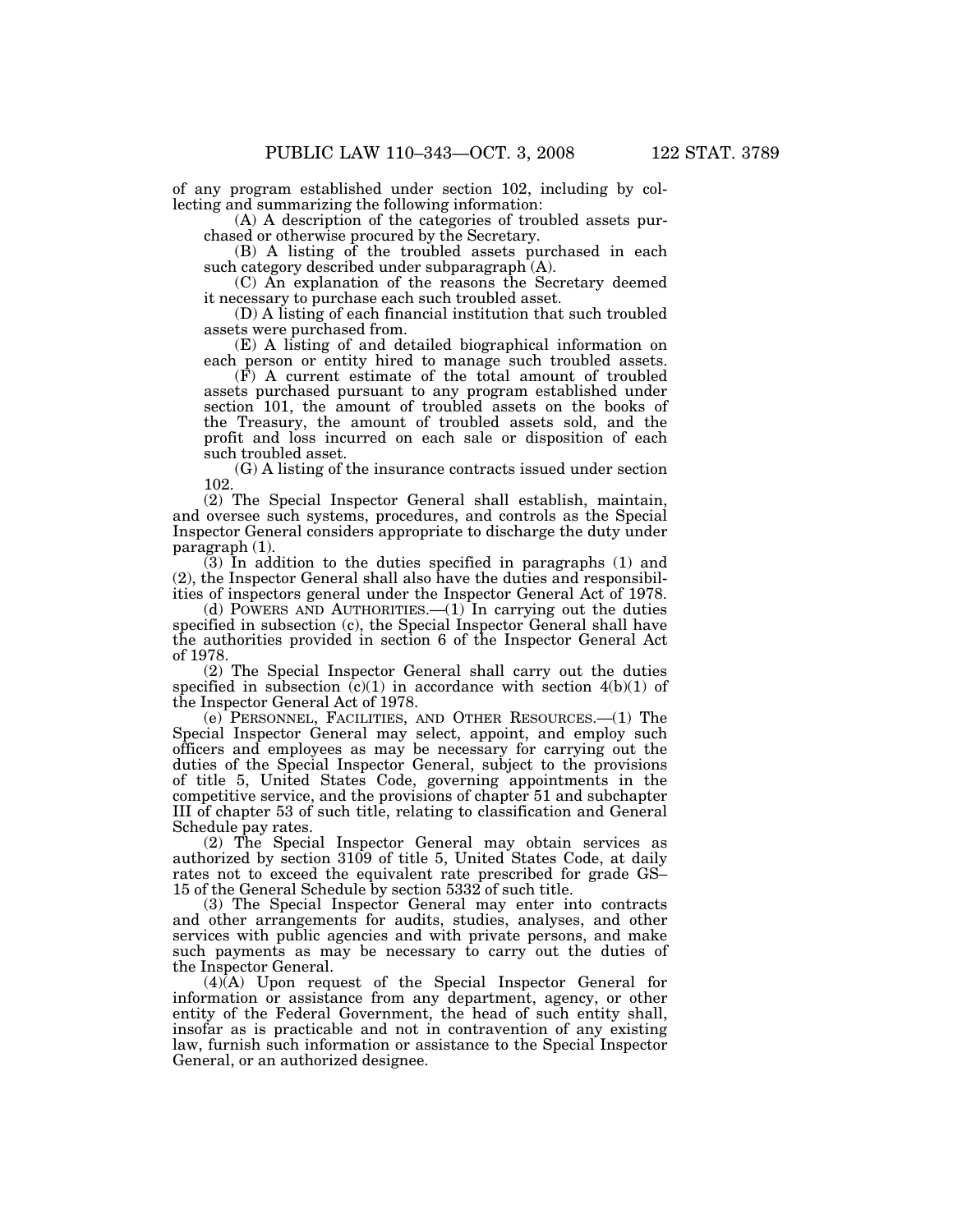Reports.

(B) Whenever information or assistance requested by the Special Inspector General is, in the judgment of the Special Inspector General, unreasonably refused or not provided, the Special Inspector General shall report the circumstances to the appropriate committees of Congress without delay.

(f) REPORTS.—(1) Not later than 60 days after the confirmation of the Special Inspector General, and every calendar quarter thereafter, the Special Inspector General shall submit to the appropriate committees of Congress a report summarizing the activities of the Special Inspector General during the 120-day period ending on the date of such report. Each report shall include, for the period covered by such report, a detailed statement of all purchases, obligations, expenditures, and revenues associated with any program established by the Secretary of the Treasury under sections 101 and 102, as well as the information collected under subsection  $(c)(1)$ .

(2) Nothing in this subsection shall be construed to authorize the public disclosure of information that is—

(A) specifically prohibited from disclosure by any other provision of law;

(B) specifically required by Executive order to be protected from disclosure in the interest of national defense or national security or in the conduct of foreign affairs; or

(C) a part of an ongoing criminal investigation.

(3) Any reports required under this section shall also be submitted to the Congressional Oversight Panel established under section 125.

(g) FUNDING.—(1) Of the amounts made available to the Secretary of the Treasury under section 118, \$50,000,000 shall be available to the Special Inspector General to carry out this section.

(2) The amount available under paragraph (1) shall remain available until expended.

(h) TERMINATION.—The Office of the Special Inspector General shall terminate on the later of—

(1) the date that the last troubled asset acquired by the Secretary under section 101 has been sold or transferred out

of the ownership or control of the Federal Government; or

(2) the date of expiration of the last insurance contract issued under section 102.

# **SEC. 122. INCREASE IN STATUTORY LIMIT ON THE PUBLIC DEBT.**

Subsection (b) of section 3101 of title 31, United States Code, is amended by striking out the dollar limitation contained in such subsection and inserting "\$11,315,000,000,000".

12 USC 5232.

#### **SEC. 123. CREDIT REFORM.**

(a) IN GENERAL.—Subject to subsection (b), the costs of purchases of troubled assets made under section 101(a) and guarantees of troubled assets under section 102, and any cash flows associated with the activities authorized in section 102 and subsections (a), (b), and (c) of section 106 shall be determined as provided under the Federal Credit Reform Act of 1990 (2 U.S.C. 661 et. seq.).

(b) COSTS.—For the purposes of section 502(5) of the Federal Credit Reform Act of 1990 (2 U.S.C. 661a(5))—

(1) the cost of troubled assets and guarantees of troubled assets shall be calculated by adjusting the discount rate in section  $502(5)(E)$  (2 U.S.C.  $661a(5)(E)$ ) for market risks; and

Reports.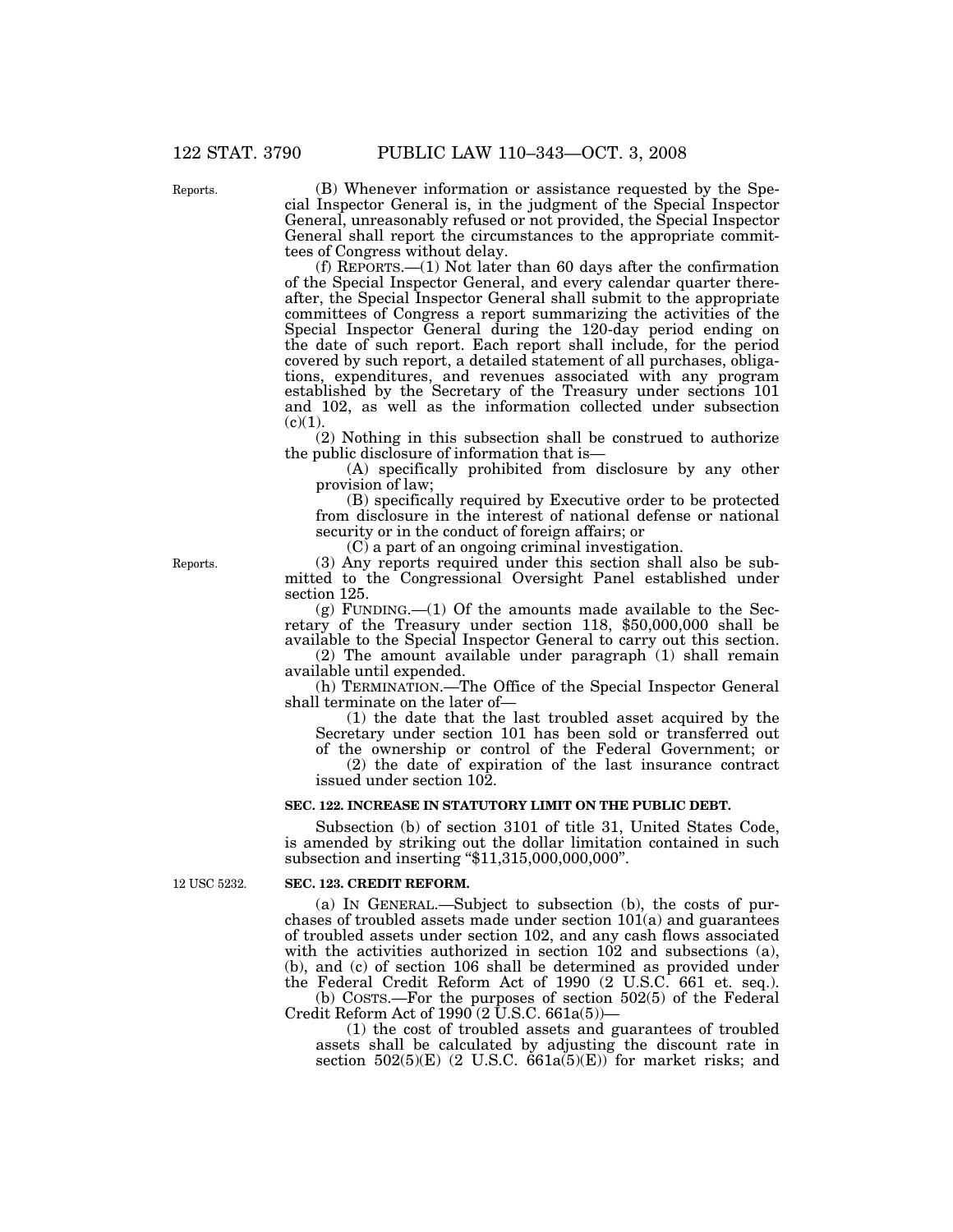(2) the cost of a modification of a troubled asset or guarantee of a troubled asset shall be the difference between the current estimate consistent with paragraph (1) under the terms of the troubled asset or guarantee of the troubled asset and the current estimate consistent with paragraph (1) under the terms of the troubled asset or guarantee of the troubled asset, as modified.

## **SEC. 124. HOPE FOR HOMEOWNERS AMENDMENTS.**

Section 257 of the National Housing Act (12 U.S.C. 1715z– 23) is amended—

 $(1)$  in subsection  $(e)$ 

 $(A)$  in paragraph  $(1)(B)$ , by inserting before "a ratio" the following: ", or thereafter is likely to have, due to the terms of the mortgage being reset,'';

 $(B)$  in paragraph  $(2)(B)$ , by inserting before the period at the end ''(or such higher percentage as the Board determines, in the discretion of the Board)<sup>"</sup>.

 $(C)$  in paragraph  $(4)(A)$ —

(i) in the first sentence, by inserting after ''insured loan" the following: "and any payments made under this paragraph,''; and

(ii) by adding at the end the following: ''Such actions may include making payments, which shall be accepted as payment in full of all indebtedness under the eligible mortgage, to any holder of an existing subordinate mortgage, in lieu of any future appreciation payments authorized under subparagraph  $(\overline{B})$ ."; and

(2) in subsection (w), by inserting after ''administrative costs'' the following: ''and payments pursuant to subsection  $(e)(4)(A)^{n}$ .

#### **SEC. 125. CONGRESSIONAL OVERSIGHT PANEL.**

12 USC 5233.

(a) ESTABLISHMENT.—There is hereby established the Congressional Oversight Panel (hereafter in this section referred to as the "Oversight Panel") as an establishment in the legislative branch.

(b) DUTIES.—The Oversight Panel shall review the current state of the financial markets and the regulatory system and submit the following reports to Congress:

(1) REGULAR REPORTS.—

(A) IN GENERAL.—Regular reports of the Oversight Panel shall include the following:

(i) The use by the Secretary of authority under this Act, including with respect to the use of contracting authority and administration of the program. (ii) The impact of purchases made under the Act

on the financial markets and financial institutions.

(iii) The extent to which the information made available on transactions under the program has contributed to market transparency.

(iv) The effectiveness of foreclosure mitigation efforts, and the effectiveness of the program from the standpoint of minimizing long-term costs to the taxpayers and maximizing the benefits for taxpayers.

(B) TIMING.—The reports required under this paragraph shall be submitted not later than 30 days after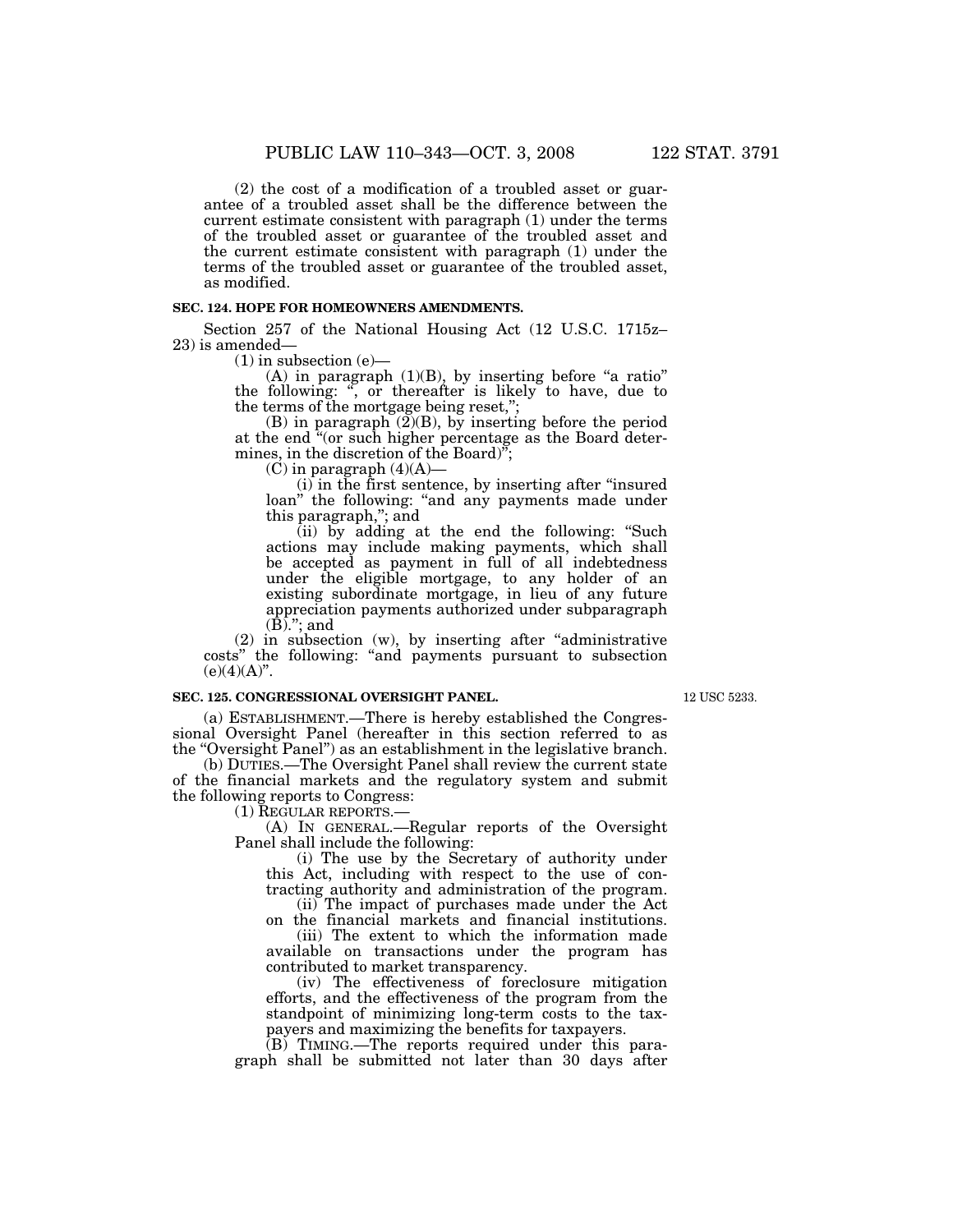the first exercise by the Secretary of the authority under section  $101(a)$  or  $10\overline{2}$ , and every 30 days thereafter.

(2) SPECIAL REPORT ON REGULATORY REFORM.—The Oversight Panel shall submit a special report on regulatory reform not later than January 20, 2009, analyzing the current state of the regulatory system and its effectiveness at overseeing the participants in the financial system and protecting consumers, and providing recommendations for improvement, including recommendations regarding whether any participants in the financial markets that are currently outside the regulatory system should become subject to the regulatory system, the rationale underlying such recommendation, and whether there are any gaps in existing consumer protections.<br>(c) MEMBERSHIP.—

(1) IN GENERAL.—The Oversight Panel shall consist of  $5$ members, as follows:

(A) 1 member appointed by the Speaker of the House of Representatives.

(B) 1 member appointed by the minority leader of the House of Representatives.

(C) 1 member appointed by the majority leader of the Senate.

(D) 1 member appointed by the minority leader of the Senate.

(E) 1 member appointed by the Speaker of the House of Representatives and the majority leader of the Senate, after consultation with the minority leader of the Senate and the minority leader of the House of Representatives.

(2) PAY.—Each member of the Oversight Panel shall each be paid at a rate equal to the daily equivalent of the annual rate of basic pay for level I of the Executive Schedule for each day (including travel time) during which such member is engaged in the actual performance of duties vested in the Commission.<br>
(3) PROHIBITION OF

(3) PROHIBITION OF COMPENSATION OF FEDERAL EMPLOYEES.—Members of the Oversight Panel who are fulltime officers or employees of the United States or Members of Congress may not receive additional pay, allowances, or benefits by reason of their service on the Oversight Panel.

(4) TRAVEL EXPENSES.—Each member shall receive travel expenses, including per diem in lieu of subsistence, in accordance with applicable provisions under subchapter I of chapter 57 of title 5, United States Code.

(5) QUORUM.—Four members of the Oversight Panel shall constitute a quorum but a lesser number may hold hearings.

(6) VACANCIES.—A vacancy on the Oversight Panel shall be filled in the manner in which the original appointment was made.

(7) MEETINGS.—The Oversight Panel shall meet at the call of the Chairperson or a majority of its members.

(d) STAFF.— (1) IN GENERAL.—The Oversight Panel may appoint and fix the pay of any personnel as the Commission considers appropriate.

(2) EXPERTS AND CONSULTANTS.—The Oversight Panel may procure temporary and intermittent services under section 3109(b) of title 5, United States Code.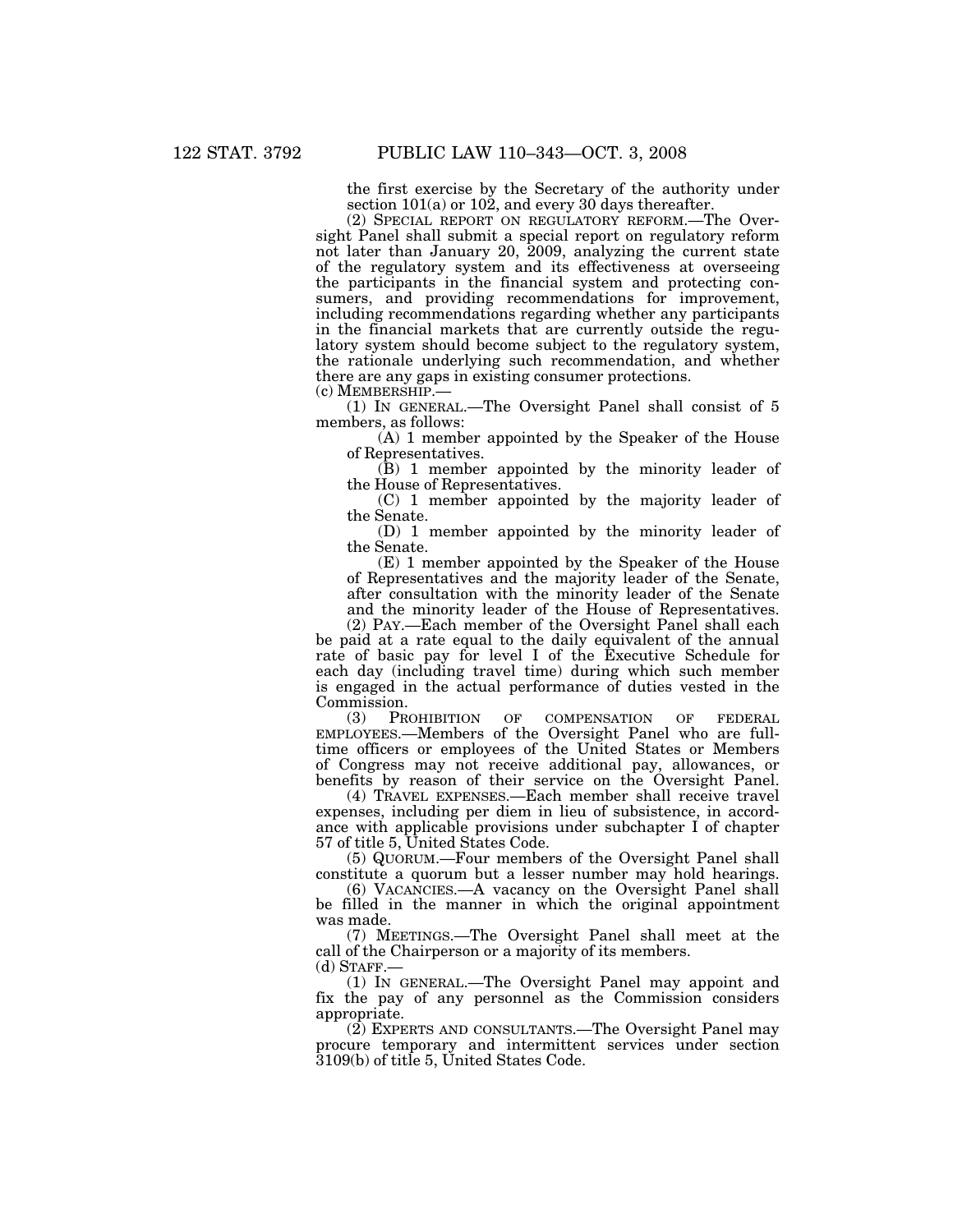(3) STAFF OF AGENCIES.—Upon request of the Oversight Panel, the head of any Federal department or agency may detail, on a reimbursable basis, any of the personnel of that department or agency to the Oversight Panel to assist it in carrying out its duties under this Act.

(e) POWERS.—

(1) HEARINGS AND SESSIONS.—The Oversight Panel may, for the purpose of carrying out this section, hold hearings, sit and act at times and places, take testimony, and receive evidence as the Panel considers appropriate and may administer oaths or affirmations to witnesses appearing before it.

(2) POWERS OF MEMBERS AND AGENTS.—Any member or agent of the Oversight Panel may, if authorized by the Oversight Panel, take any action which the Oversight Panel is authorized to take by this section.

(3) OBTAINING OFFICIAL DATA.—The Oversight Panel may secure directly from any department or agency of the United States information necessary to enable it to carry out this section. Upon request of the Chairperson of the Oversight Panel, the head of that department or agency shall furnish that information to the Oversight Panel.

(4) REPORTS.—The Oversight Panel shall receive and consider all reports required to be submitted to the Oversight Panel under this Act.

(f) TERMINATION.—The Oversight Panel shall terminate 6 months after the termination date specified in section 120.

(g) FUNDING FOR EXPENSES.—

(1) AUTHORIZATION OF APPROPRIATIONS.—There is authorized to be appropriated to the Oversight Panel such sums as may be necessary for any fiscal year, half of which shall be derived from the applicable account of the House of Representatives, and half of which shall be derived from the contingent fund of the Senate.

(2) REIMBURSEMENT OF AMOUNTS.—An amount equal to the expenses of the Oversight Panel shall be promptly transferred by the Secretary, from time to time upon the presentment of a statement of such expenses by the Chairperson of the Oversight Panel, from funds made available to the Secretary under this Act to the applicable fund of the House of Representatives and the contingent fund of the Senate, as appropriate, as reimbursement for amounts expended from such account and fund under paragraph (1).

#### **SEC. 126. FDIC AUTHORITY.**

(a) IN GENERAL.—Section 18(a) of the Federal Deposit Insurance Act (12 U.S.C. 1828(a)) is amended by adding at the end the following new paragraph:

"(4) FALSE ADVERTISING, MISUSE OF FDIC NAMES, AND MIS-REPRESENTATION TO INDICATE INSURED STATUS.—

''(A) PROHIBITION ON FALSE ADVERTISING AND MISUSE OF FDIC NAMES.—No person may represent or imply that any deposit liability, obligation, certificate, or share is insured or guaranteed by the Corporation, if such deposit liability, obligation, certificate, or share is not insured or guaranteed by the Corporation—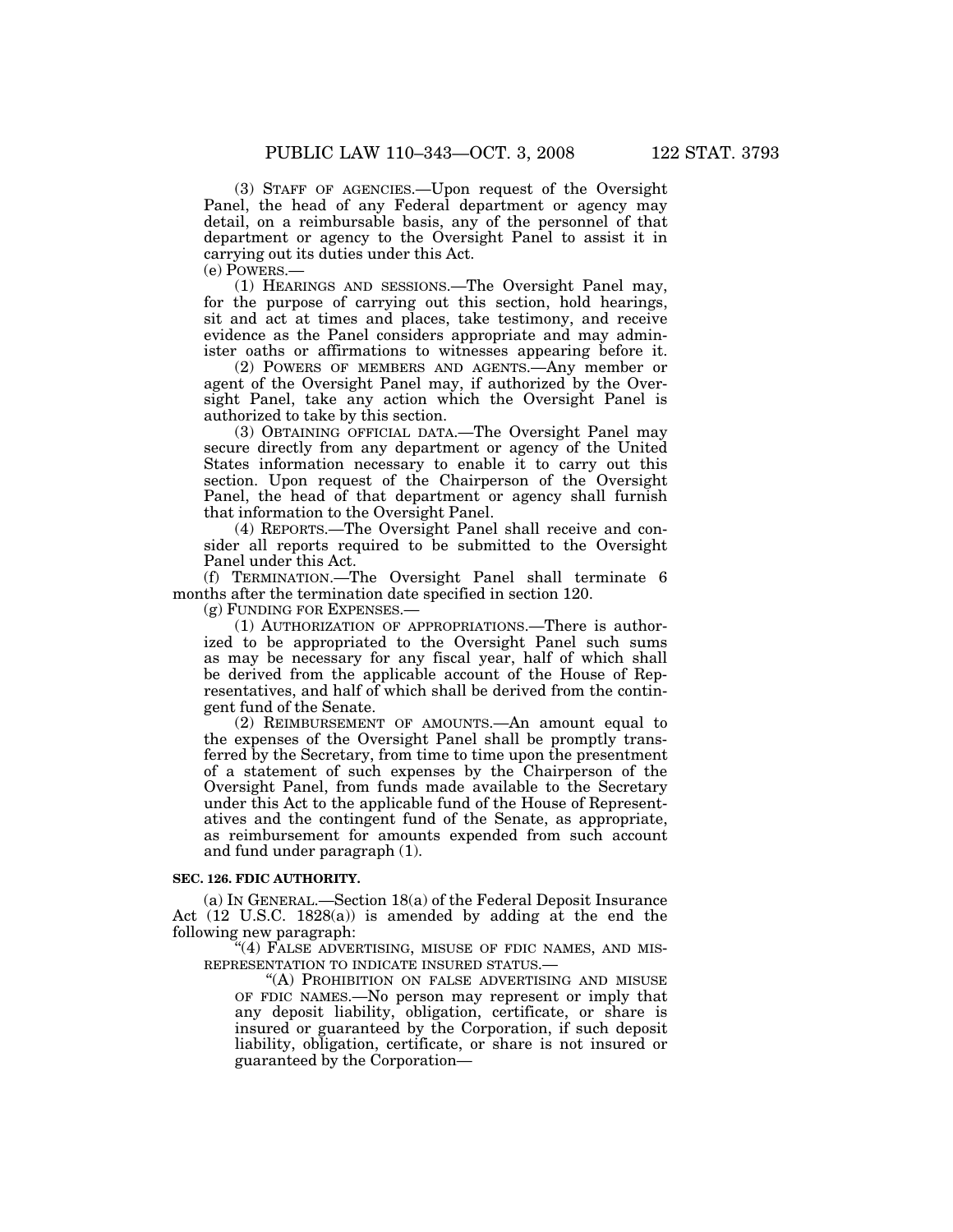"(i) by using the terms 'Federal Deposit', 'Federal' Deposit Insurance', 'Federal Deposit Insurance Corporation', any combination of such terms, or the abbreviation 'FDIC' as part of the business name or firm name of any person, including any corporation, partnership, business trust, association, or other business entity; or

''(ii) by using such terms or any other terms, sign, or symbol as part of an advertisement, solicitation, or other document.

"(B) PROHIBITION ON MISREPRESENTATIONS OF INSURED STATUS.—No person may knowingly misrepresent—

''(i) that any deposit liability, obligation, certificate, or share is insured, under this Act, if such deposit liability, obligation, certificate, or share is not so insured; or

''(ii) the extent to which or the manner in which any deposit liability, obligation, certificate, or share is insured under this Act, if such deposit liability, obligation, certificate, or share is not so insured, to the extent or in the manner represented.

''(C) AUTHORITY OF THE APPROPRIATE FEDERAL BANKING AGENCY.—The appropriate Federal banking agency shall have enforcement authority in the case of a violation of this paragraph by any person for which the agency is the appropriate Federal banking agency, or any institutionaffiliated party thereof.

''(D) CORPORATION AUTHORITY IF THE APPROPRIATE FED-ERAL BANKING AGENCY FAILS TO FOLLOW RECOMMENDA-TION.—

''(i) RECOMMENDATION.—The Corporation may recommend in writing to the appropriate Federal banking agency that the agency take any enforcement action authorized under section 8 for purposes of enforcement of this paragraph with respect to any person for which the agency is the appropriate Federal banking agency or any institution-affiliated party thereof.

''(ii) AGENCY RESPONSE.—If the appropriate Federal banking agency does not, within 30 days of the date of receipt of a recommendation under clause (i), take the enforcement action with respect to this paragraph recommended by the Corporation or provide a plan acceptable to the Corporation for responding to the situation presented, the Corporation may take the recommended enforcement action against such person or institution-affiliated party.

''(E) ADDITIONAL AUTHORITY.—In addition to its authority under subparagraphs (C) and (D), for purposes of this paragraph, the Corporation shall have, in the same manner and to the same extent as with respect to a State nonmember insured bank—

''(i) jurisdiction over—

''(I) any person other than a person for which another agency is the appropriate Federal banking agency or any institution-affiliated party thereof; and

Deadline.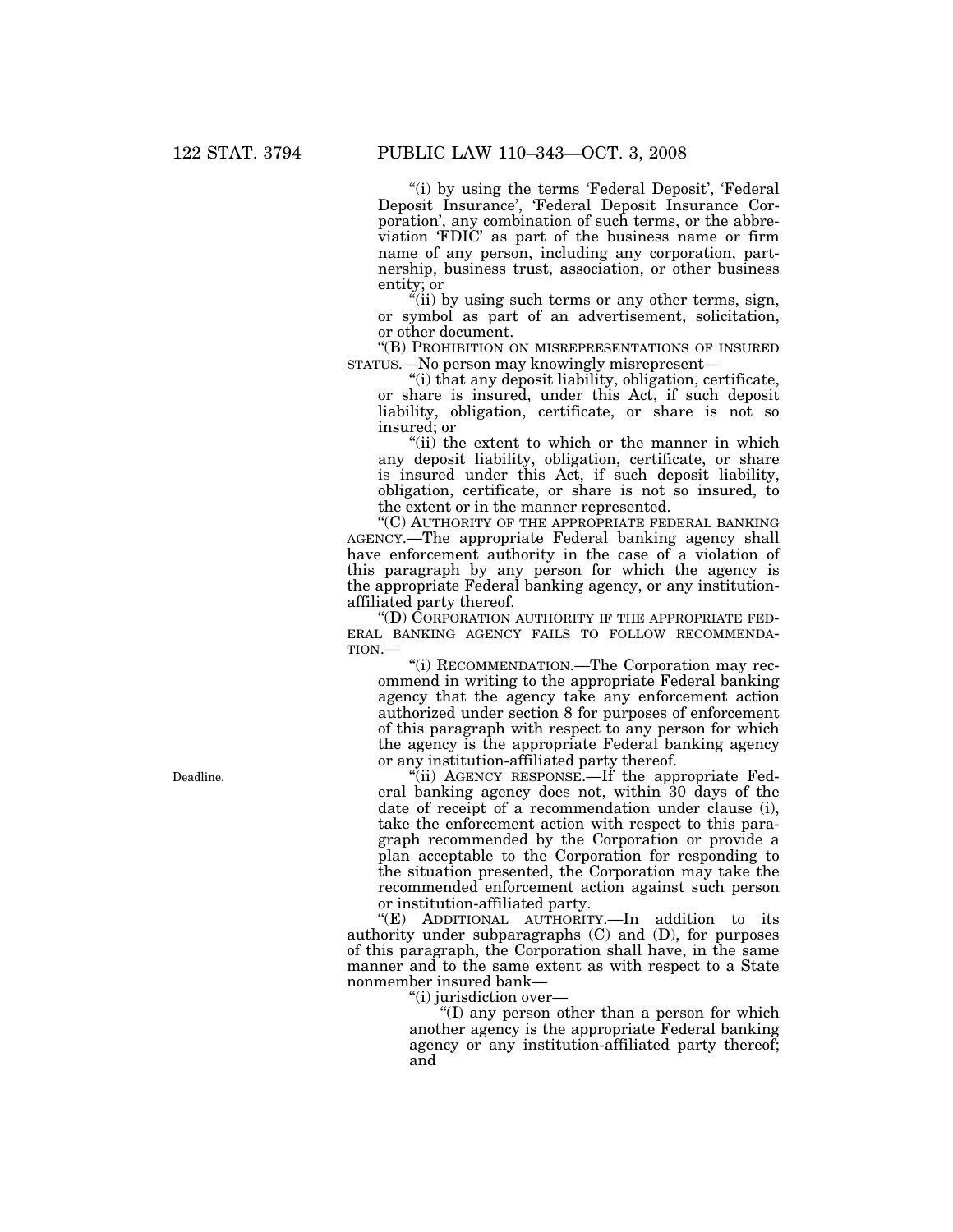''(II) any person that aids or abets a violation of this paragraph by a person described in subclause  $(I)$ ; and

"(ii) for purposes of enforcing the requirements of this paragraph, the authority of the Corporation under—

> "(I) section  $10(c)$  to conduct investigations; and ''(II) subsections (b), (c), (d) and (i) of section

8 to conduct enforcement actions.

"(F) OTHER ACTIONS PRESERVED.—No provision of this paragraph shall be construed as barring any action otherwise available, under the laws of the United States or any State, to any Federal or State agency or individual.''.

(b) ENFORCEMENT ORDERS.—Section 8(c) of the Federal Deposit Insurance Act  $(12 \text{ U.S.C. } 1818(c))$  is amended by adding at the end the following new paragraph:

"(4) FALSE ADVERTISING OR MISUSE OF NAMES TO INDICATE INSURED STATUS.—

''(A) TEMPORARY ORDER.—

''(i) IN GENERAL.—If a notice of charges served under subsection (b)(1) specifies on the basis of particular facts that any person engaged or is engaging in conduct described in section 18(a)(4), the Corporation or other appropriate Federal banking agency may issue a temporary order requiring—

 $\sqrt[4]{(I)}$  the immediate cessation of any activity or practice described, which gave rise to the notice of charges; and

" $(II)$  affirmative action to prevent any further, or to remedy any existing, violation.

''(ii) EFFECT OF ORDER.—Any temporary order issued under this subparagraph shall take effect upon service.

''(B) EFFECTIVE PERIOD OF TEMPORARY ORDER.—A temporary order issued under subparagraph (A) shall remain effective and enforceable, pending the completion of an administrative proceeding pursuant to subsection  $(b)(1)$  in connection with the notice of charges—

''(i) until such time as the Corporation or other appropriate Federal banking agency dismisses the charges specified in such notice; or

 $\ddot{f}$ (ii) if a cease-and-desist order is issued against such person, until the effective date of such order.

''(C) CIVIL MONEY PENALTIES.—Any violation of section  $18(a)(4)$  shall be subject to civil money penalties, as set forth in subsection (i), except that for any person other than an insured depository institution or an institutionaffiliated party that is found to have violated this paragraph, the Corporation or other appropriate Federal banking agency shall not be required to demonstrate any loss to an insured depository institution.''.

(c) UNENFORCEABILITY OF CERTAIN AGREEMENTS.—Section 13(c) of the Federal Deposit Insurance Act (12 U.S.C. 1823(c)) is amended by adding at the end the following new paragraph:

"(11) UNENFORCEABILITY OF CERTAIN AGREEMENTS.-No provision contained in any existing or future standstill, confidentiality, or other agreement that, directly or indirectly—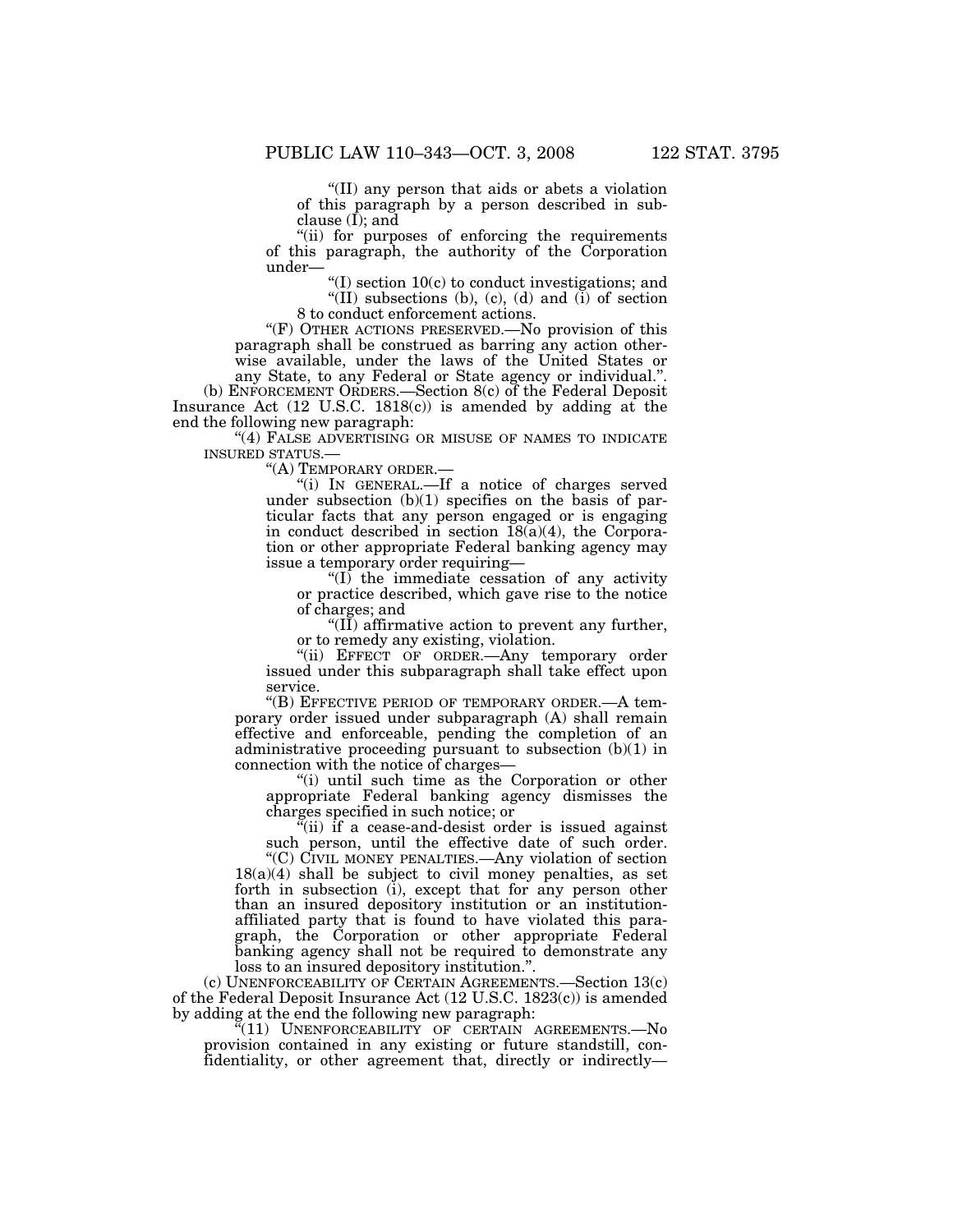''(A) affects, restricts, or limits the ability of any person to offer to acquire or acquire,

''(B) prohibits any person from offering to acquire or acquiring, or

 $(C)$  prohibits any person from using any previously disclosed information in connection with any such offer to acquire or acquisition of,

all or part of any insured depository institution, including any liabilities, assets, or interest therein, in connection with any transaction in which the Corporation exercises its authority under section 11 or 13, shall be enforceable against or impose any liability on such person, as such enforcement or liability shall be contrary to public policy.''.

(d) TECHNICAL AND CONFORMING AMENDMENTS.—Section 18 of the Federal Deposit Insurance Act (12 U.S.C. 1828) is amended—

 $(1)$  in subsection  $(a)(3)$ —

(A) by striking ''this subsection'' the first place that term appears and inserting ''paragraph (1)''; and

(B) by striking ''this subsection'' the second place that term appears and inserting ''paragraph (2)''; and

(2) in the heading for subsection (a), by striking ''INSURANCE LOGO.—" and inserting "REPRESENTATIONS OF DEPOSIT INSURANCE.—".

12 USC 5234.

## **SEC. 127. COOPERATION WITH THE FBI.**

Any Federal financial regulatory agency shall cooperate with the Federal Bureau of Investigation and other law enforcement agencies investigating fraud, misrepresentation, and malfeasance with respect to development, advertising, and sale of financial products.

# **SEC. 128. ACCELERATION OF EFFECTIVE DATE.**

Section 203 of the Financial Services Regulatory Relief Act of 2006 (12 U.S.C. 461 note) is amended by striking ''October 1, 2011'' and inserting ''October 1, 2008''.

# **SEC. 129. DISCLOSURES ON EXERCISE OF LOAN AUTHORITY.**

(a) IN GENERAL.—Not later than 7 days after the date on which the Board exercises its authority under the third paragraph of section 13 of the Federal Reserve Act (12 U.S.C. 343; relating to discounts for individuals, partnerships, and corporations) the Board shall provide to the Committee on Banking, Housing, and Urban Affairs of the Senate and the Committee on Financial Services of the House of Representatives a report which includes—

(1) the justification for exercising the authority; and

(2) the specific terms of the actions of the Board, including the size and duration of the lending, available information concerning the value of any collateral held with respect to such a loan, the recipient of warrants or any other potential equity in exchange for the loan, and any expected cost to the taxpayers for such exercise.

(b) PERIODIC UPDATES.—The Board shall provide updates to the Committees specified in subsection (a) not less frequently than once every 60 days while the subject loan is outstanding, including—

(1) the status of the loan;

(2) the value of the collateral held by the Federal reserve bank which initiated the loan; and

(3) the projected cost to the taxpayers of the loan.

12 USC 5235.

Reports. Deadline.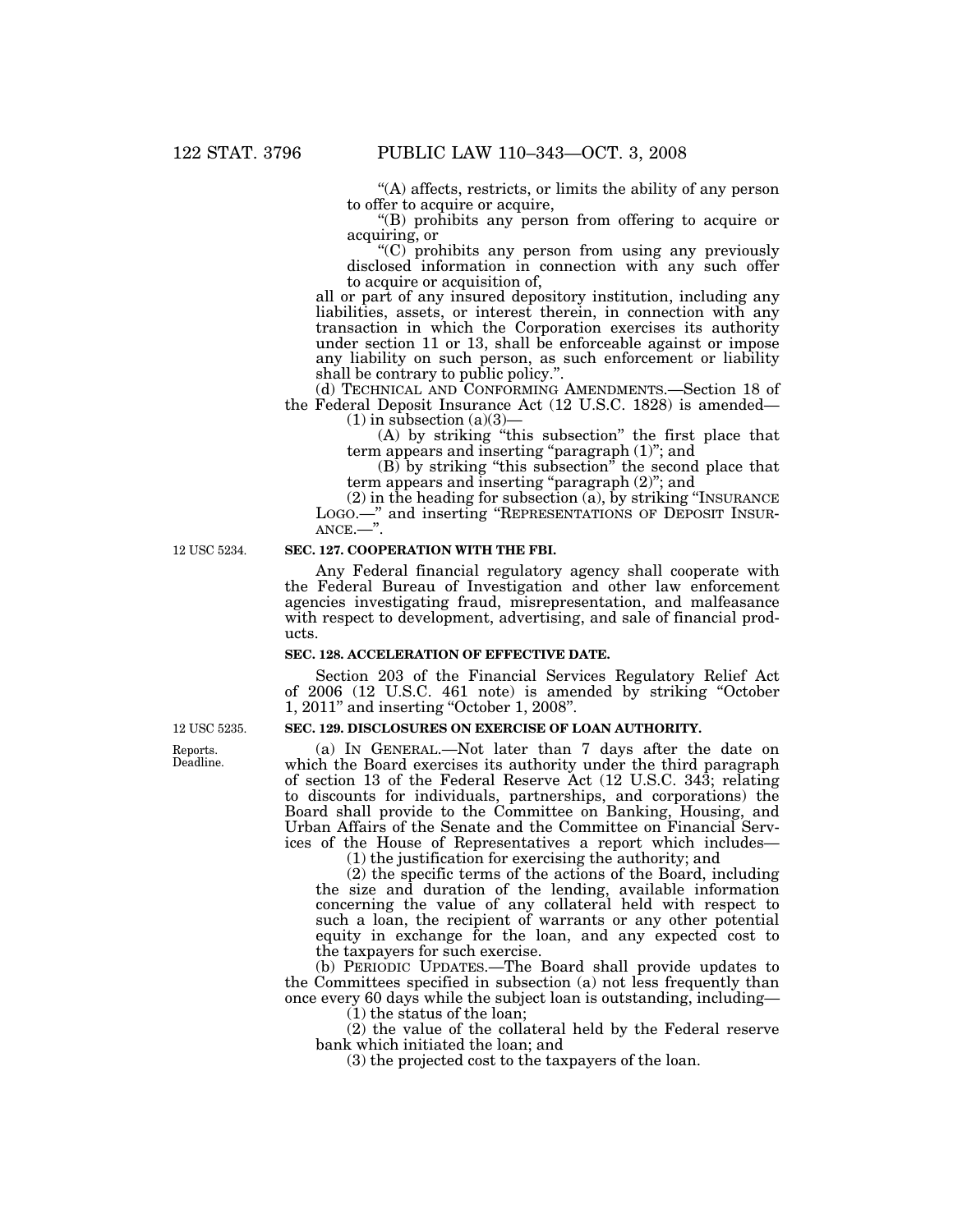(c) CONFIDENTIALITY.—The information submitted to the Congress under this section shall be kept confidential, upon the written request of the Chairman of the Board, in which case it shall be made available only to the Chairpersons and Ranking Members of the Committees described in subsection (a).

(d) APPLICABILITY.—The provisions of this section shall be in force for all uses of the authority provided under section 13 of the Federal Reserve Act occurring during the period beginning on March 1, 2008 and ending on the after the date of enactment of this Act, and reports described in subsection (a) shall be required beginning not later than 30 days after that date of enactment, with respect to any such exercise of authority.

(e) SHARING OF INFORMATION.—Any reports required under this section shall also be submitted to the Congressional Oversight Panel established under section 125.

## **SEC. 130. TECHNICAL CORRECTIONS.**

(a) In GENERAL.—Section  $128(b)(2)$  of the Truth in Lending Act (15 U.S.C. 1638(b)(2)), as amended by section 2502 of the Mortgage Disclosure Improvement Act of 2008 (Public Law 110– 289), is amended—

(1) in subparagraph (A), by striking ''In the case'' and inserting "Except as provided in subparagraph  $(G)$ , in the case"; and

(2) by amending subparagraph (G) to read as follows:

''(G)(i) In the case of an extension of credit relating to a plan described in section 101(53D) of title 11, United States Code—

 $'(I)$  the requirements of subparagraphs  $(A)$  through (E) shall not apply; and

''(II) a good faith estimate of the disclosures required under subsection (a) shall be made in accordance with regulations of the Board under section 121(c) before such credit is extended, or shall be delivered or placed in the mail not later than 3 business days after the date on which the creditor receives the written application of the consumer for such credit, whichever is earlier.

"(ii) If a disclosure statement furnished within 3 business days of the written application (as provided under clause  $(i)(II)$  contains an annual percentage rate which is subsequently rendered inaccurate, within the meaning of section 107(c), the creditor shall furnish another disclosure statement at the time of settlement or consummation of the transaction.''.

(b) EFFECTIVE DATE.—The amendments made by subsection (a) shall take effect as if included in the amendments made by section 2502 of the Mortgage Disclosure Improvement Act of 2008 (Public Law 110–289).

# **SEC. 131. EXCHANGE STABILIZATION FUND REIMBURSEMENT.**

(a) REIMBURSEMENT.—The Secretary shall reimburse the Exchange Stabilization Fund established under section 5302 of title 31, United States Code, for any funds that are used for the Treasury Money Market Funds Guaranty Program for the United States money market mutual fund industry, from funds under this Act.

(b) LIMITS ON USE OF EXCHANGE STABILIZATION FUND.—The Secretary is prohibited from using the Exchange Stabilization Fund

Good faith estimate. Deadline.

Disclosure statement. Deadline.

15 USC 1638 note.

12 USC 5236.

Effective date. Termination date. Reports. Deadline.

Reports.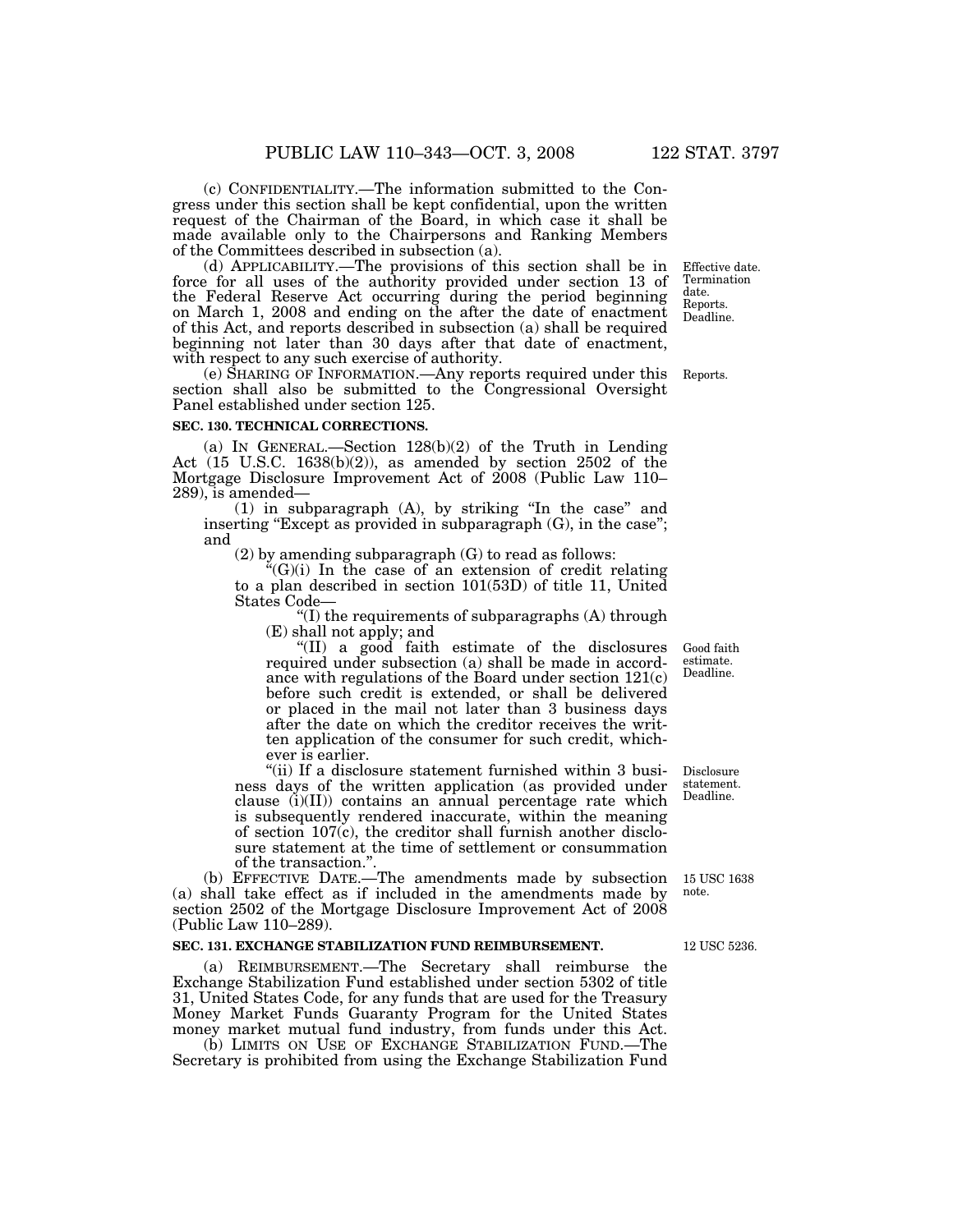for the establishment of any future guaranty programs for the United States money market mutual fund industry.

12 USC 5237.

# **SEC. 132. AUTHORITY TO SUSPEND MARK-TO-MARKET ACCOUNTING.**

(a) AUTHORITY.—The Securities and Exchange Commission shall have the authority under the securities laws (as such term is defined in section  $3(a)(47)$  of the Securities Exchange Act of 1934 (15 U.S.C.  $78c(a)(47)$ ) to suspend, by rule, regulation, or order, the application of Statement Number 157 of the Financial Accounting Standards Board for any issuer (as such term is defined in section  $3(a)(8)$  of such Act) or with respect to any class or category of transaction if the Commission determines that is necessary or appropriate in the public interest and is consistent with the protection of investors.

(b) SAVINGS PROVISION.—Nothing in subsection (a) shall be construed to restrict or limit any authority of the Securities and Exchange Commission under securities laws as in effect on the date of enactment of this Act.

12 USC 5238.

## **SEC. 133. STUDY ON MARK-TO-MARKET ACCOUNTING.**

(a) STUDY.—The Securities and Exchange Commission, in consultation with the Board and the Secretary, shall conduct a study on mark-to-market accounting standards as provided in Statement Number 157 of the Financial Accounting Standards Board, as such standards are applicable to financial institutions, including depository institutions. Such a study shall consider at a minimum—

(1) the effects of such accounting standards on a financial institution's balance sheet;

(2) the impacts of such accounting on bank failures in 2008;

 $(3)$  the impact of such standards on the quality of financial information available to investors;

(4) the process used by the Financial Accounting Standards Board in developing accounting standards;

(5) the advisability and feasibility of modifications to such standards; and

(6) alternative accounting standards to those provided in such Statement Number 157.

(b) REPORT.—The Securities and Exchange Commission shall submit to Congress a report of such study before the end of the 90-day period beginning on the date of the enactment of this Act containing the findings and determinations of the Commission, including such administrative and legislative recommendations as the Commission determines appropriate.

**SEC. 134. RECOUPMENT.** 

Upon the expiration of the 5-year period beginning upon the date of the enactment of this Act, the Director of the Office of Management and Budget, in consultation with the Director of the Congressional Budget Office, shall submit a report to the Congress on the net amount within the Troubled Asset Relief Program under this Act. In any case where there is a shortfall, the President shall submit a legislative proposal that recoups from the financial industry an amount equal to the shortfall in order to ensure that the Troubled Asset Relief Program does not add to the deficit or national debt.

12 USC 5239.

Reports. Deadline.

President. Legislation.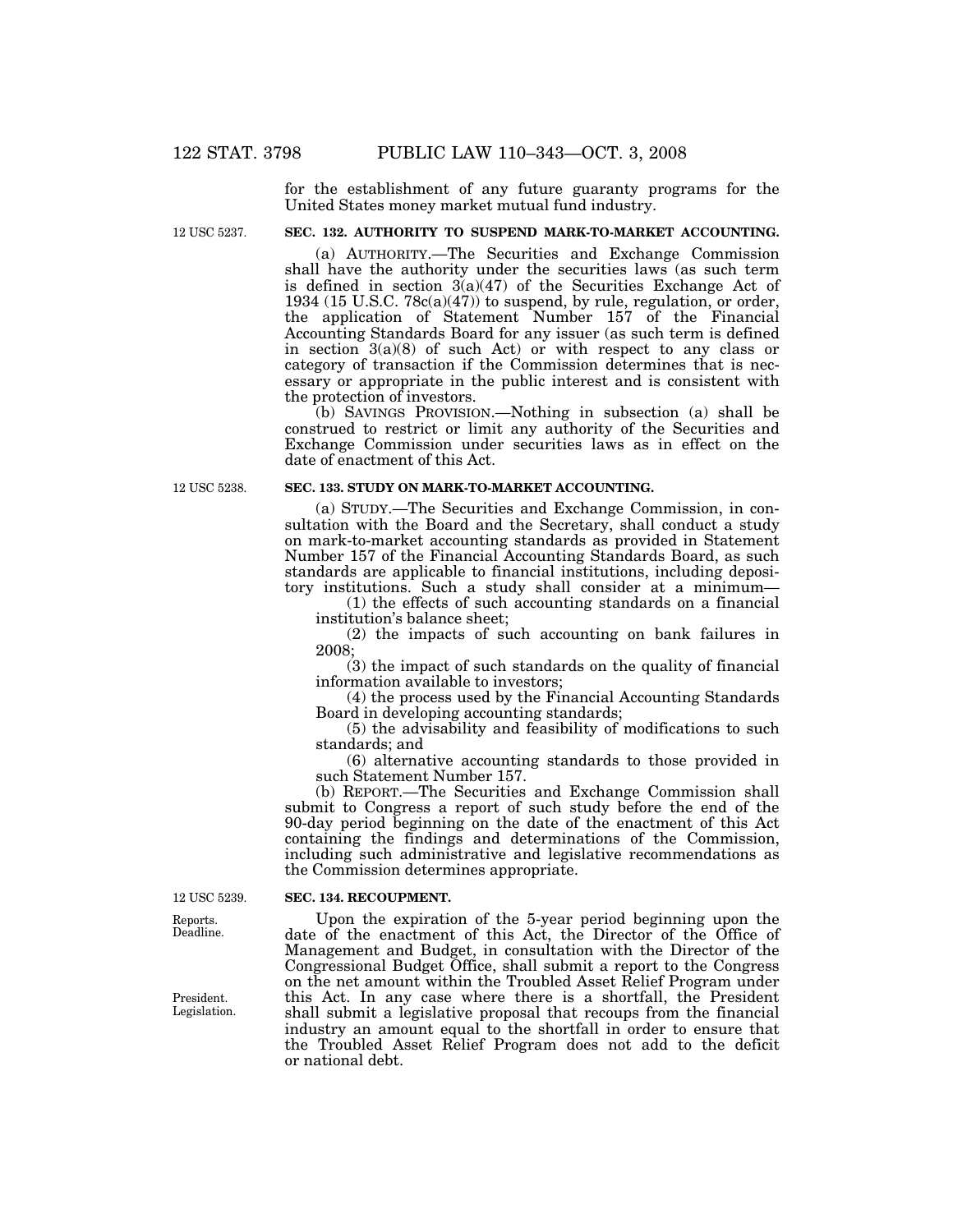#### **SEC. 135. PRESERVATION OF AUTHORITY.**

With the exception of section 131, nothing in this Act may be construed to limit the authority of the Secretary or the Board under any other provision of law.

#### **SEC. 136. TEMPORARY INCREASE IN DEPOSIT AND SHARE INSURANCE COVERAGE.**

(a) FEDERAL DEPOSIT INSURANCE ACT; TEMPORARY INCREASE IN DEPOSIT INSURANCE.— (1) INCREASED AMOUNT.—Effective only during the period

beginning on the date of enactment of this Act and ending on December 31, 2009, section  $11(a)(1)(E)$  of the Federal Deposit Insurance Act  $(12 \text{ U.S.C. } 1821(a)(1)(E))$  shall apply with ''\$250,000'' substituted for ''\$100,000''.

(2) TEMPORARY INCREASE NOT TO BE CONSIDERED FOR SET- TING ASSESSMENTS.—The temporary increase in the standard maximum deposit insurance amount made under paragraph (1) shall not be taken into account by the Board of Directors of the Corporation for purposes of setting assessments under section 7(b)(2) of the Federal Deposit Insurance Act (12 U.S.C.  $1817(b)(2)$ ).

(3) BORROWING LIMITS TEMPORARILY LIFTED.—During the period beginning on the date of enactment of this Act and ending on December 31, 2009, the Board of Directors of the Corporation may request from the Secretary, and the Secretary shall approve, a loan or loans in an amount or amounts necessary to carry out this subsection, without regard to the limitations on such borrowing under section 14(a) and 15(c) of the Federal Deposit Insurance Act (12 U.S.C. 1824(a), 1825(c)). (b) FEDERAL CREDIT UNION ACT; TEMPORARY INCREASE IN SHARE INSURANCE.—

(1) INCREASED AMOUNT.—Effective only during the period beginning on the date of enactment of this Act and ending on December 31, 2009, section 207(k)(5) of the Federal Credit Union Act (12 U.S.C. 1787 $(k)(5)$ ) shall apply with "\$250,000" substituted for "\$100,000".

(2) TEMPORARY INCREASE NOT TO BE CONSIDERED FOR SET-TING INSURANCE PREMIUM CHARGES AND INSURANCE DEPOSIT ADJUSTMENTS.—The temporary increase in the standard maximum share insurance amount made under paragraph (1) shall not be taken into account by the National Credit Union Administration Board for purposes of setting insurance premium charges and share insurance deposit adjustments under section  $202(c)(2)$  of the Federal Credit Union Act (12 U.S.C.  $1782(c)(2)$ ).

(3) BORROWING LIMITS TEMPORARILY LIFTED.—During the period beginning on the date of enactment of this Act and ending on December 31, 2009, the National Credit Union Administration Board may request from the Secretary, and the Secretary shall approve, a loan or loans in an amount or amounts necessary to carry out this subsection, without regard to the limitations on such borrowing under section  $20\overline{3}(d)(1)$  of the Federal Credit Union Act (12 U.S.C. 1783 $(d)(1)$ ).

(c) NOT FOR USE IN INFLATION ADJUSTMENTS.—The temporary increase in the standard maximum deposit insurance amount made under this section shall not be used to make any inflation adjustment under section  $11(a)(1)(F)$  of the Federal Deposit Insurance

Effective dates. Termination dates 12 USC 5241.

12 USC 5240.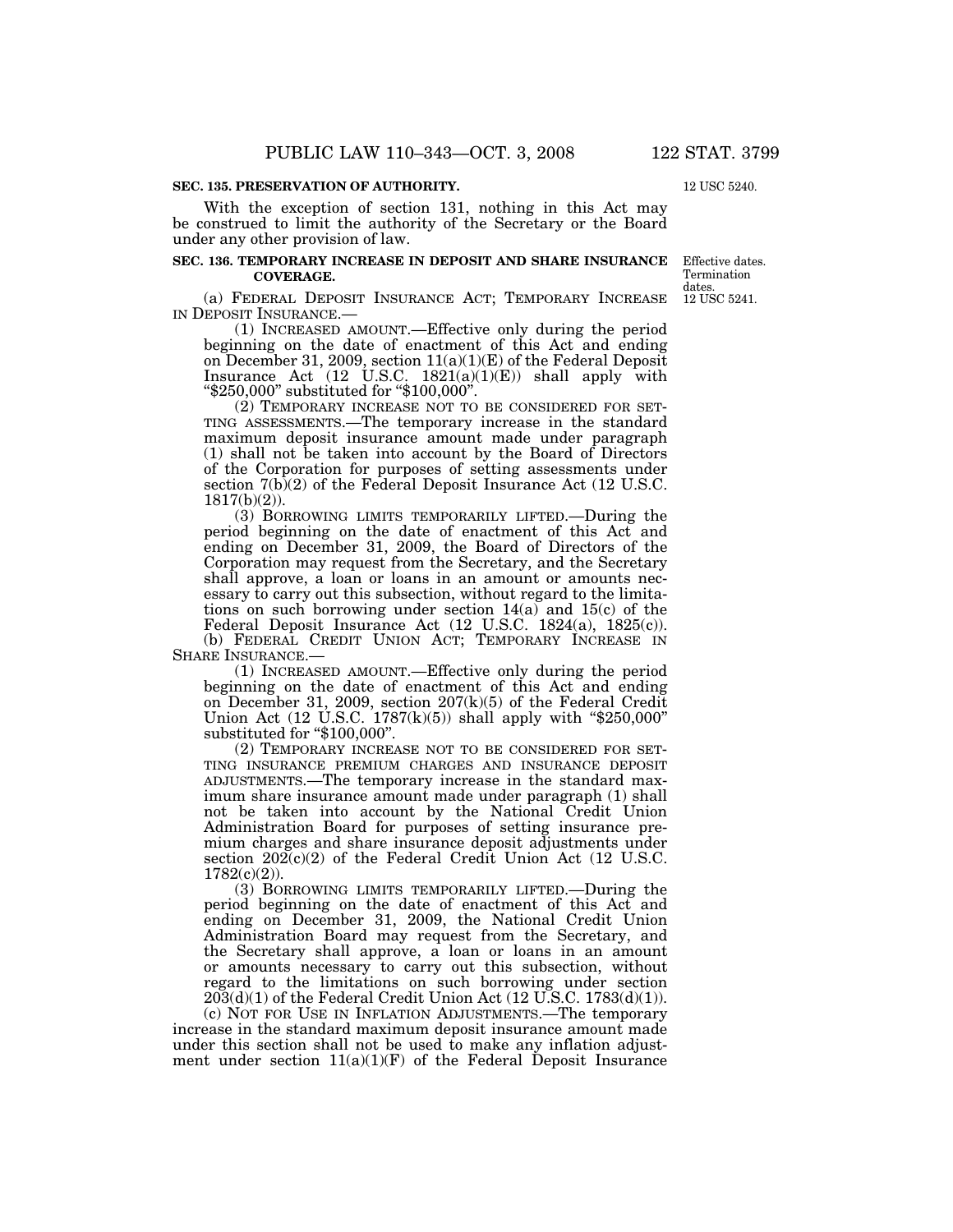Act  $(12 \text{ U.S.C. } 1821(a)(1)(F))$  for purposes of that Act or the Federal Credit Union Act.

# **TITLE II—BUDGET-RELATED PROVISIONS**

12 USC 5251.

## **SEC. 201. INFORMATION FOR CONGRESSIONAL SUPPORT AGENCIES.**

Upon request, and to the extent otherwise consistent with law, all information used by the Secretary in connection with activities authorized under this Act (including the records to which the Comptroller General is entitled under this Act) shall be made available to congressional support agencies (in accordance with their obligations to support the Congress as set out in their authorizing statutes) for the purposes of assisting the committees of Congress with conducting oversight, monitoring, and analysis of the activities authorized under this Act.

12 USC 5252.

### **SEC. 202. REPORTS BY THE OFFICE OF MANAGEMENT AND BUDGET AND THE CONGRESSIONAL BUDGET OFFICE.**

(a) REPORTS BY THE OFFICE OF MANAGEMENT AND BUDGET.— Within 60 days of the first exercise of the authority granted in section 101(a), but in no case later than December 31, 2008, and semiannually thereafter, the Office of Management and Budget shall report to the President and the Congress-

(1) the estimate, notwithstanding section  $502(5)(F)$  of the Federal Credit Reform Act of 1990  $(2 \text{ U.S.C. } 661a(5)(F))$ , as of the first business day that is at least 30 days prior to the issuance of the report, of the cost of the troubled assets, and guarantees of the troubled assets, determined in accordance with section 123;

(2) the information used to derive the estimate, including assets purchased or guaranteed, prices paid, revenues received, the impact on the deficit and debt, and a description of any outstanding commitments to purchase troubled assets; and

(3) a detailed analysis of how the estimate has changed from the previous report.

Beginning with the second report under subsection (a), the Office of Management and Budget shall explain the differences between the Congressional Budget Office estimates delivered in accordance with subsection (b) and prior Office of Management and Budget estimates.

(b) REPORTS BY THE CONGRESSIONAL BUDGET OFFICE.—Within 45 days of receipt by the Congress of each report from the Office of Management and Budget under subsection (a), the Congressional Budget Office shall report to the Congress the Congressional Budget Office's assessment of the report submitted by the Office of Management and Budget, including—

(1) the cost of the troubled assets and guarantees of the troubled assets,

(2) the information and valuation methods used to calculate such cost, and

(3) the impact on the deficit and the debt.

(c) FINANCIAL EXPERTISE.—In carrying out the duties in this subsection or performing analyses of activities under this Act, the Director of the Congressional Budget Office may employ personnel and procure the services of experts and consultants.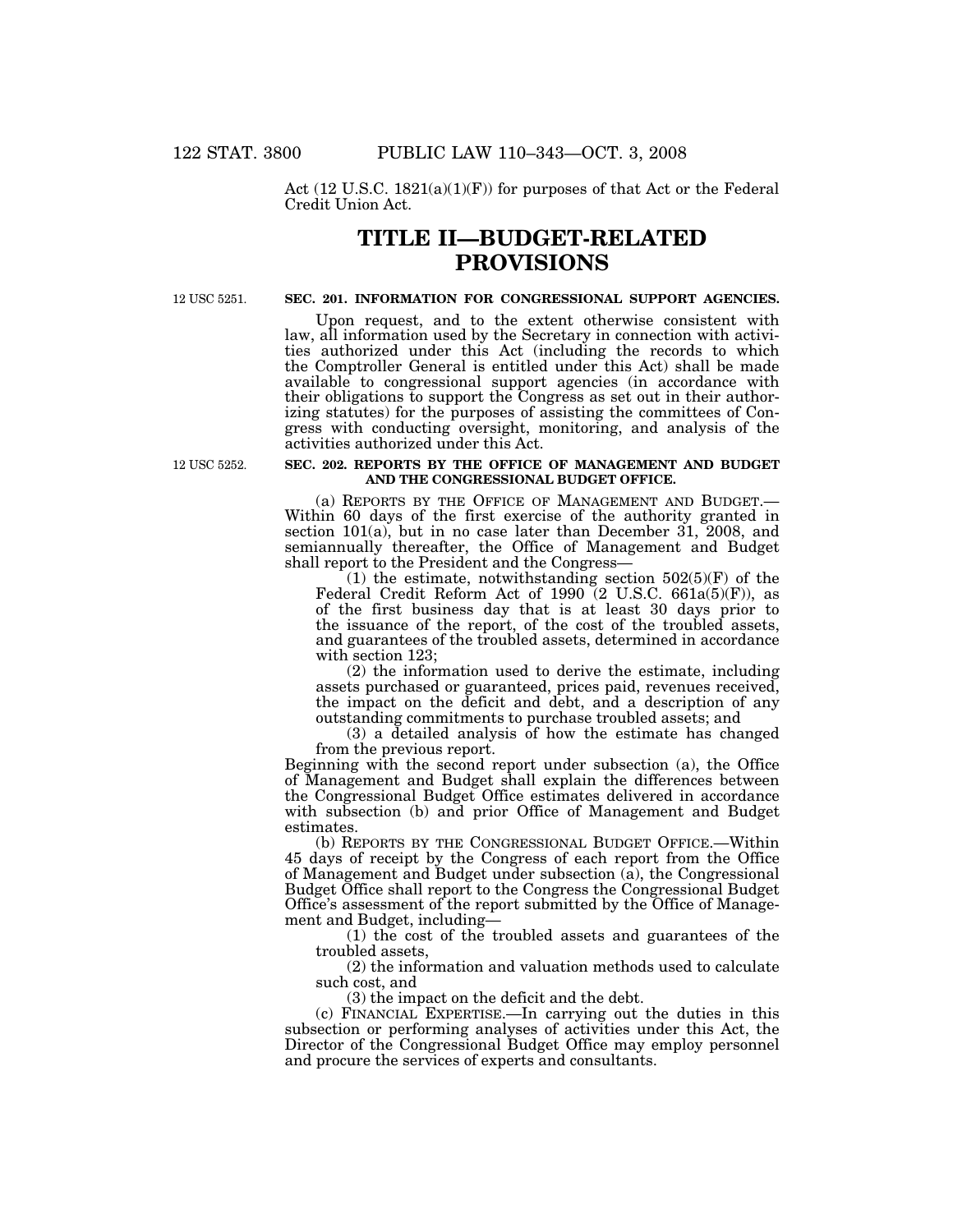(d) AUTHORIZATION OF APPROPRIATIONS.—There are authorized to be appropriated such sums as may be necessary to produce reports required by this section.

## **SEC. 203. ANALYSIS IN PRESIDENT'S BUDGET.**

(a) IN GENERAL.—Section 1105(a) of title 31, United States Code, is amended by adding at the end the following new paragraph:

"(35) as supplementary materials, a separate analysis of the budgetary effects for all prior fiscal years, the current fiscal year, the fiscal year for which the budget is submitted, and ensuing fiscal years of the actions the Secretary of the Treasury has taken or plans to take using any authority provided in the Emergency Economic Stabilization Act of 2008, including—

''(A) an estimate of the current value of all assets purchased, sold, and guaranteed under the authority provided in the Emergency Economic Stabilization Act of 2008 using methodology required by the Federal Credit Reform Act of 1990 (2 U.S.C. 661 et seq.) and section 123 of the Emergency Economic Stabilization Act of 2008;

''(B) an estimate of the deficit, the debt held by the public, and the gross Federal debt using methodology required by the Federal Credit Reform Act of 1990 and section 123 of the Emergency Economic Stabilization Act of 2008;

''(C) an estimate of the current value of all assets purchased, sold, and guaranteed under the authority provided in the Emergency Economic Stabilization Act of 2008 calculated on a cash basis;

''(D) a revised estimate of the deficit, the debt held by the public, and the gross Federal debt, substituting the cash-based estimates in subparagraph (C) for the estimates calculated under subparagraph  $(\tilde{A})$  pursuant to the Federal Credit Reform Act of 1990 and section 123 of the Emergency Economic Stabilization Act of 2008; and

 $E(E)$  the portion of the deficit which can be attributed to any action taken by the Secretary using authority provided by the Emergency Economic Stabilization Act of 2008 and the extent to which the change in the deficit since the most recent estimate is due to a reestimate using the methodology required by the Federal Credit Reform Act of 1990 and section 123 of the Emergency Economic Stabilization Act of 2008.''

(b) CONSULTATION.—In implementing this section, the Director of Office of Management and Budget shall consult periodically, but at least annually, with the Committee on the Budget of the House of Representatives, the Committee on the Budget of the Senate, and the Director of the Congressional Budget Office.

(c) EFFECTIVE DATE.—This section and the amendment made by this section shall apply beginning with respect to the fiscal year 2010 budget submission of the President.

#### **SEC. 204. EMERGENCY TREATMENT.**

All provisions of this Act are designated as an emergency requirement and necessary to meet emergency needs pursuant to section 204(a) of S. Con. Res 21 (110th Congress), the concurrent resolution on the budget for fiscal year 2008 and rescissions of

31 USC 1105 note.

#### 31 USC 1105 note.

12 USC 5253.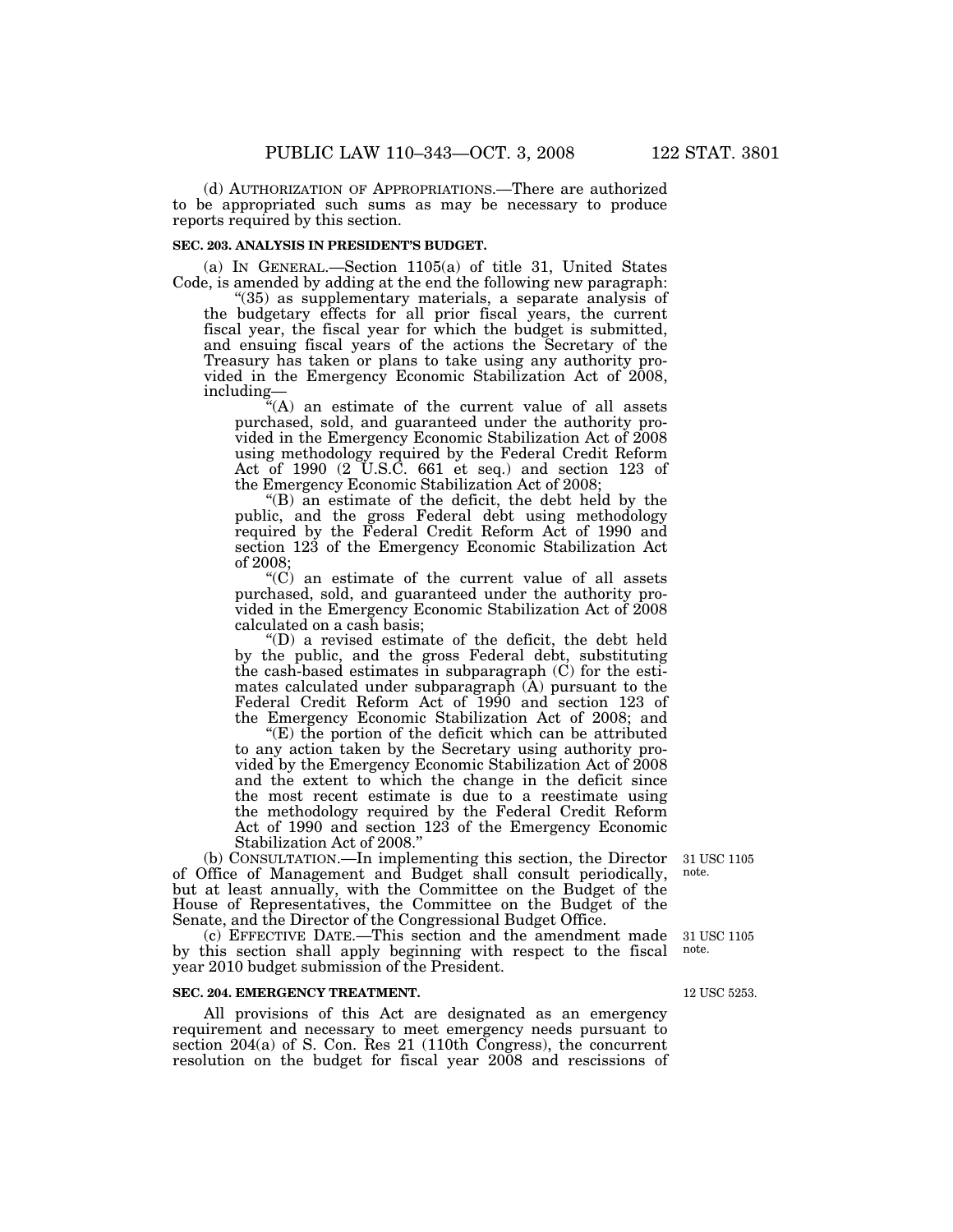any amounts provided in this Act shall not be counted for purposes of budget enforcement.

## **TITLE III—TAX PROVISIONS**

12 USC 5261.

## **SEC. 301. GAIN OR LOSS FROM SALE OR EXCHANGE OF CERTAIN PRE-FERRED STOCK.**

(a) IN GENERAL.—For purposes of the Internal Revenue Code of 1986, gain or loss from the sale or exchange of any applicable preferred stock by any applicable financial institution shall be treated as ordinary income or loss.

Definition.

(b) APPLICABLE PREFERRED STOCK.—For purposes of this section, the term ''applicable preferred stock'' means any stock—

(1) which is preferred stock in—

(A) the Federal National Mortgage Association, established pursuant to the Federal National Mortgage Association Charter Act (12 U.S.C. 1716 et seq.), or

(B) the Federal Home Loan Mortgage Corporation, established pursuant to the Federal Home Loan Mortgage Corporation Act (12 U.S.C. 1451 et seq.), and

 $(2)$  which—

(A) was held by the applicable financial institution on September 6, 2008, or

(B) was sold or exchanged by the applicable financial institution on or after January 1, 2008, and before September 7, 2008.

(c) APPLICABLE FINANCIAL INSTITUTION.—For purposes of this section:

(1) IN GENERAL.—Except as provided in paragraph (2), the term "applicable financial institution" means-

(A) a financial institution referred to in section 582(c)(2) of the Internal Revenue Code of 1986, or

(B) a depository institution holding company (as defined in section 3(w)(1) of the Federal Deposit Insurance Act (12 U.S.C. 1813(w)(1))).

(2) SPECIAL RULES FOR CERTAIN SALES.—In the case of—

 $(A)$  a sale or exchange described in subsection  $(b)(2)(B)$ , an entity shall be treated as an applicable financial institution only if it was an entity described in subparagraph (A) or (B) of paragraph (1) at the time of the sale or exchange, and

(B) a sale or exchange after September 6, 2008, of preferred stock described in subsection  $(b)(2)(A)$ , an entity shall be treated as an applicable financial institution only if it was an entity described in subparagraph  $(A)$  or  $(B)$ of paragraph (1) at all times during the period beginning on September 6, 2008, and ending on the date of the sale or exchange of the preferred stock.

(d) SPECIAL RULE FOR CERTAIN PROPERTY NOT HELD ON SEP- TEMBER 6, 2008.—The Secretary of the Treasury or the Secretary's delegate may extend the application of this section to all or a portion of the gain or loss from a sale or exchange in any case where—

(1) an applicable financial institution sells or exchanges applicable preferred stock after September 6, 2008, which the applicable financial institution did not hold on such date, but

Definition.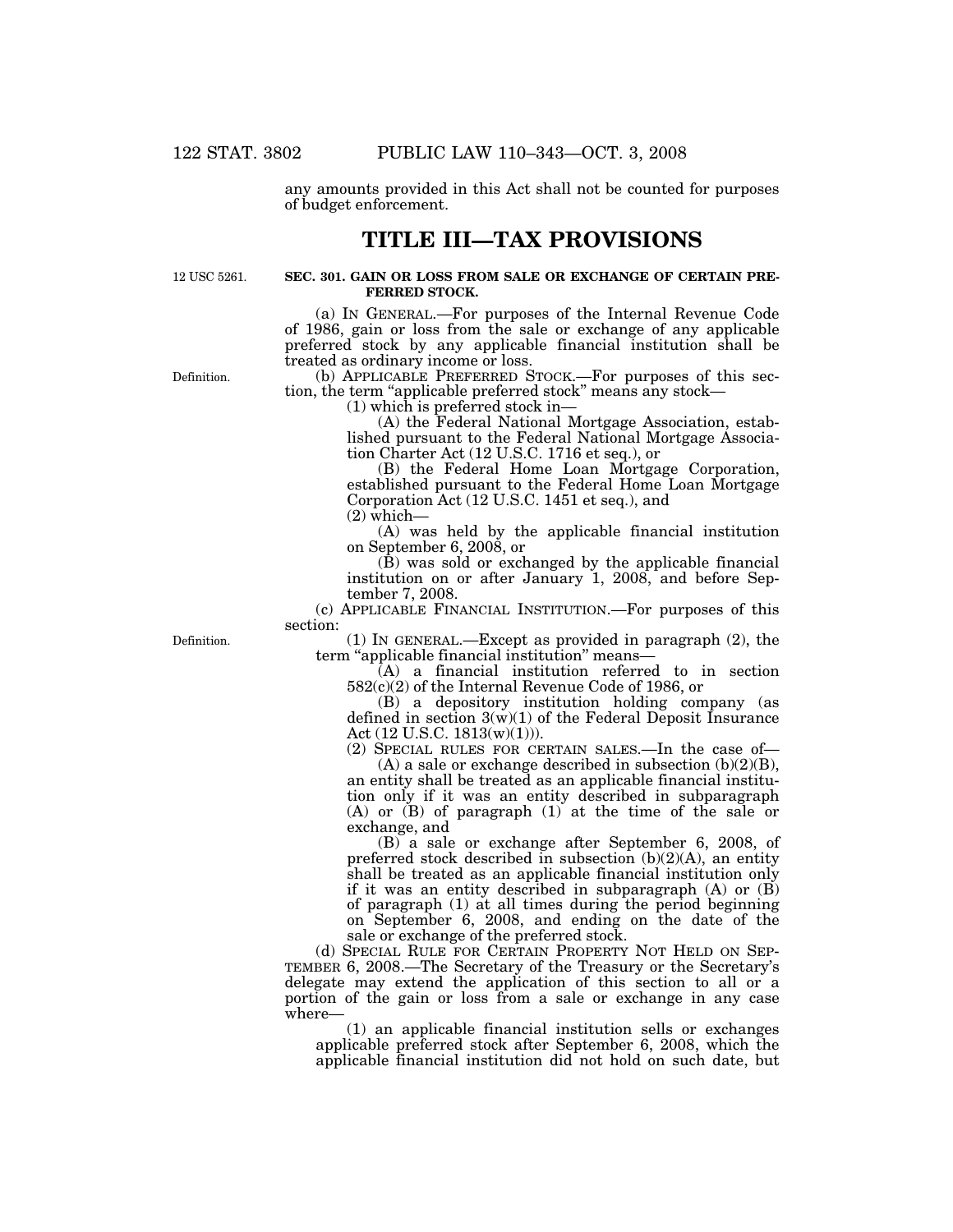the basis of which in the hands of the applicable financial institution at the time of the sale or exchange is the same as the basis in the hands of the person which held such stock on such date, or

(2) the applicable financial institution is a partner in a partnership which—

(A) held such stock on September 6, 2008, and later sold or exchanged such stock, or

(B) sold or exchanged such stock during the period described in subsection  $(b)(2)(B)$ .

(e) REGULATORY AUTHORITY.—The Secretary of the Treasury or the Secretary's delegate may prescribe such guidance, rules, or regulations as are necessary to carry out the purposes of this section.

(f) EFFECTIVE DATE.—This section shall apply to sales or exchanges occurring after December 31, 2007, in taxable years ending after such date.

## **SEC. 302. SPECIAL RULES FOR TAX TREATMENT OF EXECUTIVE COM-PENSATION OF EMPLOYERS PARTICIPATING IN THE TROU-BLED ASSETS RELIEF PROGRAM.**

(a) DENIAL OF DEDUCTION.—Subsection (m) of section 162 of the Internal Revenue Code of 1986 is amended by adding at the 26 USC 162. end the following new paragraph:

''(5) SPECIAL RULE FOR APPLICATION TO EMPLOYERS PARTICI-PATING IN THE TROUBLED ASSETS RELIEF PROGRAM.—

''(A) IN GENERAL.—In the case of an applicable employer, no deduction shall be allowed under this chapter—

"(i) in the case of executive remuneration for any applicable taxable year which is attributable to services performed by a covered executive during such applicable taxable year, to the extent that the amount of such remuneration exceeds \$500,000, or

''(ii) in the case of deferred deduction executive remuneration for any taxable year for services performed during any applicable taxable year by a covered executive, to the extent that the amount of such remuneration exceeds \$500,000 reduced (but not below zero) by the sum of—

''(I) the executive remuneration for such applicable taxable year, plus

''(II) the portion of the deferred deduction executive remuneration for such services which was taken into account under this clause in a preceding taxable year.

''(B) APPLICABLE EMPLOYER.—For purposes of this paragraph—

Definition.

''(i) IN GENERAL.—Except as provided in clause (ii), the term 'applicable employer' means any employer from whom 1 or more troubled assets are acquired under a program established by the Secretary under

section  $101(a)$  of the Emergency Economic Stabilization Act of 2008 if the aggregate amount of the assets so acquired for all taxable years exceeds \$300,000,000. ''(ii) DISREGARD OF CERTAIN ASSETS SOLD THROUGH DIRECT PURCHASE.—If the only sales of troubled assets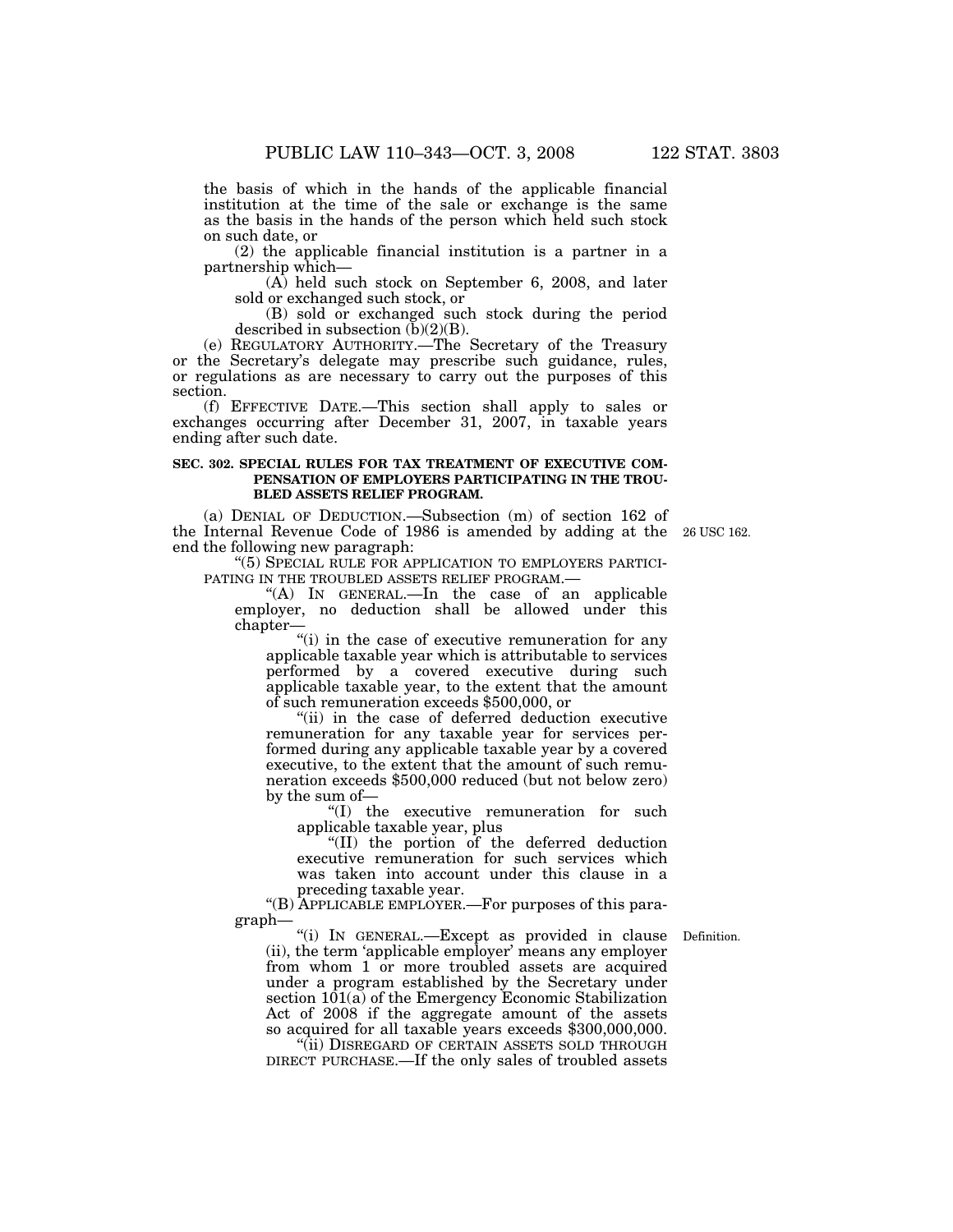by an employer under the program described in clause (i) are through 1 or more direct purchases (within the meaning of section 113(c) of the Emergency Economic Stabilization Act of 2008), such assets shall not be taken into account under clause (i) in determining whether the employer is an applicable employer for purposes of this paragraph.

''(iii) AGGREGATION RULES.—Two or more persons who are treated as a single employer under subsection (b) or (c) of section 414 shall be treated as a single employer, except that in applying section 1563(a) for purposes of either such subsection, paragraphs (2) and (3) thereof shall be disregarded.

''(C) APPLICABLE TAXABLE YEAR.—For purposes of this paragraph, the term 'applicable taxable year' means, with respect to any employer—

''(i) the first taxable year of the employer—

''(I) which includes any portion of the period during which the authorities under section  $101(a)$ of the Emergency Economic Stabilization Act of 2008 are in effect (determined under section 120 thereof), and

''(II) in which the aggregate amount of troubled assets acquired from the employer during the taxable year pursuant to such authorities (other than assets to which subparagraph  $(B)(ii)$  applies), when added to the aggregate amount so acquired<br>for all preceding taxable years, exceeds for all preceding taxable years, exceeds \$300,000,000, and

''(ii) any subsequent taxable year which includes any portion of such period.

" $(D)$  COVERED EXECUTIVE.—For purposes of this paragraph—

''(i) IN GENERAL.—The term 'covered executive' means, with respect to any applicable taxable year, any employee—

''(I) who, at any time during the portion of the taxable year during which the authorities under section 101(a) of the Emergency Economic Stabilization Act of 2008 are in effect (determined under section 120 thereof), is the chief executive officer of the applicable employer or the chief financial officer of the applicable employer, or an individual acting in either such capacity, or

"(II) who is described in clause (ii).<br>"(ii) HIGHEST COMPENSATED EMPI HIGHEST COMPENSATED EMPLOYEES.—An employee is described in this clause if the employee is 1 of the 3 highest compensated officers of the applicable employer for the taxable year (other than an individual described in clause (i)(I)), determined—

''(I) on the basis of the shareholder disclosure rules for compensation under the Securities Exchange Act of 1934 (without regard to whether those rules apply to the employer), and

''(II) by only taking into account employees employed during the portion of the taxable year described in clause  $(i)(\bar{I})$ .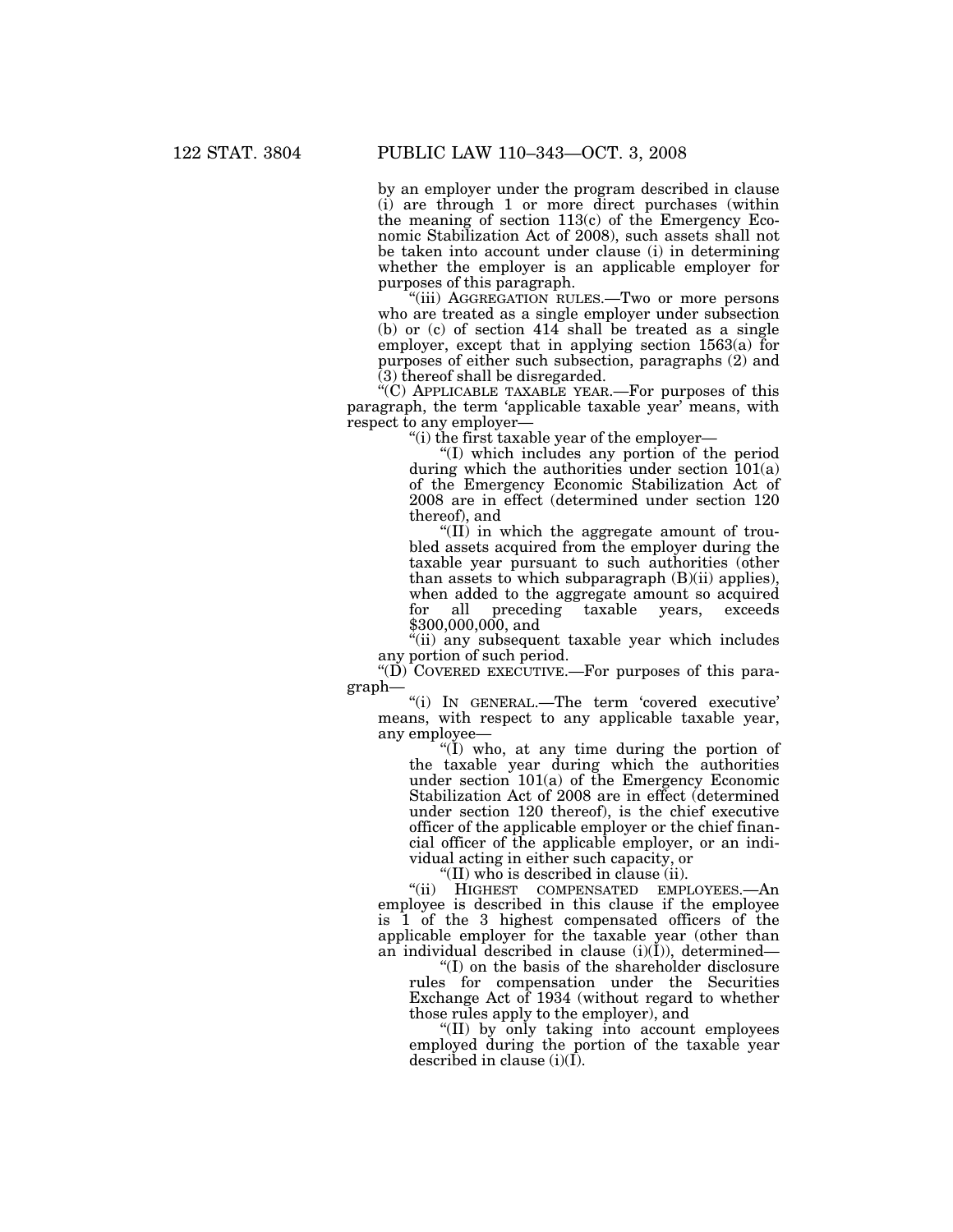''(iii) EMPLOYEE REMAINS COVERED EXECUTIVE.— If an employee is a covered executive with respect to an applicable employer for any applicable taxable year, such employee shall be treated as a covered executive with respect to such employer for all subsequent applicable taxable years and for all subsequent taxable years in which deferred deduction executive remuneration with respect to services performed in all such applicable taxable years would (but for this  $\frac{1}{\mu_{\text{F}}}\text{array}(p)$  be deductible.

 $E(E)$  EXECUTIVE REMUNERATION.—For purposes of this paragraph, the term 'executive remuneration' means the applicable employee remuneration of the covered executive, as determined under paragraph (4) without regard to subparagraphs  $(B)$ ,  $(C)$ , and  $(D)$  thereof. Such term shall not include any deferred deduction executive remuneration with respect to services performed in a prior applicable taxable year.

"(F) DEFERRED DEDUCTION EXECUTIVE REMUNERA-TION.—For purposes of this paragraph, the term 'deferred deduction executive remuneration' means remuneration which would be executive remuneration for services performed in an applicable taxable year but for the fact that the deduction under this chapter (determined without regard to this paragraph) for such remuneration is allowable in a subsequent taxable year.

''(G) COORDINATION.—Rules similar to the rules of subparagraphs (F) and (G) of paragraph (4) shall apply for purposes of this paragraph.

''(H) REGULATORY AUTHORITY.—The Secretary may prescribe such guidance, rules, or regulations as are necessary to carry out the purposes of this paragraph and the Emergency Economic Stabilization Act of 2008, including the extent to which this paragraph applies in the case of any acquisition, merger, or reorganization of an applicable employer.''.

(b) GOLDEN PARACHUTE RULE.—Section 280G of the Internal 26 USC 280G. Revenue Code of 1986 is amended—

(1) by redesignating subsection (e) as subsection (f), and (2) by inserting after subsection (d) the following new subsection:

''(e) SPECIAL RULE FOR APPLICATION TO EMPLOYERS PARTICI-PATING IN THE TROUBLED ASSETS RELIEF PROGRAM.—

" $(1)$  In GENERAL.—In the case of the severance from employment of a covered executive of an applicable employer during the period during which the authorities under section  $101(a)$ of the Emergency Economic Stabilization Act of 2008 are in effect (determined under section 120 of such Act), this section shall be applied to payments to such executive with the following modifications:

''(A) Any reference to a disqualified individual (other than in subsection (c)) shall be treated as a reference to a covered executive.

''(B) Any reference to a change described in subsection  $(b)(2)(A)(i)$  shall be treated as a reference to an applicable severance from employment of a covered executive, and any reference to a payment contingent on such a change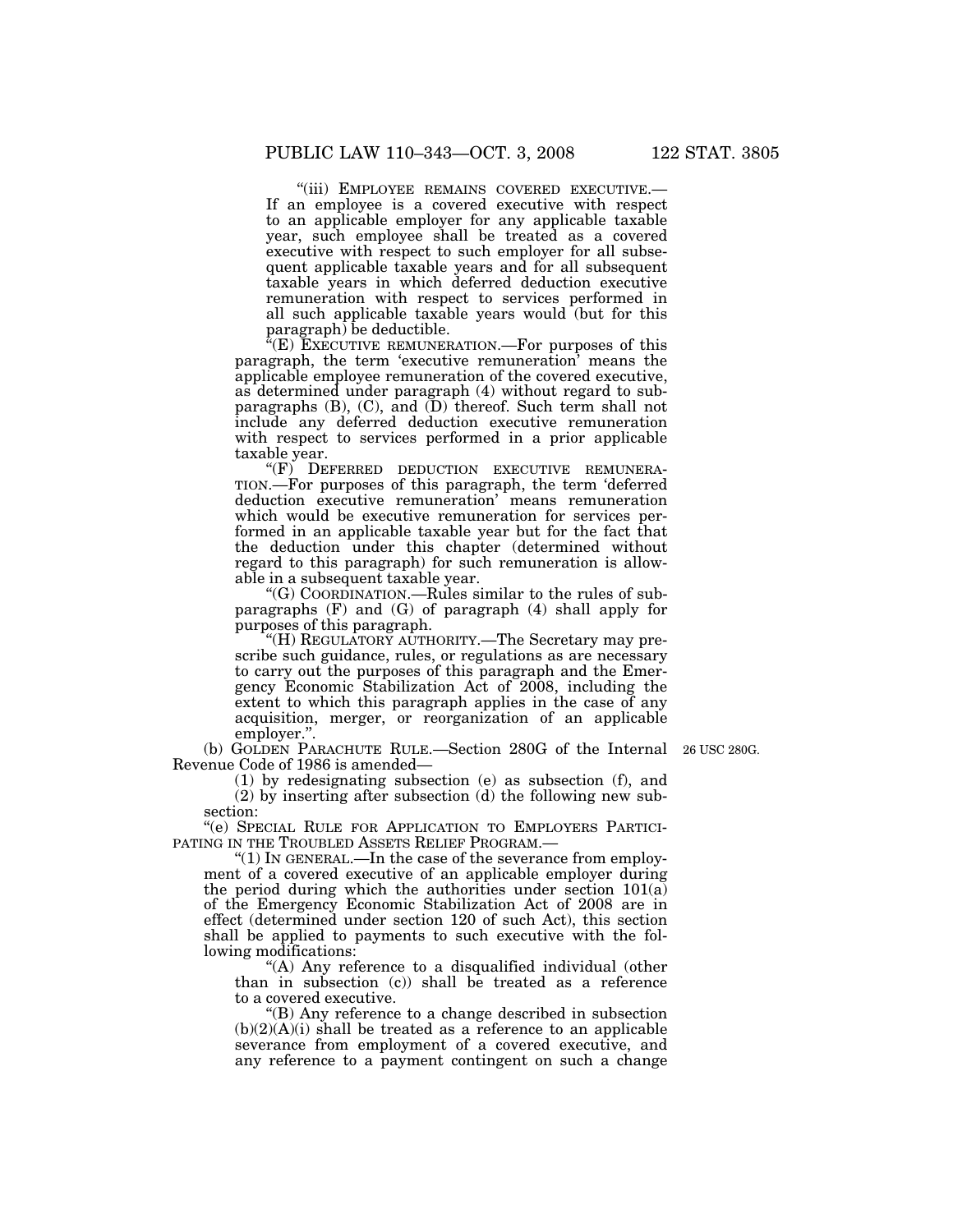shall be treated as a reference to any payment made during an applicable taxable year of the employer on account of such applicable severance from employment.

 $(C)$  Any reference to a corporation shall be treated as a reference to an applicable employer.

"(D) The provisions of subsections  $(b)(2)(C)$ ,  $(b)(4)$ ,  $(b)(5)$ , and  $(d)(5)$  shall not apply.

''(2) DEFINITIONS AND SPECIAL RULES.—For purposes of this subsection:

''(A) DEFINITIONS.—Any term used in this subsection which is also used in section  $162(m)(5)$  shall have the meaning given such term by such section.

''(B) APPLICABLE SEVERANCE FROM EMPLOYMENT.—The term 'applicable severance from employment' means any severance from employment of a covered executive—

''(i) by reason of an involuntary termination of the executive by the employer, or

"(ii) in connection with any bankruptcy, liquidation, or receivership of the employer.

''(C) COORDINATION AND OTHER RULES.—

''(i) IN GENERAL.—If a payment which is treated as a parachute payment by reason of this subsection is also a parachute payment determined without regard to this subsection, this subsection shall not apply to such payment.

''(ii) REGULATORY AUTHORITY.—The Secretary may prescribe such guidance, rules, or regulations as are necessary—

''(I) to carry out the purposes of this subsection and the Emergency Economic Stabilization Act of 2008, including the extent to which this subsection applies in the case of any acquisition, merger, or reorganization of an applicable employer,

''(II) to apply this section and section 4999 in cases where one or more payments with respect to any individual are treated as parachute payments by reason of this subsection, and other payments with respect to such individual are treated as parachute payments under this section without regard to this subsection, and

''(III) to prevent the avoidance of the application of this section through the mischaracterization of a severance from employment as other than an applicable severance from employment.''.

(c) EFFECTIVE DATES.—

(1) IN GENERAL.—The amendment made by subsection (a) shall apply to taxable years ending on or after the date of the enactment of this Act.

(2) GOLDEN PARACHUTE RULE.—The amendments made by subsection (b) shall apply to payments with respect to severances occurring during the period during which the authorities under section 101(a) of this Act are in effect (determined under section 120 of this Act).

26 USC 162 note.

26 USC 280G note.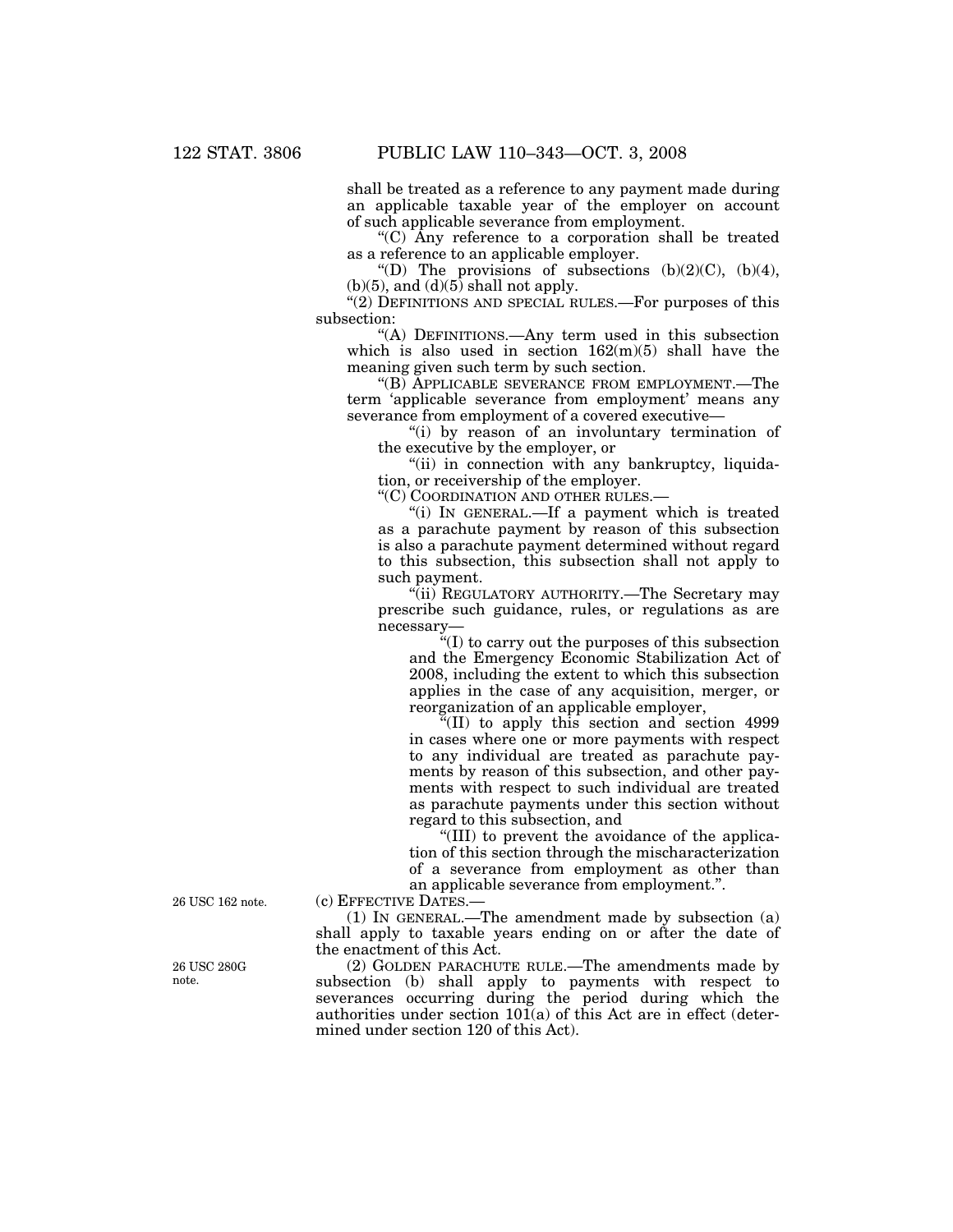### **SEC. 303. EXTENSION OF EXCLUSION OF INCOME FROM DISCHARGE OF QUALIFIED PRINCIPAL RESIDENCE INDEBTEDNESS.**

(a) EXTENSION.—Subparagraph  $(E)$  of section  $108(a)(1)$  of the Internal Revenue Code of 1986 is amended by striking ''January 1, 2010'' and inserting ''January 1, 2013''.

(b) EFFECTIVE DATE.—The amendment made by this section shall apply to discharges of indebtedness occurring on or after January 1, 2010. 26 USC 108 note.

# **DIVISION B—ENERGY IMPROVEMENT AND EXTENSION ACT OF 2008**

#### **SEC. 1. SHORT TITLE, ETC.**

(a) SHORT TITLE.—This division may be cited as the ''Energy Improvement and Extension Act of 2008''.

(b) REFERENCE.—Except as otherwise expressly provided, whenever in this division an amendment or repeal is expressed in terms of an amendment to, or repeal of, a section or other provision, the reference shall be considered to be made to a section or other provision of the Internal Revenue Code of 1986.

(c) TABLE OF CONTENTS.—The table of contents for this division is as follows:

Sec. 1. Short title, etc.

#### TITLE I—ENERGY PRODUCTION INCENTIVES

#### Subtitle A—Renewable Energy Incentives

- 
- Sec. 101. Renewable energy credit. Sec. 102. Production credit for electricity produced from marine renewables.
- Sec. 103. Energy credit.
- 
- Sec. 104. Energy credit for small wind property. Sec. 105. Energy credit for geothermal heat pump systems. Sec. 106. Credit for residential energy efficient property.
- 
- Sec. 107. New clean renewable energy bonds. Sec. 108. Credit for steel industry fuel.
- 
- Sec. 109. Special rule to implement FERC and State electric restructuring policy.

#### Subtitle B—Carbon Mitigation and Coal Provisions

- Sec. 111. Expansion and modification of advanced coal project investment credit.
- Sec. 112. Expansion and modification of coal gasification investment credit.
- Sec. 113. Temporary increase in coal excise tax; funding of Black Lung Disability Trust Fund.
- Sec. 114. Special rules for refund of the coal excise tax to certain coal producers and exporters.
- Sec. 115. Tax credit for carbon dioxide sequestration.
- Sec. 116. Certain income and gains relating to industrial source carbon dioxide treated as qualifying income for publicly traded partnerships.
- Sec. 117. Carbon audit of the tax code.

#### TITLE II—TRANSPORTATION AND DOMESTIC FUEL SECURITY PROVISIONS

- Sec. 201. Inclusion of cellulosic biofuel in bonus depreciation for biomass ethanol
- plant property. Sec. 202. Credits for biodiesel and renewable diesel.
- Sec. 203. Clarification that credits for fuel are designed to provide an incentive for United States production.
- Sec. 204. Extension and modification of alternative fuel credit. Sec. 205. Credit for new qualified plug-in electric drive motor vehicles.
- 
- Sec. 206. Exclusion from heavy truck tax for idling reduction units and advanced insulation.
- Sec. 207. Alternative fuel vehicle refueling property credit.
- Sec. 208. Certain income and gains relating to alcohol fuels and mixtures, biodiesel fuels and mixtures, and alternative fuels and mixtures treated as qualifying income for publicly traded partnerships.

26 USC 1 *et al*.

26 USC 108.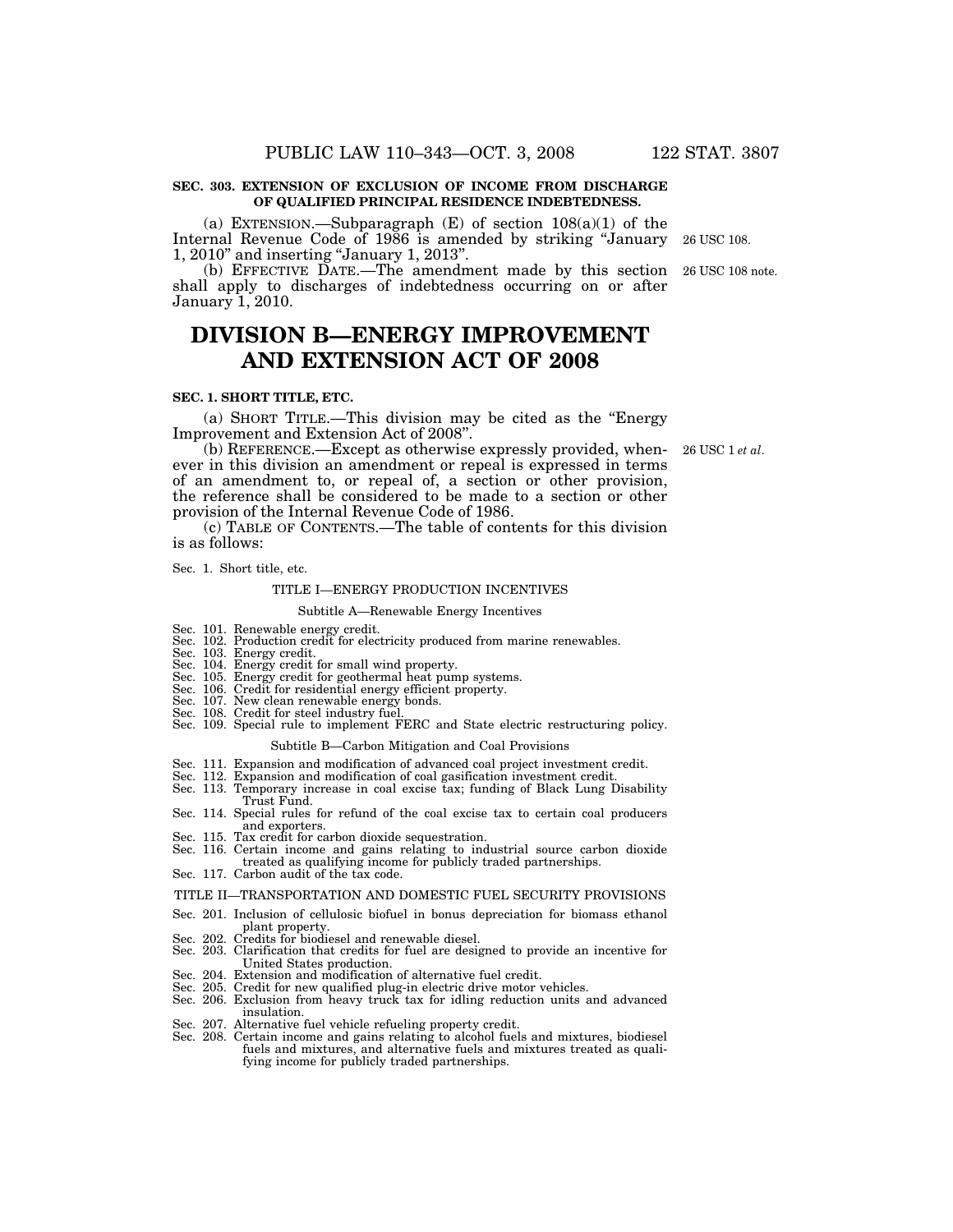- Sec. 209. Extension and modification of election to expense certain refineries.
- Sec. 210. Extension of suspension of taxable income limit on percentage depletion for oil and natural gas produced from marginal properties.
- Sec. 211. Transportation fringe benefit to bicycle commuters.

## TITLE III—ENERGY CONSERVATION AND EFFICIENCY PROVISIONS

- Sec. 301. Qualified energy conservation bonds.
- Sec. 302. Credit for nonbusiness energy property. Sec. 303. Energy efficient commercial buildings deduction.
- 
- Sec. 304. New energy efficient home credit.
- Sec. 305. Modifications of energy efficient appliance credit for appliances produced after 2007.
- Sec. 306. Accelerated recovery period for depreciation of smart meters and smart grid systems.
- Sec. 307. Qualified green building and sustainable design projects.
- Sec. 308. Special depreciation allowance for certain reuse and recycling property.

### TITLE IV—REVENUE PROVISIONS

- Sec. 401. Limitation of deduction for income attributable to domestic production of oil, gas, or primary products thereof. Sec. 402. Elimination of the different treatment of foreign oil and gas extraction in-
- come and foreign oil related income for purposes of the foreign tax credit.
- Sec. 403. Broker reporting of customer's basis in securities transactions. Sec. 404. 0.2 percent FUTA surtax.
- 
- Sec. 405. Increase and extension of Oil Spill Liability Trust Fund tax.

# **TITLE I—ENERGY PRODUCTION INCENTIVES**

# **Subtitle A—Renewable Energy Incentives**

### **SEC. 101. RENEWABLE ENERGY CREDIT.**

(a) EXTENSION OF CREDIT.—

(1) 1-YEAR EXTENSION FOR WIND AND REFINED COAL FACILI-TIES.—Paragraphs (1) and (8) of section 45(d) are each amended by striking "January 1, 2009" and inserting "January 1, 2010".<br>(2) 2-YEAR EXTENSION FOR CERTAIN OTHER FACILITIES.

Each of the following provisions of section  $45(d)$  is amended by striking ''January 1, 2009'' and inserting ''January 1, 2011'':  $(A)$  Clauses (i) and (ii) of paragraph  $(2)(A)$ .

 $(B)$  Clauses  $(i)(I)$  and  $(ii)$  of paragraph  $(3)(A)$ .

- (C) Paragraph (4).
- (D) Paragraph (5).
- (E) Paragraph (6).
- (F) Paragraph (7).

(G) Subparagraphs (A) and (B) of paragraph (9).

(b) MODIFICATION OF REFINED COAL AS A QUALIFIED ENERGY RESOURCE.

(1) ELIMINATION OF INCREASED MARKET VALUE TEST.—Section  $45(c)(7)(A)(i)$  (defining refined coal), as amended by section 108, is amended—

(A) by striking subclause (IV),

(B) by adding ''and'' at the end of subclause (II), and

(C) by striking '', and'' at the end of subclause (III) and inserting a period.

(2) INCREASE IN REQUIRED EMISSION REDUCTION.—Section  $45(c)(7)(B)$  (defining qualified emission reduction) is amended by inserting "at least 40 percent of the emissions of" after ''nitrogen oxide and''.

26 USC 45.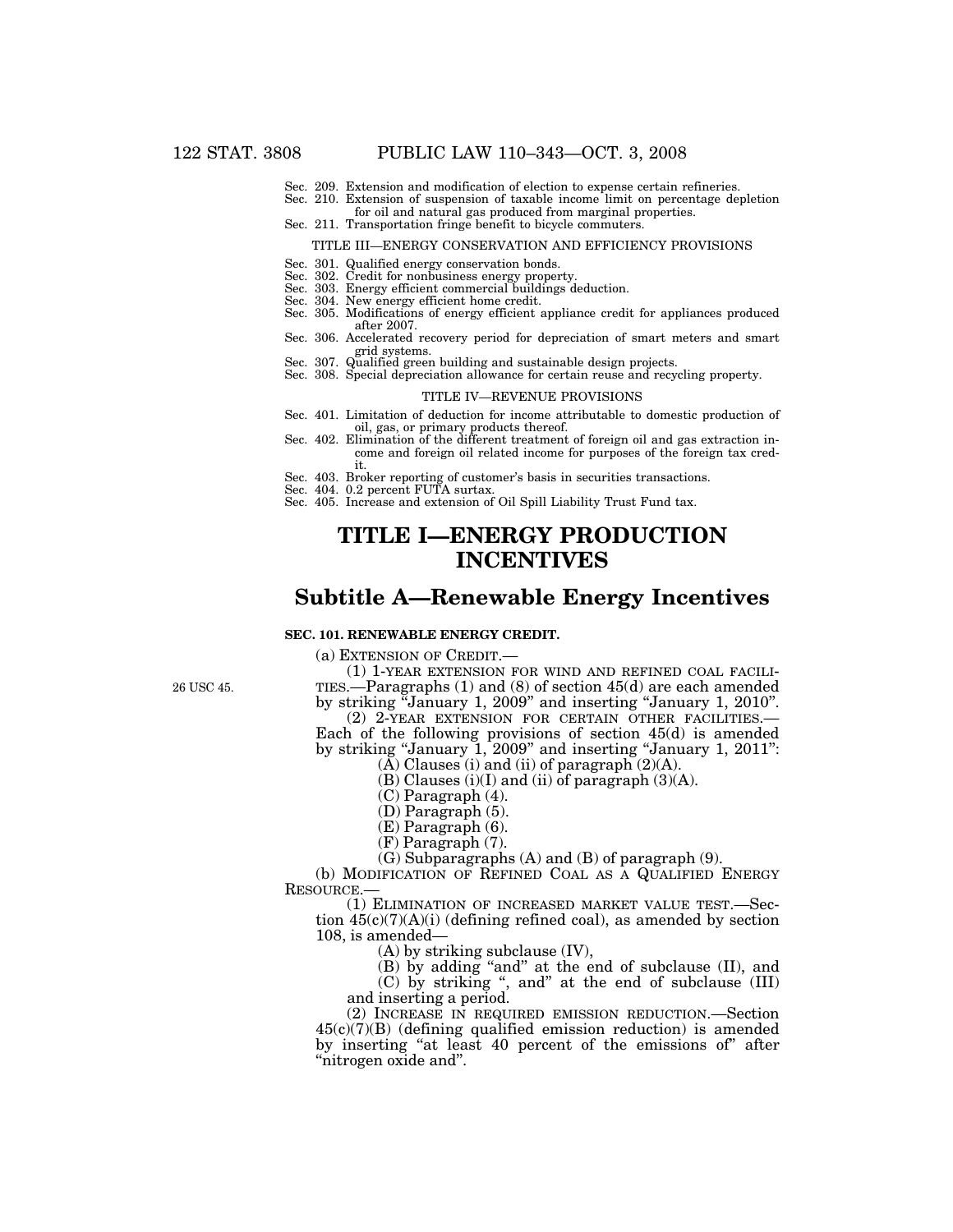(c) TRASH FACILITY CLARIFICATION.—Paragraph (7) of section 45(d) is amended—

26 USC 45.

(1) by striking ''facility which burns'' and inserting ''facility (other than a facility described in paragraph (6)) which uses'', and

(2) by striking "COMBUSTION".<br>(d) EXPANSION OF BIOMASS FACILITIES.—

(1) OPEN-LOOP BIOMASS FACILITIES.— $\text{Paragraph}$  (3) of section 45(d) is amended by redesignating subparagraph (B) as subparagraph (C) and by inserting after subparagraph (A) the following new subparagraph:

''(B) EXPANSION OF FACILITY.—Such term shall include a new unit placed in service after the date of the enactment of this subparagraph in connection with a facility described in subparagraph  $(\tilde{A})$ , but only to the extent of the increased amount of electricity produced at the facility by reason of such new unit.''.

(2) CLOSED-LOOP BIOMASS FACILITIES.—Paragraph (2) of section 45(d) is amended by redesignating subparagraph (B) as subparagraph (C) and inserting after subparagraph (A) the following new subparagraph:

''(B) EXPANSION OF FACILITY.—Such term shall include a new unit placed in service after the date of the enactment of this subparagraph in connection with a facility described in subparagraph (A)(i), but only to the extent of the increased amount of electricity produced at the facility by reason of such new unit.''.

(e) MODIFICATION OF RULES FOR HYDROPOWER PRODUCTION.— Subparagraph (C) of section 45(c)(8) is amended to read as follows:

''(C) NONHYDROELECTRIC DAM.—For purposes of subparagraph (A), a facility is described in this subparagraph if—

''(i) the hydroelectric project installed on the nonhydroelectric dam is licensed by the Federal Energy Regulatory Commission and meets all other applicable environmental, licensing, and regulatory requirements,

"(ii) the nonhydroelectric dam was placed in service before the date of the enactment of this paragraph and operated for flood control, navigation, or water supply purposes and did not produce hydroelectric power on the date of the enactment of this paragraph, and

''(iii) the hydroelectric project is operated so that the water surface elevation at any given location and time that would have occurred in the absence of the hydroelectric project is maintained, subject to any license requirements imposed under applicable law that change the water surface elevation for the purpose of improving environmental quality of the affected waterway.

Certification.

The Secretary, in consultation with the Federal Energy Regulatory Commission, shall certify if a hydroelectric project licensed at a nonhydroelectric dam meets the criteria in clause (iii). Nothing in this section shall affect the standards under which the Federal Energy Regulatory Commission issues licenses for and regulates hydropower projects under part I of the Federal Power Act.''.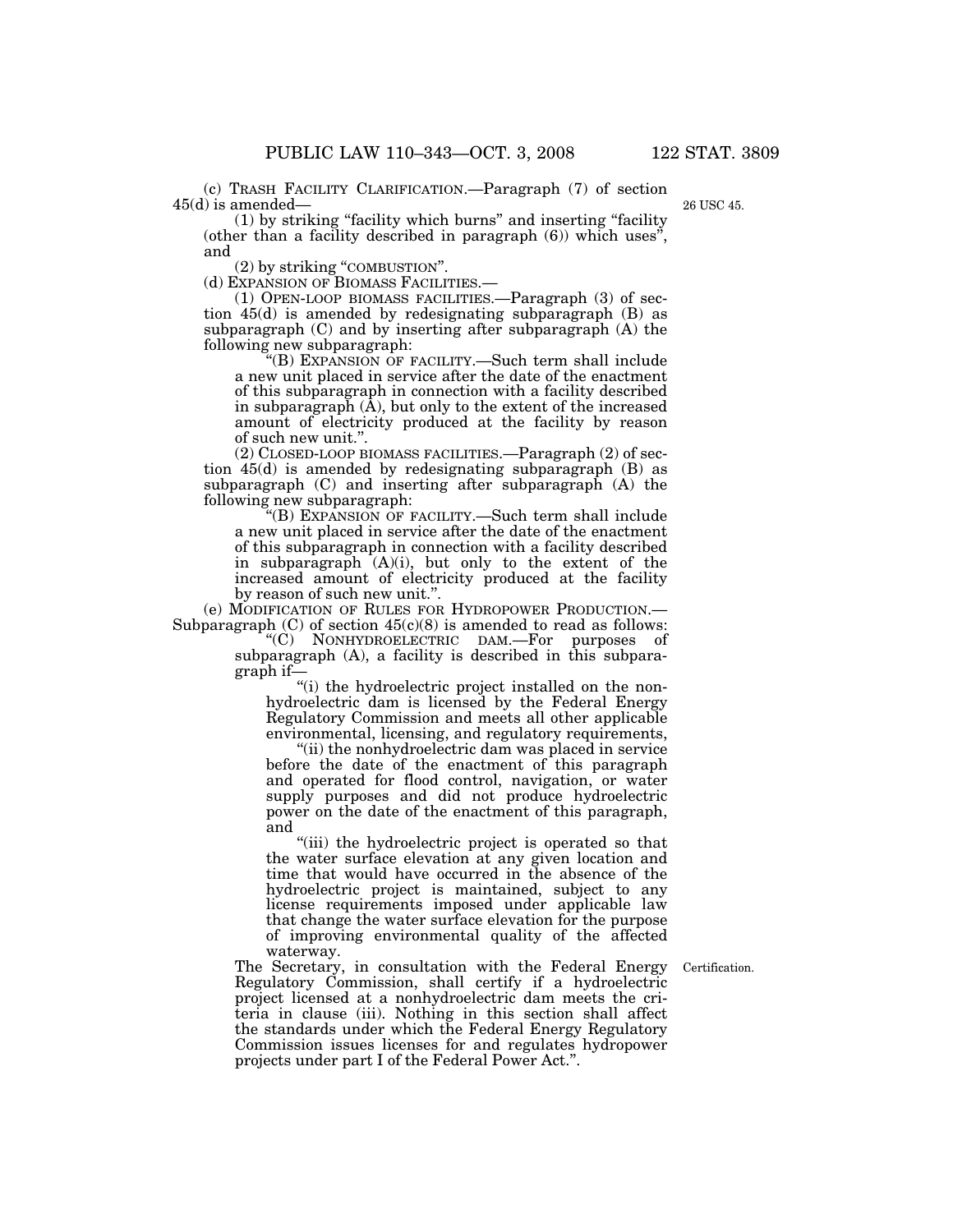Applicability. 26 USC 45 note.

(f) EFFECTIVE DATE.— $(1)$  In GENERAL.—Except as otherwise provided in this subsection, the amendments made by this section shall apply to property originally placed in service after December 31, 2008.

(2) REFINED COAL.—The amendments made by subsection (b) shall apply to coal produced and sold from facilities placed in service after December 31, 2008.

(3) TRASH FACILITY CLARIFICATION.—The amendments made by subsection (c) shall apply to electricity produced and sold after the date of the enactment of this Act.

(4) EXPANSION OF BIOMASS FACILITIES.—The amendments made by subsection (d) shall apply to property placed in service after the date of the enactment of this Act.

### **SEC. 102. PRODUCTION CREDIT FOR ELECTRICITY PRODUCED FROM MARINE RENEWABLES.**

(a) IN GENERAL.—Paragraph (1) of section 45(c) is amended by striking ''and'' at the end of subparagraph (G), by striking the period at the end of subparagraph  $(H)$  and inserting ", and", and by adding at the end the following new subparagraph:

 $\mathbf{H}(\mathbf{I})$  marine and hydrokinetic renewable energy.".

(b) MARINE RENEWABLES.—Subsection (c) of section 45 is amended by adding at the end the following new paragraph:

"(10) MARINE AND HYDROKINETIC RENEWABLE ENERGY. ''(A) IN GENERAL.—The term 'marine and hydrokinetic renewable energy' means energy derived from—

''(i) waves, tides, and currents in oceans, estuaries, and tidal areas,

"(ii) free flowing water in rivers, lakes, and streams,

"(iii) free flowing water in an irrigation system, canal, or other man-made channel, including projects that utilize nonmechanical structures to accelerate the flow of water for electric power production purposes, or

"(iv) differentials in ocean temperature (ocean thermal energy conversion).

''(B) EXCEPTIONS.—Such term shall not include any energy which is derived from any source which utilizes a dam, diversionary structure (except as provided in subparagraph (A)(iii)), or impoundment for electric power production purposes."

(c) DEFINITION OF FACILITY.—Subsection (d) of section 45 is amended by adding at the end the following new paragraph:

''(11) MARINE AND HYDROKINETIC RENEWABLE ENERGY FACILITIES.—In the case of a facility producing electricity from marine and hydrokinetic renewable energy, the term 'qualified facility' means any facility owned by the taxpayer—

"(A) which has a nameplate capacity rating of at least 150 kilowatts, and

''(B) which is originally placed in service on or after the date of the enactment of this paragraph and before January 1, 2012.''.

(d) CREDIT RATE.—Subparagraph  $(A)$  of section  $45(b)(4)$  is amended by striking "or  $(9)$ " and inserting " $(9)$ , or  $(11)$ ".

(e) COORDINATION WITH SMALL IRRIGATION POWER.—Paragraph (5) of section 45(d), as amended by section 101, is amended by

Electricity.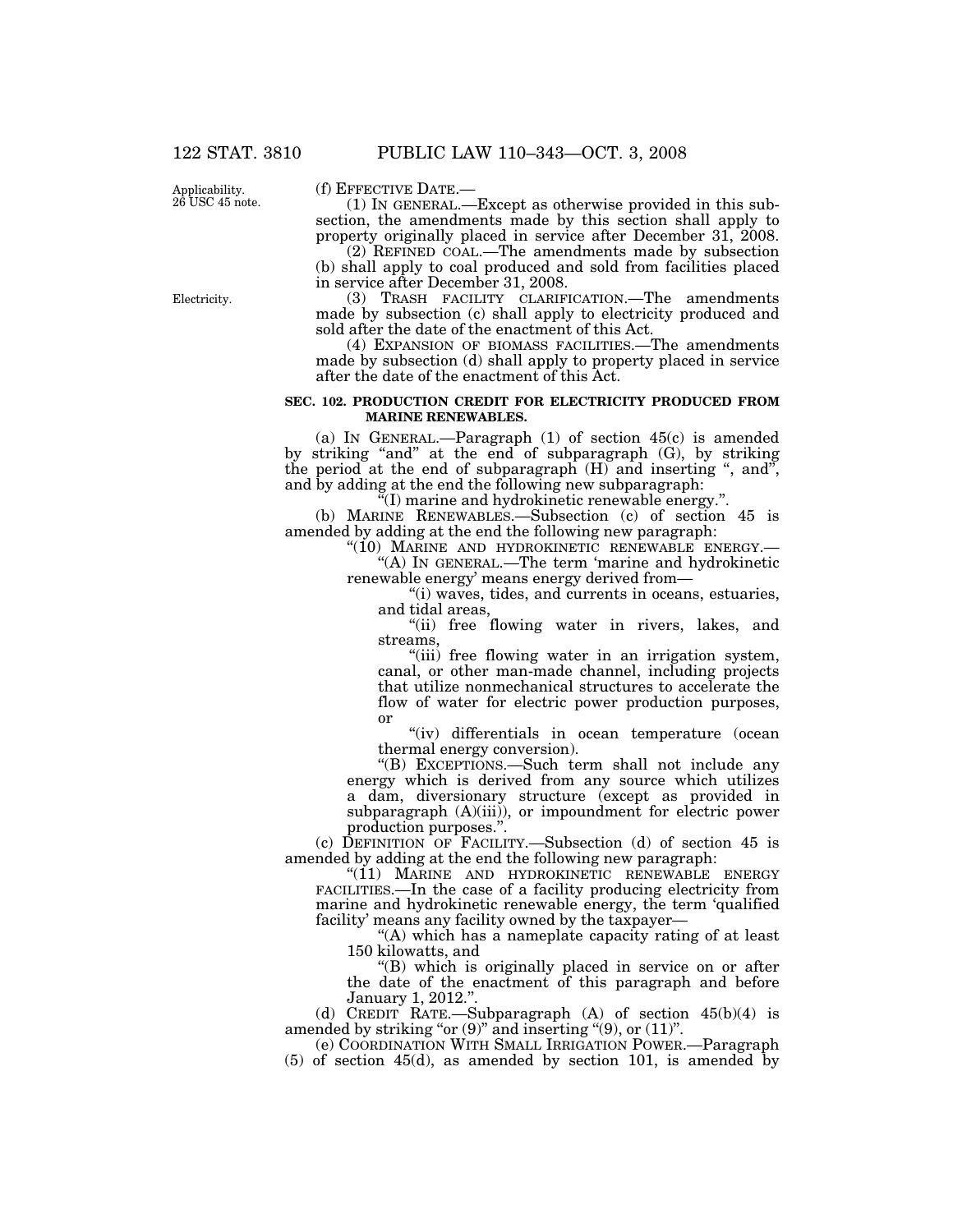striking ''January 1, 2012'' and inserting ''the date of the enactment of paragraph (11)''.

(f) EFFECTIVE DATE.—The amendments made by this section 26 USC 45 note. shall apply to electricity produced and sold after the date of the enactment of this Act, in taxable years ending after such date.

#### **SEC. 103. ENERGY CREDIT.**

(a) EXTENSION OF CREDIT.—<br>(1) SOLAR ENERGY PROPERTY.—Paragraphs  $(2)(A)(i)(II)$  and  $(3)(A)(ii)$  of section 48(a) are each amended by striking "January 26 USC 48. 1, 2009'' and inserting ''January 1, 2017''.

(2) FUEL CELL PROPERTY.—Subparagraph (E) of section  $48(c)(1)$  is amended by striking "December 31, 2008" and inserting "December 31, 2016".

(3) MICROTURBINE PROPERTY.—Subparagraph (E) of section 48(c)(2) is amended by striking ''December 31, 2008'' and inserting ''December 31, 2016''.

(b) ALLOWANCE OF ENERGY CREDIT AGAINST ALTERNATIVE MIN-IMUM TAX.—

(1) IN GENERAL.—Subparagraph (B) of section  $38(c)(4)$ , as amended by the Housing Assistance Tax Act of 2008, is amended by redesignating clause (vi) as clause (vi) and (vii), respectively, and by inserting after clause (iv) the following new clause:

> " $(v)$  the credit determined under section 46 to the extent that such credit is attributable to the energy credit determined under section 48,''.

(2) TECHNICAL AMENDMENT.—Clause (vi) of section  $38(c)(4)(B)$ , as redesignated by paragraph (1), is amended by striking ''section 47 to the extent attributable to'' and inserting ''section 46 to the extent that such credit is attributable to the rehabilitation credit under section 47, but only with respect to''.

(c) ENERGY CREDIT FOR COMBINED HEAT AND POWER SYSTEM PROPERTY.—

(1) IN GENERAL.—Section  $48(a)(3)(A)$  is amended by striking "or" at the end of clause (iii), by inserting "or" at the end of clause (iv), and by adding at the end the following new clause:

''(v) combined heat and power system property,''. (2) COMBINED HEAT AND POWER SYSTEM PROPERTY.—Subsection (c) of section 48 is amended—

(A) by striking ''QUALIFIED FUEL CELL PROPERTY; QUALIFIED MICROTURBINE PROPERTY'' in the heading and inserting ''DEFINITIONS'', and

(B) by adding at the end the following new paragraph: ''(3) COMBINED HEAT AND POWER SYSTEM PROPERTY.—

''(A) COMBINED HEAT AND POWER SYSTEM PROPERTY.— The term 'combined heat and power system property' means property comprising a system—

''(i) which uses the same energy source for the simultaneous or sequential generation of electrical power, mechanical shaft power, or both, in combination with the generation of steam or other forms of useful thermal energy (including heating and cooling applications),

''(ii) which produces—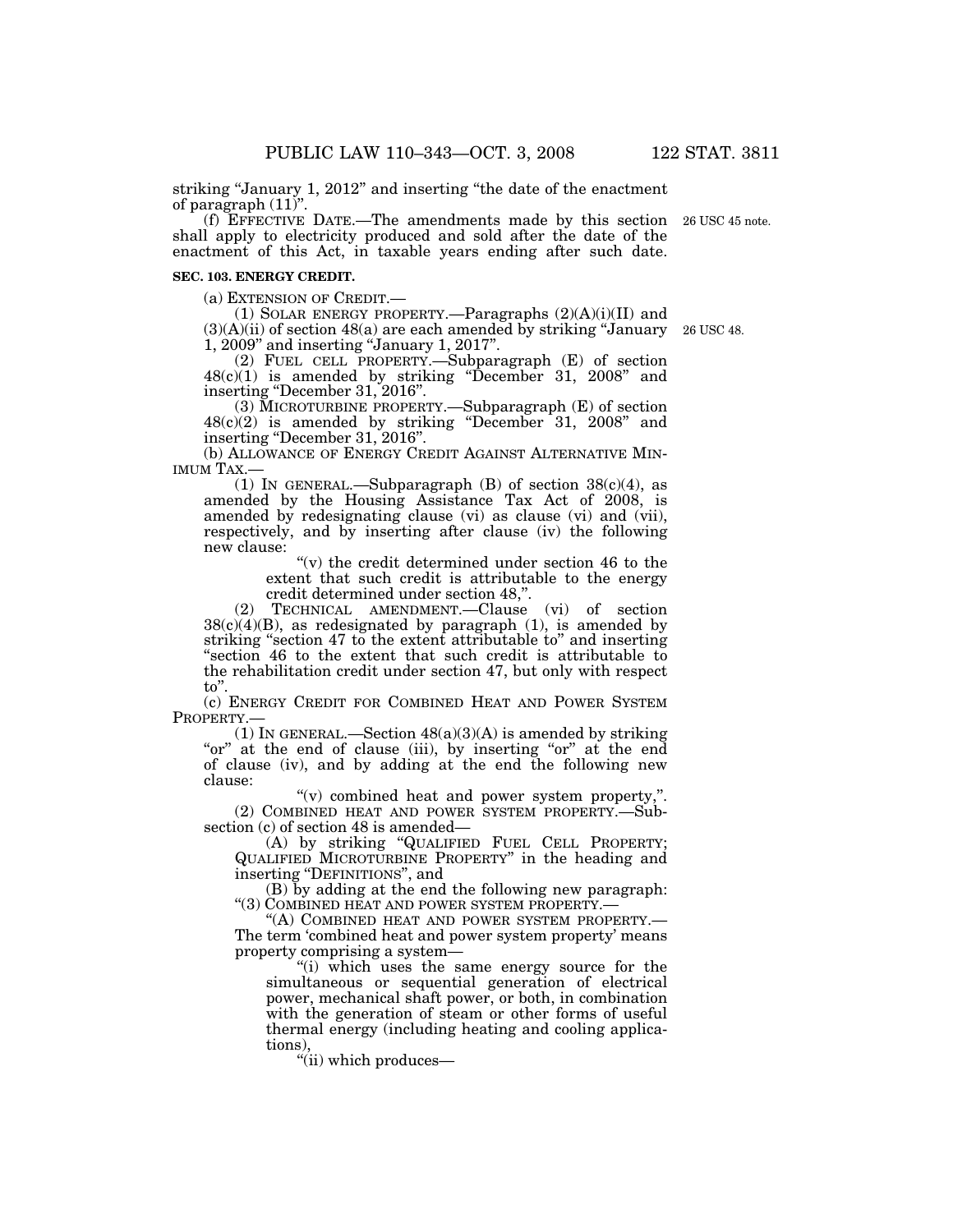''(I) at least 20 percent of its total useful energy in the form of thermal energy which is not used to produce electrical or mechanical power (or combination thereof), and

''(II) at least 20 percent of its total useful energy in the form of electrical or mechanical power (or combination thereof),

 $\cdot$ <sup> $\cdot$ </sup>(iii) the energy efficiency percentage of which exceeds 60 percent, and

"(iv) which is placed in service before January 1, 2017.<br>"(B) LIMITATION.-

"(i) IN GENERAL.—In the case of combined heat and power system property with an electrical capacity in excess of the applicable capacity placed in service during the taxable year, the credit under subsection  $(a)(1)$  (determined without regard to this paragraph) for such year shall be equal to the amount which bears the same ratio to such credit as the applicable capacity bears to the capacity of such property.

"(ii) APPLICABLE CAPACITY.—For purposes of clause (i), the term 'applicable capacity' means 15 megawatts or a mechanical energy capacity of more than 20,000 horsepower or an equivalent combination of electrical and mechanical energy capacities.

"(iii) MAXIMUM CAPACITY.—The term 'combined heat and power system property' shall not include any property comprising a system if such system has a capacity in excess of 50 megawatts or a mechanical energy capacity in excess of 67,000 horsepower or an equivalent combination of electrical and mechanical energy capacities.

''(C) SPECIAL RULES.—

"(i) ENERGY EFFICIENCY PERCENTAGE.-For purposes of this paragraph, the energy efficiency percentage of a system is the fraction—

''(I) the numerator of which is the total useful electrical, thermal, and mechanical power produced by the system at normal operating rates, and expected to be consumed in its normal application, and

''(II) the denominator of which is the lower heating value of the fuel sources for the system.

''(ii) DETERMINATIONS MADE ON BTU BASIS.—The energy efficiency percentage and the percentages under subparagraph (A)(ii) shall be determined on a Btu basis.

"(iii) INPUT AND OUTPUT PROPERTY NOT INCLUDED.—The term 'combined heat and power system property' does not include property used to transport the energy source to the facility or to distribute energy produced by the facility.

''(D) SYSTEMS USING BIOMASS.—If a system is designed to use biomass (within the meaning of paragraphs (2) and (3) of section 45(c) without regard to the last sentence of paragraph  $(3)(A)$  for at least 90 percent of the energy source—

Definition.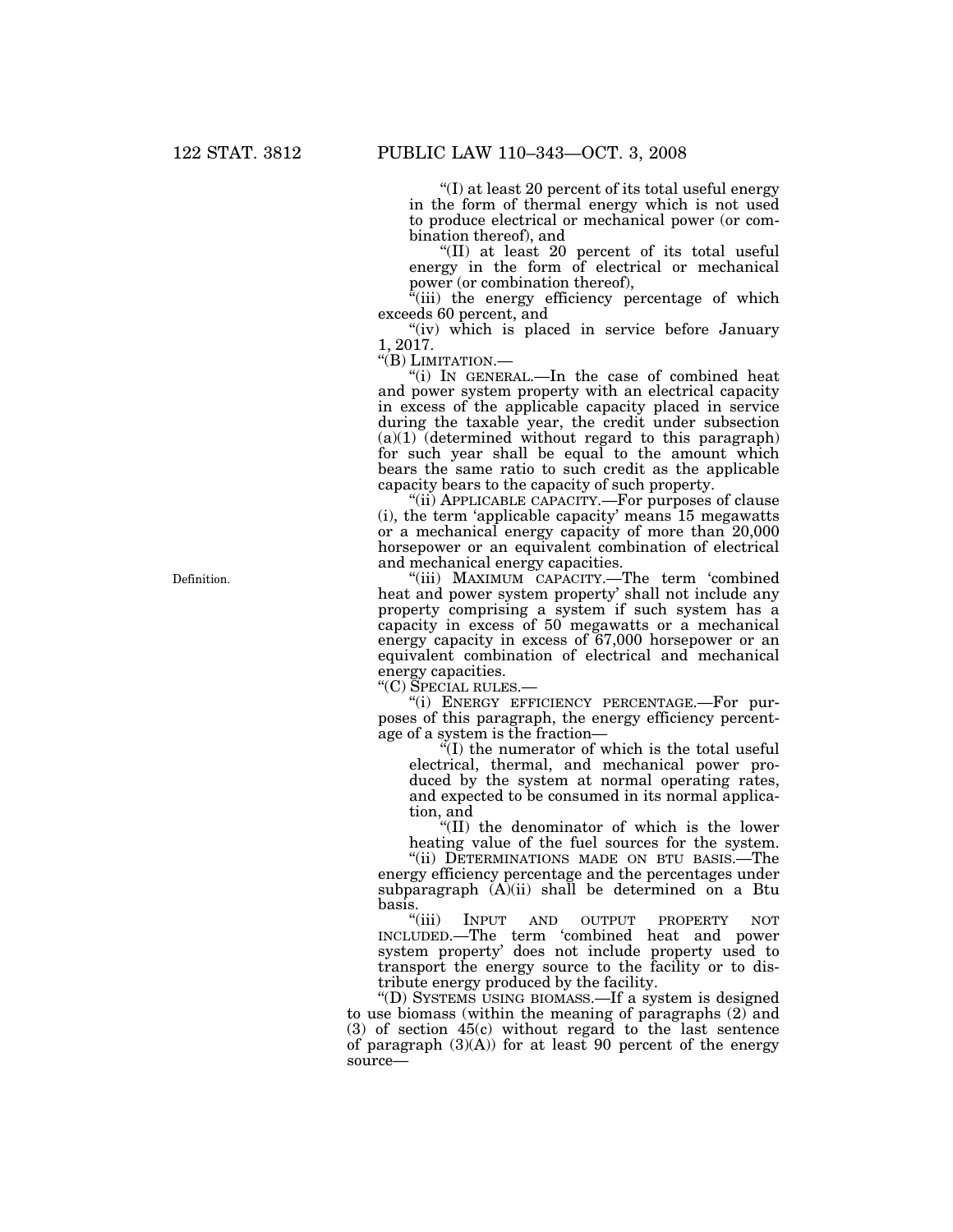''(i) subparagraph (A)(iii) shall not apply, but

"(ii) the amount of credit determined under subsection (a) with respect to such system shall not exceed the amount which bears the same ratio to such amount of credit (determined without regard to this subparagraph) as the energy efficiency percentage of such system bears to 60 percent.''.

(3) CONFORMING AMENDMENT.—Section  $48(a)(1)$  is amended by striking "paragraphs  $(1)(B)$  and  $(2)(B)$ " and inserting "paragraphs  $(1)(B)$ ,  $(2)(B)$ , and  $(3)(B)$ ".<br>(d) INCREASE OF CREDIT LIMITATION FOR FUEL CELL PROP-

ERTY.—Subparagraph (B) of section  $48(c)(1)$  is amended by striking "\$500" and inserting "\$1,500".

(e) PUBLIC UTILITY PROPERTY TAKEN INTO ACCOUNT.—<br>(1) IN GENERAL.—Paragraph (3) of section  $48(a)$  is amended by striking the second sentence thereof.

(2) CONFORMING AMENDMENTS.—

(A) Paragraph (1) of section 48(c) is amended by striking subparagraph (D) and redesignating subparagraph (E) as subparagraph (D).

(B) Paragraph (2) of section 48(c) is amended by striking subparagraph (D) and redesignating subparagraph (E) as subparagraph (D).

(f) EFFECTIVE DATE.—

(1) IN GENERAL.—Except as otherwise provided in this subsection, the amendments made by this section shall take effect on the date of the enactment of this Act.

(2) ALLOWANCE AGAINST ALTERNATIVE MINIMUM TAX.—The amendments made by subsection (b) shall apply to credits determined under section 46 of the Internal Revenue Code of 1986 in taxable years beginning after the date of the enactment of this Act and to carrybacks of such credits.

(3) COMBINED HEAT AND POWER AND FUEL CELL PROPERTY.— The amendments made by subsections (c) and (d) shall apply to periods after the date of the enactment of this Act, in taxable years ending after such date, under rules similar to the rules of section 48(m) of the Internal Revenue Code of 1986 (as in effect on the day before the date of the enactment of the Revenue Reconciliation Act of 1990).

(4) PUBLIC UTILITY PROPERTY.—The amendments made by subsection (e) shall apply to periods after February 13, 2008, in taxable years ending after such date, under rules similar to the rules of section 48(m) of the Internal Revenue Code of 1986 (as in effect on the day before the date of the enactment of the Revenue Reconciliation Act of 1990).

### **SEC. 104. ENERGY CREDIT FOR SMALL WIND PROPERTY.**

(a) IN GENERAL.—Section  $48(a)(3)(A)$ , as amended by section 103, is amended by striking "or" at the end of clause (iv), by adding "or" at the end of clause (v), and by inserting after clause (v) the following new clause:

''(vi) qualified small wind energy property,''.

(b) 30 PERCENT CREDIT.—Section  $48(a)(2)(\vec{A})(\vec{i})$  is amended by striking "and" at the end of subclause (II) and by inserting after subclause (III) the following new subclause:

''(IV) qualified small wind energy property, and''.

26 USC 48 note.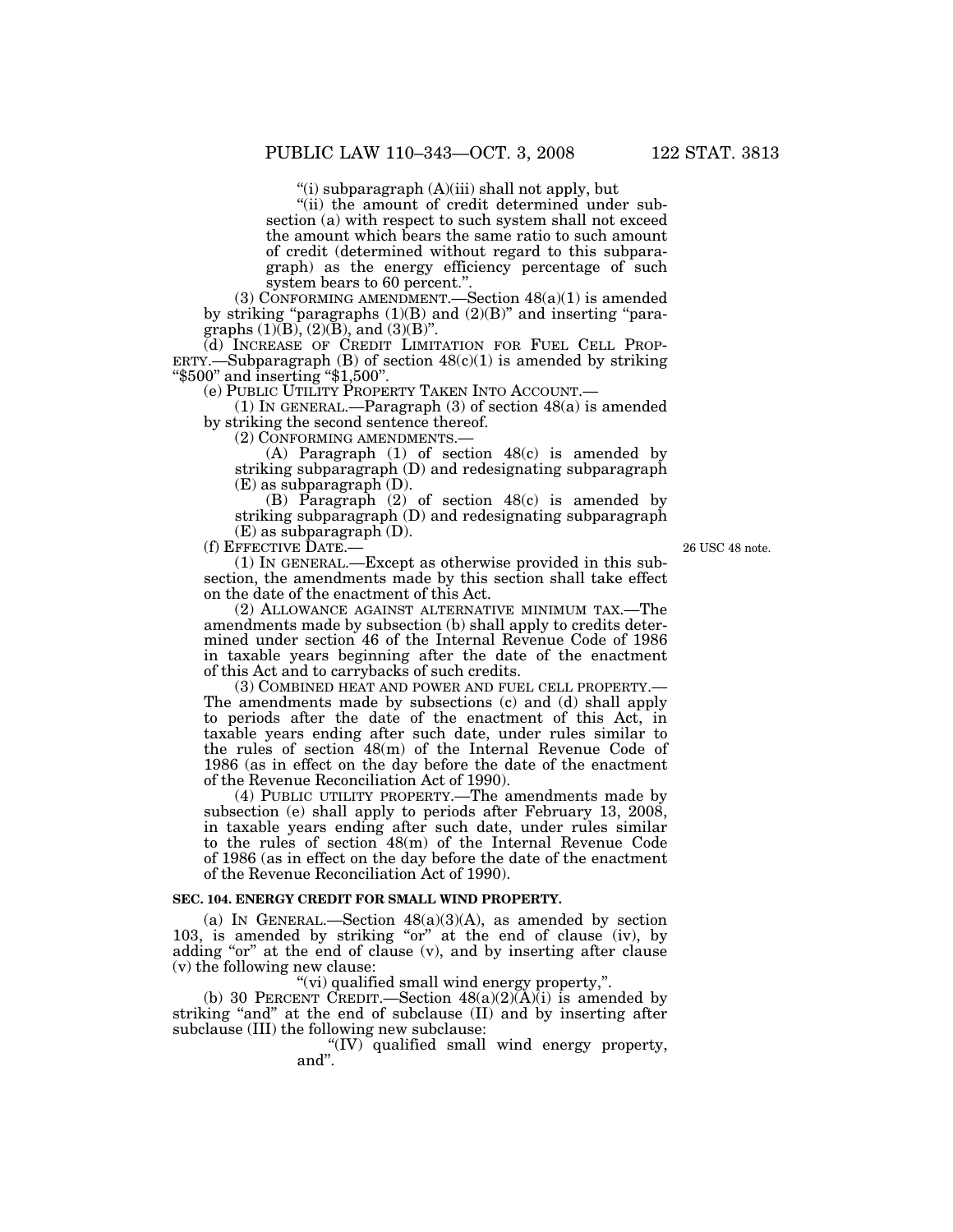(c) QUALIFIED SMALL WIND ENERGY PROPERTY.—Section 48(c), as amended by section 103, is amended by adding at the end the following new paragraph:<br>
"(4) QUALIFIED SMALL WIND ENERGY PROPERTY.

"(A) IN GENERAL.—The term 'qualified small wind energy property' means property which uses a qualifying small wind turbine to generate electricity.

''(B) LIMITATION.—In the case of qualified small wind energy property placed in service during the taxable year, the credit otherwise determined under subsection  $(a)(1)$ for such year with respect to all such property of the taxpayer shall not exceed \$4,000.

''(C) QUALIFYING SMALL WIND TURBINE.—The term 'qualifying small wind turbine' means a wind turbine which has a nameplate capacity of not more than 100 kilowatts.

''(D) TERMINATION.—The term 'qualified small wind energy property' shall not include any property for any period after December 31, 2016.''.

(d) CONFORMING AMENDMENT. Section  $48(a)(1)$ , as amended by section 103, is amended by striking "paragraphs  $(1)(B)$ ,  $(2)(B)$ , and  $(3)(B)$ " and inserting "paragraphs  $(1)(B)$ ,  $(2)(B)$ ,  $(3)(B)$ , and  $(4)(B)''$ 

26 USC 48 note.

(e) EFFECTIVE DATE.—The amendments made by this section shall apply to periods after the date of the enactment of this Act, in taxable years ending after such date, under rules similar to the rules of section 48(m) of the Internal Revenue Code of 1986 (as in effect on the day before the date of the enactment of the Revenue Reconciliation Act of 1990).

## **SEC. 105. ENERGY CREDIT FOR GEOTHERMAL HEAT PUMP SYSTEMS.**

(a) IN GENERAL.—Subparagraph  $(A)$  of section  $48(a)(3)$ , as amended by this Act, is amended by striking "or" at the end of clause  $(v)$ , by inserting "or" at the end of clause  $(vi)$ , and by adding at the end the following new clause:

"(vii) equipment which uses the ground or ground water as a thermal energy source to heat a structure or as a thermal energy sink to cool a structure, but only with respect to periods ending before January 1, 2017,''.

(b) EFFECTIVE DATE.—The amendments made by this section shall apply to periods after the date of the enactment of this Act, in taxable years ending after such date, under rules similar to the rules of section 48(m) of the Internal Revenue Code of 1986 (as in effect on the day before the date of the enactment of the Revenue Reconciliation Act of 1990).

## **SEC. 106. CREDIT FOR RESIDENTIAL ENERGY EFFICIENT PROPERTY.**

(a) EXTENSION.—Section  $25D(g)$  is amended by striking ''December 31, 2008'' and inserting ''December 31, 2016''.

(b) REMOVAL OF LIMITATION FOR SOLAR ELECTRIC PROPERTY.— (1) IN GENERAL.—Section  $25D(b)(1)$ , as amended by subsections (c) and (d), is amended—

(A) by striking subparagraph (A), and

(B) by redesignating subparagraphs (B) through (E) as subparagraphs (A) through and (D), respectively.

(2) CONFORMING AMENDMENT. Section  $25D(e)(4)(A)$ , as amended by subsections (c) and (d), is amended—

(A) by striking clause (i), and

26 USC 48 note.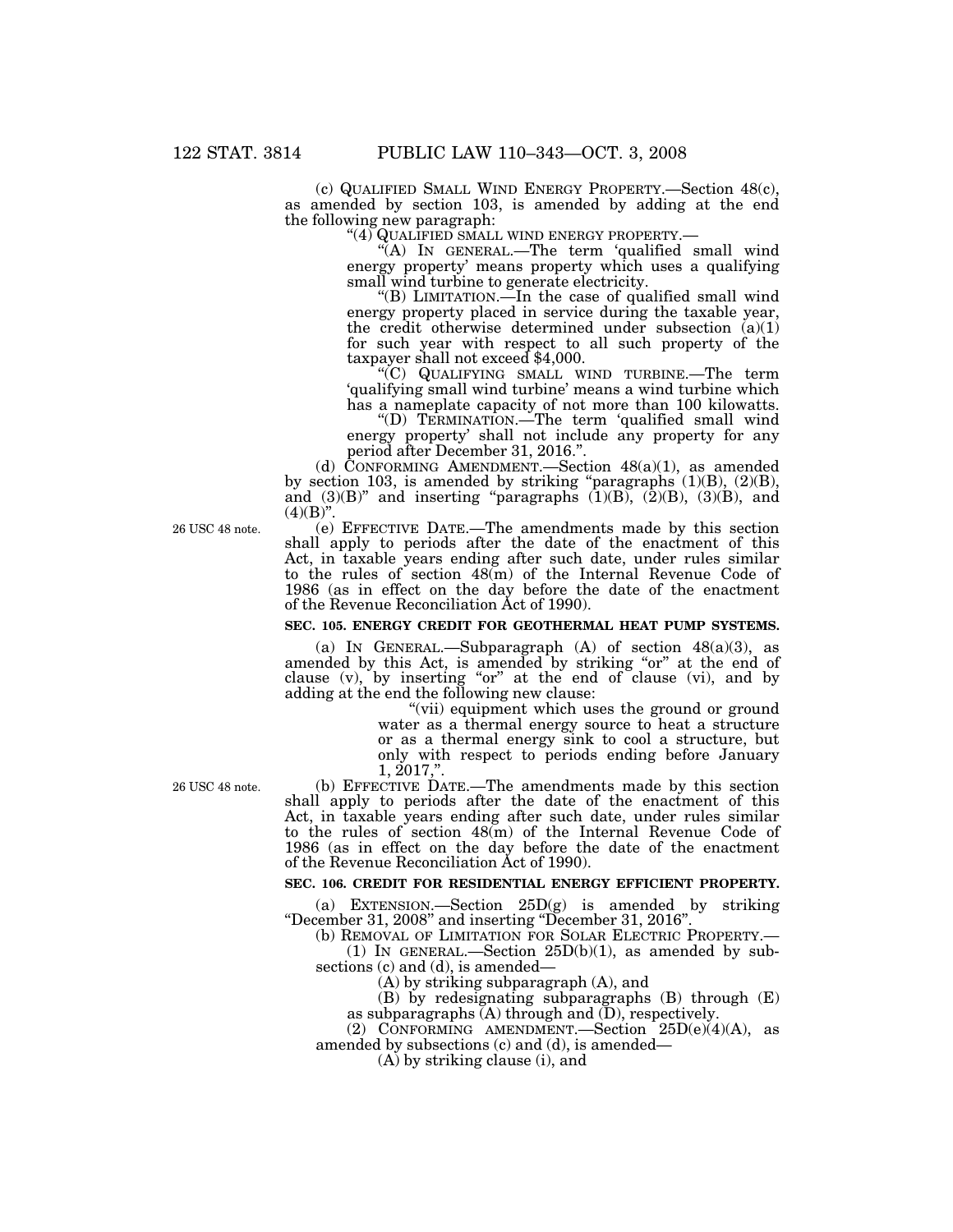(B) by redesignating clauses (ii) through (v) as clauses (i) and (iv), respectively.

(c) CREDIT FOR RESIDENTIAL WIND PROPERTY.—

26 USC 25D.

(1) IN GENERAL.—Section 25D(a) is amended by striking "and" at the end of paragraph  $(2)$ , by striking the period at the end of paragraph (3) and inserting ", and", and by adding at the end the following new paragraph:

 $(4)$  30 percent of the qualified small wind energy property expenditures made by the taxpayer during such year."

(2) LIMITATION.—Section  $25D(b)(1)$  is amended by striking "and" at the end of subparagraph (B), by striking the period at the end of subparagraph  $(C)$  and inserting ", and", and by adding at the end the following new subparagraph:

 $\mathcal{F}(D)$  \$500 with respect to each half kilowatt of capacity (not to exceed \$4,000) of wind turbines for which qualified small wind energy property expenditures are made.''.

(3) QUALIFIED SMALL WIND ENERGY PROPERTY EXPENDI-TURES.—

(A) IN GENERAL.—Section  $25D(d)$  is amended by adding at the end the following new paragraph:

"(4) QUALIFIED SMALL WIND ENERGY PROPERTY EXPENDI-TURE.—The term 'qualified small wind energy property expenditure' means an expenditure for property which uses a wind turbine to generate electricity for use in connection with a dwelling unit located in the United States and used as a residence by the taxpayer.''.

(B) NO DOUBLE BENEFIT.—Section  $45(d)(1)$  is amended by adding at the end the following new sentence: ''Such term shall not include any facility with respect to which any qualified small wind energy property expenditure (as defined in subsection  $(d)(4)$  of section  $25D$ ) is taken into account in determining the credit under such section.''.

(4) MAXIMUM EXPENDITURES IN CASE OF JOINT OCCU-PANCY.—Section  $25D(e)(4)(A)$  is amended by striking "and" at the end of clause (ii), by striking the period at the end of clause (iii) and inserting '', and'', and by adding at the end the following new clause:

> " $(iv)$  \$1,667 in the case of each half kilowatt of capacity (not to exceed \$13,333) of wind turbines for which qualified small wind energy property expenditures are made.''.

(d) CREDIT FOR GEOTHERMAL HEAT PUMP SYSTEMS.—

 $(1)$  In GENERAL.—Section  $25D(a)$ , as amended by subsection (c), is amended by striking ''and'' at the end of paragraph (3), by striking the period at the end of paragraph (4) and inserting ", and", and by adding at the end the following new paragraph:

 $\sqrt[n]{(5)}$  30 percent of the qualified geothermal heat pump property expenditures made by the taxpayer during such year.'

(2) LIMITATION.—Section  $25D(b)(1)$ , as amended by subsection (c), is amended by striking "and" at the end of subparagraph (C), by striking the period at the end of subparagraph (D) and inserting '', and'', and by adding at the end the following new subparagraph:

" $(E)$  \$2,000 with respect to any qualified geothermal heat pump property expenditures.''.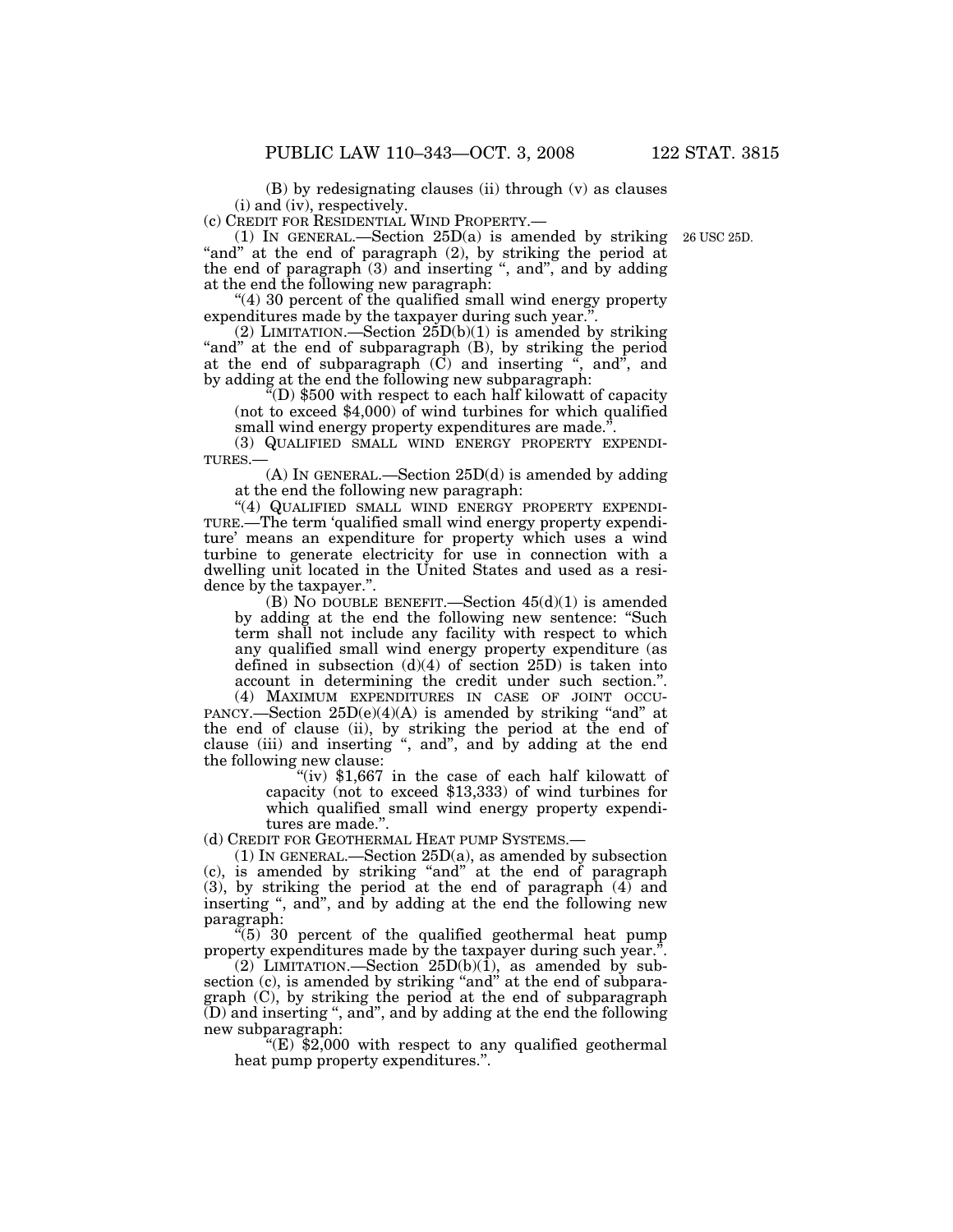(3) QUALIFIED GEOTHERMAL HEAT PUMP PROPERTY EXPENDITURE.—Section 25D(d), as amended by subsection (c), is amended by adding at the end the following new paragraph:

''(5) QUALIFIED GEOTHERMAL HEAT PUMP PROPERTY EXPENDI- TURE.— ''(A) IN GENERAL.—The term 'qualified geothermal heat

pump property expenditure' means an expenditure for qualified geothermal heat pump property installed on or in connection with a dwelling unit located in the United States and used as a residence by the taxpayer.<br>
"(B) QUALIFIED GEOTHERMAL HEAT PUMP PROPERTY.—

The term 'qualified geothermal heat pump property' means any equipment which—

''(i) uses the ground or ground water as a thermal energy source to heat the dwelling unit referred to in subparagraph (A) or as a thermal energy sink to cool such dwelling unit, and

''(ii) meets the requirements of the Energy Star program which are in effect at the time that the expenditure for such equipment is made.''.

(4) MAXIMUM EXPENDITURES IN CASE OF JOINT OCCU-PANCY.—Section  $25D(e)(4)(A)$ , as amended by subsection (c), is amended by striking "and" at the end of clause (iii), by striking the period at the end of clause (iv) and inserting ", and", and by adding at the end the following new clause:

"(v)  $$6,667$  in the case of any qualified geothermal heat pump property expenditures.''.

(e) CREDIT ALLOWED AGAINST ALTERNATIVE MINIMUM TAX.— (1) IN GENERAL.—Subsection (c) of section 25D is amended

to read as follows: "(c) LIMITATION BASED ON AMOUNT OF TAX; CARRYFORWARD OF UNUSED CREDIT.—

"(1) LIMITATION BASED ON AMOUNT OF TAX.—In the case of a taxable year to which section  $26(a)(2)$  does not apply, the credit allowed under subsection (a) for the taxable year shall not exceed the excess of—

"(A) the sum of the regular tax liability (as defined in section 26(b)) plus the tax imposed by section 55, over

''(B) the sum of the credits allowable under this subpart (other than this section) and section 27 for the taxable year.

''(2) CARRYFORWARD OF UNUSED CREDIT.—

"(A) RULE FOR YEARS IN WHICH ALL PERSONAL CREDITS ALLOWED AGAINST REGULAR AND ALTERNATIVE MINIMUM TAX.—In the case of a taxable year to which section  $26(a)(2)$ applies, if the credit allowable under subsection (a) exceeds the limitation imposed by section  $26(a)(2)$  for such taxable year reduced by the sum of the credits allowable under this subpart (other than this section), such excess shall be carried to the succeeding taxable year and added to the credit allowable under subsection (a) for such succeeding taxable year.

"(B) RULE FOR OTHER YEARS.—In the case of a taxable year to which section  $26(a)(2)$  does not apply, if the credit allowable under subsection (a) exceeds the limitation imposed by paragraph (1) for such taxable year, such excess shall be carried to the succeeding taxable year and added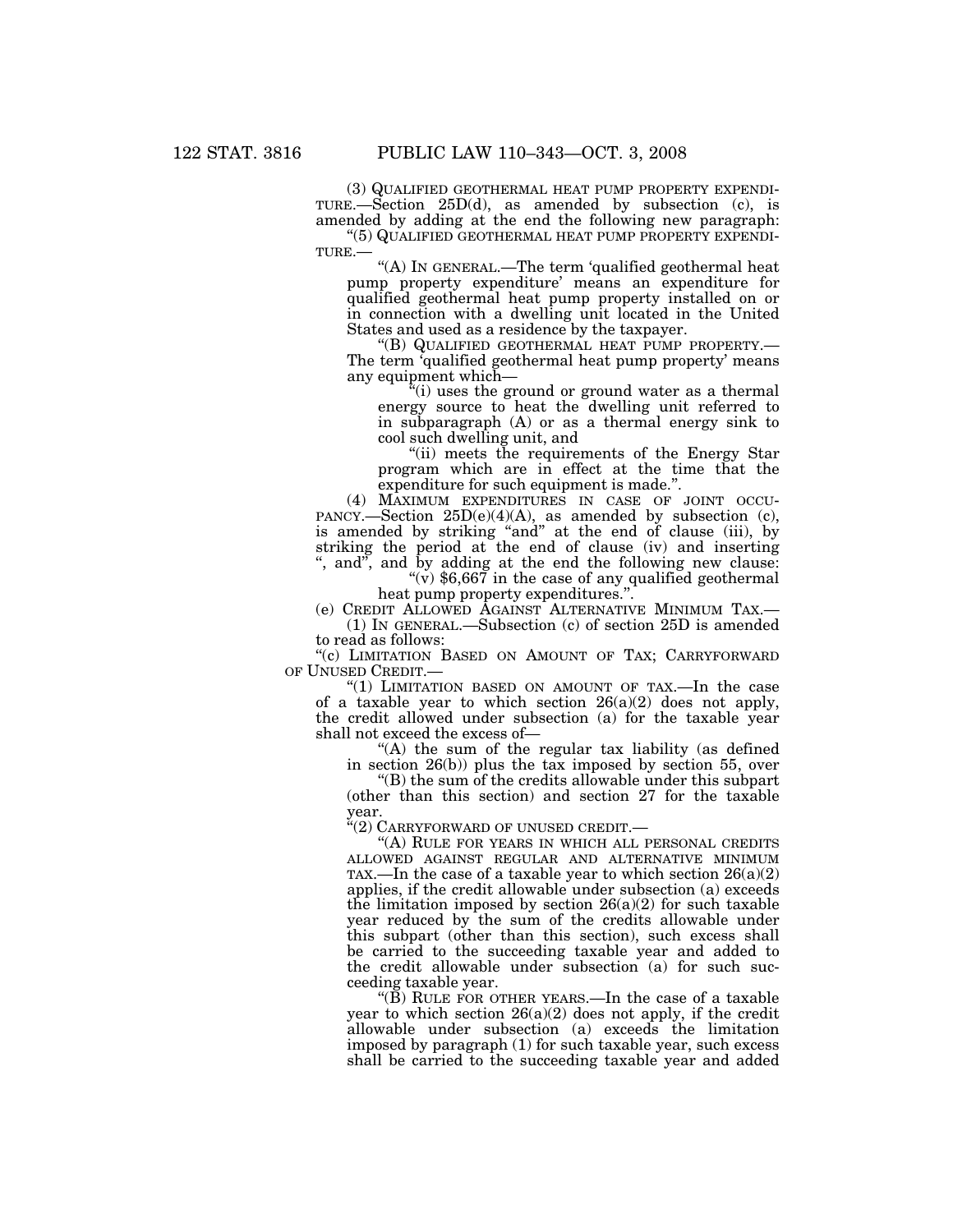to the credit allowable under subsection (a) for such succeeding taxable year.''.

(2) CONFORMING AMENDMENTS.—

(A) Section  $23(b)(4)(B)$  is amended by inserting "and 26 USC 23. section 25D" after "this section".

(B) Section 24(b)(3)(B) is amended by striking ''and  $25B"$  and inserting ",  $25B$ , and  $25D"$ .

 $(C)$  Section  $25B(g)(2)$  is amended by striking "section" 23'' and inserting ''sections 23 and 25D''.

(D) Section  $26(a)(1)$  is amended by striking "and  $25B$ " and inserting "25B, and 25D".<br>(f) EFFECTIVE DATE.—

(1) IN GENERAL.—Except as provided in paragraph  $(2)$ , the amendments made by this section shall apply to taxable years beginning after December 31, 2007.

(2) SOLAR ELECTRIC PROPERTY LIMITATION.—The amendments made by subsection (b) shall apply to taxable years beginning after December 31, 2008.

(3) APPLICATION OF EGTRRA SUNSET.—The amendments made by subparagraphs (A) and (B) of subsection (e)(2) shall be subject to title IX of the Economic Growth and Tax Relief Reconciliation Act of 2001 in the same manner as the provisions of such Act to which such amendments relate.

#### **SEC. 107. NEW CLEAN RENEWABLE ENERGY BONDS.**

(a) IN GENERAL.—Subpart I of part IV of subchapter A of chapter 1 is amended by adding at the end the following new section:

#### **''SEC. 54C. NEW CLEAN RENEWABLE ENERGY BONDS.**

"(a) NEW CLEAN RENEWABLE ENERGY BOND.—For purposes of this subpart, the term 'new clean renewable energy bond' means any bond issued as part of an issue if—

"(1) 100 percent of the available project proceeds of such issue are to be used for capital expenditures incurred by governmental bodies, public power providers, or cooperative electric companies for one or more qualified renewable energy facilities,

 $(2)$  the bond is issued by a qualified issuer, and

"(3) the issuer designates such bond for purposes of this section.

''(b) REDUCED CREDIT AMOUNT.—The annual credit determined under section 54A(b) with respect to any new clean renewable energy bond shall be 70 percent of the amount so determined without regard to this subsection.

''(c) LIMITATION ON AMOUNT OF BONDS DESIGNATED.—

"(1) In GENERAL.—The maximum aggregate face amount of bonds which may be designated under subsection (a) by any issuer shall not exceed the limitation amount allocated under this subsection to such issuer.

''(2) NATIONAL LIMITATION ON AMOUNT OF BONDS DES- IGNATED.—There is a national new clean renewable energy bond limitation of \$800,000,000 which shall be allocated by the Secretary as provided in paragraph (3), except that—

"(A) not more than  $33\frac{1}{3}$  percent thereof may be allocated to qualified projects of public power providers,

"(B) not more than  $33\frac{1}{3}$  percent thereof may be allocated to qualified projects of governmental bodies, and

26 USC 23 note.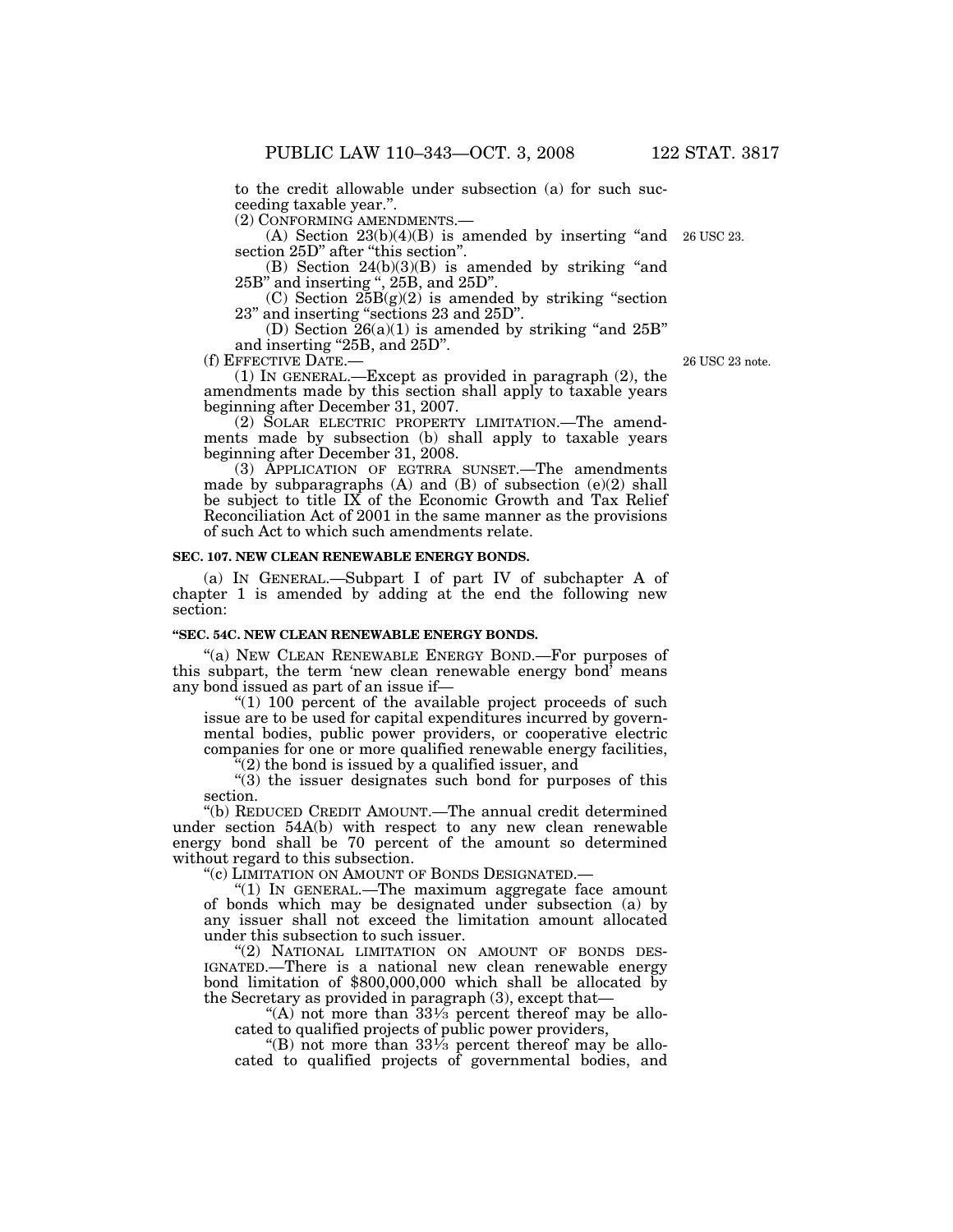"(C) not more than  $33\frac{1}{3}$  percent thereof may be allocated to qualified projects of cooperative electric companies. "(3) METHOD OF ALLOCATION.—<br>"(A) ALLOCATION AMONG PUBLIC POWER PROVIDERS.—

After the Secretary determines the qualified projects of public power providers which are appropriate for receiving an allocation of the national new clean renewable energy bond limitation, the Secretary shall, to the maximum extent practicable, make allocations among such projects in such manner that the amount allocated to each such project bears the same ratio to the cost of such project as the limitation under paragraph (2)(A) bears to the cost of all such projects.

''(B) ALLOCATION AMONG GOVERNMENTAL BODIES AND COOPERATIVE ELECTRIC COMPANIES.—The Secretary shall make allocations of the amount of the national new clean renewable energy bond limitation described in paragraphs  $(2)(B)$  and  $(2)(C)$  among qualified projects of governmental bodies and cooperative electric companies, respectively, in such manner as the Secretary determines appropriate.

''(d) DEFINITIONS.—For purposes of this section—

''(1) QUALIFIED RENEWABLE ENERGY FACILITY.—The term 'qualified renewable energy facility' means a qualified facility (as determined under section 45(d) without regard to paragraphs (8) and (10) thereof and to any placed in service date) owned by a public power provider, a governmental body, or a cooperative electric company.

''(2) PUBLIC POWER PROVIDER.—The term 'public power provider' means a State utility with a service obligation, as such terms are defined in section 217 of the Federal Power Act (as in effect on the date of the enactment of this paragraph).

"(3) GOVERNMENTAL BODY.—The term 'governmental body' means any State or Indian tribal government, or any political subdivision thereof.

"(4) COOPERATIVE ELECTRIC COMPANY.—The term 'cooperative electric company' means a mutual or cooperative electric company described in section  $501(c)(12)$  or section  $1381(a)(2)(C)$ .

''(5) CLEAN RENEWABLE ENERGY BOND LENDER.—The term 'clean renewable energy bond lender' means a lender which is a cooperative which is owned by, or has outstanding loans to, 100 or more cooperative electric companies and is in existence on February 1, 2002, and shall include any affiliated entity which is controlled by such lender.

''(6) QUALIFIED ISSUER.—The term 'qualified issuer' means a public power provider, a cooperative electric company, a governmental body, a clean renewable energy bond lender, or a not-for-profit electric utility which has received a loan or loan guarantee under the Rural Electrification Act.''.

(b) CONFORMING AMENDMENTS.—

(1) Paragraph (1) of section 54A(d) is amended to read as follows:

"(1) QUALIFIED TAX CREDIT BOND.—The term 'qualified tax credit bond' means—

''(A) a qualified forestry conservation bond, or

''(B) a new clean renewable energy bond,

which is part of an issue that meets requirements of paragraphs  $(2), (3), (\overline{4}), (5), \text{ and } (6).$ ".

26 USC 54A.

Definition.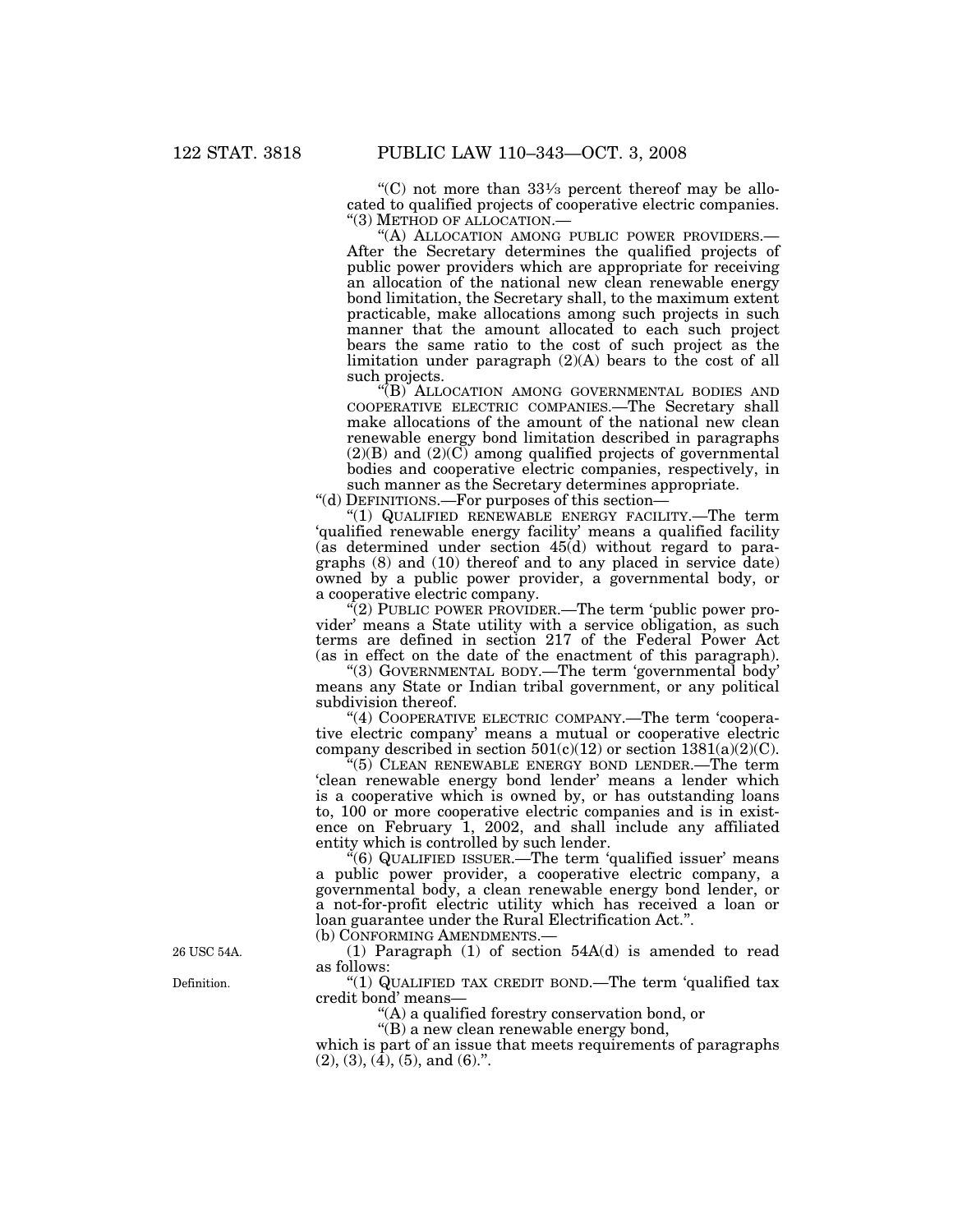(2) Subparagraph (C) of section  $54A(d)(2)$  is amended to 26 USC 54A. read as follows:

''(C) QUALIFIED PURPOSE.—For purposes of this paragraph, the term 'qualified purpose' means—

"(i) in the case of a qualified forestry conservation" bond, a purpose specified in section 54B(e), and

" $(ii)$  in the case of a new clean renewable energy bond, a purpose specified in section  $54C(a)(1)$ ."

(3) The table of sections for subpart I of part IV of subchapter A of chapter 1 is amended by adding at the end the following new item:

''Sec. 54C. Qualified clean renewable energy bonds.''.

(c) EXTENSION FOR CLEAN RENEWABLE ENERGY BONDS.—Subsection (m) of section 54 is amended by striking "December 31, 2008'' and inserting ''December 31, 2009''.

(d) EFFECTIVE DATE.—The amendments made by this section 26 USC 54 note. shall apply to obligations issued after the date of the enactment of this Act.

## **SEC. 108. CREDIT FOR STEEL INDUSTRY FUEL.**

(a) TREATMENT AS REFINED COAL.—

(1) In GENERAL.—Subparagraph  $(A)$  of section  $45(c)(7)$  of the Internal Revenue Code of 1986 (relating to refined coal), as amended by this Act, is amended to read as follows:

"(A) IN GENERAL.—The term 'refined coal' means a Definition. fuel—

''(i) which—

''(I) is a liquid, gaseous, or solid fuel produced from coal (including lignite) or high carbon fly ash, including such fuel used as a feedstock,

''(II) is sold by the taxpayer with the reasonable expectation that it will be used for purpose of producing steam,

''(III) is certified by the taxpayer as resulting (when used in the production of steam) in a qualified emission reduction, and

''(IV) is produced in such a manner as to result in an increase of at least 50 percent in the market value of the refined coal (excluding any increase caused by materials combined or added during the production process), as compared to the value of the feedstock coal, or

"(ii) which is steel industry fuel.".

(2) STEEL INDUSTRY FUEL DEFINED.—Paragraph (7) of section 45(c) of such Code is amended by adding at the end the following new subparagraph:

''(C) STEEL INDUSTRY FUEL.—

''(i) IN GENERAL.—The term 'steel industry fuel' means a fuel which—

''(I) is produced through a process of liquifying coal waste sludge and distributing it on coal, and

''(II) is used as a feedstock for the manufacture of coke.

''(ii) COAL WASTE SLUDGE.—The term 'coal waste sludge' means the tar decanter sludge and related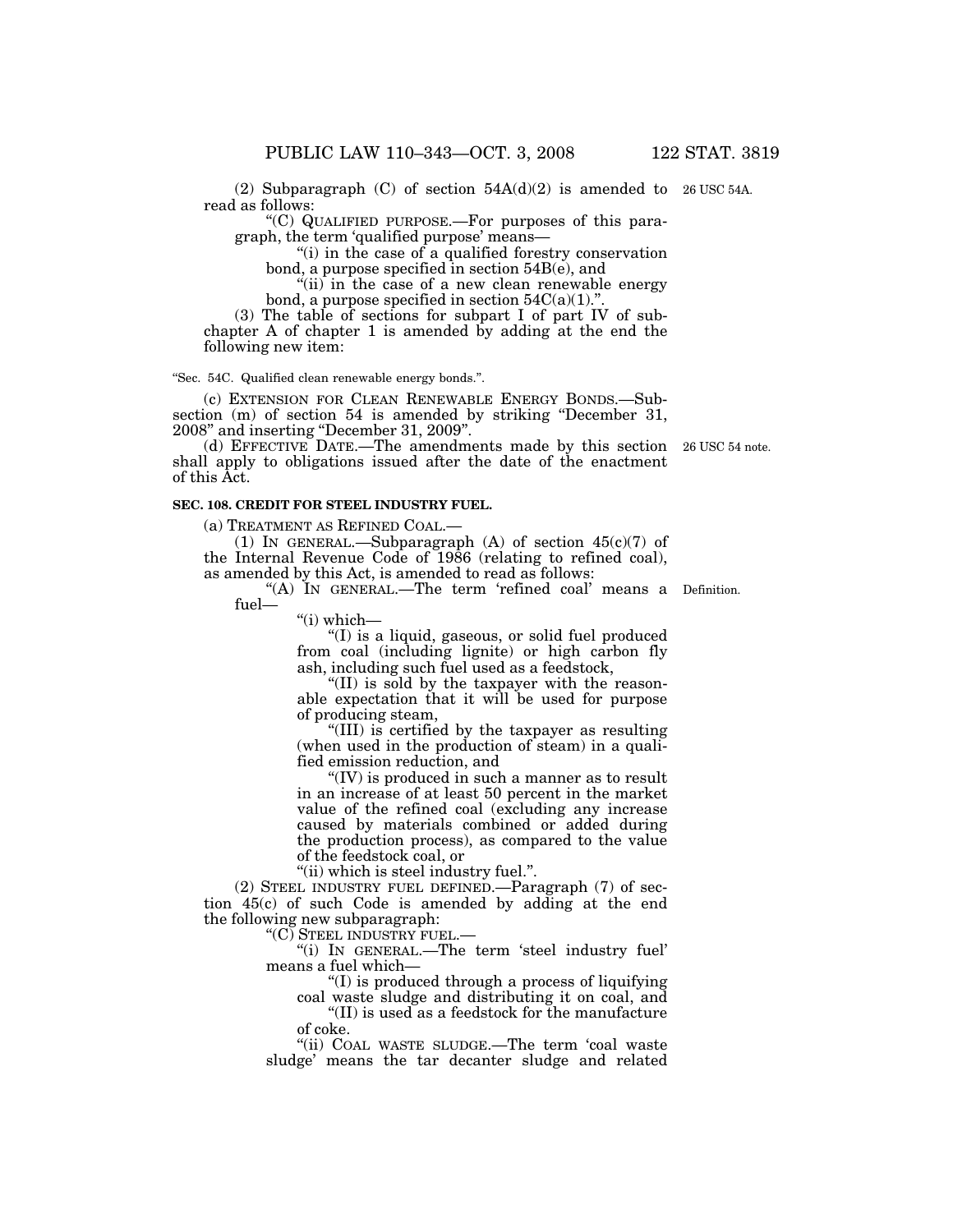byproducts of the coking process, including such materials that have been stored in ground, in tanks and in lagoons, that have been treated as hazardous wastes under applicable Federal environmental rules absent liquefaction and processing with coal into a feedstock for the manufacture of coke.".<br>(b) CREDIT AMOUNT.—

(1) IN GENERAL.—Paragraph  $(8)$  of section  $45(e)$  of the Internal Revenue Code of 1986 (relating to refined coal production facilities) is amended by adding at the end the following new subparagraph<br>"(D) SPECIAL RULE FOR STEEL INDUSTRY FUEL.—

"(i) IN GENERAL.—In the case of a taxpayer who produces steel industry fuel—

''(I) this paragraph shall be applied separately with respect to steel industry fuel and other refined coal, and

''(II) in applying this paragraph to steel industry fuel, the modifications in clause (ii) shall apply.

''(ii) MODIFICATIONS.—

''(I) CREDIT AMOUNT.—Subparagraph (A) shall be applied by substituting '\$2 per barrel-of-oil equivalent' for '\$4.375 per ton'.

''(II) CREDIT PERIOD.—In lieu of the 10-year period referred to in clauses (i) and (ii)(II) of subparagraph (A), the credit period shall be the period beginning on the later of the date such facility was originally placed in service, the date the modifications described in clause (iii) were placed in service, or October 1, 2008, and ending on the later of December 31, 2009, or the date which is 1 year after the date such facility or the modifications described in clause (iii) were placed in service.

''(III) NO PHASEOUT.—Subparagraph (B) shall not apply.

''(iii) MODIFICATIONS.—The modifications described in this clause are modifications to an existing facility which allow such facility to produce steel industry fuel.

"(iv) BARREL-OF-OIL EQUIVALENT.—For purposes of this subparagraph, a barrel-of-oil equivalent is the amount of steel industry fuel that has a Btu content of 5,800,000 Btus.''.

(2) INFLATION ADJUSTMENT.—Paragraph (2) of section 45(b) of such Code is amended by inserting ''the \$3 amount in subsection  $(e)(8)(D)(ii)(I)$ ," after "subsection  $(e)(8)(A)$ ,".

(c) TERMINATION.—Paragraph (8) of section 45(d) of the Internal Revenue Code of 1986 (relating to refined coal production facility), as amended by this Act, is amended to read as follows:

''(8) REFINED COAL PRODUCTION FACILITY.—In the case of a facility that produces refined coal, the term 'refined coal production facility' means—

"(A) with respect to a facility producing steel industry" fuel, any facility (or any modification to a facility) which is placed in service before January 1, 2010, and

Applicability. 26 USC 45.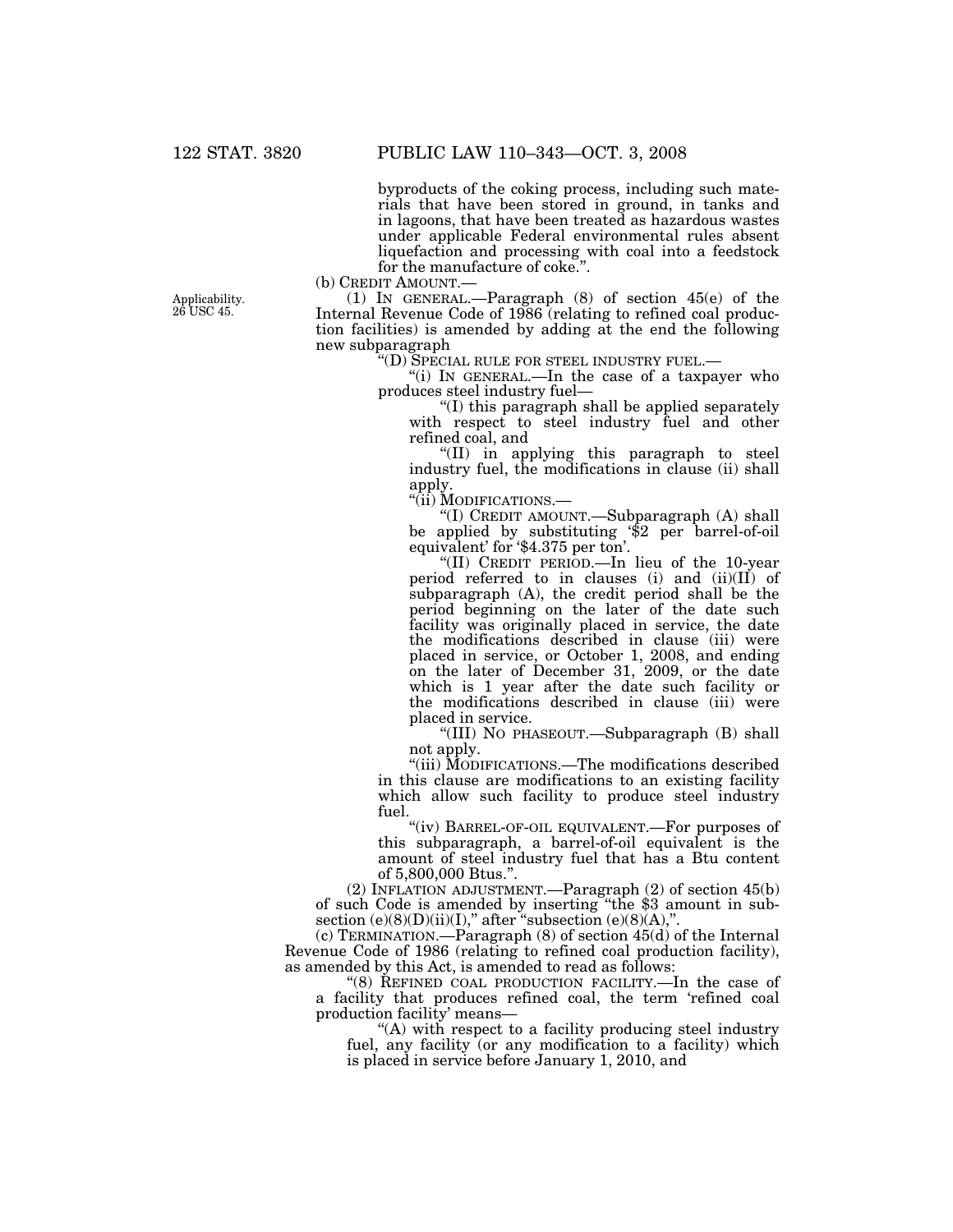''(B) with respect to any other facility producing refined coal, any facility placed in service after the date of the enactment of the American Jobs Creation Act of 2004 and before January 1, 2010.''.

(d) COORDINATION WITH CREDIT FOR PRODUCING FUEL FROM A NONCONVENTIONAL SOURCE.—

(1) IN GENERAL.—Subparagraph (B) of section  $45(e)(9)$  of the Internal Revenue Code of 1986 is amended—

(A) by striking ''The term'' and inserting the following: ''(i) IN GENERAL.—The term'', and

(B) by adding at the end the following new clause: "(ii) EXCEPTION FOR STEEL INDUSTRY COAL.—In the case of a facility producing steel industry fuel, clause (i) shall not apply to so much of the refined coal produced at such facility as is steel industry fuel.''.

(2) NO DOUBLE BENEFIT.—Section  $45K(g)(2)$  of such Code is amended by adding at the end the following new subparagraph:

''(E) COORDINATION WITH SECTION 45.—No credit shall be allowed with respect to any qualified fuel which is steel industry fuel (as defined in section  $45(c)(7)$ ) if a credit is allowed to the taxpayer for such fuel under section 45.''.

(e) EFFECTIVE DATE.—The amendments made by this section 26 USC 45 note. shall apply to fuel produced and sold after September 30, 2008.

## **SEC. 109. SPECIAL RULE TO IMPLEMENT FERC AND STATE ELECTRIC RESTRUCTURING POLICY.**

(a) EXTENSION FOR QUALIFIED ELECTRIC UTILITIES.—

(1) IN GENERAL.—Paragraph (3) of section 451(i) is amended by inserting ''(before January 1, 2010, in the case of a qualified electric utility)'' after ''January 1, 2008''.

(2) QUALIFIED ELECTRIC UTILITY.—Subsection (i) of section 451 is amended by redesignating paragraphs (6) through (10) as paragraphs (7) through (11), respectively, and by inserting after paragraph (5) the following new paragraph:

''(6) QUALIFIED ELECTRIC UTILITY.—For purposes of this subsection, the term 'qualified electric utility' means a person that, as of the date of the qualifying electric transmission transaction, is vertically integrated, in that it is both—

"(A) a transmitting utility (as defined in section  $3(23)$ of the Federal Power Act (16 U.S.C. 796(23))) with respect to the transmission facilities to which the election under this subsection applies, and

"(B) an electric utility (as defined in section  $3(22)$  of the Federal Power Act (16 U.S.C. 796(22))).''.

(b) EXTENSION OF PERIOD FOR TRANSFER OF OPERATIONAL CON-TROL AUTHORIZED BY FERC.—Clause (ii) of section 451(i)(4)(B) is amended by striking ''December 31, 2007'' and inserting ''the date which is 4 years after the close of the taxable year in which the transaction occurs''.

(c) PROPERTY LOCATED OUTSIDE THE UNITED STATES NOT TREATED AS EXEMPT UTILITY PROPERTY.—Paragraph (5) of section 451(i) is amended by adding at the end the following new subparagraph:

> ''(C) EXCEPTION FOR PROPERTY LOCATED OUTSIDE THE UNITED STATES.—The term 'exempt utility property' shall

26 USC 45.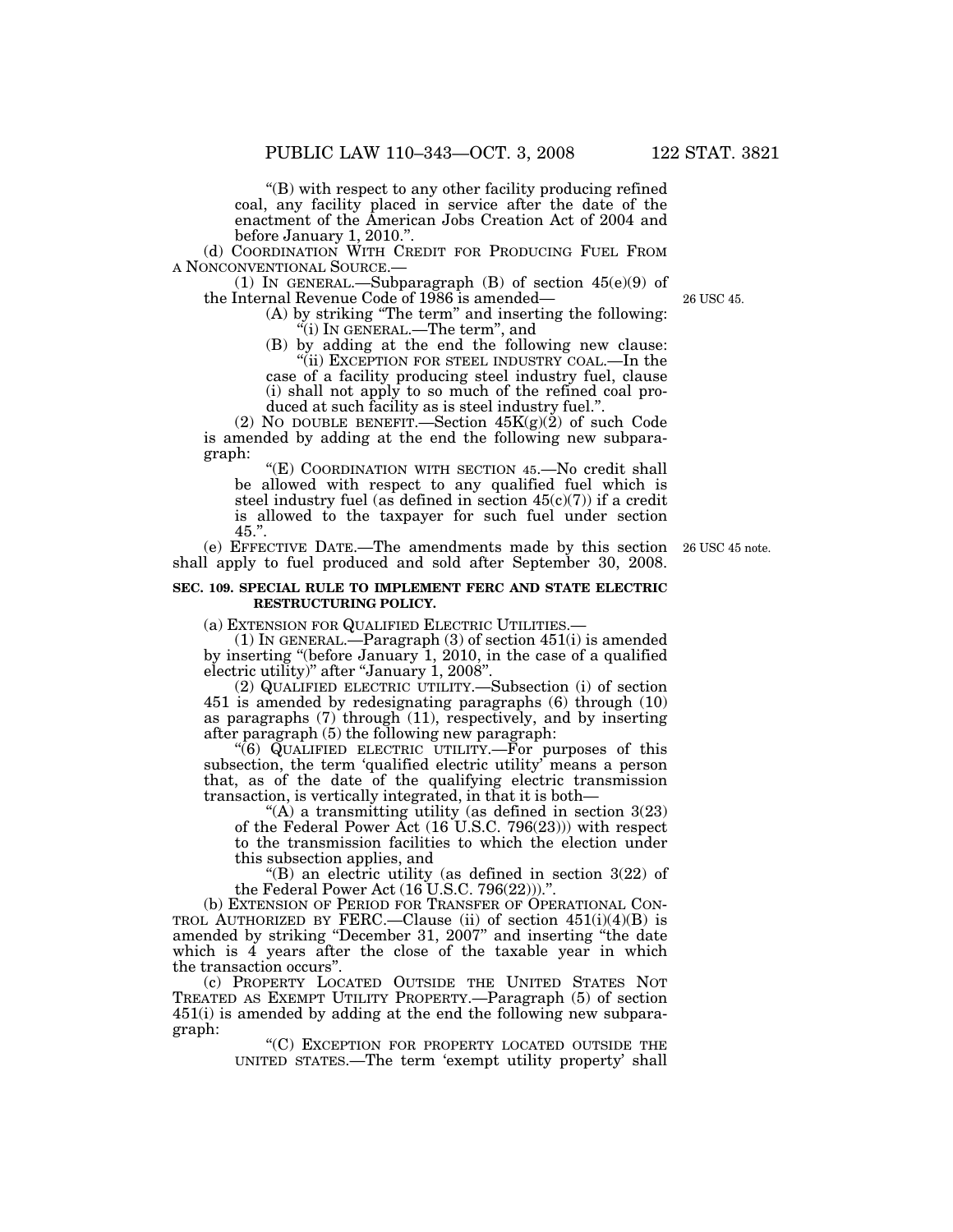not include any property which is located outside the United States.''. (d) EFFECTIVE DATES.—

26 USC 451 note.

(1) EXTENSION.—The amendments made by subsection (a) shall apply to transactions after December 31, 2007.

(2) TRANSFERS OF OPERATIONAL CONTROL.—The amendment made by subsection (b) shall take effect as if included in section 909 of the American Jobs Creation Act of 2004.

(3) EXCEPTION FOR PROPERTY LOCATED OUTSIDE THE UNITED STATES.—The amendment made by subsection (c) shall apply to transactions after the date of the enactment of this Act.

# **Subtitle B—Carbon Mitigation and Coal Provisions**

## **SEC. 111. EXPANSION AND MODIFICATION OF ADVANCED COAL PROJECT INVESTMENT CREDIT.**

26 USC 48A.

(a) MODIFICATION OF CREDIT AMOUNT.—Section 48A(a) is amended by striking "and" at the end of paragraph (1), by striking the period at the end of paragraph (2) and inserting '', and'', and by adding at the end the following new paragraph:

 $\mathfrak{g}(3)$  30 percent of the qualified investment for such taxable year in the case of projects described in clause (iii) of subsection  $(d)(3)(B)$ .".

(b) EXPANSION OF AGGREGATE CREDITS.—Section  $48A(d)(3)(A)$  amended by striking "\$1,300,000,000" and inserting is amended by striking ''\$1,300,000,000'' and inserting ''\$2,550,000,000''.

(c) AUTHORIZATION OF ADDITIONAL PROJECTS.—

(1) IN GENERAL.—Subparagraph  $(B)$  of section  $48A(d)(3)$ is amended to read as follows:

''(B) PARTICULAR PROJECTS.—Of the dollar amount in subparagraph (A), the Secretary is authorized to certify—

''(i) \$800,000,000 for integrated gasification combined cycle projects the application for which is submitted during the period described in paragraph  $(2)(A)(i),$ 

"(ii) \$500,000,000 for projects which use other advanced coal-based generation technologies the application for which is submitted during the period described in paragraph (2)(A)(i), and

"(iii)  $$1,250,000,000$  for advanced coal-based generation technology projects the application for which is submitted during the period described in paragraph  $(2)(A)(ii)$ .".

(2) APPLICATION PERIOD FOR ADDITIONAL PROJECTS.— Subparagraph  $(A)$  of section  $48A(d)(2)$  is amended to read as follows:

''(A) APPLICATION PERIOD.—Each applicant for certification under this paragraph shall submit an application meeting the requirements of subparagraph (B). An applicant may only submit an application—

''(i) for an allocation from the dollar amount specified in clause (i) or (ii) of paragraph (3)(B) during the 3-year period beginning on the date the Secretary establishes the program under paragraph (1), and

Certification.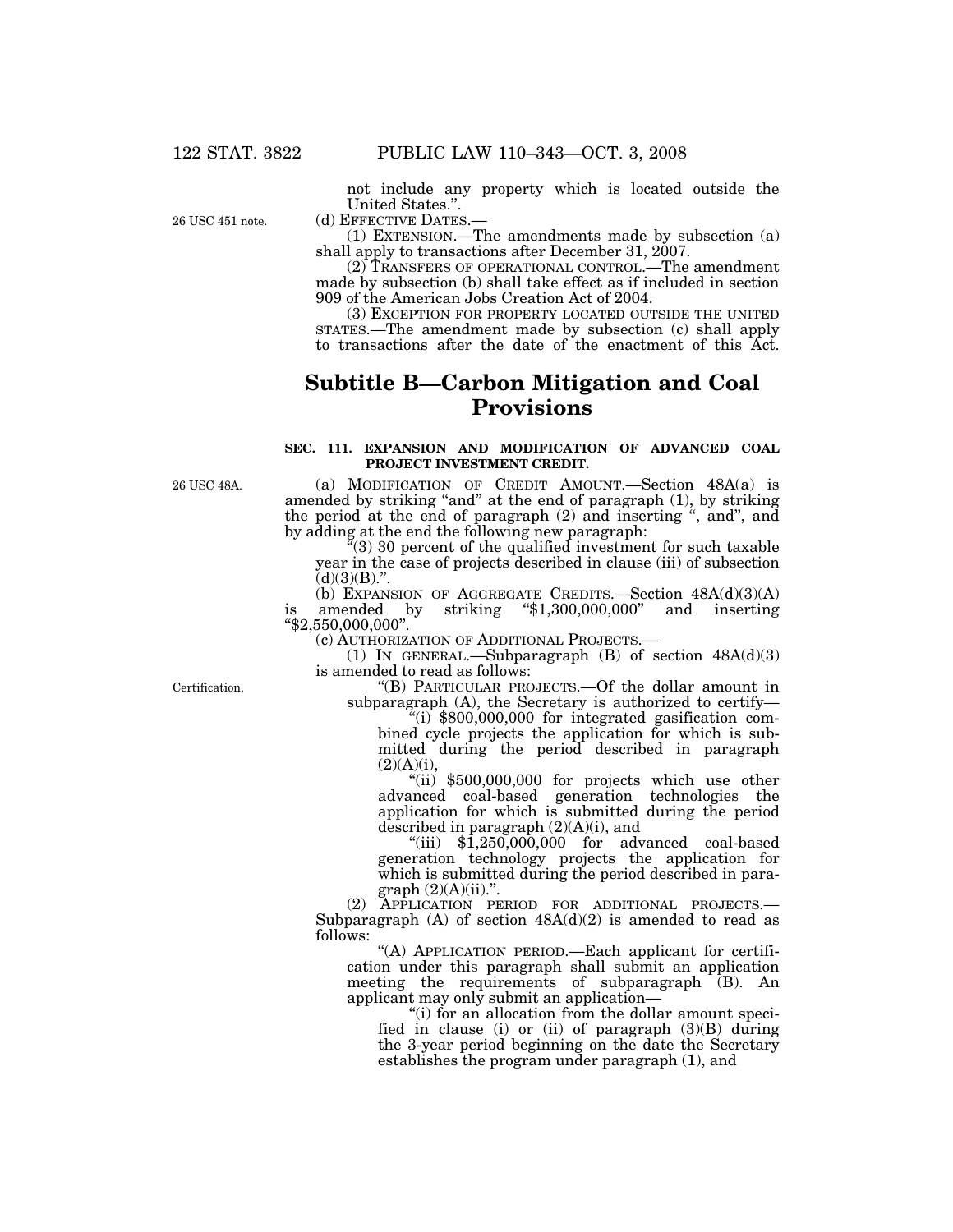''(ii) for an allocation from the dollar amount specified in paragraph (3)(B)(iii) during the 3-year period beginning at the earlier of the termination of the period described in clause (i) or the date prescribed by the Secretary.".<br>(3) CAPTURE AND SEQUESTRATION OF CARBON DIOXIDE EMIS-

SIONS REQUIREMENT.—<br>(A) IN GENERAL.—Section  $48A(e)(1)$  is amended by

26 USC 48A.

striking "and" at the end of subparagraph  $(E)$ , by striking the period at the end of subparagraph (F) and inserting ; and", and by adding at the end the following new subparagraph:

"(G) in the case of any project the application for which is submitted during the period described in subsection  $(d)(2)(A)(ii)$ , the project includes equipment which separates and sequesters at least 65 percent (70 percent in the case of an application for reallocated credits under subsection  $(d)(4)$  of such project's total carbon dioxide emissions.".

(B) HIGHEST PRIORITY FOR PROJECTS WHICH SEQUESTER CARBON DIOXIDE EMISSIONS.—Section 48A(e)(3) is amended by striking ''and'' at the end of subparagraph (A)(iii), by striking the period at the end of subparagraph (B)(iii) and inserting ", and", and by adding at the end the following new subparagraph:

''(C) give highest priority to projects with the greatest separation and sequestration percentage of total carbon dioxide emissions.''.

(C) RECAPTURE OF CREDIT FOR FAILURE TO SEQUESTER.—Section 48A is amended by adding at the end the following new subsection:

"(i) RECAPTURE OF CREDIT FOR FAILURE TO SEQUESTER.—The Secretary shall provide for recapturing the benefit of any credit allowable under subsection (a) with respect to any project which fails to attain or maintain the separation and sequestration requirements of subsection  $(e)(1)(G)$ .".

(4) ADDITIONAL PRIORITY FOR RESEARCH PARTNERSHIPS.— Section  $48A(e)(3)(B)$ , as amended by paragraph  $(3)(B)$ , is amended—

 $(A)$  by striking "and" at the end of clause (ii),

(B) by redesignating clause (iii) as clause (iv), and (C) by inserting after clause (ii) the following new clause:

''(iii) applicant participants who have a research partnership with an eligible educational institution (as defined in section  $529(e)(5)$ , and".

(5) CLERICAL AMENDMENT.—Section 48A(e)(3) is amended by striking ''INTEGRATED GASIFICATION COMBINED CYCLE'' in the heading and inserting "CERTAIN".

(d) DISCLOSURE OF ALLOCATIONS.—Section 48A(d) is amended by adding at the end the following new paragraph:

''(5) DISCLOSURE OF ALLOCATIONS.—The Secretary shall, upon making a certification under this subsection or section 48B(d), publicly disclose the identity of the applicant and the amount of the credit certified with respect to such applicant.''.

(e) EFFECTIVE DATES.—<br>(1) IN GENERAL.—Except as otherwise provided in this subsection, the amendments made by this section shall apply to

26 USC 48A note.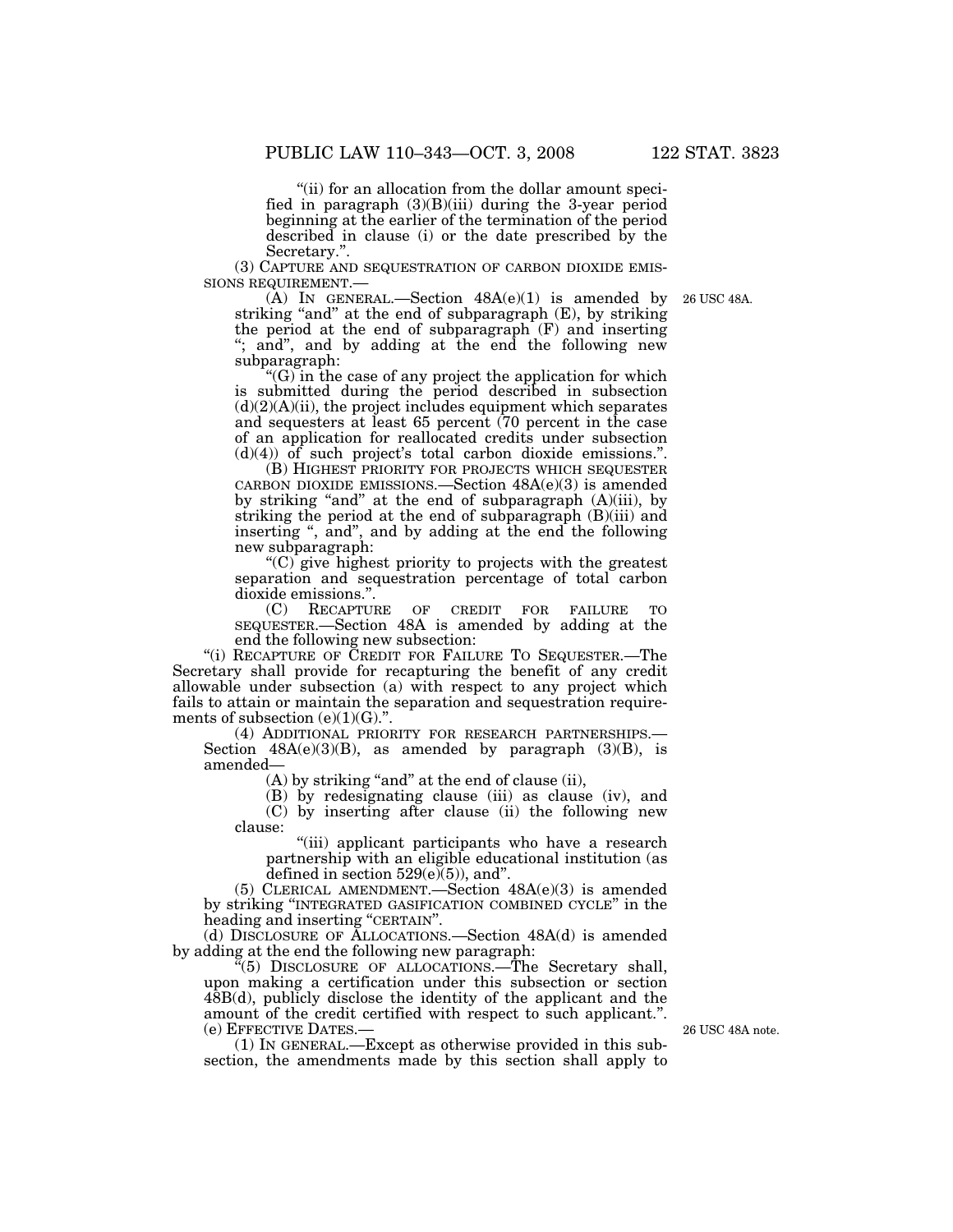credits the application for which is submitted during the period described in section 48A(d)(2)(A)(ii) of the Internal Revenue Code of 1986 and which are allocated or reallocated after the date of the enactment of this Act.

(2) DISCLOSURE OF ALLOCATIONS.—The amendment made by subsection (d) shall apply to certifications made after the date of the enactment of this Act.

(3) CLERICAL AMENDMENT.—The amendment made by subsection (c)(5) shall take effect as if included in the amendment made by section 1307(b) of the Energy Tax Incentives Act of 2005.

### **SEC. 112. EXPANSION AND MODIFICATION OF COAL GASIFICATION INVESTMENT CREDIT.**

26 USC 48B.

(a) MODIFICATION OF CREDIT AMOUNT.—Section 48B(a) is amended by inserting ''(30 percent in the case of credits allocated under subsection  $(d)(1)(B)$ " after "20 percent".

(b) EXPANSION OF AGGREGATE CREDITS.—Section  $48B(d)(1)$  is amended by striking ''shall not exceed \$350,000,000'' and all that follows and inserting "shall not exceed—<br>"(A) \$350,000,000, plus

''(B) \$250,000,000 for qualifying gasification projects that include equipment which separates and sequesters at least 75 percent of such project's total carbon dioxide emissions."

(c) RECAPTURE OF CREDIT FOR FAILURE TO SEQUESTER.—Section 48B is amended by adding at the end the following new subsection:

''(f) RECAPTURE OF CREDIT FOR FAILURE TO SEQUESTER.—The Secretary shall provide for recapturing the benefit of any credit allowable under subsection (a) with respect to any project which fails to attain or maintain the separation and sequestration requirements for such project under subsection  $(d)(1)$ ."

(d) SELECTION PRIORITIES.—Section 48B(d) is amended by adding at the end the following new paragraph:

"(4) SELECTION PRIORITIES.—In determining which qualifying gasification projects to certify under this section, the Secretary shall—

''(A) give highest priority to projects with the greatest separation and sequestration percentage of total carbon dioxide emissions, and

''(B) give high priority to applicant participants who have a research partnership with an eligible educational institution (as defined in section 529(e)(5)).''.

(e) ELIGIBLE PROJECTS INCLUDE TRANSPORTATION GRADE LIQUID FUELS.—Section 48B(c)(7) (defining eligible entity) is amended by striking "and" at the end of subparagraph (F), by striking the period at the end of subparagraph (G) and inserting ", and", and by adding at the end the following new subparagraph: "(H) transportation grade liquid fuels."

(f) EFFECTIVE DATE.—The amendments made by this section shall apply to credits described in section  $48B(d)(1)(B)$  of the Internal Revenue Code of 1986 which are allocated or reallocated after the date of the enactment of this Act.

## **SEC. 113. TEMPORARY INCREASE IN COAL EXCISE TAX; FUNDING OF BLACK LUNG DISABILITY TRUST FUND.**

(a) EXTENSION OF TEMPORARY INCREASE.—Paragraph (2) of section 4121(e) is amended—

26 USC 48B note.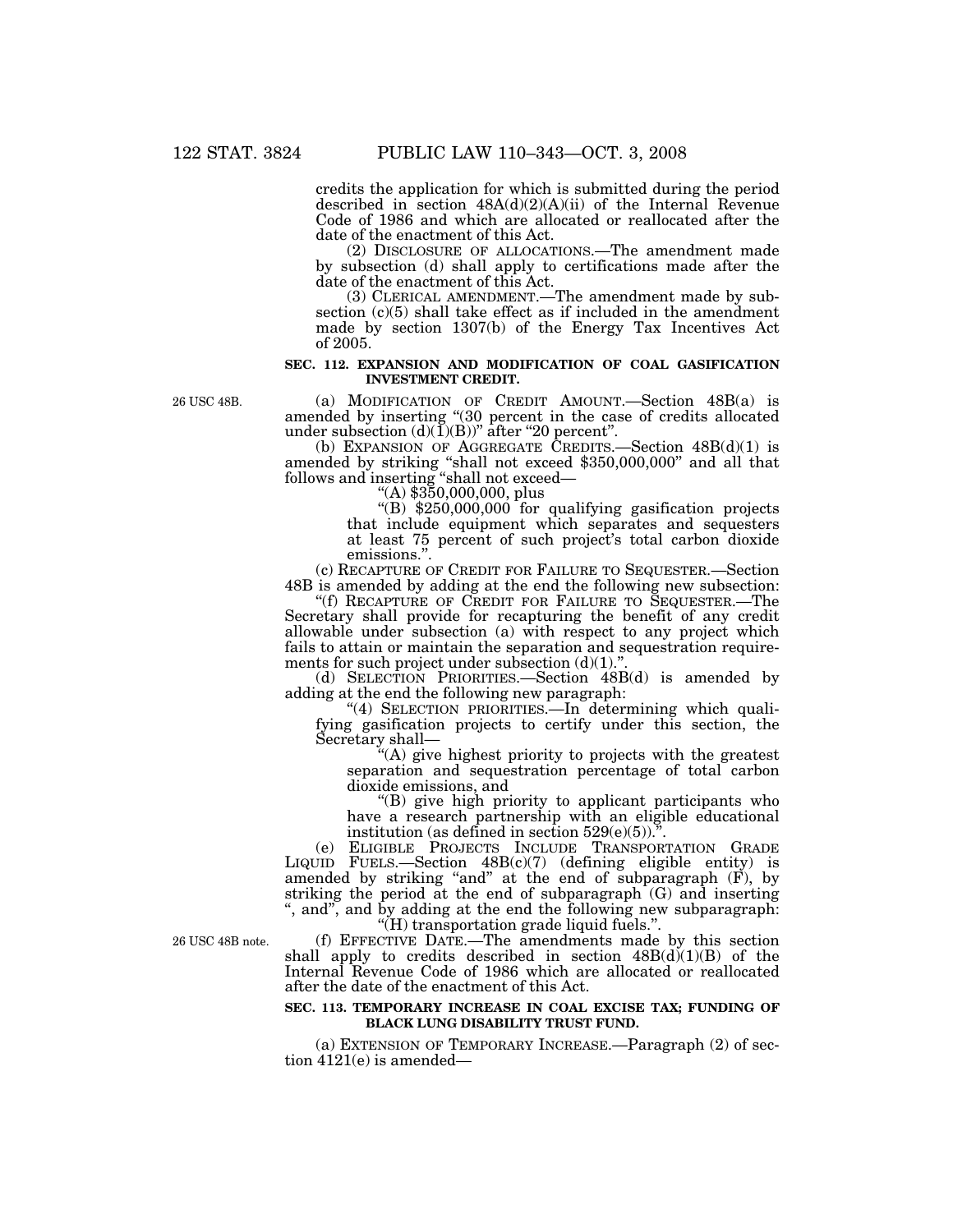(1) by striking ''January 1, 2014'' in subparagraph (A) and inserting ''December 31, 2018'', and

(2) by striking ''January 1 after 1981'' in subparagraph (B) and inserting "December 31 after 2007".<br>(b) RESTRUCTURING OF TRUST FUND DEBT.—

 $(1)$  DEFINITIONS.—For purposes of this subsection—

26 USC 9501 note.

(A) MARKET VALUE OF THE OUTSTANDING REPAYABLE ADVANCES, PLUS ACCRUED INTEREST.—The term ''market value of the outstanding repayable advances, plus accrued interest'' means the present value (determined by the Secretary of the Treasury as of the refinancing date and using the Treasury rate as the discount rate) of the stream of principal and interest payments derived assuming that each repayable advance that is outstanding on the refinancing date is due on the 30th anniversary of the end of the fiscal year in which the advance was made to the Trust Fund, and that all such principal and interest payments are made on September 30 of the applicable fiscal year.

(B) REFINANCING DATE.—The term ''refinancing date'' means the date occurring 2 days after the enactment of this Act.

(C) REPAYABLE ADVANCE.—The term ''repayable advance'' means an amount that has been appropriated to the Trust Fund in order to make benefit payments and other expenditures that are authorized under section 9501 of the Internal Revenue Code of 1986 and are required to be repaid when the Secretary of the Treasury determines that monies are available in the Trust Fund for such purpose.

(D) TREASURY RATE.—The term ''Treasury rate'' means a rate determined by the Secretary of the Treasury, taking into consideration current market yields on outstanding marketable obligations of the United States of comparable maturities.

(E) TREASURY 1-YEAR RATE.—The term ''Treasury 1 year rate'' means a rate determined by the Secretary of the Treasury, taking into consideration current market yields on outstanding marketable obligations of the United States with remaining periods to maturity of approximately 1 year, to have been in effect as of the close of business 1 business day prior to the date on which the Trust Fund issues obligations to the Secretary of the Treasury under paragraph  $(2)(B)$ .

(2) REFINANCING OF OUTSTANDING PRINCIPAL OF REPAYABLE ADVANCES AND UNPAID INTEREST ON SUCH ADVANCES.—

(A) TRANSFER TO GENERAL FUND.—On the refinancing date, the Trust Fund shall repay the market value of the outstanding repayable advances, plus accrued interest, by transferring into the general fund of the Treasury the following sums:

(i) The proceeds from obligations that the Trust Fund shall issue to the Secretary of the Treasury in such amounts as the Secretaries of Labor and the Treasury shall determine and bearing interest at the Treasury rate, and that shall be in such forms and denominations and be subject to such other terms and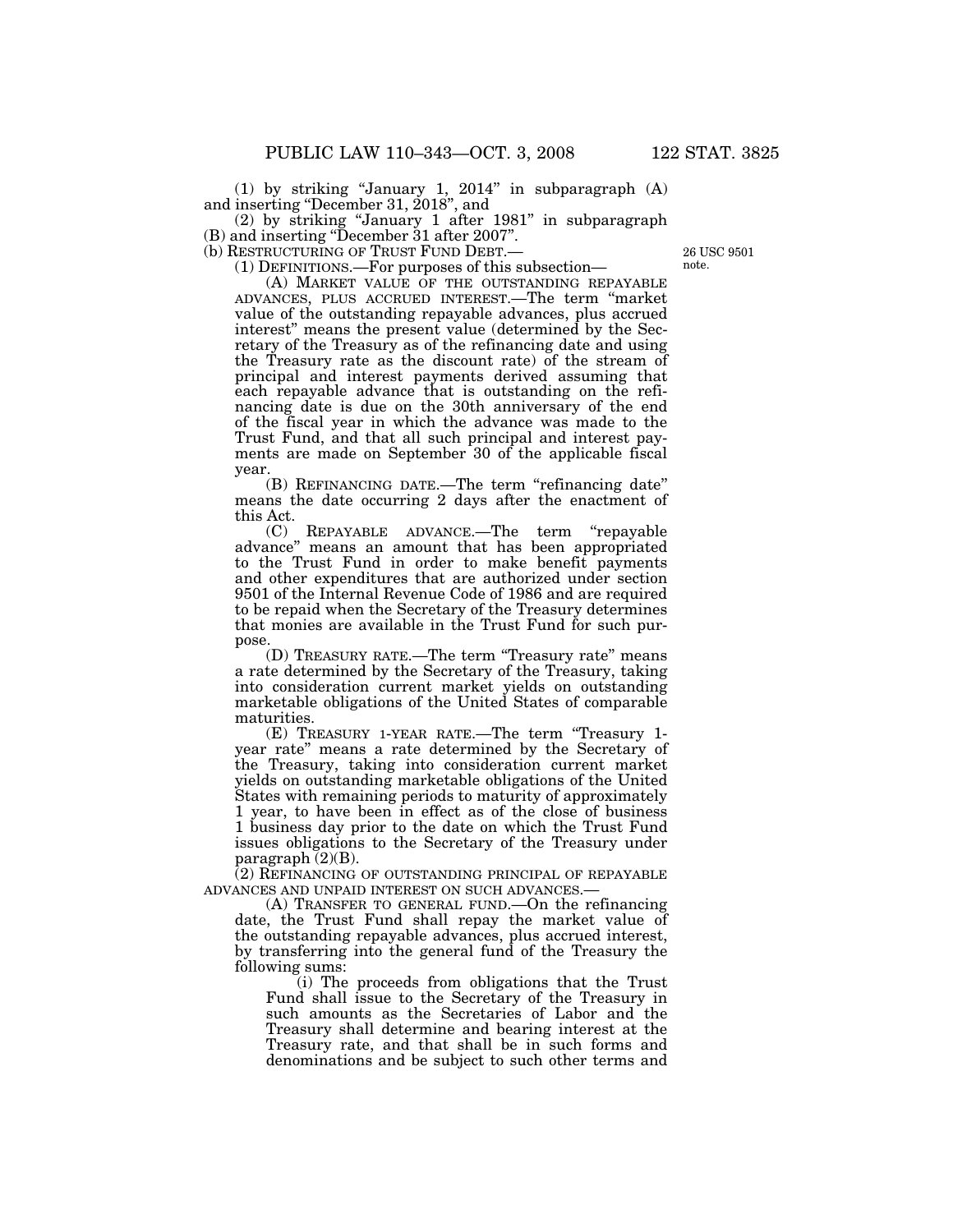conditions, including maturity, as the Secretary of the Treasury shall prescribe.

(ii) All, or that portion, of the appropriation made to the Trust Fund pursuant to paragraph (3) that is needed to cover the difference defined in that paragraph.

(B) REPAYMENT OF OBLIGATIONS.—In the event that the Trust Fund is unable to repay the obligations that it has issued to the Secretary of the Treasury under subparagraph  $(A)(i)$  and this subparagraph, or is unable to make benefit payments and other authorized expenditures, the Trust Fund shall issue obligations to the Secretary of the Treasury in such amounts as may be necessary to make such repayments, payments, and expenditures, with a maturity of 1 year, and bearing interest at the Treasury 1-year rate. These obligations shall be in such forms and denominations and be subject to such other terms and conditions as the Secretary of the Treasury shall prescribe.

(C) AUTHORITY TO ISSUE OBLIGATIONS.—The Trust Fund is authorized to issue obligations to the Secretary of the Treasury under subparagraphs (A)(i) and (B). The Secretary of the Treasury is authorized to purchase such obligations of the Trust Fund. For the purposes of making such purchases, the Secretary of the Treasury may use as a public debt transaction the proceeds from the sale of any securities issued under chapter 31 of title 31, United States Code, and the purposes for which securities may be issued under such chapter are extended to include any purchase of such Trust Fund obligations under this subparagraph.

(3) ONE-TIME APPROPRIATION.—There is hereby appropriated to the Trust Fund an amount sufficient to pay to the general fund of the Treasury the difference between—

 $(A)$  the market value of the outstanding repayable advances, plus accrued interest; and

(B) the proceeds from the obligations issued by the Trust Fund to the Secretary of the Treasury under para $graph (2)(A)(i).$ 

(4) PREPAYMENT OF TRUST FUND OBLIGATIONS.—The Trust Fund is authorized to repay any obligation issued to the Secretary of the Treasury under subparagraphs (A)(i) and (B) of paragraph (2) prior to its maturity date by paying a prepayment price that would, if the obligation being prepaid (including all unpaid interest accrued thereon through the date of prepayment) were purchased by a third party and held to the maturity date of such obligation, produce a yield to the third-party purchaser for the period from the date of purchase to the maturity date of such obligation substantially equal to the Treasury yield on outstanding marketable obligations of the United States having a comparable maturity to this period.

26 USC 4121 note.

## **SEC. 114. SPECIAL RULES FOR REFUND OF THE COAL EXCISE TAX TO CERTAIN COAL PRODUCERS AND EXPORTERS.**

(a) REFUND.—

(1) COAL PRODUCERS.—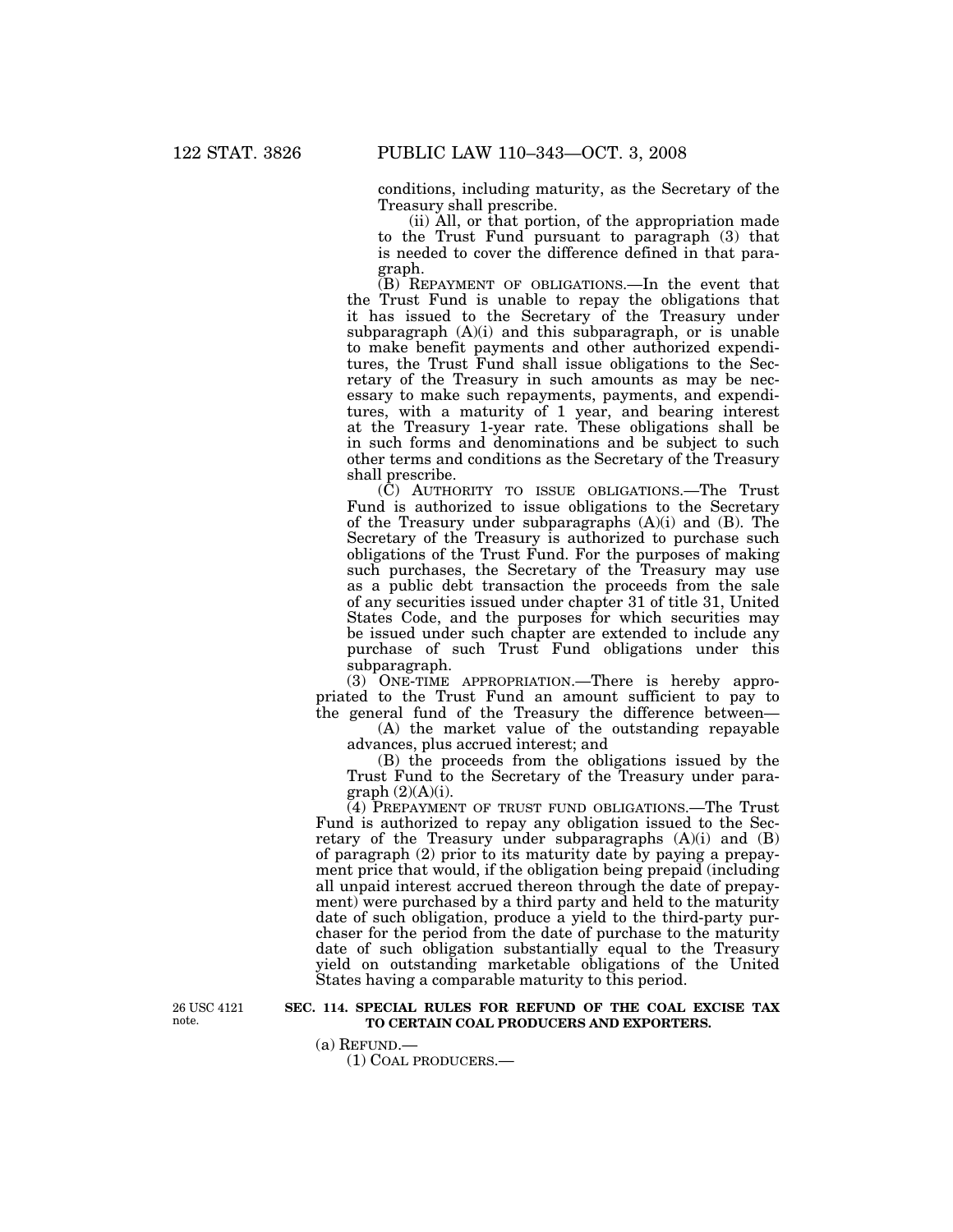(A) IN GENERAL.—Notwithstanding subsections (a)(1) and (c) of section 6416 and section 6511 of the Internal Revenue Code of 1986, if—

(i) a coal producer establishes that such coal producer, or a party related to such coal producer, exported coal produced by such coal producer to a foreign country or shipped coal produced by such coal producer to a possession of the United States, or caused such coal to be exported or shipped, the export or shipment of which was other than through an exporter who meets the requirements of paragraph (2),

(ii) such coal producer filed an excise tax return on or after October 1, 1990, and on or before the date of the enactment of this Act, and Deadlines.

(iii) such coal producer files a claim for refund Deadline. with the Secretary not later than the close of the 30-day period beginning on the date of the enactment of this Act,

then the Secretary shall pay to such coal producer an amount equal to the tax paid under section 4121 of such Code on such coal exported or shipped by the coal producer or a party related to such coal producer, or caused by the coal producer or a party related to such coal producer to be exported or shipped.

(B) SPECIAL RULES FOR CERTAIN TAXPAYERS.—For purposes of this section—

(i) IN GENERAL.—If a coal producer or a party related to a coal producer has received a judgment described in clause (iii), such coal producer shall be deemed to have established the export of coal to a foreign country or shipment of coal to a possession of the United States under subparagraph (A)(i).

(ii) AMOUNT OF PAYMENT.—If a taxpayer described in clause (i) is entitled to a payment under subparagraph (A), the amount of such payment shall be reduced by any amount paid pursuant to the judgment described in clause (iii).

(iii) JUDGMENT DESCRIBED.—A judgment is described in this subparagraph if such judgment—

(I) is made by a court of competent jurisdiction within the United States,

(II) relates to the constitutionality of any tax paid on exported coal under section 4121 of the Internal Revenue Code of 1986, and

(III) is in favor of the coal producer or the party related to the coal producer.

(2) EXPORTERS.—Notwithstanding subsections (a)(1) and (c) of section 6416 and section 6511 of the Internal Revenue Code of 1986, and a judgment described in paragraph  $(1)(B)(iii)$  of this subsection, if—

(A) an exporter establishes that such exporter exported coal to a foreign country or shipped coal to a possession of the United States, or caused such coal to be so exported or shipped,

(B) such exporter filed a tax return on or after October 1, 1990, and on or before the date of the enactment of this Act, and

Deadlines.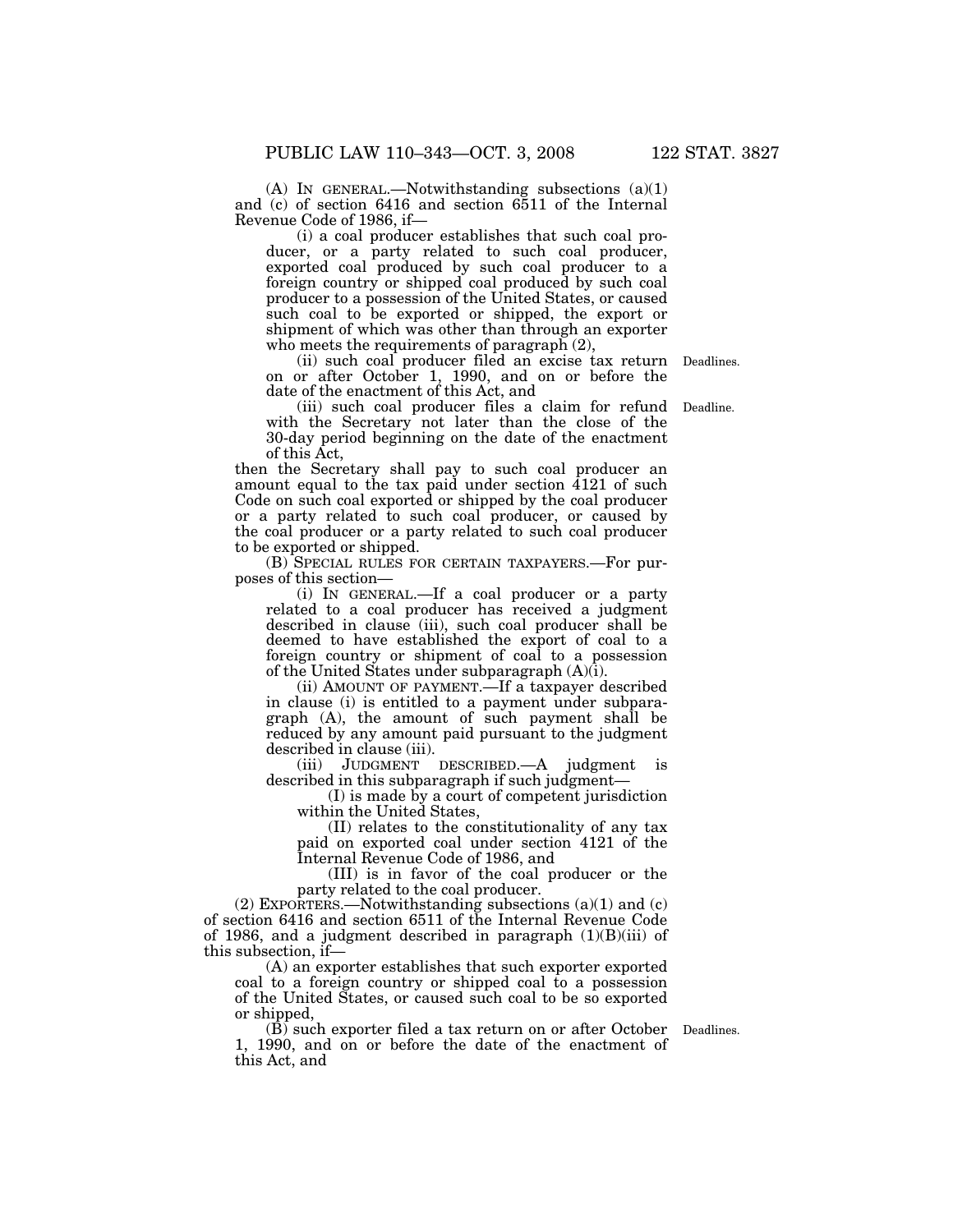Deadline.

(C) such exporter files a claim for refund with the Secretary not later than the close of the 30-day period beginning on the date of the enactment of this Act,

then the Secretary shall pay to such exporter an amount equal to \$0.825 per ton of such coal exported by the exporter or caused to be exported or shipped, or caused to be exported or shipped, by the exporter.

(b) LIMITATIONS.—Subsection (a) shall not apply with respect to exported coal if a settlement with the Federal Government has been made with and accepted by, the coal producer, a party related to such coal producer, or the exporter, of such coal, as of the date that the claim is filed under this section with respect to such exported coal. For purposes of this subsection, the term "settlement with the Federal Government'' shall not include any settlement or stipulation entered into as of the date of the enactment of this Act, the terms of which contemplate a judgment concerning which any party has reserved the right to file an appeal, or has filed an appeal.

(c) SUBSEQUENT REFUND PROHIBITED.—No refund shall be made under this section to the extent that a credit or refund of such tax on such exported or shipped coal has been paid to any person. (d) DEFINITIONS.—For purposes of this section—

(1) COAL PRODUCER.—The term ''coal producer'' means the person in whom is vested ownership of the coal immediately after the coal is severed from the ground, without regard to the existence of any contractual arrangement for the sale or other disposition of the coal or the payment of any royalties between the producer and third parties. The term includes any person who extracts coal from coal waste refuse piles or from the silt waste product which results from the wet washing (or similar processing) of coal.

(2) EXPORTER.—The term ''exporter'' means a person, other than a coal producer, who does not have a contract, fee arrangement, or any other agreement with a producer or seller of such coal to export or ship such coal to a third party on behalf of the producer or seller of such coal and—

(A) is indicated in the shipper's export declaration or other documentation as the exporter of record, or

(B) actually exported such coal to a foreign country or shipped such coal to a possession of the United States, or caused such coal to be so exported or shipped.

(3) RELATED PARTY.—The term ''a party related to such coal producer'' means a person who—

(A) is related to such coal producer through any degree of common management, stock ownership, or voting control,

(B) is related (within the meaning of section  $144(a)(3)$ of the Internal Revenue Code of 1986) to such coal producer, or

(C) has a contract, fee arrangement, or any other agreement with such coal producer to sell such coal to a third party on behalf of such coal producer.

(4) SECRETARY.—The term ''Secretary'' means the Secretary of Treasury or the Secretary's designee.

(e) TIMING OF REFUND.—With respect to any claim for refund filed pursuant to this section, the Secretary shall determine whether the requirements of this section are met not later than 180 days after such claim is filed. If the Secretary determines that the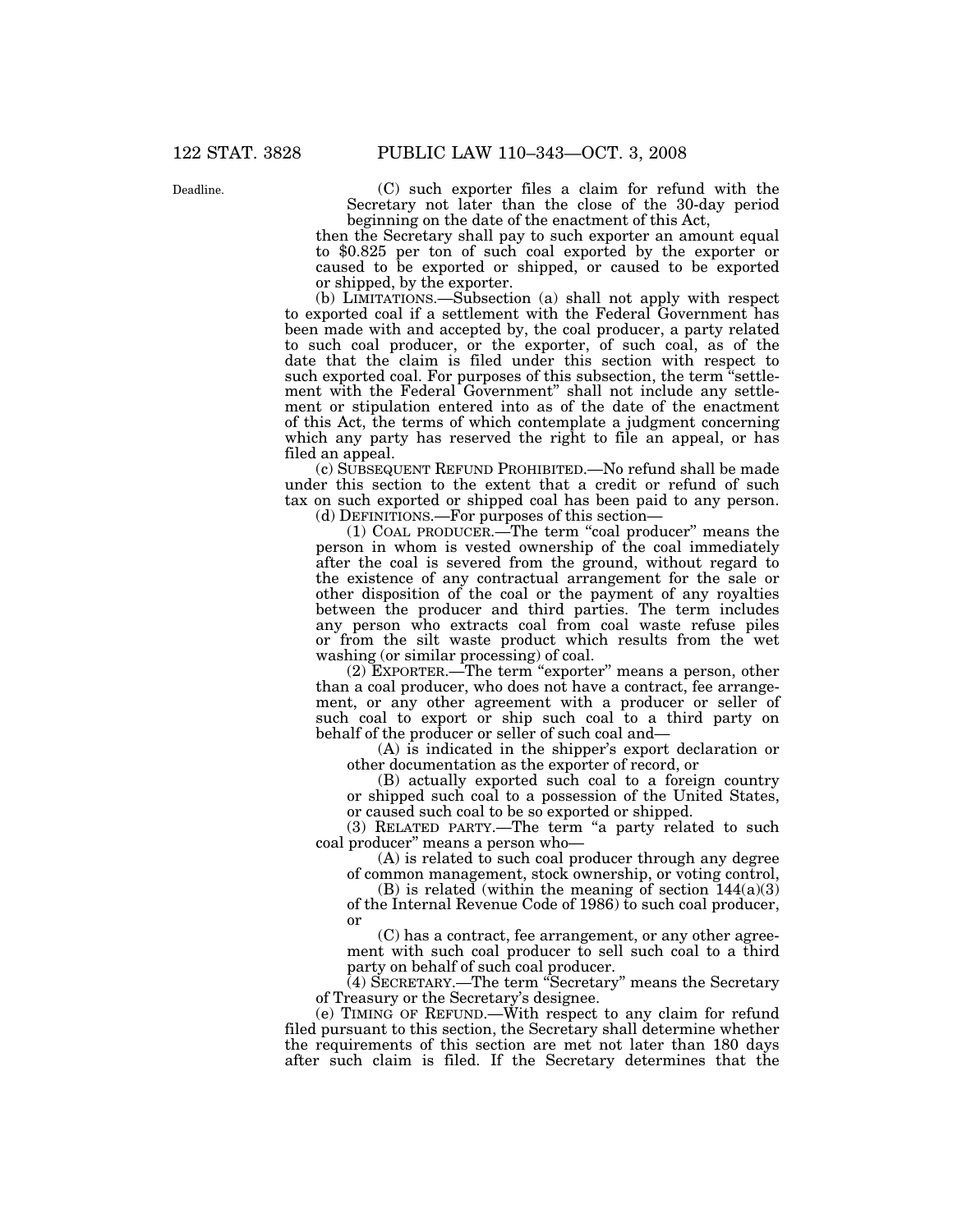requirements of this section are met, the claim for refund shall be paid not later than 180 days after the Secretary makes such determination.

(f) INTEREST.—Any refund paid pursuant to this section shall be paid by the Secretary with interest from the date of overpayment determined by using the overpayment rate and method under section 6621 of the Internal Revenue Code of 1986.

(g) DENIAL OF DOUBLE BENEFIT.—The payment under subsection (a) with respect to any coal shall not exceed—

(1) in the case of a payment to a coal producer, the amount of tax paid under section 4121 of the Internal Revenue Code of 1986 with respect to such coal by such coal producer or a party related to such coal producer, and<br>(2) in the case of a payment to an exporter, an amount

equal to  $$0.825$  per ton with respect to such coal exported by the exporter or caused to be exported by the exporter.

(h) APPLICATION OF SECTION.—This section applies only to claims on coal exported or shipped on or after October 1, 1990, through the date of the enactment of this Act.<br>(i) STANDING NOT CONFERRED.—

(1) EXPORTERS.—With respect to exporters, this section shall not confer standing upon an exporter to commence, or intervene in, any judicial or administrative proceeding concerning a claim for refund by a coal producer of any Federal or State tax, fee, or royalty paid by the coal producer.

(2) COAL PRODUCERS.—With respect to coal producers, this section shall not confer standing upon a coal producer to commence, or intervene in, any judicial or administrative proceeding concerning a claim for refund by an exporter of any Federal or State tax, fee, or royalty paid by the producer and alleged to have been passed on to an exporter.

#### **SEC. 115. TAX CREDIT FOR CARBON DIOXIDE SEQUESTRATION.**

(a) IN GENERAL.—Subpart D of part IV of subchapter A of chapter 1 (relating to business credits) is amended by adding at the end the following new section:

## **''SEC. 45Q. CREDIT FOR CARBON DIOXIDE SEQUESTRATION.**

''(a) GENERAL RULE.—For purposes of section 38, the carbon dioxide sequestration credit for any taxable year is an amount

"(1)  $$20$  per metric ton of qualified carbon dioxide which is—

 $(A)$  captured by the taxpayer at a qualified facility, and

''(B) disposed of by the taxpayer in secure geological storage, and

" $(2)$  \$10 per metric ton of qualified carbon dioxide which is—

''(A) captured by the taxpayer at a qualified facility, and

''(B) used by the taxpayer as a tertiary injectant in a qualified enhanced oil or natural gas recovery project. ''(b) QUALIFIED CARBON DIOXIDE.—For purposes of this section—

''(1) IN GENERAL.—The term 'qualified carbon dioxide' means carbon dioxide captured from an industrial source which—

Definition.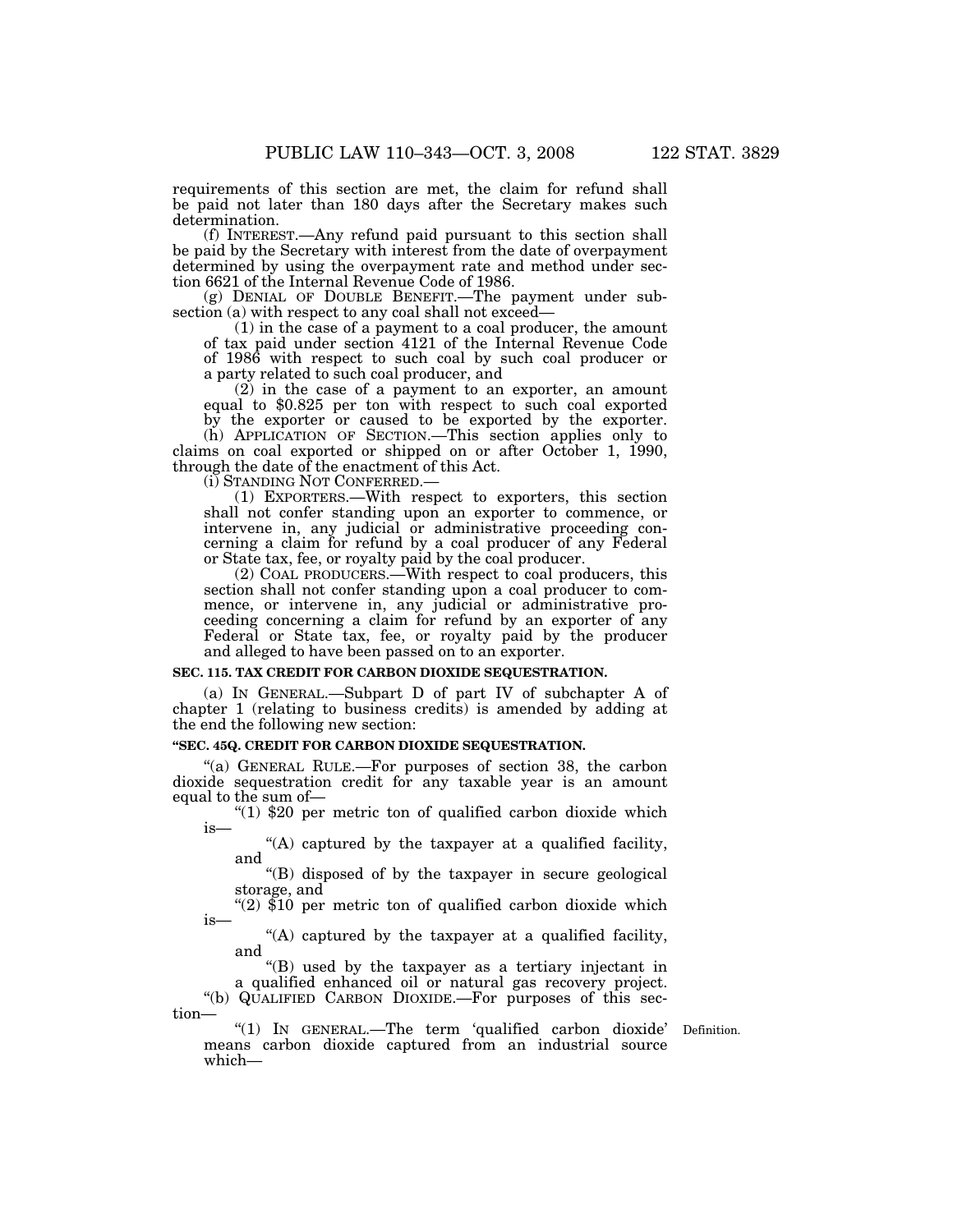"(A) would otherwise be released into the atmosphere as industrial emission of greenhouse gas, and

''(B) is measured at the source of capture and verified at the point of disposal or injection.

"(2) RECYCLED CARBON DIOXIDE.—The term 'qualified carbon dioxide' includes the initial deposit of captured carbon dioxide used as a tertiary injectant. Such term does not include carbon dioxide that is re-captured, recycled, and re-injected as part of the enhanced oil and natural gas recovery process. ''(c) QUALIFIED FACILITY.—For purposes of this section, the term 'qualified facility' means any industrial facility—

" $(1)$  which is owned by the taxpayer,

"(2) at which carbon capture equipment is placed in service, and

''(3) which captures not less than 500,000 metric tons of carbon dioxide during the taxable year.

''(d) SPECIAL RULES AND OTHER DEFINITIONS.—For purposes of this section—

''(1) ONLY CARBON DIOXIDE CAPTURED AND DISPOSED OF OR USED WITHIN THE UNITED STATES TAKEN INTO ACCOUNT.— The credit under this section shall apply only with respect to qualified carbon dioxide the capture and disposal or use of which is within—

''(A) the United States (within the meaning of section 638(1)), or

''(B) a possession of the United States (within the meaning of section 638(2)).

"(2) SECURE GEOLOGICAL STORAGE.—The Secretary, in consultation with the Administrator of the Environmental Protection Agency, shall establish regulations for determining adequate security measures for the geological storage of carbon dioxide under subsection  $(a)(1)(B)$  such that the carbon dioxide does not escape into the atmosphere. Such term shall include storage at deep saline formations and unminable coal seems under such conditions as the Secretary may determine under such regulations.

" $(3)$  TERTIARY INJECTANT.—The term 'tertiary injectant' has the same meaning as when used within section  $193(b)(1)$ .

"(4) QUALIFIED ENHANCED OIL OR NATURAL GAS RECOVERY PROJECT.—The term 'qualified enhanced oil or natural gas recovery project' has the meaning given the term 'qualified enhanced oil recovery project' by section  $43(c)(2)$ , by substituting 'crude oil or natural gas' for 'crude oil' in subparagraph (A)(i) thereof.

''(5) CREDIT ATTRIBUTABLE TO TAXPAYER.—Any credit under this section shall be attributable to the person that captures and physically or contractually ensures the disposal of or the use as a tertiary injectant of the qualified carbon dioxide, except to the extent provided in regulations prescribed by the Secretary.

''(6) RECAPTURE.—The Secretary shall, by regulations, provide for recapturing the benefit of any credit allowable under subsection (a) with respect to any qualified carbon dioxide which ceases to be captured, disposed of, or used as a tertiary injectant in a manner consistent with the requirements of this section.

Regulations.

Regulations.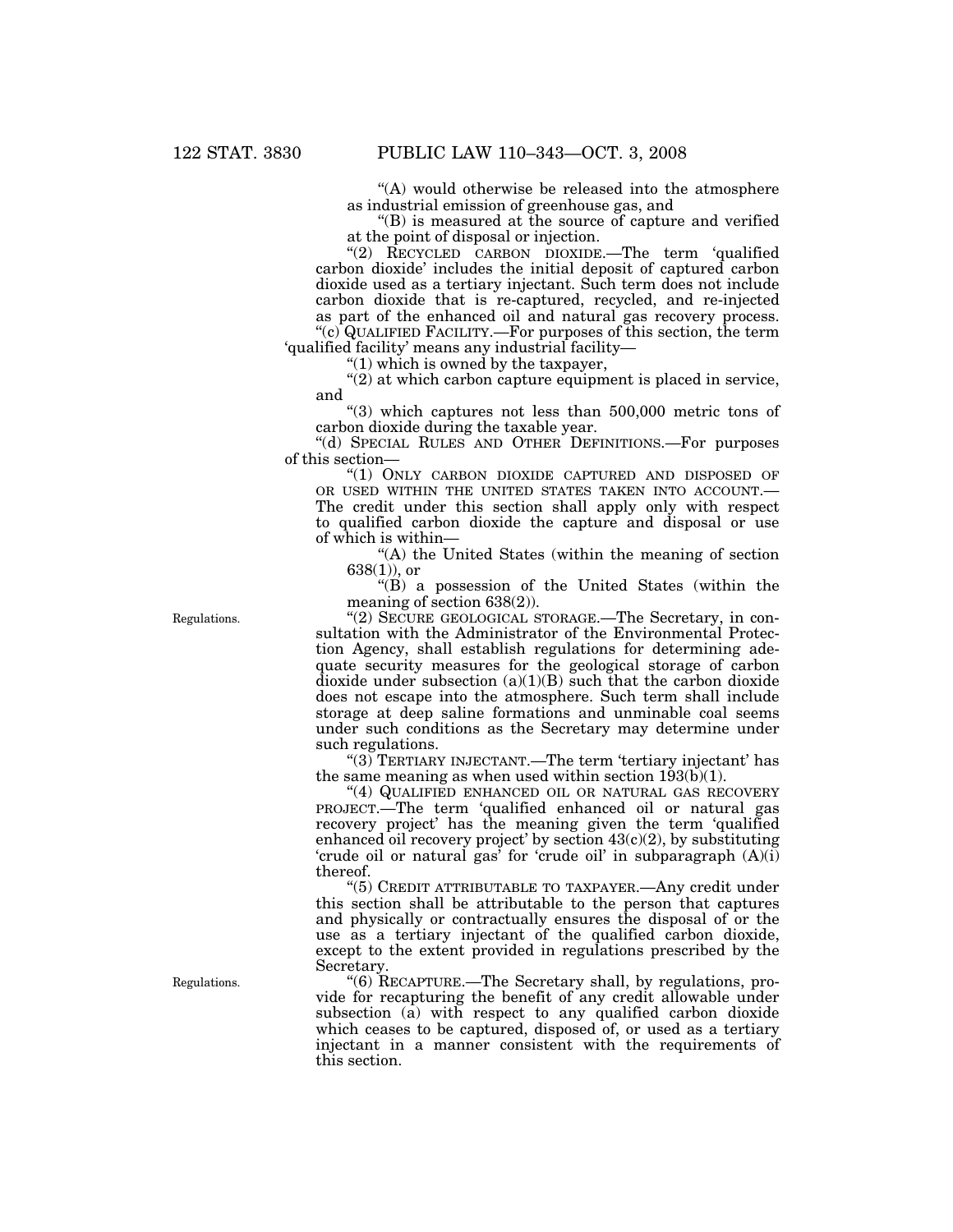" $(7)$  INFLATION ADJUSTMENT.—In the case of any taxable year beginning in a calendar year after 2009, there shall be substituted for each dollar amount contained in subsection (a) an amount equal to the product of—

''(A) such dollar amount, multiplied by

''(B) the inflation adjustment factor for such calendar year determined under section 43(b)(3)(B) for such calendar year, determined by substituting '2008' for '1990'.

''(e) APPLICATION OF SECTION.—The credit under this section shall apply with respect to qualified carbon dioxide before the end of the calendar year in which the Secretary, in consultation with the Administrator of the Environmental Protection Agency, certifies that 75,000,000 metric tons of qualified carbon dioxide have been captured and disposed of or used as a tertiary injectant.''.

(b) CONFORMING AMENDMENT.—Section 38(b) (relating to general business credit) is amended by striking ''plus'' at the end of paragraph (32), by striking the period at the end of paragraph (33) and inserting '', plus'', and by adding at the end of following new paragraph:

 $\sqrt{34}$  the carbon dioxide sequestration credit determined under section  $45Q(a)$ .".

(c) CLERICAL AMENDMENT.—The table of sections for subpart B of part IV of subchapter A of chapter 1 (relating to other credits) is amended by adding at the end the following new section:

#### ''Sec. 45Q. Credit for carbon dioxide sequestration.''.

(d) EFFECTIVE DATE.—The amendments made by this section 26 USC 38 note. shall apply to carbon dioxide captured after the date of the enactment of this Act.

## **SEC. 116. CERTAIN INCOME AND GAINS RELATING TO INDUSTRIAL SOURCE CARBON DIOXIDE TREATED AS QUALIFYING INCOME FOR PUBLICLY TRADED PARTNERSHIPS.**

(a) IN GENERAL.—Subparagraph  $(E)$  of section 7704(d)(1) (defining qualifying income) is amended by inserting ''or industrial source carbon dioxide" after "timber)".

(b) EFFECTIVE DATE.—The amendment made by this section 26 USC 7704 shall take effect on the date of the enactment of this Act, in taxable years ending after such date.

#### **SEC. 117. CARBON AUDIT OF THE TAX CODE.**

(a) STUDY.—The Secretary of the Treasury shall enter into an agreement with the National Academy of Sciences to undertake a comprehensive review of the Internal Revenue Code of 1986 to identify the types of and specific tax provisions that have the largest effects on carbon and other greenhouse gas emissions and to estimate the magnitude of those effects.

(b) REPORT.—Not later than 2 years after the date of enactment of this Act, the National Academy of Sciences shall submit to Congress a report containing the results of study authorized under this section.

(c) AUTHORIZATION OF APPROPRIATIONS.—There is authorized to be appropriated to carry out this section \$1,500,000 for the period of fiscal years 2009 and 2010.

26 USC 38.

note.

Contracts.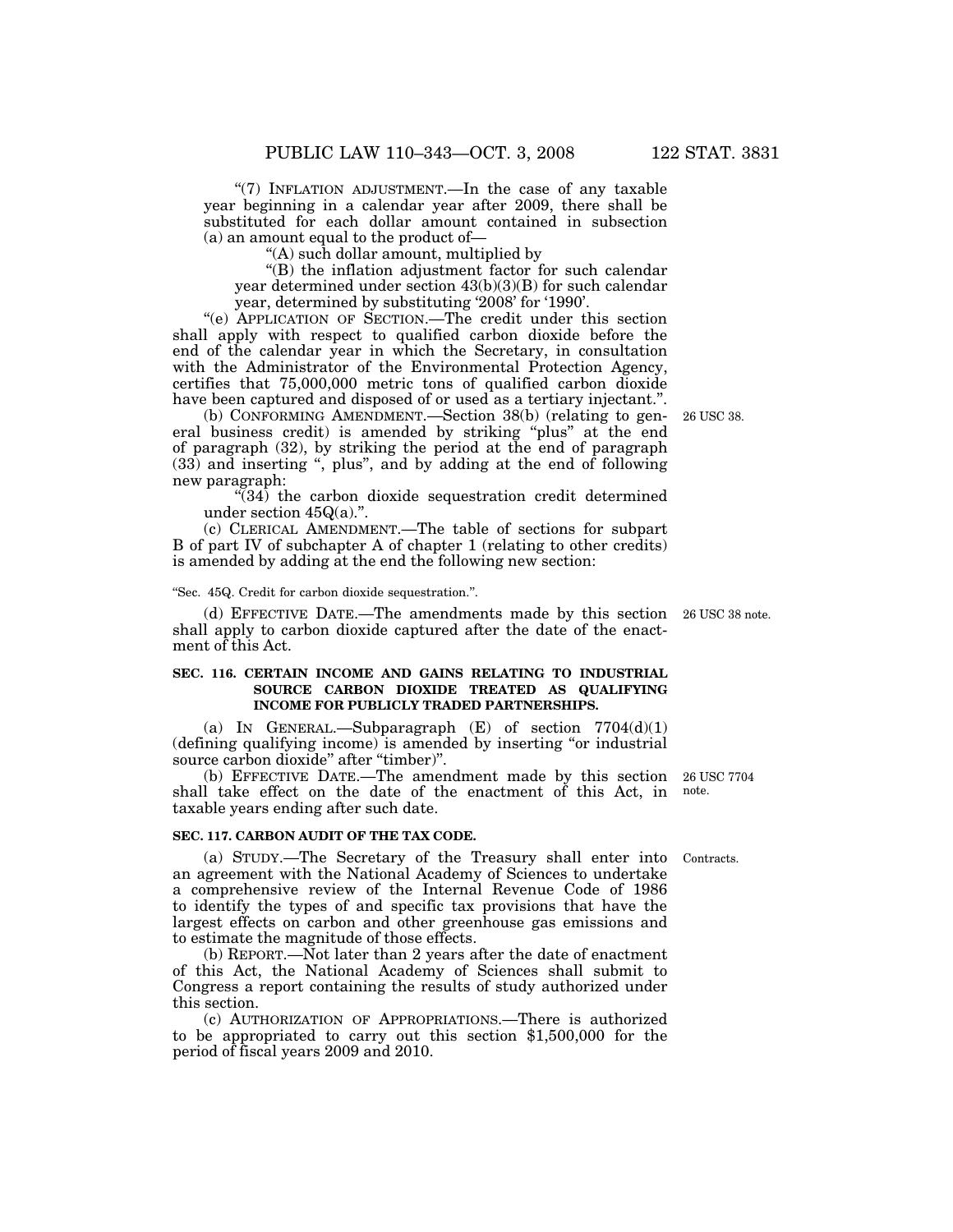## **TITLE II—TRANSPORTATION AND DO-MESTIC FUEL SECURITY PROVISIONS**

## **SEC. 201. INCLUSION OF CELLULOSIC BIOFUEL IN BONUS DEPRECIA-TION FOR BIOMASS ETHANOL PLANT PROPERTY.**

26 USC 168.

(a) IN GENERAL.—Paragraph (3) of section 168(l) is amended to read as follows:

''(3) CELLULOSIC BIOFUEL.—The term 'cellulosic biofuel' means any liquid fuel which is produced from any lignocellulosic or hemicellulosic matter that is available on a renewable or recurring basis.''.

(b) CONFORMING AMENDMENTS.—Subsection (l) of section 168

is amended—<br>(1) by striking "cellulosic biomass ethanol" each place it (1) by striking ''cellulosic biomass ethanol'' each place it appears and inserting ''cellulosic biofuel'',

(2) by striking ''CELLULOSIC BIOMASS ETHANOL'' in the heading of such subsection and inserting ''CELLULOSIC BIOFUEL'', and

(3) by striking ''CELLULOSIC BIOMASS ETHANOL'' in the heading of paragraph (2) thereof and inserting "CELLULOSIC BIOFUEL''.

Applicability. 26 USC 168 note.

(c) EFFECTIVE DATE.—The amendments made by this section shall apply to property placed in service after the date of the enactment of this Act, in taxable years ending after such date.

## **SEC. 202. CREDITS FOR BIODIESEL AND RENEWABLE DIESEL.**

(a) IN GENERAL.—Sections  $40A(g)$ ,  $6426(c)(6)$ , and  $6427(e)(5)(B)$ are each amended by striking ''December 31, 2008'' and inserting ''December 31, 2009''.

(b) INCREASE IN RATE OF CREDIT.—

(1) INCOME TAX CREDIT.—Paragraphs  $(1)(A)$  and  $(2)(A)$  of section 40A(b) are each amended by striking "50 cents" and inserting "\$1.00".

(2) EXCISE TAX CREDIT.—Paragraph (2) of section  $6426(c)$ is amended to read as follows:

"(2) APPLICABLE AMOUNT.—For purposes of this subsection, the applicable amount is \$1.00.''.

 $(3)$  CONFORMING AMENDMENTS.

(A) Subsection (b) of section 40A is amended by striking paragraph (3) and by redesignating paragraphs (4) and  $(5)$  as paragraphs  $(3)$  and  $(4)$ , respectively.

 $(B)$  Paragraph  $(2)$  of section  $40A(f)$  is amended to read as follows:

''(2) EXCEPTION.—Subsection (b)(4) shall not apply with respect to renewable diesel.''.

(C) Paragraphs (2) and (3) of section 40A(e) are each amended by striking "subsection  $(b)(5)(C)$ " and inserting "subsection  $(b)(4)(C)$ ".

(D) Clause (ii) of section  $40A(d)(3)(C)$  is amended by striking "subsection (b)(5)(B)" and inserting "subsection  $(b)(4)(\vec{B})$ ".

(c) UNIFORM TREATMENT OF DIESEL PRODUCED FROM BIO- MASS.—Paragraph (3) of section 40A(f) is amended—

(1) by striking ''diesel fuel'' and inserting ''liquid fuel'',

(2) by striking ''using a thermal depolymerization process'', and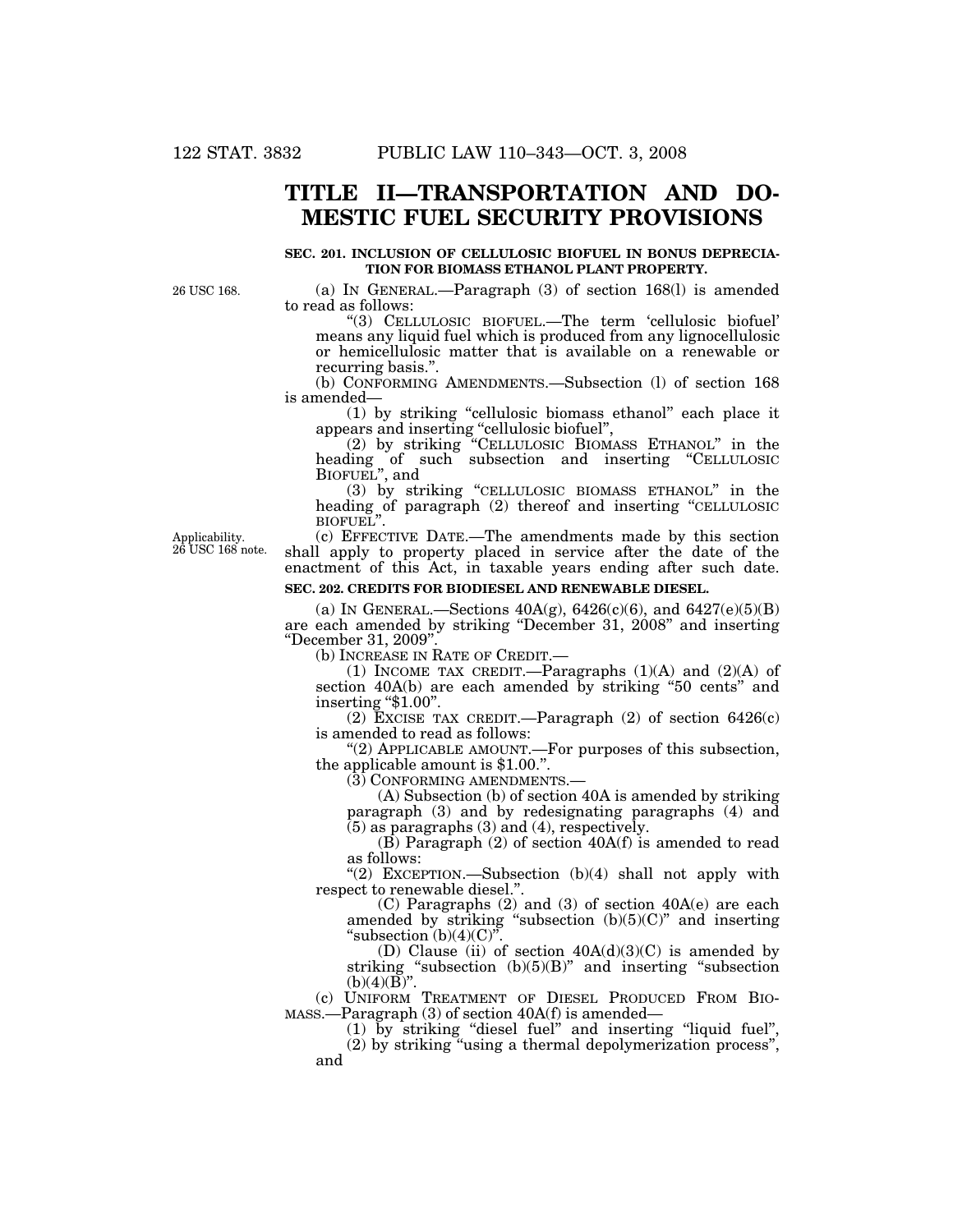(3) by inserting '', or other equivalent standard approved by the Secretary" after "D396".

(d) COPRODUCTION OF RENEWABLE DIESEL WITH PETROLEUM FEEDSTOCK.—<br>
(1) IN GENERAL.—Paragraph (3) of section 40A(f) is

amended by adding at the end the following new sentences: ''Such term does not include any fuel derived from coprocessing biomass with a feedstock which is not biomass. For purposes of this paragraph, the term 'biomass' has the meaning given such term by section  $45K(c)(3)$ .". 26 USC 40A.

(2) CONFORMING AMENDMENT.—Paragraph (3) of section  $40A(f)$  is amended by striking "(as defined in section  $45K(c)(3)$ )". (e) ELIGIBILITY OF CERTAIN AVIATION FUEL.—Subsection (f) of section 40A (relating to renewable diesel) is amended by adding at the end the following new paragraph:<br>"(4) CERTAIN AVIATION FUEL.—

"(A) IN GENERAL.—Except as provided in the last  $3$ sentences of paragraph (3), the term 'renewable diesel' shall include fuel derived from biomass which meets the requirements of a Department of Defense specification for military jet fuel or an American Society of Testing and Materials specification for aviation turbine fuel.

''(B) APPLICATION OF MIXTURE CREDITS.—In the case of fuel which is treated as renewable diesel solely by reason of subparagraph  $(A)$ , subsection  $(b)(1)$  and section  $6426(c)$ shall be applied with respect to such fuel by treating kerosene as though it were diesel fuel.''.

(f) MODIFICATION RELATING TO DEFINITION OF AGRI-BIO-DIESEL.—Paragraph (2) of section 40A(d) (relating to agri-biodiesel) is amended by striking ''and mustard seeds'' and inserting ''mustard seeds, and camelina''.

(g) EFFECTIVE DATE.—

(1) IN GENERAL.—Except as otherwise provided in this subsection, the amendments made by this section shall apply to fuel produced, and sold or used, after December 31, 2008.

(2) COPRODUCTION OF RENEWABLE DIESEL WITH PETROLEUM FEEDSTOCK.—The amendment made by subsection (d) shall apply to fuel produced, and sold or used, after the date of the enactment of this Act.

## **SEC. 203. CLARIFICATION THAT CREDITS FOR FUEL ARE DESIGNED TO PROVIDE AN INCENTIVE FOR UNITED STATES PRODUC-TION.**

(a) ALCOHOL FUELS CREDIT.—Subsection (d) of section 40 is amended by adding at the end the following new paragraph:

"(7) LIMITATION TO ALCOHOL WITH CONNECTION TO THE UNITED STATES.—No credit shall be determined under this section with respect to any alcohol which is produced outside the United States for use as a fuel outside the United States. For purposes of this paragraph, the term 'United States' includes any possession of the United States.''.

(b) BIODIESEL FUELS CREDIT.—Subsection (d) of section 40A is amended by adding at the end the following new paragraph:

"(5) LIMITATION TO BIODIESEL WITH CONNECTION TO THE UNITED STATES.—No credit shall be determined under this section with respect to any biodiesel which is produced outside the United States for use as a fuel outside the United States.

Applicability. 26 USC 40A note.

Definition.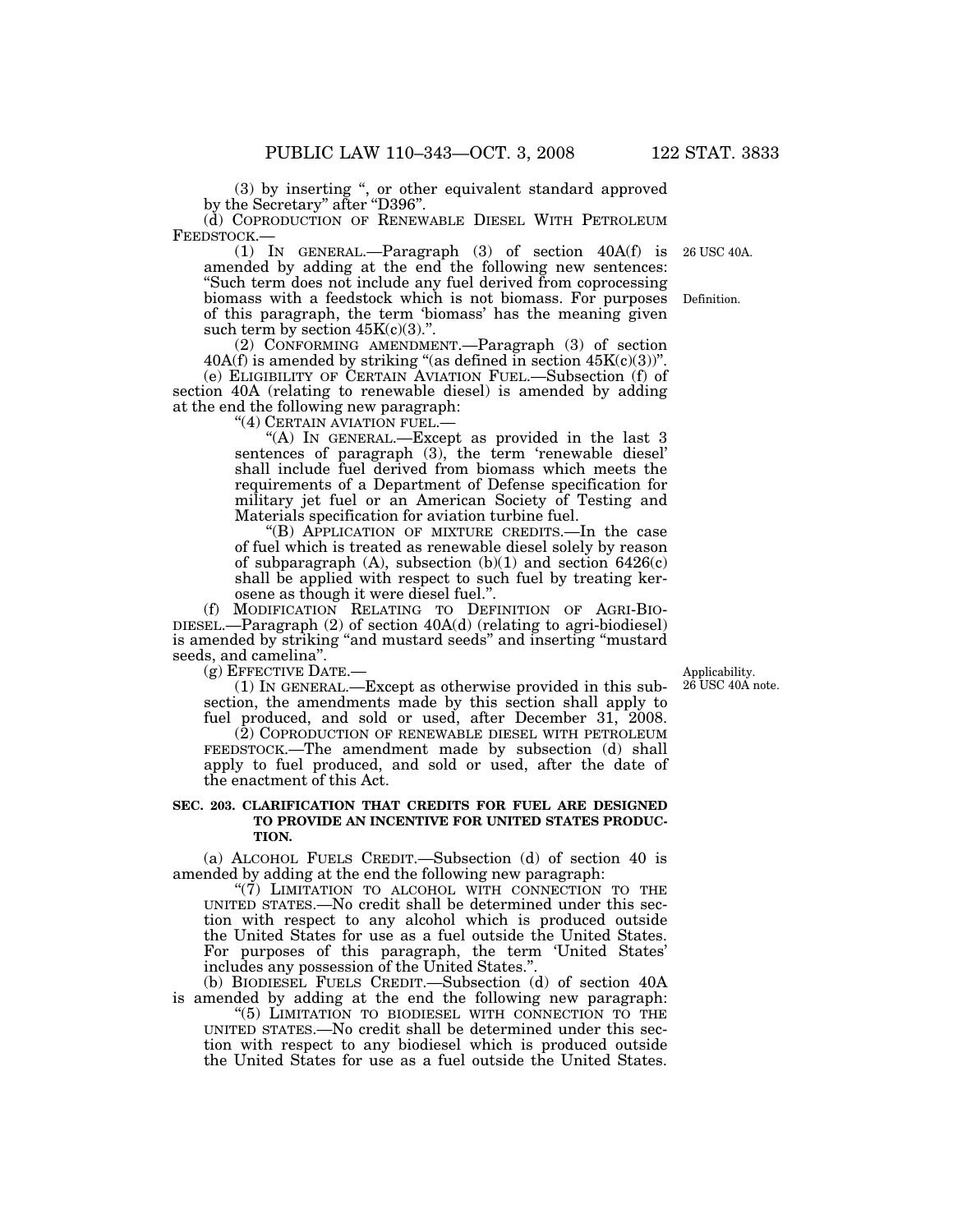For purposes of this paragraph, the term 'United States' includes any possession of the United States.''. (c) EXCISE TAX CREDIT.—

26 USC 6426.

(1) IN GENERAL.—Section 6426 is amended by adding at the end the following new subsection:

"(i) LIMITATION TO FUELS WITH CONNECTION TO THE UNITED STATES.—

"(1) ALCOHOL.—No credit shall be determined under this section with respect to any alcohol which is produced outside the United States for use as a fuel outside the United States.

"(2) BIODIESEL AND ALTERNATIVE FUELS.—No credit shall be determined under this section with respect to any biodiesel or alternative fuel which is produced outside the United States for use as a fuel outside the United States.

For purposes of this subsection, the term 'United States' includes any possession of the United States.''.

(2) CONFORMING AMENDMENT.—Subsection (e) of section 6427 is amended by redesignating paragraph (5) as paragraph (6) and by inserting after paragraph (4) the following new paragraph:

 $\sqrt[n]{(5)}$  LIMITATION TO FUELS WITH CONNECTION TO THE UNITED STATES.—No amount shall be payable under paragraph (1) or (2) with respect to any mixture or alternative fuel if credit is not allowed with respect to such mixture or alternative fuel by reason of section 6426(i).''.

Applicability. 26 USC 40 note.

(d) EFFECTIVE DATE.—The amendments made by this section shall apply to claims for credit or payment made on or after May 15, 2008.

### **SEC. 204. EXTENSION AND MODIFICATION OF ALTERNATIVE FUEL CREDIT.**

(a) EXTENSION.—

(1) ALTERNATIVE FUEL CREDIT.—Paragraph (4) of section 6426(d) (relating to alternative fuel credit) is amended by striking "September 30, 2009" and inserting "December 31, 2009''.

(2) ALTERNATIVE FUEL MIXTURE CREDIT.—Paragraph (3) of section 6426(e) (relating to alternative fuel mixture credit) is amended by striking ''September 30, 2009'' and inserting ''December 31, 2009''.

(3) PAYMENTS.—Subparagraph  $(C)$  of section  $6427(e)(5)$ (relating to termination) is amended by striking ''September 30, 2009'' and inserting ''December 31, 2009''.

(b) MODIFICATIONS.—

(1) ALTERNATIVE FUEL TO INCLUDE COMPRESSED OR LIQUIFIED BIOMASS GAS.—Paragraph (2) of section 6426(d) (relating to alternative fuel credit) is amended by striking ''and'' at the end of subparagraph (E), by redesignating subparagraph  $(F)$  as subparagraph  $\overline{(G)}$ , and by inserting after subparagraph (E) the following new subparagraph:

''(F) compressed or liquefied gas derived from biomass (as defined in section  $45K(c)(3)$ ), and".

(2) CREDIT ALLOWED FOR AVIATION USE OF FUEL.—Paragraph (1) of section 6426(d) is amended by inserting ''sold by the taxpayer for use as a fuel in aviation," after "motorboat,". (c) CARBON CAPTURE REQUIREMENT FOR CERTAIN FUELS.—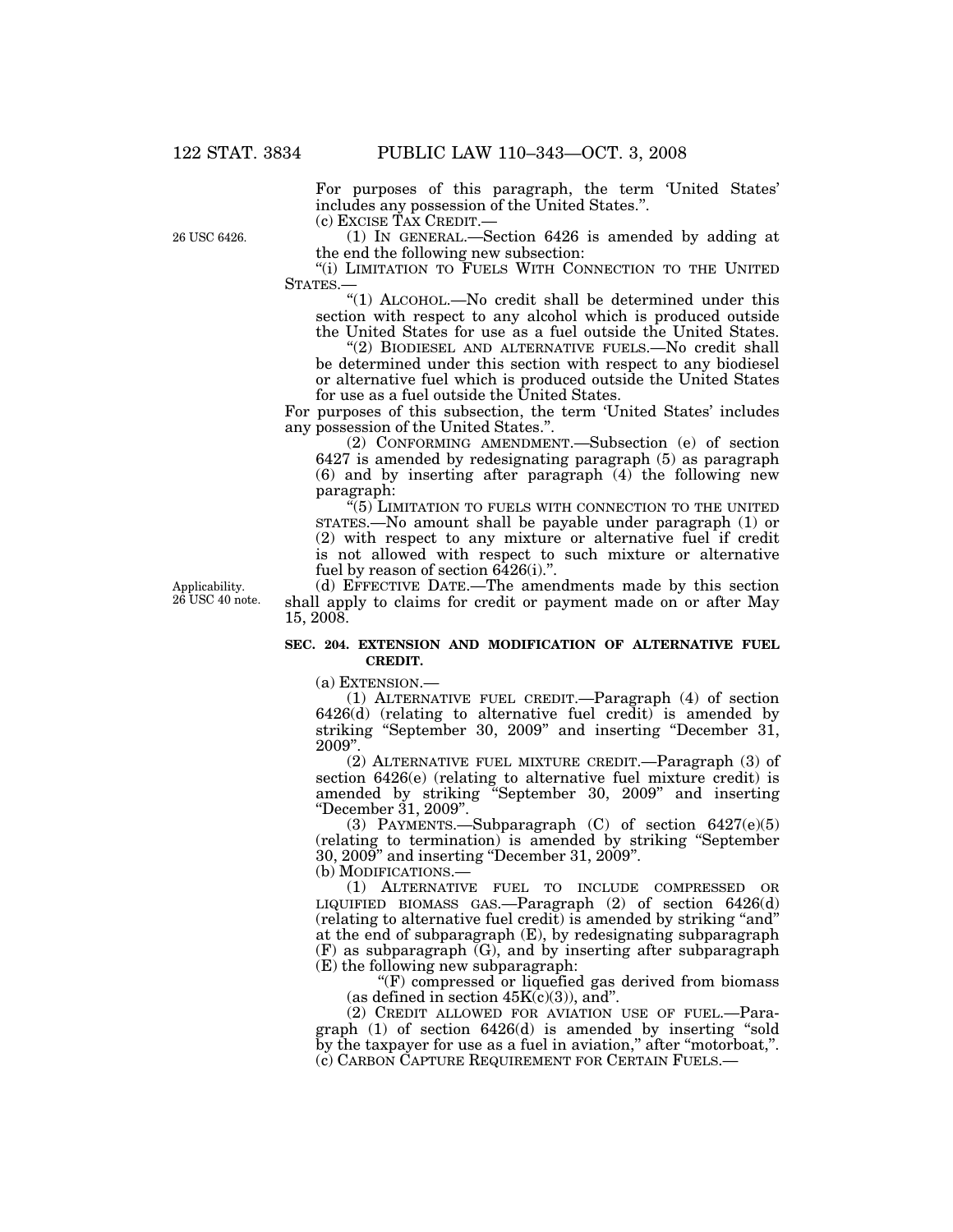(1) IN GENERAL.—Subsection (d) of section 6426, as amended by subsection (a), is amended by redesignating paragraph (4) as paragraph (5) and by inserting after paragraph (3) the following new paragraph:<br>"(4) CARBON CAPTURE REQUIREMENT.

''(4) CARBON CAPTURE REQUIREMENT.— ''(A) IN GENERAL.—The requirements of this paragraph Certification. are met if the fuel is certified, under such procedures as required by the Secretary, as having been derived from coal produced at a gasification facility which separates and sequesters not less than the applicable percentage of such facility's total carbon dioxide emissions.

''(B) APPLICABLE PERCENTAGE.—For purposes of subparagraph (A), the applicable percentage is—

 $v(i)$  50 percent in the case of fuel produced after September 30, 2009, and on or before December 30, 2009, and

"(ii) 75 percent in the case of fuel produced after December 30, 2009.''.

(2) CONFORMING AMENDMENT.—Subparagraph (E) of section  $6426(d)(2)$  is amended by inserting "which meets the requirements of paragraph (4) and which is" after "any liquid fuel".

(d) EFFECTIVE DATE.—The amendments made by this section shall apply to fuel sold or used after the date of the enactment of this Act.

## **SEC. 205. CREDIT FOR NEW QUALIFIED PLUG-IN ELECTRIC DRIVE MOTOR VEHICLES.**

(a) PLUG-IN ELECTRIC DRIVE MOTOR VEHICLE CREDIT.—Subpart B of part IV of subchapter A of chapter 1 (relating to other credits) is amended by adding at the end the following new section:

## **''SEC. 30D. NEW QUALIFIED PLUG-IN ELECTRIC DRIVE MOTOR VEHICLES.**

''(a) ALLOWANCE OF CREDIT.—

" $(1)$  In GENERAL.—There shall be allowed as a credit against the tax imposed by this chapter for the taxable year an amount equal to the applicable amount with respect to each new qualified plug-in electric drive motor vehicle placed in service by the taxpayer during the taxable year.

"(2) APPLICABLE AMOUNT.—For purposes of paragraph  $(1)$ , the applicable amount is sum of—

 $(4)$  \$2,500, plus

"(B)  $$417$  for each kilowatt hour of traction battery capacity in excess of 4 kilowatt hours.

''(b) LIMITATIONS.—

"(1) LIMITATION BASED ON WEIGHT.—The amount of the credit allowed under subsection (a) by reason of subsection  $(a)(2)$  shall not exceed—

"(A)  $$7,500$ , in the case of any new qualified plugin electric drive motor vehicle with a gross vehicle weight rating of not more than 10,000 pounds,

 $\sqrt{\text{B}}$  \$10,000, in the case of any new qualified plugin electric drive motor vehicle with a gross vehicle weight rating of more than 10,000 pounds but not more than 14,000 pounds,

" $(C)$  \$12,500, in the case of any new qualified plugin electric drive motor vehicle with a gross vehicle weight

26 USC 6426 note.

26 USC 6426.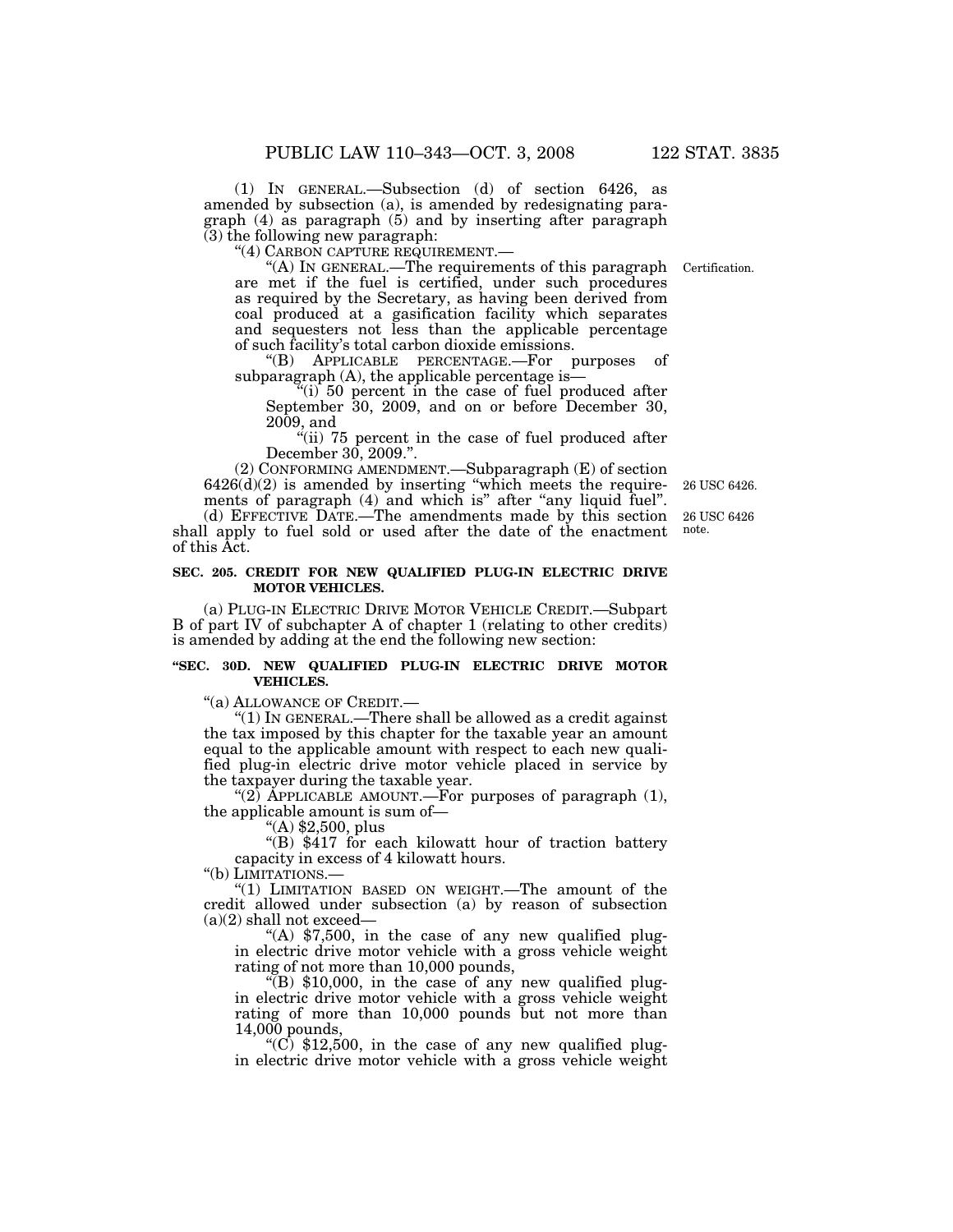rating of more than 14,000 pounds but not more than

"(D)  $$15,000$ , in the case of any new qualified plugin electric drive motor vehicle with a gross vehicle weight rating of more than 26,000 pounds.

" $(2)$  LIMITATION ON NUMBER OF PASSENGER VEHICLES AND LIGHT TRUCKS ELIGIBLE FOR CREDIT.—

"(A) IN GENERAL.—In the case of a new qualified plugin electric drive motor vehicle sold during the phaseout period, only the applicable percentage of the credit otherwise allowable under subsection (a) shall be allowed.

''(B) PHASEOUT PERIOD.—For purposes of this subsection, the phaseout period is the period beginning with the second calendar quarter following the calendar quarter which includes the first date on which the total number of such new qualified plug-in electric drive motor vehicles sold for use in the United States after December 31, 2008, is at least 250,000.

''(C) APPLICABLE PERCENTAGE.—For purposes of subparagraph (A), the applicable percentage is—

 $(i)$  50 percent for the first 2 calendar quarters of the phaseout period,

" $(i)$  25 percent for the 3d and 4th calendar quarters of the phaseout period, and

"(iii)  $0$  percent for each calendar quarter thereafter.

''(D) CONTROLLED GROUPS.—Rules similar to the rules of section  $30B(f)(4)$  shall apply for purposes of this subsection.

''(c) NEW QUALIFIED PLUG-IN ELECTRIC DRIVE MOTOR VEHICLE.—For purposes of this section, the term 'new qualified plug-in electric drive motor vehicle' means a motor vehicle—

"(1) which draws propulsion using a traction battery with at least 4 kilowatt hours of capacity,

" $(2)$  which uses an offboard source of energy to recharge such battery,

"(3) which, in the case of a passenger vehicle or light truck which has a gross vehicle weight rating of not more than 8,500 pounds, has received a certificate of conformity under the Clean Air Act and meets or exceeds the equivalent qualifying California low emission vehicle standard under section 243(e)(2) of the Clean Air Act for that make and model year, and

"(A) in the case of a vehicle having a gross vehicle weight rating of 6,000 pounds or less, the Bin 5 Tier II emission standard established in regulations prescribed by the Administrator of the Environmental Protection Agency under section 202(i) of the Clean Air Act for that make and model year vehicle, and

''(B) in the case of a vehicle having a gross vehicle weight rating of more than 6,000 pounds but not more than 8,500 pounds, the Bin 8 Tier II emission standard which is so established,

''(4) the original use of which commences with the taxpayer, "(5) which is acquired for use or lease by the taxpayer and not for resale, and

''(6) which is made by a manufacturer.

''(d) APPLICATION WITH OTHER CREDITS.—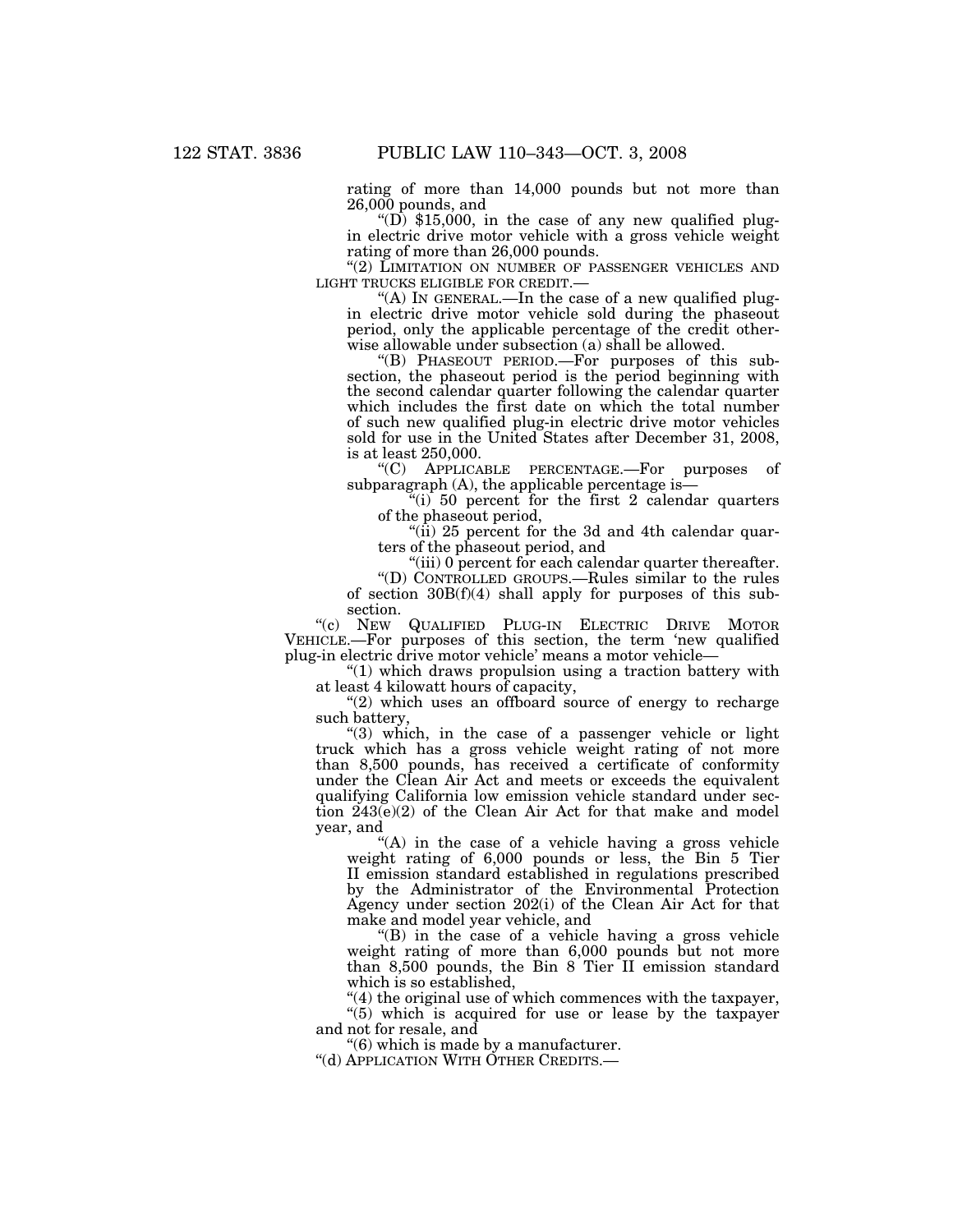''(1) BUSINESS CREDIT TREATED AS PART OF GENERAL BUSI- NESS CREDIT.—So much of the credit which would be allowed under subsection (a) for any taxable year (determined without regard to this subsection) that is attributable to property of a character subject to an allowance for depreciation shall be treated as a credit listed in section 38(b) for such taxable year (and not allowed under subsection (a)).

''(2) PERSONAL CREDIT.— ''(A) IN GENERAL.—For purposes of this title, the credit allowed under subsection (a) for any taxable year (determined after application of paragraph (1)) shall be treated as a credit allowable under subpart A for such taxable year.

''(B) LIMITATION BASED ON AMOUNT OF TAX.—In the case of a taxable year to which section  $26(a)(2)$  does not apply, the credit allowed under subsection (a) for any taxable year (determined after application of paragraph (1)) shall not exceed the excess of—

"(i) the sum of the regular tax liability (as defined in section 26(b)) plus the tax imposed by section 55, over

''(ii) the sum of the credits allowable under subpart A (other than this section and sections 23 and 25D) and section 27 for the taxable year.

''(e) OTHER DEFINITIONS AND SPECIAL RULES.—For purposes of this section—

"(1) MOTOR VEHICLE.—The term 'motor vehicle' has the meaning given such term by section  $30(c)(2)$ .

"(2) OTHER TERMS.—The terms 'passenger automobile', 'light truck', and 'manufacturer' have the meanings given such terms in regulations prescribed by the Administrator of the Environmental Protection Agency for purposes of the administration of title II of the Clean Air Act (42 U.S.C. 7521 et  $\text{seq.}$ ).<br> $\text{seq.}$  (3)

TRACTION BATTERY CAPACITY.—Traction battery capacity shall be measured in kilowatt hours from a 100 percent state of charge to a zero percent state of charge.

"(4) REDUCTION IN BASIS.—For purposes of this subtitle, the basis of any property for which a credit is allowable under subsection (a) shall be reduced by the amount of such credit so allowed.

''(5) NO DOUBLE BENEFIT.—The amount of any deduction or other credit allowable under this chapter for a new qualified plug-in electric drive motor vehicle shall be reduced by the amount of credit allowed under subsection (a) for such vehicle for the taxable year.

"(6) PROPERTY USED BY TAX-EXEMPT ENTITY.-In the case of a vehicle the use of which is described in paragraph (3) or (4) of section 50(b) and which is not subject to a lease, the person who sold such vehicle to the person or entity using such vehicle shall be treated as the taxpayer that placed such vehicle in service, but only if such person clearly discloses to such person or entity in a document the amount of any credit allowable under subsection (a) with respect to such vehicle (determined without regard to subsection  $(b)(2)$ ).

''(7) PROPERTY USED OUTSIDE UNITED STATES, ETC., NOT QUALIFIED.—No credit shall be allowable under subsection (a)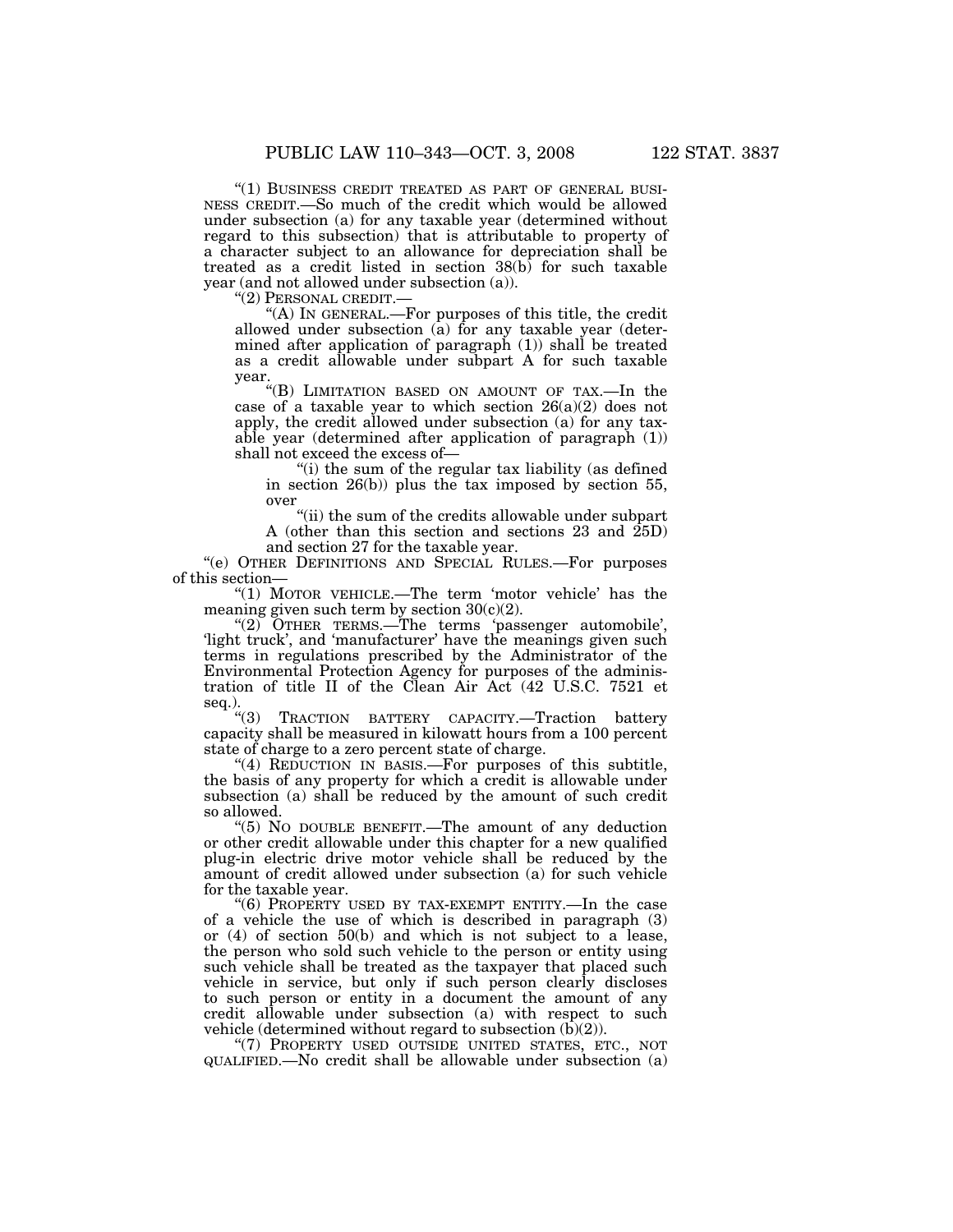with respect to any property referred to in section  $50(b)(1)$ or with respect to the portion of the cost of any property taken into account under section 179.

''(8) RECAPTURE.—The Secretary shall, by regulations, provide for recapturing the benefit of any credit allowable under subsection (a) with respect to any property which ceases to be property eligible for such credit (including recapture in the case of a lease period of less than the economic life of a vehicle).

''(9) ELECTION TO NOT TAKE CREDIT.—No credit shall be allowed under subsection (a) for any vehicle if the taxpayer elects not to have this section apply to such vehicle.

"(10) INTERACTION WITH AIR QUALITY AND MOTOR VEHICLE SAFETY STANDARDS.—Unless otherwise provided in this section, a motor vehicle shall not be considered eligible for a credit under this section unless such vehicle is in compliance with—

''(A) the applicable provisions of the Clean Air Act for the applicable make and model year of the vehicle (or applicable air quality provisions of State law in the case of a State which has adopted such provision under a waiver under section 209(b) of the Clean Air Act), and

''(B) the motor vehicle safety provisions of sections 30101 through 30169 of title 49, United States Code.

''(f) REGULATIONS.—

"(1) IN GENERAL.—Except as provided in paragraph (2), the Secretary shall promulgate such regulations as necessary to carry out the provisions of this section.

"(2) COORDINATION IN PRESCRIPTION OF CERTAIN REGULA-TIONS.—The Secretary of the Treasury, in coordination with the Secretary of Transportation and the Administrator of the Environmental Protection Agency, shall prescribe such regulations as necessary to determine whether a motor vehicle meets the requirements to be eligible for a credit under this section.

"(g) TERMINATION.—This section shall not apply to property purchased after December 31, 2014.''.

(b) COORDINATION WITH ALTERNATIVE MOTOR VEHICLE CREDIT.—Section  $30B(d)(3)$  is amended by adding at the end the following new subparagraph:

''(D) EXCLUSION OF PLUG-IN VEHICLES.—Any vehicle with respect to which a credit is allowable under section 30D (determined without regard to subsection (d) thereof) shall not be taken into account under this section."

(c) CREDIT MADE PART OF GENERAL BUSINESS CREDIT.—Section 38(b), as amended by this Act, is amended by striking ''plus'' at the end of paragraph (33), by striking the period at the end of paragraph (34) and inserting ''plus'', and by adding at the end the following new paragraph:

 $(35)$  the portion of the new qualified plug-in electric drive motor vehicle credit to which section  $30D(d)(1)$  applies.".

(d) CONFORMING AMENDMENTS.—

 $(1)(A)$  Section  $24(b)(3)(B)$ , as amended by section 106, is amended by striking "and 25D" and inserting "25D, and 30D".

(B) Section  $25(e)(1)(C)(ii)$  is amended by inserting "30D," after " $25D$ ,".

(C) Section  $25B(g)(2)$ , as amended by section 106, is amended by striking "and 25D" and inserting ", 25D, and 30D''.

26 USC 30B.

Regulations.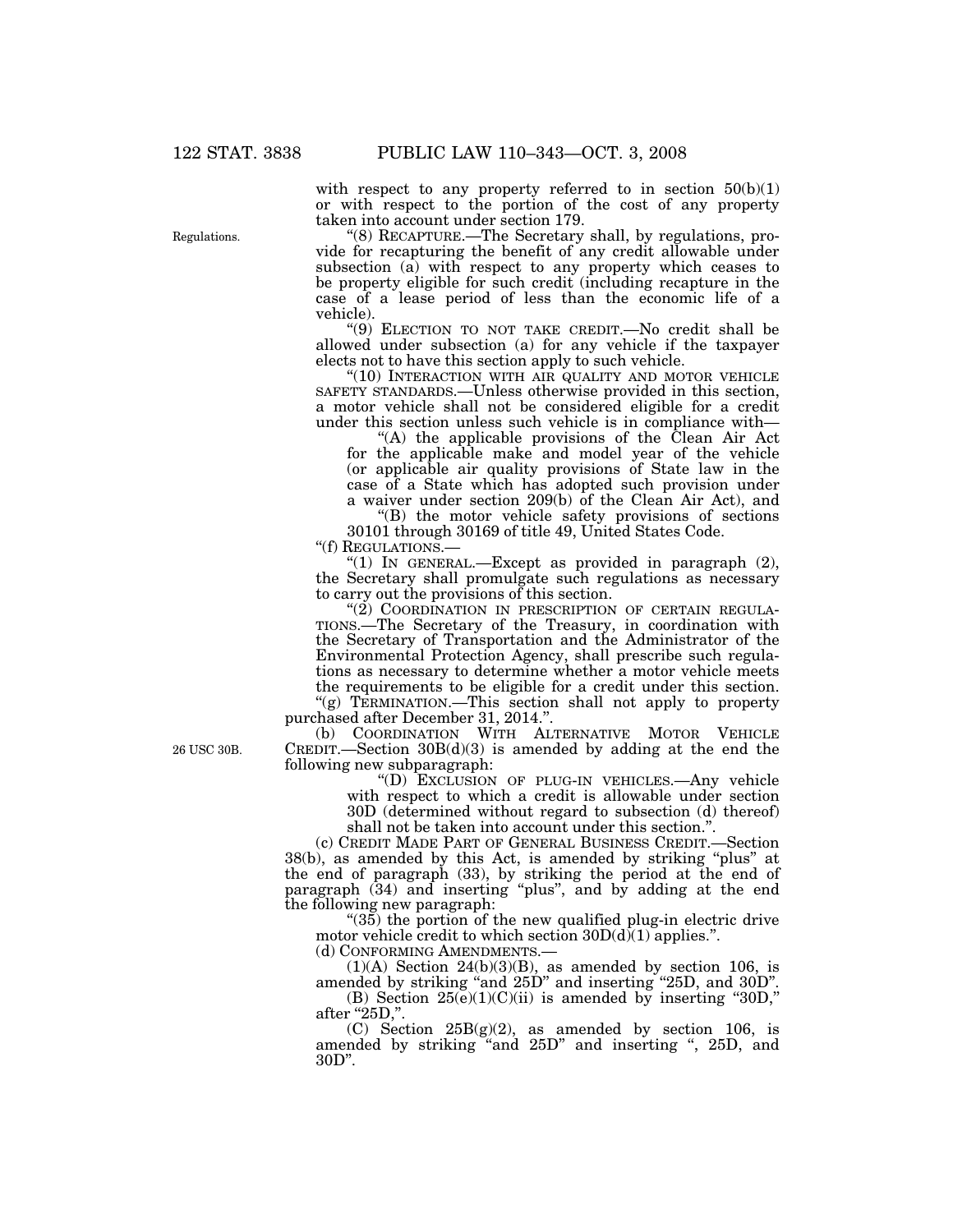(D) Section 26(a)(1), as amended by section 106, is amended by striking "and 25D" and inserting "25D, and 30D".

 $(E)$  Section 1400 $C(d)(2)$  is amended by striking "and 25D" and inserting "25D, and 30D".

 $(2)$  Section 1016 $(a)$  is amended by striking "and" at the end of paragraph (35), by striking the period at the end of paragraph (36) and inserting ", and", and by adding at the end the following new paragraph:

"(37) to the extent provided in section  $30D(e)(4)$ .".

(3) Section  $6501(m)$  is amended by inserting "30D(e)(9)," after "30C(e)(5),".

(4) The table of sections for subpart B of part IV of subchapter A of chapter 1 is amended by adding at the end the following new item:

''Sec. 30D. New qualified plug-in electric drive motor vehicles.''.

(e) EFFECTIVE DATE.—The amendments made by this section shall apply to taxable years beginning after December 31, 2008.

(f) APPLICATION OF EGTRRA SUNSET.—The amendment made 26 USC 24 note. by subsection  $(d)(1)(A)$  shall be subject to title IX of the Economic Growth and Tax Relief Reconciliation Act of 2001 in the same manner as the provision of such Act to which such amendment relates.

#### **SEC. 206. EXCLUSION FROM HEAVY TRUCK TAX FOR IDLING REDUC-TION UNITS AND ADVANCED INSULATION.**

(a) IN GENERAL.—Section 4053 is amended by adding at the end the following new paragraphs:

''(9) IDLING REDUCTION DEVICE.—Any device or system of devices which—

''(A) is designed to provide to a vehicle those services (such as heat, air conditioning, or electricity) that would otherwise require the operation of the main drive engine while the vehicle is temporarily parked or remains stationary using one or more devices affixed to a tractor, and

''(B) is determined by the Administrator of the Environmental Protection Agency, in consultation with the Secretary of Energy and the Secretary of Transportation, to reduce idling of such vehicle at a motor vehicle rest stop or other location where such vehicles are temporarily parked or remain stationary.

 $t''(10)$  ADVANCED INSULATION.—Any insulation that has an R value of not less than R35 per inch.''.

(b) EFFECTIVE DATE.—The amendment made by this section shall apply to sales or installations after the date of the enactment of this Act.

#### **SEC. 207. ALTERNATIVE FUEL VEHICLE REFUELING PROPERTY CREDIT.**

(a) EXTENSION OF CREDIT.—Paragraph  $(2)$  of section  $30C(g)$ is amended by striking "December 31, 2009" and inserting ''December 31, 2010''.

(b) INCLUSION OF ELECTRICITY AS A CLEAN-BURNING FUEL.— Section  $30C(c)(2)$  is amended by adding at the end the following new subparagraph:

 $C$ <sup>T</sup> $\overline{C}$  Electricity.".

Applicability. 26 USC 4053 note.

Applicability. 26 USC 24 note.

26 USC 1400C.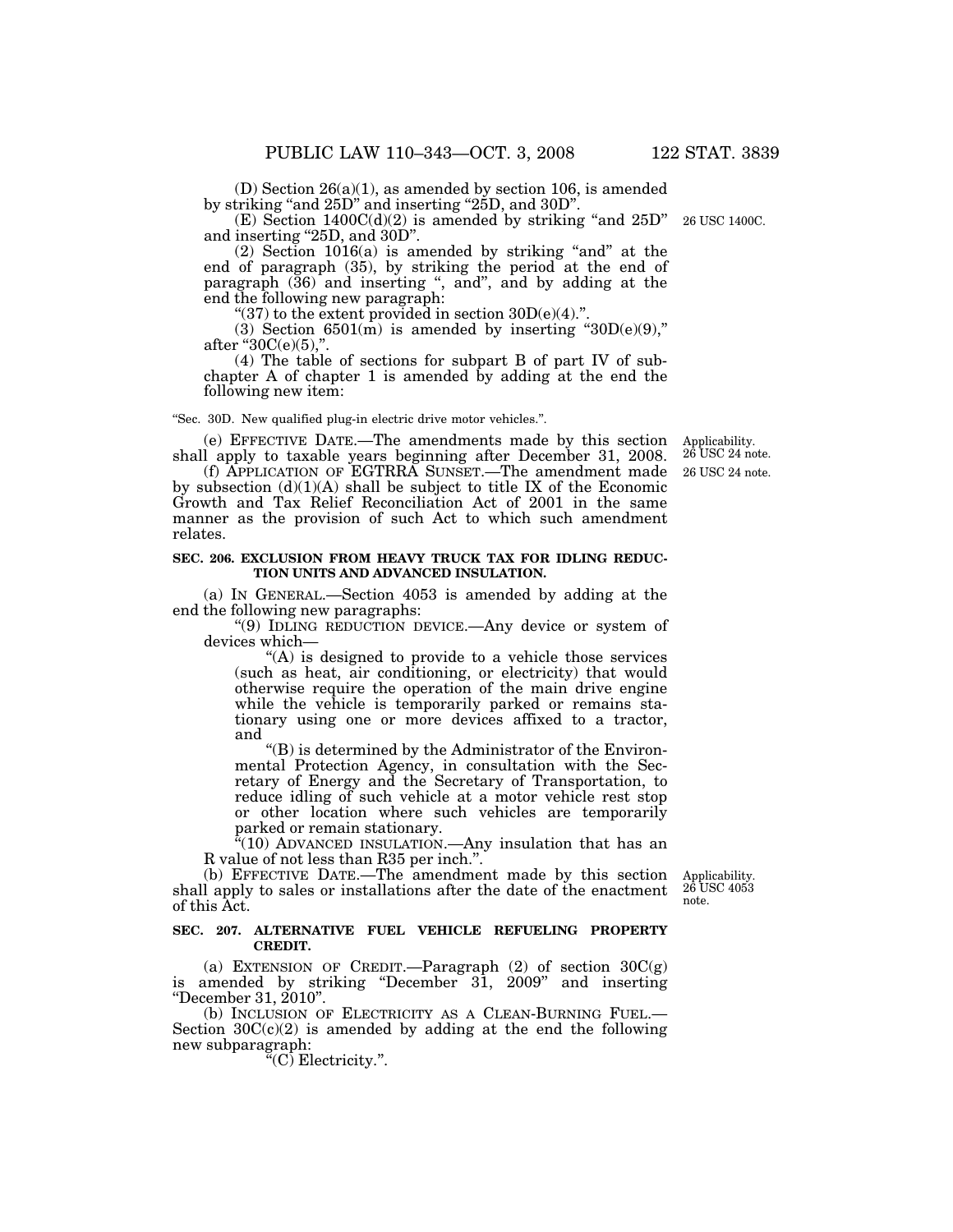Applicability. 26 USC 30C note.

(c) EFFECTIVE DATE.—The amendments made by this section shall apply to property placed in service after the date of the enactment of this Act, in taxable years ending after such date.

#### **SEC. 208. CERTAIN INCOME AND GAINS RELATING TO ALCOHOL FUELS AND MIXTURES, BIODIESEL FUELS AND MIXTURES, AND ALTERNATIVE FUELS AND MIXTURES TREATED AS QUALI-FYING INCOME FOR PUBLICLY TRADED PARTNERSHIPS.**

26 USC 7704.

26 USC 7704 note.

(a) IN GENERAL.—Subparagraph  $(E)$  of section 7704(d)(1), as amended by this Act, is amended by striking ''or industrial source carbon dioxide'' and inserting '', industrial source carbon dioxide, or the transportation or storage of any fuel described in subsection (b), (c), (d), or (e) of section 6426, or any alcohol fuel defined in section 6426(b)(4)(A) or any biodiesel fuel as defined in section  $40A(d)(1)$ " after "timber)".

(b) EFFECTIVE DATE.—The amendment made by this section shall take effect on the date of the enactment of this Act, in taxable years ending after such date.

#### **SEC. 209. EXTENSION AND MODIFICATION OF ELECTION TO EXPENSE CERTAIN REFINERIES.**

(a) EXTENSION.—Paragraph  $(1)$  of section 179 $C(c)$  (relating to qualified refinery property) is amended—

(1) by striking ''January 1, 2012'' in subparagraph (B) and inserting "January 1, 2014", and

(2) by striking ''January 1, 2008'' each place it appears in subparagraph  $(F)$  and inserting "January 1, 2010".

(b) INCLUSION OF FUEL DERIVED FROM SHALE AND TAR SANDS.—

(1) IN GENERAL.—Subsection (d) of section 179C is amended by inserting ", or directly from shale or tar sands" after "(as defined in section  $45K(c)$ ".

(2) CONFORMING AMENDMENT.—Paragraph (2) of section 179C(e) is amended by inserting ''shale, tar sands, or'' before ''qualified fuels''.

(c) EFFECTIVE DATE.—The amendments made by this section shall apply to property placed in service after the date of the enactment of this Act.

#### **SEC. 210. EXTENSION OF SUSPENSION OF TAXABLE INCOME LIMIT ON PERCENTAGE DEPLETION FOR OIL AND NATURAL GAS PRODUCED FROM MARGINAL PROPERTIES.**

Subparagraph  $(H)$  of section  $613A(c)(6)$  (relating to oil and gas produced from marginal properties) is amended by striking "for any taxable year" and all that follows and inserting "for any taxable year—

> ''(i) beginning after December 31, 1997, and before January 1, 2008, or

> "(ii) beginning after December 31, 2008, and before January 1, 2010.''.

#### **SEC. 211. TRANSPORTATION FRINGE BENEFIT TO BICYCLE COM-MUTERS.**

(a) IN GENERAL.—Paragraph (1) of section 132(f) is amended by adding at the end the following:

''(D) Any qualified bicycle commuting reimbursement.''. (b) LIMITATION ON EXCLUSION.—Paragraph (2) of section 132(f)

is amended by striking "and" at the end of subparagraph (A),

Applicability. 26 USC 179C note.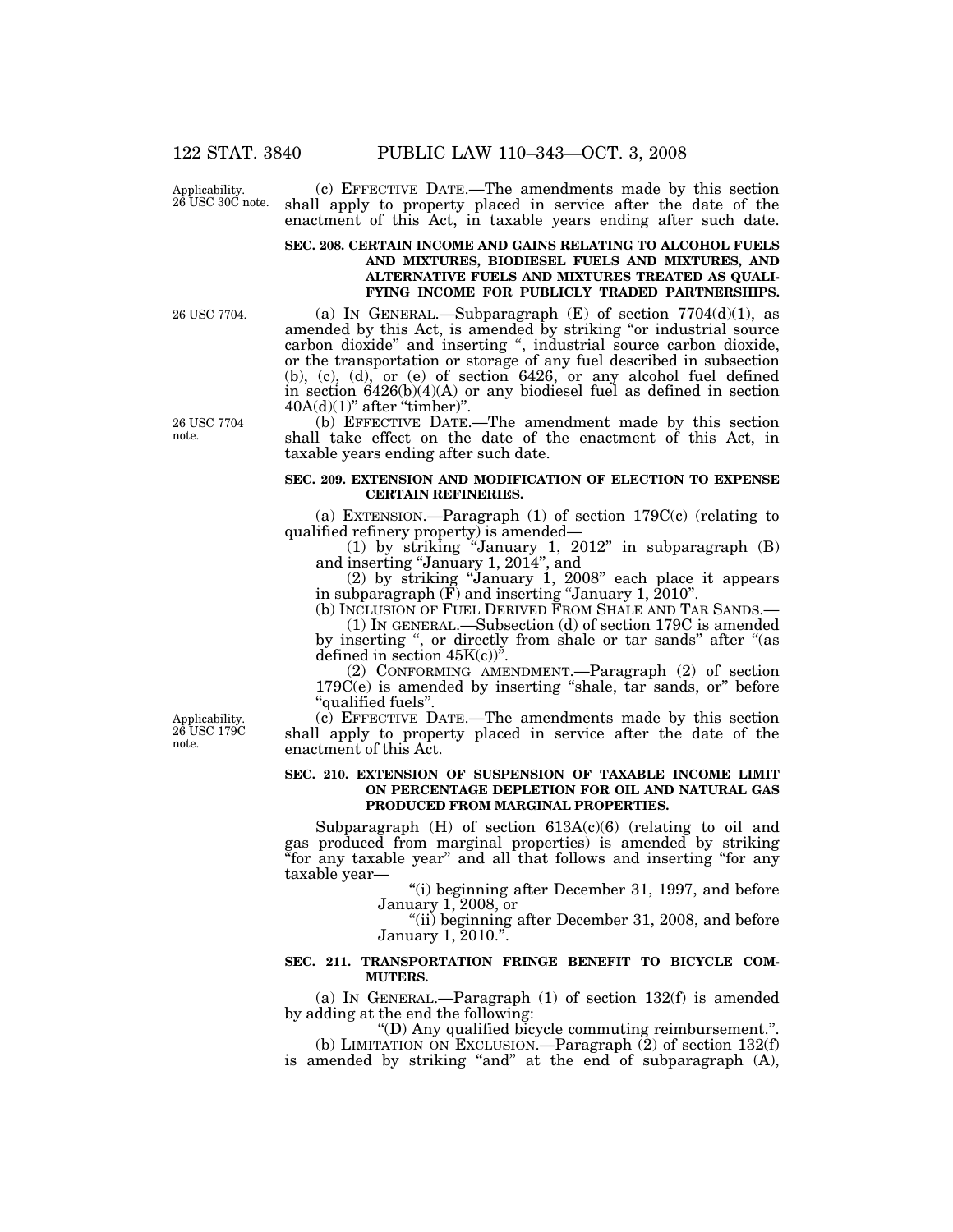by striking the period at the end of subparagraph (B) and inserting '', and'', and by adding at the end the following new subparagraph:

''(C) the applicable annual limitation in the case of

any qualified bicycle commuting reimbursement.''.

(c) DEFINITIONS.—Paragraph  $(5)$  of section  $132(f)$  is amended  $26 \text{ USC132}$ . by adding at the end the following:

"(F) DEFINITIONS RELATED TO BICYCLE COMMUTING<br>REIMBURSEMENT.—

REIMBURSEMENT.— ''(i) QUALIFIED BICYCLE COMMUTING REIMBURSE- MENT.—The term 'qualified bicycle commuting reimbursement' means, with respect to any calendar year, any employer reimbursement during the 15 month period beginning with the first day of such calendar year for reasonable expenses incurred by the employee during such calendar year for the purchase of a bicycle and bicycle improvements, repair, and storage, if such bicycle is regularly used for travel between the employee's residence and place of employment.

''(ii) APPLICABLE ANNUAL LIMITATION.—The term 'applicable annual limitation' means, with respect to any employee for any calendar year, the product of \$20 multiplied by the number of qualified bicycle commuting months during such year.

''(iii) QUALIFIED BICYCLE COMMUTING MONTH.—The term 'qualified bicycle commuting month' means, with respect to any employee, any month during which such employee—

''(I) regularly uses the bicycle for a substantial portion of the travel between the employee's residence and place of employment, and

''(II) does not receive any benefit described in subparagraph  $(A)$ ,  $(B)$ , or  $(C)$  of paragraph  $(1)$ .".

(d) CONSTRUCTIVE RECEIPT OF BENEFIT.—Paragraph  $(4)$  of section 132(f) is amended by inserting ''(other than a qualified bicycle commuting reimbursement)'' after ''qualified transportation fringe''. (e) EFFECTIVE DATE.—The amendments made by this section

shall apply to taxable years beginning after December 31, 2008. Applicability. 26 USC 132 note.

### **TITLE III—ENERGY CONSERVATION AND EFFICIENCY PROVISIONS**

#### **SEC. 301. QUALIFIED ENERGY CONSERVATION BONDS.**

(a) IN GENERAL.—Subpart I of part IV of subchapter A of chapter 1, as amended by section 107, is amended by adding at the end the following new section:

#### **''SEC. 54D. QUALIFIED ENERGY CONSERVATION BONDS.**

''(a) QUALIFIED ENERGY CONSERVATION BOND.—For purposes of this subchapter, the term 'qualified energy conservation bond' means any bond issued as part of an issue if—

 $(1)$  100 percent of the available project proceeds of such issue are to be used for one or more qualified conservation purposes,

 $''(2)$  the bond is issued by a State or local government, and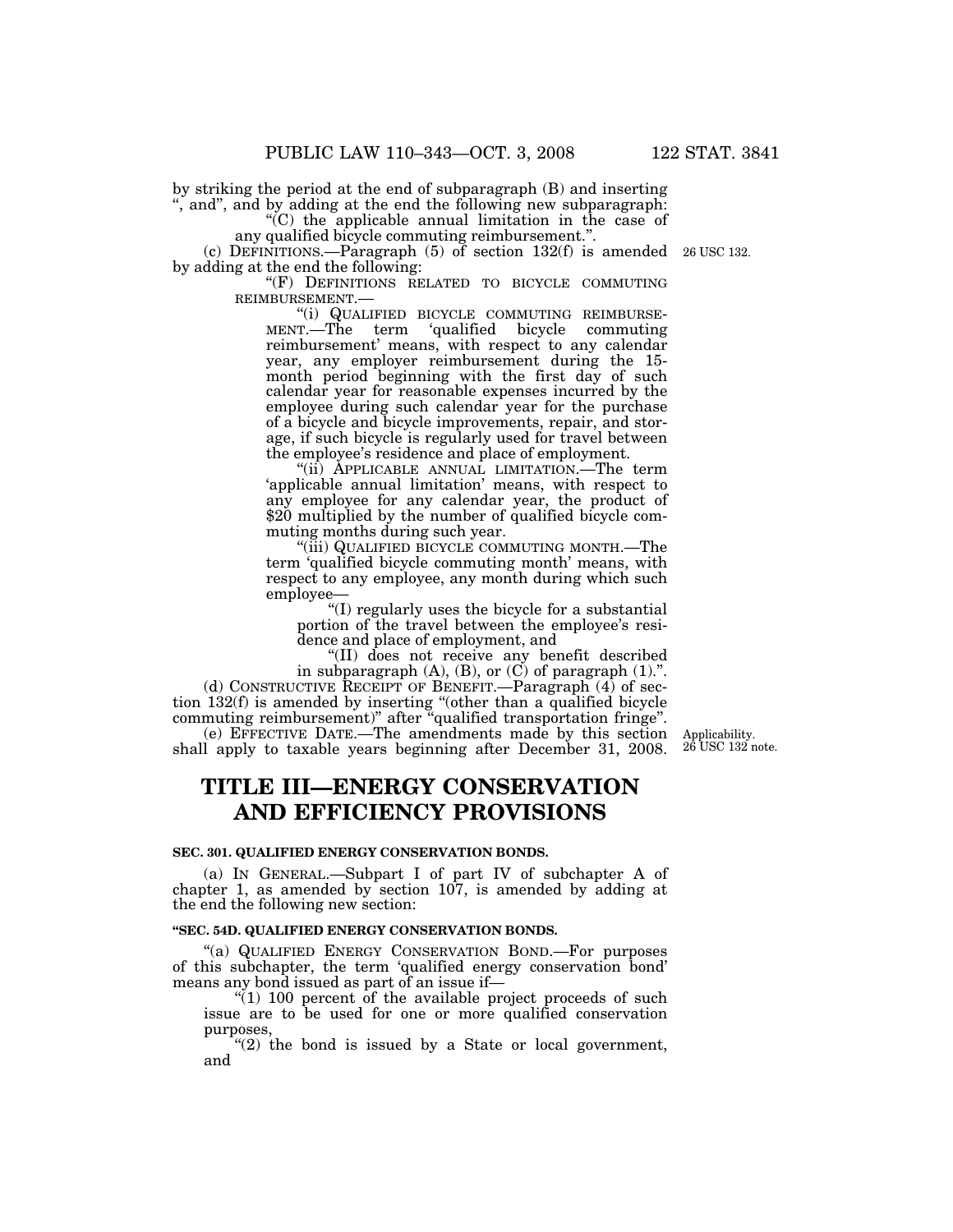''(3) the issuer designates such bond for purposes of this section.

''(b) REDUCED CREDIT AMOUNT.—The annual credit determined under section 54A(b) with respect to any qualified energy conservation bond shall be 70 percent of the amount so determined without regard to this subsection.

''(c) LIMITATION ON AMOUNT OF BONDS DESIGNATED.—The maximum aggregate face amount of bonds which may be designated under subsection (a) by any issuer shall not exceed the limitation amount allocated to such issuer under subsection (e).

"(d) NATIONAL LIMITATION ON AMOUNT OF BONDS DES-IGNATED.—There is a national qualified energy conservation bond limitation of \$800,000,000.

''(e) ALLOCATIONS.—

''(1) IN GENERAL.—The limitation applicable under subsection (d) shall be allocated by the Secretary among the States in proportion to the population of the States.

''(2) ALLOCATIONS TO LARGEST LOCAL GOVERNMENTS.—

"(A) IN GENERAL.—In the case of any State in which there is a large local government, each such local government shall be allocated a portion of such State's allocation which bears the same ratio to the State's allocation (determined without regard to this subparagraph) as the population of such large local government bears to the population of such State.

''(B) ALLOCATION OF UNUSED LIMITATION TO STATE.— The amount allocated under this subsection to a large local government may be reallocated by such local government to the State in which such local government is located.

"(C) LARGE LOCAL GOVERNMENT.—For purposes of this section, the term 'large local government' means any municipality or county if such municipality or county has a population of 100,000 or more.

"(3) ALLOCATION TO ISSUERS; RESTRICTION ON PRIVATE ACTIVITY BONDS.—Any allocation under this subsection to a State or large local government shall be allocated by such State or large local government to issuers within the State in a manner that results in not less than 70 percent of the allocation to such State or large local government being used to designate bonds which are not private activity bonds.

''(f) QUALIFIED CONSERVATION PURPOSE.—For purposes of this section—

''(1) IN GENERAL.—The term 'qualified conservation purpose' means any of the following:

 $\mathcal{H}(A)$  Capital expenditures incurred for purposes of-

''(i) reducing energy consumption in publicly-owned buildings by at least 20 percent,

''(ii) implementing green community programs,

"(iii) rural development involving the production of electricity from renewable energy resources, or

"(iv) any qualified facility (as determined under section 45(d) without regard to paragraphs (8) and (10) thereof and without regard to any placed in service date).

''(B) Expenditures with respect to research facilities, and research grants, to support research in—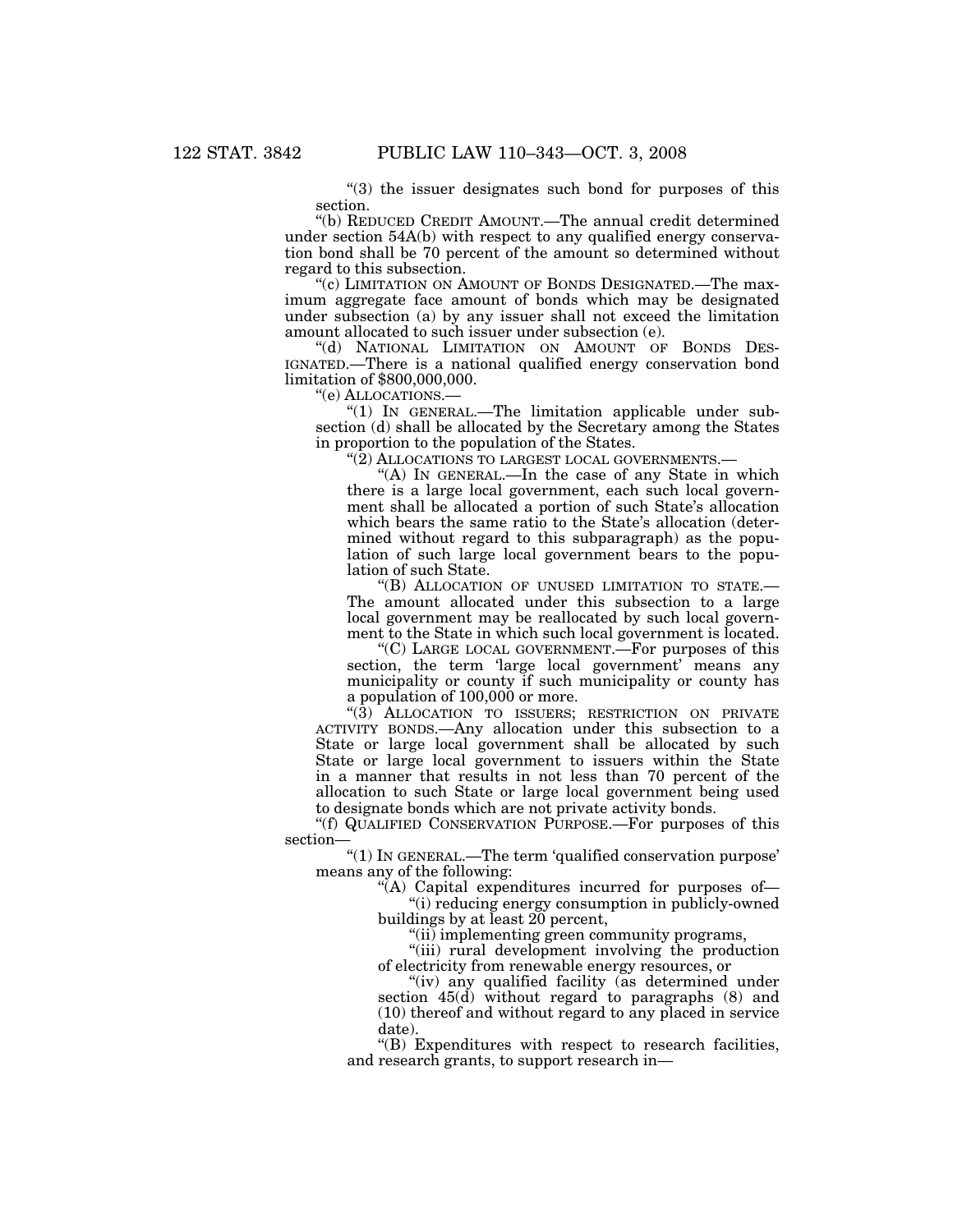"(i) development of cellulosic ethanol or other nonfossil fuels,

''(ii) technologies for the capture and sequestration of carbon dioxide produced through the use of fossil fuels,

''(iii) increasing the efficiency of existing technologies for producing nonfossil fuels,

 $\tilde{f}(iv)$  automobile battery technologies and other technologies to reduce fossil fuel consumption in transportation, or

"(v) technologies to reduce energy use in buildings. ''(C) Mass commuting facilities and related facilities that reduce the consumption of energy, including expenditures to reduce pollution from vehicles used for mass commuting.

''(D) Demonstration projects designed to promote the commercialization of—

''(i) green building technology,

"(ii) conversion of agricultural waste for use in the production of fuel or otherwise,

''(iii) advanced battery manufacturing technologies,

"(iv) technologies to reduce peak use of electricity,

or

''(v) technologies for the capture and sequestration of carbon dioxide emitted from combusting fossil fuels in order to produce electricity.

''(E) Public education campaigns to promote energy efficiency.

"(2) SPECIAL RULES FOR PRIVATE ACTIVITY BONDS.—For purposes of this section, in the case of any private activity bond, the term 'qualified conservation purposes' shall not include any expenditure which is not a capital expenditure.

''(g) POPULATION.—

''(1) IN GENERAL.—The population of any State or local government shall be determined for purposes of this section as provided in section 146(j) for the calendar year which includes the date of the enactment of this section.

''(2) SPECIAL RULE FOR COUNTIES.—In determining the population of any county for purposes of this section, any population of such county which is taken into account in determining the population of any municipality which is a large local government shall not be taken into account in determining the population of such county.

''(h) APPLICATION TO INDIAN TRIBAL GOVERNMENTS.—An Indian tribal government shall be treated for purposes of this section in the same manner as a large local government, except that—

''(1) an Indian tribal government shall be treated for purposes of subsection (e) as located within a State to the extent of so much of the population of such government as resides within such State, and

"(2) any bond issued by an Indian tribal government shall be treated as a qualified energy conservation bond only if issued as part of an issue the available project proceeds of which are used for purposes for which such Indian tribal government could issue bonds to which section 103(a) applies.''. (b) CONFORMING AMENDMENTS.—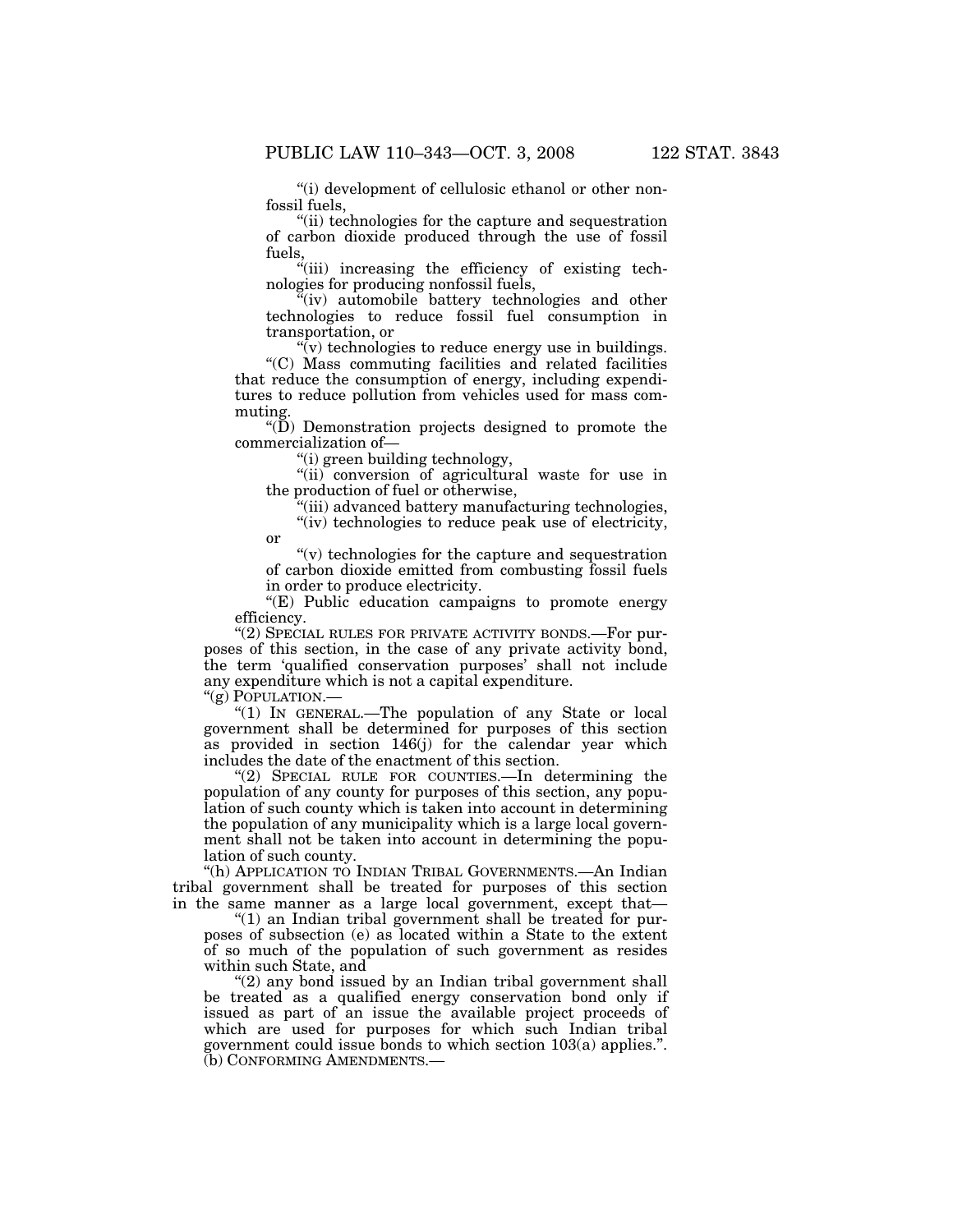(1) Paragraph (1) of section 54A(d), as amended by this Act, is amended to read as follows:

''(1) QUALIFIED TAX CREDIT BOND.—The term 'qualified tax credit bond' means—

''(A) a qualified forestry conservation bond,

"(B) a new clean renewable energy bond, or

''(C) a qualified energy conservation bond,

which is part of an issue that meets requirements of paragraphs  $(2), (3), (4), (5),$  and  $(6)$ .".

(2) Subparagraph (C) of section  $54A(d)(2)$ , as amended by this Act, is amended to read as follows:

''(C) QUALIFIED PURPOSE.—For purposes of this paragraph, the term 'qualified purpose' means—

"(i) in the case of a qualified forestry conservation bond, a purpose specified in section 54B(e),

" $(iii)$  in the case of a new clean renewable energy bond, a purpose specified in section  $54C(a)(1)$ , and "(iii) in the case of a qualified energy conservation

bond, a purpose specified in section  $54D(a)(1)$ .".

(3) The table of sections for subpart I of part IV of subchapter A of chapter 1, as amended by this Act, is amended by adding at the end the following new item:

''Sec. 54D. Qualified energy conservation bonds.''.

Applicability. 26 USC 54A note.

(c) EFFECTIVE DATE.—The amendments made by this section shall apply to obligations issued after the date of the enactment of this Act.

#### **SEC. 302. CREDIT FOR NONBUSINESS ENERGY PROPERTY.**

(a) EXTENSION OF CREDIT.—Section  $25C(g)$  is amended by striking "placed in service after December 31, 2007" and inserting ''placed in service—

" $(1)$  after December 31, 2007, and before January 1, 2009, or

''(2) after December 31, 2009.''.

(b) QUALIFIED BIOMASS FUEL PROPERTY.—

(1) IN GENERAL.—Section  $25C(d)(3)$  is amended—

(A) by striking "and" at the end of subparagraph  $(D)$ ,

(B) by striking the period at the end of subparagraph

(E) and inserting '', and'', and

(C) by adding at the end the following new subparagraph:

" $(F)$  a stove which uses the burning of biomass fuel to heat a dwelling unit located in the United States and used as a residence by the taxpayer, or to heat water for use in such a dwelling unit, and which has a thermal efficiency rating of at least 75 percent.''.

(2) BIOMASS FUEL.—Section  $25C(d)$  is amended by adding at the end the following new paragraph:

''(6) BIOMASS FUEL.—The term 'biomass fuel' means any plant-derived fuel available on a renewable or recurring basis, including agricultural crops and trees, wood and wood waste and residues (including wood pellets), plants (including aquatic plants), grasses, residues, and fibers.''.

(c) MODIFICATION OF WATER HEATER REQUIREMENTS.—Section  $25C(d)(3)(E)$  is amended by inserting "or a thermal efficiency of at least 90 percent" after "0.80".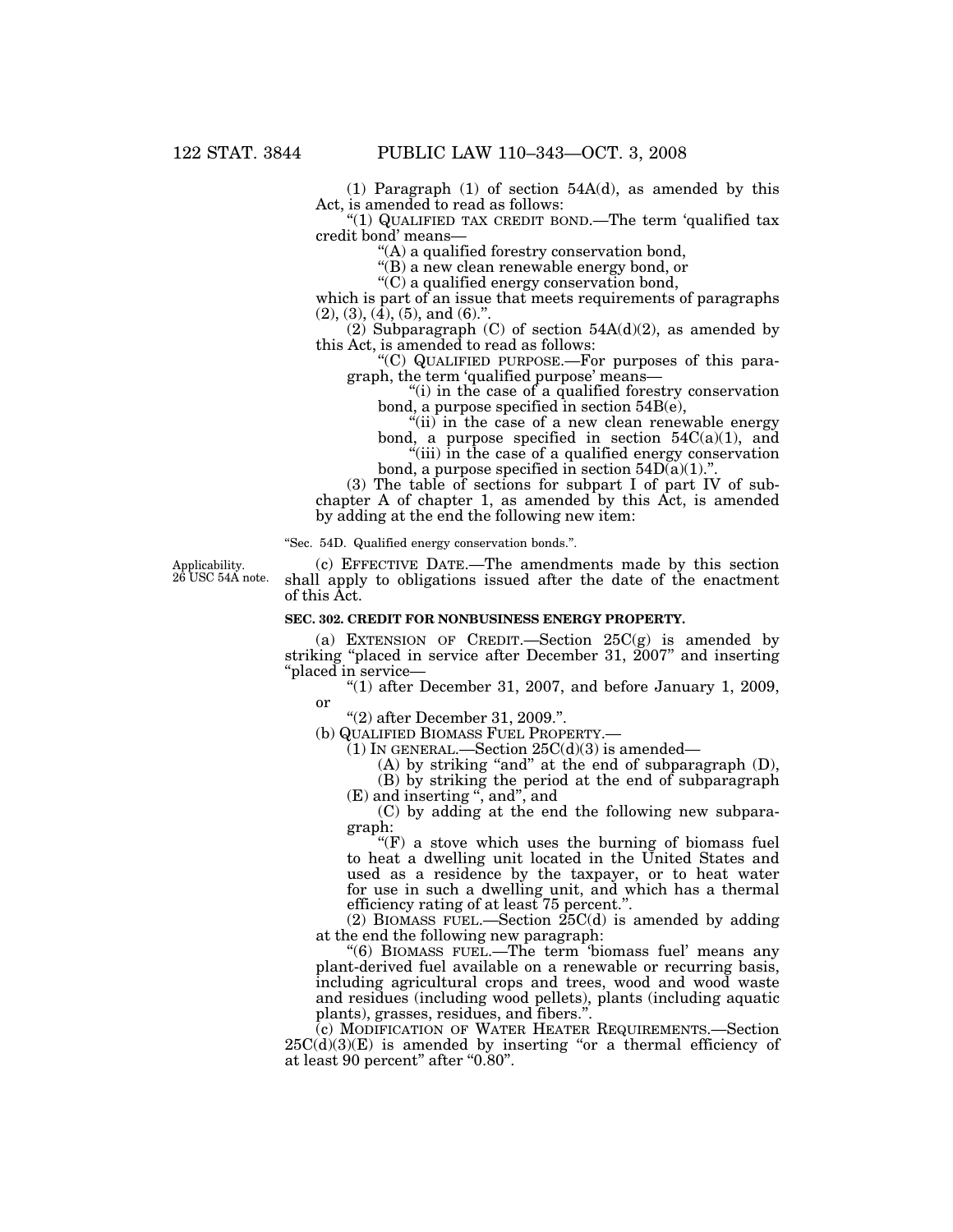(d) COORDINATION WITH CREDIT FOR QUALIFIED GEOTHERMAL HEAT PUMP PROPERTY EXPENDITURES.—

(1) IN GENERAL.—Paragraph (3) of section  $25C(d)$ , as amended by subsections (b) and (c), is amended by striking subparagraph  $(C)$  and by redesignating subparagraphs  $(D)$ ,  $(E)$ , and  $(F)$  as subparagraphs  $(C)$ ,  $(D)$ , and  $(E)$ , respectively.

(2) CONFORMING AMENDMENT.—Subparagraph (C) of section  $25\mathrm{C}(\mathrm{d})(2)$  is amended to read as follows:

''(C) REQUIREMENTS AND STANDARDS FOR AIR CONDI- TIONERS AND HEAT PUMPS.—The standards and requirements prescribed by the Secretary under subparagraph (B) with respect to the energy efficiency ratio (EER) for central air conditioners and electric heat pumps—

''(i) shall require measurements to be based on published data which is tested by manufacturers at 95 degrees Fahrenheit, and Public

'(ii) may be based on the certified data of the Air Conditioning and Refrigeration Institute that are prepared in partnership with the Consortium for Energy Efficiency.''.

(e) MODIFICATION OF QUALIFIED ENERGY EFFICIENCY IMPROVEMENTS.—

(1) IN GENERAL.—Paragraph (1) of section 25C(c) is 26 USC 25C. amended by inserting '', or an asphalt roof with appropriate cooling granules,'' before ''which meet the Energy Star program requirements''.

(2) BUILDING ENVELOPE COMPONENT.—Subparagraph (D) of section  $25C(c)(2)$  is amended—

(A) by inserting "or asphalt roof" after "metal roof", and

(B) by inserting ''or cooling granules'' after ''pigmented coatings".<br>
(f) EFFECTIVE DATES.—

(1) IN GENERAL.—Except as provided in paragraph  $(2)$ , the amendments made this section shall apply to expenditures made after December 31, 2008.

(2) MODIFICATION OF QUALIFIED ENERGY EFFICIENCY IMPROVEMENTS.—The amendments made by subsection (e) shall apply to property placed in service after the date of the enactment of this Act.

#### **SEC. 303. ENERGY EFFICIENT COMMERCIAL BUILDINGS DEDUCTION.**

Subsection (h) of section 179D is amended by striking ''December 31, 2008'' and inserting ''December 31, 2013''.

#### **SEC. 304. NEW ENERGY EFFICIENT HOME CREDIT.**

Subsection (g) of section 45L (relating to termination) is amended by striking ''December 31, 2008'' and inserting ''December 31, 2009''.

#### **SEC. 305. MODIFICATIONS OF ENERGY EFFICIENT APPLIANCE CREDIT FOR APPLIANCES PRODUCED AFTER 2007.**

(a) IN GENERAL.—Subsection (b) of section 45M is amended to read as follows:

"(b) APPLICABLE AMOUNT.—For purposes of subsection  $(a)$ —<br>"(1) DISHWASHERS.—The applicable amount is—

"(A)  $$45$  in the case of a dishwasher which is manufactured in calendar year 2008 or 2009 and which uses no

Applicability. 26 USC 25C note.

information.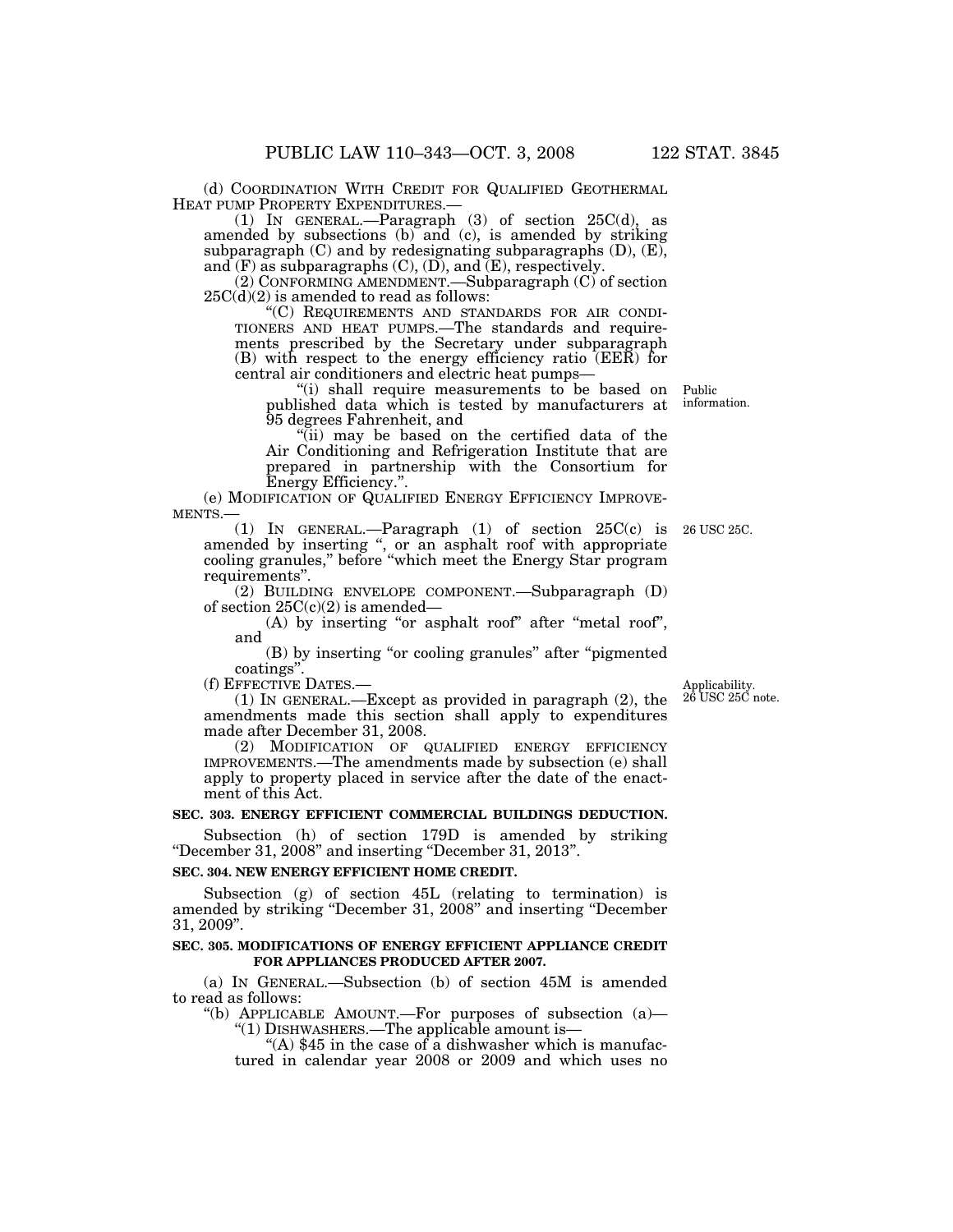more than 324 kilowatt hours per year and 5.8 gallons

 $\frac{60}{10}$  \$75 in the case of a dishwasher which is manufactured in calendar year 2008, 2009, or 2010 and which uses no more than 307 kilowatt hours per year and 5.0 gallons per cycle (5.5 gallons per cycle for dishwashers designed for greater than 12 place settings).<br>"(2) CLOTHES WASHERS.—The applicable amount is—

"(A)  $$75$  in the case of a residential top-loading clothes washer manufactured in calendar year 2008 which meets or exceeds a 1.72 modified energy factor and does not exceed a 8.0 water consumption factor,<br>"(B) \$125 in the case of a residential top-loading clothes

washer manufactured in calendar year 2008 or 2009 which meets or exceeds a 1.8 modified energy factor and does not exceed a 7.5 water consumption factor,

"(C) \$150 in the case of a residential or commercial clothes washer manufactured in calendar year 2008, 2009, or 2010 which meets or exceeds 2.0 modified energy factor and does not exceed a 6.0 water consumption factor, and ''(D) \$250 in the case of a residential or commercial

clothes washer manufactured in calendar year 2008, 2009, or 2010 which meets or exceeds 2.2 modified energy factor and does not exceed a 4.5 water consumption factor. ''(3) REFRIGERATORS.—The applicable amount is—

"(A)  $$50$  in the case of a refrigerator which is manufactured in calendar year 2008, and consumes at least 20 percent but not more than 22.9 percent less kilowatt hours

per year than the 2001 energy conservation standards,  $\mathrm{``(B)}$  \$75 in the case of a refrigerator which is manufac-

tured in calendar year 2008 or 2009, and consumes at least 23 percent but no more than 24.9 percent less kilowatt hours per year than the 2001 energy conservation standards,

"(C) \$100 in the case of a refrigerator which is manufactured in calendar year 2008,  $2009$ , or 2010, and consumes at least 25 percent but not more than 29.9 percent less kilowatt hours per year than the 2001 energy conservation standards, and

"(D)  $$200$  in the case of a refrigerator manufactured in calendar year 2008, 2009, or 2010 and which consumes at least 30 percent less energy than the 2001 energy conservation standards.''.

(b) ELIGIBLE PRODUCTION.—

(1) SIMILAR TREATMENT FOR ALL APPLIANCES.—Subsection (c) of section 45M is amended—

(A) by striking paragraph (2),

(B) by striking "(1) In GENERAL" and all that follows through ''the eligible'' and inserting ''The eligible'',

(C) by moving the text of such subsection in line with the subsection heading, and

(D) by redesignating subparagraphs (A) and (B) as paragraphs (1) and (2), respectively, and by moving such paragraphs 2 ems to the left.

 $(2)$  MODIFICATION OF BASE PERIOD.—Paragraph  $(2)$  of section  $45M(c)$ , as amended by paragraph  $(1)$ , is amended by striking ''3-calendar year'' and inserting ''2-calendar year''.

26 USC 45M.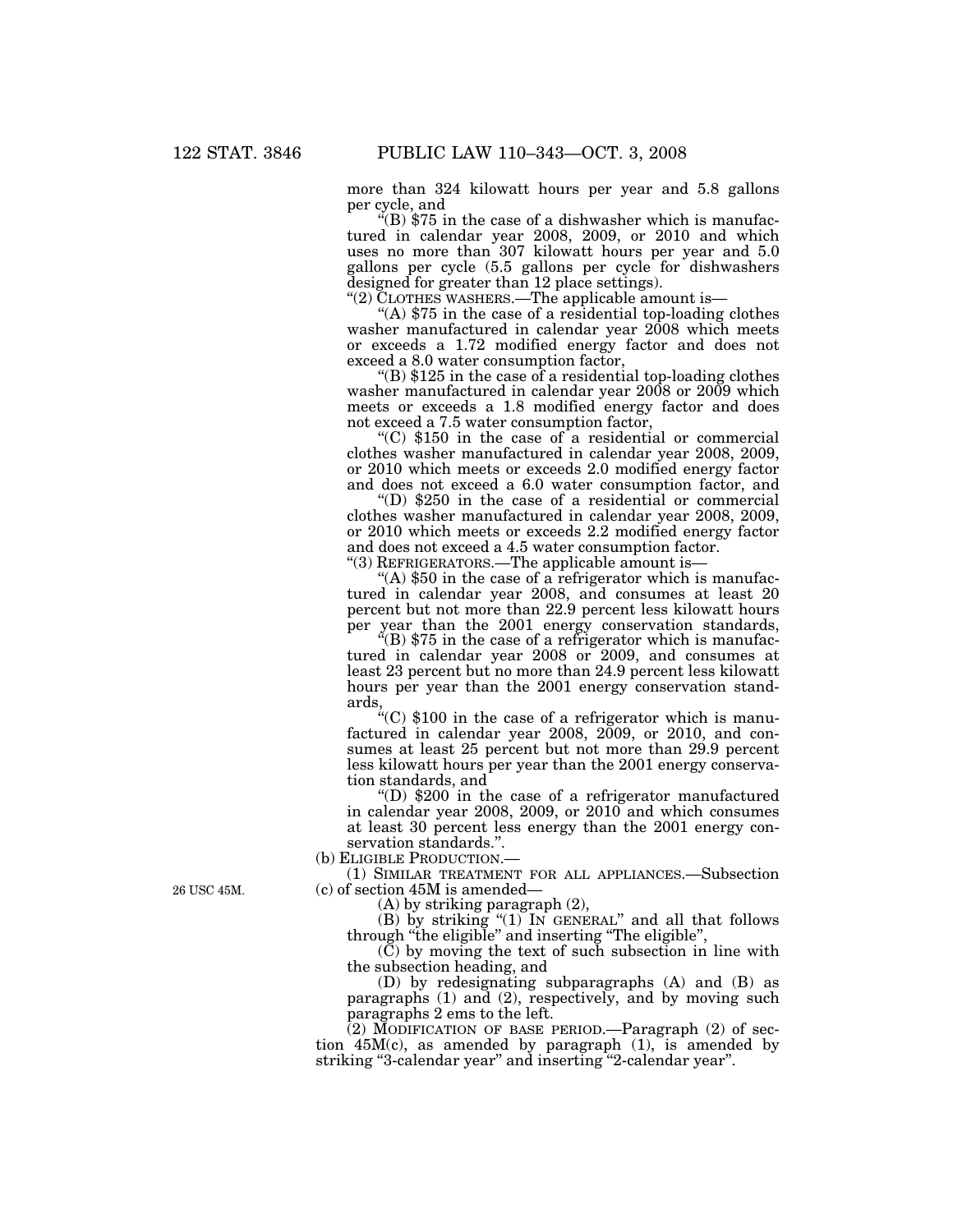(c) TYPES OF ENERGY EFFICIENT APPLIANCES.—Subsection (d) of section 45M is amended to read as follows:

''(d) TYPES OF ENERGY EFFICIENT APPLIANCE.—For purposes of this section, the types of energy efficient appliances are—

" $(1)$  dishwashers described in subsection  $(b)(1)$ ,

"(2) clothes washers described in subsection (b)(2), and " $(3)$  refrigerators described in subsection  $(b)(3)$ .".

(d) AGGREGATE CREDIT AMOUNT ALLOWED.— (1) INCREASE IN LIMIT.—Paragraph (1) of section 45M(e) is amended to read as follows:

''(1) AGGREGATE CREDIT AMOUNT ALLOWED.—The aggregate amount of credit allowed under subsection (a) with respect to a taxpayer for any taxable year shall not exceed \$75,000,000 reduced by the amount of the credit allowed under subsection (a) to the taxpayer (or any predecessor) for all prior taxable years beginning after December 31, 2007.''.

(2) EXCEPTION FOR CERTAIN REFRIGERATOR AND CLOTHES WASHERS.—Paragraph (2) of section 45M(e) is amended to read as follows:

''(2) AMOUNT ALLOWED FOR CERTAIN REFRIGERATORS AND CLOTHES WASHERS.—Refrigerators described in subsection  $(b)(3)(D)$  and clothes washers described in subsection  $(b)(2)(D)$ shall not be taken into account under paragraph (1).''. (e) QUALIFIED ENERGY EFFICIENT APPLIANCES.—

(1) IN GENERAL.—Paragraph (1) of section 45M(f) is amended to read as follows:

''(1) QUALIFIED ENERGY EFFICIENT APPLIANCE.—The term 'qualified energy efficient appliance' means—

"(A) any dishwasher described in subsection  $(b)(1)$ ,

"(B) any clothes washer described in subsection (b)(2), and

''(C) any refrigerator described in subsection (b)(3).''.

(2) CLOTHES WASHER.—Section  $45M(f)(3)$  is amended by inserting "commercial" before "residential" the second place it appears.

 $(3)$  TOP-LOADING CLOTHES WASHER.—Subsection  $(f)$  of section 45M is amended by redesignating paragraphs (4), (5), (6), and (7) as paragraphs (5),  $(\overline{6})$ ,  $(7)$ , and  $(\overline{8})$ , respectively, and by inserting after paragraph (3) the following new paragraph:

"(4) TOP-LOADING CLOTHES WASHER.—The term 'top-loading clothes washer' means a clothes washer which has the clothes container compartment access located on the top of the machine and which operates on a vertical axis.''.

(4) REPLACEMENT OF ENERGY FACTOR.—Section  $45M(f)(6)$ , as redesignated by paragraph (3), is amended to read as follows:

''(6) MODIFIED ENERGY FACTOR.—The term 'modified energy factor' means the modified energy factor established by the Department of Energy for compliance with the Federal energy conservation standard.''.

(5) GALLONS PER CYCLE; WATER CONSUMPTION FACTOR.— Section 45M(f), as amended by paragraph (3), is amended by adding at the end the following:

''(9) GALLONS PER CYCLE.—The term 'gallons per cycle' means, with respect to a dishwasher, the amount of water, expressed in gallons, required to complete a normal cycle of a dishwasher.

26 USC 45M.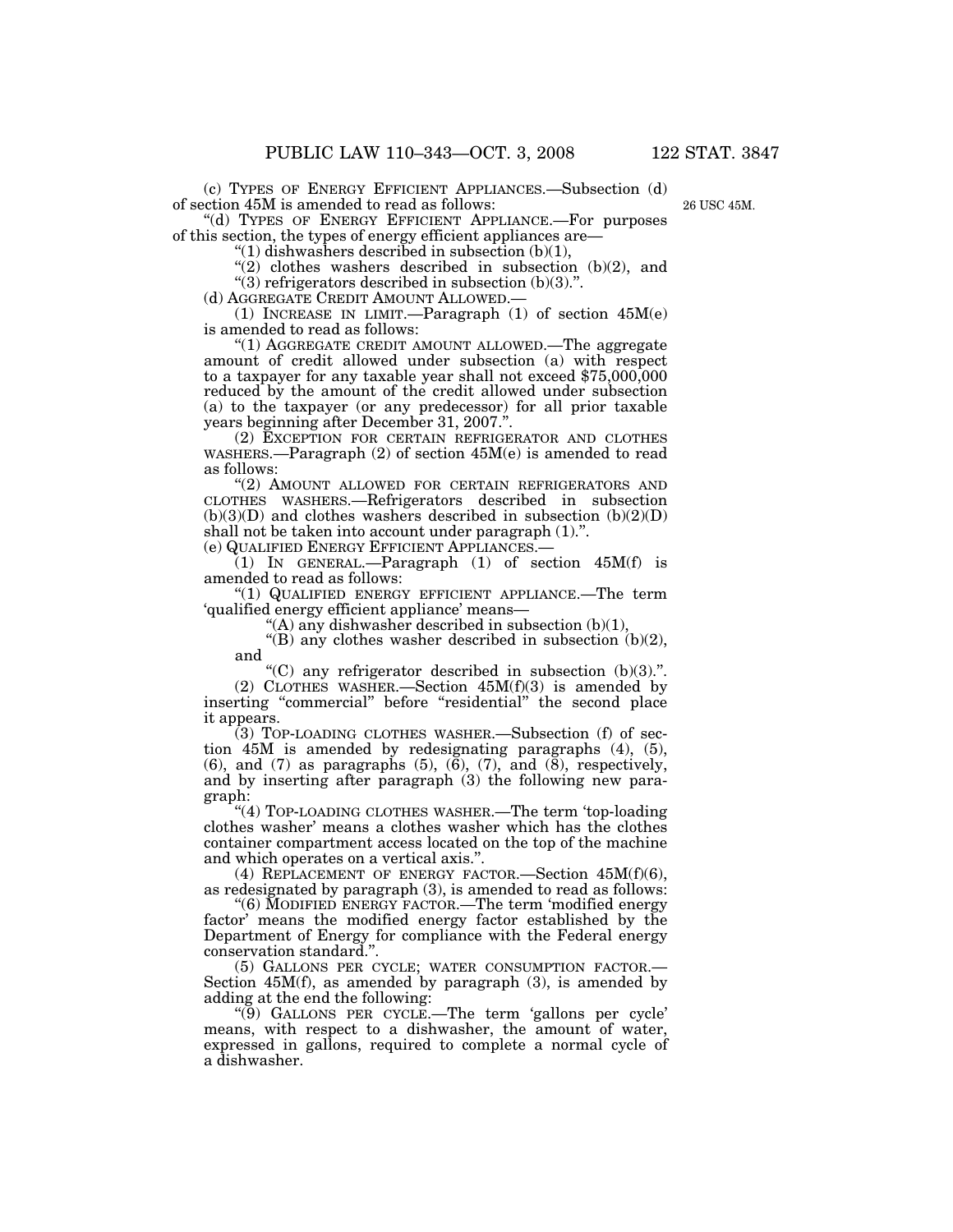''(10) WATER CONSUMPTION FACTOR.—The term 'water consumption factor' means, with respect to a clothes washer, the quotient of the total weighted per-cycle water consumption divided by the cubic foot (or liter) capacity of the clothes washer.''.

(f) EFFECTIVE DATE.—The amendments made by this section shall apply to appliances produced after December 31, 2007.

#### **SEC. 306. ACCELERATED RECOVERY PERIOD FOR DEPRECIATION OF SMART METERS AND SMART GRID SYSTEMS.**

(a) IN GENERAL.—Section  $168(e)(3)(D)$  is amended by striking "and" at the end of clause (i), by striking the period at the end of clause (ii) and inserting a comma, and by inserting after clause (ii) the following new clauses:

''(iii) any qualified smart electric meter, and

"(iv) any qualified smart electric grid system.". (b) DEFINITIONS.—Section 168(i) is amended by inserting at the end the following new paragraph:

''(18) QUALIFIED SMART ELECTRIC METERS.—

''(A) IN GENERAL.—The term 'qualified smart electric meter' means any smart electric meter which—

"(i) is placed in service by a taxpayer who is a supplier of electric energy or a provider of electric energy services, and

''(ii) does not have a class life (determined without regard to subsection (e)) of less than 10 years.

''(B) SMART ELECTRIC METER.—For purposes of subparagraph (A), the term 'smart electric meter' means any timebased meter and related communication equipment which is capable of being used by the taxpayer as part of a system that—

''(i) measures and records electricity usage data on a time-differentiated basis in at least 24 separate time segments per day,

''(ii) provides for the exchange of information between supplier or provider and the customer's electric meter in support of time-based rates or other forms of demand response,

''(iii) provides data to such supplier or provider so that the supplier or provider can provide energy usage information to customers electronically, and ''(iv) provides net metering.

''(19) QUALIFIED SMART ELECTRIC GRID SYSTEMS.—

''(A) IN GENERAL.—The term 'qualified smart electric grid system' means any smart grid property which—

''(i) is used as part of a system for electric distribution grid communications, monitoring, and management placed in service by a taxpayer who is a supplier of electric energy or a provider of electric energy services, and

''(ii) does not have a class life (determined without regard to subsection (e)) of less than 10 years.

''(B) SMART GRID PROPERTY.—For the purposes of subparagraph (A), the term 'smart grid property' means electronics and related equipment that is capable of—

''(i) sensing, collecting, and monitoring data of or from all portions of a utility's electric distribution grid,

Applicability. 26 USC 45M note.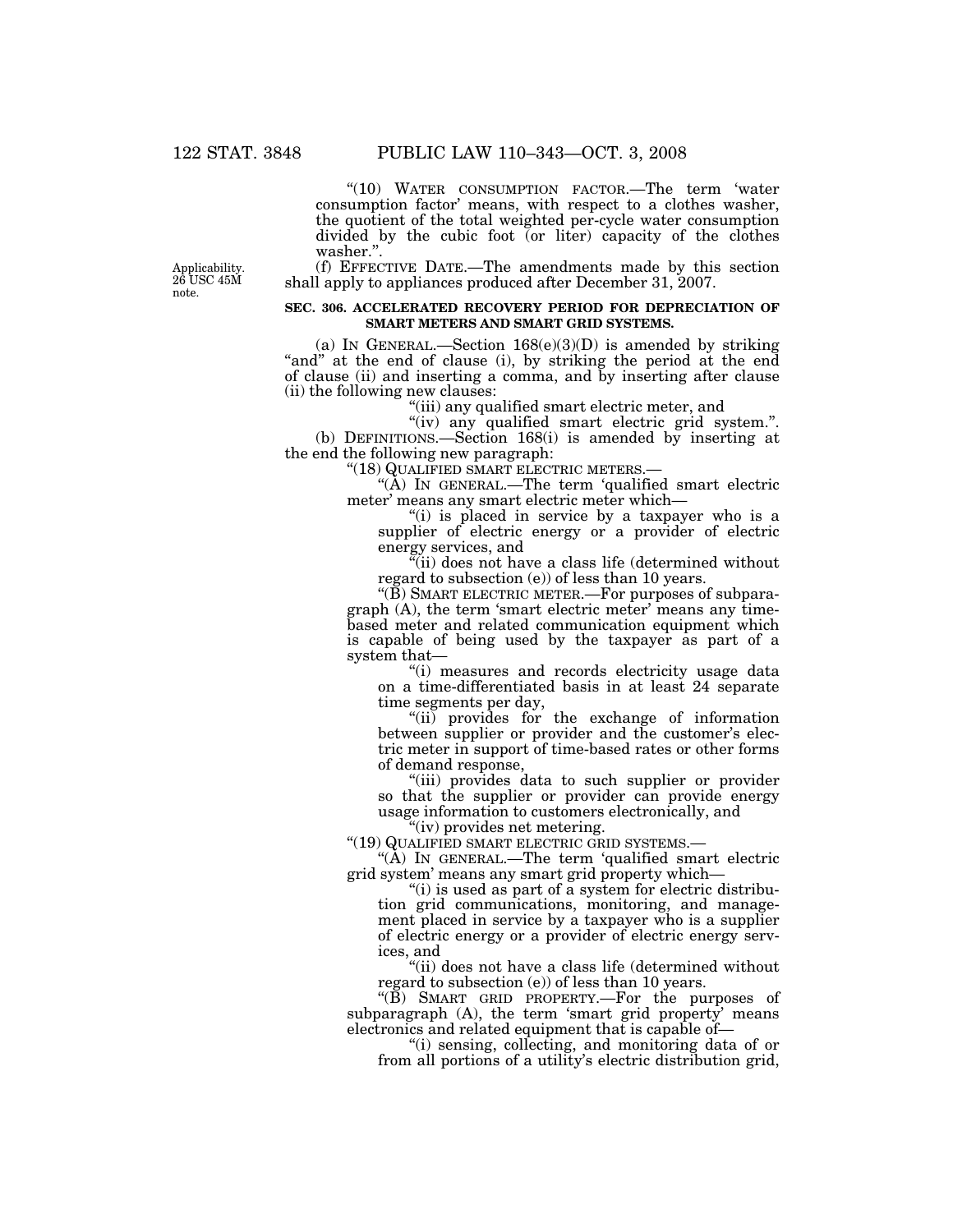''(ii) providing real-time, two-way communications to monitor or manage such grid, and

"(iii) providing real time analysis of and event prediction based upon collected data that can be used to improve electric distribution system reliability, quality, and performance."

(c) CONTINUED APPLICATION OF 150 PERCENT DECLINING BAL- ANCE METHOD.—Paragraph (2) of section 168(b) is amended by striking "or" at the end of subparagraph (B), by redesignating subparagraph (C) as subparagraph (D), and by inserting after subparagraph (B) the following new subparagraph:

''(C) any property (other than property described in paragraph  $(3)$ ) which is a qualified smart electric meter or qualified smart electric grid system, or''.

(d) EFFECTIVE DATE.—The amendments made by this section shall apply to property placed in service after the date of the enactment of this Act.

#### **SEC. 307. QUALIFIED GREEN BUILDING AND SUSTAINABLE DESIGN PROJECTS.**

(a) IN GENERAL.—Paragraph (8) of section 142(l) is amended by striking ''September 30, 2009'' and inserting ''September 30, 2012''.

(b) TREATMENT OF CURRENT REFUNDING BONDS.—Paragraph  $(9)$  of section 142(l) is amended by striking "October 1, 2009" and inserting "October 1, 2012".

(c)  $ACCOUNTABILITY. - The second sentence of section 701(d)$ of the American Jobs Creation Act of 2004 is amended by striking 26 USC 142 note. "issuance," and inserting "issuance of the last issue with respect to such project,''.

#### **SEC. 308. SPECIAL DEPRECIATION ALLOWANCE FOR CERTAIN REUSE AND RECYCLING PROPERTY.**

(a) IN GENERAL.—Section 168 is amended by adding at the end the following new subsection:

"(m) SPECIAL ALLOWANCE FOR CERTAIN REUSE AND RECYCLING PROPERTY.—

" $(1)$  In GENERAL.—In the case of any qualified reuse and recycling property—

(A) the depreciation deduction provided by section 167(a) for the taxable year in which such property is placed in service shall include an allowance equal to 50 percent of the adjusted basis of the qualified reuse and recycling property, and

''(B) the adjusted basis of the qualified reuse and recycling property shall be reduced by the amount of such deduction before computing the amount otherwise allowable as a depreciation deduction under this chapter for such taxable year and any subsequent taxable year.

''(2) QUALIFIED REUSE AND RECYCLING PROPERTY.—For purposes of this subsection—

''(A) IN GENERAL.—The term 'qualified reuse and recycling property' means any reuse and recycling property—

''(i) to which this section applies,

"(ii) which has a useful life of at least 5 years,

"(iii) the original use of which commences with Effective date. the taxpayer after August 31, 2008, and

Applicability. 26 USC 168 note.

26 USC 168.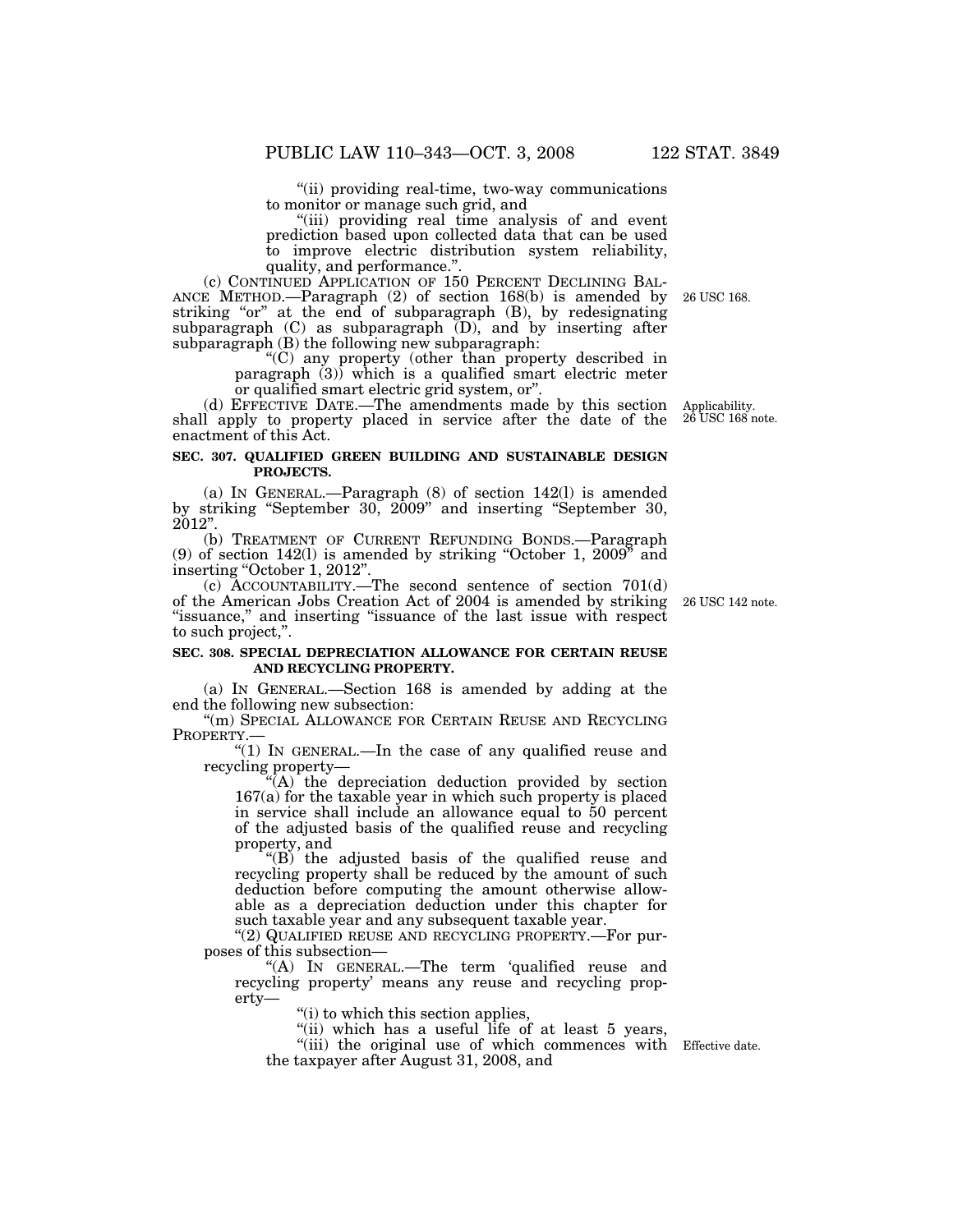Effective date.

Effective date.

''(iv) which is—

''(I) acquired by purchase (as defined in section  $179(d)(2)$  by the taxpayer after August 31, 2008, but only if no written binding contract for the acquisition was in effect before September 1, 2008, or

''(II) acquired by the taxpayer pursuant to a written binding contract which was entered into after August 31, 2008.<br>"(B) Exceptions.—

"(i) BONUS DEPRECIATION PROPERTY UNDER SUB-SECTION (k).—The term 'qualified reuse and recycling property' shall not include any property to which section 168(k) applies.

''(ii) ALTERNATIVE DEPRECIATION PROPERTY.—The term 'qualified reuse and recycling property' shall not include any property to which the alternative depreciation system under subsection (g) applies, determined without regard to paragraph  $(7)$  of subsection  $(g)$ (relating to election to have system apply).

"(iii) ELECTION OUT.—If a taxpayer makes an election under this clause with respect to any class of property for any taxable year, this subsection shall not apply to all property in such class placed in service during such taxable year.

''(C) SPECIAL RULE FOR SELF-CONSTRUCTED PROPERTY.— In the case of a taxpayer manufacturing, constructing, or producing property for the taxpayer's own use, the requirements of clause (iv) of subparagraph (A) shall be treated as met if the taxpayer begins manufacturing, constructing, or producing the property after August 31, 2008.

''(D) DEDUCTION ALLOWED IN COMPUTING MINIMUM TAX.—For purposes of determining alternative minimum taxable income under section 55, the deduction under subsection (a) for qualified reuse and recycling property shall be determined under this section without regard to any adjustment under section 56.

" $(3)$  DEFINITIONS.—For purposes of this subsection—

''(A) REUSE AND RECYCLING PROPERTY.—

''(i) IN GENERAL.—The term 'reuse and recycling property' means any machinery and equipment (not including buildings or real estate), along with all appurtenances thereto, including software necessary to operate such equipment, which is used exclusively to collect, distribute, or recycle qualified reuse and recyclable materials.

''(ii) EXCLUSION.—Such term does not include rolling stock or other equipment used to transport reuse and recyclable materials.

''(B) QUALIFIED REUSE AND RECYCLABLE MATERIALS.—

''(i) IN GENERAL.—The term 'qualified reuse and recyclable materials' means scrap plastic, scrap glass, scrap textiles, scrap rubber, scrap packaging, recovered fiber, scrap ferrous and nonferrous metals, or electronic scrap generated by an individual or business.

(ii) ELECTRONIC SCRAP.—For purposes of clause (i), the term 'electronic scrap' means—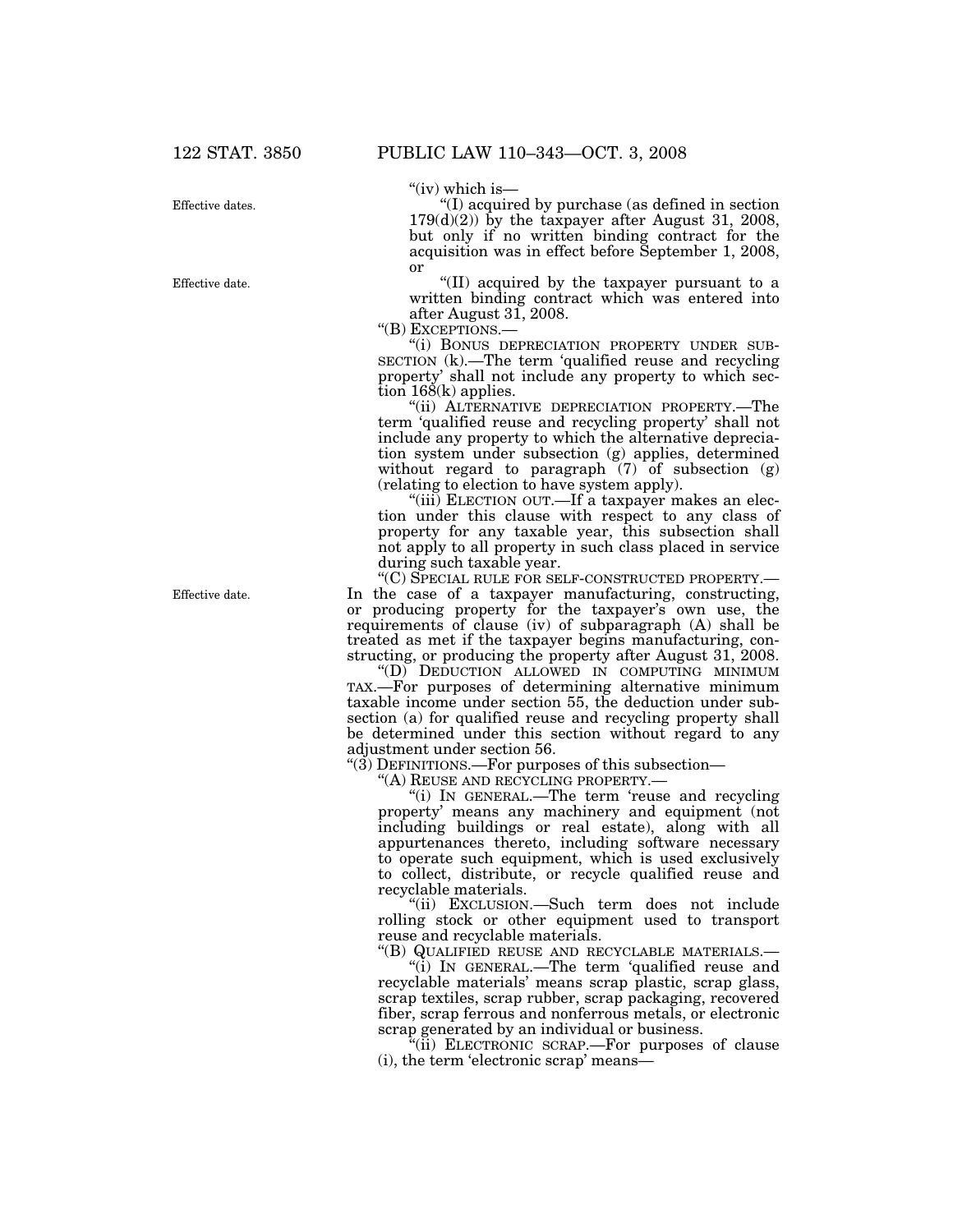''(I) any cathode ray tube, flat panel screen, or similar video display device with a screen size greater than 4 inches measured diagonally, or

''(II) any central processing unit.

''(C) RECYCLING OR RECYCLE.—The term 'recycling' or 'recycle' means that process (including sorting) by which worn or superfluous materials are manufactured or processed into specification grade commodities that are suitable for use as a replacement or substitute for virgin materials in manufacturing tangible consumer and commercial products, including packaging.''.

(b) EFFECTIVE DATE.—The amendment made by this section shall apply to property placed in service after August 31, 2008.

### **TITLE IV—REVENUE PROVISIONS**

#### **SEC. 401. LIMITATION OF DEDUCTION FOR INCOME ATTRIBUTABLE TO DOMESTIC PRODUCTION OF OIL, GAS, OR PRIMARY PRODUCTS THEREOF.**

(a) IN GENERAL.—Section 199(d) is amended by redesignating paragraph (9) as paragraph (10) and by inserting after paragraph (8) the following new paragraph:

''(9) SPECIAL RULE FOR TAXPAYERS WITH OIL RELATED QUALI-FIED PRODUCTION ACTIVITIES INCOME.—

''(A) IN GENERAL.—If a taxpayer has oil related qualified production activities income for any taxable year beginning after 2009, the amount otherwise allowable as a deduction under subsection (a) shall be reduced by 3 percent of the least of—

''(i) the oil related qualified production activities income of the taxpayer for the taxable year,

''(ii) the qualified production activities income of the taxpayer for the taxable year, or

"(iii) taxable income (determined without regard to this section).

''(B) OIL RELATED QUALIFIED PRODUCTION ACTIVITIES INCOME.—For purposes of this paragraph, the term 'oil related qualified production activities income' means for any taxable year the qualified production activities income which is attributable to the production, refining, processing, transportation, or distribution of oil, gas, or any primary product thereof during such taxable year.

''(C) PRIMARY PRODUCT.—For purposes of this paragraph, the term 'primary product' has the same meaning as when used in section  $927(a)(2)(C)$ , as in effect before its repeal.''.

(b) CONFORMING AMENDMENT.—Section 199(d)(2) (relating to application to individuals) is amended by striking ''subsection  $(a)(1)(B)$ " and inserting "subsections  $(a)(1)(B)$  and  $(d)(9)(A)(iii)$ ".

(c) EFFECTIVE DATE.—The amendments made by this section shall apply to taxable years beginning after December 31, 2008.

Applicability. 26 USC 199 note.

26 USC 199.

Applicability. 26 USC 168 note.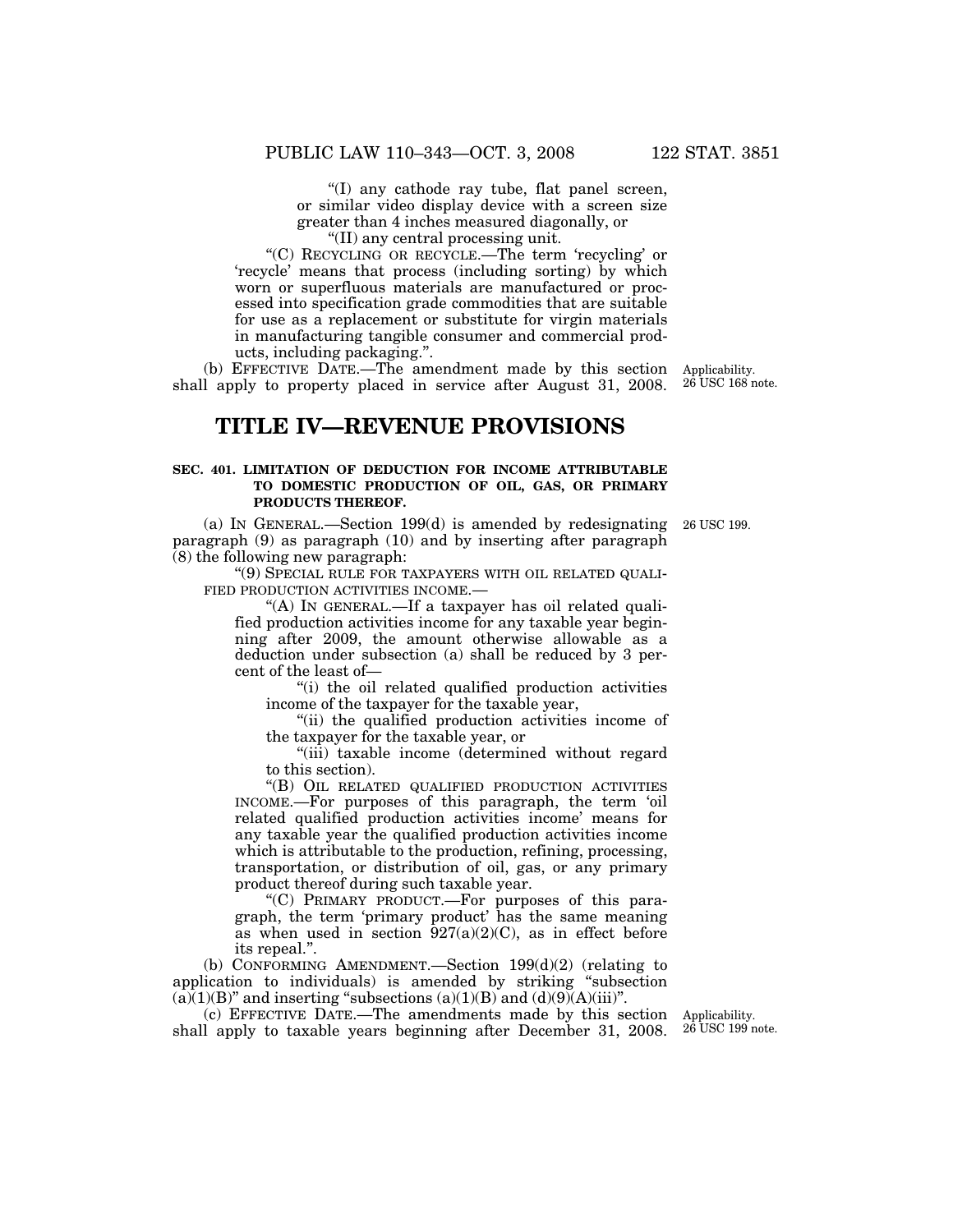#### **SEC. 402. ELIMINATION OF THE DIFFERENT TREATMENT OF FOREIGN OIL AND GAS EXTRACTION INCOME AND FOREIGN OIL RELATED INCOME FOR PURPOSES OF THE FOREIGN TAX CREDIT.**

26 USC 907.

(a) IN GENERAL.—Subsections (a) and (b) of section 907 (relating to special rules in case of foreign oil and gas income) are amended to read as follows:

''(a) REDUCTION IN AMOUNT ALLOWED AS FOREIGN TAX UNDER SECTION 901.—In applying section 901, the amount of any foreign oil and gas taxes paid or accrued (or deemed to have been paid) during the taxable year which would (but for this subsection) be taken into account for purposes of section 901 shall be reduced by the amount (if any) by which the amount of such taxes exceeds the product of—

''(1) the amount of the combined foreign oil and gas income for the taxable year,

 $''(2)$  multiplied by—

" $(A)$  in the case of a corporation, the percentage which is equal to the highest rate of tax specified under section 11(b), or

 $f(B)$  in the case of an individual, a fraction the numerator of which is the tax against which the credit under section 901(a) is taken and the denominator of which is the taxpayer's entire taxable income.

''(b) COMBINED FOREIGN OIL AND GAS INCOME; FOREIGN OIL AND GAS TAXES.—For purposes of this section—

''(1) COMBINED FOREIGN OIL AND GAS INCOME.—The term 'combined foreign oil and gas income' means, with respect to any taxable year, the sum of—

''(A) foreign oil and gas extraction income, and

''(B) foreign oil related income.

"(2) FOREIGN OIL AND GAS TAXES.—The term 'foreign oil and gas taxes' means, with respect to any taxable year, the sum of—

''(A) oil and gas extraction taxes, and

"(B) any income, war profits, and excess profits taxes paid or accrued (or deemed to have been paid or accrued under section 902 or 960) during the taxable year with respect to foreign oil related income (determined without regard to subsection  $(c)(4)$  or loss which would be taken into account for purposes of section 901 without regard to this section."

(b) RECAPTURE OF FOREIGN OIL AND GAS LOSSES.—Paragraph (4) of section 907(c) (relating to recapture of foreign oil and gas extraction losses by recharacterizing later extraction income) is amended to read as follows:

"(4) RECAPTURE OF FOREIGN OIL AND GAS LOSSES BY RE-CHARACTERIZING LATER COMBINED FOREIGN OIL AND GAS INCOME.—

"(A) IN GENERAL.—The combined foreign oil and gas income of a taxpayer for a taxable year (determined without regard to this paragraph) shall be reduced—

''(i) first by the amount determined under subparagraph (B), and

"(ii) then by the amount determined under subparagraph  $(C)$ .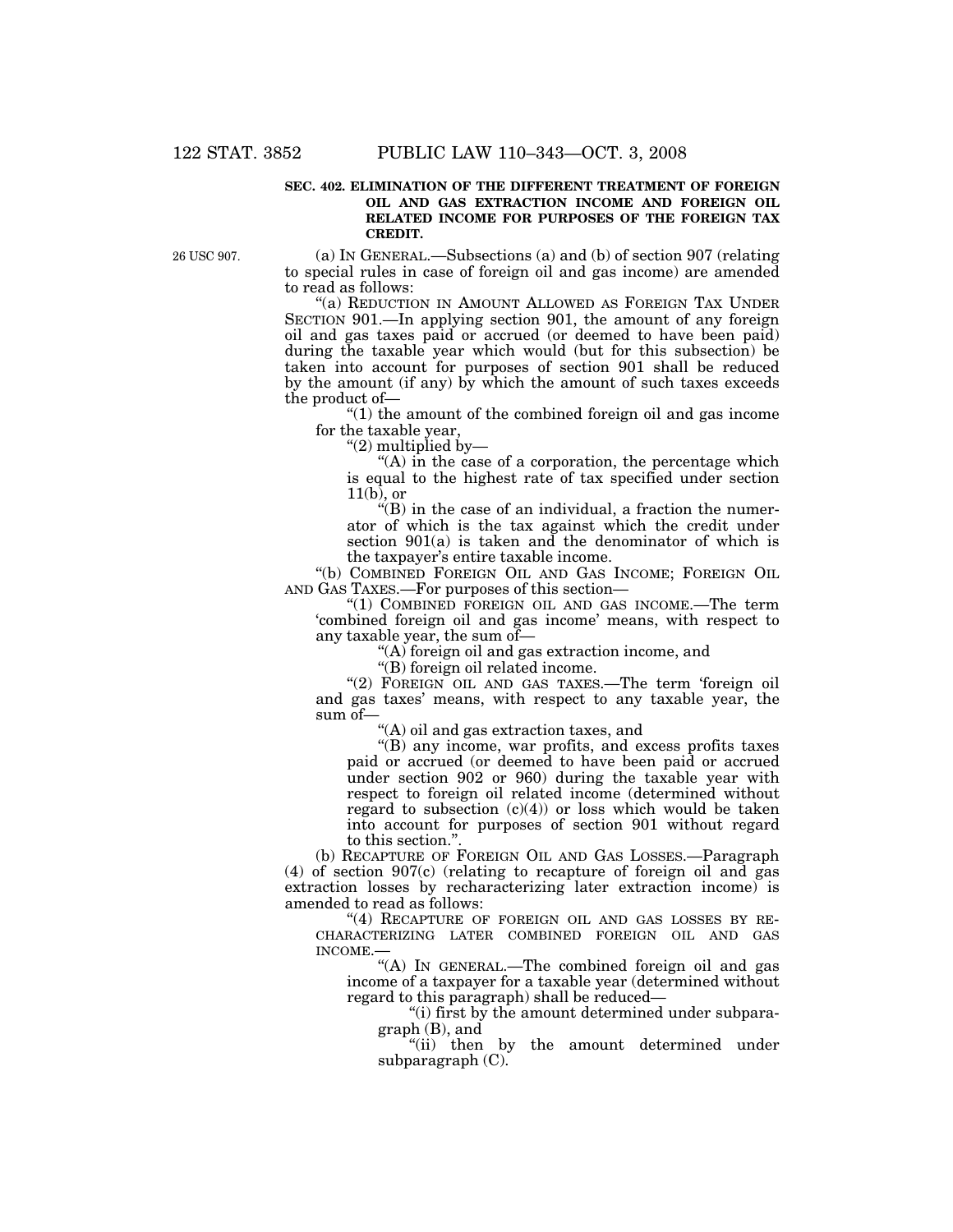The aggregate amount of such reductions shall be treated as income (from sources without the United States) which is not combined foreign oil and gas income.

''(B) REDUCTION FOR PRE-2009 FOREIGN OIL EXTRACTION LOSSES.—The reduction under this paragraph shall be equal to the lesser of—

''(i) the foreign oil and gas extraction income of the taxpayer for the taxable year (determined without regard to this paragraph), or

''(ii) the excess of—

''(I) the aggregate amount of foreign oil extraction losses for preceding taxable years beginning after December 31, 1982, and before January 1, 2009, over

''(II) so much of such aggregate amount as was recharacterized under this paragraph (as in effect before and after the date of the enactment of the Energy Improvement and Extension Act of 2008) for preceding taxable years beginning after December 31, 1982.

''(C) REDUCTION FOR POST-2008 FOREIGN OIL AND GAS LOSSES.—The reduction under this paragraph shall be equal to the lesser of—

''(i) the combined foreign oil and gas income of the taxpayer for the taxable year (determined without regard to this paragraph), reduced by an amount equal to the reduction under subparagraph (A) for the taxable year, or

''(ii) the excess of—

Effective dates.

''(I) the aggregate amount of foreign oil and gas losses for preceding taxable years beginning after December 31, 2008, over

''(II) so much of such aggregate amount as was recharacterized under this paragraph for preceding taxable years beginning after December 31, 2008.

''(D) FOREIGN OIL AND GAS LOSS DEFINED.—

''(i) IN GENERAL.—For purposes of this paragraph, the term 'foreign oil and gas loss' means the amount by which—

''(I) the gross income for the taxable year from sources without the United States and its possessions (whether or not the taxpayer chooses the benefits of this subpart for such taxable year) taken into account in determining the combined foreign oil and gas income for such year, is exceeded by

''(II) the sum of the deductions properly apportioned or allocated thereto.

''(ii) NET OPERATING LOSS DEDUCTION NOT TAKEN INTO ACCOUNT.—For purposes of clause (i), the net operating loss deduction allowable for the taxable year under section 172(a) shall not be taken into account.

''(iii) EXPROPRIATION AND CASUALTY LOSSES NOT TAKEN INTO ACCOUNT.—For purposes of clause (i), there shall not be taken into account—

Effective dates.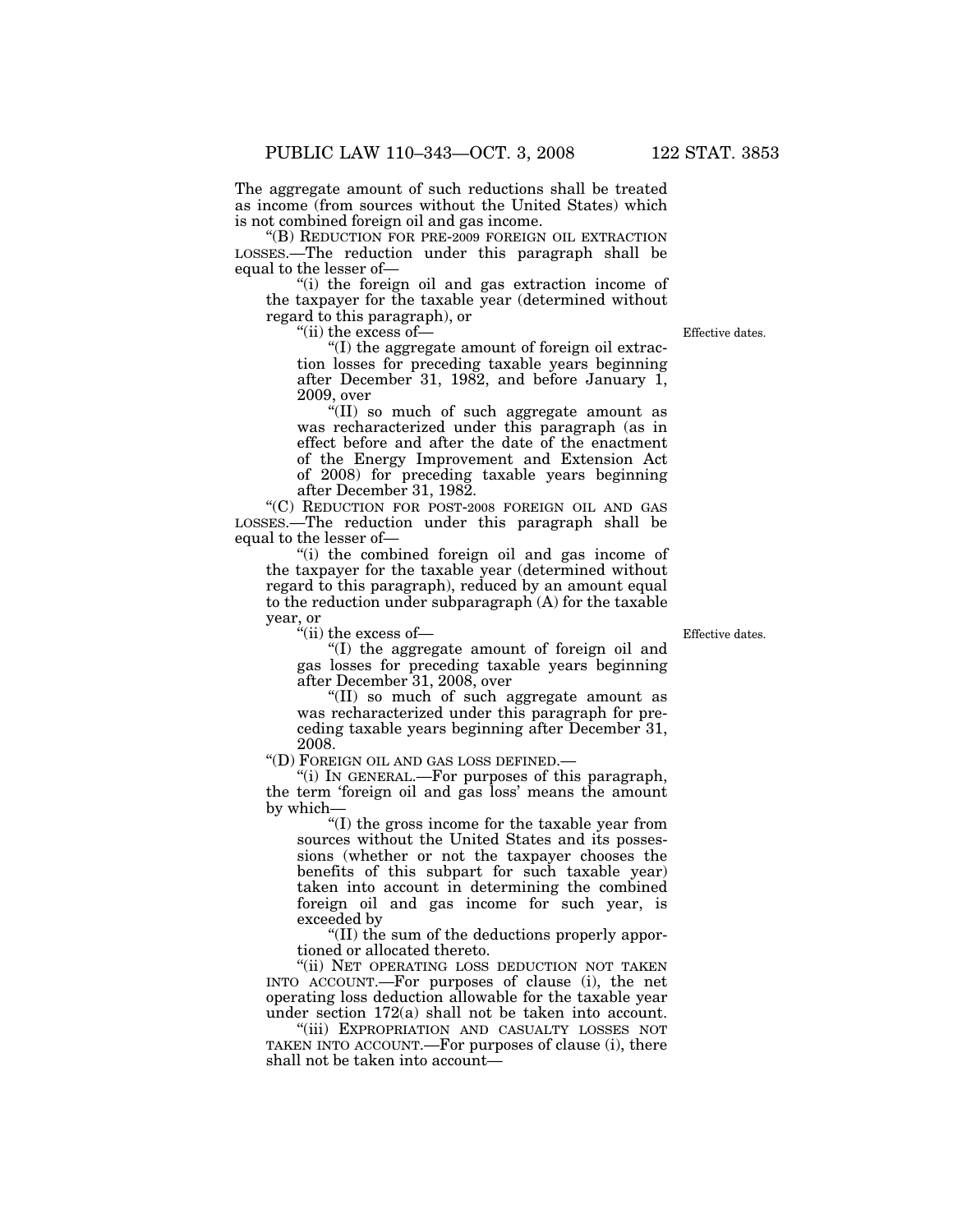''(I) any foreign expropriation loss (as defined in section 172(h) (as in effect on the day before the date of the enactment of the Revenue Reconciliation Act of 1990)) for the taxable year, or

''(II) any loss for the taxable year which arises from fire, storm, shipwreck, or other casualty, or from theft,

to the extent such loss is not compensated for by insurance or otherwise.

"(iv) FOREIGN OIL EXTRACTION LOSS.—For purposes of subparagraph (B)(ii)(I), foreign oil extraction losses shall be determined under this paragraph as in effect on the day before the date of the enactment of the

Energy Improvement and Extension Act of 2008.".<br>(c) CARRYBACK AND CARRYOVER OF DISALLOWED CREDITS.-Section 907(f) (relating to carryback and carryover of disallowed credits) is amended—

(1) by striking ''oil and gas extraction taxes'' each place it appears and inserting ''foreign oil and gas taxes'', and

(2) by adding at the end the following new paragraph: ''(4) TRANSITION RULES FOR PRE-2009 AND 2009 DISALLOWED CREDITS.—

"(A) PRE-2009 CREDITS.-In the case of any unused credit year beginning before January 1, 2009, this subsection shall be applied to any unused oil and gas extraction taxes carried from such unused credit year to a year beginning after December 31, 2008—

''(i) by substituting 'oil and gas extraction taxes' for 'foreign oil and gas taxes' each place it appears in paragraphs  $(1)$ ,  $(2)$ , and  $(3)$ , and

''(ii) by computing, for purposes of paragraph (2)(A), the limitation under subparagraph (A) for the year to which such taxes are carried by substituting 'foreign oil and gas extraction income' for 'foreign oil and gas income' in subsection (a).

''(B) 2009 CREDITS.—In the case of any unused credit year beginning in 2009, the amendments made to this subsection by the Energy Improvement and Extension Act of 2008 shall be treated as being in effect for any preceding year beginning before January 1, 2009, solely for purposes of determining how much of the unused foreign oil and gas taxes for such unused credit year may be deemed paid or accrued in such preceding year.''.

(d) CONFORMING AMENDMENT.—Section 6501(i) is amended by striking "oil and gas extraction taxes" and inserting "foreign oil and gas taxes''.

(e) EFFECTIVE DATE.—The amendments made by this section shall apply to taxable years beginning after December 31, 2008.

#### **SEC. 403. BROKER REPORTING OF CUSTOMER'S BASIS IN SECURITIES TRANSACTIONS.**

(a) IN GENERAL.—

(1) BROKER REPORTING FOR SECURITIES TRANSACTIONS.— Section 6045 is amended by adding at the end the following new subsection:

''(g) ADDITIONAL INFORMATION REQUIRED IN THE CASE OF SECU- RITIES TRANSACTIONS, ETC.—

Effective date.

26 USC 907.

Effective date.

26 USC 907 note.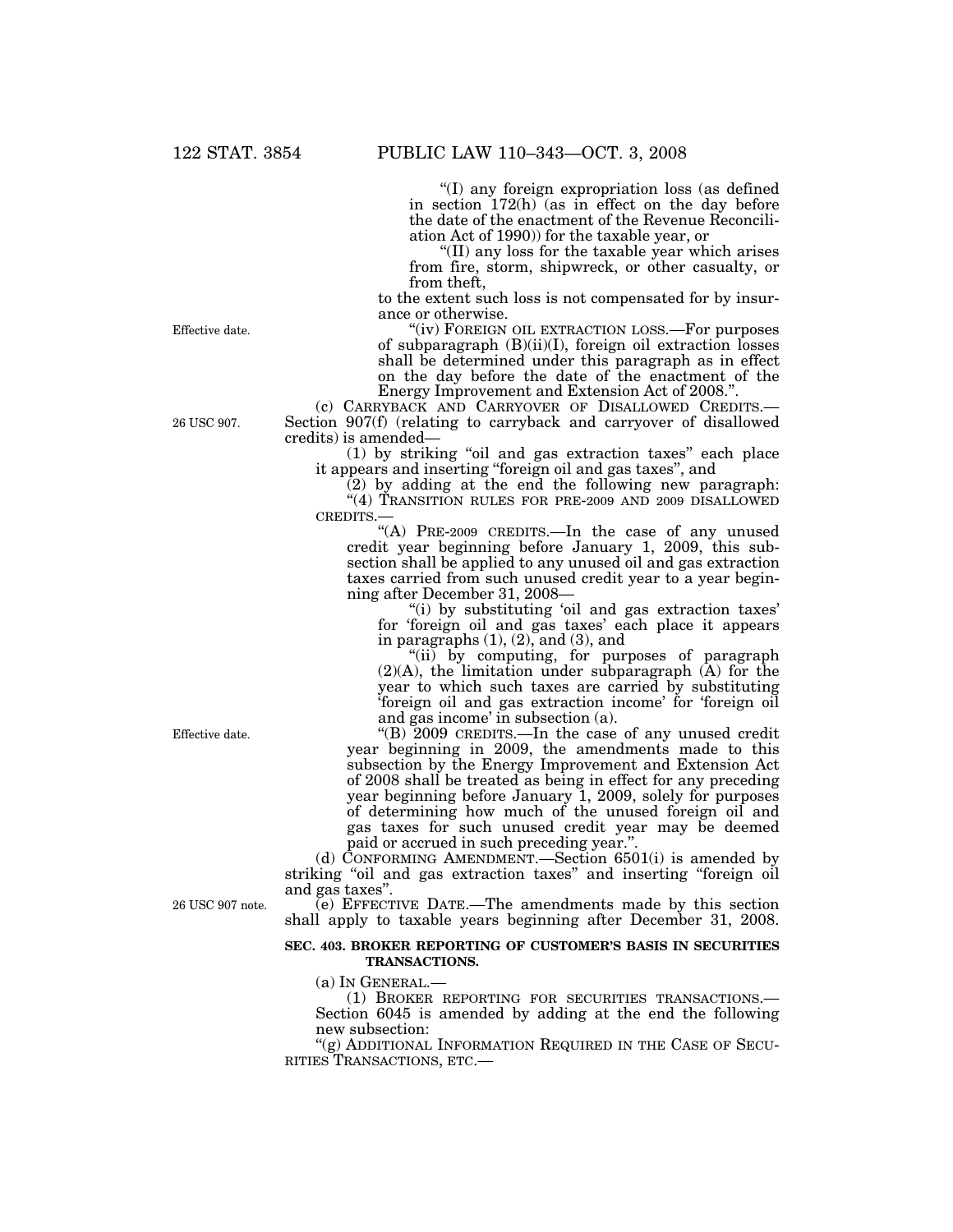" $(1)$  IN GENERAL.—If a broker is otherwise required to make a return under subsection (a) with respect to the gross proceeds of the sale of a covered security, the broker shall include in such return the information described in paragraph (2).

''(2) ADDITIONAL INFORMATION REQUIRED.—

''(A) IN GENERAL.—The information required under paragraph (1) to be shown on a return with respect to a covered security of a customer shall include the customer's adjusted basis in such security and whether any gain or loss with respect to such security is long-term or short-term (within the meaning of section 1222).

''(B) DETERMINATION OF ADJUSTED BASIS.—For purposes of subparagraph (A)—

''(i) IN GENERAL.—The customer's adjusted basis shall be determined—

''(I) in the case of any security (other than any stock for which an average basis method is permissible under section 1012), in accordance with the first-in first-out method unless the customer notifies the broker by means of making an adequate identification of the stock sold or transferred, and

''(II) in the case of any stock for which an average basis method is permissible under section 1012, in accordance with the broker's default method unless the customer notifies the broker that he elects another acceptable method under section 1012 with respect to the account in which such stock is held.

"(ii) EXCEPTION FOR WASH SALES.—Except as otherwise provided by the Secretary, the customer's adjusted basis shall be determined without regard to section 1091 (relating to loss from wash sales of stock or securities) unless the transactions occur in the same account with respect to identical securities.

"(3) COVERED SECURITY.—For purposes of this subsection—

"(A) IN GENERAL.—The term 'covered security' means any specified security acquired on or after the applicable date if such security—

''(i) was acquired through a transaction in the account in which such security is held, or

''(ii) was transferred to such account from an account in which such security was a covered security, but only if the broker received a statement under section 6045A with respect to the transfer.

''(B) SPECIFIED SECURITY.—The term 'specified security' means—

''(i) any share of stock in a corporation,

"(ii) any note, bond, debenture, or other evidence of indebtedness,

''(iii) any commodity, or contract or derivative with respect to such commodity, if the Secretary determines that adjusted basis reporting is appropriate for purposes of this subsection, and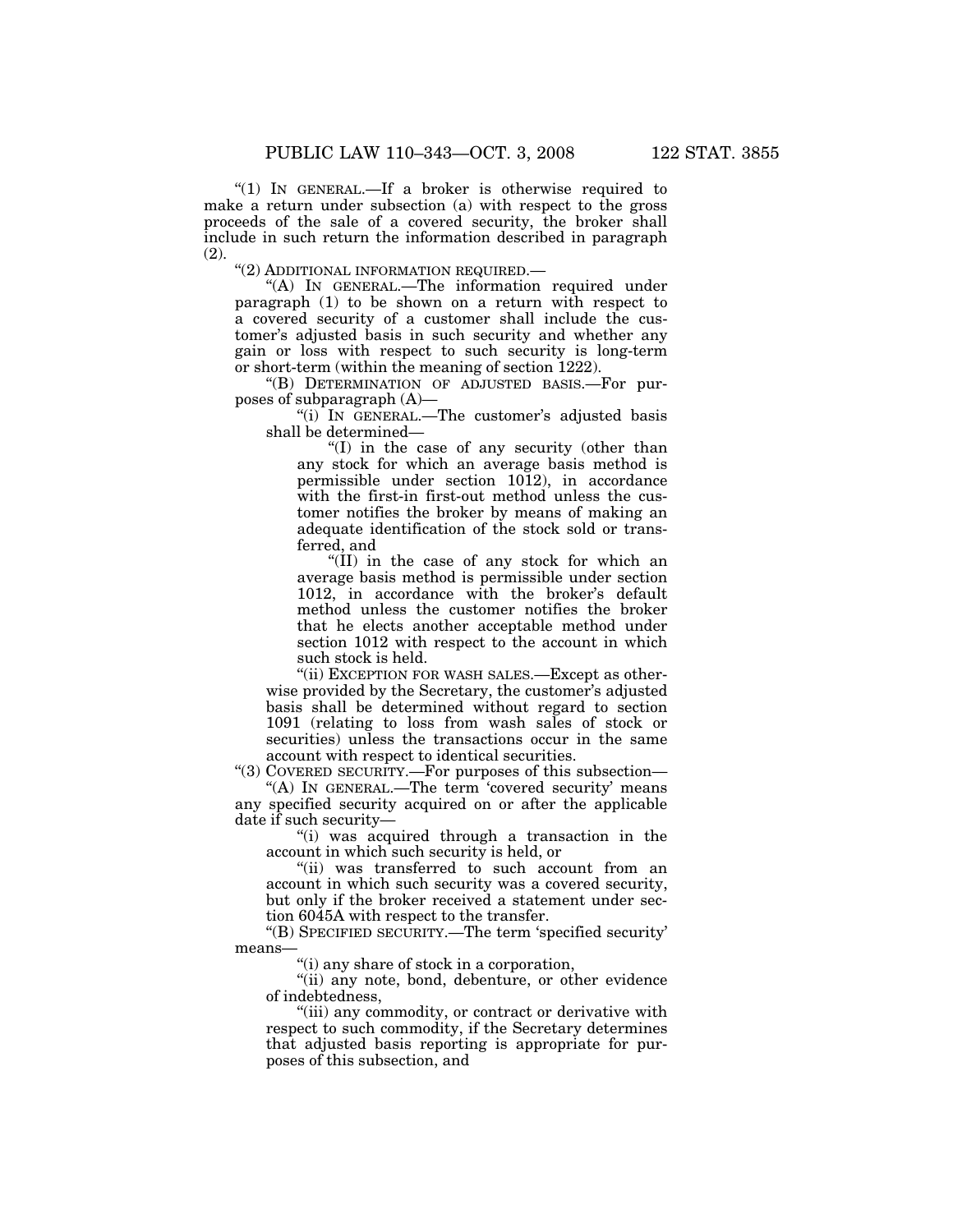"(iv) any other financial instrument with respect to which the Secretary determines that adjusted basis reporting is appropriate for purposes of this subsection. "(C) APPLICABLE DATE.—The term 'applicable date'

means— ''(i) January 1, 2011, in the case of any specified security which is stock in a corporation (other than

any stock described in clause (ii)), "(ii) January 1, 2012, in the case of any stock for which an average basis method is permissible under section 1012, and

"(iii) January 1, 2013, or such later date determined by the Secretary in the case of any other specified security.

"(4) TREATMENT OF S CORPORATIONS.—In the case of the sale of a covered security acquired by an S corporation (other than a financial institution) after December 31, 2011, such S corporation shall be treated in the same manner as a partnership for purposes of this section.

''(5) SPECIAL RULES FOR SHORT SALES.—In the case of a short sale, reporting under this section shall be made for the year in which such sale is closed.''.

(2) BROKER INFORMATION REQUIRED WITH RESPECT TO OPTIONS.—Section 6045, as amended by subsection (a), is amended by adding at the end the following new subsection: ''(h) APPLICATION TO OPTIONS ON SECURITIES.—

"(1) EXERCISE OF OPTION.—For purposes of this section, if a covered security is acquired or disposed of pursuant to the exercise of an option that was granted or acquired in the same account as the covered security, the amount received with respect to the grant or paid with respect to the acquisition of such option shall be treated as an adjustment to gross proceeds or as an adjustment to basis, as the case may be.

"(2) LAPSE OR CLOSING TRANSACTION.—In the case of the lapse (or closing transaction (as defined in section  $1234(b)(2)(A))$  of an option on a specified security or the exercise of a cash-settled option on a specified security, reporting under subsections (a) and (g) with respect to such option shall be made for the calendar year which includes the date of such lapse, closing transaction, or exercise.

 $(3)$  PROSPECTIVE APPLICATION.—Paragraphs (1) and (2) shall not apply to any option which is granted or acquired before January 1, 2013.

''(4) DEFINITIONS.—For purposes of this subsection, the terms 'covered security' and 'specified security' shall have the meanings given such terms in subsection  $(g)(3)$ .".

(3) EXTENSION OF PERIOD FOR STATEMENTS SENT TO CUS-TOMERS.—

(A) IN GENERAL.—Subsection (b) of section 6045 is amended by striking ''January 31'' and inserting ''February 15''.

(B) STATEMENTS RELATED TO SUBSTITUTE PAYMENTS.— Subsection (d) of section 6045 is amended—

(i) by striking ''at such time and'', and

(ii) by inserting after ''other item.'' the following new sentence: ''The written statement required under the preceding sentence shall be furnished on or before

Deadline.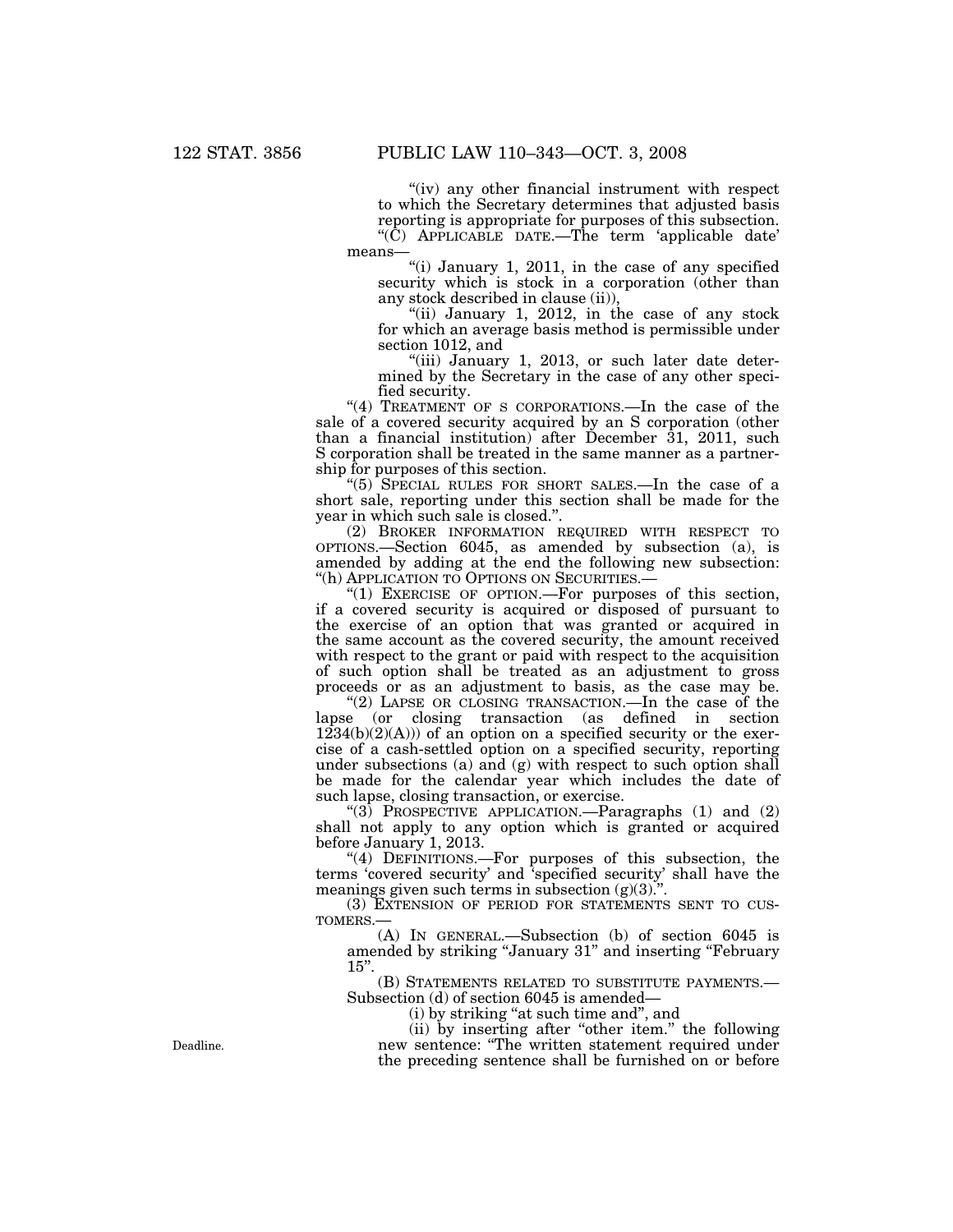February 15 of the year following the calendar year in which the payment was made.''.

Deadline. 26 USC 6045.

(C) OTHER STATEMENTS.—Subsection (b) of section 6045 is amended by adding at the end the following: ''In the case of a consolidated reporting statement (as defined in regulations) with respect to any customer, any statement which would otherwise be required to be furnished on or before January 31 of a calendar year with respect to any item reportable to the taxpayer shall instead be required to be furnished on or before February 15 of such calendar year if furnished with such consolidated reporting statement.''.

(b) DETERMINATION OF BASIS OF CERTAIN SECURITIES ON ACCOUNT BY ACCOUNT OR AVERAGE BASIS METHOD.—Section 1012 is amended—

(1) by striking ''The basis of property'' and inserting the following:

''(a) IN GENERAL.—The basis of property'',

(2) by striking ''The cost of real property'' and inserting the following:

''(b) SPECIAL RULE FOR APPORTIONED REAL ESTATE TAXES.— The cost of real property'', and

(3) by adding at the end the following new subsections: ''(c) DETERMINATIONS BY ACCOUNT.—

''(1) IN GENERAL.—In the case of the sale, exchange, or other disposition of a specified security on or after the applicable date, the conventions prescribed by regulations under this section shall be applied on an account by account basis.

''(2) APPLICATION TO CERTAIN FUNDS.—

''(A) IN GENERAL.—Except as provided in subparagraph (B), any stock for which an average basis method is permissible under section 1012 which is acquired before January 1, 2012, shall be treated as a separate account from any such stock acquired on or after such date.

"(B) ELECTION FUND FOR TREATMENT AS SINGLE ACCOUNT.—If a fund described in subparagraph (A) elects to have this subparagraph apply with respect to one or more of its stockholders—

"(i) subparagraph  $(A)$  shall not apply with respect to any stock in such fund held by such stockholders, and

"(ii) all stock in such fund which is held by such stockholders shall be treated as covered securities described in section  $6045(g)(3)$  without regard to the date of the acquisition of such stock.

A rule similar to the rule of the preceding sentence shall apply with respect to a broker holding such stock as a nominee.

''(3) DEFINITIONS.—For purposes of this section, the terms 'specified security' and 'applicable date' shall have the meaning given such terms in section 6045(g).

''(d) AVERAGE BASIS FOR STOCK ACQUIRED PURSUANT TO A DIVI-DEND REINVESTMENT PLAN.—

"(1) IN GENERAL.—In the case of any stock acquired after December 31, 2010, in connection with a dividend reinvestment plan, the basis of such stock while held as part of such plan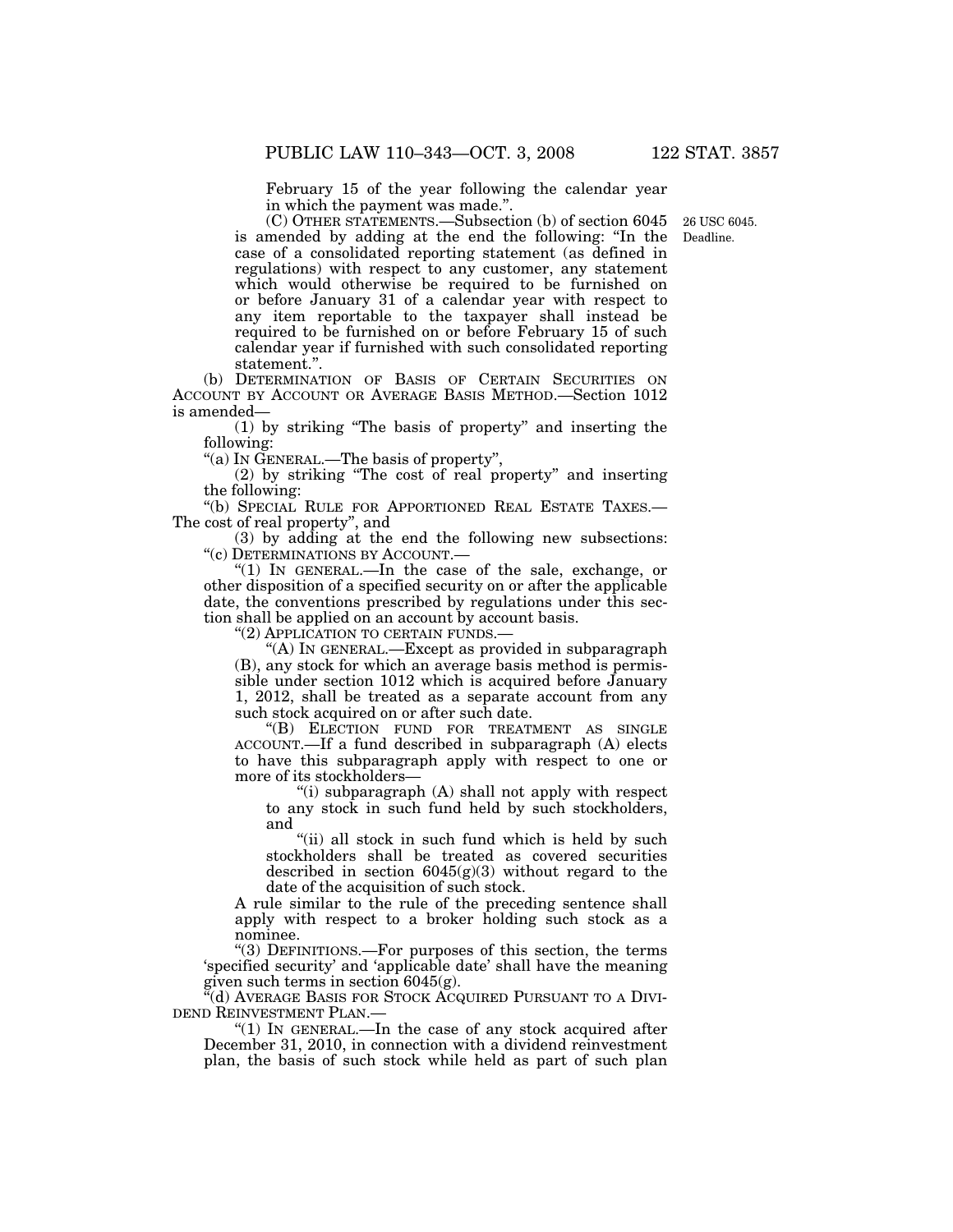shall be determined using one of the methods which may be used for determining the basis of stock in an open-end fund.

"(2) TREATMENT AFTER TRANSFER.—In the case of the transfer to another account of stock to which paragraph (1) applies, such stock shall have a cost basis in such other account equal to its basis in the dividend reinvestment plan immediately before such transfer (properly adjusted for any fees or other charges taken into account in connection with such transfer).

Applicability.

''(3) SEPARATE ACCOUNTS; ELECTION FOR TREATMENT AS SINGLE ACCOUNT.—Rules similar to the rules of subsection  $(c)(2)$ shall apply for purposes of this subsection.

" $(4)$  DIVIDEND REINVESTMENT PLAN.—For purposes of this subsection—

"(A) IN GENERAL.—The term 'dividend reinvestment plan' means any arrangement under which dividends on any stock are reinvested in stock identical to the stock with respect to which the dividends are paid.

''(B) INITIAL STOCK ACQUISITION TREATED AS ACQUIRED IN CONNECTION WITH PLAN.—Stock shall be treated as acquired in connection with a dividend reinvestment plan if such stock is acquired pursuant to such plan or if the dividends paid on such stock are subject to such plan.". (c) INFORMATION BY TRANSFERORS TO AID BROKERS.—

(1) IN GENERAL.—Subpart B of part III of subchapter A of chapter 61 is amended by inserting after section 6045 the following new section:

#### **''SEC. 6045A. INFORMATION REQUIRED IN CONNECTION WITH TRANS-FERS OF COVERED SECURITIES TO BROKERS.**

"(a) FURNISHING OF INFORMATION.—Every applicable person which transfers to a broker (as defined in section  $6045(c)(1)$ ) a security which is a covered security (as defined in section  $6045(g)(3)$ ) in the hands of such applicable person shall furnish to such broker a written statement in such manner and setting forth such information as the Secretary may by regulations prescribe for purposes of enabling such broker to meet the requirements of section 6045(g). ''(b) APPLICABLE PERSON.—For purposes of subsection (a), the

term 'applicable person' means—

 $\mathcal{C}(1)$  any broker (as defined in section 6045(c)(1)), and

"(2) any other person as provided by the Secretary in regulations.

"(c) TIME FOR FURNISHING STATEMENT.—Except as otherwise provided by the Secretary, any statement required by subsection (a) shall be furnished not later than 15 days after the date of the transfer described in such subsection.''.

(2) ASSESSABLE PENALTIES.—Paragraph (2) of section 6724(d), as amended by the Housing Assistance Tax Act of 2008, is amended by redesignating subparagraphs (I) through (DD) as subparagraphs (J) through (EE), respectively, and by inserting after subparagraph (H) the following new subparagraph:

''(I) section 6045A (relating to information required in connection with transfers of covered securities to brokers),''.

(3) CLERICAL AMENDMENT.—The table of sections for subpart B of part III of subchapter A of chapter 61 is amended

*Ante*, p. 2911.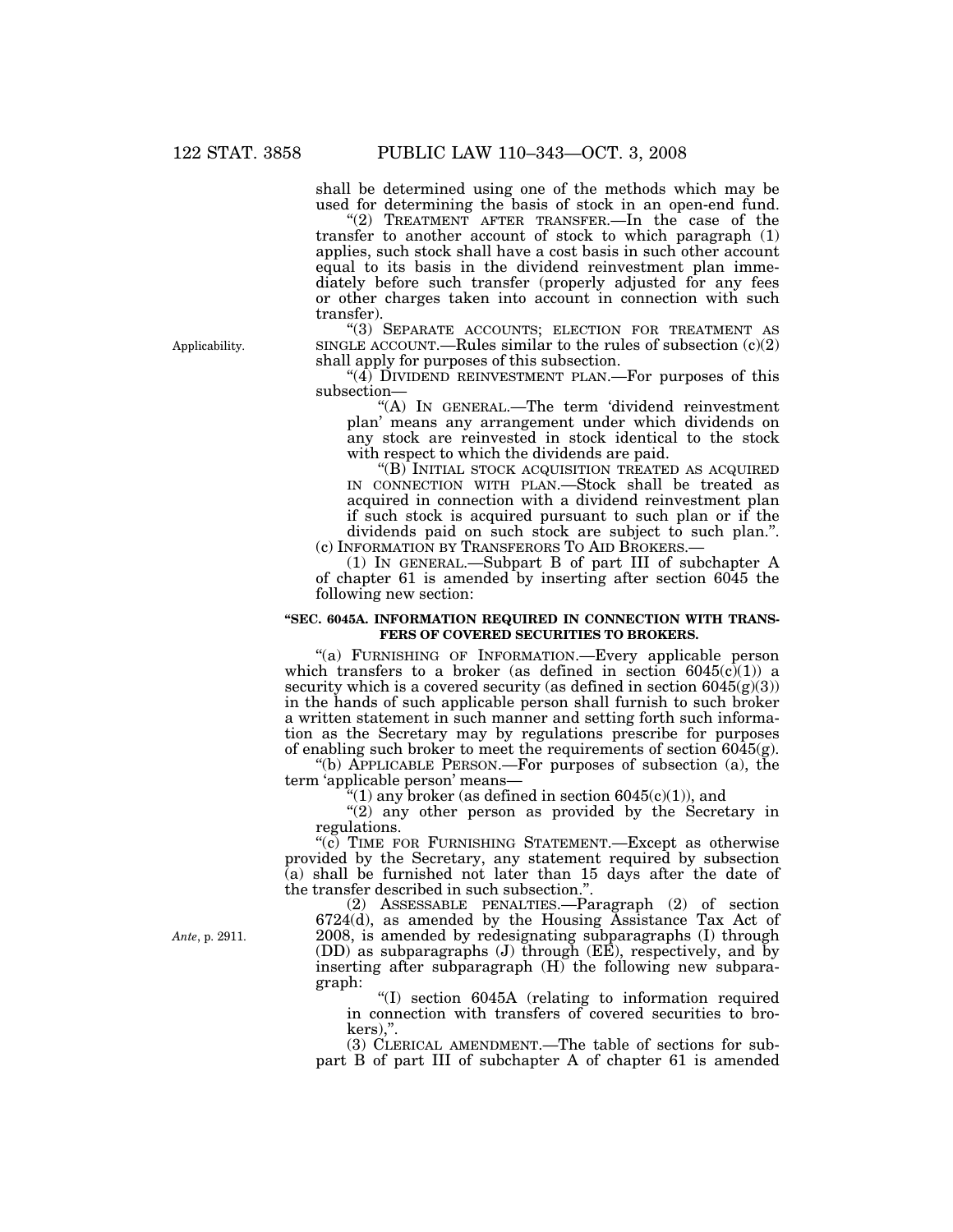by inserting after the item relating to section 6045 the following new item:

''Sec. 6045A. Information required in connection with transfers of covered securities to brokers."

(d) ADDITIONAL ISSUER INFORMATION TO AID BROKERS.— (1) IN GENERAL.—Subpart B of part III of subchapter A of chapter 61, as amended by subsection (b), is amended by inserting after section 6045A the following new section:

#### **''SEC. 6045B. RETURNS RELATING TO ACTIONS AFFECTING BASIS OF SPECIFIED SECURITIES.**

''(a) IN GENERAL.—According to the forms or regulations prescribed by the Secretary, any issuer of a specified security shall make a return setting forth—

 $''(1)$  a description of any organizational action which affects the basis of such specified security of such issuer,

 $(2)$  the quantitative effect on the basis of such specified security resulting from such action, and

" $(3)$  such other information as the Secretary may prescribe. ''(b) TIME FOR FILING RETURN.—Any return required by subsection (a) shall be filed not later than the earlier of—

" $(1)$  45 days after the date of the action described in subsection (a), or

"(2) January 15 of the year following the calendar year during which such action occurred.

''(c) STATEMENTS TO BE FURNISHED TO HOLDERS OF SPECIFIED SECURITIES OR THEIR NOMINEES.—According to the forms or regulations prescribed by the Secretary, every person required to make a return under subsection (a) with respect to a specified security shall furnish to the nominee with respect to the specified security (or certificate holder if there is no nominee) a written statement showing—

''(1) the name, address, and phone number of the information contact of the person required to make such return,

"(2) the information required to be shown on such return with respect to such security, and

 $\degree$ (3) such other information as the Secretary may prescribe. The written statement required under the preceding sentence shall Deadline. be furnished to the holder on or before January 15 of the year following the calendar year during which the action described in subsection (a) occurred.

''(d) SPECIFIED SECURITY.—For purposes of this section, the term 'specified security' has the meaning given such term by section  $6045(g)(3)(B)$ . No return shall be required under this section with respect to actions described in subsection (a) with respect to a specified security which occur before the applicable date (as defined in section  $6045(g)(3)(C)$  with respect to such security.

''(e) PUBLIC REPORTING IN LIEU OF RETURN.—The Secretary may waive the requirements under subsections (a) and (c) with respect to a specified security, if the person required to make the return under subsection (a) makes publicly available, in such form and manner as the Secretary determines necessary to carry out the purposes of this section—

" $(1)$  the name, address, phone number, and email address of the information contact of such person, and

" $(2)$  the information described in paragraphs  $(1)$ ,  $(2)$ , and  $(3)$  of subsection  $(a)$ .".

Regulations.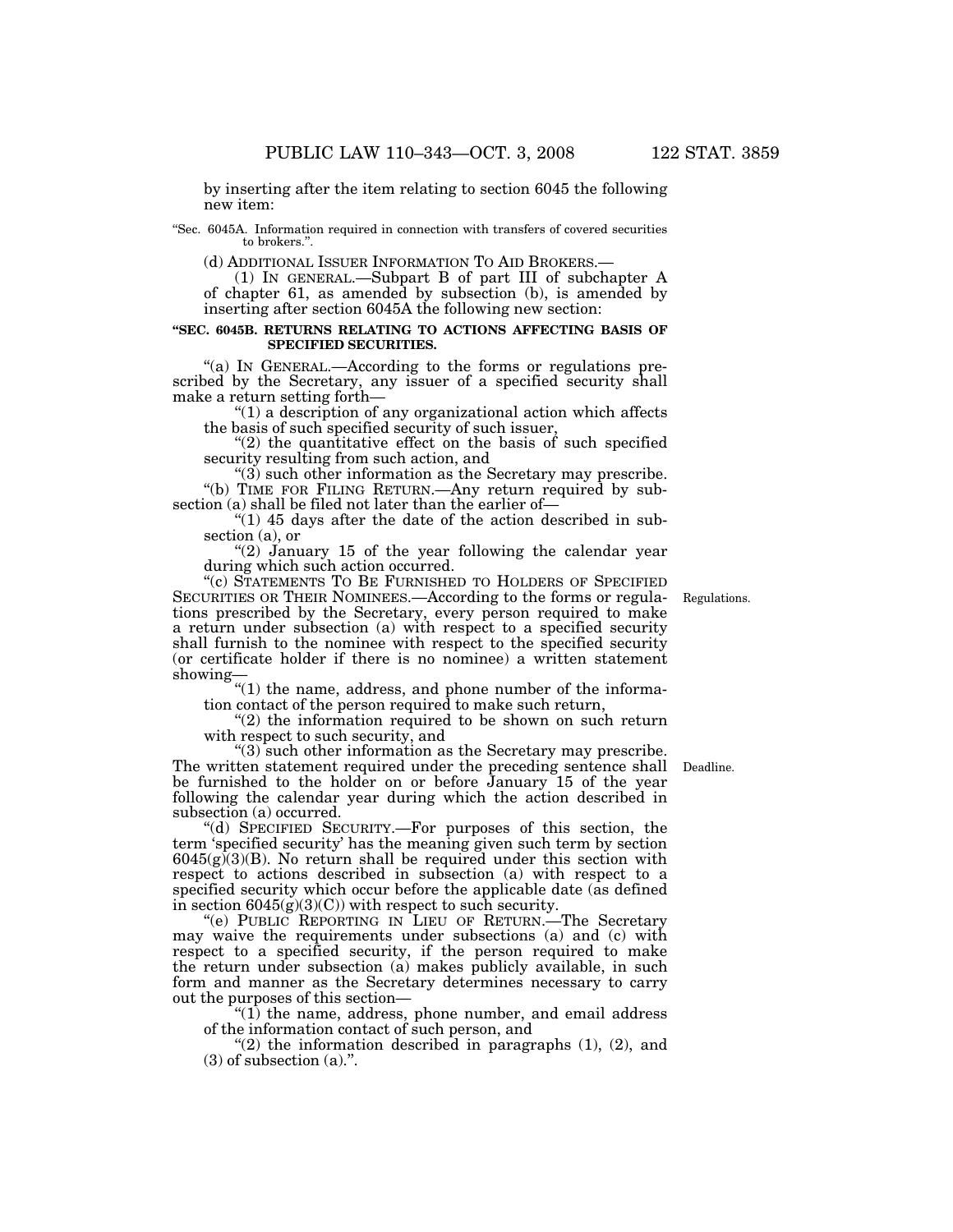26 USC 6724.

(2) ASSESSABLE PENALTIES.—<br>(A) Subparagraph (B) of section  $6724(d)(1)$ , as amended by the Housing Assistance Tax Act of 2008, is amended by redesignating clause (iv) and each of the clauses which follow as clauses (v) through (xxiii), respectively, and by inserting after clause (iii) the following new clause:

"(iv) section  $6045B(a)$  (relating to returns relating to actions affecting basis of specified securities),''.

(B) Paragraph (2) of section 6724(d), as amended by the Housing Assistance Tax Act of 2008 and by subsection  $(c)(2)$ , is amended by redesignating subparagraphs  $(J)$ through  $(EE)$  as subparagraphs  $(K)$  through  $(FF)$ , respectively, and by inserting after subparagraph (I) the following new subparagraph:

" $(J)$  subsections (c) and (e) of section 6045B (relating to returns relating to actions affecting basis of specified securities),".

(3) CLERICAL AMENDMENT.—The table of sections for subpart B of part III of subchapter A of chapter 61, as amended by subsection  $(b)(3)$ , is amended by inserting after the item relating to section 6045A the following new item:

''Sec. 6045B. Returns relating to actions affecting basis of specified securities.''.

(e) EFFECTIVE DATE.— (1) IN GENERAL.—Except as otherwise provided in this subsection, the amendments made by this section shall take effect on January 1, 2011.<br>
(2) EXTENSION OF PERIOD FOR STATEMENTS SENT TO CUS-

TOMERS.—The amendments made by subsection  $(a)(3)$  shall apply to statements required to be furnished after December 31, 2008.

#### **SEC. 404. 0.2 PERCENT FUTA SURTAX.**

26 USC 3301.

26 USC 3301 note.

Applicability.

26 USC 1012 note.

26 USC 4611 note.

(a) IN GENERAL.—Section 3301 (relating to rate of tax) is amended—

(1) by striking ''through 2008'' in paragraph (1) and inserting ''through 2009'', and

(2) by striking ''calendar year 2009'' in paragraph (2) and inserting ''calendar year 2010''.

(b) EFFECTIVE DATE.—The amendments made by this section shall apply to wages paid after December 31, 2008.

#### **SEC. 405. INCREASE AND EXTENSION OF OIL SPILL LIABILITY TRUST FUND TAX.**

(a) INCREASE IN RATE.—

(1) IN GENERAL.—Section  $4611(c)(2)(B)$  (relating to rates) is amended by striking ''is 5 cents a barrel.'' and inserting  $\frac{a}{1}$ s—

"(i) in the case of crude oil received or petroleum products entered before January 1, 2017, 8 cents a barrel, and

"(ii) in the case of crude oil received or petroleum products entered after December 31, 2016, 9 cents a barrel.''.

(2) EFFECTIVE DATE.—The amendment made by this subsection shall apply on and after the first day of the first calendar quarter beginning more than 60 days after the date of the enactment of this Act.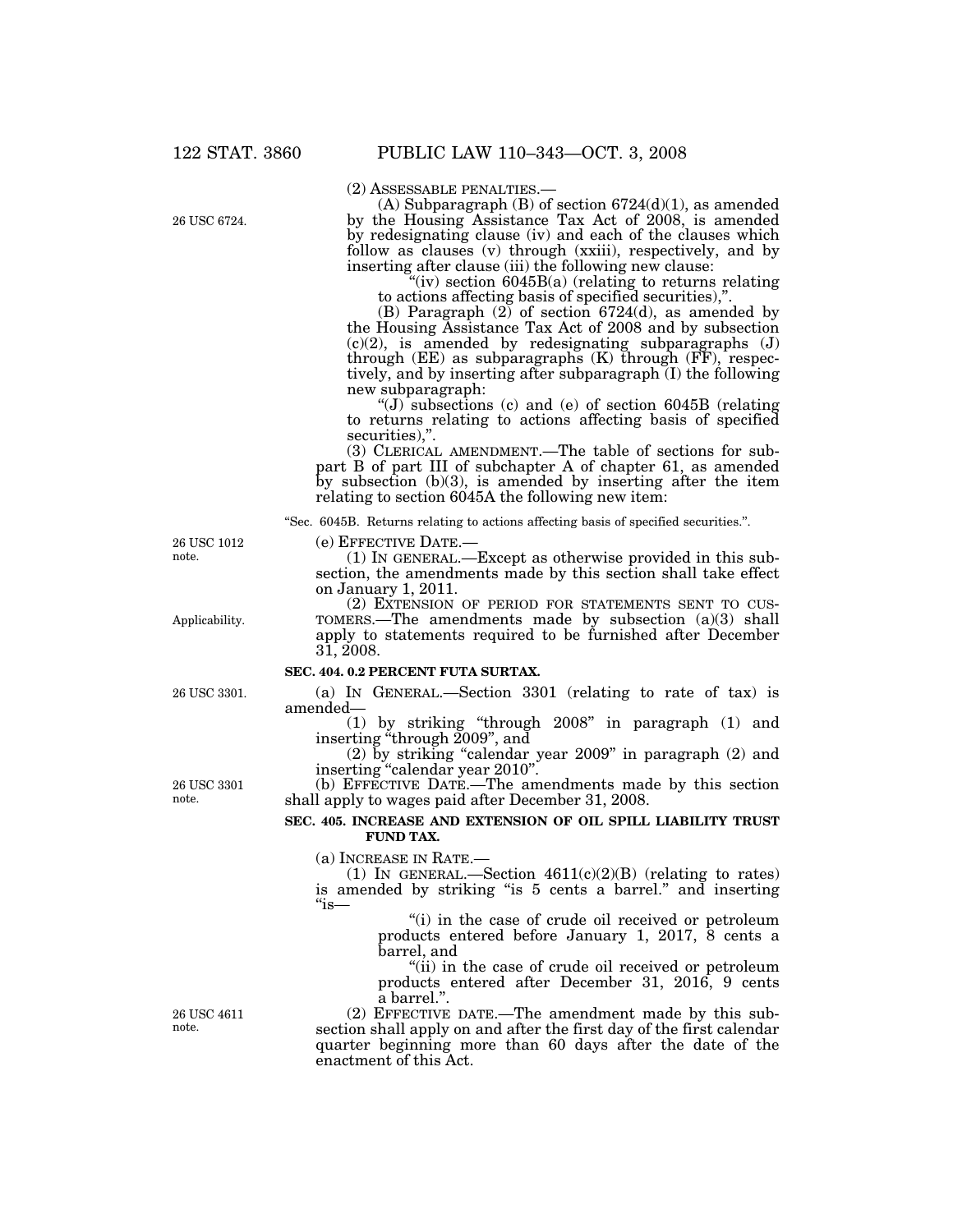(b) EXTENSION.—<br>(1) IN GENERAL.—Section 4611(f) (relating to application of Oil Spill Liability Trust Fund financing rate) is amended by striking paragraphs (2) and (3) and inserting the following new paragraph:

 $\sqrt{2}$  TERMINATION.—The Oil Spill Liability Trust Fund financing rate shall not apply after December 31, 2017."

(2) CONFORMING AMENDMENT.—Section 4611(f)(1) is amended by striking "paragraphs (2) and (3)" and inserting ''paragraph (2)''.

(3) EFFECTIVE DATE.—The amendments made by this subsection shall take effect on the date of the enactment of this Act. 26 USC 4611 note.

## **DIVISION C—TAX EXTENDERS AND ALTERNATIVE MINIMUM TAX RELIEF**

#### **SEC. 1. SHORT TITLE; AMENDMENT OF 1986 CODE; TABLE OF CON-TENTS.**

(a) SHORT TITLE.—This division may be cited as the ''Tax Extenders and Alternative Minimum Tax Relief Act of 2008''.

(b) AMENDMENT OF 1986 CODE.—Except as otherwise expressly provided, whenever in this division an amendment or repeal is expressed in terms of an amendment to, or repeal of, a section or other provision, the reference shall be considered to be made to a section or other provision of the Internal Revenue Code of 1986.

(c) TABLE OF CONTENTS.—The table of contents of this division is as follows:

#### Sec. 1. Short title; amendment of 1986 Code; table of contents.

#### TITLE I—ALTERNATIVE MINIMUM TAX RELIEF

- Sec. 101. Extension of alternative minimum tax relief for nonrefundable personal credits.
- Sec. 102. Extension of increased alternative minimum tax exemption amount.
- Sec. 103. Increase of AMT refundable credit amount for individuals with long-term unused credits for prior year minimum tax liability, etc.

#### TITLE II—EXTENSION OF INDIVIDUAL TAX PROVISIONS

- Sec. 201. Deduction for State and local sales taxes.
- Sec. 202. Deduction of qualified tuition and related expenses.
- Sec. 203. Deduction for certain expenses of elementary and secondary school teach-
- ers. Sec. 204. Additional standard deduction for real property taxes for nonitemizers. Sec. 205. Tax-free distributions from individual retirement plans for charitable purposes.
- 
- Sec. 206. Treatment of certain dividends of regulated investment companies. Sec. 207. Stock in RIC for purposes of determining estates of nonresidents not citi-
- zens.<br>Sec. 208. Qualified investment entities.

#### TITLE III—EXTENSION OF BUSINESS TAX PROVISIONS

- Sec. 301. Extension and modification of research credit.
- 
- Sec. 302. New markets tax credit. Sec. 303. Subpart F exception for active financing income.
- Sec. 304. Extension of look-thru rule for related controlled foreign corporations.
- Sec. 305. Extension of 15-year straight-line cost recovery for qualified leasehold improvements and qualified restaurant improvements; 15-year straightline cost recovery for certain improvements to retail space.
- Sec. 306. Modification of tax treatment of certain payments to controlling exempt organizations.

Tax Extenders and Alternative Minimum Tax Relief Act of 2008.

26 USC 1 note.

26 USC 4611.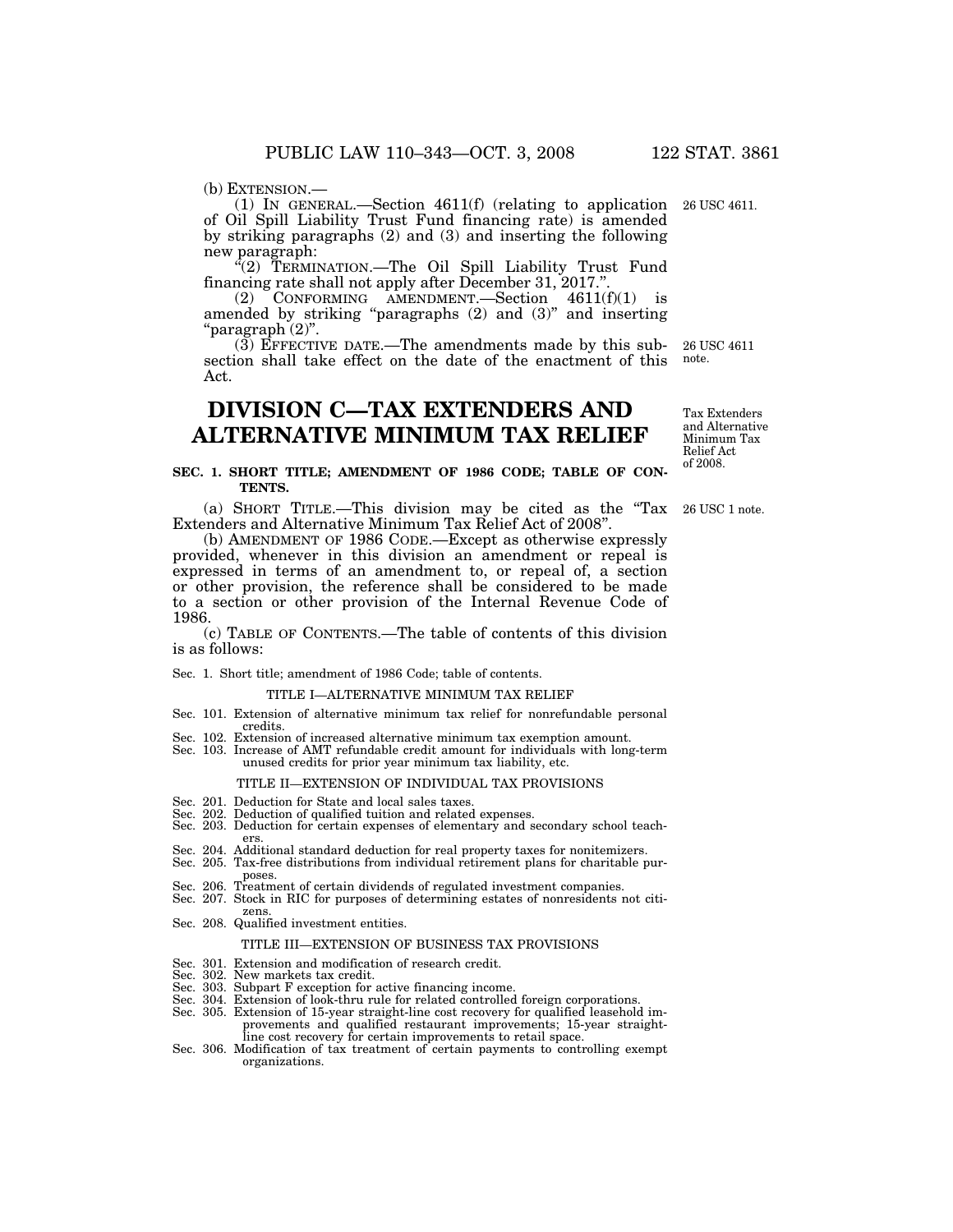- Sec. 307. Basis adjustment to stock of S corporations making charitable contributions of property.
- Sec. 308. Increase in limit on cover over of rum excise tax to Puerto Rico and the Virgin Islands.
- Sec. 309. Extension of economic development credit for American Samoa.
- Sec. 310. Extension of mine rescue team training credit.
- Sec. 311. Extension of election to expense advanced mine safety equipment.
- Sec. 312. Deduction allowable with respect to income attributable to domestic production activities in Puerto Rico.
- Sec. 313. Qualified zone academy bonds.
- Sec. 314. Indian employment credit. Sec. 315. Accelerated depreciation for business property on Indian reservations.
- Sec. 316. Railroad track maintenance.
- Sec. 317. Seven-year cost recovery period for motorsports racing track facility.
- Sec. 318. Expensing of environmental remediation costs.
- Sec. 319. Extension of work opportunity tax credit for Hurricane Katrina employees.
- Sec. 320. Extension of increased rehabilitation credit for structures in the Gulf Opportunity Zone.
- Sec. 321. Enhanced deduction for qualified computer contributions.
- Sec. 322. Tax incentives for investment in the District of Columbia.
- Sec. 323. Enhanced charitable deductions for contributions of food inventory.
- Sec. 324. Extension of enhanced charitable deduction for contributions of book inventory.
- Sec. 325. Extension and modification of duty suspension on wool products; wool research fund; wool duty refunds.

#### TITLE IV—EXTENSION OF TAX ADMINISTRATION PROVISIONS

- Sec. 401. Permanent authority for undercover operations.
- Sec. 402. Permanent authority for disclosure of information relating to terrorist activities.

#### TITLE V—ADDITIONAL TAX RELIEF AND OTHER TAX PROVISIONS

#### Subtitle A—General Provisions

- Sec. 501. \$8,500 income threshold used to calculate refundable portion of child tax credit.
- Sec. 502. Provisions related to film and television productions.
- Sec. 503. Exemption from excise tax for certain wooden arrows designed for use by children.
- Sec. 504. Income averaging for amounts received in connection with the Exxon Valdez litigation.
- Sec. 505. Certain farming business machinery and equipment treated as 5-year property.
- Sec. 506. Modification of penalty on understatement of taxpayer's liability by tax return preparer.

#### Subtitle B—Paul Wellstone and Pete Domenici Mental Health Parity and Addiction Equity Act of 2008

- Sec. 511. Short title.
- Sec. 512. Mental health parity.

#### TITLE VI—OTHER PROVISIONS

- Sec. 601. Secure rural schools and community self-determination program.
- Sec. 602. Transfer to abandoned mine reclamation fund.

#### TITLE VII—DISASTER RELIEF

#### Subtitle A—Heartland and Hurricane Ike Disaster Relief

- Sec. 701. Short title.
- Sec. 702. Temporary tax relief for areas damaged by 2008 Midwestern severe storms, tornados, and flooding.
	-
- Sec. 703. Reporting requirements relating to disaster relief contributions.<br>Sec. 704. Temporary tax-exempt bond financing and low-income housing Temporary tax-exempt bond financing and low-income housing tax relief for areas damaged by Hurricane Ike.

#### Subtitle B—National Disaster Relief

- Sec. 706. Losses attributable to federally declared disasters.
- Sec. 707. Expensing of Qualified Disaster Expenses.
- Sec. 708. Net operating losses attributable to federally declared disasters.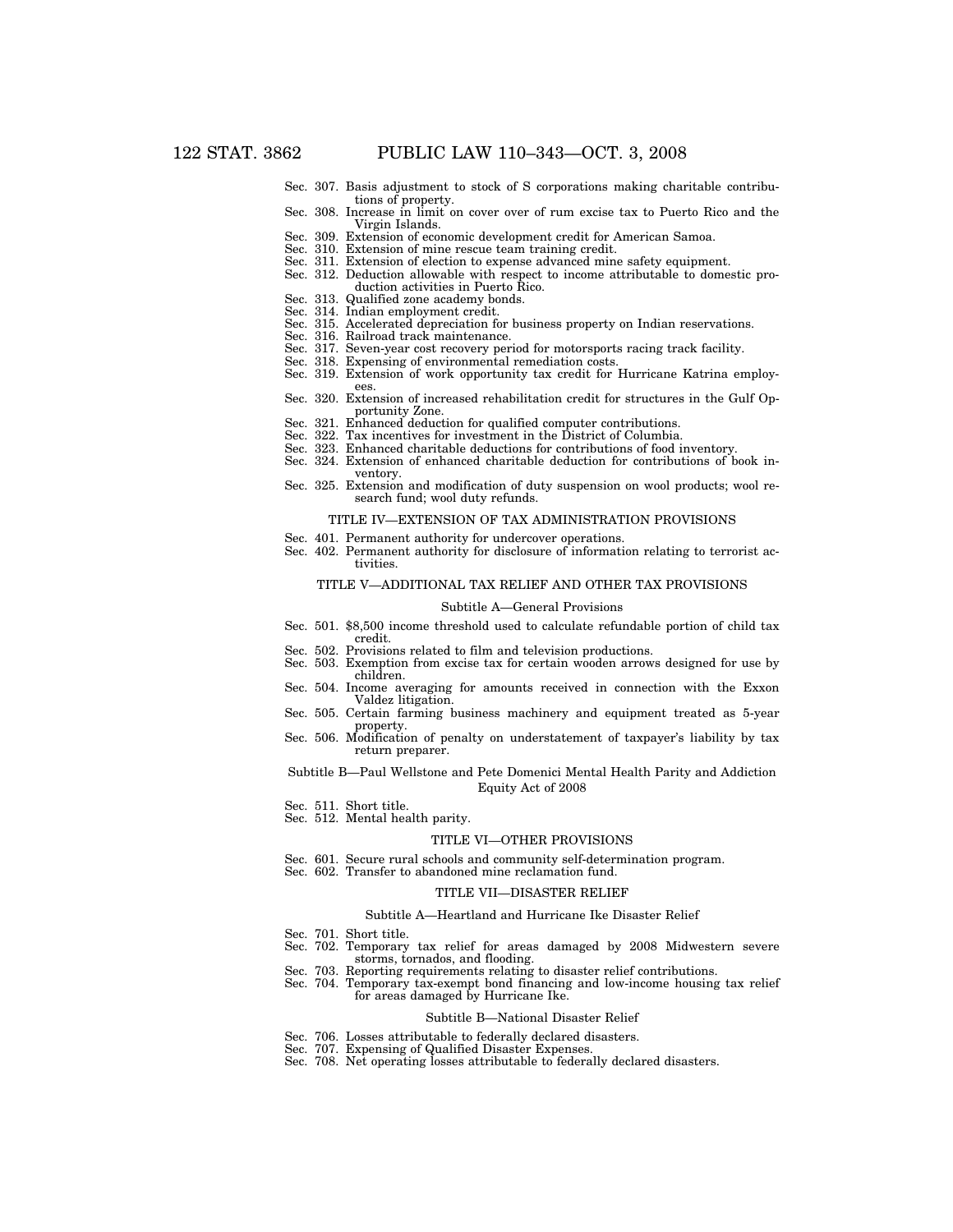Sec. 709. Waiver of certain mortgage revenue bond requirements following federally declared disasters.

Sec. 710. Special depreciation allowance for qualified disaster property.

Sec. 711. Increased expensing for qualified disaster assistance property.

Sec. 712. Coordination with Heartland disaster relief.

#### TITLE VIII—SPENDING REDUCTIONS AND APPROPRIATE REVENUE RAISERS FOR NEW TAX RELIEF POLICY

Sec. 801. Nonqualified deferred compensation from certain tax indifferent parties.

### **TITLE I—ALTERNATIVE MINIMUM TAX RELIEF**

#### **SEC. 101. EXTENSION OF ALTERNATIVE MINIMUM TAX RELIEF FOR NONREFUNDABLE PERSONAL CREDITS.**

(a) IN GENERAL.—Paragraph (2) of section 26(a) (relating to 26 USC 26. special rule for taxable years 2000 through 2007) is amended—

(1) by striking ''or 2007'' and inserting ''2007, or 2008'', and

(2) by striking ''2007'' in the heading thereof and inserting  $"2008".$ 

(b) EFFECTIVE DATE.—The amendments made by this section 26 USC 26 note. shall apply to taxable years beginning after December 31, 2007.

#### **SEC. 102. EXTENSION OF INCREASED ALTERNATIVE MINIMUM TAX EXEMPTION AMOUNT.**

(a) IN GENERAL.—Paragraph (1) of section 55(d) (relating to exemption amount) is amended—

 $(1)$  by striking "(\$66,250 in the case of taxable years beginning in  $2007$ " in subparagraph (A) and inserting "(\$69,950) in the case of taxable years beginning in 2008)'', and

(2) by striking ''(\$44,350 in the case of taxable years beginning in 2007)'' in subparagraph (B) and inserting ''(\$46,200 in the case of taxable years beginning in 2008)''.

(b) EFFECTIVE DATE.—The amendments made by this section 26 USC 55 note. shall apply to taxable years beginning after December 31, 2007.

#### **SEC. 103. INCREASE OF AMT REFUNDABLE CREDIT AMOUNT FOR INDIVIDUALS WITH LONG-TERM UNUSED CREDITS FOR PRIOR YEAR MINIMUM TAX LIABILITY, ETC.**

(a) IN GENERAL.—Paragraph (2) of section 53(e) is amended to read as follows:

"(2) AMT REFUNDABLE CREDIT AMOUNT.—For purposes of paragraph (1), the term 'AMT refundable credit amount' means, with respect to any taxable year, the amount (not in excess of the long-term unused minimum tax credit for such taxable year) equal to the greater of—

"(A)  $50$  percent of the long-term unused minimum tax credit for such taxable year, or

''(B) the amount (if any) of the AMT refundable credit amount determined under this paragraph for the taxpayer's preceding taxable year (determined without regard to subsection  $(f)(2)$ .".

(b) TREATMENT OF CERTAIN UNDERPAYMENTS, INTEREST, AND PENALTIES ATTRIBUTABLE TO THE TREATMENT OF INCENTIVE STOCK OPTIONS.—Section 53 is amended by adding at the end the following new subsection: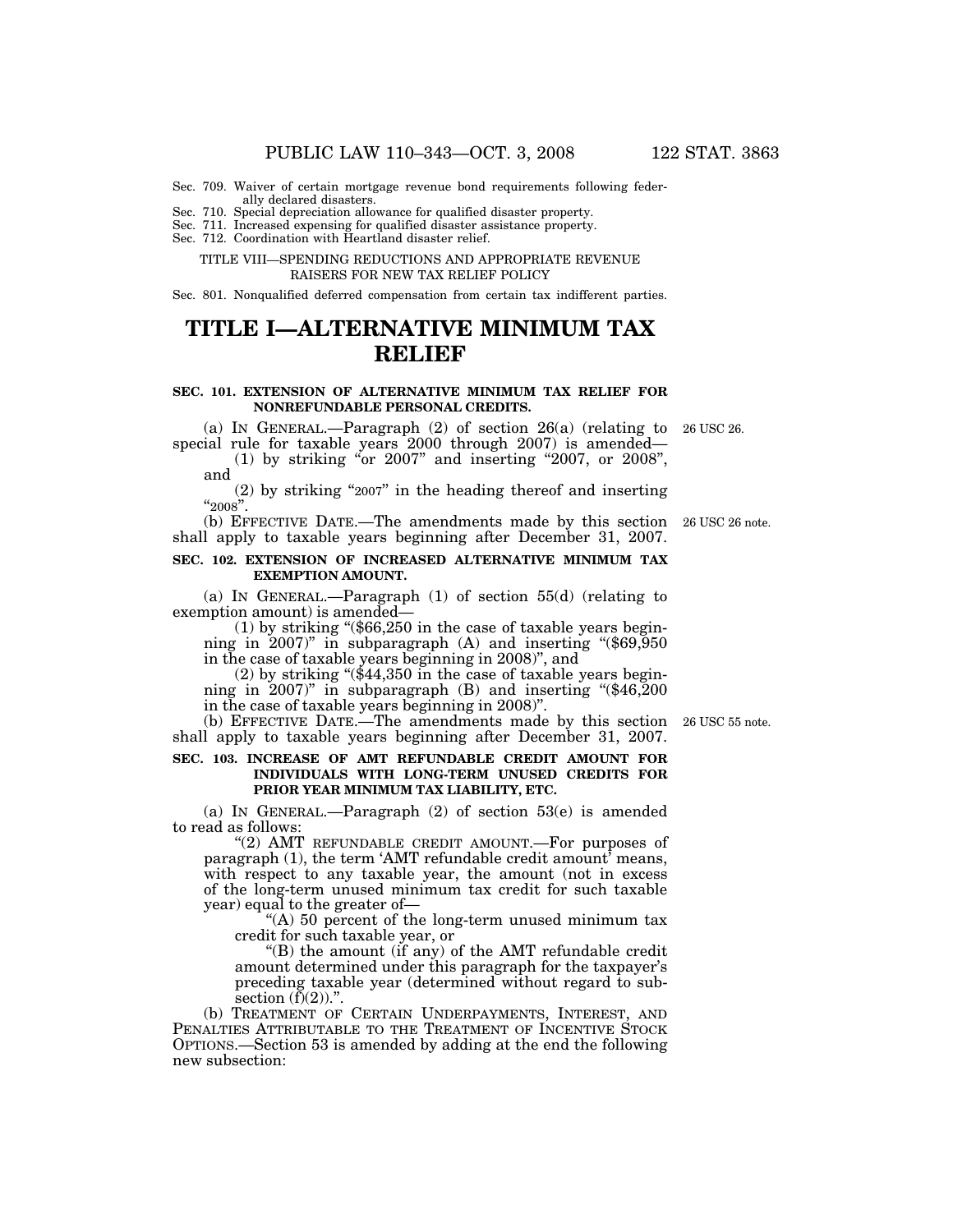"(f) TREATMENT OF CERTAIN UNDERPAYMENTS, INTEREST, AND PENALTIES ATTRIBUTABLE TO THE TREATMENT OF INCENTIVE STOCK OPTIONS.—

''(1) ABATEMENT.—Any underpayment of tax outstanding on the date of the enactment of this subsection which is attributable to the application of section 56(b)(3) for any taxable year ending before January 1, 2008, and any interest or penalty with respect to such underpayment which is outstanding on such date of enactment, is hereby abated. The amount determined under subsection (b)(1) shall not include any tax abated under the preceding sentence.

"(2) INCREASE IN CREDIT FOR CERTAIN INTEREST AND PEN-ALTIES ALREADY PAID.—The AMT refundable credit amount, and the minimum tax credit determined under subsection (b), for the taxpayer's first 2 taxable years beginning after December 31, 2007, shall each be increased by 50 percent of the aggregate amount of the interest and penalties which were paid by the taxpayer before the date of the enactment of this subsection and which would (but for such payment) have been abated under paragraph  $(1)$ .".

26 USC 53 note.

(c) EFFECTIVE DATE.—

(1) IN GENERAL.—Except as provided in paragraph (2), the amendments made by this section shall apply to taxable years beginning after December 31, 2007.

(2) ABATEMENT.—Section  $53(f)(1)$ , as added by subsection (b), shall take effect on the date of the enactment of this Act.

### **TITLE II—EXTENSION OF INDIVIDUAL TAX PROVISIONS**

#### **SEC. 201. DEDUCTION FOR STATE AND LOCAL SALES TAXES.**

(a) IN GENERAL.—Subparagraph (I) of section 164(b)(5) is amended by striking ''January 1, 2008'' and inserting ''January  $1, 2010"$ .

(b) EFFECTIVE DATE.—The amendment made by this section shall apply to taxable years beginning after December 31, 2007.

#### **SEC. 202. DEDUCTION OF QUALIFIED TUITION AND RELATED EXPENSES.**

(a) IN GENERAL.—Subsection (e) of section 222 (relating to termination) is amended by striking ''December 31, 2007'' and inserting ''December 31, 2009''.

(b) EFFECTIVE DATE.—The amendment made by this section shall apply to taxable years beginning after December 31, 2007.

#### **SEC. 203. DEDUCTION FOR CERTAIN EXPENSES OF ELEMENTARY AND SECONDARY SCHOOL TEACHERS.**

(a) IN GENERAL.—Subparagraph  $(D)$  of section  $62(a)(2)$  (relating to certain expenses of elementary and secondary school teachers) is amended by striking "or  $2007$ " and inserting "2007, 2008, or 2009''.

(b) EFFECTIVE DATE.—The amendment made by subsection (a) shall apply to taxable years beginning after December 31, 2007.

26 USC 164.

26 USC 164 note.

26 USC 222 note.

26 USC 62 note.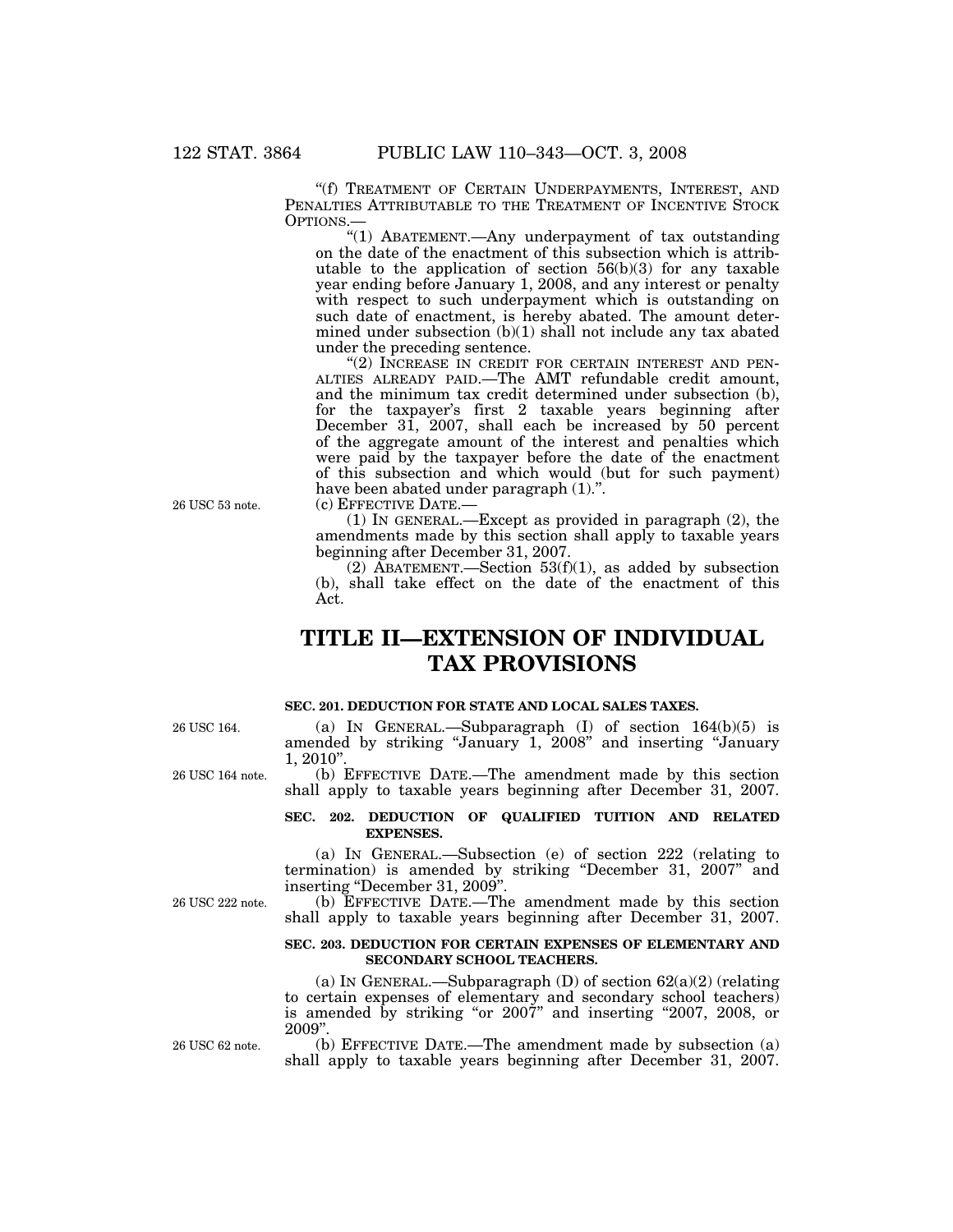#### **SEC. 204. ADDITIONAL STANDARD DEDUCTION FOR REAL PROPERTY TAXES FOR NONITEMIZERS.**

(a) IN GENERAL.—Subparagraph  $(C)$  of section  $63(c)(1)$ , as added by the Housing Assistance Tax Act of 2008, is amended by inserting 26 USC 63. "or 2009" after "2008".

(b) EFFECTIVE DATE.—The amendment made by this section 26 USC 63 note. shall apply to taxable years beginning after December 31, 2008.

#### **SEC. 205. TAX-FREE DISTRIBUTIONS FROM INDIVIDUAL RETIREMENT PLANS FOR CHARITABLE PURPOSES.**

(a) IN GENERAL.—Subparagraph  $(F)$  of section  $408(d)(8)$ (relating to termination) is amended by striking ''December 31, 2007'' and inserting ''December 31, 2009''.

(b) EFFECTIVE DATE.—The amendment made by this section 26 USC 408 note. shall apply to distributions made in taxable years beginning after December 31, 2007.

#### **SEC. 206. TREATMENT OF CERTAIN DIVIDENDS OF REGULATED INVESTMENT COMPANIES.**

(a) INTEREST-RELATED DIVIDENDS.—Subparagraph (C) of section  $871(k)(1)$  (defining interest-related dividend) is amended by striking ''December 31, 2007'' and inserting ''December 31, 2009''.

(b) SHORT-TERM CAPITAL GAIN DIVIDENDS.—Subparagraph (C) of section 871(k)(2) (defining short-term capital gain dividend) is amended by striking ''December 31, 2007'' and inserting ''December 31, 2009''.

(c) EFFECTIVE DATE.—The amendments made by this section 26 USC 871 note. shall apply to dividends with respect to taxable years of regulated investment companies beginning after December 31, 2007.

#### **SEC. 207. STOCK IN RIC FOR PURPOSES OF DETERMINING ESTATES OF NONRESIDENTS NOT CITIZENS.**

(a) IN GENERAL.—Paragraph (3) of section 2105(d) (relating to stock in a RIC) is amended by striking ''December 31, 2007'' and inserting ''December 31, 2009''.

(b) EFFECTIVE DATE.—The amendment made by this section 26 USC 2105 shall apply to decedents dying after December 31, 2007. note.

#### **SEC. 208. QUALIFIED INVESTMENT ENTITIES.**

(a) IN GENERAL.—Clause (ii) of section  $897(h)(4)(A)$  (relating to termination) is amended by striking ''December 31, 2007'' and inserting "December 31, 2009".

(b) EFFECTIVE DATE.—The amendment made by subsection (a) 26 USC 897 note. shall take effect on January 1, 2008.

## **TITLE III—EXTENSION OF BUSINESS TAX PROVISIONS**

#### **SEC. 301. EXTENSION AND MODIFICATION OF RESEARCH CREDIT.**

(a) EXTENSION.—

(1) IN GENERAL.—Section 41(h) (relating to termination) is amended by striking ''December 31, 2007'' and inserting "December 31, 2009" in paragraph  $(1)(B)$ .

(2) CONFORMING AMENDMENT.—Subparagraph (D) of section 45C(b)(1) (relating to special rule) is amended by striking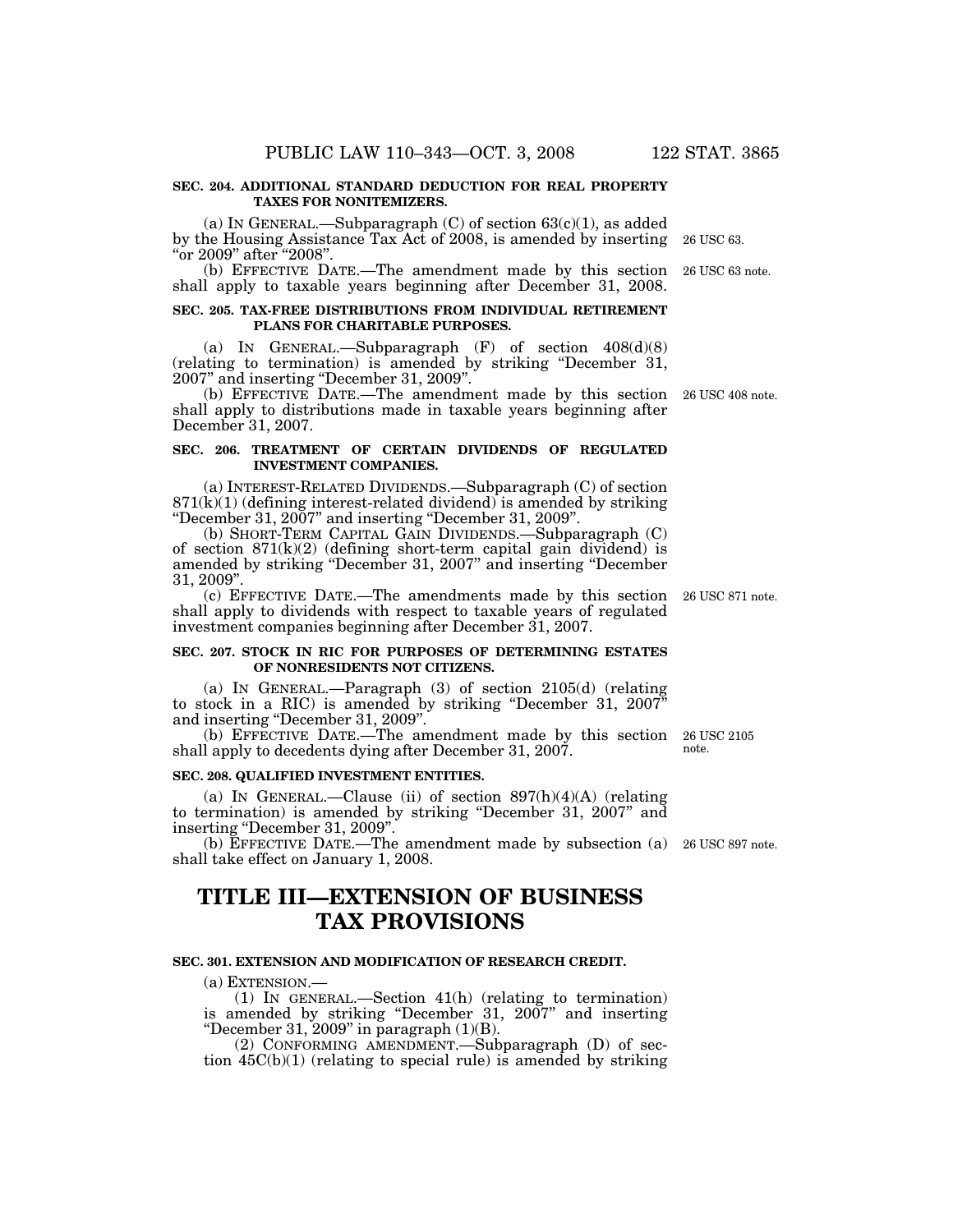"after December 31, 2007" and inserting "after December 31, 2009''.

26 USC 41.

(b) TERMINATION OF ALTERNATIVE INCREMENTAL CREDIT.—Section 41(h) is amended by redesignating paragraph (2) as paragraph (3), and by inserting after paragraph (1) the following new paragraph:

Applicability.

"(2) TERMINATION OF ALTERNATIVE INCREMENTAL CREDIT.— No election under subsection  $(c)(4)$  shall apply to taxable years beginning after December 31, 2008.''.

(c) MODIFICATION OF ALTERNATIVE SIMPLIFIED CREDIT.—Paragraph (5)(A) of section 41(c) (relating to election of alternative simplified credit) is amended by striking "12 percent" and inserting "14 percent (12 percent in the case of taxable years ending before January 1, 2009)''.

(d) TECHNICAL CORRECTION.—Paragraph (3) of section 41(h) is amended to read as follows:

"(2) COMPUTATION FOR TAXABLE YEAR IN WHICH CREDIT TERMINATES.—In the case of any taxable year with respect to which this section applies to a number of days which is less than the total number of days in such taxable year—

"(A) the amount determined under subsection  $(c)(1)(B)$ with respect to such taxable year shall be the amount which bears the same ratio to such amount (determined without regard to this paragraph) as the number of days in such taxable year to which this section applies bears to the total number of days in such taxable year, and

"(B) for purposes of subsection  $(c)(5)$ , the average qualified research expenses for the preceding 3 taxable years shall be the amount which bears the same ratio to such average qualified research expenses (determined without regard to this paragraph) as the number of days in such taxable year to which this section applies bears to the total number of days in such taxable year.''.

26 USC 41 note.

(e) EFFECTIVE DATE.—

(1) IN GENERAL.—Except as provided in paragraph (2), the amendments made by this section shall apply to taxable years beginning after December 31, 2007.

(2) EXTENSION.—The amendments made by subsection (a) shall apply to amounts paid or incurred after December 31, 2007.

#### **SEC. 302. NEW MARKETS TAX CREDIT.**

Subparagraph  $(D)$  of section  $45D(f)(1)$  (relating to national limitation on amount of investments designated) is amended by striking "and  $2008$ " and inserting " $2008$ , and  $2009$ ".

#### **SEC. 303. SUBPART F EXCEPTION FOR ACTIVE FINANCING INCOME.**

(a) EXEMPT INSURANCE INCOME.—Paragraph (10) of section 953(e) (relating to application) is amended—

 $(1)$  by striking "January 1, 2009" and inserting "January 1, 2010'', and

(2) by striking ''December 31, 2008'' and inserting ''December 31, 2009''.

(b) EXCEPTION TO TREATMENT AS FOREIGN PERSONAL HOLDING COMPANY INCOME.—Paragraph (9) of section 954(h) (relating to application) is amended by striking ''January 1, 2009'' and inserting ''January 1, 2010''.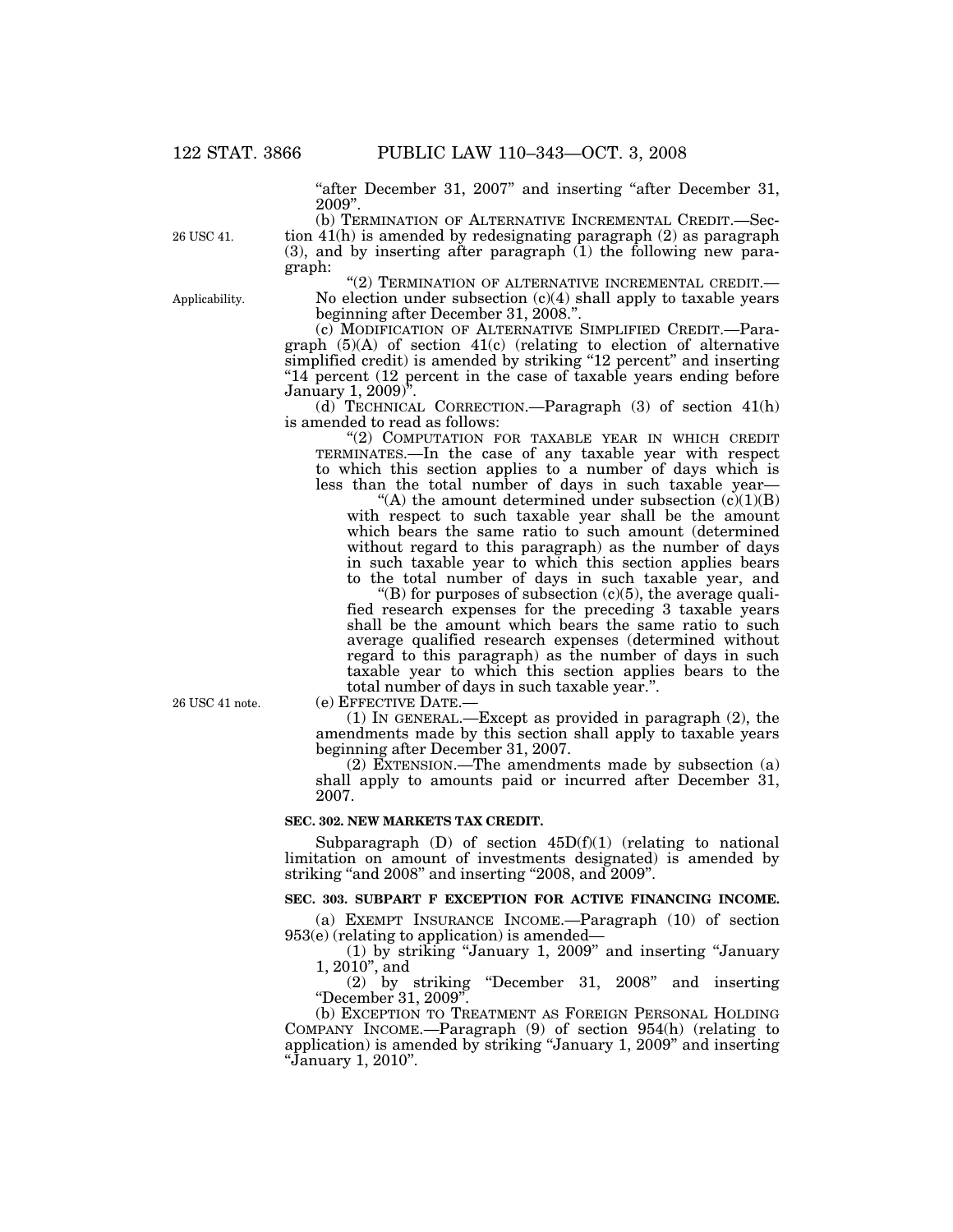#### **SEC. 304. EXTENSION OF LOOK-THRU RULE FOR RELATED CON-TROLLED FOREIGN CORPORATIONS.**

(a) IN GENERAL.—Subparagraph  $(C)$  of section  $954(c)(6)$ (relating to application) is amended by striking ''January 1, 2009'' and inserting ''January 1, 2010''.

(b) EFFECTIVE DATE.—The amendment made by this section 26 USC 954 note. shall apply to taxable years of foreign corporations beginning after December 31, 2007, and to taxable years of United States shareholders with or within which such taxable years of foreign corporations end.

#### **SEC. 305. EXTENSION OF 15-YEAR STRAIGHT-LINE COST RECOVERY FOR QUALIFIED LEASEHOLD IMPROVEMENTS AND QUALI-FIED RESTAURANT IMPROVEMENTS; 15-YEAR STRAIGHT-LINE COST RECOVERY FOR CERTAIN IMPROVEMENTS TO RETAIL SPACE.**

(a) EXTENSION OF LEASEHOLD AND RESTAURANT IMPROVE-MENTS.—

(1) IN GENERAL.—Clauses (iv) and (v) of section  $168(e)(3)(E)$ (relating to 15-year property) are each amended by striking ''January 1, 2008'' and inserting ''January 1, 2010''.

(2) EFFECTIVE DATE.—The amendments made by this sub-26 USC 168 note. section shall apply to property placed in service after December 31, 2007.

(b) TREATMENT TO INCLUDE NEW CONSTRUCTION.—

(1) IN GENERAL.—Paragraph (7) of section 168(e) (relating to classification of property) is amended to read as follows: ''(7) QUALIFIED RESTAURANT PROPERTY.—

''(A) IN GENERAL.—The term 'qualified restaurant property' means any section 1250 property which is—

"(i) a building, if such building is placed in service" after December 31, 2008, and before January 1, 2010, or

''(ii) an improvement to a building,

if more than 50 percent of the building's square footage is devoted to preparation of, and seating for on-premises consumption of, prepared meals.

''(B) EXCLUSION FROM BONUS DEPRECIATION.—Property described in this paragraph shall not be considered qualified property for purposes of subsection (k).''.

(2) EFFECTIVE DATE.—The amendment made by this subsection shall apply to property placed in service after December 31, 2008.

(c) RECOVERY PERIOD FOR DEPRECIATION OF CERTAIN IMPROVE-MENTS TO RETAIL SPACE.—

(1) 15-YEAR RECOVERY PERIOD.—Section  $168(e)(3)(E)$ (relating to 15-year property) is amended by striking ''and'' at the end of clause (vii), by striking the period at the end of clause (viii) and inserting '', and'', and by adding at the end the following new clause:

"(ix) any qualified retail improvement property placed in service after December 31, 2008, and before January 1, 2010.''.

(2) QUALIFIED RETAIL IMPROVEMENT PROPERTY.—Section 168(e) is amended by adding at the end the following new paragraph:

''(8) QUALIFIED RETAIL IMPROVEMENT PROPERTY.—

26 USC 168 note.

26 USC 954.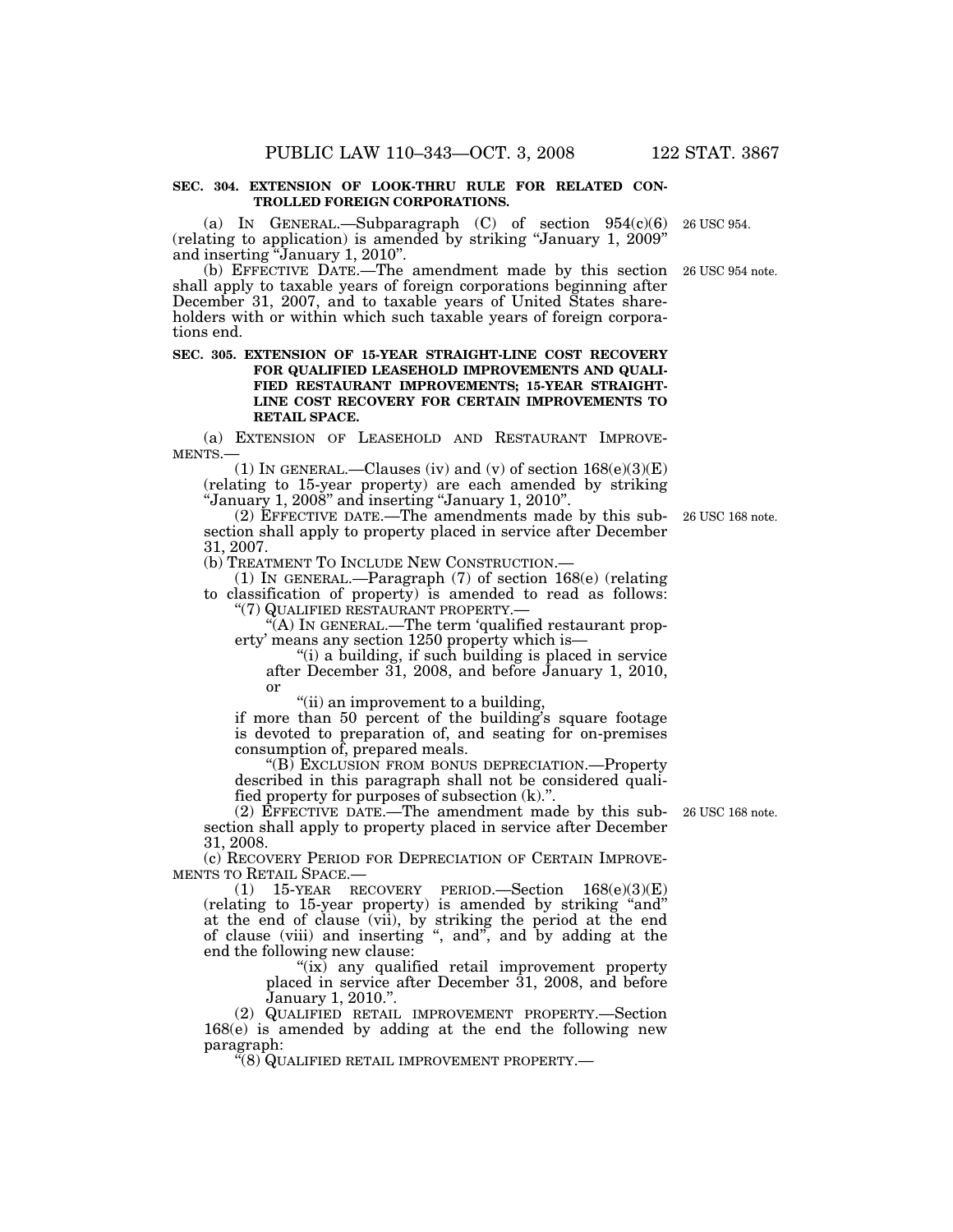"(A) IN GENERAL.—The term 'qualified retail improvement property' means any improvement to an interior portion of a building which is nonresidential real property if—

''(i) such portion is open to the general public and is used in the retail trade or business of selling tangible personal property to the general public, and

"(ii) such improvement is placed in service more" than 3 years after the date the building was first placed in service.

 $E^*(B)$  IMPROVEMENTS MADE BY OWNER.—In the case of an improvement made by the owner of such improvement, such improvement shall be qualified retail improvement property (if at all) only so long as such improvement is held by such owner. Rules similar to the rules under paragraph (6)(B) shall apply for purposes of the preceding sentence.

''(C) CERTAIN IMPROVEMENTS NOT INCLUDED.—Such term shall not include any improvement for which the expenditure is attributable to—

''(i) the enlargement of the building,

''(ii) any elevator or escalator,

''(iii) any structural component benefitting a common area, or

''(iv) the internal structural framework of the building.

''(D) EXCLUSION FROM BONUS DEPRECIATION.—Property described in this paragraph shall not be considered qualified property for purposes of subsection (k).

 $\mathcal{F}(E)$  TERMINATION.—Such term shall not include any improvement placed in service after December 31, 2009.".

(3) REQUIREMENT TO USE STRAIGHT LINE METHOD.—Section  $168(b)(3)$  is amended by adding at the end the following new subparagraph:

''(I) Qualified retail improvement property described in subsection  $(e)(8)$ .".

(4) ALTERNATIVE SYSTEM.—The table contained in section  $168(g)(3)(B)$  is amended by inserting after the item relating to subparagraph  $(E)(viii)$  the following new item:

### ''(E)(ix) ............................................................................. 39''.

26 USC 168 note.

(5) EFFECTIVE DATE.—The amendments made by this subsection shall apply to property placed in service after December 31, 2008.

#### **SEC. 306. MODIFICATION OF TAX TREATMENT OF CERTAIN PAYMENTS TO CONTROLLING EXEMPT ORGANIZATIONS.**

(a) IN GENERAL.—Clause (iv) of section  $512(b)(13)(E)$  (relating to termination) is amended by striking ''December 31, 2007'' and inserting "December 31, 2009".

(b) EFFECTIVE DATE.—The amendment made by this section shall apply to payments received or accrued after December 31, 2007.

26 USC 168.

26 USC 512 note.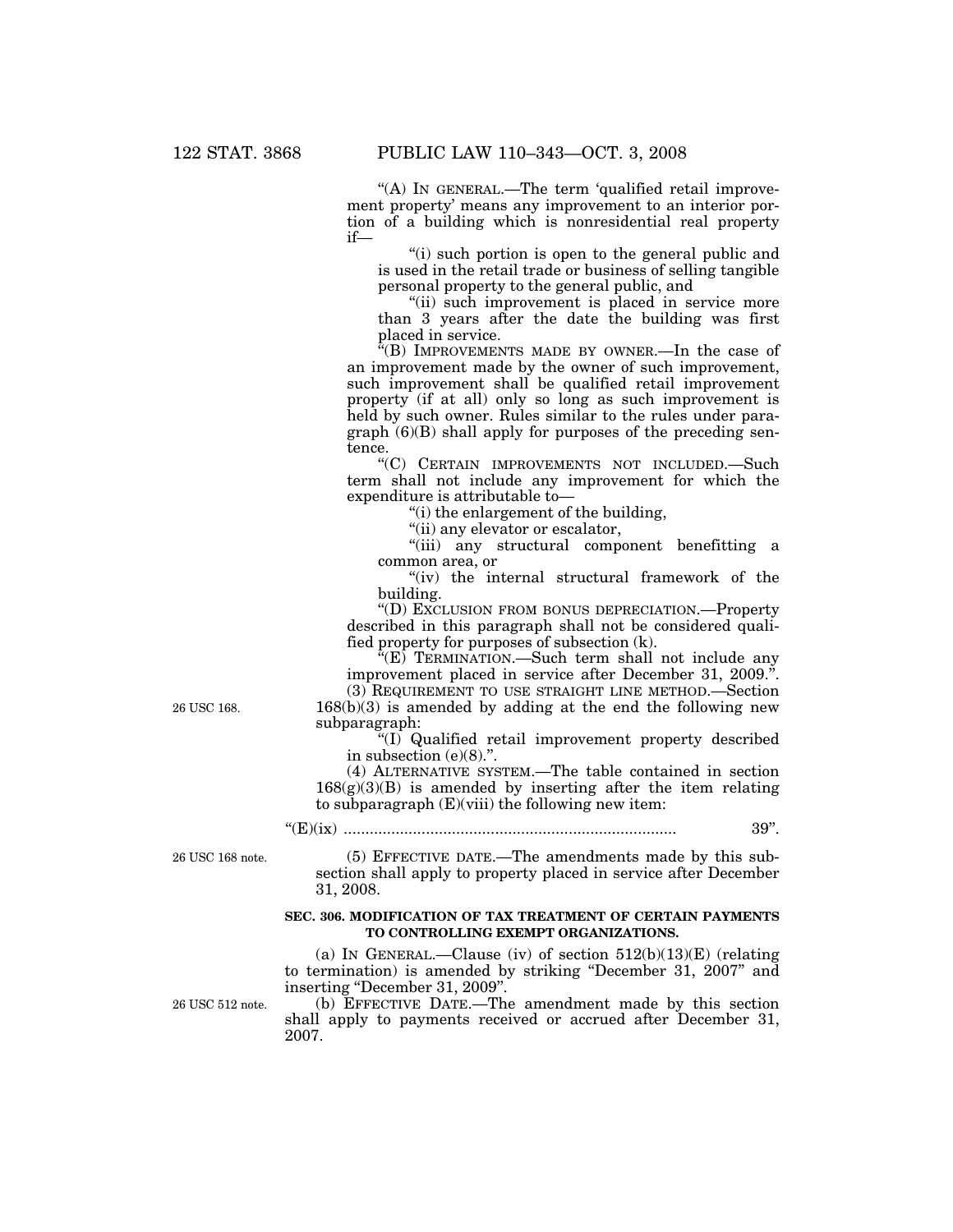#### **SEC. 307. BASIS ADJUSTMENT TO STOCK OF S CORPORATIONS MAKING CHARITABLE CONTRIBUTIONS OF PROPERTY.**

(a) IN GENERAL.—The last sentence of section 1367(a)(2) (relating to decreases in basis) is amended by striking ''December 31, 2007'' and inserting ''December 31, 2009''. 26 USC 1367.

(b) EFFECTIVE DATE.—The amendment made by this section shall apply to contributions made in taxable years beginning after December 31, 2007.

#### **SEC. 308. INCREASE IN LIMIT ON COVER OVER OF RUM EXCISE TAX TO PUERTO RICO AND THE VIRGIN ISLANDS.**

(a) IN GENERAL.—Paragraph (1) of section 7652(f) is amended by striking ''January 1, 2008'' and inserting ''January 1, 2010''.

(b) EFFECTIVE DATE.—The amendment made by this section 26 USC 7652 shall apply to distilled spirits brought into the United States after note. December 31, 2007.

#### **SEC. 309. EXTENSION OF ECONOMIC DEVELOPMENT CREDIT FOR AMERICAN SAMOA.**

(a) IN GENERAL.—Subsection (d) of section 119 of division A of the Tax Relief and Health Care Act of 2006 is amended—

(1) by striking ''first two taxable years'' and inserting ''first 4 taxable years'', and

(2) by striking ''January 1, 2008'' and inserting ''January 1, 2010''.

(b) EFFECTIVE DATE.—The amendments made by this section 26 USC 30A note. shall apply to taxable years beginning after December 31, 2007.

#### **SEC. 310. EXTENSION OF MINE RESCUE TEAM TRAINING CREDIT.**

Section 45N(e) (relating to termination) is amended by striking ''December 31, 2008'' and inserting ''December 31, 2009''.

#### **SEC. 311. EXTENSION OF ELECTION TO EXPENSE ADVANCED MINE SAFETY EQUIPMENT.**

Section 179E(g) (relating to termination) is amended by striking ''December 31, 2008'' and inserting ''December 31, 2009''.

#### **SEC. 312. DEDUCTION ALLOWABLE WITH RESPECT TO INCOME ATTRIB-UTABLE TO DOMESTIC PRODUCTION ACTIVITIES IN PUERTO RICO.**

(a) IN GENERAL.—Subparagraph  $(C)$  of section  $199(d)(8)$ (relating to termination) is amended—

 $(1)$  by striking "first 2 taxable years" and inserting "first" 4 taxable years'', and

(2) by striking ''January 1, 2008'' and inserting ''January 1, 2010''.

(b) EFFECTIVE DATE.—The amendments made by this section 26 USC 199 note. shall apply to taxable years beginning after December 31, 2007.

#### **SEC. 313. QUALIFIED ZONE ACADEMY BONDS.**

(a) IN GENERAL.—Subpart I of part IV of subchapter A of chapter 1 is amended by adding at the end the following new section:

### **''SEC. 54E. QUALIFIED ZONE ACADEMY BONDS.**

"(a) QUALIFIED ZONE ACADEMY BONDS.—For purposes of this subchapter, the term 'qualified zone academy bond' means any bond issued as part of an issue if—

26 USC 30A note.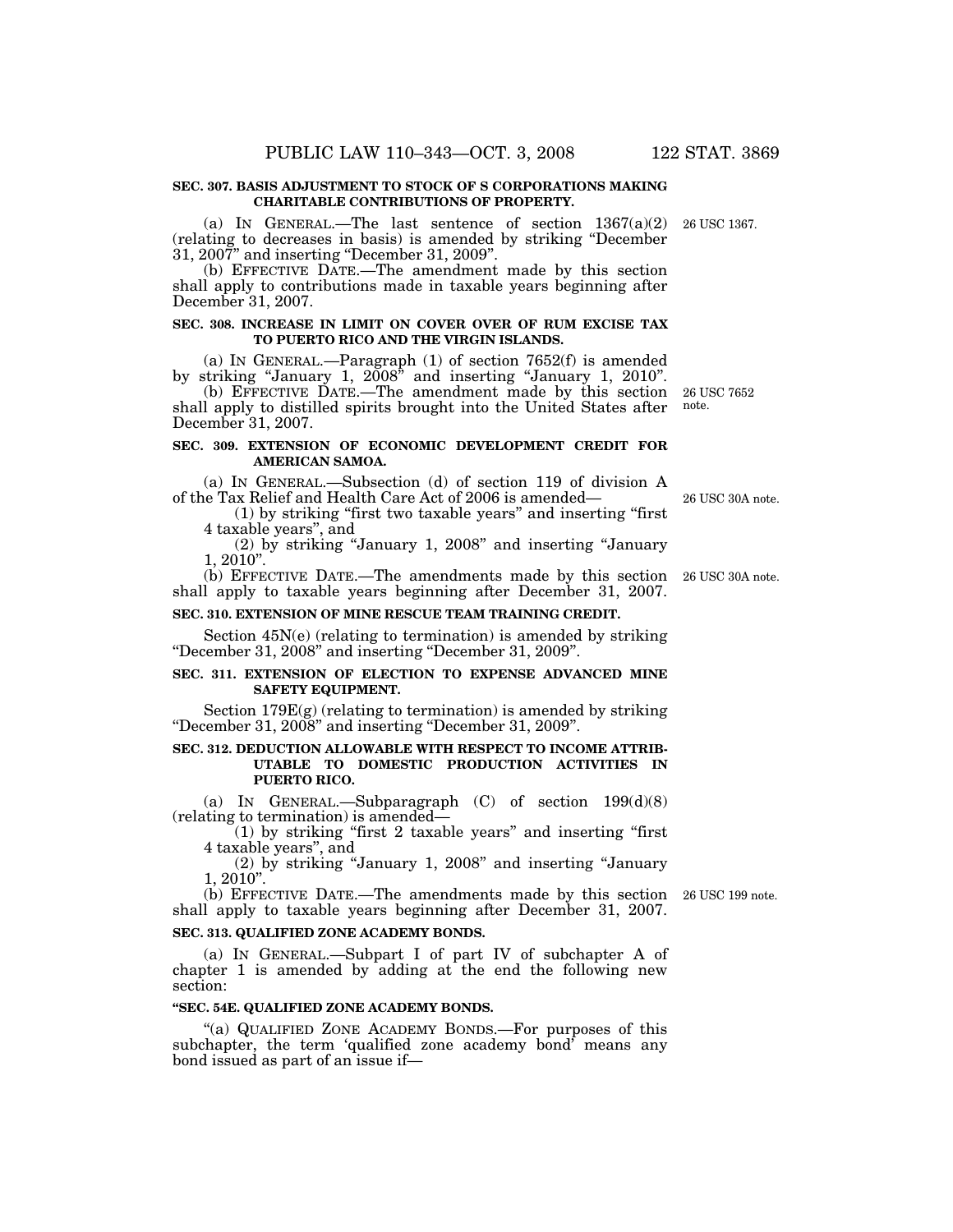" $(1)$  100 percent of the available project proceeds of such issue are to be used for a qualified purpose with respect to a qualified zone academy established by an eligible local education agency,

" $(2)$  the bond is issued by a State or local government within the jurisdiction of which such academy is located, and " $(3)$  the issuer-

''(A) designates such bond for purposes of this section,

''(B) certifies that it has written assurances that the private business contribution requirement of subsection (b) will be met with respect to such academy, and

''(C) certifies that it has the written approval of the eligible local education agency for such bond issuance.

''(b) PRIVATE BUSINESS CONTRIBUTION REQUIREMENT.—For purposes of subsection (a), the private business contribution requirement of this subsection is met with respect to any issue if the eligible local education agency that established the qualified zone academy has written commitments from private entities to make qualified contributions having a present value (as of the date of issuance of the issue) of not less than 10 percent of the proceeds of the issue.

''(c) LIMITATION ON AMOUNT OF BONDS DESIGNATED.—

''(1) NATIONAL LIMITATION.—There is a national zone academy bond limitation for each calendar year. Such limitation is \$400,000,000 for 2008 and 2009, and, except as provided in paragraph (4), zero thereafter.

"(2) ALLOCATION OF LIMITATION.—The national zone academy bond limitation for a calendar year shall be allocated by the Secretary among the States on the basis of their respective populations of individuals below the poverty line (as defined by the Office of Management and Budget). The limitation amount allocated to a State under the preceding sentence shall be allocated by the State education agency to qualified zone academies within such State.

"(3) DESIGNATION SUBJECT TO LIMITATION AMOUNT.—The maximum aggregate face amount of bonds issued during any calendar year which may be designated under subsection (a) with respect to any qualified zone academy shall not exceed the limitation amount allocated to such academy under paragraph (2) for such calendar year.

''(4) CARRYOVER OF UNUSED LIMITATION.—

''(A) IN GENERAL.—If for any calendar year—

''(i) the limitation amount for any State, exceeds

"(ii) the amount of bonds issued during such year which are designated under subsection (a) with respect to qualified zone academies within such State,

the limitation amount for such State for the following calendar year shall be increased by the amount of such excess.

''(B) LIMITATION ON CARRYOVER.—Any carryforward of a limitation amount may be carried only to the first 2 years following the unused limitation year. For purposes of the preceding sentence, a limitation amount shall be treated as used on a first-in first-out basis.

''(C) COORDINATION WITH SECTION 1397E.—Any carryover determined under section 1397E(e)(4) (relating to carryover of unused limitation) with respect to any State to calendar year 2008 or 2009 shall be treated for purposes

Certification.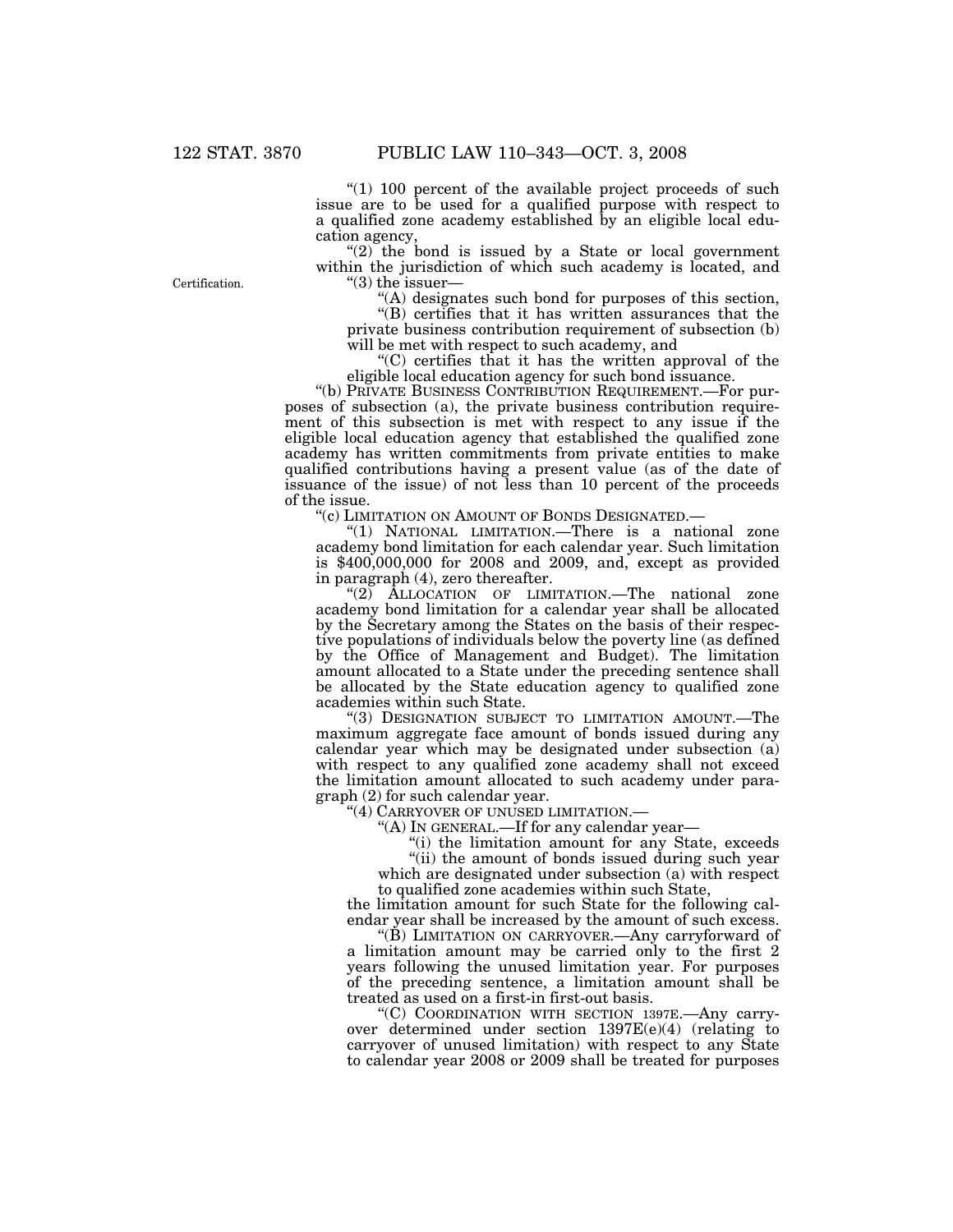of this section as a carryover with respect to such State for such calendar year under subparagraph (A), and the limitation of subparagraph (B) shall apply to such carryover taking into account the calendar years to which such carryover relates.

''(d) DEFINITIONS.—For purposes of this section—

"(1) QUALIFIED ZONE ACADEMY.—The term 'qualified zone academy' means any public school (or academic program within a public school) which is established by and operated under the supervision of an eligible local education agency to provide education or training below the postsecondary level if—

''(A) such public school or program (as the case may be) is designed in cooperation with business to enhance the academic curriculum, increase graduation and employment rates, and better prepare students for the rigors of college and the increasingly complex workforce,

''(B) students in such public school or program (as the case may be) will be subject to the same academic standards and assessments as other students educated by the eligible local education agency,

 $\mathrm{H}(\tilde{\mathrm{C}})$  the comprehensive education plan of such public school or program is approved by the eligible local education agency, and

 $\widetilde{f}(D)(i)$  such public school is located in an empowerment zone or enterprise community (including any such zone or community designated after the date of the enactment of this section), or

"(ii) there is a reasonable expectation (as of the date of issuance of the bonds) that at least 35 percent of the students attending such school or participating in such program (as the case may be) will be eligible for free or reduced-cost lunches under the school lunch program established under the National School Lunch Act.

"(2) ELIGIBLE LOCAL EDUCATION AGENCY.—For purposes of this section, the term 'eligible local education agency' means any local educational agency as defined in section 9101 of the Elementary and Secondary Education Act of 1965.

''(3) QUALIFIED PURPOSE.—The term 'qualified purpose' means, with respect to any qualified zone academy—

''(A) rehabilitating or repairing the public school facility in which the academy is established,

''(B) providing equipment for use at such academy, ''(C) developing course materials for education to be

provided at such academy, and ''(D) training teachers and other school personnel in

such academy. "(4) QUALIFIED CONTRIBUTIONS.—The term 'qualified con-

tribution' means any contribution (of a type and quality acceptable to the eligible local education agency) of—

''(A) equipment for use in the qualified zone academy (including state-of-the-art technology and vocational equipment),

''(B) technical assistance in developing curriculum or in training teachers in order to promote appropriate market driven technology in the classroom,

''(C) services of employees as volunteer mentors,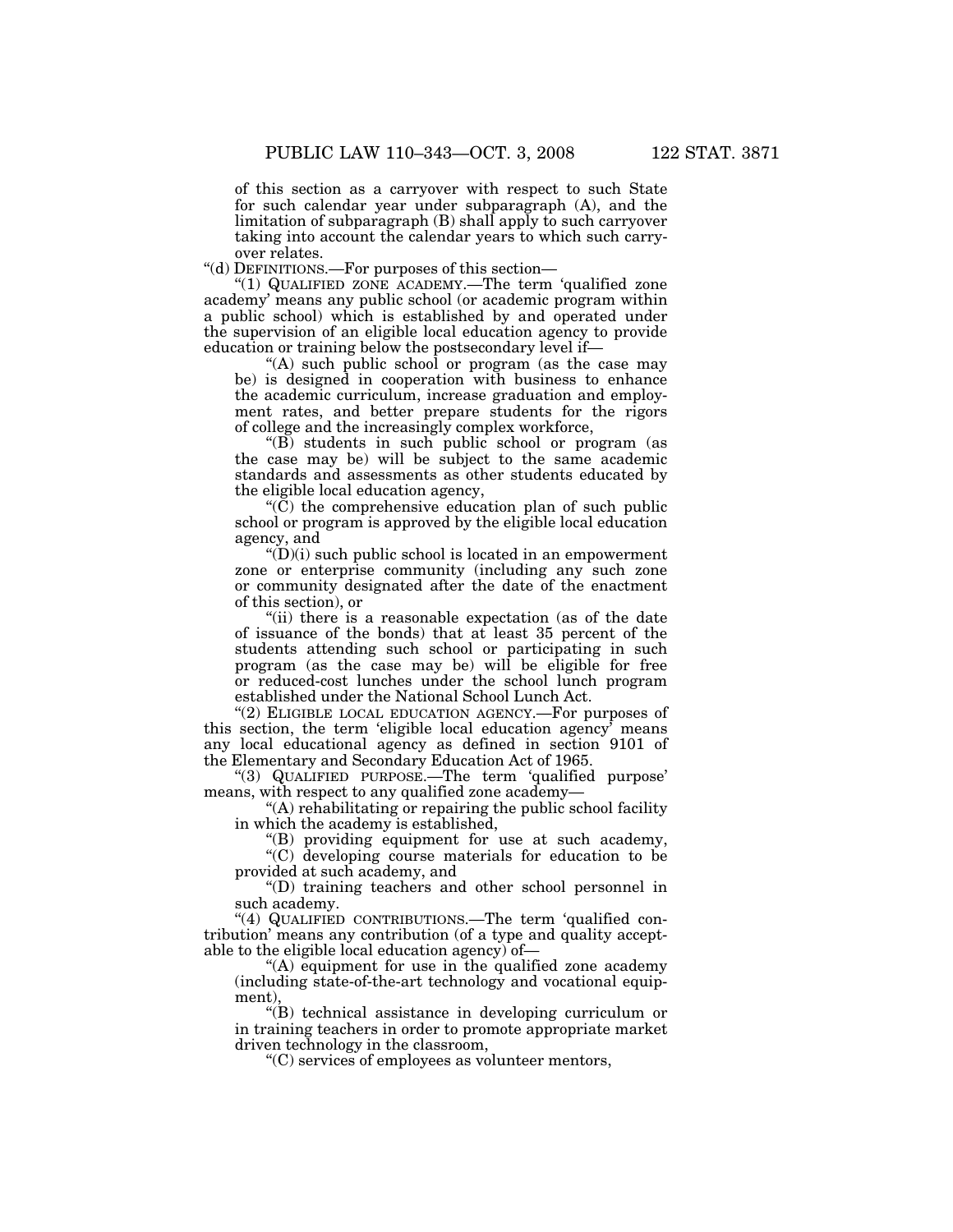''(D) internships, field trips, or other educational opportunities outside the academy for students, or

''(E) any other property or service specified by the eligible local education agency.''.

(b) CONFORMING AMENDMENTS.— $(1)$  Paragraph  $(1)$  of section 54A(d), as amended by this Act, is amended by striking "or" at the end of subparagraph (B), by inserting ''or'' at the end of subparagraph (C), and by inserting after subparagraph (C) the following new subparagraph:

''(D) a qualified zone academy bond,''.

(2) Subparagraph (C) of section  $54A(d)(2)$ , as amended by this Act, is amended by striking "and" at the end of clause (ii), by striking the period at the end of clause (iii) and inserting ', and'', and by adding at the end the following new clause:

"(iv) in the case of a qualified zone academy bond,

a purpose specified in section  $54E(a)(1)$ .". (3) Section 1397E is amended by adding at the end the following new subsection:

"(m) TERMINATION.—This section shall not apply to any obligation issued after the date of the enactment of the Tax Extenders and Alternative Minimum Tax Relief Act of 2008.''.

(4) The table of sections for subpart I of part IV of subchapter A of chapter 1 is amended by adding at the end the following new item:

''Sec. 54E. Qualified zone academy bonds.''.

(c) EFFECTIVE DATE.—The amendments made by this section shall apply to obligations issued after the date of the enactment of this Act.

#### **SEC. 314. INDIAN EMPLOYMENT CREDIT.**

(a) IN GENERAL.—Subsection (f) of section 45A (relating to termination) is amended by striking ''December 31, 2007'' and inserting ''December 31, 2009''.

(b) EFFECTIVE DATE.—The amendment made by this section shall apply to taxable years beginning after December 31, 2007. **SEC. 315. ACCELERATED DEPRECIATION FOR BUSINESS PROPERTY** 

# **ON INDIAN RESERVATIONS.**

(a) IN GENERAL.—Paragraph (8) of section 168(j) (relating to termination) is amended by striking ''December 31, 2007'' and inserting ''December 31, 2009''.

(b) EFFECTIVE DATE.—The amendment made by this section shall apply to property placed in service after December 31, 2007.

#### **SEC. 316. RAILROAD TRACK MAINTENANCE.**

(a) IN GENERAL.—Subsection (f) of section 45G (relating to application of section) is amended by striking ''January 1, 2008'' and inserting ''January 1, 2010''.

(b) CREDIT ALLOWED AGAINST ALTERNATIVE MINIMUM TAX.— Subparagraph  $(B)$  of section  $38(c)(4)$ , as amended by this Act, is amended—

(1) by redesignating clauses (v), (vi), and (vii) as clauses (vi), (vii), and (viii), respectively, and

(2) by inserting after clause (iv) the following new clause:

" $(v)$  the credit determined under section 45G,". (c) EFFECTIVE DATES.—

26 USC 168 note.

26 USC 45A note.

26 USC 54A note.

26 USC 54A.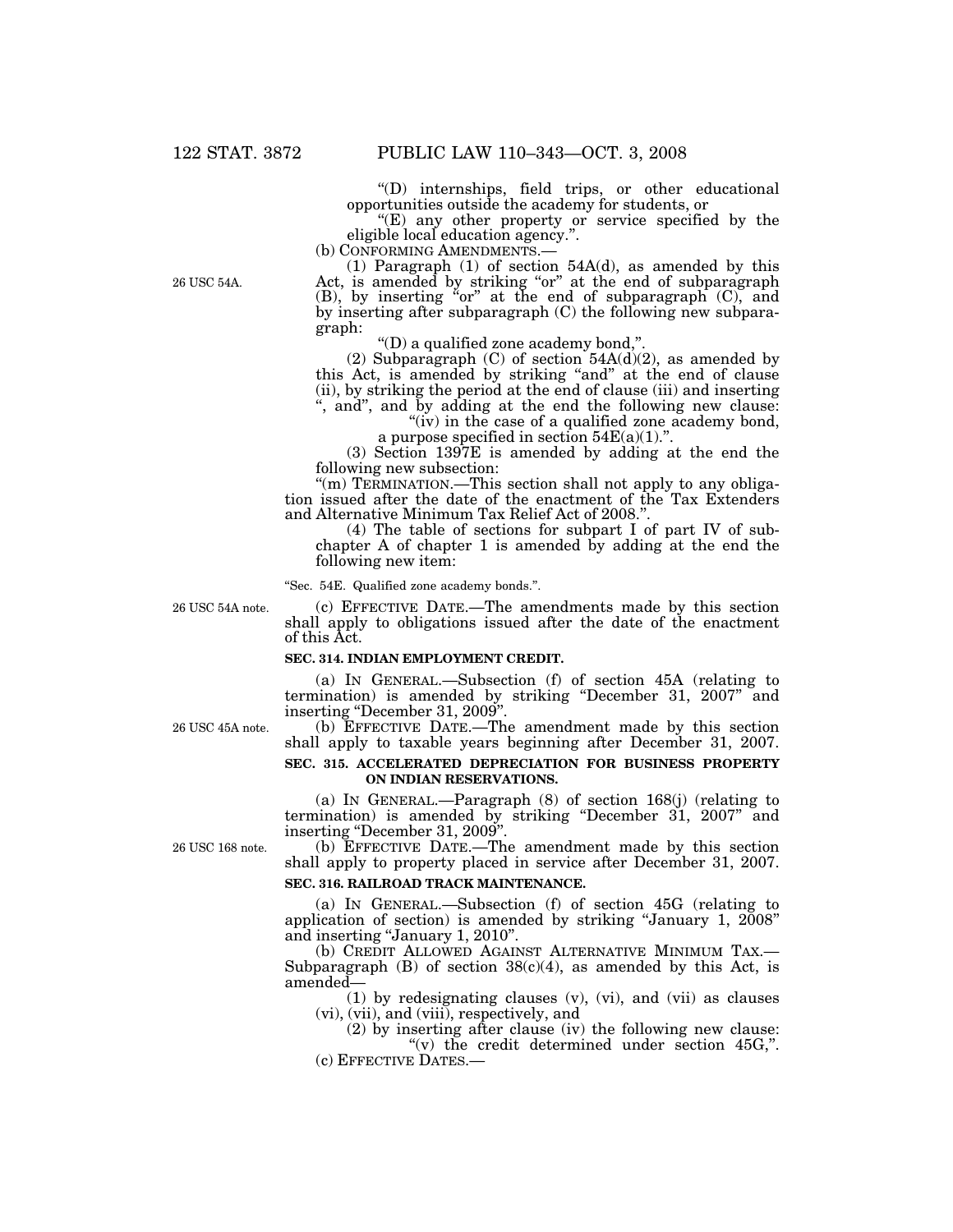(1) The amendment made by subsection (a) shall apply to expenditures paid or incurred during taxable years beginning after December 31, 2007. 26 USC 45G note.

(2) The amendments made by subsection (b) shall apply to credits determined under section 45G of the Internal Revenue Code of 1986 in taxable years beginning after December 31, 2007, and to carrybacks of such credits.

#### **SEC. 317. SEVEN-YEAR COST RECOVERY PERIOD FOR MOTORSPORTS RACING TRACK FACILITY.**

(a) IN GENERAL.—Subparagraph (D) of section 168(i)(15) (relating to termination) is amended by striking ''December 31, 2007'' and inserting ''December 31, 2009''. 26 USC 168.

(b) EFFECTIVE DATE.—The amendment made by this section 26 USC 168 note. shall apply to property placed in service after December 31, 2007.

#### **SEC. 318. EXPENSING OF ENVIRONMENTAL REMEDIATION COSTS.**

(a) IN GENERAL.—Subsection (h) of section 198 (relating to termination) is amended by striking ''December 31, 2007'' and inserting "December 31, 2009".

(b) EFFECTIVE DATE.—The amendment made by this section 26 USC 198 note. shall apply to expenditures paid or incurred after December 31, 2007.

# **SEC. 319. EXTENSION OF WORK OPPORTUNITY TAX CREDIT FOR HURRICANE KATRINA EMPLOYEES.**

(a) IN GENERAL.—Paragraph (1) of section 201(b) of the Katrina Emergency Tax Relief Act of 2005 is amended by striking "2year" and inserting "4-year".

(b) EFFECTIVE DATE.—The amendment made by subsection (a) shall apply to individuals hired after August 27, 2007.

# **SEC. 320. EXTENSION OF INCREASED REHABILITATION CREDIT FOR STRUCTURES IN THE GULF OPPORTUNITY ZONE.**

(a) IN GENERAL.—Subsection (h) of section 1400N is amended by striking ''December 31, 2008'' and inserting ''December 31, 2009''.

(b) EFFECTIVE DATE.—The amendment made by this section shall apply to expenditures paid or incurred after the date of the enactment of this Act.

# **SEC. 321. ENHANCED DEDUCTION FOR QUALIFIED COMPUTER CON-TRIBUTIONS.**

(a) IN GENERAL.—Subparagraph  $(G)$  of section  $170(e)(6)$  is amended by striking ''December 31, 2007'' and inserting ''December 31, 2009''.

(b) EFFECTIVE DATE.—The amendment made by this section 26 USC 170 note. shall apply to contributions made during taxable years beginning after December 31, 2007.

### **SEC. 322. TAX INCENTIVES FOR INVESTMENT IN THE DISTRICT OF COLUMBIA.**

(a) DESIGNATION OF ZONE.— (1) IN GENERAL.—Subsection (f) of section 1400 is amended by striking "2007" both places it appears and inserting "2009".

(2) EFFECTIVE DATE.—The amendments made by this subsection shall apply to periods beginning after December 31, 2007. 26 USC 1400 note.

(b) TAX-EXEMPT ECONOMIC DEVELOPMENT BONDS.—

119 Stat. 2020.

26 USC 1400N note.

26 USC 38 note.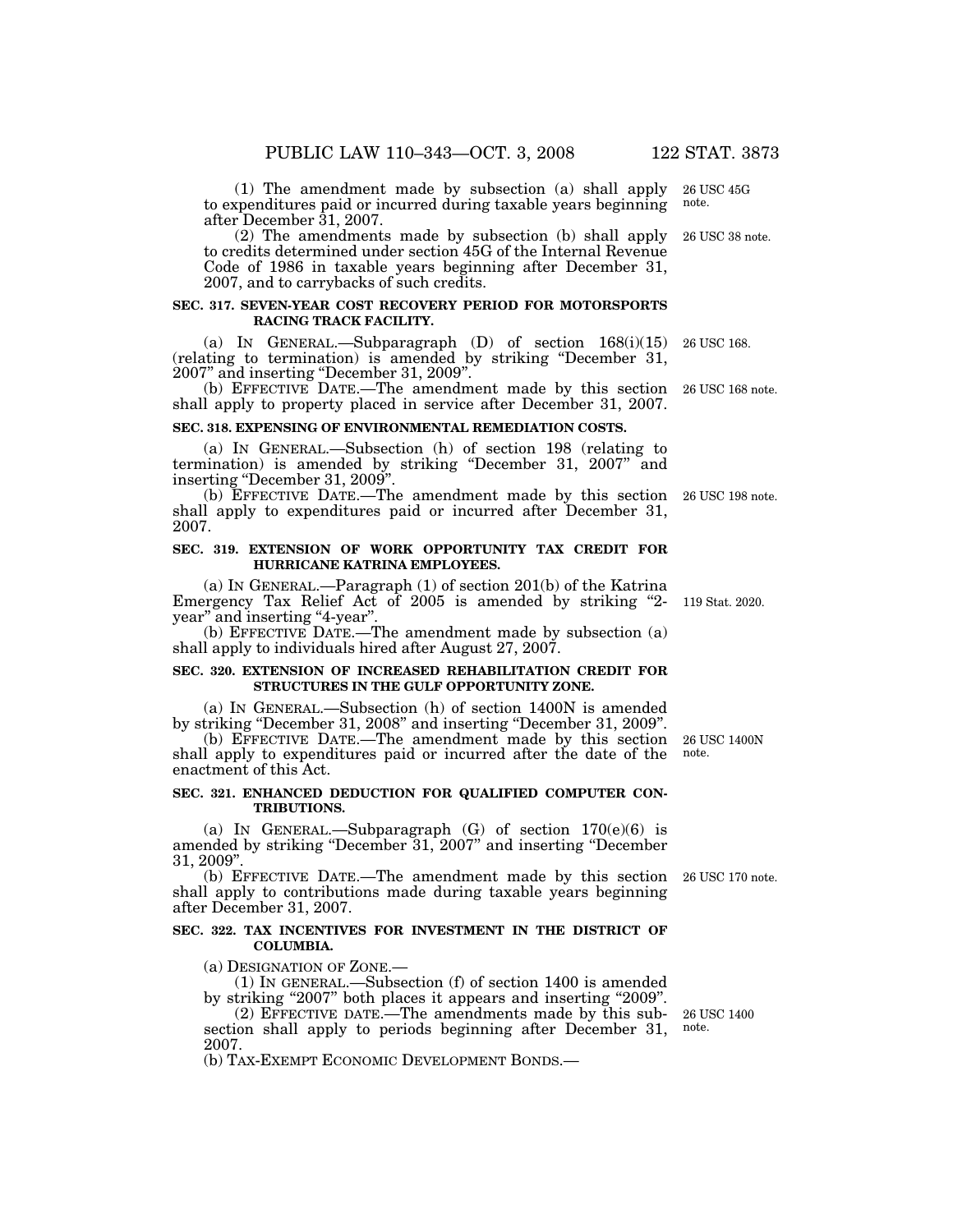26 USC 1400A.

(1) IN GENERAL.—Subsection (b) of section 1400A is amended by striking ''2007'' and inserting ''2009''.

(2) EFFECTIVE DATE.—The amendment made by this subsection shall apply to bonds issued after December 31, 2007.<br>
(c) ZERO PERCENT CAPITAL GAINS RATE.—

 $(1)$  IN GENERAL.—Subsection  $(b)$  of section 1400B is amended by striking "2008" each place it appears and inserting " $2010"$ .<br>(2) CONFORMING AMENDMENTS.—

(2) CONFORMING AMENDMENTS.—<br>(A) Section  $1400B(e)(2)$  is amended—

(i) by striking " $2012$ " and inserting " $2014$ ", and (ii) by striking ''2012'' in the heading thereof and inserting "2014".

(B) Section  $1400B(g)(2)$  is amended by striking "2012" and inserting "2014".

 $(C)$  Section 1400 $F(d)$  is amended by striking "2012" and inserting "2014".

(3) EFFECTIVE DATES.—

(A) EXTENSION.—The amendments made by paragraph (1) shall apply to acquisitions after December 31, 2007.

(B) CONFORMING AMENDMENTS.—The amendments made by paragraph (2) shall take effect on the date of

the enactment of this Act. (d) FIRST-TIME HOMEBUYER CREDIT.—

(1) IN GENERAL.—Subsection (i) of section 1400C is amended by striking "2008" and inserting "2010".

(2) EFFECTIVE DATE.—The amendment made by this subsection shall apply to property purchased after December 31, 2007.

#### **SEC. 323. ENHANCED CHARITABLE DEDUCTIONS FOR CONTRIBUTIONS OF FOOD INVENTORY.**

(a) INCREASED AMOUNT OF DEDUCTION.—

(1) IN GENERAL.—Clause (iv) of section  $170(e)(3)(C)$  (relating to termination) is amended by striking "December 31, 2007" and inserting ''December 31, 2009''.

(2) EFFECTIVE DATE.—The amendment made by this subsection shall apply to contributions made after December 31, 2007.

(b) TEMPORARY SUSPENSION OF LIMITATIONS ON CHARITABLE CONTRIBUTIONS.—

(1) IN GENERAL.—Section 170(b) is amended by adding at the end the following new paragraph:

''(3) TEMPORARY SUSPENSION OF LIMITATIONS ON CHARI-TABLE CONTRIBUTIONS.—In the case of a qualified farmer or rancher (as defined in paragraph  $(1)(E)(v)$ ), any charitable contribution of food—

"(A) to which subsection  $(e)(3)(C)$  applies (without regard to clause (ii) thereof), and

''(B) which is made during the period beginning on the date of the enactment of this paragraph and before January 1, 2009,

shall be treated for purposes of paragraph  $(1)(E)$  or  $(2)(B)$ , whichever is applicable, as if it were a qualified conservation contribution which is made by a qualified farmer or rancher and which otherwise meets the requirements of such paragraph.''.

26 USC 170 note.

26 USC 1400B note.

26 USC 1400C note.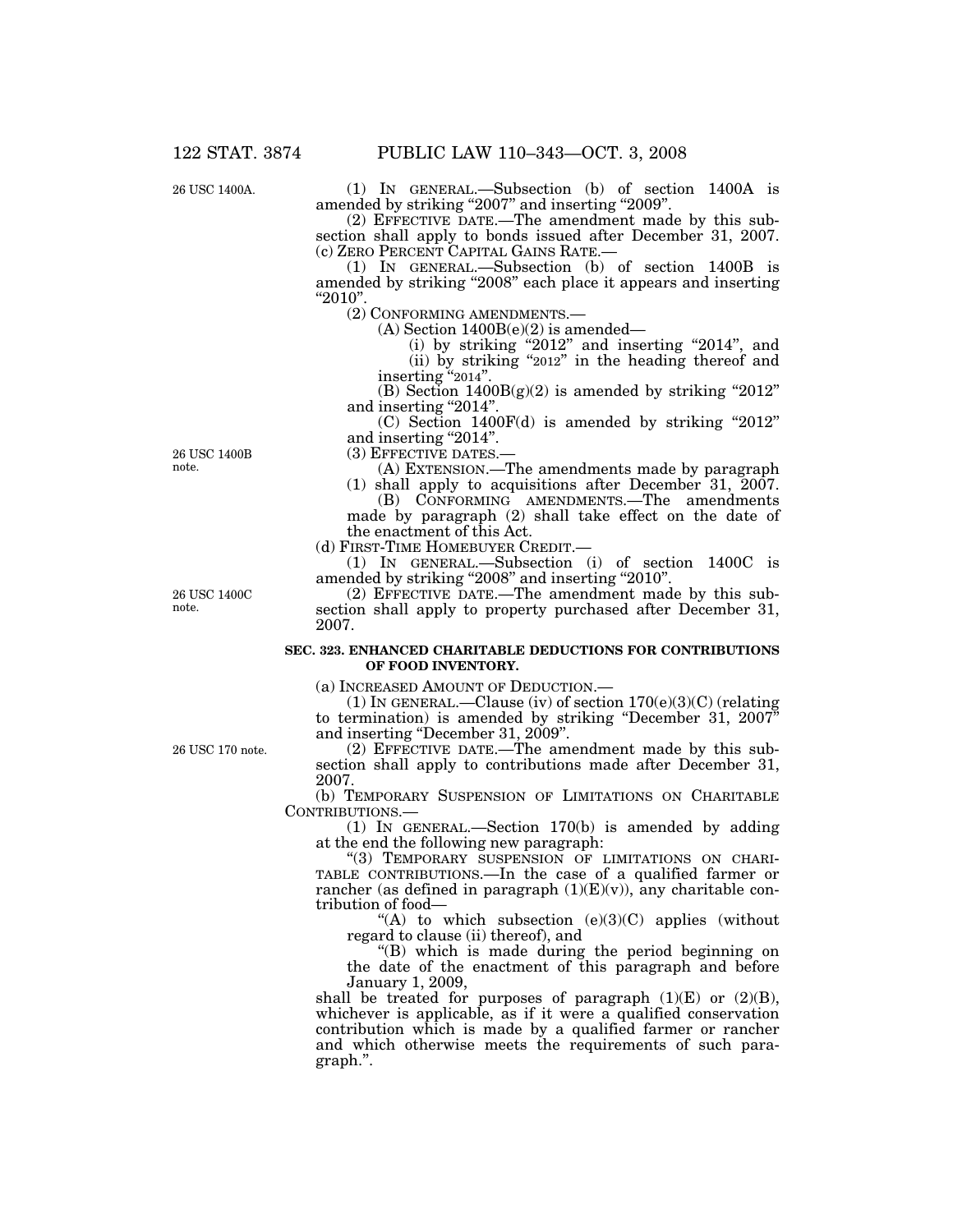(2) EFFECTIVE DATE.—The amendment made by this sub-26 USC 170 note. section shall apply to taxable years ending after the date of the enactment of this Act.

## **SEC. 324. EXTENSION OF ENHANCED CHARITABLE DEDUCTION FOR CONTRIBUTIONS OF BOOK INVENTORY.**

(a) EXTENSION.—Clause (iv) of section  $170(e)(3)(D)$  (relating to termination) is amended by striking ''December 31, 2007'' and inserting ''December 31, 2009''. 26 USC 170.

(b) CLERICAL AMENDMENT.—Clause (iii) of section  $170(e)(3)(D)$ (relating to certification by donee) is amended by inserting ''of books'' after ''to any contribution''.

(c) EFFECTIVE DATE.—The amendments made by this section 26 USC 170 note. shall apply to contributions made after December 31, 2007.

# **SEC. 325. EXTENSION AND MODIFICATION OF DUTY SUSPENSION ON WOOL PRODUCTS; WOOL RESEARCH FUND; WOOL DUTY REFUNDS.**

(a) EXTENSION OF TEMPORARY DUTY REDUCTIONS.—Each of the following headings of the Harmonized Tariff Schedule of the United States is amended by striking the date in the effective period column and inserting  $i$ <sup>12/31/2014</sup>":

(1) Heading 9902.51.11 (relating to fabrics of worsted wool).

(2) Heading 9902.51.13 (relating to yarn of combed wool).

(3) Heading 9902.51.14 (relating to wool fiber, waste, garnetted stock, combed wool, or wool top).

(4) Heading 9902.51.15 (relating to fabrics of combed wool).

(5) Heading 9902.51.16 (relating to fabrics of combed wool). (b) EXTENSION OF DUTY REFUNDS AND WOOL RESEARCH TRUST FUND.—

(1) IN GENERAL.—Section 4002(c) of the Wool Suit and Textile Trade Extension Act of 2004 (Public Law 108–429; 118 Stat. 2603) is amended—

(A) in paragraph  $(3)(C)$ , by striking "2010" and inserting "2015"; and

(B) in paragraph (6)(A), by striking ''through 2009'' and inserting ''through 2014''.

(2) SUNSET.—Section 506(f) of the Trade and Development Act of 2000 (Public 106–200; 114 Stat. 303 (7 U.S.C. 7101 note)) is amended by striking "2010" and inserting "2015".

# **TITLE IV—EXTENSION OF TAX ADMINISTRATION PROVISIONS**

#### **SEC. 401. PERMANENT AUTHORITY FOR UNDERCOVER OPERATIONS.**

(a) IN GENERAL.—Section 7608(c) (relating to rules relating to undercover operations) is amended by striking paragraph (6).

(b) EFFECTIVE DATE.—The amendment made by this section 26 USC 7608 shall apply to operations conducted after the date of the enactment note. of this Act.

## **SEC. 402. PERMANENT AUTHORITY FOR DISCLOSURE OF INFORMA-TION RELATING TO TERRORIST ACTIVITIES.**

(a) DISCLOSURE OF RETURN INFORMATION TO APPRISE APPRO-PRIATE OFFICIALS OF TERRORIST ACTIVITIES. Subparagraph (C) of section  $6103(i)(3)$  is amended by striking clause (iv).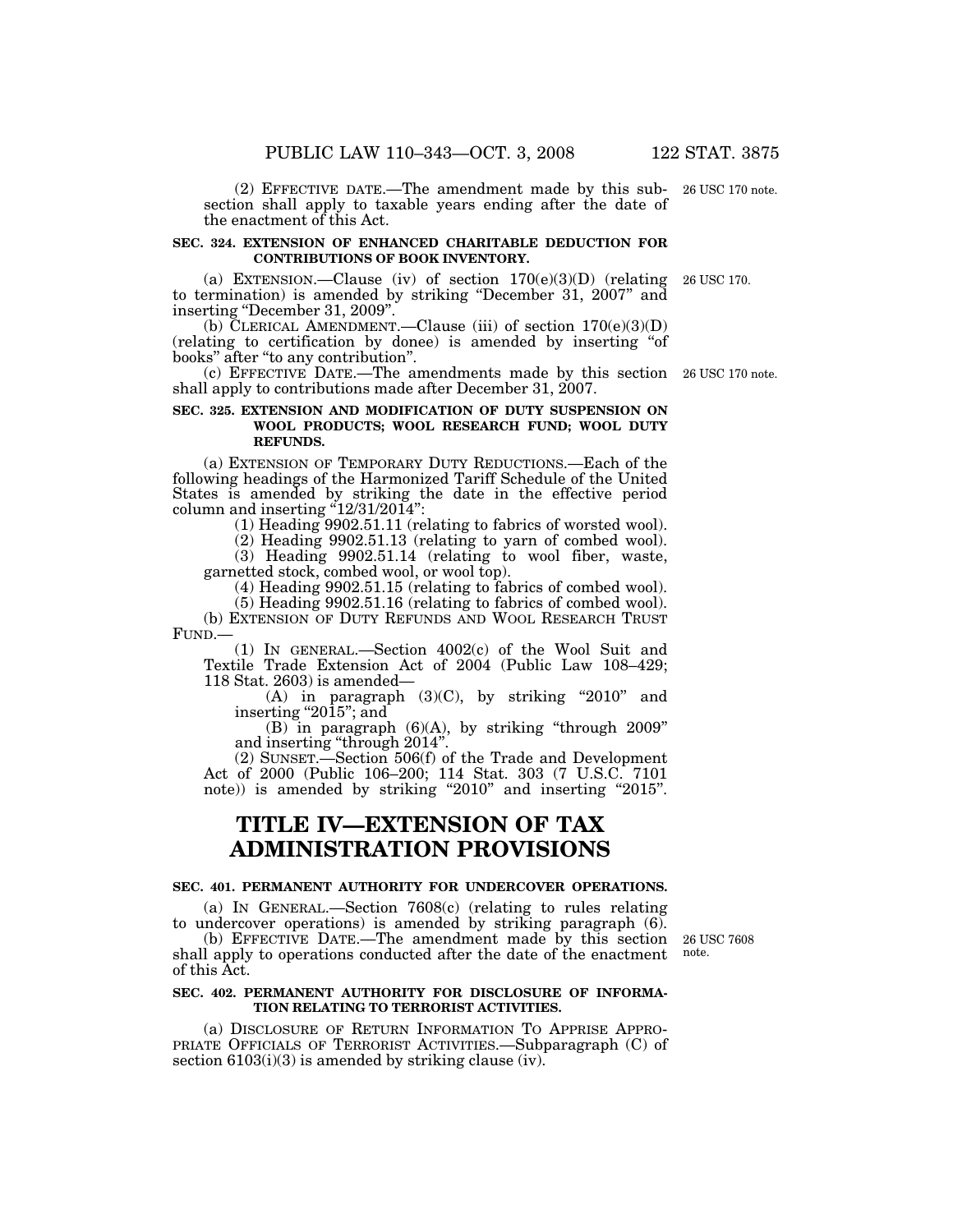26 USC 6103.

26 USC 6103 note.

(b) DISCLOSURE UPON REQUEST OF INFORMATION RELATING TO TERRORIST ACTIVITIES.—Paragraph (7) of section 6103(i) is amended by striking subparagraph (E).

(c) EFFECTIVE DATE.—The amendments made by this section shall apply to disclosures after the date of the enactment of this Act.

# **TITLE V—ADDITIONAL TAX RELIEF AND OTHER TAX PROVISIONS**

# **Subtitle A—General Provisions**

# **SEC. 501. \$8,500 INCOME THRESHOLD USED TO CALCULATE REFUND-ABLE PORTION OF CHILD TAX CREDIT.**

(a) IN GENERAL.—Section 24(d) is amended by adding at the end the following new paragraph:

"(4) SPECIAL RULE FOR 2008.—Notwithstanding paragraph (3), in the case of any taxable year beginning in 2008, the dollar amount in effect for such taxable year under paragraph  $(1)(B)(i)$  shall be \$8,500.".

(b) EFFECTIVE DATE.—The amendment made by this section shall apply to taxable years beginning after December 31, 2007.

#### **SEC. 502. PROVISIONS RELATED TO FILM AND TELEVISION PRODUC-TIONS.**

(a) EXTENSION OF EXPENSING RULES FOR QUALIFIED FILM AND TELEVISION PRODUCTIONS.—Section 181(f) (relating to termination) is amended by striking ''December 31, 2008'' and inserting ''December 31, 2009''.

(b) MODIFICATION OF LIMITATION ON EXPENSING.—Subparagraph  $(A)$  of section  $181(a)(2)$  is amended to read as follows:

''(A) IN GENERAL.—Paragraph (1) shall not apply to so much of the aggregate cost of any qualified film or television production as exceeds \$15,000,000.''.

(c) MODIFICATIONS TO DEDUCTION FOR DOMESTIC ACTIVITIES.—

(1) DETERMINATION OF W–2 WAGES.—Paragraph (2) of section 199(b) is amended by adding at the end the following new subparagraph:

''(D) SPECIAL RULE FOR QUALIFIED FILM.—In the case of a qualified film, such term shall include compensation for services performed in the United States by actors, production personnel, directors, and producers."

 $(2)$  DEFINITION OF QUALIFIED FILM.—Paragraph  $(6)$  of section 199(c) is amended by adding at the end the following: ''A qualified film shall include any copyrights, trademarks, or other intangibles with respect to such film. The methods and means of distributing a qualified film shall not affect the availability of the deduction under this section.''.

(3) PARTNERSHIPS.—Subparagraph  $(A)$  of section  $199(d)(1)$ is amended by striking "and" at the end of clause (ii), by striking the period at the end of clause (iii) and inserting  $\lambda$ , and", and by adding at the end the following new clause:

> " $(iv)$  in the case of each partner of a partnership, or shareholder of an S corporation, who owns (directly or indirectly) at least 20 percent of the capital interests

26 USC 24 note.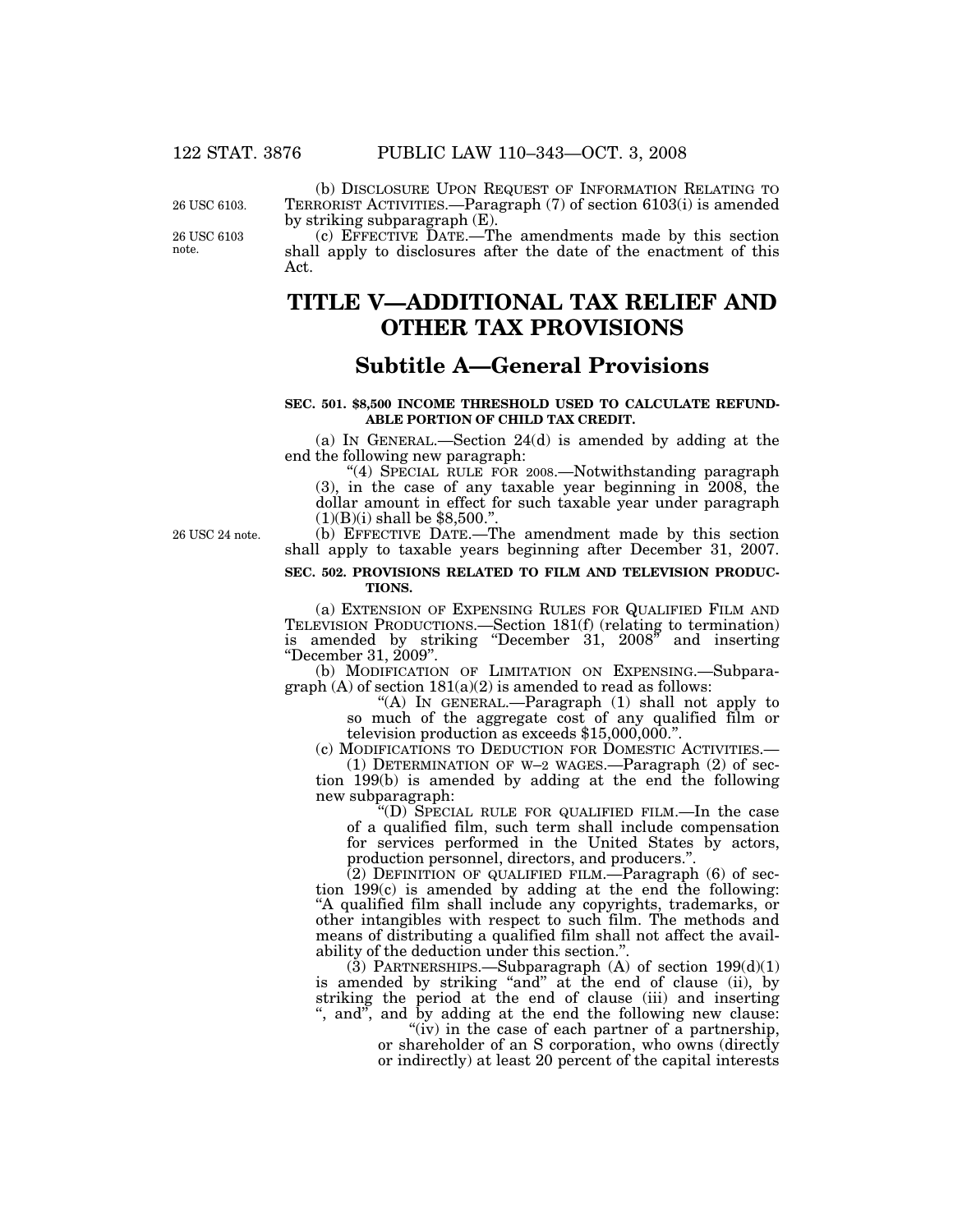in such partnership or of the stock of such S corporation—

''(I) such partner or shareholder shall be treated as having engaged directly in any film produced by such partnership or S corporation, and

''(II) such partnership or S corporation shall be treated as having engaged directly in any film produced by such partner or shareholder.''.

(d) CONFORMING AMENDMENT.—Section 181(d)(3)(A) is amended by striking "actors" and all that follows and inserting "actors, production personnel, directors, and producers.''.

(e) EFFECTIVE DATES.— (1) IN GENERAL.—Except as otherwise provided in this subsection, the amendments made by this section shall apply to qualified film and television productions commencing after December 31, 2007.

(2) DEDUCTION.—The amendments made by subsection (c) shall apply to taxable years beginning after December 31, 2007.

# **SEC. 503. EXEMPTION FROM EXCISE TAX FOR CERTAIN WOODEN ARROWS DESIGNED FOR USE BY CHILDREN.**

(a) IN GENERAL.—Paragraph (2) of section 4161(b) is amended by redesignating subparagraph (B) as subparagraph (C) and by inserting after subparagraph (A) the following new subparagraph:

''(B) EXEMPTION FOR CERTAIN WOODEN ARROW SHAFTS.—Subparagraph (A) shall not apply to any shaft consisting of all natural wood with no laminations or artificial means of enhancing the spine of such shaft (whether sold separately or incorporated as part of a finished or unfinished product) of a type used in the manufacture of any arrow which after its assembly—

"(i) measures  $\frac{5}{16}$  of an inch or less in diameter, and

"(ii) is not suitable for use with a bow described in paragraph  $(1)(A)$ .".

(b) EFFECTIVE DATE.—The amendments made by this section 26 USC 4161 shall apply to shafts first sold after the date of enactment of this Act.

#### **SEC. 504. INCOME AVERAGING FOR AMOUNTS RECEIVED IN CONNEC-TION WITH THE EXXON VALDEZ LITIGATION.**

(a) INCOME AVERAGING OF AMOUNTS RECEIVED FROM THE EXXON VALDEZ LITIGATION.—For purposes of section 1301 of the Internal Revenue Code of 1986—

(1) any qualified taxpayer who receives any qualified settlement income in any taxable year shall be treated as engaged in a fishing business (determined without regard to the commercial nature of the business), and

(2) such qualified settlement income shall be treated as income attributable to such a fishing business for such taxable year.

(b) CONTRIBUTIONS OF AMOUNTS RECEIVED TO RETIREMENT ACCOUNTS.—

(1) IN GENERAL.—Any qualified taxpayer who receives qualified settlement income during the taxable year may, at any time before the end of the taxable year in which such income was received, make one or more contributions to an

note.

26 USC 181 note.

26 USC 181.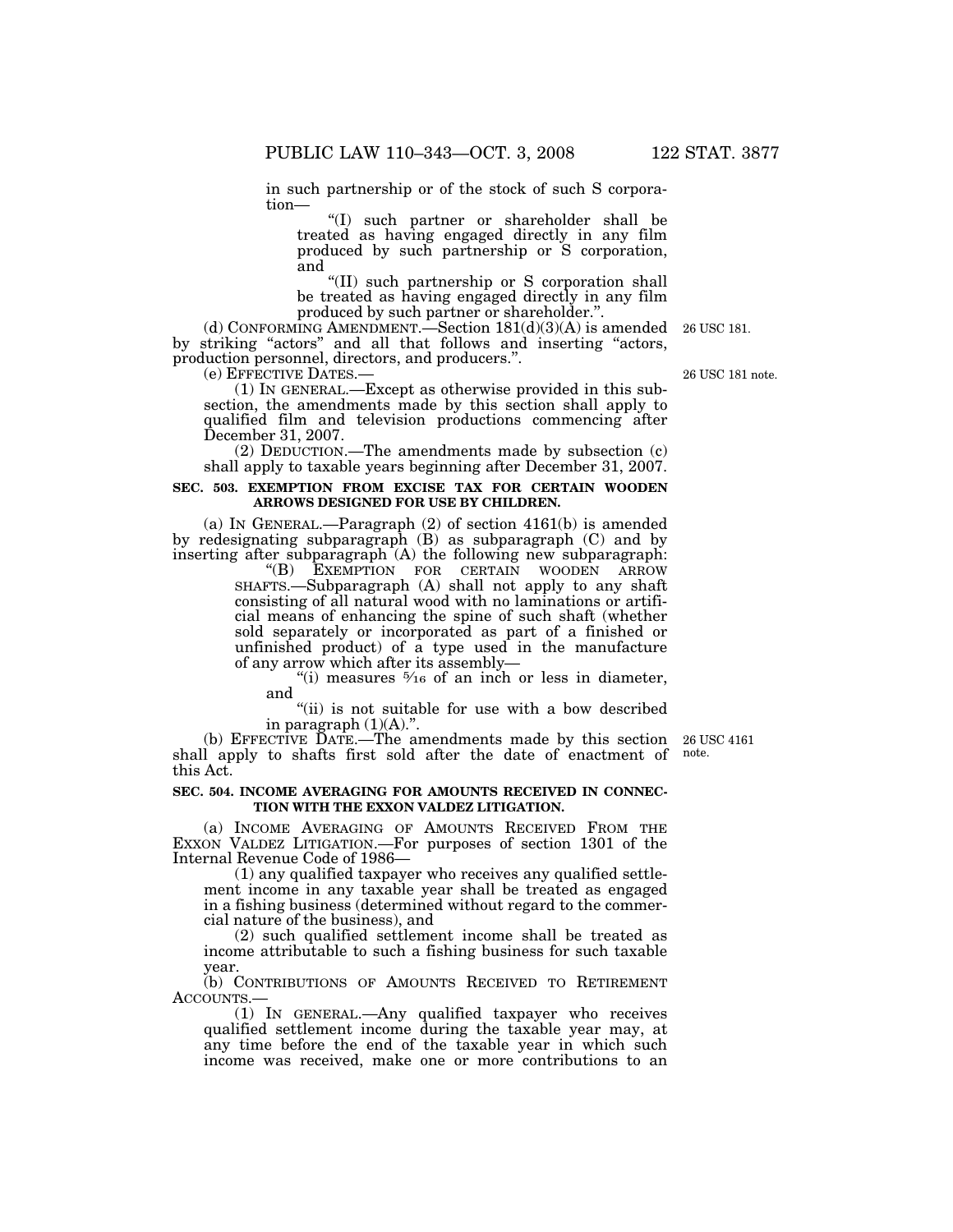eligible retirement plan of which such qualified taxpayer is a beneficiary in an aggregate amount not to exceed the lesser of—

(A) \$100,000 (reduced by the amount of qualified settlement income contributed to an eligible retirement plan in prior taxable years pursuant to this subsection), or

(B) the amount of qualified settlement income received by the individual during the taxable year.

(2) TIME WHEN CONTRIBUTIONS DEEMED MADE.—For purposes of paragraph (1), a qualified taxpayer shall be deemed to have made a contribution to an eligible retirement plan on the last day of the taxable year in which such income is received if the contribution is made on account of such taxable year and is made not later than the time prescribed by law for filing the return for such taxable year (not including extensions thereof).

(3) TREATMENT OF CONTRIBUTIONS TO ELIGIBLE RETIREMENT PLANS.—For purposes of the Internal Revenue Code of 1986, if a contribution is made pursuant to paragraph (1) with respect to qualified settlement income, then—

(A) except as provided in paragraph (4)—

(i) to the extent of such contribution, the qualified settlement income shall not be included in taxable income, and

(ii) for purposes of section 72 of such Code, such contribution shall not be considered to be investment in the contract,

(B) the qualified taxpayer shall, to the extent of the amount of the contribution, be treated—

(i) as having received the qualified settlement income—

(I) in the case of a contribution to an individual retirement plan (as defined under section  $7701(a)(37)$  of such Code), in a distribution described in section 408(d)(3) of such Code, and (II) in the case of any other eligible retirement

plan, in an eligible rollover distribution (as defined under section  $402(f)(2)$  of such Code), and (ii) as having transferred the amount to the eligible

retirement plan in a direct trustee to trustee transfer within 60 days of the distribution,

 $(C)$  section  $\overline{408}$ (d)(3)(B) of the Internal Revenue Code of 1986 shall not apply with respect to amounts treated as a rollover under this paragraph, and

(D) section  $408A(c)(3)(B)$  of the Internal Revenue Code of 1986 shall not apply with respect to amounts contributed to a Roth IRA (as defined under section 408A(b) of such Code) or a designated Roth contribution to an applicable retirement plan (within the meaning of section 402A of such Code) under this paragraph.

(4) SPECIAL RULE FOR ROTH IRAS AND ROTH 401(k)S.—For purposes of the Internal Revenue Code of 1986, if a contribution is made pursuant to paragraph (1) with respect to qualified settlement income to a Roth IRA (as defined under section 408A(b) of such Code) or as a designated Roth contribution to an applicable retirement plan (within the meaning of section 402A of such Code), then—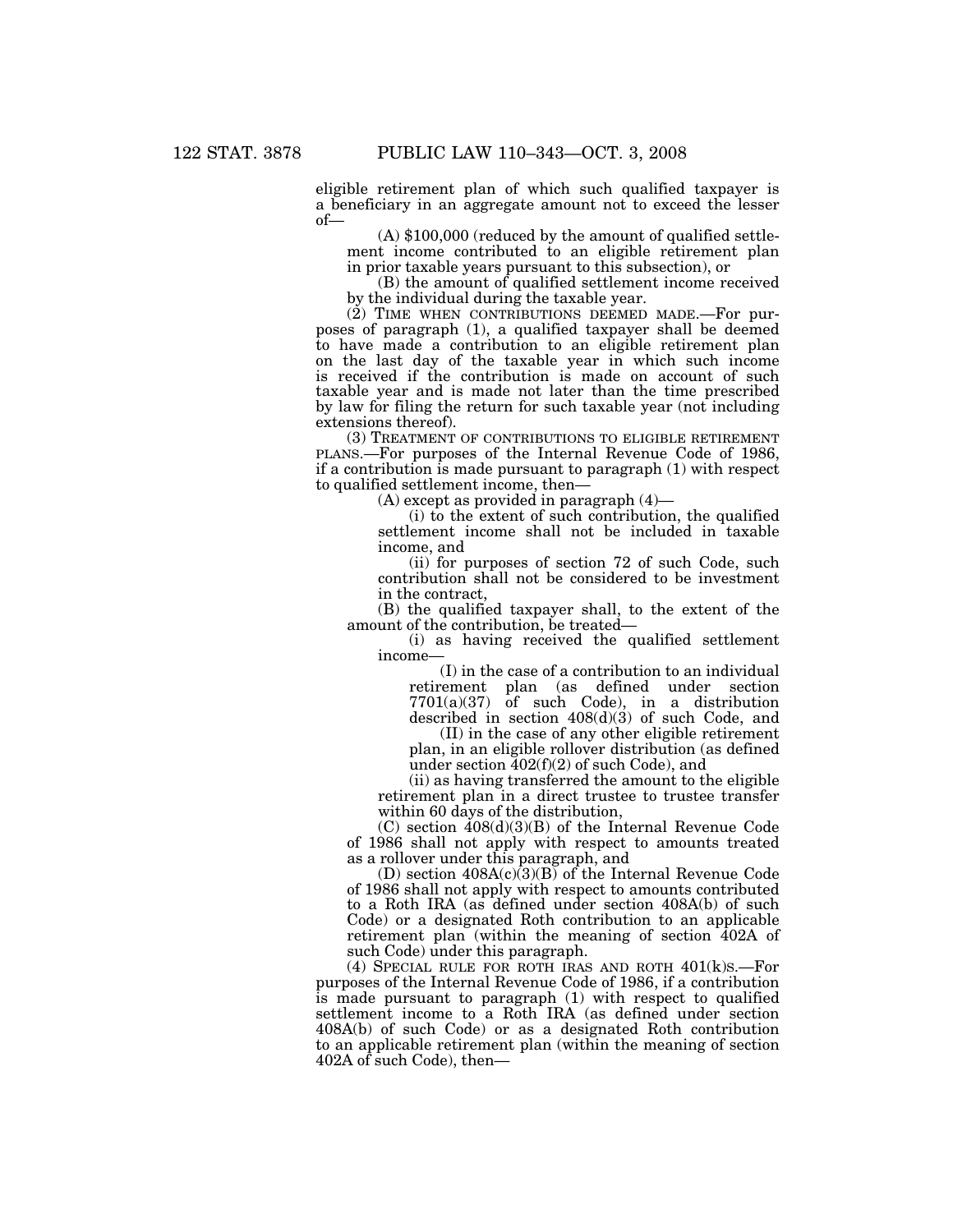(A) the qualified settlement income shall be includible in taxable income, and

(B) for purposes of section 72 of such Code, such contribution shall be considered to be investment in the contract.

(5) ELIGIBLE RETIREMENT PLAN.—For purpose of this subsection, the term "eligible retirement plan" has the meaning given such term under section  $402(c)(8)(B)$  of the Internal Revenue Code of 1986.

(c) TREATMENT OF QUALIFIED SETTLEMENT INCOME UNDER EMPLOYMENT TAXES.—

 $(1)$  SECA.—For purposes of chapter 2 of the Internal Revenue Code of 1986 and section 211 of the Social Security Act, no portion of qualified settlement income received by a qualified taxpayer shall be treated as self-employment income.

(2) FICA.—For purposes of chapter 21 of the Internal Revenue Code of 1986 and section 209 of the Social Security Act, no portion of qualified settlement income received by a qualified taxpayer shall be treated as wages.

(d) QUALIFIED TAXPAYER.—For purposes of this section, the term "qualified taxpayer" means-

(1) any individual who is a plaintiff in the civil action In re Exxon Valdez, No. 89–095–CV (HRH) (Consolidated) (D. Alaska); or

(2) any individual who is a beneficiary of the estate of such a plaintiff who—

(A) acquired the right to receive qualified settlement income from that plaintiff; and

(B) was the spouse or an immediate relative of that plaintiff.

(e) QUALIFIED SETTLEMENT INCOME.—For purposes of this section, the term ''qualified settlement income'' means any interest and punitive damage awards which are—

(1) otherwise includible in taxable income, and

(2) received (whether as lump sums or periodic payments) in connection with the civil action In re Exxon Valdez, No. 89–095–CV (HRH) (Consolidated) (D. Alaska) (whether preor post-judgment and whether related to a settlement or judgment).

#### **SEC. 505. CERTAIN FARMING BUSINESS MACHINERY AND EQUIPMENT TREATED AS 5-YEAR PROPERTY.**

(a) In GENERAL.—Section  $168(e)(3)(B)$  (defining 5-year property) 26 USC 168. is amended by striking "and" at the end of clause (v), by striking the period at the end of clause  $(vi)(III)$  and inserting ", and", and by inserting after clause (vi) the following new clause:

"(vii) any machinery or equipment (other than any grain bin, cotton ginning asset, fence, or other land improvement) which is used in a farming business (as defined in section  $263A(e)(4)$ ), the original use of which commences with the taxpayer after December 31, 2008, and which is placed in service before January 1, 2010.''.

(b) ALTERNATIVE SYSTEM.—The table contained in section  $168(g)(3)(B)$  (relating to special rule for certain property assigned to classes) is amended by inserting after the item relating to subparagraph  $(B)(iii)$  the following: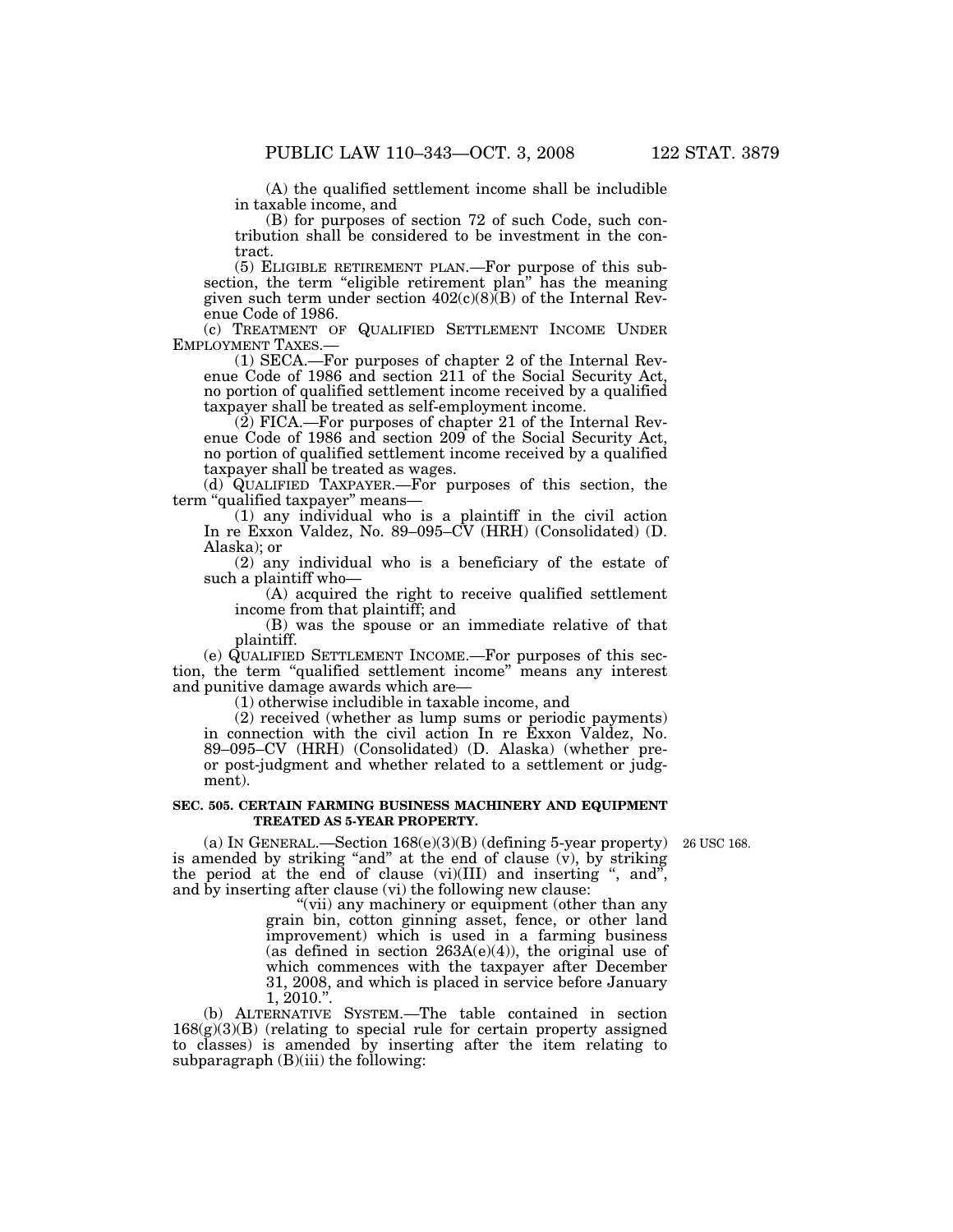#### (B)(vii) ........................................................................ 10''.

26 USC 168 note.

(c) EFFECTIVE DATE.—The amendments made by this section shall apply to property placed in service after December 31, 2008.

# **SEC. 506. MODIFICATION OF PENALTY ON UNDERSTATEMENT OF TAX-PAYER'S LIABILITY BY TAX RETURN PREPARER.**

26 USC 6694.

(a) IN GENERAL.—Subsection (a) of section 6694 is amended to read as follows:

"(a) UNDERSTATEMENT DUE TO UNREASONABLE POSITIONS.-''(1) IN GENERAL.—If a tax return preparer—

''(A) prepares any return or claim of refund with respect to which any part of an understatement of liability is due to a position described in paragraph (2), and

" $(B)$  knew (or reasonably should have known) of the position,

such tax return preparer shall pay a penalty with respect to each such return or claim in an amount equal to the greater of \$1,000 or 50 percent of the income derived (or to be derived) by the tax return preparer with respect to the return or claim.

''(2) UNREASONABLE POSITION.—

''(A) IN GENERAL.—Except as otherwise provided in this paragraph, a position is described in this paragraph unless there is or was substantial authority for the position.

''(B) DISCLOSED POSITIONS.—If the position was disclosed as provided in section  $6662(d)(2)(\overline{B})(ii)(I)$  and is not a position to which subparagraph (C) applies, the position is described in this paragraph unless there is a reasonable basis for the position.

''(C) TAX SHELTERS AND REPORTABLE TRANSACTIONS.— If the position is with respect to a tax shelter (as defined in section  $6662(d)(2)(C)(ii)$  or a reportable transaction to which section 6662A applies, the position is described in this paragraph unless it is reasonable to believe that the position would more likely than not be sustained on its merits.

''(3) REASONABLE CAUSE EXCEPTION.—No penalty shall be imposed under this subsection if it is shown that there is reasonable cause for the understatement and the tax return preparer acted in good faith.''.

(b) EFFECTIVE DATE.—The amendment made by this section shall apply—

(1) in the case of a position other than a position described in subparagraph  $(C)$  of section 6694 $(a)(2)$  of the Internal Revenue Code of 1986 (as amended by this section), to returns prepared after May 25, 2007, and

(2) in the case of a position described in such subparagraph (C), to returns prepared for taxable years ending after the date of the enactment of this Act.

26 USC 6694 note.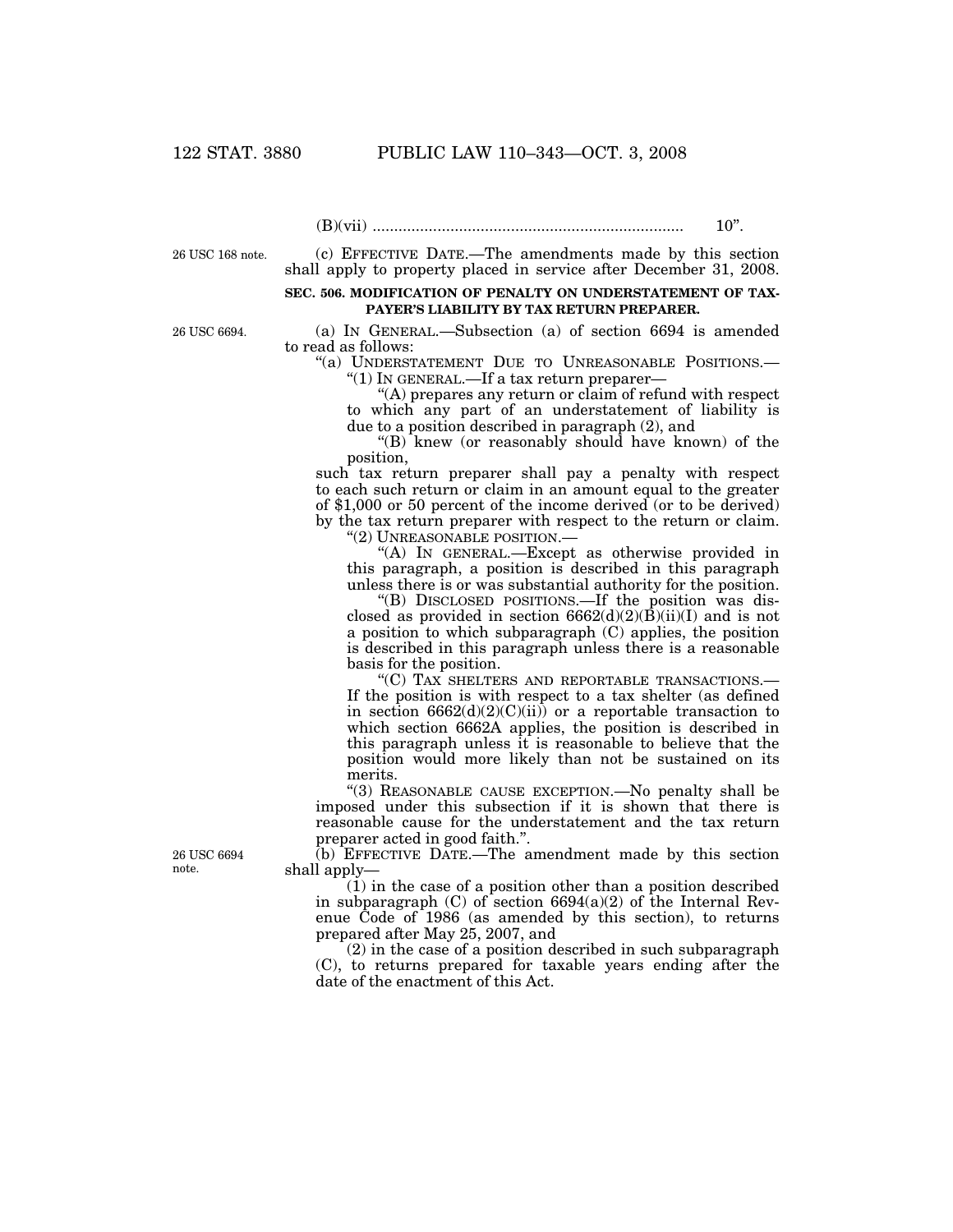# **Subtitle B—Paul Wellstone and Pete** Paul Wellstone **Domenici Mental Health Parity and Addiction Equity Act of 2008**

# **SEC. 511. SHORT TITLE.**

This subtitle may be cited as the ''Paul Wellstone and Pete Domenici Mental Health Parity and Addiction Equity Act of 2008''.

# **SEC. 512. MENTAL HEALTH PARITY.**

(a) AMENDMENTS TO ERISA.—Section 712 of the Employee Retirement Income Security Act of 1974 (29 U.S.C. 1185a) is amended—

(1) in subsection (a), by adding at the end the following: "(3) FINANCIAL REQUIREMENTS AND TREATMENT LIMITA-TIONS.—

"(A) IN GENERAL.—In the case of a group health plan (or health insurance coverage offered in connection with such a plan) that provides both medical and surgical benefits and mental health or substance use disorder benefits, such plan or coverage shall ensure that—

"(i) the financial requirements applicable to such mental health or substance use disorder benefits are no more restrictive than the predominant financial requirements applied to substantially all medical and surgical benefits covered by the plan (or coverage), and there are no separate cost sharing requirements that are applicable only with respect to mental health or substance use disorder benefits; and

''(ii) the treatment limitations applicable to such mental health or substance use disorder benefits are no more restrictive than the predominant treatment limitations applied to substantially all medical and surgical benefits covered by the plan (or coverage) and there are no separate treatment limitations that are applicable only with respect to mental health or substance use disorder benefits.

''(B) DEFINITIONS.—In this paragraph:

''(i) FINANCIAL REQUIREMENT.—The term 'financial requirement' includes deductibles, copayments, coinsurance, and out-of-pocket expenses, but excludes an aggregate lifetime limit and an annual limit subject to paragraphs  $(1)$  and  $(2)$ ,

''(ii) PREDOMINANT.—A financial requirement or treatment limit is considered to be predominant if it is the most common or frequent of such type of limit or requirement.

''(iii) TREATMENT LIMITATION.—The term 'treatment limitation' includes limits on the frequency of treatment, number of visits, days of coverage, or other similar limits on the scope or duration of treatment.

"(4) AVAILABILITY OF PLAN INFORMATION.—The criteria for medical necessity determinations made under the plan with respect to mental health or substance use disorder benefits (or the health insurance coverage offered in connection with the plan with respect to such benefits) shall be made available

and Pete Domenici Mental Health Parity and Addiction Equity Act of 2008.

42 USC 201 note.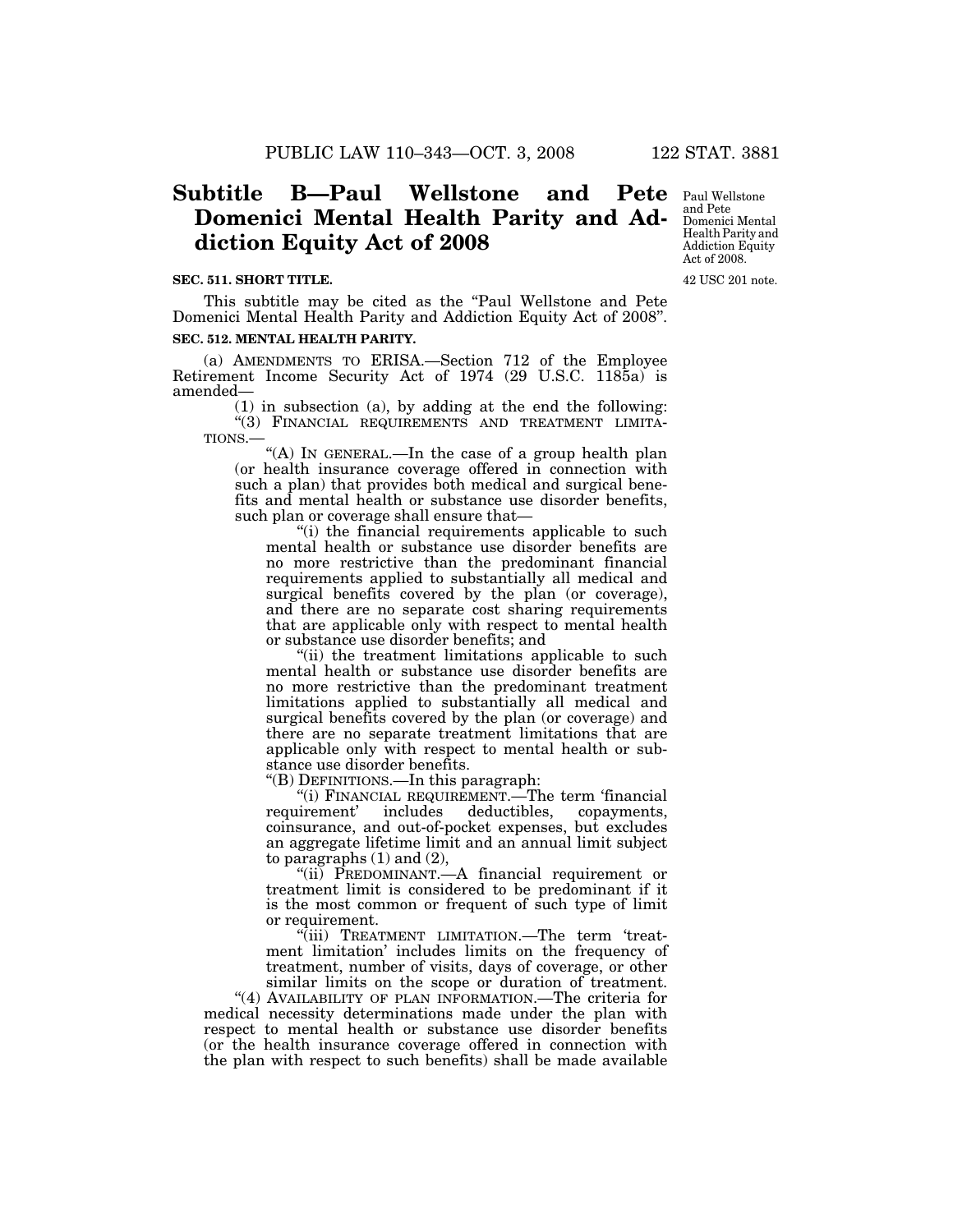by the plan administrator (or the health insurance issuer offering such coverage) in accordance with regulations to any current or potential participant, beneficiary, or contracting provider upon request. The reason for any denial under the plan (or coverage) of reimbursement or payment for services with respect to mental health or substance use disorder benefits in the case of any participant or beneficiary shall, on request or as otherwise required, be made available by the plan administrator (or the health insurance issuer offering such coverage) to the participant or beneficiary in accordance with regulations.

''(5) OUT-OF-NETWORK PROVIDERS.—In the case of a plan or coverage that provides both medical and surgical benefits and mental health or substance use disorder benefits, if the plan or coverage provides coverage for medical or surgical benefits provided by out-of-network providers, the plan or coverage shall provide coverage for mental health or substance use disorder benefits provided by out-of-network providers in a manner that is consistent with the requirements of this section.'';

(2) in subsection (b), by amending paragraph (2) to read as follows:

 $(2)$  in the case of a group health plan (or health insurance coverage offered in connection with such a plan) that provides mental health or substance use disorder benefits, as affecting the terms and conditions of the plan or coverage relating to such benefits under the plan or coverage, except as provided in subsection (a).'';

 $(3)$  in subsection  $(c)$ —

 $(A)$  in paragraph  $(1)(B)$ —

(i) by inserting ''(or 1 in the case of an employer residing in a State that permits small groups to include a single individual)'' after ''at least 2'' the first place that such appears; and

(ii) by striking ''and who employs at least 2 employees on the first day of the plan year''; and

(B) by striking paragraph (2) and inserting the following:

"(2) COST EXEMPTION.-

''(A) IN GENERAL.—With respect to a group health plan (or health insurance coverage offered in connection with such a plan), if the application of this section to such plan (or coverage) results in an increase for the plan year involved of the actual total costs of coverage with respect to medical and surgical benefits and mental health and substance use disorder benefits under the plan (as determined and certified under subparagraph  $(C)$ ) by an amount that exceeds the applicable percentage described in subparagraph (B) of the actual total plan costs, the provisions of this section shall not apply to such plan (or coverage) during the following plan year, and such exemption shall apply to the plan (or coverage) for 1 plan year. An employer may elect to continue to apply mental health and substance use disorder parity pursuant to this section with respect to the group health plan (or coverage) involved regardless of any increase in total costs.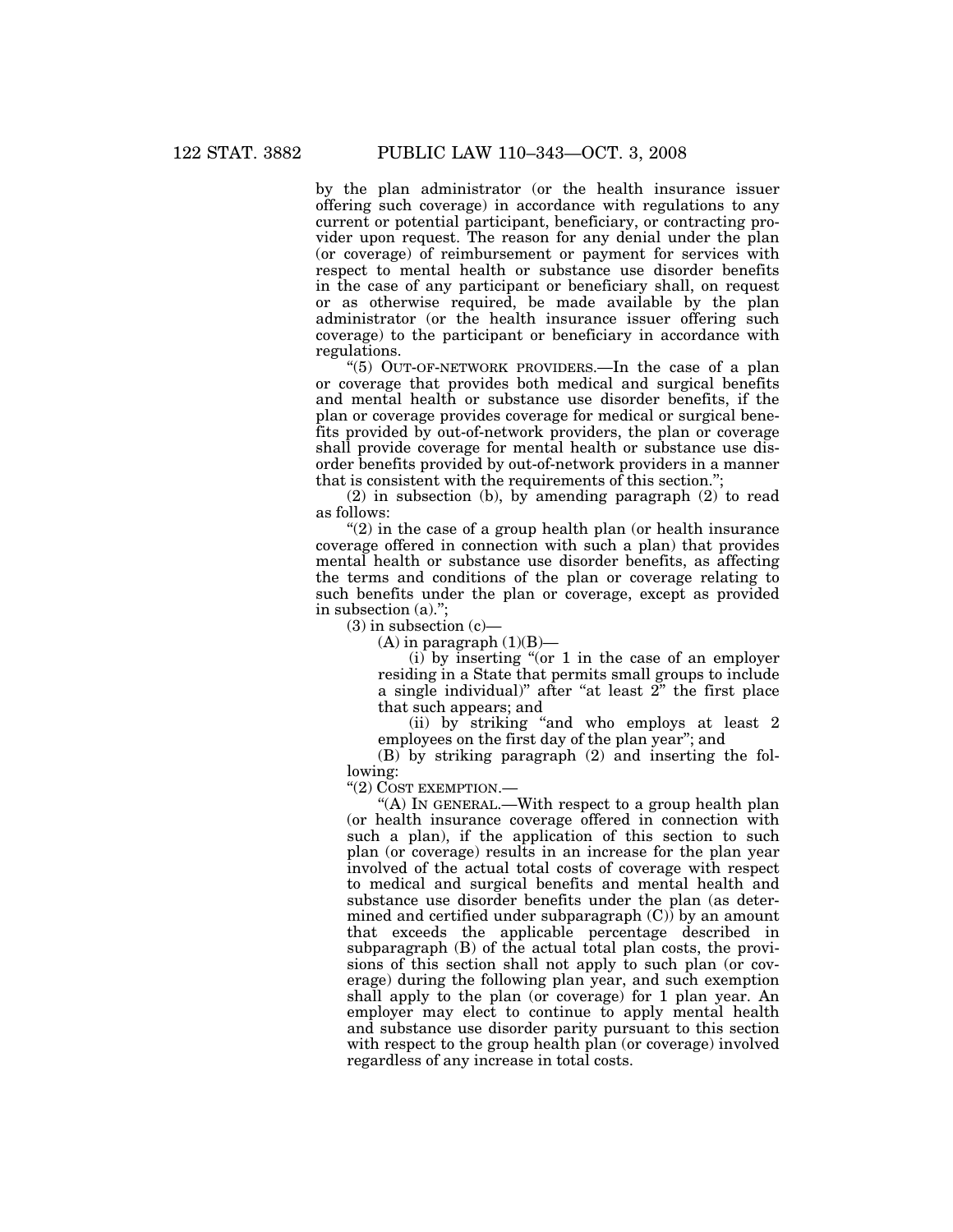''(B) APPLICABLE PERCENTAGE.—With respect to a plan (or coverage), the applicable percentage described in this subparagraph shall be—

"(i) 2 percent in the case of the first plan year in which this section is applied; and

''(ii) 1 percent in the case of each subsequent plan year.

 $C^*(C)$  DETERMINATIONS BY ACTUARIES.—Determinations as to increases in actual costs under a plan (or coverage) for purposes of this section shall be made and certified by a qualified and licensed actuary who is a member in good standing of the American Academy of Actuaries. All such determinations shall be in a written report prepared by the actuary. The report, and all underlying documentation relied upon by the actuary, shall be maintained by the group health plan or health insurance issuer for a period of 6 years following the notification made under subparagraph (E).

''(D) 6-MONTH DETERMINATIONS.—If a group health plan (or a health insurance issuer offering coverage in connection with a group health plan) seeks an exemption under this paragraph, determinations under subparagraph (A) shall be made after such plan (or coverage) has complied with this section for the first 6 months of the plan year involved.

''(E) NOTIFICATION.—

''(i) IN GENERAL.—A group health plan (or a health insurance issuer offering coverage in connection with a group health plan) that, based upon a certification described under subparagraph (C), qualifies for an exemption under this paragraph, and elects to implement the exemption, shall promptly notify the Secretary, the appropriate State agencies, and participants and beneficiaries in the plan of such election.

''(ii) REQUIREMENT.—A notification to the Secretary under clause (i) shall include—

''(I) a description of the number of covered lives under the plan (or coverage) involved at the time of the notification, and as applicable, at the time of any prior election of the cost-exemption under this paragraph by such plan (or coverage);

''(II) for both the plan year upon which a cost exemption is sought and the year prior, a description of the actual total costs of coverage with respect to medical and surgical benefits and mental health and substance use disorder benefits under the plan; and

''(III) for both the plan year upon which a cost exemption is sought and the year prior, the actual total costs of coverage with respect to mental health and substance use disorder benefits under the plan.

''(iii) CONFIDENTIALITY.—A notification to the Secretary under clause (i) shall be confidential. The Secretary shall make available, upon request and on not more than an annual basis, an anonymous itemization of such notifications, that includes—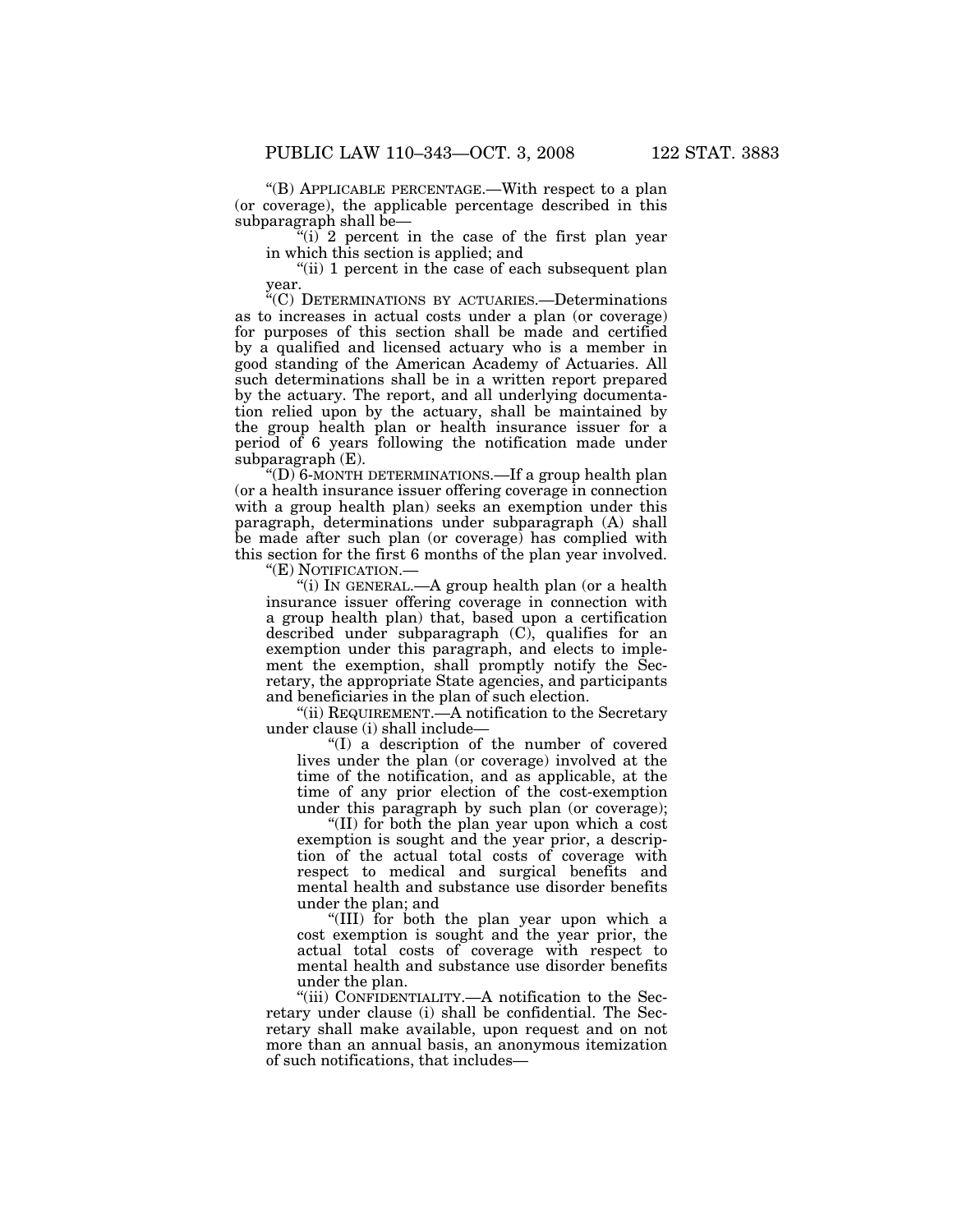''(I) a breakdown of States by the size and type of employers submitting such notification; and ''(II) a summary of the data received under clause (ii).

"(F) AUDITS BY APPROPRIATE AGENCIES.—To determine compliance with this paragraph, the Secretary may audit the books and records of a group health plan or health insurance issuer relating to an exemption, including any actuarial reports prepared pursuant to subparagraph  $(C)$ , during the 6 year period following the notification of such exemption under subparagraph (E). A State agency receiving a notification under subparagraph (E) may also conduct such an audit with respect to an exemption covered by such notification.'';

(4) in subsection (e), by striking paragraph (4) and inserting the following:

"(4) MENTAL HEALTH BENEFITS.—The term 'mental health benefits' means benefits with respect to services for mental health conditions, as defined under the terms of the plan and in accordance with applicable Federal and State law.

"(5) SUBSTANCE USE DISORDER BENEFITS.—The term 'substance use disorder benefits' means benefits with respect to services for substance use disorders, as defined under the terms of the plan and in accordance with applicable Federal and State law.'';

(5) by striking subsection (f);

(6) by inserting after subsection (e) the following:

''(f) SECRETARY REPORT.—The Secretary shall, by January 1, 2012, and every two years thereafter, submit to the appropriate committees of Congress a report on compliance of group health plans (and health insurance coverage offered in connection with such plans) with the requirements of this section. Such report shall include the results of any surveys or audits on compliance of group health plans (and health insurance coverage offered in connection with such plans) with such requirements and an analysis of the reasons for any failures to comply.

''(g) NOTICE AND ASSISTANCE.—The Secretary, in cooperation with the Secretaries of Health and Human Services and Treasury, as appropriate, shall publish and widely disseminate guidance and information for group health plans, participants and beneficiaries, applicable State and local regulatory bodies, and the National Association of Insurance Commissioners concerning the requirements of this section and shall provide assistance concerning such requirements and the continued operation of applicable State law. Such guidance and information shall inform participants and beneficiaries of how they may obtain assistance under this section, including, where appropriate, assistance from State consumer and insurance agencies.

(7) by striking ''mental health benefits'' and inserting "mental health and substance use disorder benefits" each place it appears in subsections (a)(1)(B)(i), (a)(1)(C), (a)(2)(B)(i), and  $(a)(2)(C)$ ; and

(8) by striking ''mental health benefits'' and inserting "mental health or substance use disorder benefits" each place it appears (other than in any provision amended by the previous paragraph).

Publication.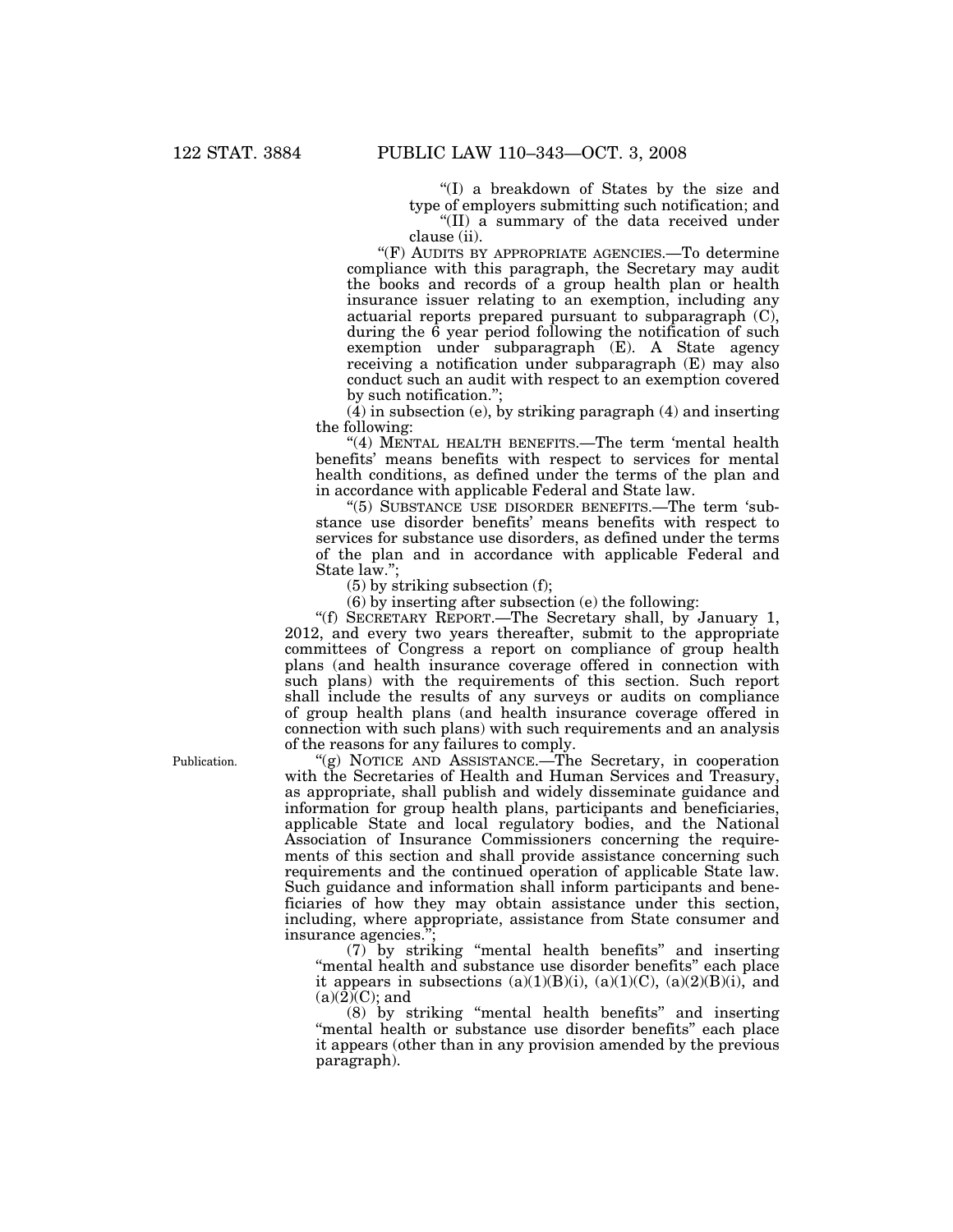(b) AMENDMENTS TO PUBLIC HEALTH SERVICE ACT.—Section 2705 of the Public Health Service Act (42 U.S.C. 300gg–5) is amended—

(1) in subsection (a), by adding at the end the following: TIONS.—<br>"(A) IN GENERAL.—In the case of a group health plan

(or health insurance coverage offered in connection with such a plan) that provides both medical and surgical benefits and mental health or substance use disorder benefits, such plan or coverage shall ensure that—

''(i) the financial requirements applicable to such mental health or substance use disorder benefits are no more restrictive than the predominant financial requirements applied to substantially all medical and surgical benefits covered by the plan (or coverage), and there are no separate cost sharing requirements that are applicable only with respect to mental health or substance use disorder benefits; and

"(ii) the treatment limitations applicable to such mental health or substance use disorder benefits are no more restrictive than the predominant treatment limitations applied to substantially all medical and surgical benefits covered by the plan (or coverage) and there are no separate treatment limitations that are applicable only with respect to mental health or substance use disorder benefits.

''(B) DEFINITIONS.—In this paragraph:

"(i) FINANCIAL REQUIREMENT.—The term 'financial requirement' includes deductibles, copayments, deductibles, copayments, coinsurance, and out-of-pocket expenses, but excludes an aggregate lifetime limit and an annual limit subject to paragraphs  $(1)$  and  $(2)$ .

''(ii) PREDOMINANT.—A financial requirement or treatment limit is considered to be predominant if it is the most common or frequent of such type of limit or requirement.

''(iii) TREATMENT LIMITATION.—The term 'treatment limitation' includes limits on the frequency of treatment, number of visits, days of coverage, or other similar limits on the scope or duration of treatment.

"(4) AVAILABILITY OF PLAN INFORMATION.—The criteria for medical necessity determinations made under the plan with respect to mental health or substance use disorder benefits (or the health insurance coverage offered in connection with the plan with respect to such benefits) shall be made available by the plan administrator (or the health insurance issuer offering such coverage) in accordance with regulations to any current or potential participant, beneficiary, or contracting provider upon request. The reason for any denial under the plan (or coverage) of reimbursement or payment for services with respect to mental health or substance use disorder benefits in the case of any participant or beneficiary shall, on request or as otherwise required, be made available by the plan administrator (or the health insurance issuer offering such coverage) to the participant or beneficiary in accordance with regulations.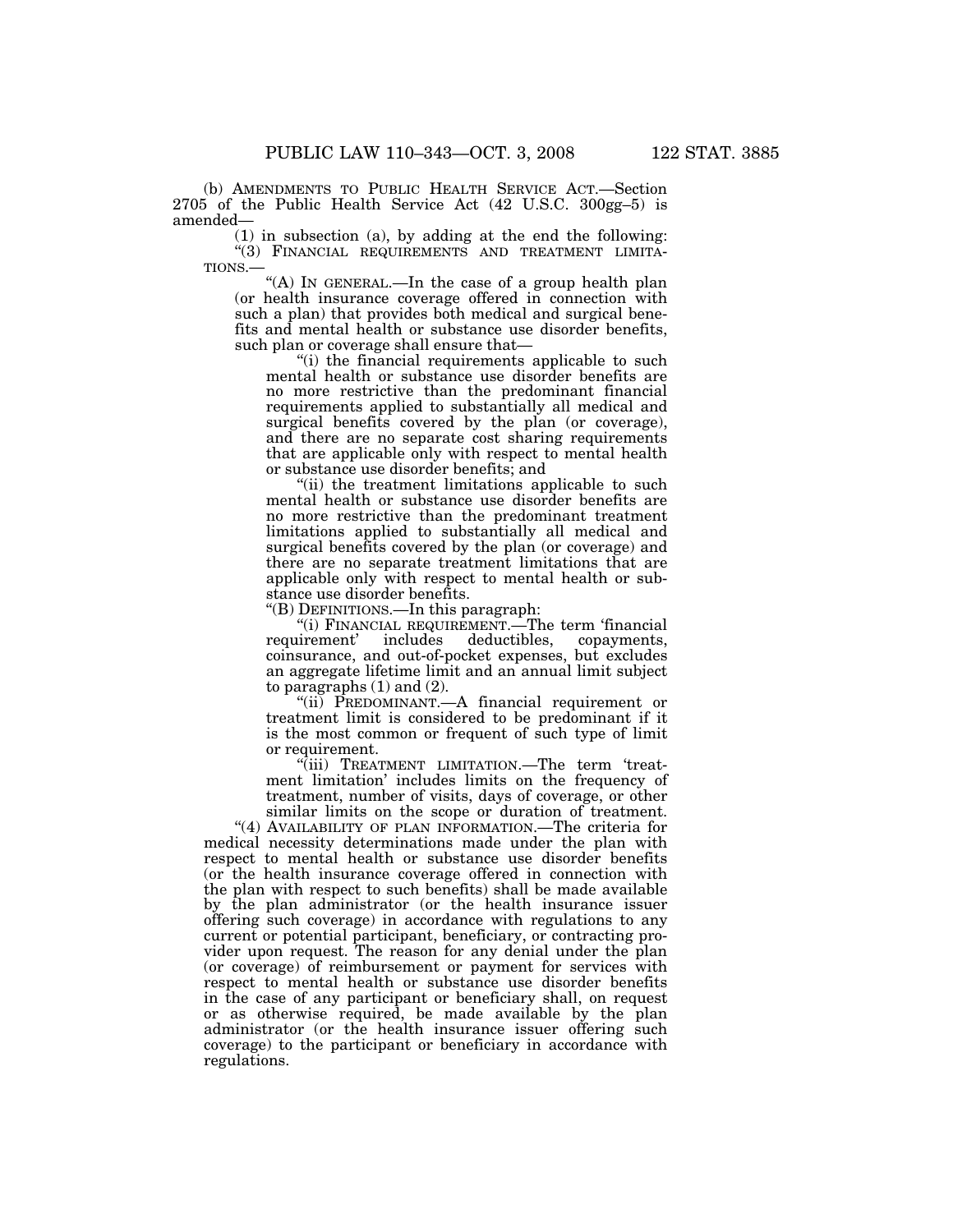''(5) OUT-OF-NETWORK PROVIDERS.—In the case of a plan or coverage that provides both medical and surgical benefits and mental health or substance use disorder benefits, if the plan or coverage provides coverage for medical or surgical benefits provided by out-of-network providers, the plan or coverage shall provide coverage for mental health or substance use disorder benefits provided by out-of-network providers in a manner that is consistent with the requirements of this section.'';

(2) in subsection (b), by amending paragraph (2) to read as follows:

" $(2)$  in the case of a group health plan (or health insurance coverage offered in connection with such a plan) that provides mental health or substance use disorder benefits, as affecting the terms and conditions of the plan or coverage relating to such benefits under the plan or coverage, except as provided in subsection (a).";

 $(3)$  in subsection  $(c)$ -

(A) in paragraph (1), by inserting before the period the following: "(as defined in section  $2791(e)(4)$ , except that for purposes of this paragraph such term shall include employers with 1 employee in the case of an employer residing in a State that permits small groups to include a single individual)''; and

(B) by striking paragraph (2) and inserting the following:

''(2) COST EXEMPTION.—

"(A) IN GENERAL.—With respect to a group health plan (or health insurance coverage offered in connection with such a plan), if the application of this section to such plan (or coverage) results in an increase for the plan year involved of the actual total costs of coverage with respect to medical and surgical benefits and mental health and substance use disorder benefits under the plan (as determined and certified under subparagraph (C)) by an amount that exceeds the applicable percentage described in subparagraph (B) of the actual total plan costs, the provisions of this section shall not apply to such plan (or coverage) during the following plan year, and such exemption shall apply to the plan (or coverage) for 1 plan year. An employer may elect to continue to apply mental health and substance use disorder parity pursuant to this section with respect to the group health plan (or coverage) involved regardless of any increase in total costs.

''(B) APPLICABLE PERCENTAGE.—With respect to a plan (or coverage), the applicable percentage described in this subparagraph shall be—

 $f''(i)$  2 percent in the case of the first plan year in which this section is applied; and

"(ii) 1 percent in the case of each subsequent plan year.

''(C) DETERMINATIONS BY ACTUARIES.—Determinations as to increases in actual costs under a plan (or coverage) for purposes of this section shall be made and certified by a qualified and licensed actuary who is a member in good standing of the American Academy of Actuaries. All such determinations shall be in a written report prepared

Reports.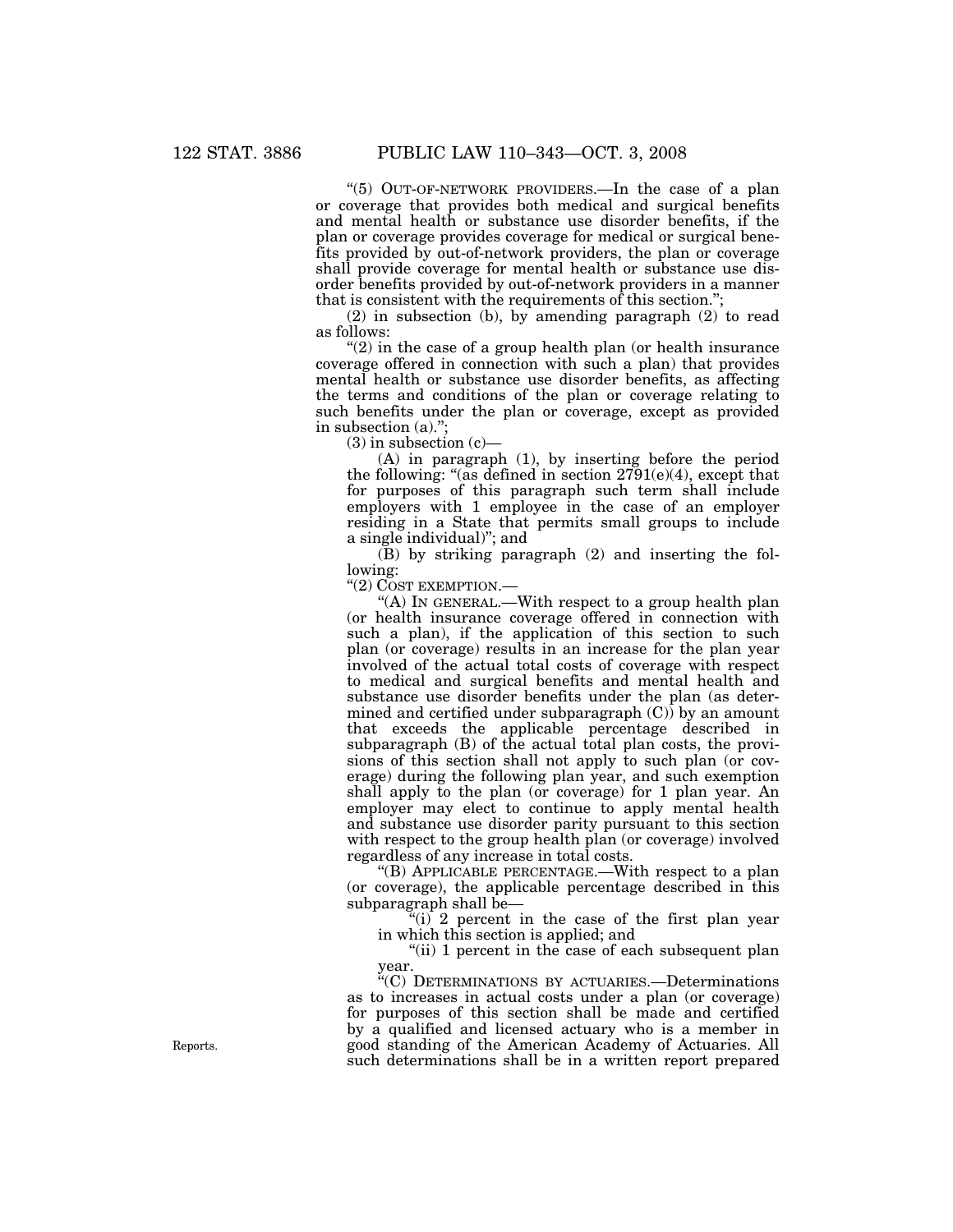by the actuary. The report, and all underlying documenta-Records. tion relied upon by the actuary, shall be maintained by the group health plan or health insurance issuer for a period of 6 years following the notification made under subparagraph  $(E)$ .

" $(D)$  6-MONTH DETERMINATIONS.—If a group health plan (or a health insurance issuer offering coverage in connection with a group health plan) seeks an exemption under this paragraph, determinations under subparagraph (A) shall be made after such plan (or coverage) has complied with this section for the first 6 months of the plan year involved.<br>"(E) NOTIFICATION.—

"(i) In GENERAL.—A group health plan (or a health insurance issuer offering coverage in connection with a group health plan) that, based upon a certification described under subparagraph (C), qualifies for an exemption under this paragraph, and elects to implement the exemption, shall promptly notify the Secretary, the appropriate State agencies, and participants and beneficiaries in the plan of such election.

"(ii) REQUIREMENT.—A notification to the Secretary under clause (i) shall include—

''(I) a description of the number of covered lives under the plan (or coverage) involved at the time of the notification, and as applicable, at the time of any prior election of the cost-exemption under this paragraph by such plan (or coverage);

''(II) for both the plan year upon which a cost exemption is sought and the year prior, a description of the actual total costs of coverage with respect to medical and surgical benefits and mental health and substance use disorder benefits under the plan; and

''(III) for both the plan year upon which a cost exemption is sought and the year prior, the actual total costs of coverage with respect to mental health and substance use disorder benefits under the plan.

''(iii) CONFIDENTIALITY.—A notification to the Secretary under clause (i) shall be confidential. The Secretary shall make available, upon request and on not more than an annual basis, an anonymous itemization of such notifications, that includes—

''(I) a breakdown of States by the size and type of employers submitting such notification; and

''(II) a summary of the data received under clause (ii).

''(F) AUDITS BY APPROPRIATE AGENCIES.—To determine compliance with this paragraph, the Secretary may audit the books and records of a group health plan or health insurance issuer relating to an exemption, including any actuarial reports prepared pursuant to subparagraph (C), during the 6 year period following the notification of such exemption under subparagraph (E). A State agency receiving a notification under subparagraph (E) may also conduct such an audit with respect to an exemption covered by such notification.'';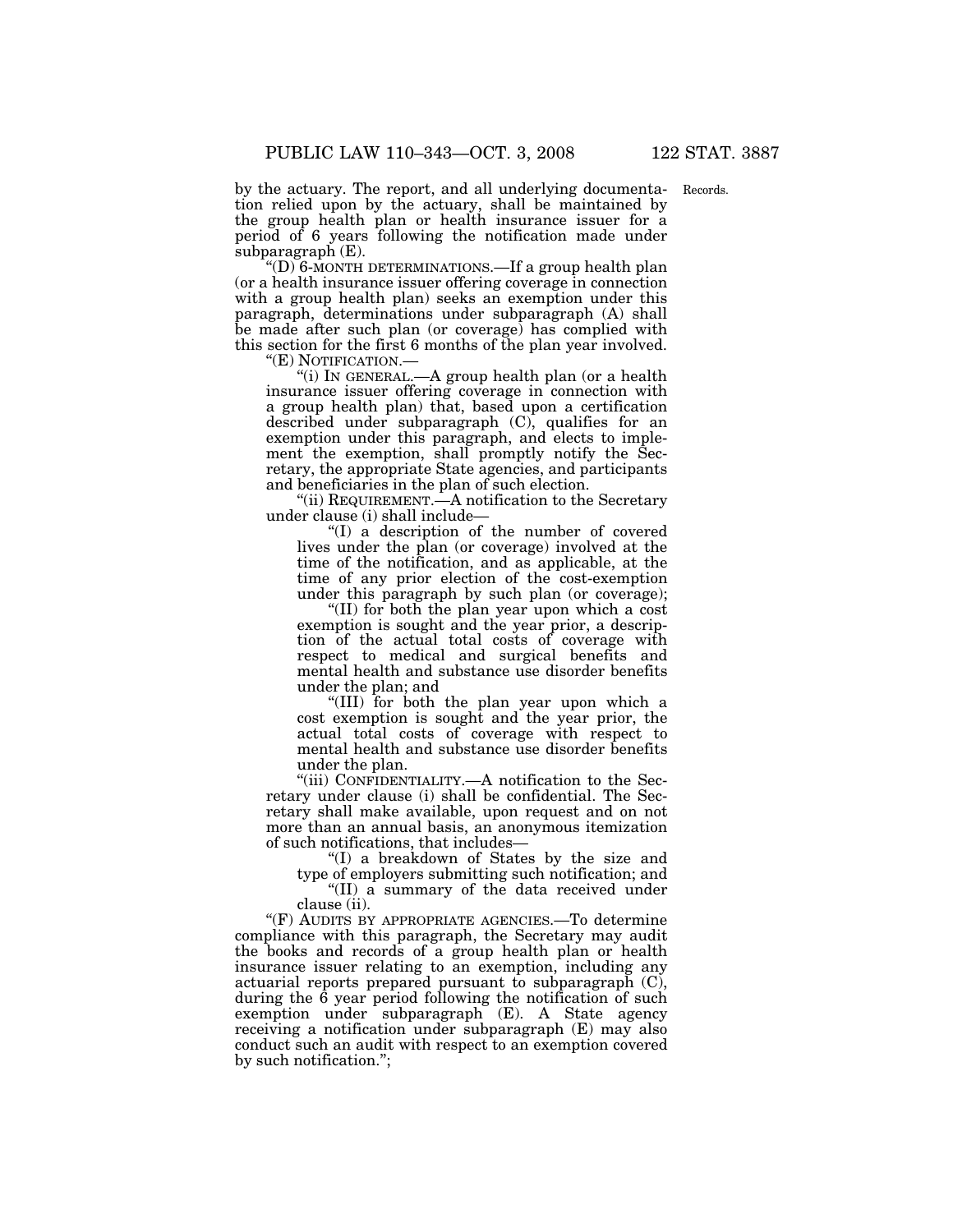(4) in subsection (e), by striking paragraph (4) and inserting the following:

"(4) MENTAL HEALTH BENEFITS.—The term 'mental health benefits' means benefits with respect to services for mental health conditions, as defined under the terms of the plan and in accordance with applicable Federal and State law.

''(5) SUBSTANCE USE DISORDER BENEFITS.—The term 'substance use disorder benefits' means benefits with respect to services for substance use disorders, as defined under the terms of the plan and in accordance with applicable Federal and State law.'';

(5) by striking subsection (f);

(6) by striking ''mental health benefits'' and inserting "mental health and substance use disorder benefits" each place it appears in subsections  $(a)(1)(B)(i)$ ,  $(a)(1)(C)$ ,  $(a)(2)(B)(i)$ , and  $(a)(2)(C)$ ; and

 $(7)$  by striking "mental health benefits" and inserting "mental health or substance use disorder benefits" each place it appears (other than in any provision amended by the previous paragraph).

(c) AMENDMENTS TO INTERNAL REVENUE CODE.—Section 9812 of the Internal Revenue Code of 1986 is amended—

(1) in subsection (a), by adding at the end the following: "(3) FINANCIAL REQUIREMENTS AND TREATMENT LIMITA-TIONS.—

"(A) IN GENERAL.—In the case of a group health plan that provides both medical and surgical benefits and mental health or substance use disorder benefits, such plan shall ensure that—

''(i) the financial requirements applicable to such mental health or substance use disorder benefits are no more restrictive than the predominant financial requirements applied to substantially all medical and surgical benefits covered by the plan, and there are no separate cost sharing requirements that are applicable only with respect to mental health or substance use disorder benefits; and

"(ii) the treatment limitations applicable to such mental health or substance use disorder benefits are no more restrictive than the predominant treatment limitations applied to substantially all medical and surgical benefits covered by the plan and there are no separate treatment limitations that are applicable only with respect to mental health or substance use disorder benefits.

''(B) DEFINITIONS.—In this paragraph:

''(i) FINANCIAL REQUIREMENT.—The term 'financial requirement' includes deductibles, copayments, coinsurance, and out-of-pocket expenses, but excludes an aggregate lifetime limit and an annual limit subject to paragraphs (1) and (2),

"(ii) PREDOMINANT.—A financial requirement or treatment limit is considered to be predominant if it is the most common or frequent of such type of limit or requirement.

''(iii) TREATMENT LIMITATION.—The term 'treatment limitation' includes limits on the frequency of

26 USC 9812.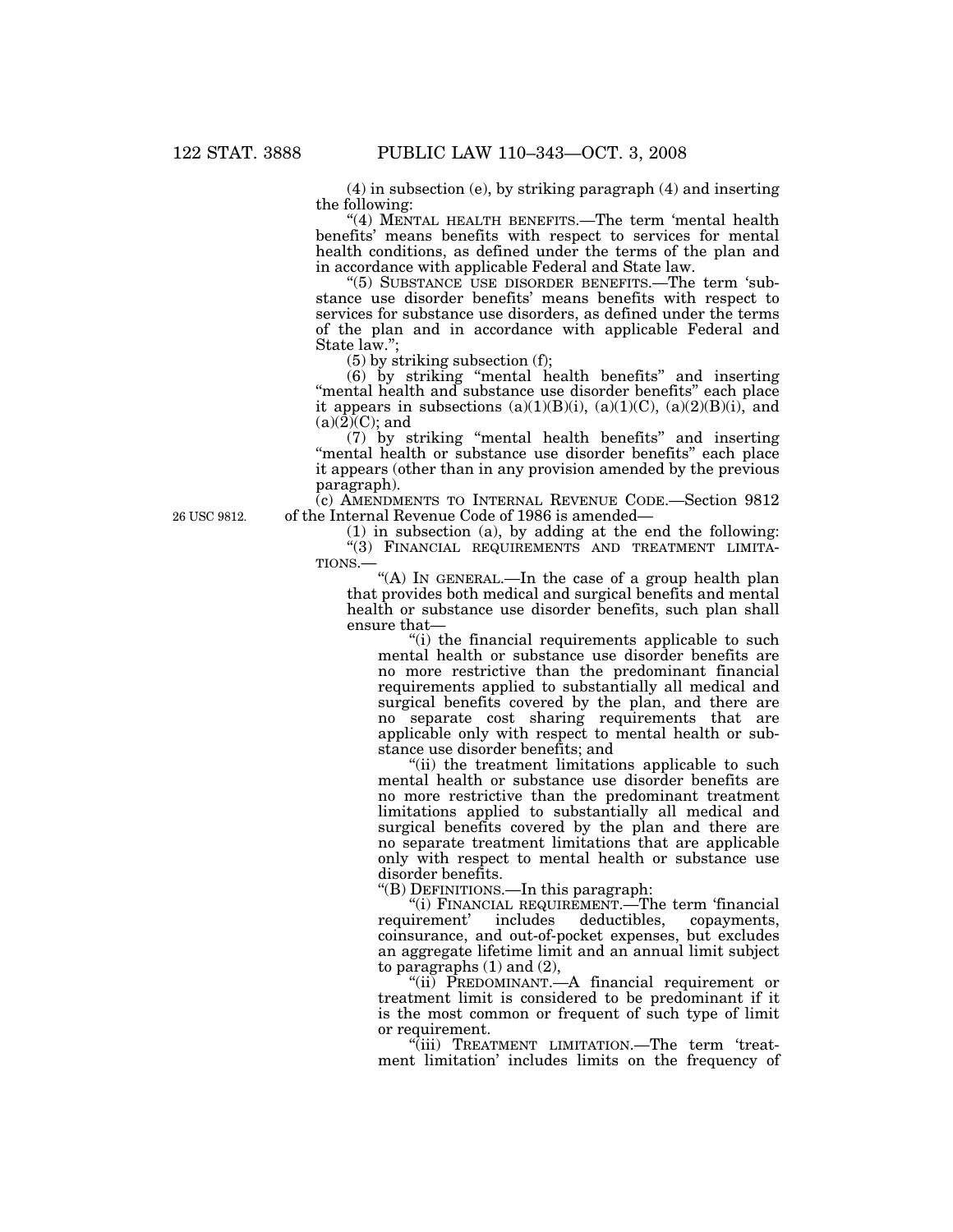treatment, number of visits, days of coverage, or other similar limits on the scope or duration of treatment.

"(4) AVAILABILITY OF PLAN INFORMATION.—The criteria for medical necessity determinations made under the plan with respect to mental health or substance use disorder benefits shall be made available by the plan administrator in accordance with regulations to any current or potential participant, beneficiary, or contracting provider upon request. The reason for any denial under the plan of reimbursement or payment for services with respect to mental health or substance use disorder benefits in the case of any participant or beneficiary shall, on request or as otherwise required, be made available by the plan administrator to the participant or beneficiary in accordance with regulations.

''(5) OUT-OF-NETWORK PROVIDERS.—In the case of a plan that provides both medical and surgical benefits and mental health or substance use disorder benefits, if the plan provides coverage for medical or surgical benefits provided by out-ofnetwork providers, the plan shall provide coverage for mental health or substance use disorder benefits provided by out-ofnetwork providers in a manner that is consistent with the requirements of this section.'';

(2) in subsection (b), by amending paragraph (2) to read as follows:

"(2) in the case of a group health plan that provides mental health or substance use disorder benefits, as affecting the terms and conditions of the plan relating to such benefits under the plan, except as provided in subsection (a).'';

 $(3)$  in subsection  $(c)$ —

(A) by amending paragraph (1) to read as follows: ''(1) SMALL EMPLOYER EXEMPTION.—

''(A) IN GENERAL.—This section shall not apply to any group health plan for any plan year of a small employer.

 ${}^{a}$ (B) SMALL EMPLOYER.—For purposes of subparagraph (A), the term 'small employer' means, with respect to a calendar year and a plan year, an employer who employed an average of at least 2 (or 1 in the case of an employer residing in a State that permits small groups to include a single individual) but not more than 50 employees on business days during the preceding calendar year. For purposes of the preceding sentence, all persons treated as a single employer under subsection (b), (c), (m), or (o) of section 414 shall be treated as 1 employer and rules similar to rules of subparagraphs (B) and (C) of section  $4980D(d)(2)$  shall apply."; and

(B) by striking paragraph (2) and inserting the following:

"(2) COST EXEMPTION.-

Applicability.

''(A) IN GENERAL.—With respect to a group health plan, if the application of this section to such plan results in an increase for the plan year involved of the actual total costs of coverage with respect to medical and surgical benefits and mental health and substance use disorder benefits under the plan (as determined and certified under subparagraph (C)) by an amount that exceeds the applicable percentage described in subparagraph (B) of the actual total plan costs, the provisions of this section shall not

Applicability.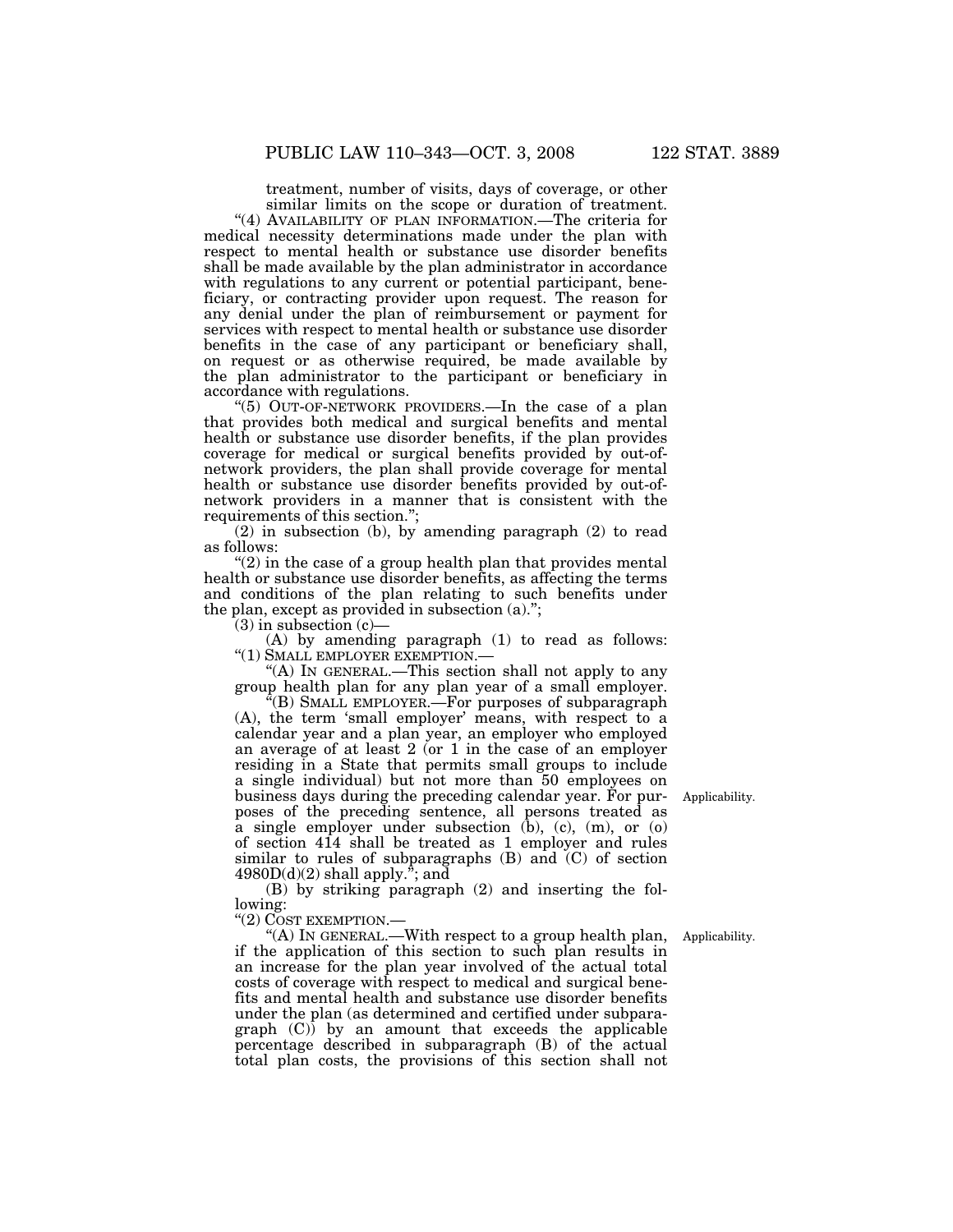apply to such plan during the following plan year, and such exemption shall apply to the plan for 1 plan year. An employer may elect to continue to apply mental health and substance use disorder parity pursuant to this section with respect to the group health plan involved regardless of any increase in total costs.

''(B) APPLICABLE PERCENTAGE.—With respect to a plan, the applicable percentage described in this subparagraph shall be—

"(i) 2 percent in the case of the first plan year in which this section is applied; and

"(ii) 1 percent in the case of each subsequent plan year.

''(C) DETERMINATIONS BY ACTUARIES.—Determinations as to increases in actual costs under a plan for purposes of this section shall be made and certified by a qualified and licensed actuary who is a member in good standing of the American Academy of Actuaries. All such determinations shall be in a written report prepared by the actuary. The report, and all underlying documentation relied upon by the actuary, shall be maintained by the group health plan for a period of 6 years following the notification made under subparagraph  $(\check{E})$ .

''(D) 6-MONTH DETERMINATIONS.—If a group health plan seeks an exemption under this paragraph, determinations under subparagraph (A) shall be made after such plan has complied with this section for the first 6 months of the plan year involved.

'(E) NOTIFICATION.—

''(i) IN GENERAL.—A group health plan that, based upon a certification described under subparagraph (C), qualifies for an exemption under this paragraph, and elects to implement the exemption, shall promptly notify the Secretary, the appropriate State agencies, and participants and beneficiaries in the plan of such election.

''(ii) REQUIREMENT.—A notification to the Secretary under clause (i) shall include—

''(I) a description of the number of covered lives under the plan involved at the time of the notification, and as applicable, at the time of any prior election of the cost-exemption under this paragraph by such plan;

''(II) for both the plan year upon which a cost exemption is sought and the year prior, a description of the actual total costs of coverage with respect to medical and surgical benefits and mental health and substance use disorder benefits under the plan; and

''(III) for both the plan year upon which a cost exemption is sought and the year prior, the actual total costs of coverage with respect to mental health and substance use disorder benefits under the plan.

''(iii) CONFIDENTIALITY.—A notification to the Secretary under clause (i) shall be confidential. The Secretary shall make available, upon request and on not

Reports.

Records.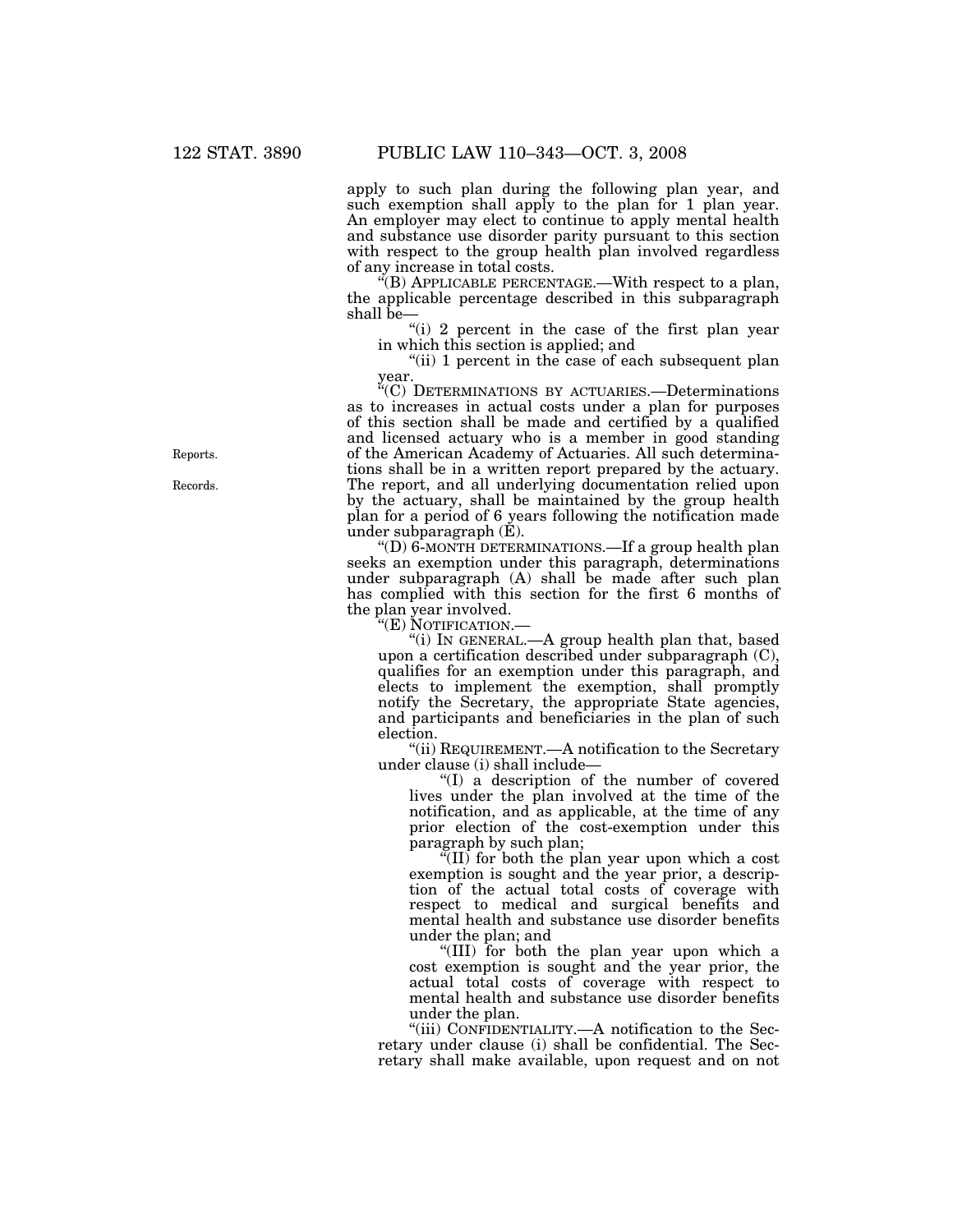more than an annual basis, an anonymous itemization of such notifications, that includes—

''(I) a breakdown of States by the size and

type of employers submitting such notification; and ''(II) a summary of the data received under

clause (ii).

"(F) AUDITS BY APPROPRIATE AGENCIES.—To determine compliance with this paragraph, the Secretary may audit the books and records of a group health plan relating to an exemption, including any actuarial reports prepared pursuant to subparagraph (C), during the 6 year period following the notification of such exemption under subparagraph  $(E)$ . A State agency receiving a notification under subparagraph (E) may also conduct such an audit with respect to an exemption covered by such notification.'';

(4) in subsection (e), by striking paragraph (4) and inserting the following:

"(4) MENTAL HEALTH BENEFITS.—The term 'mental health benefits' means benefits with respect to services for mental health conditions, as defined under the terms of the plan and in accordance with applicable Federal and State law.

''(5) SUBSTANCE USE DISORDER BENEFITS.—The term 'substance use disorder benefits' means benefits with respect to services for substance use disorders, as defined under the terms of the plan and in accordance with applicable Federal and State law.'';

(5) by striking subsection (f);

(6) by striking ''mental health benefits'' and inserting "mental health and substance use disorder benefits" each place it appears in subsections  $(a)(1)(B)(i)$ ,  $(a)(1)(C)$ ,  $(a)(2)(B)(i)$ , and  $(a)(2)(C)$ ; and

(7) by striking ''mental health benefits'' and inserting "mental health or substance use disorder benefits" each place it appears (other than in any provision amended by the previous paragraph).

(d) REGULATIONS.—Not later than 1 year after the date of enactment of this Act, the Secretaries of Labor, Health and Human Services, and the Treasury shall issue regulations to carry out the amendments made by subsections (a), (b), and (c), respectively.

(e) EFFECTIVE DATE.—

(1) IN GENERAL.—The amendments made by this section shall apply with respect to group health plans for plan years beginning after the date that is  $\overline{1}$  year after the date of enactment of this Act, regardless of whether regulations have been issued to carry out such amendments by such effective date, except that the amendments made by subsections  $(a)(5)$ ,  $(b)(5)$ , and  $(c)(5)$ , relating to striking of certain sunset provisions, shall take effect on January 1, 2009.

(2) SPECIAL RULE FOR COLLECTIVE BARGAINING AGREE-MENTS.—In the case of a group health plan maintained pursuant to one or more collective bargaining agreements between employee representatives and one or more employers ratified before the date of the enactment of this Act, the amendments made by this section shall not apply to plan years beginning before the later of—

Deadline. 42 USC 300gg–5 note.

42 USC 300gg–5 note.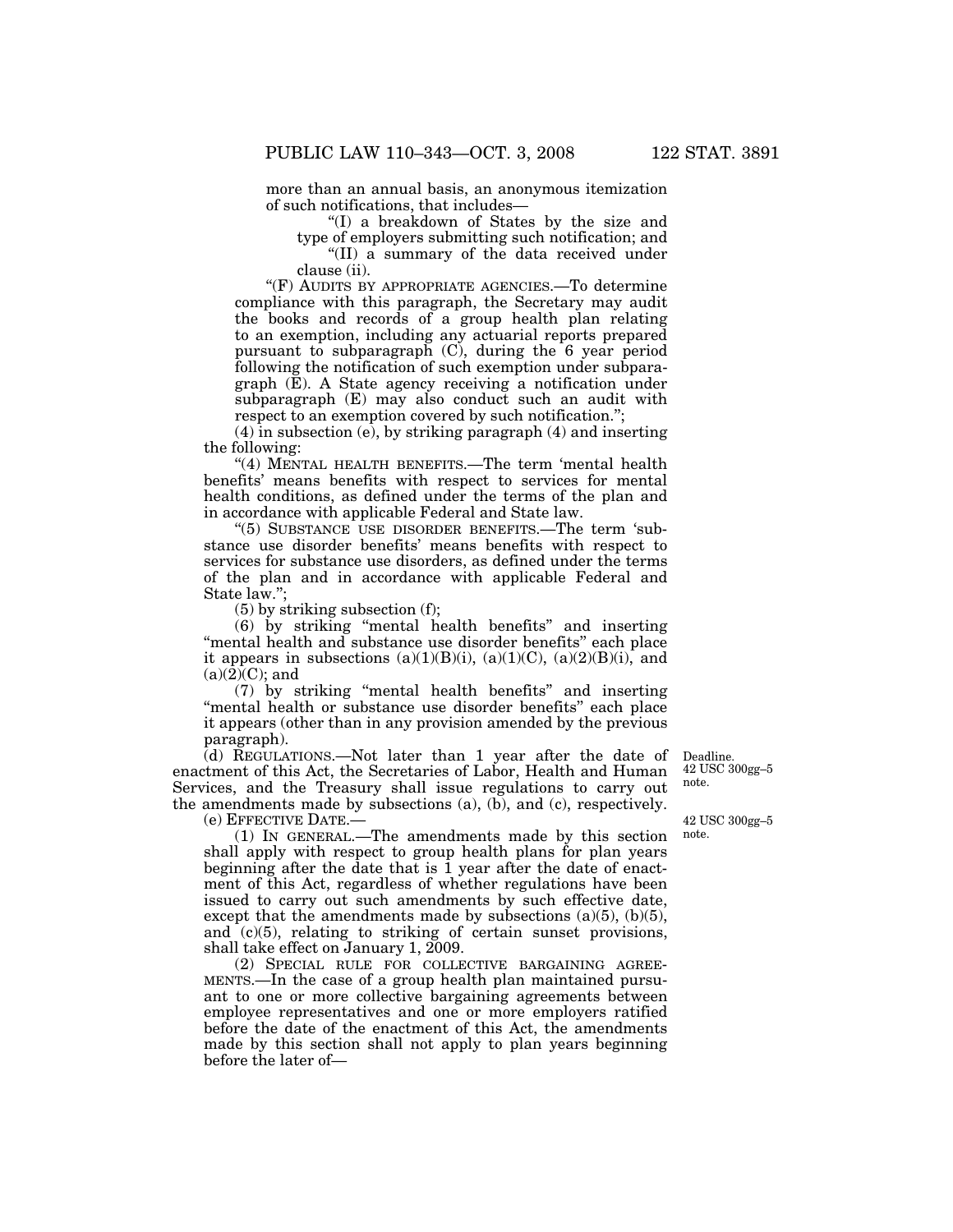(A) the date on which the last of the collective bargaining agreements relating to the plan terminates (determined without regard to any extension thereof agreed to after the date of the enactment of this Act), or

(B) January 1, 2009.

For purposes of subparagraph (A), any plan amendment made pursuant to a collective bargaining agreement relating to the plan which amends the plan solely to conform to any requirement added by this section shall not be treated as a termination of such collective bargaining agreement.

(f) ASSURING COORDINATION.—The Secretary of Health and Human Services, the Secretary of Labor, and the Secretary of the Treasury may ensure, through the execution or revision of an interagency memorandum of understanding among such Secretaries, that—

(1) regulations, rulings, and interpretations issued by such Secretaries relating to the same matter over which two or more such Secretaries have responsibility under this section (and the amendments made by this section) are administered so as to have the same effect at all times; and

(2) coordination of policies relating to enforcing the same requirements through such Secretaries in order to have a coordinated enforcement strategy that avoids duplication of enforcement efforts and assigns priorities in enforcement.

(g) CONFORMING CLERICAL AMENDMENTS.—

(1) ERISA HEADING.—

(A) IN GENERAL.—The heading of section 712 of the Employee Retirement Income Security Act of 1974 is amended to read as follows:

## **''SEC. 712. PARITY IN MENTAL HEALTH AND SUBSTANCE USE DIS-ORDER BENEFITS.''.**

(B) CLERICAL AMENDMENT.—The table of contents in section 1 of such Act is amended by striking the item relating to section 712 and inserting the following new item:

''Sec. 712. Parity in mental health and substance use disorder benefits.''.

(2) PHSA HEADING.—The heading of section 2705 of the Public Health Service Act is amended to read as follows:

### **''SEC. 2705. PARITY IN MENTAL HEALTH AND SUBSTANCE USE DIS-ORDER BENEFITS.''.**

(3) IRC HEADING.—

(A) IN GENERAL.—The heading of section 9812 of the Internal Revenue Code of 1986 is amended to read as follows:

# **''SEC. 9812. PARITY IN MENTAL HEALTH AND SUBSTANCE USE DIS-ORDER BENEFITS.''.**

(B) CLERICAL AMENDMENT.—The table of sections for subchapter B of chapter 100 of such Code is amended by striking the item relating to section 9812 and inserting the following new item:

''Sec. 9812. Parity in mental health and substance use disorder benefits.''.

(h) GAO STUDY ON COVERAGE AND EXCLUSION OF MENTAL HEALTH AND SUBSTANCE USE DISORDER DIAGNOSES.—

42 USC 300gg–5.

26 USC 9812.

42 USC 300gg–5 note.

29 USC 1185a.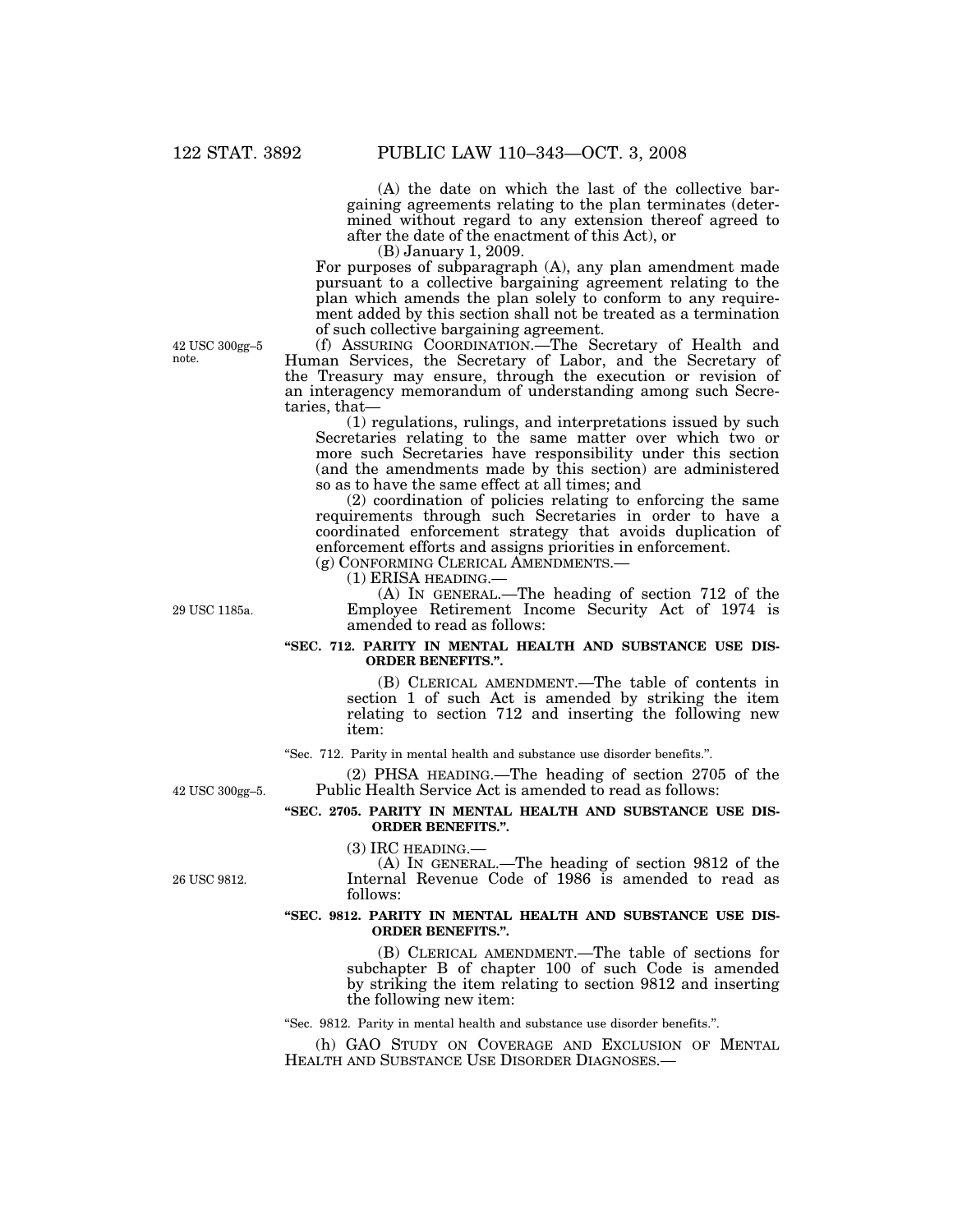(1) IN GENERAL.—The Comptroller General of the United States shall conduct a study that analyzes the specific rates, patterns, and trends in coverage and exclusion of specific mental health and substance use disorder diagnoses by health plans and health insurance. The study shall include an analysis  $of$ 

(A) specific coverage rates for all mental health conditions and substance use disorders;

(B) which diagnoses are most commonly covered or excluded;

(C) whether implementation of this Act has affected trends in coverage or exclusion of such diagnoses; and

(D) the impact of covering or excluding specific diagnoses on participants' and enrollees' health, their health care coverage, and the costs of delivering health care.

(2) REPORTS.—Not later than 3 years after the date of the enactment of this Act, and 2 years after the date of submission the first report under this paragraph, the Comptroller General shall submit to Congress a report on the results of the study conducted under paragraph (1).

# **TITLE VI—OTHER PROVISIONS**

## **SEC. 601. SECURE RURAL SCHOOLS AND COMMUNITY SELF-DETER-MINATION PROGRAM.**

(a) REAUTHORIZATION OF THE SECURE RURAL SCHOOLS AND COMMUNITY SELF-DETERMINATION ACT OF 2000.—The Secure Rural Schools and Community Self-Determination Act of 2000 (16 U.S.C. 500 note; Public Law 106–393) is amended by striking sections 1 through 403 and inserting the following:

#### **''SEC. 1. SHORT TITLE.**

''This Act may be cited as the 'Secure Rural Schools and Community Self-Determination Act of 2000'.

#### **''SEC. 2. PURPOSES.**

''The purposes of this Act are—

 $(1)$  to stabilize and transition payments to counties to provide funding for schools and roads that supplements other available funds;

" $(2)$  to make additional investments in, and create additional employment opportunities through, projects that—

 $<sup>4</sup>(A)(i)$  improve the maintenance of existing infrastruc-</sup> ture;

"(ii) implement stewardship objectives that enhance forest ecosystems; and

''(iii) restore and improve land health and water quality;

"(B) enjoy broad-based support; and

''(C) have objectives that may include—

''(i) road, trail, and infrastructure maintenance or obliteration;

''(ii) soil productivity improvement;

''(iii) improvements in forest ecosystem health;

"(iv) watershed restoration and maintenance;

16 USC 7101 note.

16 USC 7101.

16 USC 500 notes.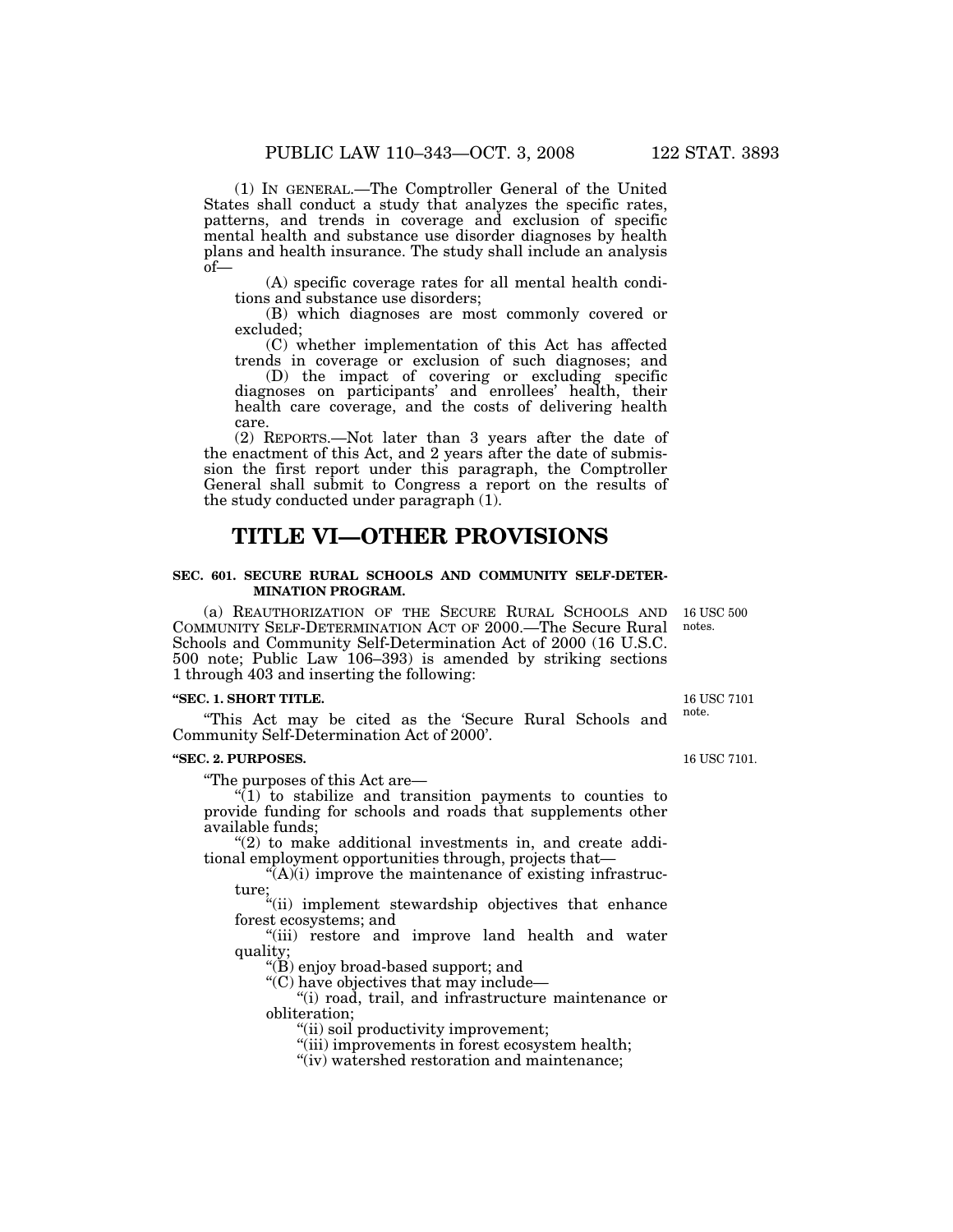"(v) the restoration, maintenance, and improvement of wildlife and fish habitat;

"(vi) the control of noxious and exotic weeds; and "(vii) the reestablishment of native species; and

''(3) to improve cooperative relationships among—

"(A) the people that use and care for Federal land; and

''(B) the agencies that manage the Federal land.

16 USC 7102.

# **''SEC. 3. DEFINITIONS.**

''In this Act:

''(1) ADJUSTED SHARE.—The term 'adjusted share' means the number equal to the quotient obtained by dividing-

''(A) the number equal to the quotient obtained by dividing—

''(i) the base share for the eligible county; by

"(ii) the income adjustment for the eligible county; by

 $\sqrt{\text{B}}$  the number equal to the sum of the quotients obtained under subparagraph  $(A)$  and paragraph  $(B)(A)$  for all eligible counties.

"(2) BASE SHARE.—The term 'base share' means the number equal to the average of—

''(A) the quotient obtained by dividing—

"(i) the number of acres of Federal land described in paragraph  $(7)(A)$  in each eligible county; by

''(ii) the total number acres of Federal land in all eligible counties in all eligible States; and

''(B) the quotient obtained by dividing—

''(i) the amount equal to the average of the 3 highest 25-percent payments and safety net payments made to each eligible State for each eligible county during the eligibility period; by

''(ii) the amount equal to the sum of the amounts calculated under clause (i) and paragraph (9)(B)(i) for all eligible counties in all eligible States during the eligibility period.

"(3) COUNTY PAYMENT.—The term 'county payment' means the payment for an eligible county calculated under section  $101(b)$ .

"(4) ELIGIBLE COUNTY.—The term 'eligible county' means any county that—

''(A) contains Federal land (as defined in paragraph (7)); and

 $'(B)$  elects to receive a share of the State payment or the county payment under section 102(b).

"(5) ELIGIBILITY PERIOD.—The term 'eligibility period' means fiscal year 1986 through fiscal year 1999.

''(6) ELIGIBLE STATE.—The term 'eligible State' means a State or territory of the United States that received a 25 percent payment for 1 or more fiscal years of the eligibility period.

"(7) FEDERAL LAND.—The term 'Federal land' means—

''(A) land within the National Forest System, as defined in section 11(a) of the Forest and Rangeland Renewable Resources Planning Act of 1974 (16 U.S.C. 1609(a)) exclusive of the National Grasslands and land utilization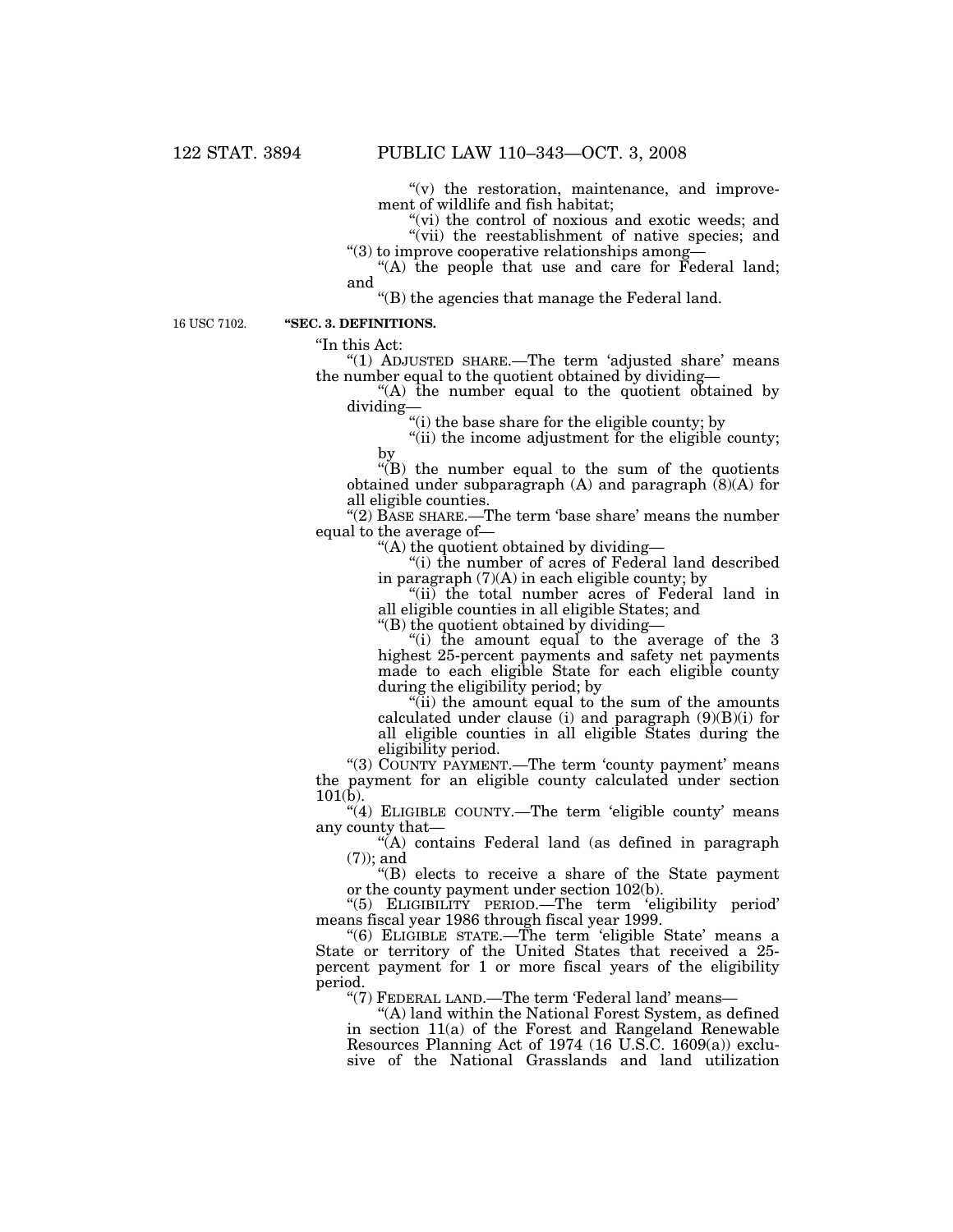projects designated as National Grasslands administered pursuant to the Act of July 22, 1937 (7 U.S.C. 1010– 1012); and

''(B) such portions of the revested Oregon and California Railroad and reconveyed Coos Bay Wagon Road grant land as are or may hereafter come under the jurisdiction of the Department of the Interior, which have heretofore or may hereafter be classified as timberlands, and power-site land valuable for timber, that shall be managed, except as provided in the former section 3 of the Act of August 28, 1937 (50 Stat. 875; 43 U.S.C. 1181c), for permanent forest production.

''(8) 50-PERCENT ADJUSTED SHARE.—The term '50-percent adjusted share' means the number equal to the quotient obtained by dividing—

''(A) the number equal to the quotient obtained by dividing—

''(i) the 50-percent base share for the eligible county; by

''(ii) the income adjustment for the eligible county; by

 $\sqrt{\text{B}}$  the number equal to the sum of the quotients obtained under subparagraph  $(A)$  and paragraph  $(1)(A)$  for all eligible counties.

''(9) 50-PERCENT BASE SHARE.—The term '50-percent base share' means the number equal to the average of—

''(A) the quotient obtained by dividing—

''(i) the number of acres of Federal land described in paragraph (7)(B) in each eligible county; by

''(ii) the total number acres of Federal land in all eligible counties in all eligible States; and

''(B) the quotient obtained by dividing—

''(i) the amount equal to the average of the 3 highest 50-percent payments made to each eligible county during the eligibility period; by

''(ii) the amount equal to the sum of the amounts calculated under clause (i) and paragraph (2)(B)(i) for all eligible counties in all eligible States during the eligibility period.

" $(10)$  50-PERCENT PAYMENT.—The term '50-percent payment' means the payment that is the sum of the 50-percent share otherwise paid to a county pursuant to title II of the Act of August 28, 1937 (chapter 876; 50 Stat. 875; 43 U.S.C. 1181f), and the payment made to a county pursuant to the Act of May 24, 1939 (chapter 144; 53 Stat. 753; 43 U.S.C. 1181f–1 et seq.).

"(11) FULL FUNDING AMOUNT.—The term 'full funding amount' means—

''(A) \$500,000,000 for fiscal year 2008; and

''(B) for fiscal year 2009 and each fiscal year thereafter, the amount that is equal to 90 percent of the full funding amount for the preceding fiscal year.

"(12) INCOME ADJUSTMENT.—The term 'income adjustment' means the square of the quotient obtained by dividing—

 $(A)$  the per capita personal income for each eligible county; by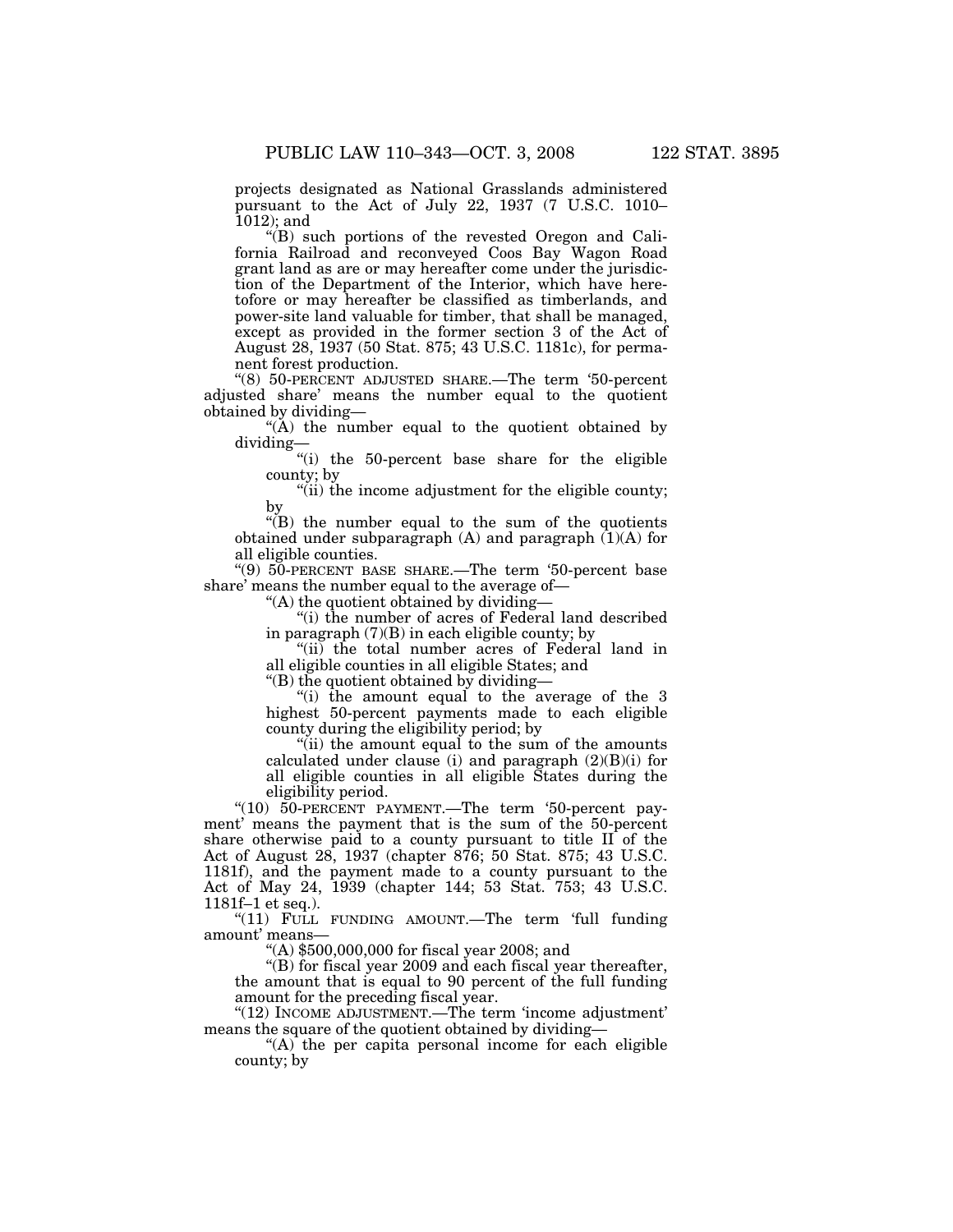''(B) the median per capita personal income of all eligible counties.

"(13) PER CAPITA PERSONAL INCOME.—The term 'per capita personal income' means the most recent per capita personal income data, as determined by the Bureau of Economic Analysis.

"(14) SAFETY NET PAYMENTS.—The term 'safety net payments' means the special payment amounts paid to States and counties required by section 13982 or 13983 of the Omnibus Budget Reconciliation Act of 1993 (Public Law 103–66; 16 U.S.C. 500 note; 43 U.S.C. 1181f note).

''(15) SECRETARY CONCERNED.—The term 'Secretary concerned' means—

''(A) the Secretary of Agriculture or the designee of the Secretary of Agriculture with respect to the Federal land described in paragraph (7)(A); and

''(B) the Secretary of the Interior or the designee of the Secretary of the Interior with respect to the Federal land described in paragraph (7)(B).

"(16) STATE PAYMENT.—The term 'State payment' means the payment for an eligible State calculated under section  $101(a)$ .

"(17) 25-PERCENT PAYMENT. The term '25-percent payment' means the payment to States required by the sixth paragraph under the heading of 'FOREST SERVICE' in the Act of May 23, 1908 (35 Stat. 260; 16 U.S.C. 500), and section 13 of the Act of March 1, 1911 (36 Stat. 963; 16 U.S.C. 500).

# **''TITLE I—SECURE PAYMENTS FOR STATES AND COUNTIES CONTAINING FEDERAL LAND**

16 USC 7111.

# **''SEC. 101. SECURE PAYMENTS FOR STATES CONTAINING FEDERAL LAND.**

''(a) STATE PAYMENT.—For each of fiscal years 2008 through 2011, the Secretary of Agriculture shall calculate for each eligible State an amount equal to the sum of the products obtained by multiplying—

" $(1)$  the adjusted share for each eligible county within the eligible State; by

" $(2)$  the full funding amount for the fiscal year.

''(b) COUNTY PAYMENT.—For each of fiscal years 2008 through 2011, the Secretary of the Interior shall calculate for each eligible county that received a 50-percent payment during the eligibility period an amount equal to the product obtained by multiplying—

" $(1)$  the 50-percent adjusted share for the eligible county; by

''(2) the full funding amount for the fiscal year.

16 USC 7112.

#### **''SEC. 102. PAYMENTS TO STATES AND COUNTIES.**

"(a) PAYMENT AMOUNTS.—Except as provided in section 103, the Secretary of the Treasury shall pay to—

''(1) a State or territory of the United States an amount equal to the sum of the amounts elected under subsection (b) by each county within the State or territory for—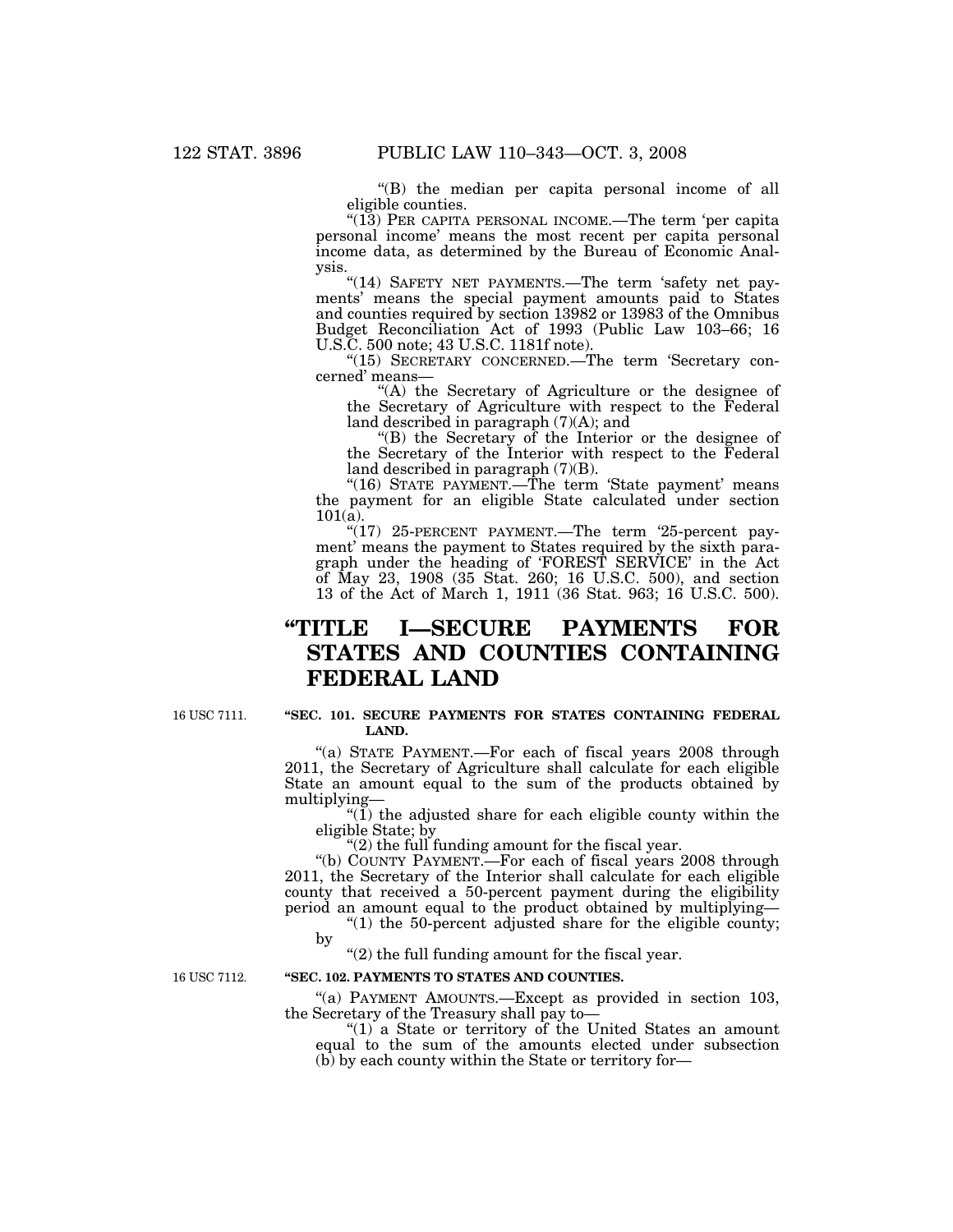$(A)$  if the county is eligible for the 25-percent payment, the share of the 25-percent payment; or

 $'(B)$  the share of the State payment of the eligible county; and

"(2) a county an amount equal to the amount elected under subsection (b) by each county for—

" $(A)$  if the county is eligible for the 50-percent payment, the 50-percent payment; or

" $(B)$  the county payment for the eligible county.<br>"(b) ELECTION TO RECEIVE PAYMENT AMOUNT.—

"(1) ELECTION; SUBMISSION OF RESULTS.—<br>"(A) IN GENERAL.—The election to receive a share of the State payment, the county payment, a share of the State payment and the county payment, a share of the 25-percent payment, the 50-percent payment, or a share of the 25-percent payment and the 50-percent payment, as applicable, shall be made at the discretion of each affected county by August 1, 2008 (or as soon thereafter as the Secretary concerned determines is practicable), and August 1 of each second fiscal year thereafter, in accordance with paragraph  $(2)$ , and transmitted to the Secretary concerned by the Governor of each eligible State.

"(B) FAILURE TO TRANSMIT.—If an election for an affected county is not transmitted to the Secretary concerned by the date specified under subparagraph (A), the affected county shall be considered to have elected to receive a share of the State payment, the county payment, or a share of the State payment and the county payment, as applicable.

''(2) DURATION OF ELECTION.—

"(A) IN GENERAL.—A county election to receive a share of the 25-percent payment or 50-percent payment, as applicable, shall be effective for 2 fiscal years.

''(B) FULL FUNDING AMOUNT.—If a county elects to receive a share of the State payment or the county payment, the election shall be effective for all subsequent fiscal years through fiscal year 2011.

"(3) SOURCE OF PAYMENT AMOUNTS.—The payment to an eligible State or eligible county under this section for a fiscal year shall be derived from—

"(A) any amounts that are appropriated to carry out this Act;

''(B) any revenues, fees, penalties, or miscellaneous receipts, exclusive of deposits to any relevant trust fund, special account, or permanent operating funds, received by the Federal Government from activities by the Bureau of Land Management or the Forest Service on the applicable Federal land; and

''(C) to the extent of any shortfall, out of any amounts in the Treasury of the United States not otherwise appropriated.

''(c) DISTRIBUTION AND EXPENDITURE OF PAYMENTS.—

"(1) DISTRIBUTION METHOD.—A State that receives a payment under subsection (a) for Federal land described in section 3(7)(A) shall distribute the appropriate payment amount among the appropriate counties in the State in accordance with— "(A) the Act of May 23, 1908 (16 U.S.C. 500); and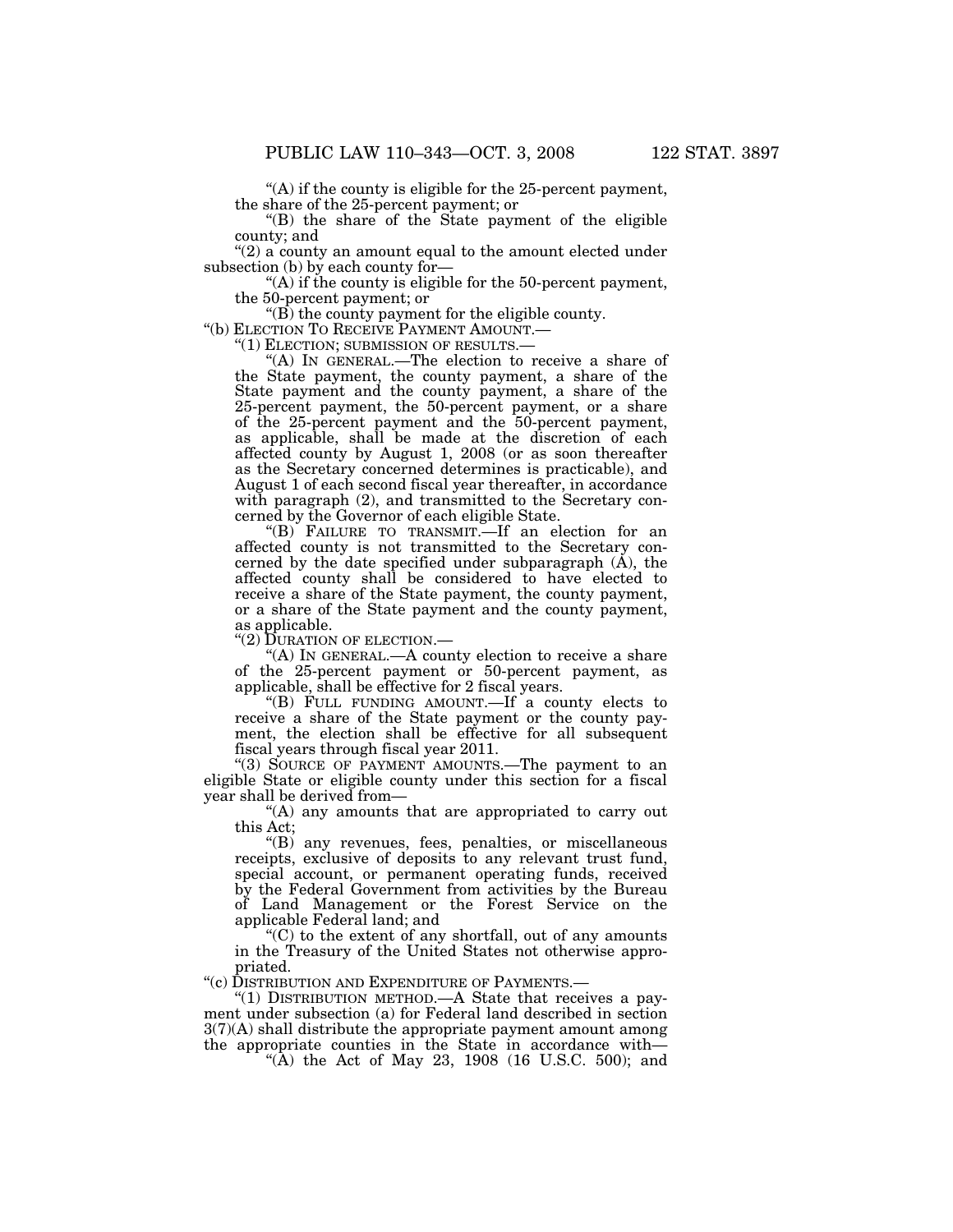"(B) section 13 of the Act of March 1, 1911 (36 Stat. 963; 16 U.S.C. 500).

"(2) EXPENDITURE PURPOSES.—Subject to subsection  $(d)$ , payments received by a State under subsection (a) and distributed to counties in accordance with paragraph (1) shall be expended as required by the laws referred to in paragraph (1).

''(d) EXPENDITURE RULES FOR ELIGIBLE COUNTIES.— ''(1) ALLOCATIONS.— ''(A) USE OF PORTION IN SAME MANNER AS 25-PERCENT

PAYMENT OR 50-PERCENT PAYMENT, AS APPLICABLE.—Except as provided in paragraph (3)(B), if an eligible county elects to receive its share of the State payment or the county payment, not less than 80 percent, but not more than 85 percent, of the funds shall be expended in the same manner in which the 25-percent payments or 50-percent payment, as applicable, are required to be expended.

''(B) ELECTION AS TO USE OF BALANCE.—Except as provided in subparagraph (C), an eligible county shall elect to do 1 or more of the following with the balance of any funds not expended pursuant to subparagraph (A):

''(i) Reserve any portion of the balance for projects in accordance with title II.

"(ii) Reserve not more than 7 percent of the total share for the eligible county of the State payment or the county payment for projects in accordance with title III.

''(iii) Return the portion of the balance not reserved under clauses (i) and (ii) to the Treasury of the United States.

''(C) COUNTIES WITH MODEST DISTRIBUTIONS.—In the case of each eligible county to which more than \$100,000, but less than \$350,000, is distributed for any fiscal year pursuant to either or both of paragraphs  $(1)(\check{B})$  and  $(\check{2})(B)$ of subsection (a), the eligible county, with respect to the balance of any funds not expended pursuant to subparagraph (A) for that fiscal year, shall—

''(i) reserve any portion of the balance for—

''(I) carrying out projects under title II;

''(II) carrying out projects under title III; or ''(III) a combination of the purposes described in subclauses (I) and (II); or

''(ii) return the portion of the balance not reserved under clause (i) to the Treasury of the United States. ''(2) DISTRIBUTION OF FUNDS.—

''(A) IN GENERAL.—Funds reserved by an eligible county under subparagraph  $(B)(i)$  or  $(C)(i)$  of paragraph  $(1)$  for carrying out projects under title II shall be deposited in a special account in the Treasury of the United States.

''(B) AVAILABILITY.—Amounts deposited under subparagraph (A) shall—

"(i) be available for expenditure by the Secretary concerned, without further appropriation; and

''(ii) remain available until expended in accordance

with title II.<br>
"(3) ELECTION.—

"(A) NOTIFICATION.—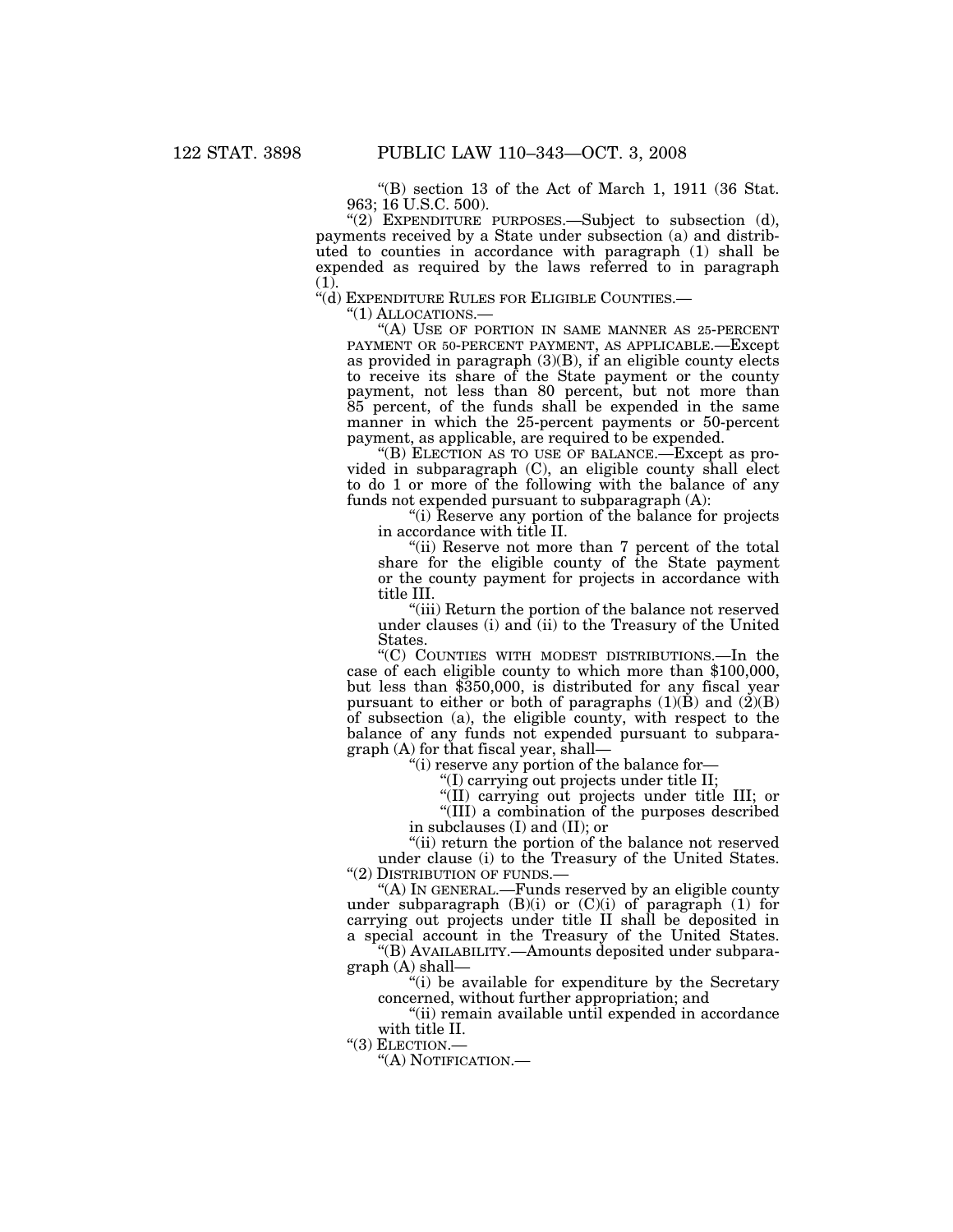''(i) IN GENERAL.—An eligible county shall notify the Secretary concerned of an election by the eligible county under this subsection not later than September 30, 2008 (or as soon thereafter as the Secretary concerned determines is practicable), and each September 30 thereafter for each succeeding fiscal year.

"(ii) FAILURE TO ELECT.—Except as provided in subparagraph (B), if the eligible county fails to make an election by the date specified in clause (i), the eligible county shall—

''(I) be considered to have elected to expend 85 percent of the funds in accordance with para $graph (1)(A);$  and

''(II) return the balance to the Treasury of the United States.

''(B) COUNTIES WITH MINOR DISTRIBUTIONS.—In the case of each eligible county to which less than \$100,000 is distributed for any fiscal year pursuant to either or both of paragraphs  $(1)(B)$  and  $(2)(B)$  of subsection  $(a)$ , the eligible county may elect to expend all the funds in the same manner in which the 25-percent payments or 50-percent payments, as applicable, are required to be expended.

''(e) TIME FOR PAYMENT.—The payments required under this section for a fiscal year shall be made as soon as practicable after the end of that fiscal year.

## **''SEC. 103. TRANSITION PAYMENTS TO STATES.**

16 USC 7113.

''(a) DEFINITIONS.—In this section:

''(1) ADJUSTED AMOUNT.—The term 'adjusted amount' means, with respect to a covered State—

''(A) for fiscal year 2008, 90 percent of—

"(i) the sum of the amounts paid for fiscal year 2006 under section  $102(a)(2)$  (as in effect on September 29, 2006) for the eligible counties in the covered State that have elected under section 102(b) to receive a share of the State payment for fiscal year 2008; and

"(ii) the sum of the amounts paid for fiscal year 2006 under section 103(a)(2) (as in effect on September 29, 2006) for the eligible counties in the State of Oregon that have elected under section 102(b) to receive the county payment for fiscal year 2008;

"(B) for fiscal year 2009, 81 percent of  $-$ 

"(i) the sum of the amounts paid for fiscal year 2006 under section 102(a)(2) (as in effect on September 29, 2006) for the eligible counties in the covered State that have elected under section 102(b) to receive a share of the State payment for fiscal year 2009; and

''(ii) the sum of the amounts paid for fiscal year 2006 under section 103(a)(2) (as in effect on September 29, 2006) for the eligible counties in the State of Oregon that have elected under section 102(b) to receive the county payment for fiscal year 2009; and

"(C) for fiscal year 2010, 73 percent of-

''(i) the sum of the amounts paid for fiscal year 2006 under section 102(a)(2) (as in effect on September 29, 2006) for the eligible counties in the covered State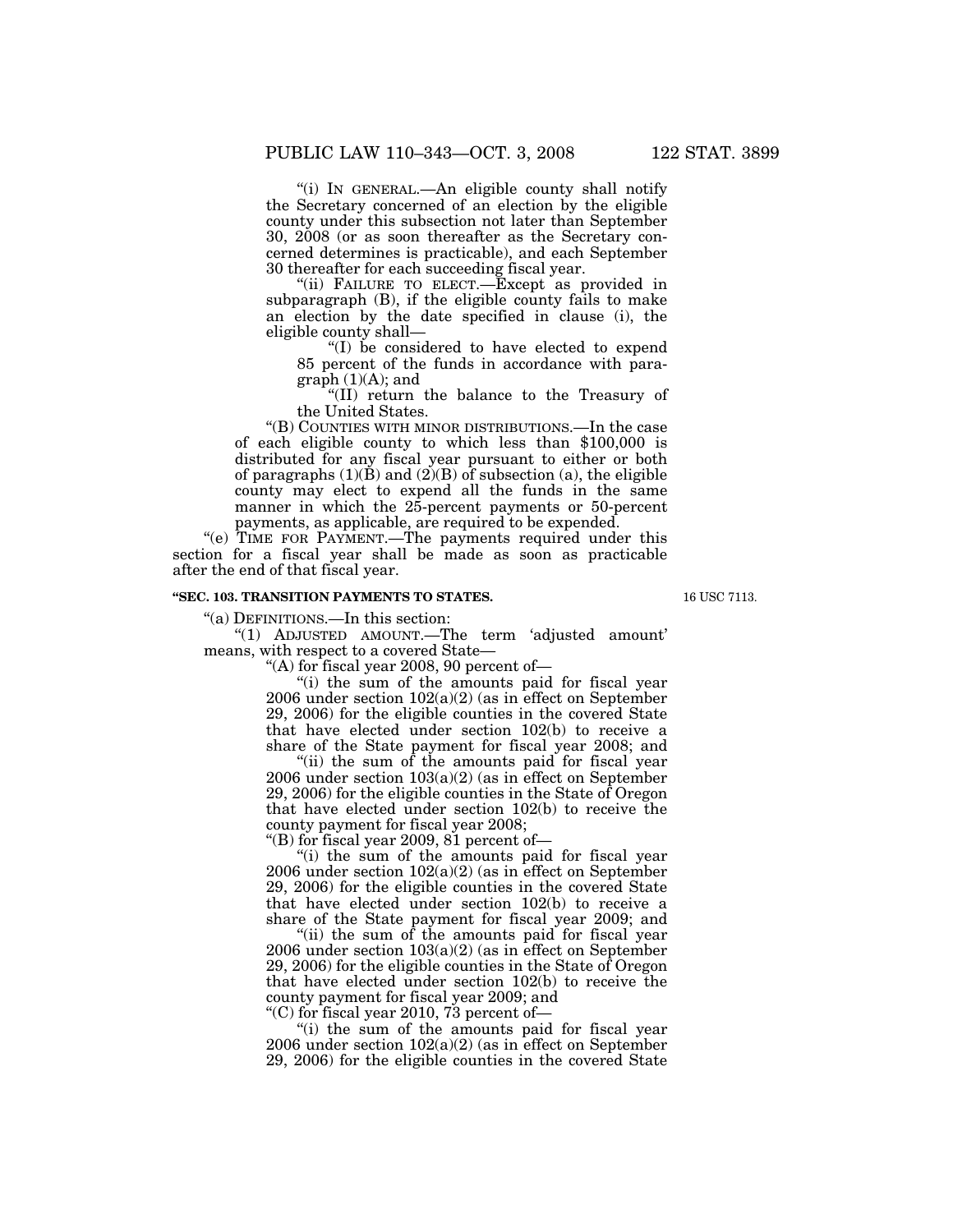that have elected under section 102(b) to receive a share of the State payment for fiscal year 2010; and

''(ii) the sum of the amounts paid for fiscal year 2006 under section  $103(a)(2)$  (as in effect on September 29, 2006) for the eligible counties in the State of Oregon that have elected under section 102(b) to receive the county payment for fiscal year 2010.

"(2) COVERED STATE.—The term 'covered State' means each of the States of California, Louisiana, Oregon, Pennsylvania, South Carolina, South Dakota, Texas, and Washington.

''(b) TRANSITION PAYMENTS.—For each of fiscal years 2008 through 2010, in lieu of the payment amounts that otherwise would have been made under paragraphs  $(1)(B)$  and  $(2)(B)$  of section 102(a), the Secretary of the Treasury shall pay the adjusted amount to each covered State and the eligible counties within the covered State, as applicable.

''(c) DISTRIBUTION OF ADJUSTED AMOUNT.—Except as provided in subsection (d), it is the intent of Congress that the method of distributing the payments under subsection (b) among the counties in the covered States for each of fiscal years 2008 through 2010 be in the same proportion that the payments were distributed to the eligible counties in fiscal year 2006.

''(d) DISTRIBUTION OF PAYMENTS IN CALIFORNIA.—The following payments shall be distributed among the eligible counties in the State of California in the same proportion that payments under section  $102(a)(2)$  (as in effect on September 29, 2006) were distributed to the eligible counties for fiscal year 2006:

''(1) Payments to the State of California under subsection (b).

''(2) The shares of the eligible counties of the State payment for California under section 102 for fiscal year 2011.

"(e) TREATMENT OF PAYMENTS.—For purposes of this Act, any payment made under subsection (b) shall be considered to be a payment made under section 102(a).

# **''TITLE II—SPECIAL PROJECTS ON FEDERAL LAND**

16 USC 7121.

# **''SEC. 201. DEFINITIONS.**

''In this title:

''(1) PARTICIPATING COUNTY.—The term 'participating county' means an eligible county that elects under section 102(d) to expend a portion of the Federal funds received under section 102 in accordance with this title.

"(2) PROJECT FUNDS.—The term 'project funds' means all funds an eligible county elects under section 102(d) to reserve for expenditure in accordance with this title.

''(3) RESOURCE ADVISORY COMMITTEE.—The term 'resource advisory committee' means—

"(A) an advisory committee established by the Secretary concerned under section 205; or

''(B) an advisory committee determined by the Secretary concerned to meet the requirements of section 205.

"(4) RESOURCE MANAGEMENT PLAN.—The term 'resource management plan' means—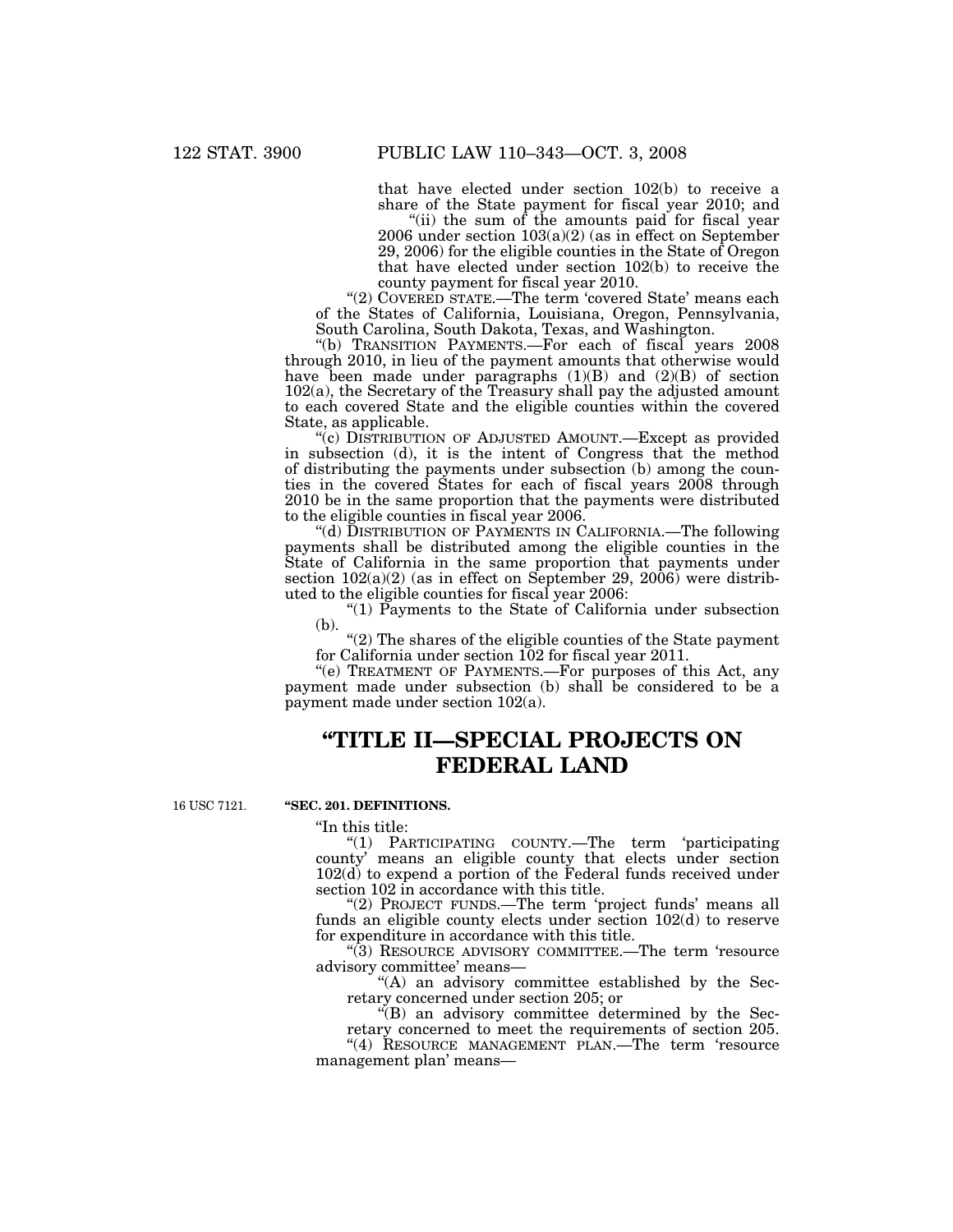"(A) a land use plan prepared by the Bureau of Land Management for units of the Federal land described in section 3(7)(B) pursuant to section 202 of the Federal Land Policy and Management Act of 1976 (43 U.S.C. 1712); or

''(B) a land and resource management plan prepared by the Forest Service for units of the National Forest System pursuant to section 6 of the Forest and Rangeland Renewable Resources Planning Act of 1974 (16 U.S.C. 1604).

#### **''SEC. 202. GENERAL LIMITATION ON USE OF PROJECT FUNDS.**

''(a) LIMITATION.—Project funds shall be expended solely on projects that meet the requirements of this title.

''(b) AUTHORIZED USES.—Project funds may be used by the Secretary concerned for the purpose of entering into and implementing cooperative agreements with willing Federal agencies, State and local governments, private and nonprofit entities, and landowners for protection, restoration, and enhancement of fish and wildlife habitat, and other resource objectives consistent with the purposes of this Act on Federal land and on non-Federal land where projects would benefit the resources on Federal land.

#### **''SEC. 203. SUBMISSION OF PROJECT PROPOSALS.**

"(a) SUBMISSION OF PROJECT PROPOSALS TO SECRETARY CON-CERNED.—

''(1) PROJECTS FUNDED USING PROJECT FUNDS.—Not later than September 30 for fiscal year 2008 (or as soon thereafter as the Secretary concerned determines is practicable), and each September 30 thereafter for each succeeding fiscal year through fiscal year 2011, each resource advisory committee shall submit to the Secretary concerned a description of any projects that the resource advisory committee proposes the Secretary undertake using any project funds reserved by eligible counties in the area in which the resource advisory committee has geographic jurisdiction.

" $(2)$  PROJECTS FUNDED USING OTHER FUNDS.—A resource advisory committee may submit to the Secretary concerned a description of any projects that the committee proposes the Secretary undertake using funds from State or local governments, or from the private sector, other than project funds and funds appropriated and otherwise available to do similar work.

''(3) JOINT PROJECTS.—Participating counties or other persons may propose to pool project funds or other funds, described in paragraph (2), and jointly propose a project or group of projects to a resource advisory committee established under section 205.

''(b) REQUIRED DESCRIPTION OF PROJECTS.—In submitting proposed projects to the Secretary concerned under subsection (a), a resource advisory committee shall include in the description of each proposed project the following information:

 $f''(1)$  The purpose of the project and a description of how the project will meet the purposes of this title.

 $(2)$  The anticipated duration of the project.

''(3) The anticipated cost of the project.

"(4) The proposed source of funding for the project, whether project funds or other funds.

16 USC 7123.

Deadlines.

16 USC 7122.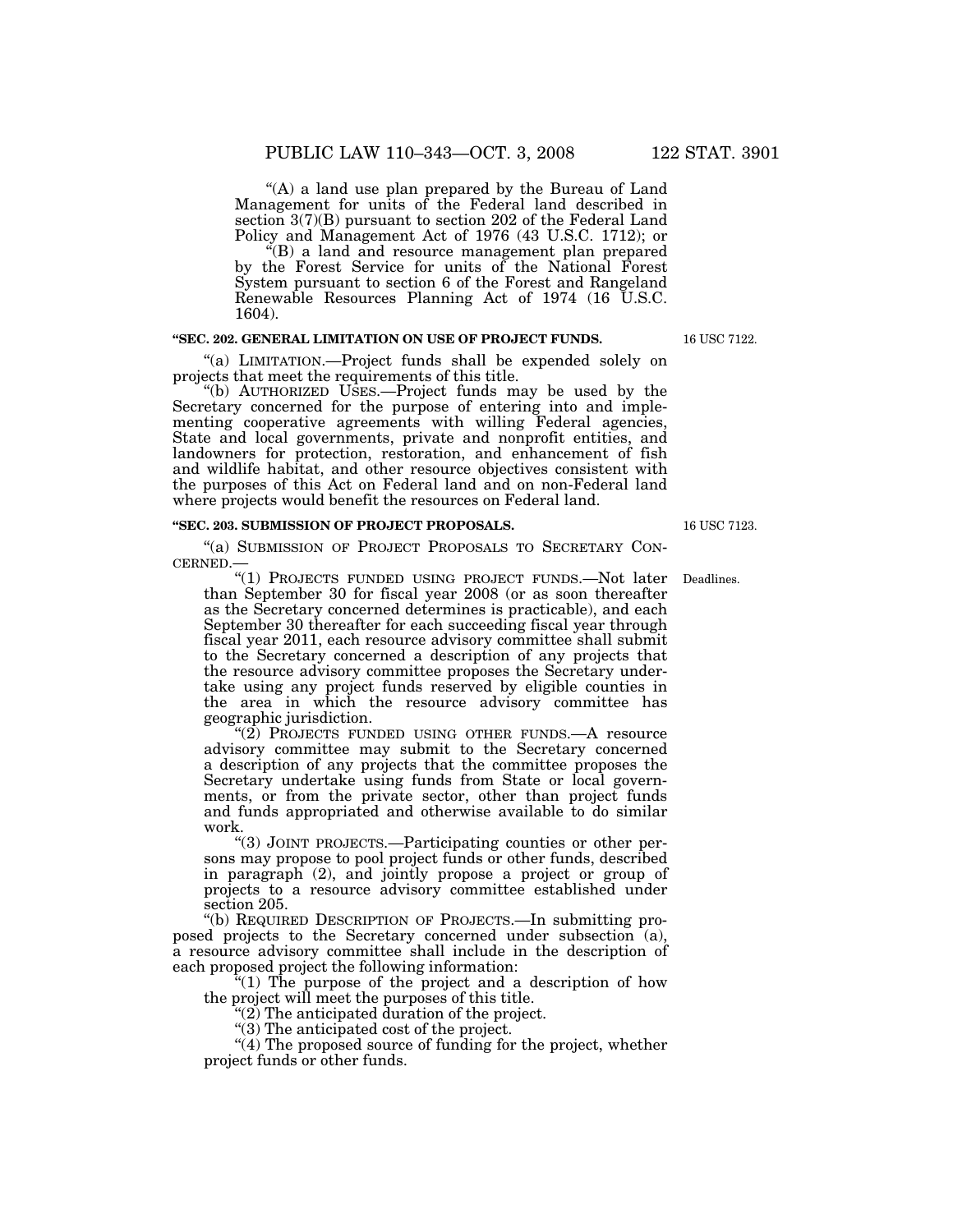''(5)(A) Expected outcomes, including how the project will meet or exceed desired ecological conditions, maintenance objectives, or stewardship objectives.

''(B) An estimate of the amount of any timber, forage, and other commodities and other economic activity, including jobs generated, if any, anticipated as part of the project.

''(6) A detailed monitoring plan, including funding needs and sources, that—

''(A) tracks and identifies the positive or negative impacts of the project, implementation, and provides for validation monitoring; and

''(B) includes an assessment of the following:

"(i) Whether or not the project met or exceeded desired ecological conditions; created local employment or training opportunities, including summer youth jobs programs such as the Youth Conservation Corps where appropriate.

''(ii) Whether the project improved the use of, or added value to, any products removed from land consistent with the purposes of this title.

" $(7)$  An assessment that the project is to be in the public interest.

''(c) AUTHORIZED PROJECTS.—Projects proposed under subsection (a) shall be consistent with section 2.

16 USC 7124.

# **''SEC. 204. EVALUATION AND APPROVAL OF PROJECTS BY SECRETARY CONCERNED.**

"(a) CONDITIONS FOR APPROVAL OF PROPOSED PROJECT.—The Secretary concerned may make a decision to approve a project submitted by a resource advisory committee under section 203 only if the proposed project satisfies each of the following conditions:

"(1) The project complies with all applicable Federal laws (including regulations).

" $(2)$  The project is consistent with the applicable resource management plan and with any watershed or subsequent plan developed pursuant to the resource management plan and approved by the Secretary concerned.

''(3) The project has been approved by the resource advisory committee in accordance with section 205, including the procedures issued under subsection (e) of that section.

''(4) A project description has been submitted by the resource advisory committee to the Secretary concerned in accordance with section 203.

 $(5)$  The project will improve the maintenance of existing infrastructure, implement stewardship objectives that enhance forest ecosystems, and restore and improve land health and water quality.

''(b) ENVIRONMENTAL REVIEWS.—

"(1) REQUEST FOR PAYMENT BY COUNTY.—The Secretary concerned may request the resource advisory committee submitting a proposed project to agree to the use of project funds to pay for any environmental review, consultation, or compliance with applicable environmental laws required in connection with the project.

"(2) CONDUCT OF ENVIRONMENTAL REVIEW.—If a payment is requested under paragraph (1) and the resource advisory committee agrees to the expenditure of funds for this purpose,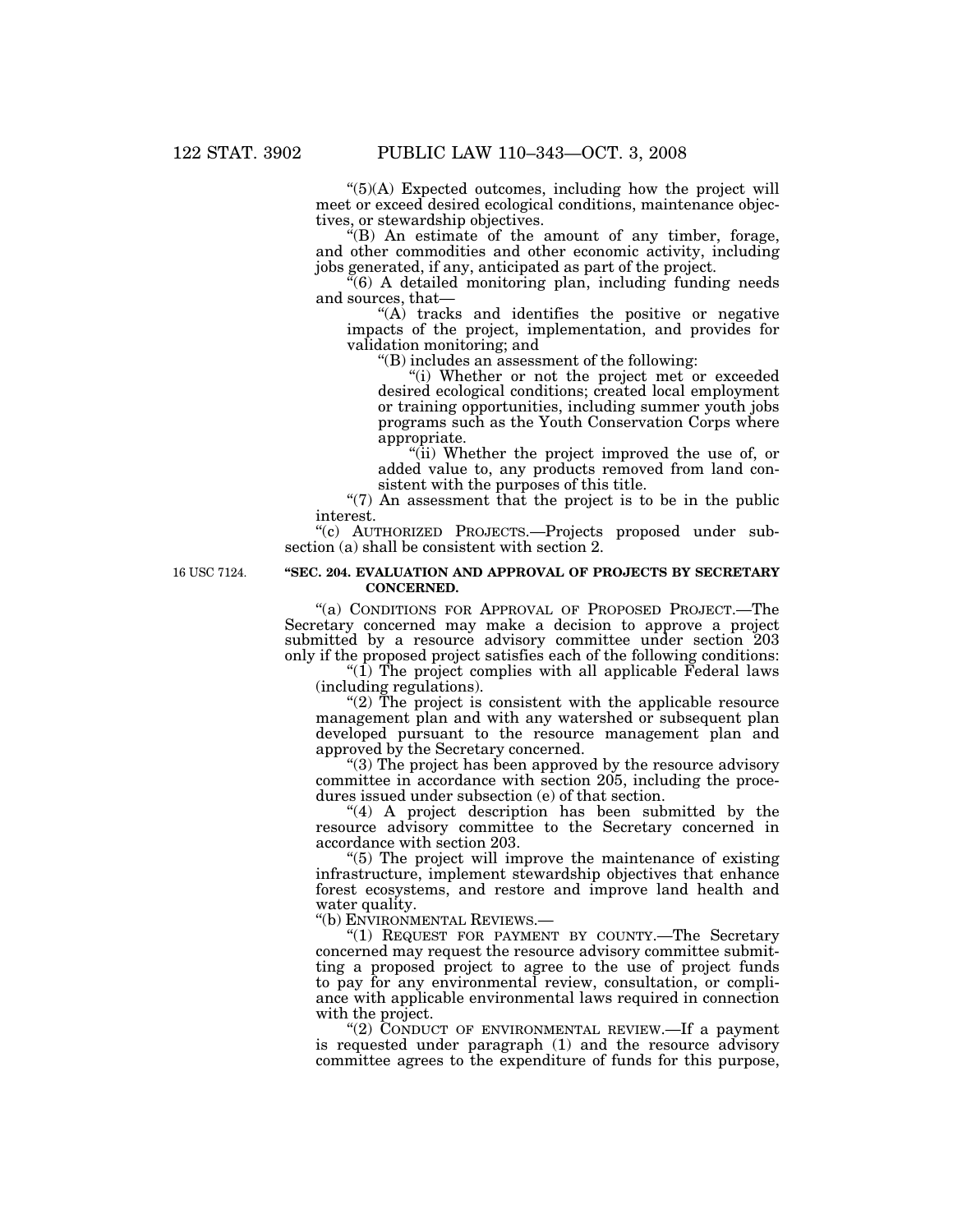the Secretary concerned shall conduct environmental review, consultation, or other compliance responsibilities in accordance with Federal laws (including regulations).<br>"(3) EFFECT OF REFUSAL TO PAY.—

"(A) IN GENERAL.—If a resource advisory committee does not agree to the expenditure of funds under paragraph (1), the project shall be deemed withdrawn from further consideration by the Secretary concerned pursuant to this title.

''(B) EFFECT OF WITHDRAWAL.—A withdrawal under subparagraph (A) shall be deemed to be a rejection of the project for purposes of section 207(c).<br>"(c) DECISIONS OF SECRETARY CONCERNED.—

"(1) REJECTION OF PROJECTS.—<br>"(A) IN GENERAL.—A decision by the Secretary concerned to reject a proposed project shall be at the sole discretion of the Secretary concerned.

''(B) NO ADMINISTRATIVE APPEAL OR JUDICIAL REVIEW.— Notwithstanding any other provision of law, a decision by the Secretary concerned to reject a proposed project shall not be subject to administrative appeal or judicial review.

''(C) NOTICE OF REJECTION.—Not later than 30 days after the date on which the Secretary concerned makes the rejection decision, the Secretary concerned shall notify in writing the resource advisory committee that submitted the proposed project of the rejection and the reasons for rejection.

"(2) NOTICE OF PROJECT APPROVAL.—The Secretary concerned shall publish in the Federal Register notice of each project approved under subsection (a) if the notice would be required had the project originated with the Secretary.

"(d) SOURCE AND CONDUCT OF PROJECT.—Once the Secretary concerned accepts a project for review under section 203, the acceptance shall be deemed a Federal action for all purposes.

''(e) IMPLEMENTATION OF APPROVED PROJECTS.—

''(1) COOPERATION.—Notwithstanding chapter 63 of title 31, United States Code, using project funds the Secretary concerned may enter into contracts, grants, and cooperative agreements with States and local governments, private and nonprofit entities, and landowners and other persons to assist the Secretary in carrying out an approved project.

''(2) BEST VALUE CONTRACTING.—

''(A) IN GENERAL.—For any project involving a contract authorized by paragraph (1) the Secretary concerned may elect a source for performance of the contract on a best value basis.

''(B) FACTORS.—The Secretary concerned shall determine best value based on such factors as—

"(i) the technical demands and complexity of the work to be done;

"(ii)(I) the ecological objectives of the project; and

''(II) the sensitivity of the resources being treated; "(iii) the past experience by the contractor with the type of work being done, using the type of equip-

ment proposed for the project, and meeting or exceeding desired ecological conditions; and

Federal Register, publication.

Deadline. Notification.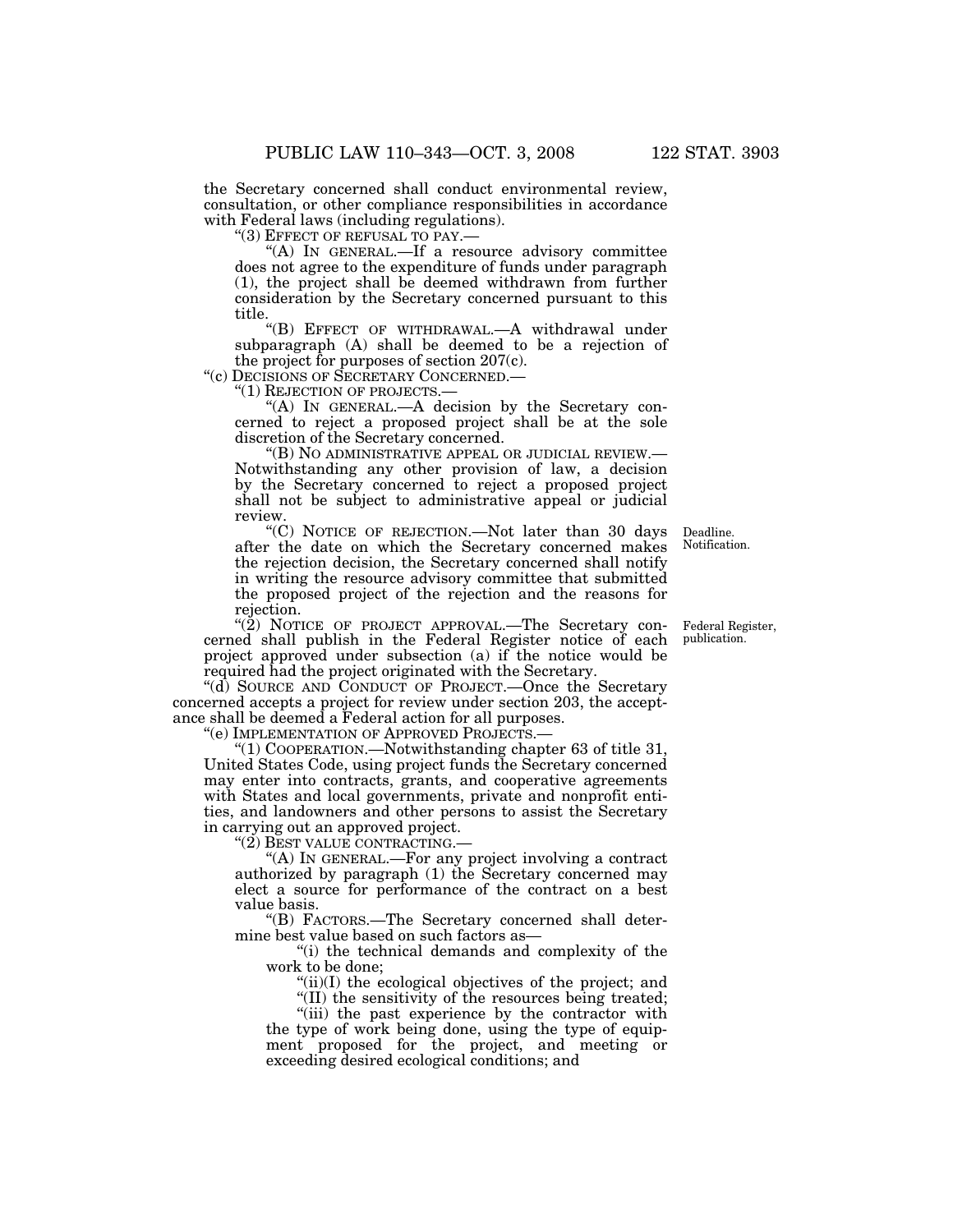"(iv) the commitment of the contractor to hiring highly qualified workers and local residents.

''(3) MERCHANTABLE TIMBER CONTRACTING PILOT PRO-GRAM.—

''(A) ESTABLISHMENT.—The Secretary concerned shall establish a pilot program to implement a certain percentage of approved projects involving the sale of merchantable timber using separate contracts for—

"(i) the harvesting or collection of merchantable" timber; and

''(ii) the sale of the timber.

''(B) ANNUAL PERCENTAGES.—Under the pilot program, the Secretary concerned shall ensure that, on a nationwide basis, not less than the following percentage of all approved projects involving the sale of merchantable timber are implemented using separate contracts:

''(i) For fiscal year 2008, 35 percent.

"(ii) For fiscal year 2009, 45 percent.

"(iii) For each of fiscal years 2010 and 2011, 50 percent.

 $E^{\text{c}}(C)$  INCLUSION IN PILOT PROGRAM.—The decision whether to use separate contracts to implement a project involving the sale of merchantable timber shall be made by the Secretary concerned after the approval of the project under this title.

''(D) ASSISTANCE.—

''(i) IN GENERAL.—The Secretary concerned may use funds from any appropriated account available to the Secretary for the Federal land to assist in the administration of projects conducted under the pilot program.

"(ii) MAXIMUM AMOUNT OF ASSISTANCE.—The total amount obligated under this subparagraph may not exceed \$1,000,000 for any fiscal year during which the pilot program is in effect.

''(E) REVIEW AND REPORT.—

''(i) INITIAL REPORT.—Not later than September 30, 2010, the Comptroller General shall submit to the Committees on Agriculture, Nutrition, and Forestry and Energy and Natural Resources of the Senate and the Committees on Agriculture and Natural Resources of the House of Representatives a report assessing the pilot program.

''(ii) ANNUAL REPORT.—The Secretary concerned shall submit to the Committees on Agriculture, Nutrition, and Forestry and Energy and Natural Resources of the Senate and the Committees on Agriculture and Natural Resources of the House of Representatives an annual report describing the results of the pilot program.

''(f) REQUIREMENTS FOR PROJECT FUNDS.—The Secretary shall ensure that at least 50 percent of all project funds be used for projects that are primarily dedicated—

 $''(1)$  to road maintenance, decommissioning, or obliteration; or

''(2) to restoration of streams and watersheds.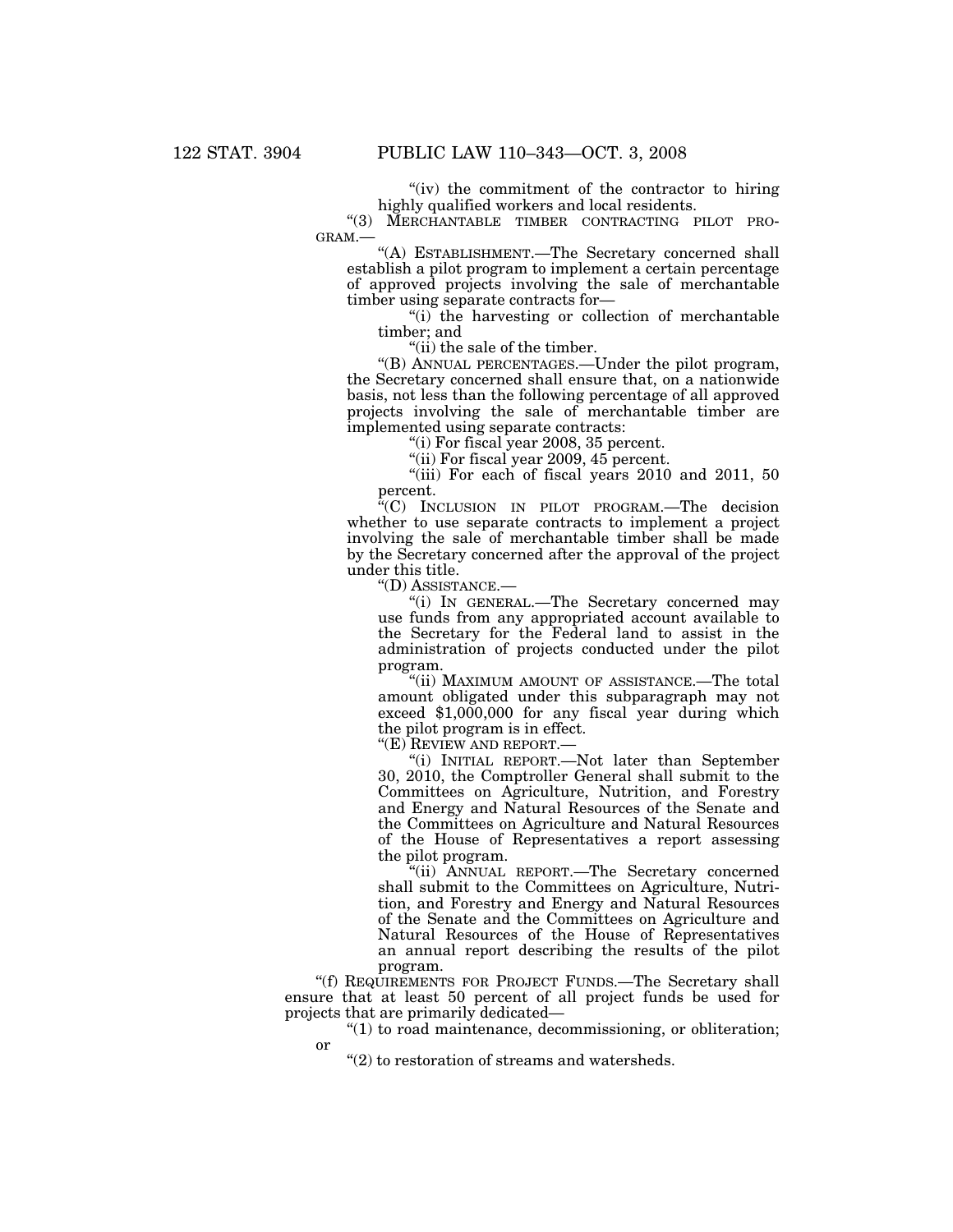#### **''SEC. 205. RESOURCE ADVISORY COMMITTEES.**

16 USC 7125.

''(a) ESTABLISHMENT AND PURPOSE OF RESOURCE ADVISORY COMMITTEES.— ''(1) ESTABLISHMENT.—The Secretary concerned shall estab-

lish and maintain resource advisory committees to perform the duties in subsection (b), except as provided in paragraph (4).

"(2) PURPOSE.—The purpose of a resource advisory committee shall be—

''(A) to improve collaborative relationships; and

''(B) to provide advice and recommendations to the land management agencies consistent with the purposes of this title.

''(3) ACCESS TO RESOURCE ADVISORY COMMITTEES.—To ensure that each unit of Federal land has access to a resource advisory committee, and that there is sufficient interest in participation on a committee to ensure that membership can be balanced in terms of the points of view represented and the functions to be performed, the Secretary concerned may, establish resource advisory committees for part of, or 1 or more, units of Federal land.

"(4) EXISTING ADVISORY COMMITTEES.—

''(A) IN GENERAL.—An advisory committee that meets the requirements of this section, a resource advisory committee established before September 29, 2006, or an advisory committee determined by the Secretary concerned before September 29, 2006, to meet the requirements of this section may be deemed by the Secretary concerned to be a resource advisory committee for the purposes of this title.

''(B) CHARTER.—A charter for a committee described in subparagraph (A) that was filed on or before September 29, 2006, shall be considered to be filed for purposes of this Act.

''(C) BUREAU OF LAND MANAGEMENT ADVISORY COMMIT-TEES.—The Secretary of the Interior may deem a resource advisory committee meeting the requirements of subpart 1784 of part 1780 of title 43, Code of Federal Regulations, as a resource advisory committee for the purposes of this title.

''(b) DUTIES.—A resource advisory committee shall—

''(1) review projects proposed under this title by participating counties and other persons;

 $\sqrt{\left(2\right)}$  propose projects and funding to the Secretary concerned under section 203;

''(3) provide early and continuous coordination with appropriate land management agency officials in recommending projects consistent with purposes of this Act under this title;

''(4) provide frequent opportunities for citizens, organizations, tribes, land management agencies, and other interested parties to participate openly and meaningfully, beginning at the early stages of the project development process under this title;

 $(5)(A)$  monitor projects that have been approved under section 204; and

''(B) advise the designated Federal official on the progress of the monitoring efforts under subparagraph (A); and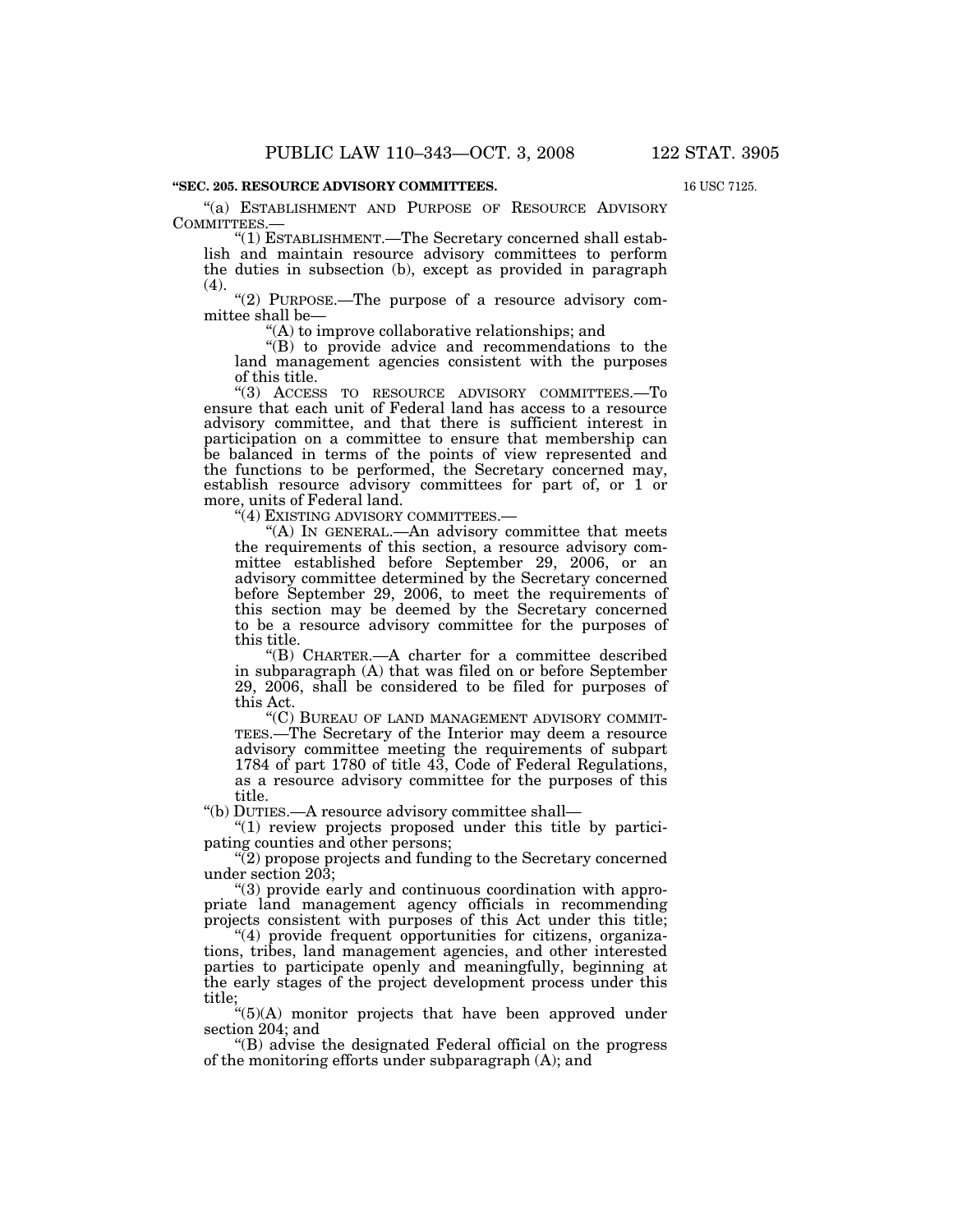''(6) make recommendations to the Secretary concerned for any appropriate changes or adjustments to the projects being monitored by the resource advisory committee.

''(c) APPOINTMENT BY THE SECRETARY.—

"(1) APPOINTMENT AND TERM.-

''(A) IN GENERAL.—The Secretary concerned, shall appoint the members of resource advisory committees for a term of 4 years beginning on the date of appointment.

''(B) REAPPOINTMENT.—The Secretary concerned may reappoint members to subsequent 4-year terms.

"(2) BASIC REQUIREMENTS.—The Secretary concerned shall ensure that each resource advisory committee established meets the requirements of subsection (d).

" $(3)$  INITIAL APPOINTMENT.—Not later than 180 days after the date of the enactment of this Act, the Secretary concerned shall make initial appointments to the resource advisory committees.

"(4) VACANCIES.-The Secretary concerned shall make appointments to fill vacancies on any resource advisory committee as soon as practicable after the vacancy has occurred.

''(5) COMPENSATION.—Members of the resource advisory committees shall not receive any compensation.

"(d) COMPOSITION OF ADVISORY COMMITTEE.-

''(1) NUMBER.—Each resource advisory committee shall be comprised of 15 members.

''(2) COMMUNITY INTERESTS REPRESENTED.—Committee members shall be representative of the interests of the following 3 categories:

''(A) 5 persons that—

 $\hat{I}$ ) represent organized labor or non-timber forest product harvester groups;

''(ii) represent developed outdoor recreation, off highway vehicle users, or commercial recreation activities;

''(iii) represent—

" $(I)$  energy and mineral development interests; or

''(II) commercial or recreational fishing interests;

"(iv) represent the commercial timber industry; or ''(v) hold Federal grazing or other land use permits,

or represent nonindustrial private forest land owners, within the area for which the committee is organized.  $\mathrm{``(B)}$  5 persons that represent—

''(i) nationally recognized environmental organizations;

''(ii) regionally or locally recognized environmental organizations;

"(iii) dispersed recreational activities;

''(iv) archaeological and historical interests; or

"(v) nationally or regionally recognized wild horse and burro interest groups, wildlife or hunting organizations, or watershed associations.

"(C) 5 persons that—

" $(i)$  hold State elected office (or a designee);

"(ii) hold county or local elected office;

Deadline.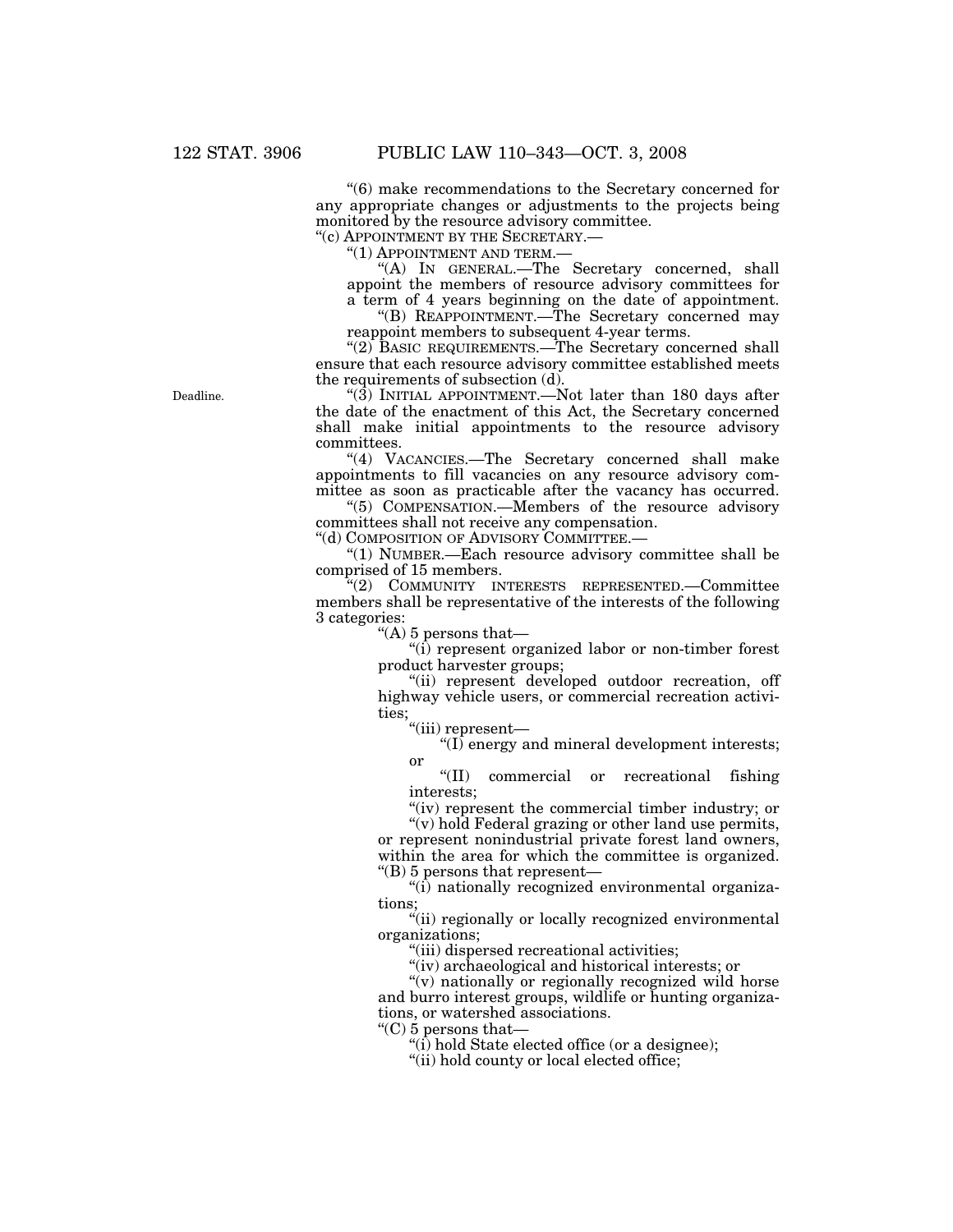"(iii) represent American Indian tribes within or adjacent to the area for which the committee is organized;

''(iv) are school officials or teachers; or

''(v) represent the affected public at large.

''(3) BALANCED REPRESENTATION.—In appointing committee members from the 3 categories in paragraph (2), the Secretary concerned shall provide for balanced and broad representation from within each category.

''(4) GEOGRAPHIC DISTRIBUTION.—The members of a resource advisory committee shall reside within the State in which the committee has jurisdiction and, to extent practicable, the Secretary concerned shall ensure local representation in each category in paragraph (2).

''(5) CHAIRPERSON.—A majority on each resource advisory committee shall select the chairperson of the committee.

''(e) APPROVAL PROCEDURES.—

''(1) IN GENERAL.—Subject to paragraph (3), each resource advisory committee shall establish procedures for proposing projects to the Secretary concerned under this title.

''(2) QUORUM.—A quorum must be present to constitute an official meeting of the committee.

"(3) APPROVAL BY MAJORITY OF MEMBERS.—A project may be proposed by a resource advisory committee to the Secretary concerned under section 203(a), if the project has been approved by a majority of members of the committee from each of the 3 categories in subsection (d)(2).

''(f) OTHER COMMITTEE AUTHORITIES AND REQUIREMENTS.—

''(1) STAFF ASSISTANCE.—A resource advisory committee may submit to the Secretary concerned a request for periodic staff assistance from Federal employees under the jurisdiction of the Secretary.

"(2) MEETINGS.—All meetings of a resource advisory committee shall be announced at least 1 week in advance in a local newspaper of record and shall be open to the public.

''(3) RECORDS.—A resource advisory committee shall maintain records of the meetings of the committee and make the records available for public inspection.

#### **''SEC. 206. USE OF PROJECT FUNDS.**

''(a) AGREEMENT REGARDING SCHEDULE AND COST OF PROJECT.—

''(1) AGREEMENT BETWEEN PARTIES.—The Secretary concerned may carry out a project submitted by a resource advisory committee under section 203(a) using project funds or other funds described in section  $203(a)(2)$ , if, as soon as practicable after the issuance of a decision document for the project and the exhaustion of all administrative appeals and judicial review of the project decision, the Secretary concerned and the resource advisory committee enter into an agreement addressing, at a minimum, the following:

''(A) The schedule for completing the project.

"(B) The total cost of the project, including the level of agency overhead to be assessed against the project.

''(C) For a multiyear project, the estimated cost of the project for each of the fiscal years in which it will be carried out.

16 USC 7126.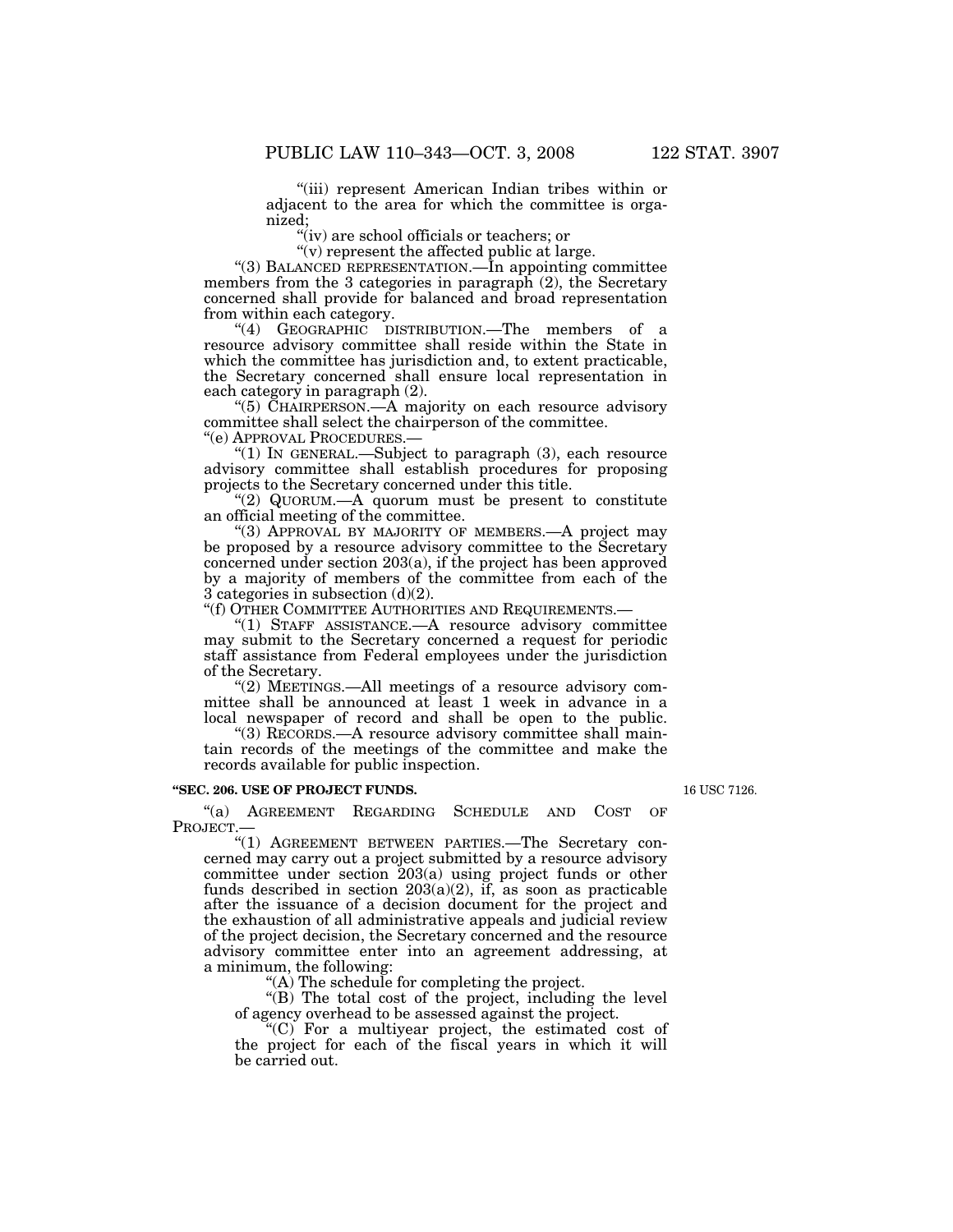''(D) The remedies for failure of the Secretary concerned to comply with the terms of the agreement consistent with current Federal law.

"(2) LIMITED USE OF FEDERAL FUNDS.—The Secretary concerned may decide, at the sole discretion of the Secretary concerned, to cover the costs of a portion of an approved project using Federal funds appropriated or otherwise available to the Secretary for the same purposes as the project.<br>"(b) TRANSFER OF PROJECT FUNDS.—

"(1) INITIAL TRANSFER REQUIRED.—As soon as practicable after the agreement is reached under subsection (a) with regard to a project to be funded in whole or in part using project funds, or other funds described in section  $203(a)(2)$ , the Secretary concerned shall transfer to the applicable unit of National Forest System land or Bureau of Land Management District an amount of project funds equal to—

''(A) in the case of a project to be completed in a single fiscal year, the total amount specified in the agreement to be paid using project funds, or other funds described in section 203(a)(2); or

''(B) in the case of a multiyear project, the amount specified in the agreement to be paid using project funds, or other funds described in section 203(a)(2) for the first fiscal year.

"(2) CONDITION ON PROJECT COMMENCEMENT.—The unit of National Forest System land or Bureau of Land Management District concerned, shall not commence a project until the project funds, or other funds described in section  $203(a)(2)$ required to be transferred under paragraph (1) for the project, have been made available by the Secretary concerned.

"(3) SUBSEQUENT TRANSFERS FOR MULTIYEAR PROJECTS.-

''(A) IN GENERAL.—For the second and subsequent fiscal years of a multiyear project to be funded in whole or in part using project funds, the unit of National Forest System land or Bureau of Land Management District concerned shall use the amount of project funds required to continue the project in that fiscal year according to the agreement entered into under subsection (a).

''(B) SUSPENSION OF WORK.—The Secretary concerned shall suspend work on the project if the project funds required by the agreement in the second and subsequent fiscal years are not available.

#### **''SEC. 207. AVAILABILITY OF PROJECT FUNDS.**

''(a) SUBMISSION OF PROPOSED PROJECTS TO OBLIGATE FUNDS.— By September 30, 2008 (or as soon thereafter as the Secretary concerned determines is practicable), and each September 30 thereafter for each succeeding fiscal year through fiscal year 2011, a resource advisory committee shall submit to the Secretary concerned pursuant to section  $203(a)(1)$  a sufficient number of project proposals that, if approved, would result in the obligation of at least the full amount of the project funds reserved by the participating county in the preceding fiscal year.

''(b) USE OR TRANSFER OF UNOBLIGATED FUNDS.—Subject to section 208, if a resource advisory committee fails to comply with subsection (a) for a fiscal year, any project funds reserved by the participating county in the preceding fiscal year and remaining

16 USC 7127.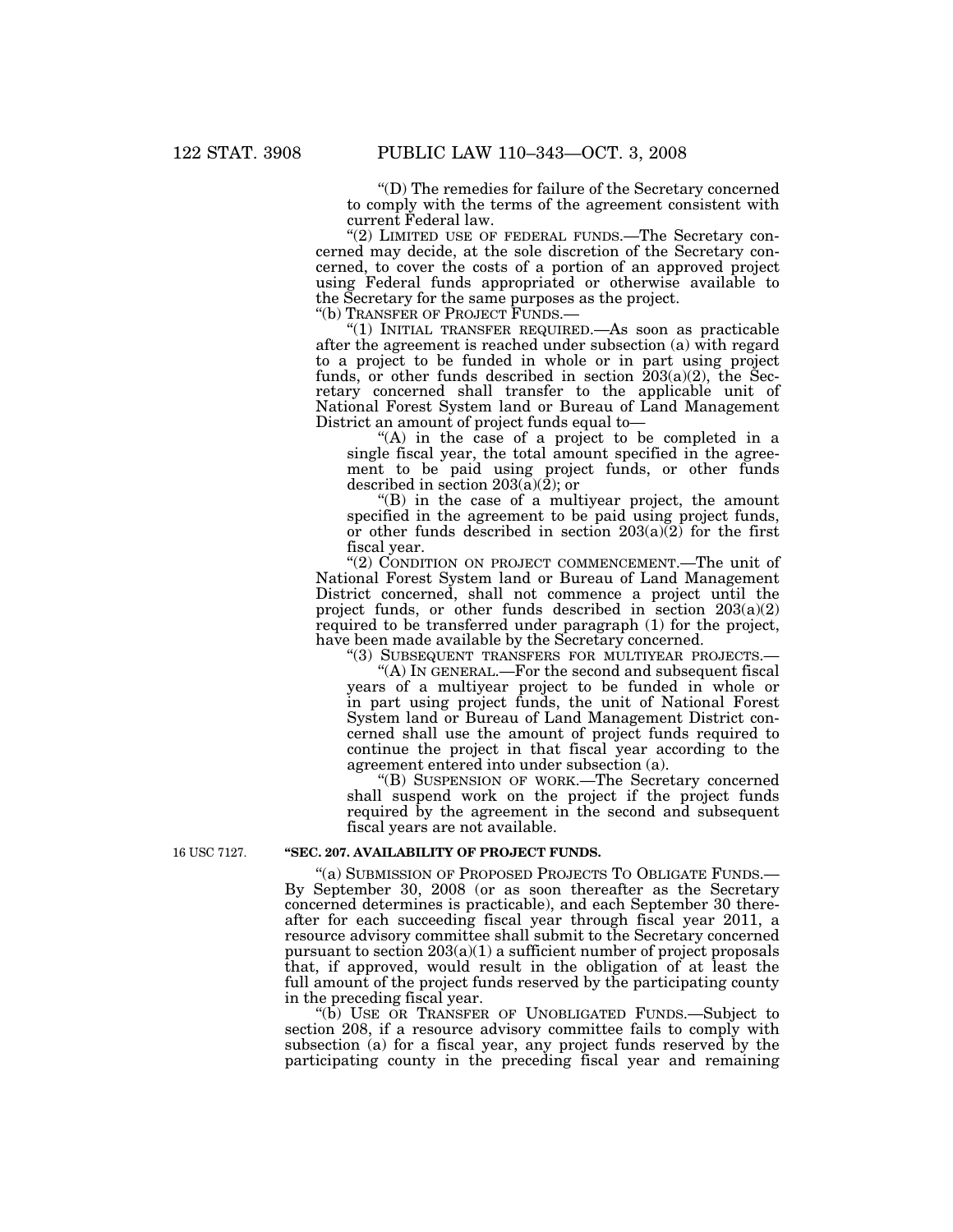unobligated shall be available for use as part of the project submissions in the next fiscal year.

''(c) EFFECT OF REJECTION OF PROJECTS.—Subject to section 208, any project funds reserved by a participating county in the preceding fiscal year that are unobligated at the end of a fiscal year because the Secretary concerned has rejected one or more proposed projects shall be available for use as part of the project submissions in the next fiscal year.

''(d) EFFECT OF COURT ORDERS.— ''(1) IN GENERAL.—If an approved project under this Act is enjoined or prohibited by a Federal court, the Secretary concerned shall return the unobligated project funds related to the project to the participating county or counties that reserved the funds.

"(2) EXPENDITURE OF FUNDS.—The returned funds shall be available for the county to expend in the same manner as the funds reserved by the county under subparagraph (B) or  $(C)(i)$  of section  $102(d)(1)$ .

#### **''SEC. 208. TERMINATION OF AUTHORITY.**

"(a) IN GENERAL.—The authority to initiate projects under this title shall terminate on September 30, 2011.

''(b) DEPOSITS IN TREASURY.—Any project funds not obligated by September 30, 2012, shall be deposited in the Treasury of the United States.

# **''TITLE III—COUNTY FUNDS**

#### **''SEC. 301. DEFINITIONS.**

''In this title:

''(1) COUNTY FUNDS.—The term 'county funds' means all funds an eligible county elects under section 102(d) to reserve for expenditure in accordance with this title.

 $\sqrt{\hat{2}}$  PARTICIPATING COUNTY.—The term 'participating county' means an eligible county that elects under section 102(d) to expend a portion of the Federal funds received under section 102 in accordance with this title.

#### **''SEC. 302. USE.**

''(a) AUTHORIZED USES.—A participating county, including any applicable agencies of the participating county, shall use county funds, in accordance with this title, only—

''(1) to carry out activities under the Firewise Communities program to provide to homeowners in fire-sensitive ecosystems education on, and assistance with implementing, techniques in home siting, home construction, and home landscaping that can increase the protection of people and property from wildfires;

 $(2)$  to reimburse the participating county for search and rescue and other emergency services, including firefighting, that are

"(A) performed on Federal land after the date on which the use was approved under subsection (b);

''(B) paid for by the participating county; and

''(3) to develop community wildfire protection plans in coordination with the appropriate Secretary concerned.

16 USC 7142.

16 USC 7141.

16 USC 7128.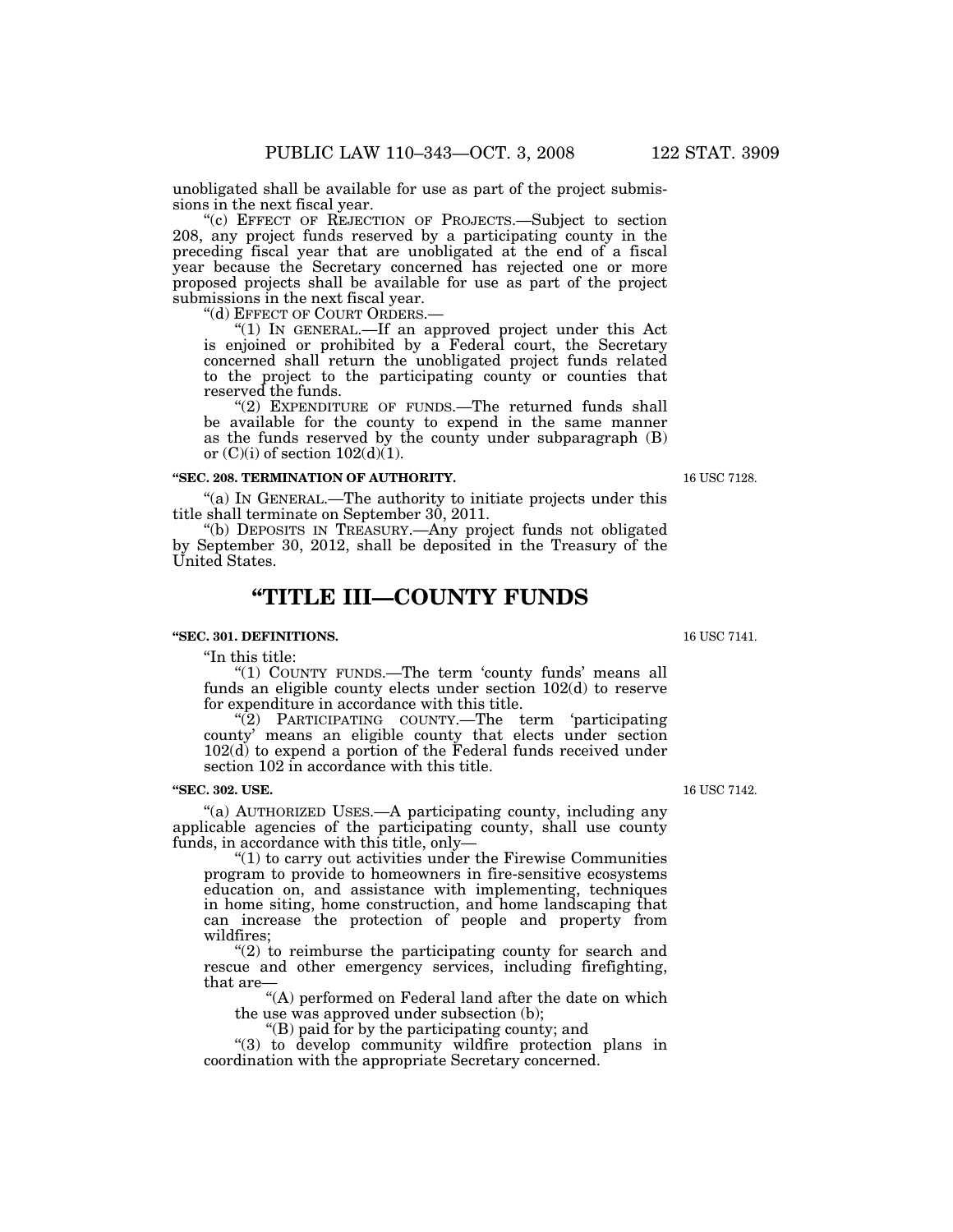''(b) PROPOSALS.—A participating county shall use county funds for a use described in subsection (a) only after a 45-day public comment period, at the beginning of which the participating county shall—

Publication.

''(1) publish in any publications of local record a proposal that describes the proposed use of the county funds; and

''(2) submit the proposal to any resource advisory committee established under section 205 for the participating county.

# **''SEC. 303. CERTIFICATION.**

"(a) IN GENERAL.—Not later than February 1 of the year after the year in which any county funds were expended by a participating county, the appropriate official of the participating county shall submit to the Secretary concerned a certification that the county funds expended in the applicable year have been used for the uses authorized under section 302(a), including a description of the amounts expended and the uses for which the amounts were expended.

''(b) REVIEW.—The Secretary concerned shall review the certifications submitted under subsection (a) as the Secretary concerned determines to be appropriate.

## **''SEC. 304. TERMINATION OF AUTHORITY.**

"(a) IN GENERAL.—The authority to initiate projects under this title terminates on September 30, 2011.

''(b) AVAILABILITY.—Any county funds not obligated by September 30, 2012, shall be returned to the Treasury of the United States.

# **''TITLE IV—MISCELLANEOUS PROVISIONS**

## **''SEC. 401. REGULATIONS.**

''The Secretary of Agriculture and the Secretary of the Interior shall issue regulations to carry out the purposes of this Act.

# **''SEC. 402. AUTHORIZATION OF APPROPRIATIONS.**

''There are authorized to be appropriated such sums as are necessary to carry out this Act for each of fiscal years 2008 through 2011.

## **''SEC. 403. TREATMENT OF FUNDS AND REVENUES.**

''(a) RELATION TO OTHER APPROPRIATIONS.—Funds made available under section 402 and funds made available to a Secretary concerned under section 206 shall be in addition to any other annual appropriations for the Forest Service and the Bureau of Land Management.

''(b) DEPOSIT OF REVENUES AND OTHER FUNDS.—All revenues generated from projects pursuant to title II, including any interest accrued from the revenues, shall be deposited in the Treasury of the United States.''.

(b) FOREST RECEIPT PAYMENTS TO ELIGIBLE STATES AND COUN-TIES.—

(1) ACT OF MAY 23, 1908.—The sixth paragraph under the heading "FOREST SERVICE" in the Act of May 23, 1908 (16 U.S.C. 500) is amended in the first sentence by striking "twenty-five percentum" and all that follows through "shall

16 USC 7152.

16 USC 7151.

16 USC 7153.

Deadline. 16 USC 7143.

16 USC 7144.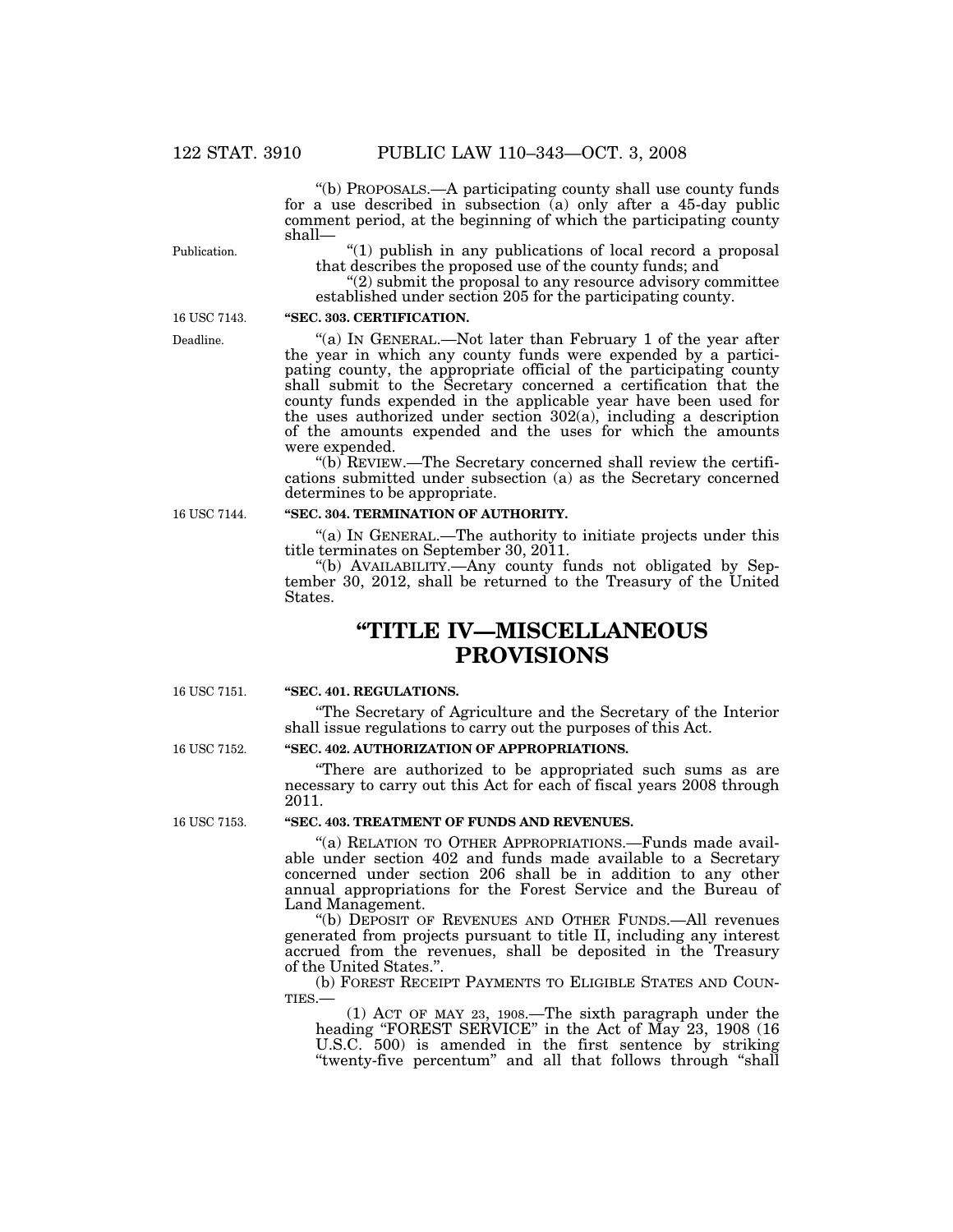be paid'' and inserting the following: ''an amount equal to the annual average of 25 percent of all amounts received for

the applicable fiscal year and each of the preceding 6 fiscal years from each national forest shall be paid''. (2) WEEKS LAW.—Section 13 of the Act of March 1, 1911 (commonly known as the ''Weeks Law'') (16 U.S.C. 500) is

amended in the first sentence by striking ''twenty-five percentum'' and all that follows through ''shall be paid'' and inserting the following: ''an amount equal to the annual average of 25 percent of all amounts received for the applicable fiscal year and each of the preceding 6 fiscal years from each national forest shall be paid''.

(c) PAYMENTS IN LIEU OF TAXES.—

(1) IN GENERAL.—Section 6906 of title 31, United States Code, is amended to read as follows:

# **''§ 6906. Funding**

''For each of fiscal years 2008 through 2012—

''(1) each county or other eligible unit of local government shall be entitled to payment under this chapter; and

"(2) sums shall be made available to the Secretary of the Interior for obligation or expenditure in accordance with this chapter.''.

(2) CONFORMING AMENDMENT.—The table of sections for chapter 69 of title 31, United States Code, is amended by striking the item relating to section 6906 and inserting the following:

## ''6906. Funding.''.

(3) BUDGET SCOREKEEPING.— (A) IN GENERAL.—Notwithstanding the Budget Scorekeeping Guidelines and the accompanying list of programs and accounts set forth in the joint explanatory statement of the committee of conference accompanying Conference Report 105–217, the section in this title regarding Payments in Lieu of Taxes shall be treated in the baseline for purposes of section 257 of the Balanced Budget and Emergency Deficit Control Act of 1985 (as in effect prior to September 30, 2002), and by the Chairmen of the House and Senate Budget Committees, as appropriate, for purposes of budget enforcement in the House and Senate, and under the Congressional Budget Act of 1974 as if Payment in Lieu of Taxes  $(14-1114-0-1-806)$  were an account designated as Appropriated Entitlements and Mandatories for Fiscal Year 1997 in the joint explanatory statement of the committee of conference accompanying Conference Report 105–217.

(B) EFFECTIVE DATE.—This paragraph shall remain in effect for the fiscal years to which the entitlement in section 6906 of title 31, United States Code (as amended by para $graph (1)$ , applies.

#### **SEC. 602. TRANSFER TO ABANDONED MINE RECLAMATION FUND.**

Subparagraph  $(C)$  of section  $402(i)(1)$  of the Surface Mining Control and Reclamation Act of  $1977 (30 \text{ U.S.C. } 1232(i)(1))$  is amended by striking "and \$9,000,000 on October 1, 2009" and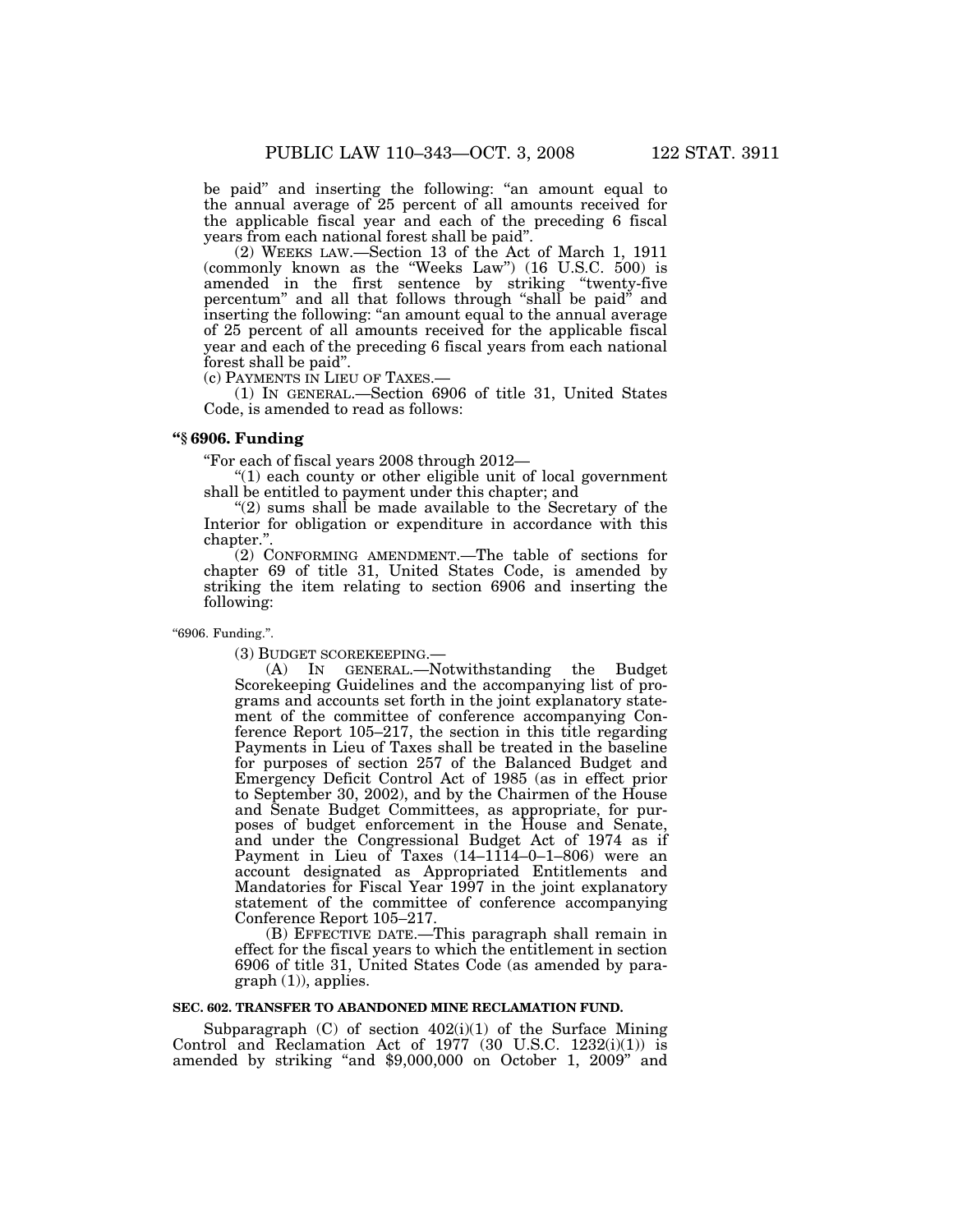inserting ''\$9,000,000 on October 1, 2009, and \$9,000,000 on October 1, 2010''.

# **TITLE VII—DISASTER RELIEF**

Heartland Disaster Tax Relief Act of 2008.

# **Subtitle A—Heartland and Hurricane Ike Disaster Relief**

**SEC. 701. SHORT TITLE.**  26 USC 1 note.

> This subtitle may be cited as the ''Heartland Disaster Tax Relief Act of 2008''.

#### **SEC. 702. TEMPORARY TAX RELIEF FOR AREAS DAMAGED BY 2008 MID-WESTERN SEVERE STORMS, TORNADOS, AND FLOODING.**

Applicability.

(a) IN GENERAL.—Subject to the modifications described in this section, the following provisions of or relating to the Internal Revenue Code of 1986 shall apply to any Midwestern disaster area in addition to the areas to which such provisions otherwise apply:

(1) GO ZONE BENEFITS.—

(A) Section 1400N (relating to tax benefits) other than subsections  $(b)$ ,  $(d)$ ,  $(e)$ ,  $(i)$ ,  $(j)$ ,  $(m)$ , and  $(o)$  thereof.

(B) Section 1400O (relating to education tax benefits).

(C) Section 1400P (relating to housing tax benefits). (D) Section 1400Q (relating to special rules for use

of retirement funds).

(E) Section 1400R(a) (relating to employee retention credit for employers).

(F) Section 1400S (relating to additional tax relief) other than subsection (d) thereof.

(G) Section 1400T (relating to special rules for mortgage revenue bonds).

(2) OTHER BENEFITS INCLUDED IN KATRINA EMERGENCY TAX RELIEF ACT OF 2005.—Sections 302, 303, 304, 401, and 405 of the Katrina Emergency Tax Relief Act of 2005.

(b) MIDWESTERN DISASTER AREA.—

(1) IN GENERAL.—For purposes of this section and for applying the substitutions described in subsections (d) and (e), the term ''Midwestern disaster area'' means an area—

(A) with respect to which a major disaster has been declared by the President on or after May 20, 2008, and before August 1, 2008, under section 401 of the Robert T. Stafford Disaster Relief and Emergency Assistance Act by reason of severe storms, tornados, or flooding occurring in any of the States of Arkansas, Illinois, Indiana, Iowa, Kansas, Michigan, Minnesota, Missouri, Nebraska, and Wisconsin, and

(B) determined by the President to warrant individual or individual and public assistance from the Federal Government under such Act with respect to damages attributable to such severe storms, tornados, or flooding.

(2) CERTAIN BENEFITS AVAILABLE TO AREAS ELIGIBLE ONLY FOR PUBLIC ASSISTANCE.—For purposes of applying this section to benefits under the following provisions, paragraph (1) shall be applied without regard to subparagraph (B):

Applicability.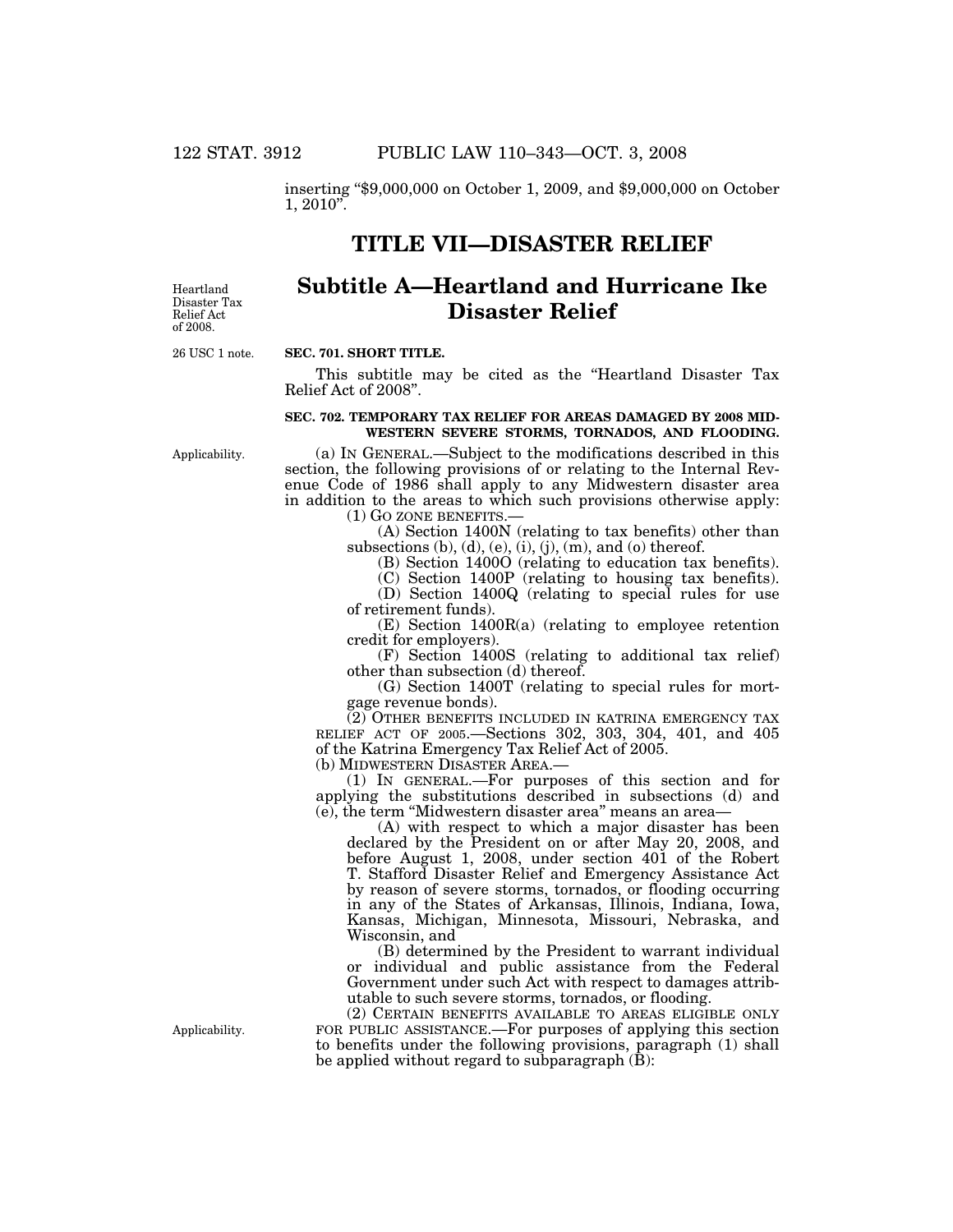(A) Sections 1400Q, 1400S(b), and 1400S(d) of the Internal Revenue Code of 1986.

(B) Sections 302, 401, and 405 of the Katrina Emergency Tax Relief Act of 2005.<br>(c) REFERENCES.—

 $(1)$  AREA.—Any reference in such provisions to the Hurricane Katrina disaster area or the Gulf Opportunity Zone shall be treated as a reference to any Midwestern disaster area and any reference to the Hurricane Katrina disaster area or the Gulf Opportunity Zone within a State shall be treated as a reference to all Midwestern disaster areas within the State.

(2) ITEMS ATTRIBUTABLE TO DISASTER.—Any reference in such provisions to any loss, damage, or other item attributable to Hurricane Katrina shall be treated as a reference to any loss, damage, or other item attributable to the severe storms, tornados, or flooding giving rise to any Presidential declaration described in subsection  $(b)(1)(A)$ .

(3) APPLICABLE DISASTER DATE.—For purposes of applying the substitutions described in subsections (d) and (e), the term "applicable disaster date" means, with respect to any Midwestern disaster area, the date on which the severe storms, tornados, or flooding giving rise to the Presidential declaration described in subsection  $(b)(1)(A)$  occurred.

(d) MODIFICATIONS TO 1986 CODE.—The following provisions of the Internal Revenue Code of 1986 shall be applied with the following modifications:

 $(1)$  TAX-EXEMPT BOND FINANCING.—Section  $1400N(a)$ —

(A) by substituting ''qualified Midwestern disaster area bond" for "qualified Gulf Opportunity Zone Bond" each place it appears, except that in determining whether a bond is a qualified Midwestern disaster area bond—

(i) paragraph  $(2)(A)(i)$  shall be applied by only treating costs as qualified project costs if—

(I) in the case of a project involving a private business use (as defined in section  $141(b)(6)$ ), either the person using the property suffered a loss in a trade or business attributable to the severe storms, tornados, or flooding giving rise to any Presidential declaration described in subsection  $(b)(1)(A)$  or is a person designated for purposes of this section by the Governor of the State in which the project is located as a person carrying on a trade or business replacing a trade or business with respect to which another person suffered such a loss, and

(II) in the case of a project relating to public utility property, the project involves repair or reconstruction of public utility property damaged by such severe storms, tornados, or flooding, and

(ii) paragraph  $(2)(A)(ii)$  shall be applied by treating an issue as a qualified mortgage issue only if 95 percent or more of the net proceeds (as defined in section  $150(a)(3)$  of the issue are to be used to provide financing for mortgagors who suffered damages to their principal residences attributable to such severe storms, tornados, or flooding.

Applicability.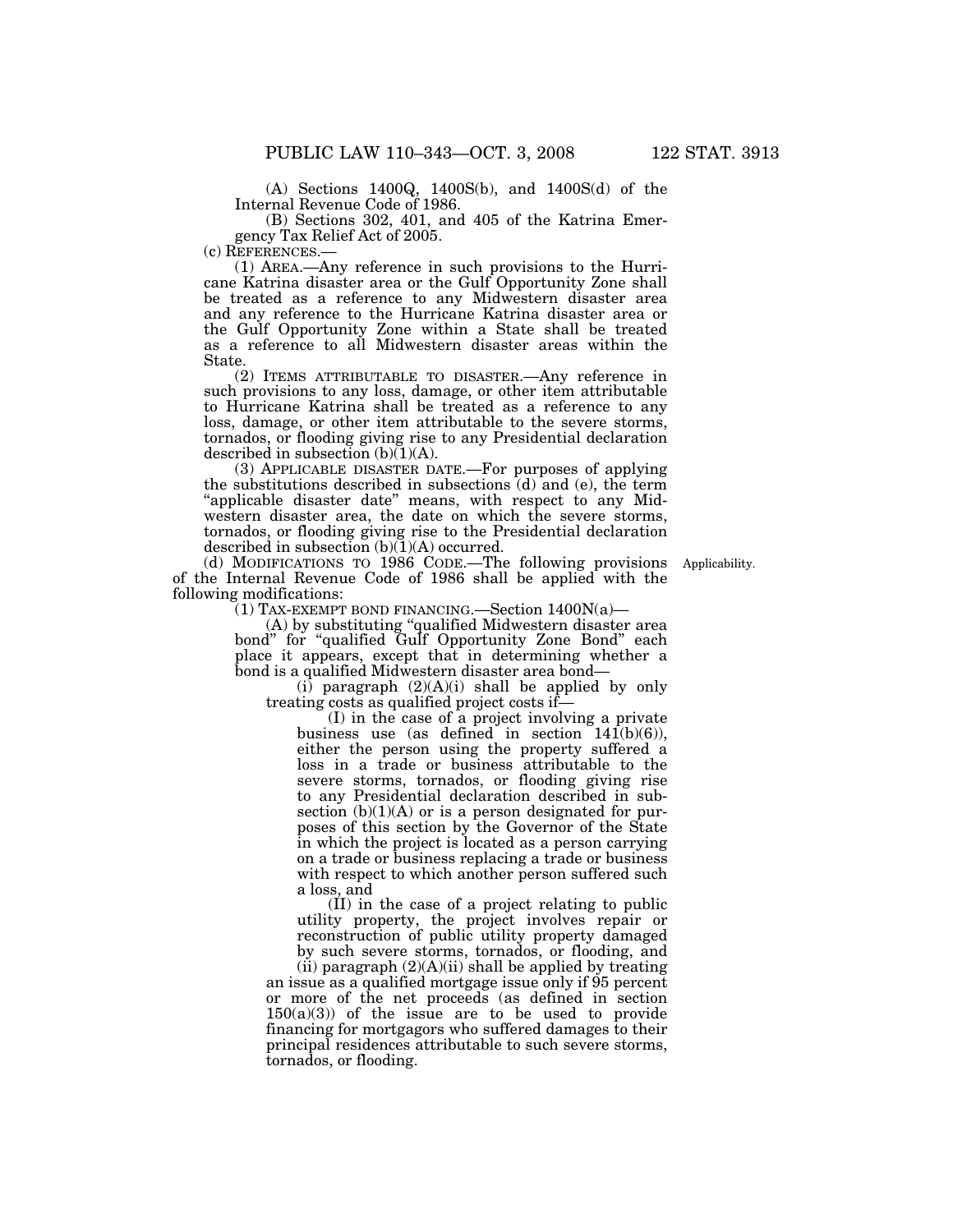(B) by substituting ''any State in which a Midwestern disaster area is located'' for ''the State of Alabama, Louisiana, or Mississippi'' in paragraph (2)(B),

(C) by substituting ''designated for purposes of this section (on the basis of providing assistance to areas in the order in which such assistance is most needed)'' for "designated for purposes of this section" in paragraph  $(2)(C)$ ,

 $(D)$  by substituting "January 1, 2013" for "January 1, 2011" in paragraph  $(2)(D)$ ,

 $(E)$  in paragraph  $(3)(A)$ 

 $(i)$  by substituting "\$1,000" for "\$2,500", and

(ii) by substituting ''before the earliest applicable disaster date for Midwestern disaster areas within the State" for "before August 28, 2005",

(F) by substituting ''qualified Midwestern disaster area repair or construction'' for ''qualified GO Zone repair or construction'' each place it appears,

(G) by substituting ''after the date of the enactment of the Heartland Disaster Tax Relief Act of 2008 and before January 1, 2013" for "after the date of the enactment of this paragraph and before January 1, 2011'' in paragraph  $(7)(C)$ , and

(H) by disregarding paragraph (8) thereof.

(2) LOW-INCOME HOUSING CREDIT.—Section 1400N(c)—

(A) only with respect to calendar years 2008, 2009, and 2010,

(B) by substituting ''Disaster Recovery Assistance housing amount" for "Gulf Opportunity housing amount" each place it appears,

 $(C)$  in paragraph  $(1)(B)$ —

 $(i)$  by substituting "\$8.00" for "\$18.00", and

(ii) by substituting ''before the earliest applicable disaster date for Midwestern disaster areas within the State'' for ''before August 28, 2005'', and

(D) determined without regard to paragraphs (2), (3), (4), (5), and (6) thereof.

(3) EXPENSING FOR CERTAIN DEMOLITION AND CLEAN-UP COSTS.—Section 1400N(f)—

(A) by substituting ''qualified Disaster Recovery Assistance clean-up cost" for "qualified Gulf Opportunity Zone clean-up cost'' each place it appears,

(B) by substituting ''beginning on the applicable disaster date and ending on December 31, 2010'' for ''beginning on August 28, 2005, and ending on December 31, 2007'' in paragraph (2), and

(C) by treating costs as qualified Disaster Recovery Assistance clean-up costs only if the removal of debris or demolition of any structure was necessary due to damage attributable to the severe storms, tornados, or flooding giving rise to any Presidential declaration described in subsection  $(b)(1)(A)$ .

(4) EXTENSION OF EXPENSING FOR ENVIRONMENTAL REMEDI-ATION COSTS.—Section  $1400N(g)$ —

(A) by substituting ''the applicable disaster date'' for "August 28, 2005" each place it appears,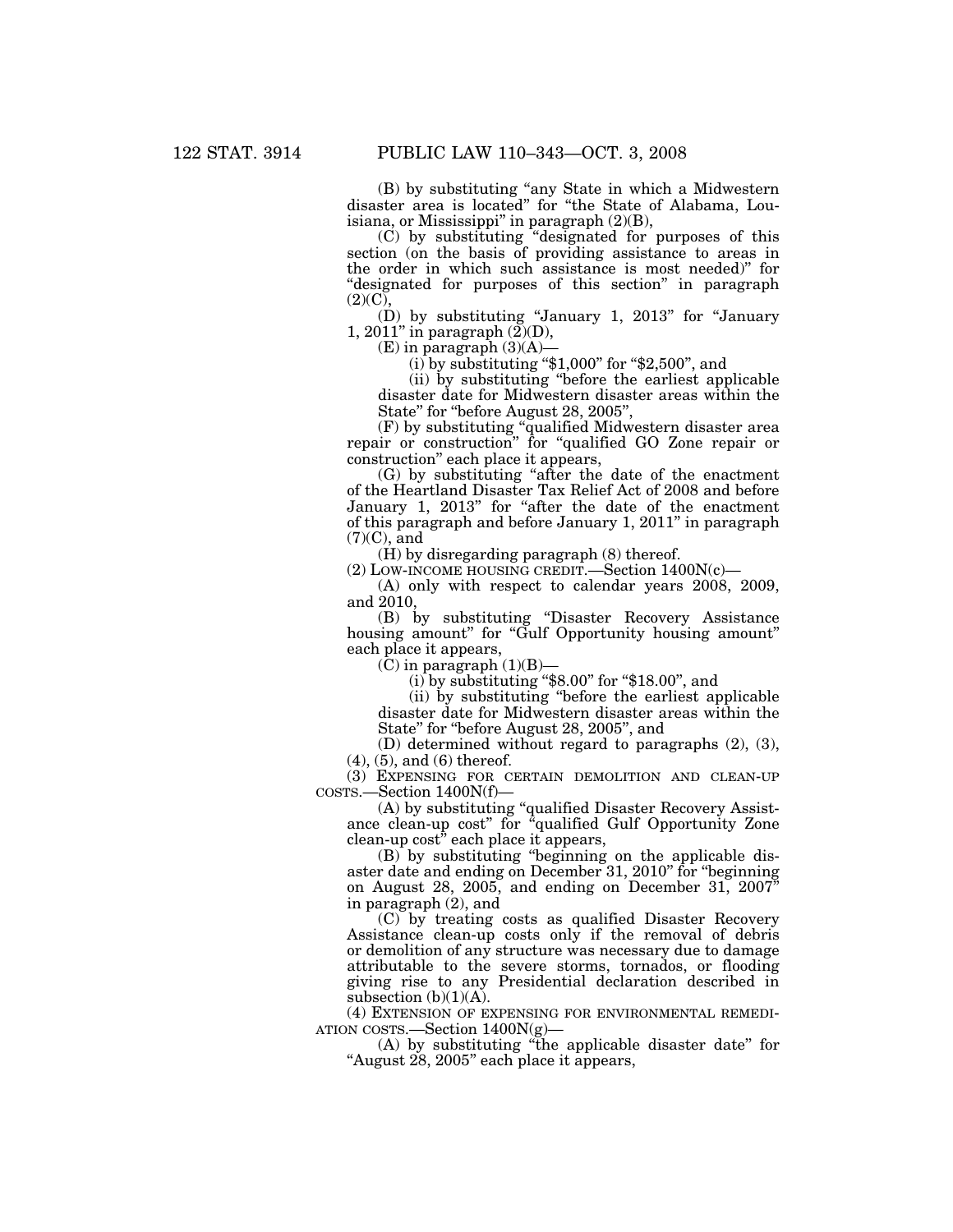(B) by substituting ''January 1, 2011'' for ''January 1, 2008'' in paragraph (1),

(C) by substituting ''December 31, 2010'' for ''December 31,  $2007$ " in paragraph  $(1)$ , and

(D) by treating a site as a qualified contaminated site only if the release (or threat of release) or disposal of a hazardous substance at the site was attributable to the severe storms, tornados, or flooding giving rise to any Presidential declaration described in subsection  $(b)(1)(A)$ .

(5) INCREASE IN REHABILITATION CREDIT.—Section 1400N(h), as amended by this Act—

(A) by substituting ''the applicable disaster date'' for ''August 28, 2005'',

(B) by substituting ''December 31, 2011'' for ''December 31, 2009" in paragraph  $(1)$ , and

(C) by only applying such subsection to qualified rehabilitation expenditures with respect to any building or structure which was damaged or destroyed as a result of the severe storms, tornados, or flooding giving rise to any Presidential declaration described in subsection  $(b)(1)(A).$ 

(6) TREATMENT OF NET OPERATING LOSSES ATTRIBUTABLE TO DISASTER LOSSES.—Section 1400N(k)—

(A) by substituting ''qualified Disaster Recovery Assistance loss" for "qualified Gulf Opportunity Zone loss" each place it appears,

(B) by substituting ''after the day before the applicable disaster date, and before January 1, 2011" for "after August 27, 2005, and before January 1, 2008'' each place it appears,

(C) by substituting ''the applicable disaster date'' for "August  $28$ ,  $2005$ " in paragraph  $(2)(B)(ii)(I)$ ,

(D) by substituting ''qualified Disaster Recovery Assistance property'' for ''qualified Gulf Opportunity Zone property" in paragraph  $(2)(B)(iv)$ , and

(E) by substituting ''qualified Disaster Recovery Assistance casualty loss'' for ''qualified Gulf Opportunity Zone casualty loss'' each place it appears.

(7) CREDIT TO HOLDERS OF TAX CREDIT BONDS.—Section 1400N(l)—

(A) by substituting ''Midwestern tax credit bond'' for ''Gulf tax credit bond'' each place it appears,

(B) by substituting ''any State in which a Midwestern disaster area is located or any instrumentality of the State'' for ''the State of Alabama, Louisiana, or Mississippi'' in paragraph  $(4)(A)(i)$ ,

(C) by substituting ''after December 31, 2008 and before January 1, 2010'' for ''after December 31, 2005, and before January 1, 2007'',

(D) by substituting ''shall not exceed \$100,000,000 for any State with an aggregate population located in all Midwestern disaster areas within the State of at least 2,000,000, \$50,000,000 for any State with an aggregate population located in all Midwestern disaster areas within the State of at least 1,000,000 but less than 2,000,000, and zero for any other State. The population of a State within any area shall be determined on the basis of the most recent census estimate of resident population released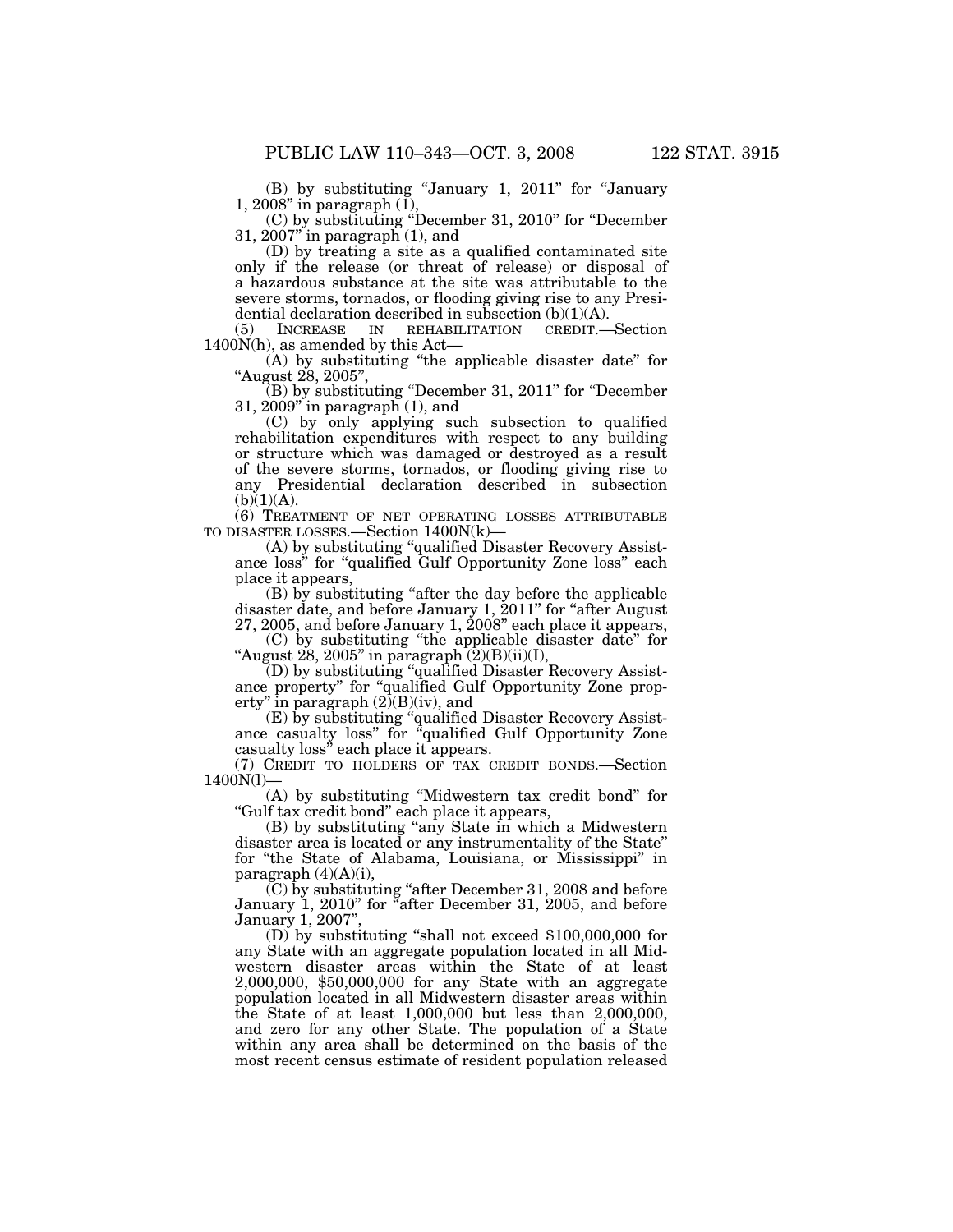by the Bureau of Census before the earliest applicable disaster date for Midwestern disaster areas within the State." for "shall not exceed" and all that follows in paragraph (4)(C), and

(E) by substituting ''the earliest applicable disaster date for Midwestern disaster areas within the State'' for "August 28, 2005" in paragraph  $(5)(A)$ .

(8) EDUCATION TAX BENEFITS.—Section 1400O, by substituting "2008 or 2009" for "2005 or 2006".

(9) HOUSING TAX BENEFITS.—Section 1400P, by substituting "the applicable disaster date" for "August 28, 2005" in subsection  $(c)(1)$ .

(10) SPECIAL RULES FOR USE OF RETIREMENT FUNDS.—Section 1400Q—

(A) by substituting ''qualified Disaster Recovery Assistance distribution'' for ''qualified hurricane distribution'' each place it appears,

(B) by substituting ''on or after the applicable disaster date and before January 1, 2010" for "on or after August 25, 2005, and before January 1, 2007'' in subsection  $(a)(4)(A)(i),$ 

(C) by substituting ''the applicable disaster date'' for "August 28, 2005" in subsections  $(a)(4)(A)(i)$  and  $(c)(3)(B)$ ,

 $(D)$  by disregarding clauses (ii) and (iii) of subsection  $(a)(4)(A)$  thereof,

(E) by substituting ''qualified storm damage distribution'' for ''qualified Katrina distribution'' each place it appears,

(F) by substituting ''after the date which is 6 months before the applicable disaster date and before the date which is the day after the applicable disaster date'' for ''after February 28, 2005, and before August 29, 2005'' in subsection  $(b)(2)(B)(ii)$ ,

(G) by substituting ''the Midwestern disaster area, but not so purchased or constructed on account of severe storms, tornados, or flooding giving rise to the designation of the area as a disaster area'' for ''the Hurricane Katrina disaster area, but not so purchased or constructed on account of Hurricane Katrina" in subsection  $(b)(2)(B)(iii)$ ,

(H) by substituting ''beginning on the applicable disaster date and ending on the date which is 5 months after the date of the enactment of the Heartland Disaster Tax Relief Act of 2008" for "beginning on August 25, 2005, and ending on February 28, 2006" in subsection  $(b)(3)(A)$ ,

(I) by substituting ''qualified storm damage individual'' for ''qualified Hurricane Katrina individual'' each place it appears,

(J) by substituting ''December 31, 2009'' for ''December 31, 2006" in subsection  $(c)(2)(A)$ ,

(K) by disregarding subparagraphs (C) and (D) of subsection  $(c)(3)$  thereof,

(L) by substituting ''beginning on the date of the enactment of the Heartland Disaster Tax Relief Act of 2008 and ending on December 31, 2009'' for ''beginning on September 24, 2005, and ending on December 31, 2006'' in subsection  $(c)(4)(A)(i)$ ,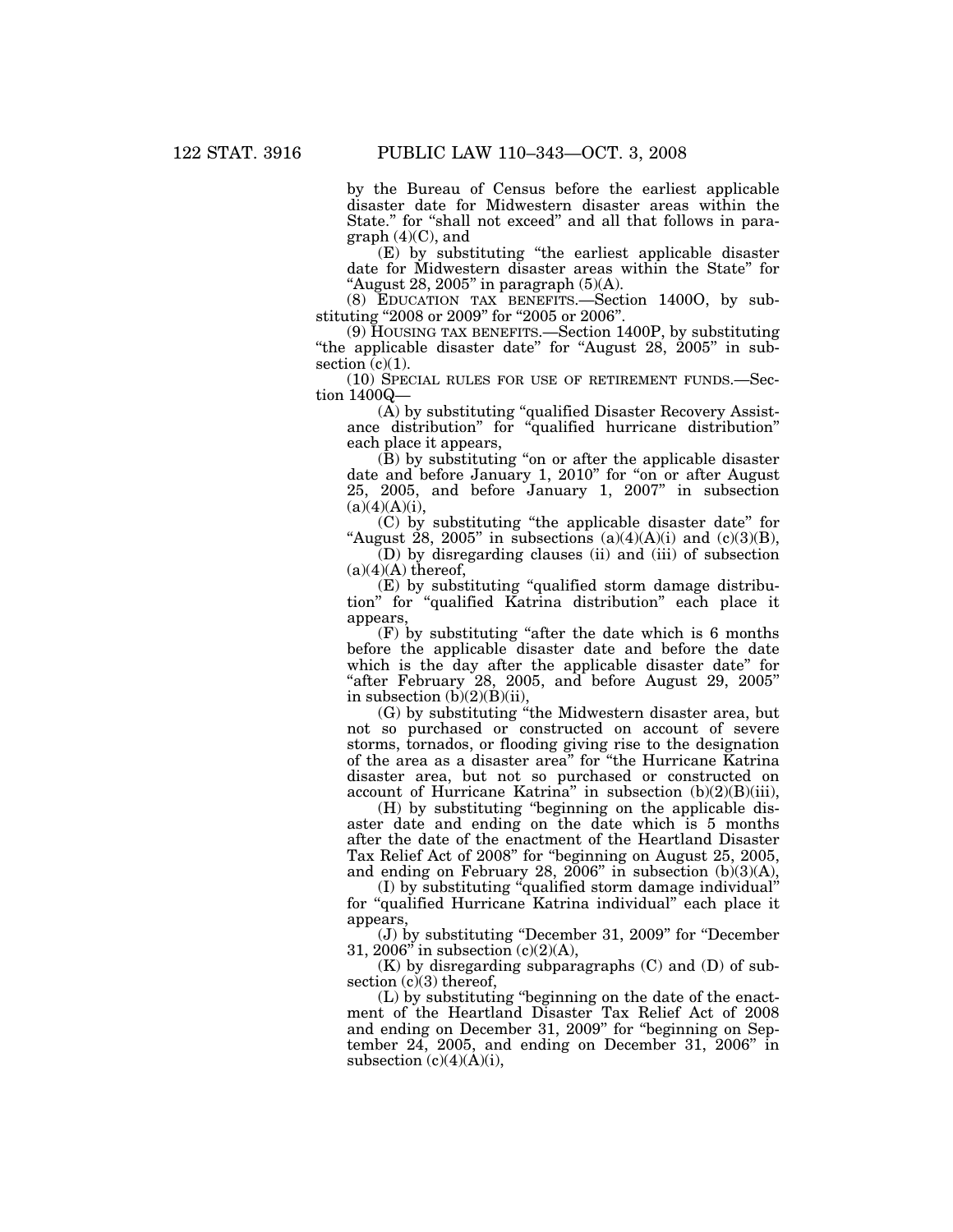(M) by substituting ''the applicable disaster date'' for "August  $25$ ,  $2005$ " in subsection  $(c)(4)(A)(ii)$ , and

(N) by substituting ''January 1, 2010'' for ''January 1, 2007" in subsection  $(d)(2)(A)(ii)$ .

(11) EMPLOYEE RETENTION CREDIT FOR EMPLOYERS AFFECTED BY SEVERE STORMS, TORNADOS, AND FLOODING.—Section 1400R(a)—

(A) by substituting ''the applicable disaster date'' for ''August 28, 2005'' each place it appears,

 $(B)$  by substituting "January 1, 2009" for "January 1, 2006'' both places it appears, and

(C) only with respect to eligible employers who employed an average of not more than 200 employees on business days during the taxable year before the applicable disaster date.

(12) TEMPORARY SUSPENSION OF LIMITATIONS ON CHARI-TABLE CONTRIBUTIONS.—Section 1400S(a), by substituting the following paragraph for paragraph (4) thereof:

''(4) QUALIFIED CONTRIBUTIONS.—

''(A) IN GENERAL.—For purposes of this subsection, the term 'qualified contribution' means any charitable contribution (as defined in section 170(c)) if—

''(i) such contribution—

''(I) is paid during the period beginning on the earliest applicable disaster date for all States and ending on December 31, 2008, in cash to an organization described in section  $170(b)(1)(A)$ , and

''(II) is made for relief efforts in 1 or more Midwestern disaster areas,

"(ii) the taxpayer obtains from such organization contemporaneous written acknowledgment (within the meaning of section  $170(f)(8)$  that such contribution was used (or is to be used) for relief efforts in 1 or more Midwestern disaster areas, and

''(iii) the taxpayer has elected the application of this subsection with respect to such contribution.

''(B) EXCEPTION.—Such term shall not include a contribution by a donor if the contribution is—

''(i) to an organization described in section  $509(a)(3)$ , or

"(ii) for establishment of a new, or maintenance of an existing, donor advised fund (as defined in section 4966(d)(2)).

''(C) APPLICATION OF ELECTION TO PARTNERSHIPS AND S CORPORATIONS.—In the case of a partnership or S corporation, the election under subparagraph (A)(iii) shall be made separately by each partner or shareholder.''.

(13) SUSPENSION OF CERTAIN LIMITATIONS ON PERSONAL CASUALTY LOSSES.—Section 1400S(b)(1), by substituting ''the applicable disaster date'' for ''August 25, 2005''.

(14) SPECIAL RULE FOR DETERMINING EARNED INCOME.— Section 1400S(d)—

(A) by treating an individual as a qualified individual if such individual's principal place of abode on the applicable disaster date was located in a Midwestern disaster area,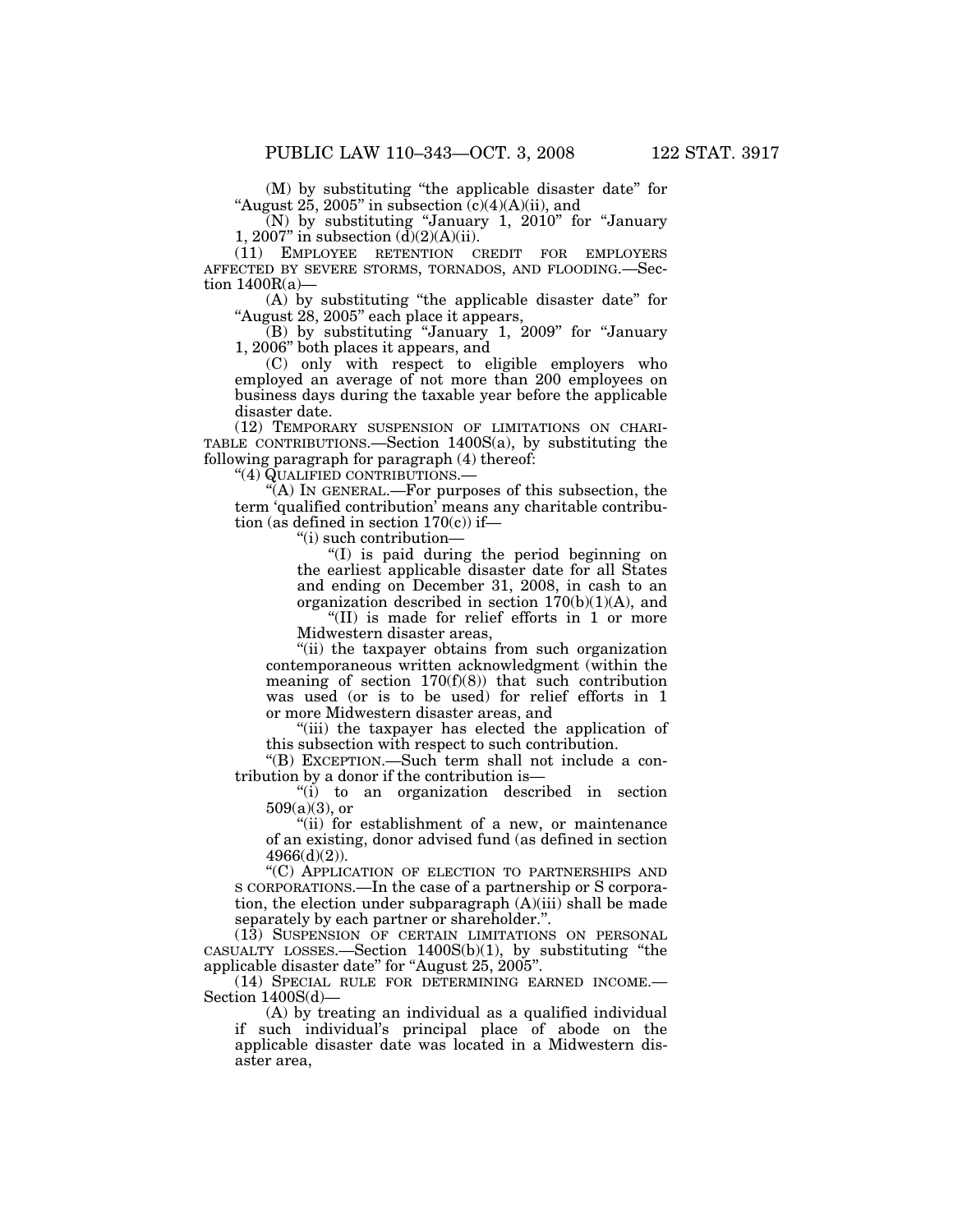(B) by treating the applicable disaster date with respect to any such individual as the applicable date for purposes of such subsection, and

(C) by treating an area as described in paragraph  $(2)(B)(ii)$  thereof if the area is a Midwestern disaster area only by reason of subsection  $(b)(2)$  of this section (relating to areas eligible only for public assistance).

(15) ADJUSTMENTS REGARDING TAXPAYER AND DEPENDENCY STATUS.—Section 1400S(e), by substituting ''2008 or 2009'' for ''2005 or 2006''.

Applicability.

(e) MODIFICATIONS TO KATRINA EMERGENCY TAX RELIEF ACT OF 2005.—The following provisions of the Katrina Emergency Tax Relief Act of 2005 shall be applied with the following modifications:

(1) ADDITIONAL EXEMPTION FOR HOUSING DISPLACED INDI-VIDUAL.—Section 302—

(A) by substituting "2008 or 2009" for "2005 or 2006" in subsection (a) thereof,

(B) by substituting ''Midwestern displaced individual'' for ''Hurricane Katrina displaced individual'' each place it appears, and

(C) by treating an area as a core disaster area for purposes of applying subsection (c) thereof if the area is a Midwestern disaster area without regard to subsection (b)(2) of this section (relating to areas eligible only for public assistance).

(2) INCREASE IN STANDARD MILEAGE RATE.—Section 303, by substituting ''beginning on the applicable disaster date and ending on December 31, 2008" for "beginning on August 25, 2005, and ending on December 31, 2006''.

(3) MILEAGE REIMBURSEMENTS FOR CHARITABLE VOLUN-TEERS.—Section 304—

(A) by substituting ''beginning on the applicable disaster date and ending on December 31, 2008'' for ''beginning on August 25, 2005, and ending on December 31, 2006'' in subsection (a), and

(B) by substituting ''the applicable disaster date'' for "August  $25$ ,  $2005$ " in subsection (a).

(4) EXCLUSION OF CERTAIN CANCELLATION OF INDEBTEDNESS INCOME.—Section 401—

(A) by treating an individual whose principal place of abode on the applicable disaster date was in a Midwestern disaster area (determined without regard to subsection (b)(2) of this section) as an individual described in subsection (b)(1) thereof, and by treating an individual whose principal place of abode on the applicable disaster date was in a Midwestern disaster area solely by reason of subsection (b)(2) of this section as an individual described in subsection (b)(2) thereof,

(B) by substituting ''the applicable disaster date'' for "August 28, 2005" both places it appears, and

 $(C)$  by substituting "January 1, 2010" for "January 1, 2007" in subsection  $(e)$ .

(5) EXTENSION OF REPLACEMENT PERIOD FOR NONRECOGNI-TION OF GAIN.—Section 405, by substituting ''on or after the applicable disaster date'' for ''on or after August 25, 2005''.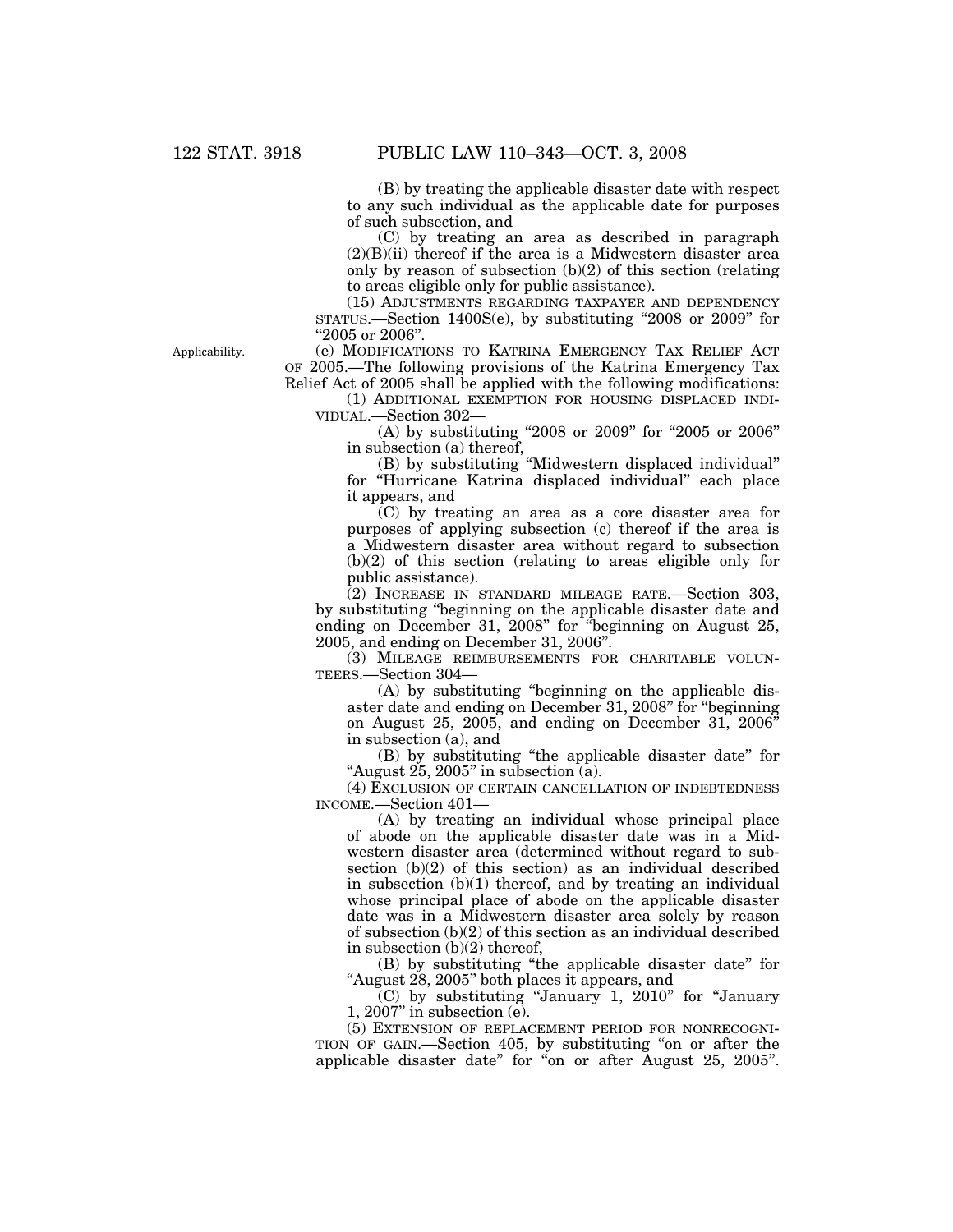#### **SEC. 703. REPORTING REQUIREMENTS RELATING TO DISASTER RELIEF CONTRIBUTIONS.**

(a) IN GENERAL.—Section 6033(b) (relating to returns of certain 26 USC 6033. organizations described in section  $501(c)(3)$  is amended by striking "and" at the end of paragraph (13), by redesignating paragraph (14) as paragraph (15), and by adding after paragraph (13) the following new paragraph:

" $(14)$  such information as the Secretary may require with respect to disaster relief activities, including the amount and use of qualified contributions to which section 1400S(a) applies, and''.

(b) EFFECTIVE DATE.—The amendments made by this section shall apply to returns the due date for which (determined without regard to any extension) occurs after December 31, 2008.

### **SEC. 704. TEMPORARY TAX-EXEMPT BOND FINANCING AND LOW-INCOME HOUSING TAX RELIEF FOR AREAS DAMAGED BY HURRICANE IKE.**

(a) TAX-EXEMPT BOND FINANCING.—Section 1400N(a) of the Applicability. Internal Revenue Code of 1986 shall apply to any Hurricane Ike disaster area in addition to any other area referenced in such section, but with the following modifications:

(1) By substituting ''qualified Hurricane Ike disaster area bond'' for ''qualified Gulf Opportunity Zone Bond'' each place it appears, except that in determining whether a bond is a qualified Hurricane Ike disaster area bond—

 $(A)$  paragraph  $(2)(A)(i)$  shall be applied by only treating costs as qualified project costs if—

(i) in the case of a project involving a private business use (as defined in section  $141(b)(6)$ ), either the person using the property suffered a loss in a trade or business attributable to Hurricane Ike or is a person designated for purposes of this section by the Governor of the State in which the project is located as a person carrying on a trade or business replacing a trade or business with respect to which another person suffered such a loss, and

(ii) in the case of a project relating to public utility property, the project involves repair or reconstruction of public utility property damaged by Hurricane Ike, and

(B) paragraph  $(2)(A)(ii)$  shall be applied by treating an issue as a qualified mortgage issue only if 95 percent or more of the net proceeds (as defined in section  $150(a)(3)$ ) of the issue are to be used to provide financing for mortgagors who suffered damages to their principal residences attributable to Hurricane Ike.

(2) By substituting ''any State in which any Hurricane Ike disaster area is located'' for ''the State of Alabama, Louisiana, or Mississippi'' in paragraph (2)(B).

(3) By substituting ''designated for purposes of this section (on the basis of providing assistance to areas in the order in which such assistance is most needed)'' for ''designated for purposes of this section" in paragraph  $(2)(C)$ .

 $(4)$  By substituting "January 1, 2013" for "January 1, 2011" in paragraph (2)(D).

26 USC 6033 note.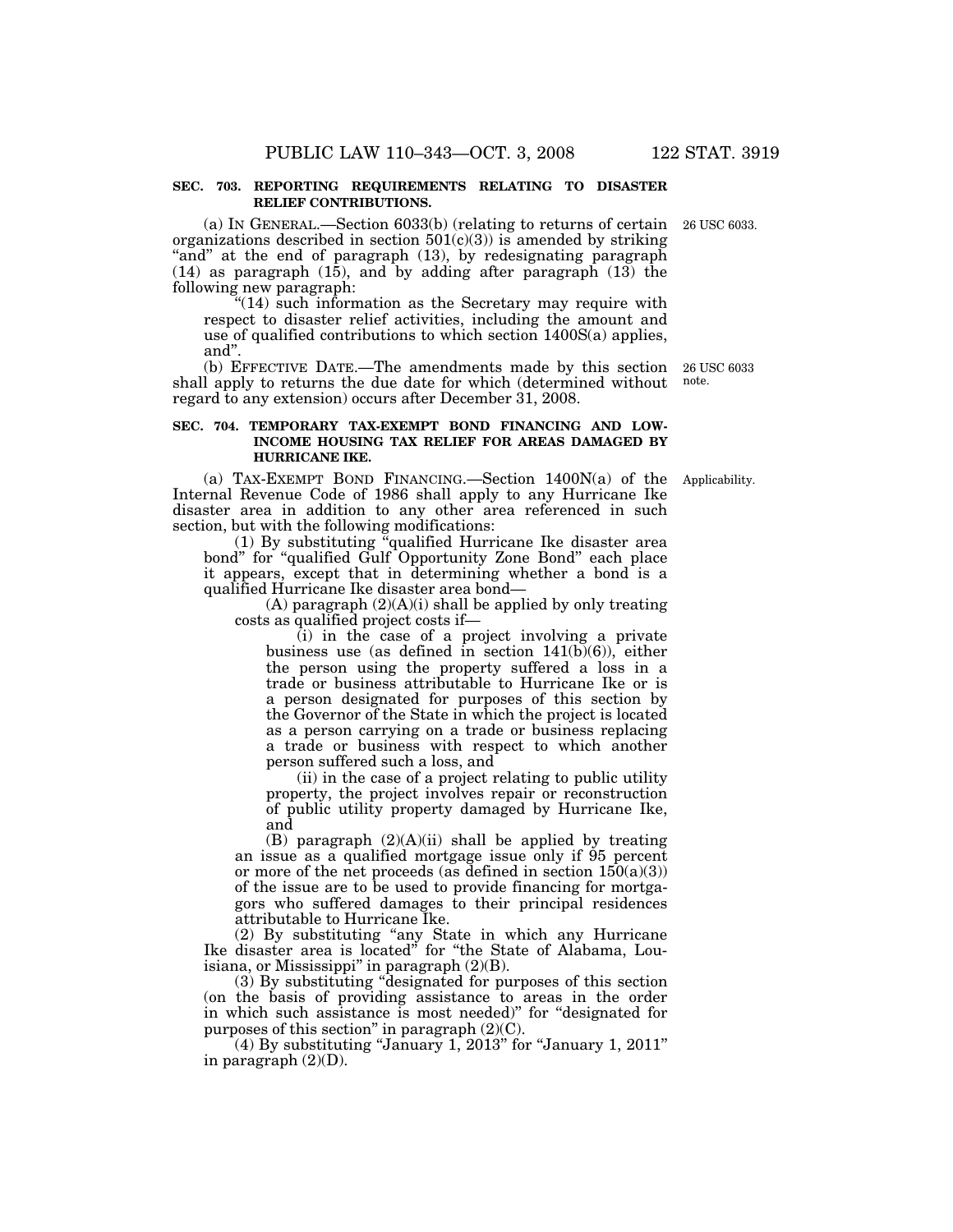(5) By substituting the following for subparagraph (A) of paragraph (3):

''(A) AGGREGATE AMOUNT DESIGNATED.—The maximum aggregate face amount of bonds which may be designated under this subsection with respect to any State shall not exceed the product of \$2,000 multiplied by the portion of the State population which is in—

"(i) in the case of Texas, the counties of Brazoria, Chambers, Galveston, Jefferson, and Orange, and

''(ii) in the case of Louisiana, the parishes of Calcasieu and Cameron,

(as determined on the basis of the most recent census estimate of resident population released by the Bureau of Census before September 13, 2008).''.

(6) By substituting ''qualified Hurricane Ike disaster area repair or construction'' for ''qualified GO Zone repair or construction'' each place it appears.

(7) By substituting ''after the date of the enactment of the Heartland Disaster Tax Relief Act of 2008 and before January 1, 2013" for "after the date of the enactment of this paragraph and before January 1, 2011" in paragraph  $(7)(C)$ .

(8) By disregarding paragraph (8) thereof.

(9) By substituting ''any Hurricane Ike disaster area'' for "the Gulf Opportunity Zone" each place it appears.

(b) LOW-INCOME HOUSING CREDIT.—Section 1400N(c) of the Internal Revenue Code of 1986 shall apply to any Hurricane Ike disaster area in addition to any other area referenced in such section, but with the following modifications:

(1) Only with respect to calendar years 2008, 2009, and 2010.

(2) By substituting ''any Hurricane Ike disaster area'' for ''the Gulf Opportunity Zone'' each place it appears.

(3) By substituting ''Hurricane Ike Recovery Assistance housing amount" for "Gulf Opportunity housing amount" each place it appears.

(4) By substituting the following for subparagraph (B) of paragraph (1):

''(B) HURRICANE IKE HOUSING AMOUNT.—For purposes of subparagraph (A), the term 'Hurricane Ike housing amount' means, for any calendar year, the amount equal to the product of \$16.00 multiplied by the portion of the State population which is in—

''(i) in the case of Texas, the counties of Brazoria, Chambers, Galveston, Jefferson, and Orange, and

''(ii) in the case of Louisiana, the parishes of Calcasieu and Cameron,

(as determined on the basis of the most recent census estimate of resident population released by the Bureau of Census before September 13, 2008).''.

(5) Determined without regard to paragraphs (2), (3), (4), (5), and (6) thereof.

(c) HURRICANE IKE DISASTER AREA.—For purposes of this section and for applying the substitutions described in subsections (a) and (b), the term ''Hurricane Ike disaster area'' means an area in the State of Texas or Louisiana—

(1) with respect to which a major disaster has been declared by the President on September 13, 2008, under section 401

Applicability.

Louisiana.

Texas.

Texas.

Louisiana.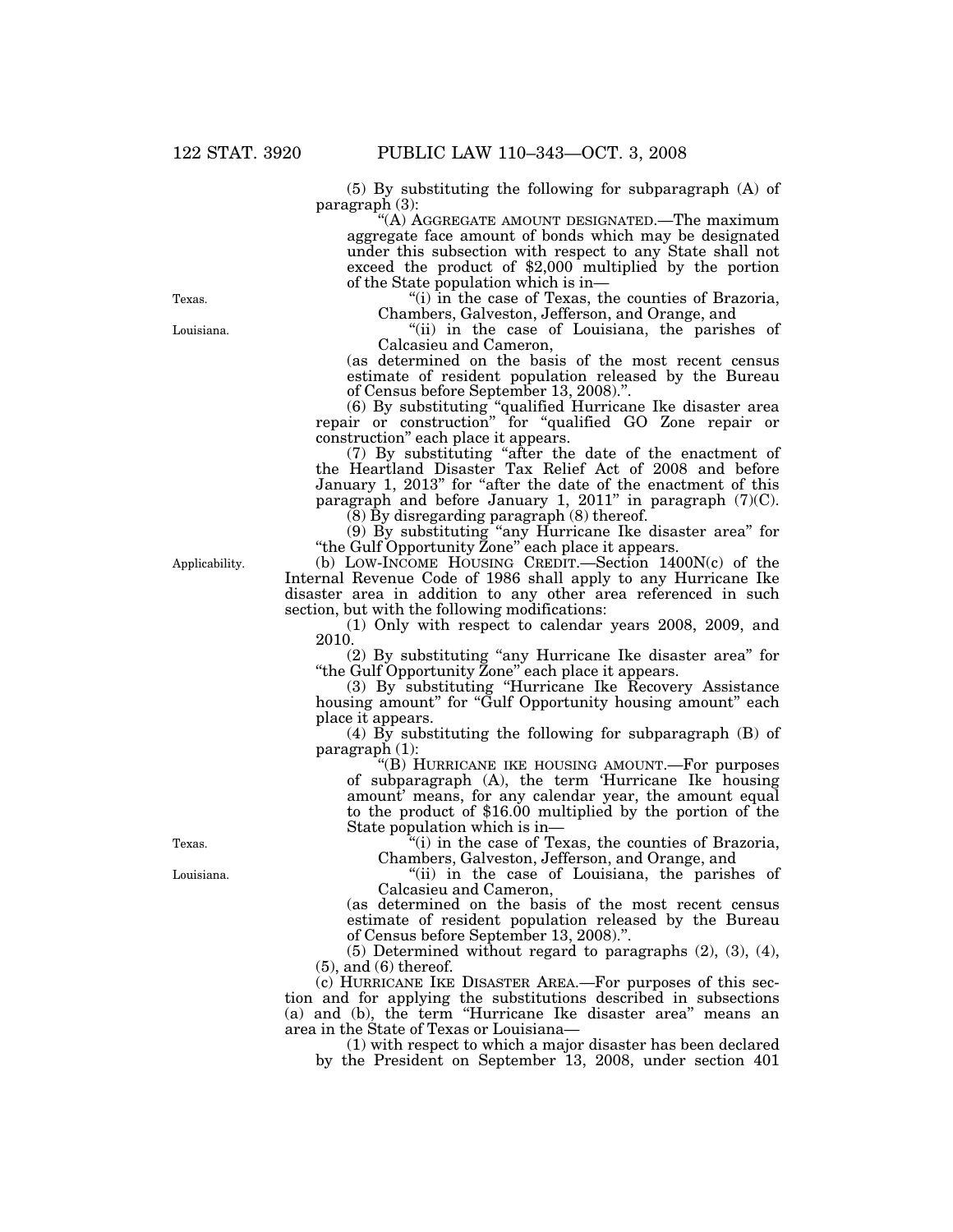of the Robert T. Stafford Disaster Relief and Emergency Assistance Act by reason of Hurricane Ike, and

(2) determined by the President to warrant individual or individual and public assistance from the Federal Government under such Act with respect to damages attributable to Hurricane Ike.

# **Subtitle B—National Disaster Relief**

#### **SEC. 706. LOSSES ATTRIBUTABLE TO FEDERALLY DECLARED DISAS-TERS.**

(a) WAIVER OF ADJUSTED GROSS INCOME LIMITATION.—

26 USC 165.

(1) IN GENERAL.—Subsection (h) of section 165 is amended by redesignating paragraphs (3) and (4) as paragraphs (4) and (5), respectively, and by inserting after paragraph (2) the following new paragraph:

''(3) SPECIAL RULE FOR LOSSES IN FEDERALLY DECLARED DISASTERS.—

''(A) IN GENERAL.—If an individual has a net disaster loss for any taxable year, the amount determined under paragraph  $(2)(A)(ii)$  shall be the sum of-

''(i) such net disaster loss, and

"(ii) so much of the excess referred to in the matter preceding clause (i) of paragraph (2)(A) (reduced by the amount in clause (i) of this subparagraph) as exceeds 10 percent of the adjusted gross income of the individual.

''(B) NET DISASTER LOSS.—For purposes of subparagraph (A), the term 'net disaster loss' means the excess of—

''(i) the personal casualty losses—

''(I) attributable to a federally declared disaster occurring before January 1, 2010, and

''(II) occurring in a disaster area, over

''(ii) personal casualty gains.

''(C) FEDERALLY DECLARED DISASTER.—For purposes of this paragraph—

''(i) FEDERALLY DECLARED DISASTER.—The term 'federally declared disaster' means any disaster subsequently determined by the President of the United States to warrant assistance by the Federal Government under the Robert T. Stafford Disaster Relief and Emergency Assistance Act.

''(ii) DISASTER AREA.—The term 'disaster area' means the area so determined to warrant such assistance.''.

(2) CONFORMING AMENDMENTS.—

(A) Section 165(h)(4)(B) (as so redesignated) is amended by striking ''paragraph (2)'' and inserting ''paragraphs  $(2)$  and  $(3)$ ".

 $(B)$  Section 165(i)(1) is amended by striking "loss" and all that follows through ''Act'' and inserting ''loss occurring in a disaster area (as defined by clause (ii) of subsection  $(h)(3)(C)$  and attributable to a federally declared disaster (as defined by clause (i) of such subsection)''.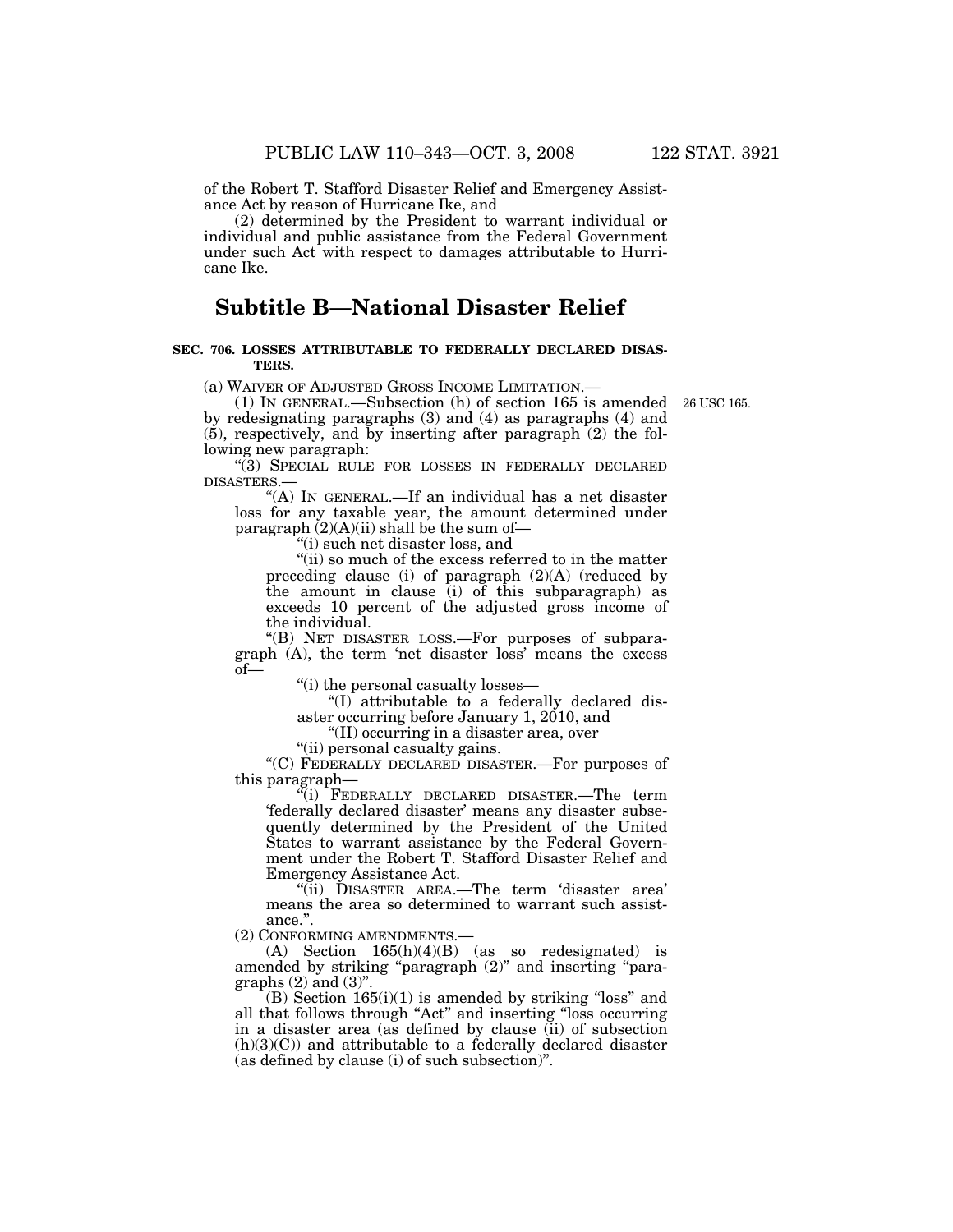26 USC 165.

 $(C)$  Section 165 $(i)(4)$  is amended by striking "Presidentially declared disaster (as defined by section  $1033(h)(3)$ " and inserting "federally declared disaster (as defined by subsection  $(h)(3)(C)(i)$ ".

(D)(i) So much of subsection (h) of section 1033 as precedes subparagraph (A) of paragraph (1) thereof is amended to read as follows:

"(h) SPECIAL RULES FOR PROPERTY DAMAGED BY FEDERALLY DECLARED DISASTERS.—

''(1) PRINCIPAL RESIDENCES.—If the taxpayer's principal residence or any of its contents is located in a disaster area and is compulsorily or involuntarily converted as a result of a federally declared disaster—''.

(ii) Paragraph (2) of section 1033(h) is amended by striking "investment" and all that follows through "disaster'' and inserting ''investment located in a disaster area and compulsorily or involuntarily converted as a result of a federally declared disaster''.

(iii) Paragraph (3) of section 1033(h) is amended to read as follows:

''(3) FEDERALLY DECLARED DISASTER; DISASTER AREA.—The terms ''federally declared disaster'' and ''disaster area'' shall have the respective meaning given such terms by section  $165(h)(3)(C)$ ."

(iv) Section  $139(c)(2)$  is amended to read as follows: "(2) federally declared disaster (as defined by section  $165(h)(3)(C)(i)$ ,".

(v) Subclause (II) of section  $172(b)(1)(F)(ii)$  is amended by striking ''Presidentially declared disasters (as defined in section 1033(h)(3))" and inserting "federally declared disasters (as defined by subsection  $(h)(3)(C)(i)$ )".

(vi) Subclause (III) of section  $172(b)(1)(F)(ii)$  is amended by striking ''Presidentially declared disasters'' and inserting ''federally declared disasters''.

(vii) Subsection (a) of section 7508A is amended by striking "Presidentially declared disaster (as defined in  $section$   $1033(h)(3)$ " and inserting "federally declared disaster (as defined by section  $165(h)(3)(C)(i)$ )".

(b) INCREASE IN STANDARD DEDUCTION BY DISASTER CASUALTY LOSS.—

(1) IN GENERAL.—Paragraph (1) of section 63(c), as amended by the Housing Assistance Tax Act of 2008, is amended by striking "and" at the end of subparagraph (B), by striking the period at the end of subparagraph (C) and inserting ", and", and by adding at the end the following new subparagraph:

''(D) the disaster loss deduction.''.

(2) DISASTER LOSS DEDUCTION.—Subsection (c) of section 63, as amended by the Housing Assistance Tax Act of 2008, is amended by adding at the end the following new paragraph:

''(8) DISASTER LOSS DEDUCTION.—For the purposes of paragraph (1), the term 'disaster loss deduction' means the net disaster loss (as defined in section  $165(h)(3)(B)$ ).".

(3) ALLOWANCE IN COMPUTING ALTERNATIVE MINIMUM TAX-ABLE INCOME.—Subparagraph  $(E)$  of section  $56(b)(1)$  is amended by adding at the end the following new sentence: ''The preceding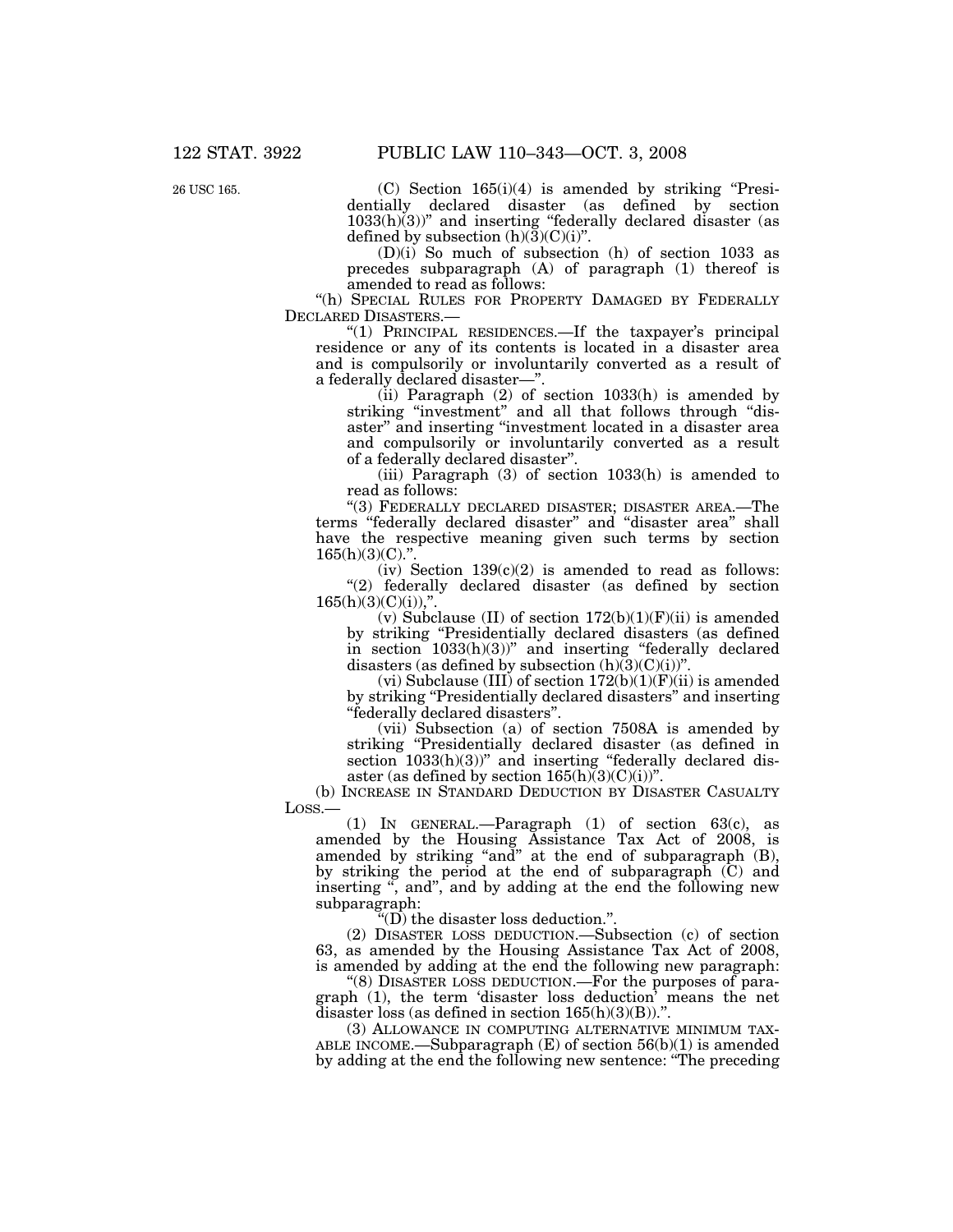sentence shall not apply to so much of the standard deduction as is determined under section  $63(c)(1)(D)$ .".

(c) INCREASE IN LIMITATION ON INDIVIDUAL LOSS PER CAS-UALTY.—Paragraph (1) of section 165(h) is amended by striking ''\$100'' and inserting ''\$500 (\$100 for taxable years beginning after December 31, 2009)''. 26 USC 165.

(d) EFFECTIVE DATES.—

(1) IN GENERAL.—Except as provided by paragraph (2), the amendments made by this section shall apply to disasters declared in taxable years beginning after December 31, 2007.

(2) INCREASE IN LIMITATION ON INDIVIDUAL LOSS PER CAS-UALTY.—The amendment made by subsection (c) shall apply to taxable years beginning after December 31, 2008.

#### **SEC. 707. EXPENSING OF QUALIFIED DISASTER EXPENSES.**

(a) IN GENERAL.—Part VI of subchapter B of chapter 1 is amended by inserting after section 198 the following new section:

#### **''SEC. 198A. EXPENSING OF QUALIFIED DISASTER EXPENSES.**

"(a) In GENERAL.—A taxpayer may elect to treat any qualified disaster expenses which are paid or incurred by the taxpayer as an expense which is not chargeable to capital account. Any expense which is so treated shall be allowed as a deduction for the taxable year in which it is paid or incurred.

''(b) QUALIFIED DISASTER EXPENSE.—For purposes of this section, the term 'qualified disaster expense' means any expenditure—

" $(1)$  which is paid or incurred in connection with a trade or business or with business-related property,

" $(2)$  which is-

"(A) for the abatement or control of hazardous substances that were released on account of a federally declared disaster occurring before January 1, 2010,

''(B) for the removal of debris from, or the demolition of structures on, real property which is business-related property damaged or destroyed as a result of a federally declared disaster occurring before such date, or

''(C) for the repair of business-related property damaged as a result of a federally declared disaster occurring before such date, and

''(3) which is otherwise chargeable to capital account.

''(c) OTHER DEFINITIONS.—For purposes of this section—

''(1) BUSINESS-RELATED PROPERTY.—The term 'businessrelated property' means property—

" $(\hat{A})$  held by the taxpayer for use in a trade or business or for the production of income, or

"(B) described in section  $1221(a)(1)$  in the hands of the taxpayer.

"(2) FEDERALLY DECLARED DISASTER.—The term 'federally declared disaster' has the meaning given such term by section  $165(h)(3)(C)(i)$ .

''(d) DEDUCTION RECAPTURED AS ORDINARY INCOME ON SALE, ETC.—Solely for purposes of section 1245, in the case of property to which a qualified disaster expense would have been capitalized but for this section—

" $(1)$  the deduction allowed by this section for such expense shall be treated as a deduction for depreciation, and

26 USC 56 note.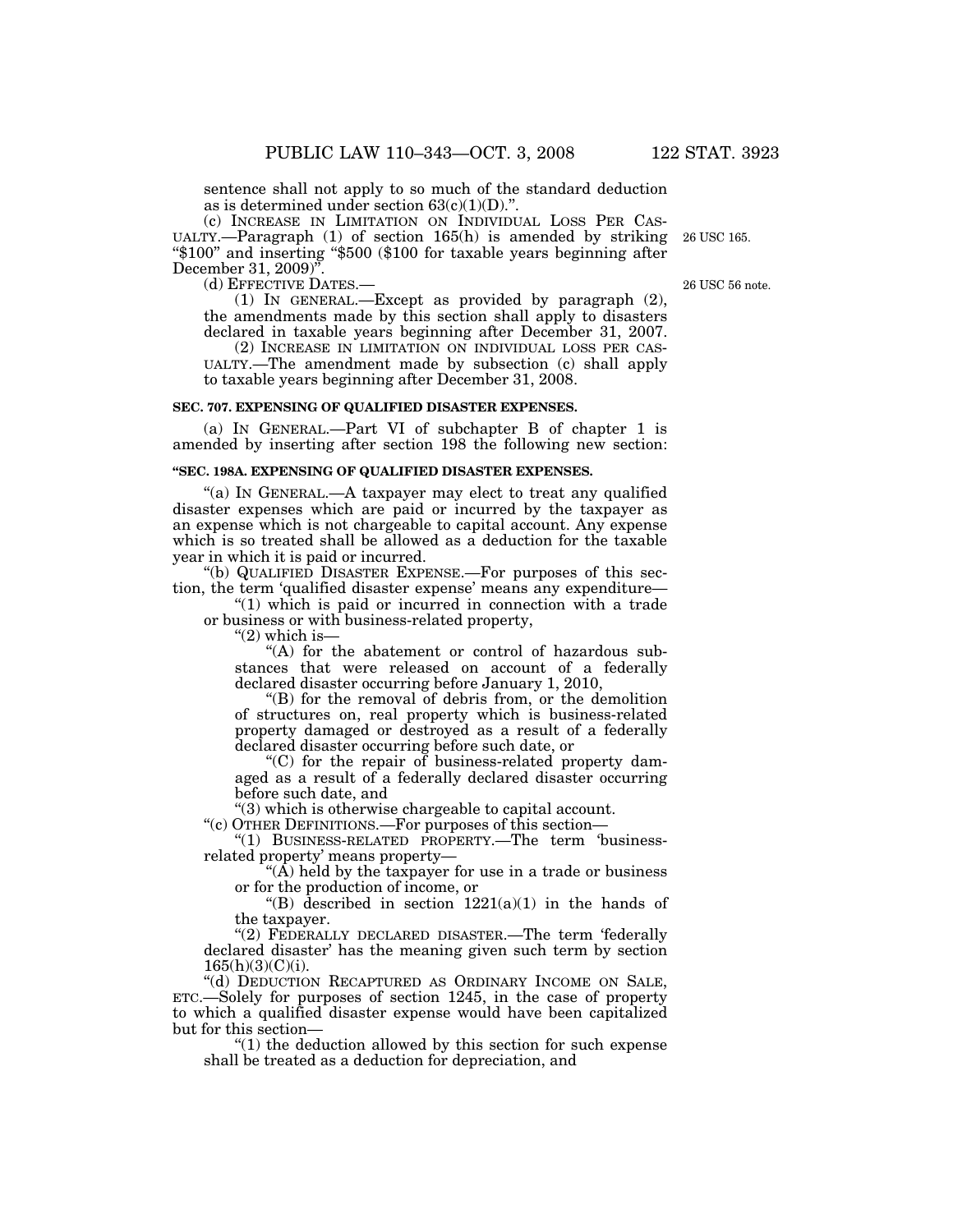" $(2)$  such property (if not otherwise section 1245 property) shall be treated as section 1245 property solely for purposes of applying section 1245 to such deduction.

"(e) COORDINATION WITH OTHER PROVISIONS.—Sections 198, 280B, and 468 shall not apply to amounts which are treated as expenses under this section.

''(f) REGULATIONS.—The Secretary shall prescribe such regulations as may be necessary or appropriate to carry out the purposes of this section.''.

(b) CLERICAL AMENDMENT.—The table of sections for part VI of subchapter B of chapter 1 is amended by inserting after the item relating to section 198 the following new item:

#### ''Sec. 198A. Expensing of Qualified Disaster Expenses.''.

26 USC 198A note.

(c) EFFECTIVE DATE.—The amendments made by this section shall apply to amounts paid or incurred after December 31, 2007 in connection with disaster declared after such date.

### **SEC. 708. NET OPERATING LOSSES ATTRIBUTABLE TO FEDERALLY DECLARED DISASTERS.**

(a) IN GENERAL.—Paragraph (1) of section 172(b) is amended by adding at the end the following new subparagraph:

''(J) CERTAIN LOSSES ATTRIBUTABLE FEDERALLY DECLARED DISASTERS.—In the case of a taxpayer who has a qualified disaster loss (as defined in subsection (j)), such loss shall be a net operating loss carryback to each of the 5 taxable years preceding the taxable year of such loss.".

(b) QUALIFIED DISASTER LOSS.—Section 172 is amended by redesignating subsections (j) and (k) as subsections (k) and (l), respectively, and by inserting after subsection (i) the following new subsection:

''(j) RULES RELATING TO QUALIFIED DISASTER LOSSES.—For purposes of this section—

''(1) IN GENERAL.—The term 'qualified disaster loss' means the lesser of—

''(A) the sum of—

"(i) the losses allowable under section 165 for the taxable year—

''(I) attributable to a federally declared disaster (as defined in section  $165(h)(3)(C)(i)$ ) occurring before January 1, 2010, and

''(II) occurring in a disaster area (as defined in section  $165(h)(3)(C)(ii)$ , and

''(ii) the deduction for the taxable year for qualified disaster expenses which is allowable under section 198A(a) or which would be so allowable if not otherwise treated as an expense, or

''(B) the net operating loss for such taxable year.

"(2) COORDINATION WITH SUBSECTION (b)(2).-For purposes of applying subsection  $(b)(2)$ , a qualified disaster loss for any taxable year shall be treated in a manner similar to the manner in which a specified liability loss is treated.

''(3) ELECTION.—Any taxpayer entitled to a 5-year carryback under subsection  $(b)(1)(J)$  from any loss year may elect to have the carryback period with respect to such loss year determined without regard to subsection  $(b)(1)(J)$ . Such

26 USC 172.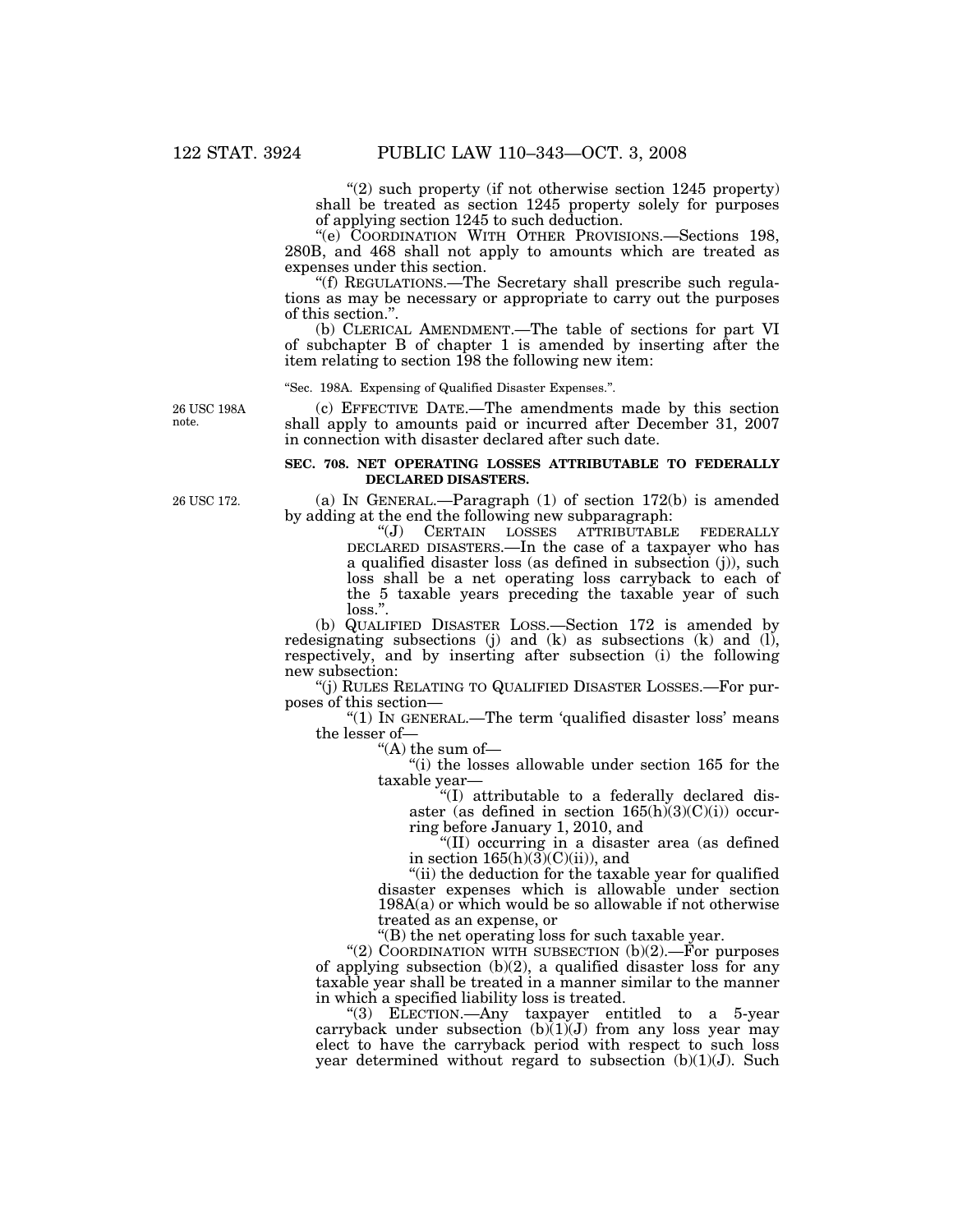election shall be made in such manner as may be prescribed by the Secretary and shall be made by the due date (including extensions of time) for filing the taxpayer's return for the taxable year of the net operating loss. Such election, once made for any taxable year, shall be irrevocable for such taxable year.

"(4) EXCLUSION.—The term 'qualified disaster loss' shall not include any loss with respect to any property described in section  $1400N(p)(3)$ .".

(c) LOSS DEDUCTION ALLOWED IN COMPUTING ALTERNATIVE MINIMUM TAXABLE INCOME.—Subsection (d) of section 56 is amended by adding at the end the following new paragraph:

"(3) NET OPERATING LOSS ATTRIBUTABLE TO FEDERALLY DECLARED DISASTERS.—In the case of a taxpayer which has a qualified disaster loss (as defined by section  $172(b)(1)(J)$ ) for the taxable year, paragraph (1) shall be applied by increasing the amount determined under subparagraph  $(A)(ii)(I)$ thereof by the sum of the carrybacks and carryovers of such loss.".

(d) CONFORMING AMENDMENTS.—

(1) Clause (ii) of section  $172(b)(1)(F)$  is amended by inserting ''or qualified disaster loss (as defined in subsection (j))'' before the period at the end of the last sentence.

(2) Paragraph (1) of section 172(i) is amended by adding at the end the following new flush sentence:

''Such term shall not include any qualified disaster loss (as defined in subsection (j)).''.

(e) EFFECTIVE DATE.—The amendments made by this section 26 USC 56 note. shall apply to losses arising in taxable years beginning after December 31, 2007, in connection with disasters declared after such date.

#### **SEC. 709. WAIVER OF CERTAIN MORTGAGE REVENUE BOND REQUIRE-MENTS FOLLOWING FEDERALLY DECLARED DISASTERS.**

(a) IN GENERAL.—Subsection (k) of section 143 is amended by adding at the end the following new paragraph:

''(12) SPECIAL RULES FOR RESIDENCES DESTROYED IN FEDER-ALLY DECLARED DISASTERS.—

''(A) PRINCIPAL RESIDENCE DESTROYED.—At the election of the taxpayer, if the principal residence (within the meaning of section 121) of such taxpayer is—

 $\tilde{f}$ (i) rendered unsafe for use as a residence by reason of a federally declared disaster occurring before January 1, 2010, or

"(ii) demolished or relocated by reason of an order Applicability. of the government of a State or political subdivision thereof on account of a federally declared disaster occurring before such date,

then, for the 2-year period beginning on the date of the disaster declaration, subsection  $(d)(1)$  shall not apply with respect to such taxpayer and subsection (e) shall be applied by substituting '110' for '90' in paragraph (1) thereof.

''(B) PRINCIPAL RESIDENCE DAMAGED.—

''(i) IN GENERAL.—At the election of the taxpayer, if the principal residence (within the meaning of section 121) of such taxpayer was damaged as the result of a federally declared disaster occurring before January

26 USC 56.

Applicability.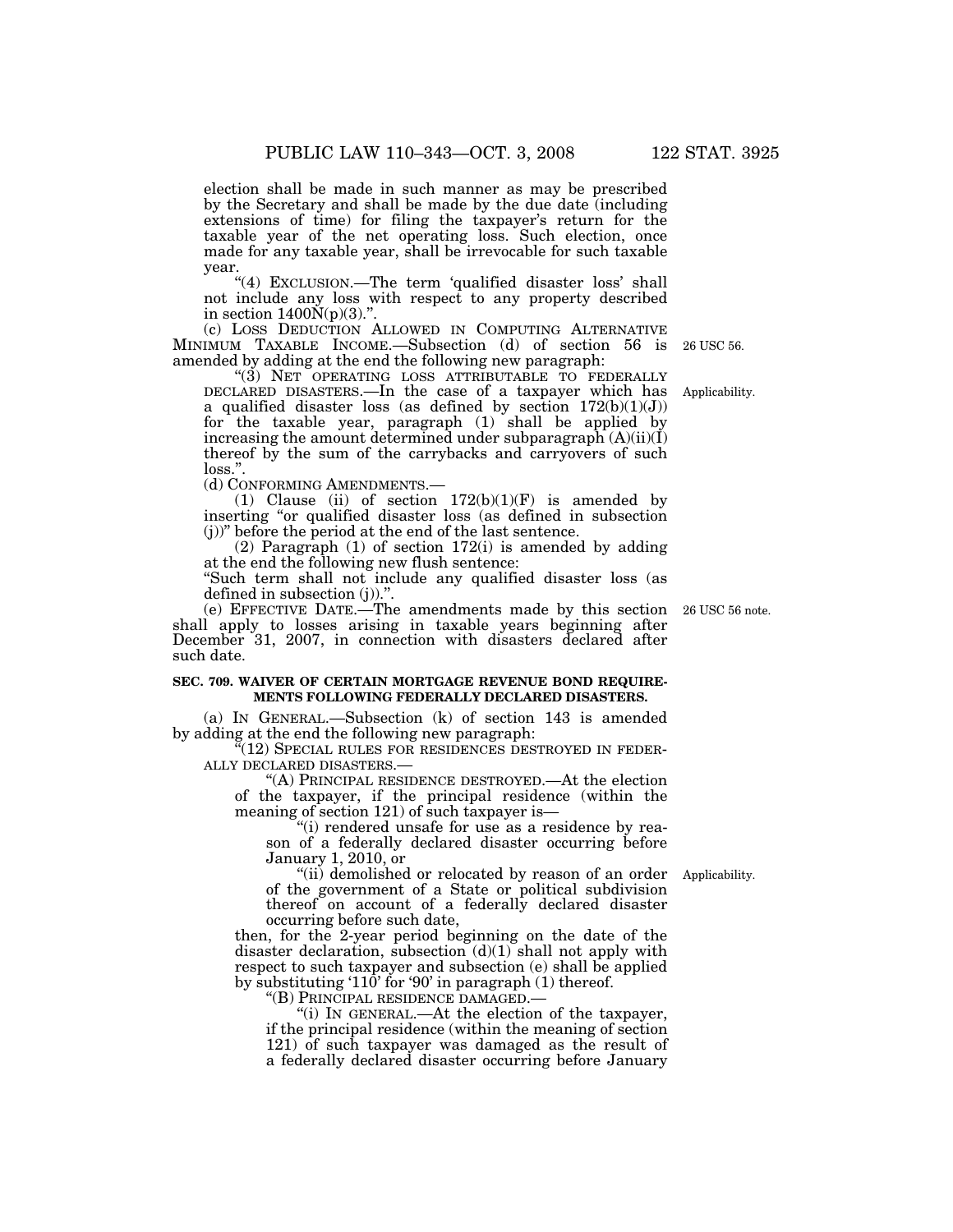1, 2010, any owner-financing provided in connection with the repair or reconstruction of such residence shall be treated as a qualified rehabilitation loan.

"(ii) LIMITATION.—The aggregate owner-financing to which clause (i) applies shall not exceed the lesser of—

''(I) the cost of such repair or reconstruction,

"(II) \$150,000.

or

''(C) FEDERALLY DECLARED DISASTER.—For purposes of this paragraph, the term 'federally declared disaster' has the meaning given such term by section  $165(h)(3)(C)(i)$ . ''(D) ELECTION; DENIAL OF DOUBLE BENEFIT.—

''(i) ELECTION.—An election under this paragraph

may not be revoked except with the consent of the Secretary.

"(ii) DENIAL OF DOUBLE BENEFIT.—If a taxpayer elects the application of this paragraph, paragraph (11) shall not apply with respect to the purchase or financing of any residence by such taxpayer.''.

(b) EFFECTIVE DATE.—The amendment made by subsection (a) shall apply to disasters occurring after December 31, 2007.

#### **SEC. 710. SPECIAL DEPRECIATION ALLOWANCE FOR QUALIFIED DIS-ASTER PROPERTY.**

26 USC 168.

26 USC 143 note.

(a) IN GENERAL.—Section 168, as amended by this Act, is amended by adding at the end the following new subsection:

''(n) SPECIAL ALLOWANCE FOR QUALIFIED DISASTER ASSISTANCE PROPERTY.—

" $(1)$  In GENERAL.—In the case of any qualified disaster assistance property—

 $\angle$ "(A) the depreciation deduction provided by section 167(a) for the taxable year in which such property is placed in service shall include an allowance equal to 50 percent of the adjusted basis of the qualified disaster assistance property, and

 $'(B)$  the adjusted basis of the qualified disaster assistance property shall be reduced by the amount of such deduction before computing the amount otherwise allowable as a depreciation deduction under this chapter for such taxable year and any subsequent taxable year.

"(2) QUALIFIED DISASTER ASSISTANCE PROPERTY.-For purposes of this subsection—

"(A) In GENERAL.—The term 'qualified disaster assistance property' means any property—

"(i)(I) which is described in subsection  $(k)(2)(A)(i)$ , or

''(II) which is nonresidential real property or residential rental property,

''(ii) substantially all of the use of which is—

 $\mathcal{L}(I)$  in a disaster area with respect to a federally declared disaster occurring before January 1, 2010, and

 $\sqrt{\text{III}}$  in the active conduct of a trade or business by the taxpayer in such disaster area, ''(iii) which—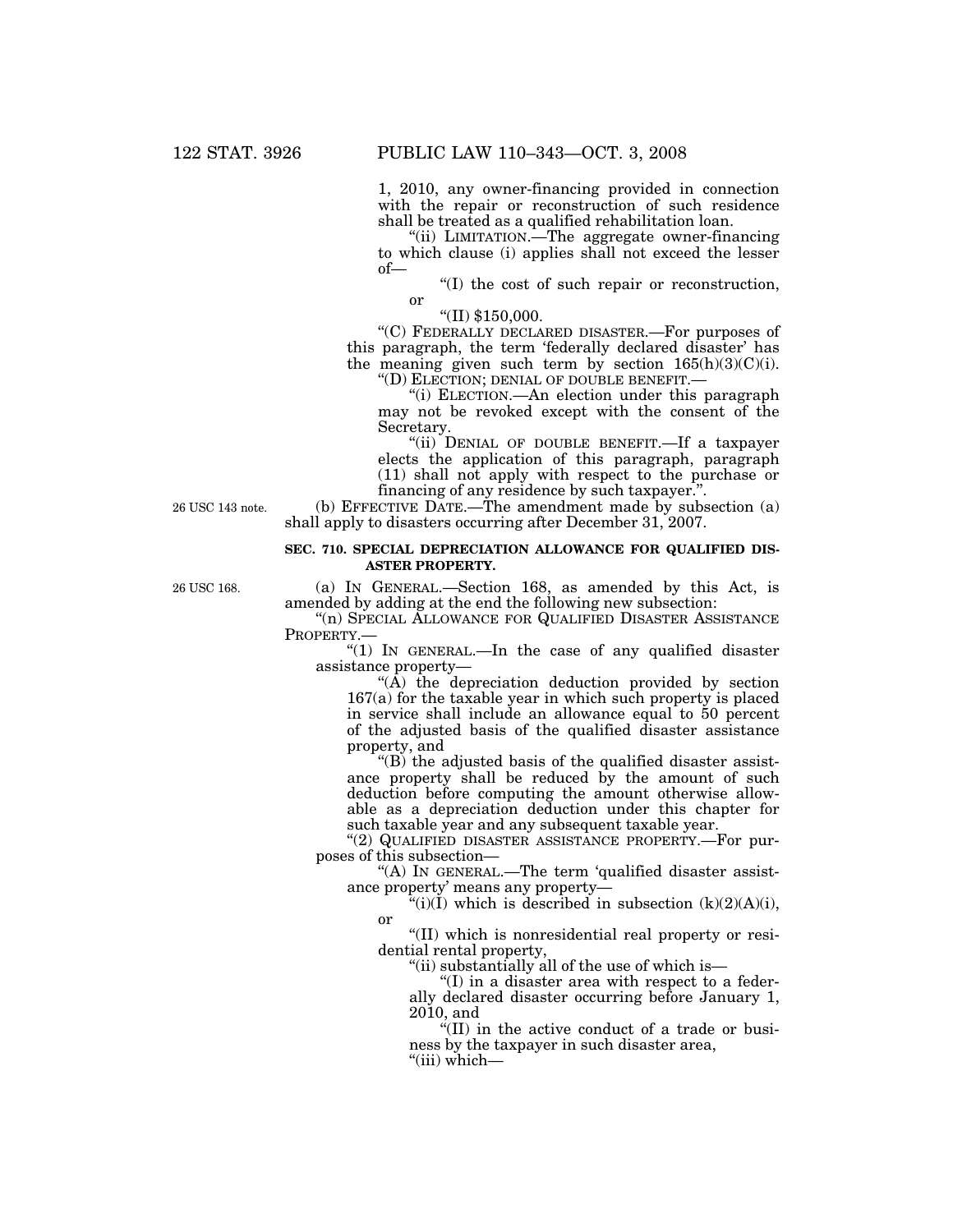''(I) rehabilitates property damaged, or replaces property destroyed or condemned, as a result of such federally declared disaster, except that, for purposes of this clause, property shall be treated as replacing property destroyed or condemned if, as part of an integrated plan, such property replaces property which is included in a continuous area which includes real property destroyed or condemned, and

''(II) is similar in nature to, and located in the same county as, the property being rehabilitated or replaced,

"(iv) the original use of which in such disaster area commences with an eligible taxpayer on or after the applicable disaster date,

 $\sqrt[n]{v}$  which is acquired by such eligible taxpayer by purchase (as defined in section  $179(\bar{d})$ ) on or after the applicable disaster date, but only if no written binding contract for the acquisition was in effect before such date, and

"(vi) which is placed in service by such eligible taxpayer on or before the date which is the last day of the third calendar year following the applicable disaster date (the fourth calendar year in the case of nonresidential real property and residential rental property).

''(B) EXCEPTIONS.—

''(i) OTHER BONUS DEPRECIATION PROPERTY.—The term 'qualified disaster assistance property' shall not include—

''(I) any property to which subsection (k) (determined without regard to paragraph (4)), (l), or (m) applies,

"(II) any property to which section 1400N(d) applies, and

''(III) any property described in section  $1400N(p)(3)$ .

''(ii) ALTERNATIVE DEPRECIATION PROPERTY.—The term 'qualified disaster assistance property' shall not include any property to which the alternative depreciation system under subsection (g) applies, determined without regard to paragraph  $(7)$  of subsection  $(g)$ (relating to election to have system apply).

"(iii) TAX-EXEMPT BOND FINANCED PROPERTY.-Such term shall not include any property any portion of which is financed with the proceeds of any obligation the interest on which is exempt from tax under section 103.

"(iv) QUALIFIED REVITALIZATION BUILDINGS.—Such term shall not include any qualified revitalization building with respect to which the taxpayer has elected the application of paragraph (1) or (2) of section  $1400I(a)$ .

 $(y)$  ELECTION OUT.—If a taxpayer makes an election under this clause with respect to any class of property for any taxable year, this subsection shall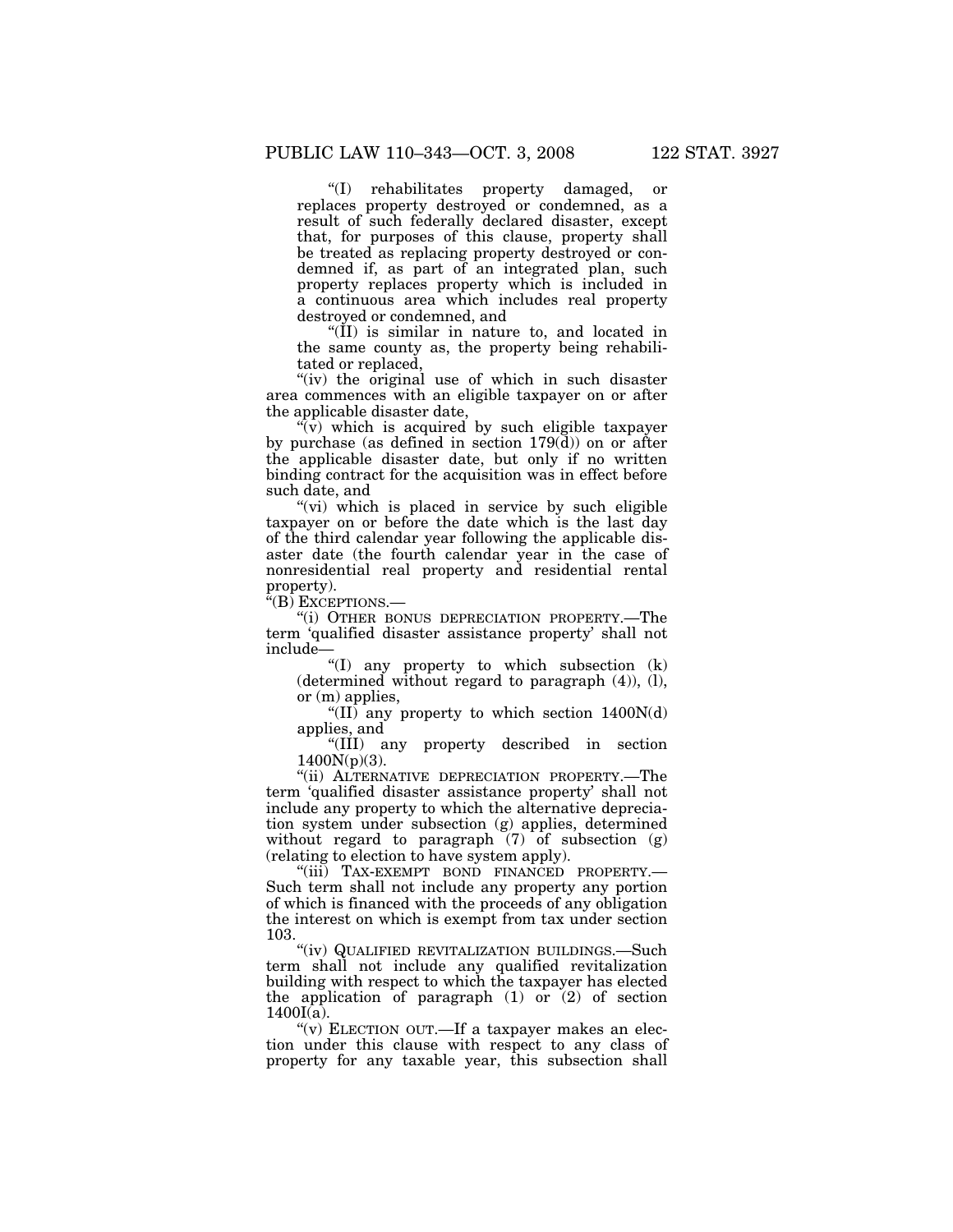not apply to all property in such class placed in service during such taxable year.

''(C) SPECIAL RULES.—For purposes of this subsection, rules similar to the rules of subparagraph (E) of subsection  $(k)(2)$  shall apply, except that such subparagraph shall be applied—

"(i) by substituting 'the applicable disaster date' for 'December 31, 2007' each place it appears therein,

"(ii) without regard to 'and before January 1, 2009' in clause (i) thereof, and

"(iii) by substituting 'qualified disaster assistance property' for 'qualified property' in clause (iv) thereof.  $\sqrt[n]{(D)}$  ALLOWANCE AGAINST ALTERNATIVE MINIMUM

TAX.—For purposes of this subsection, rules similar to the rules of subsection  $(k)(2)(G)$  shall apply.

''(3) OTHER DEFINITIONS.—For purposes of this subsection— ''(A) APPLICABLE DISASTER DATE.—The term 'applicable

disaster date' means, with respect to any federally declared disaster, the date on which such federally declared disaster occurs.

''(B) FEDERALLY DECLARED DISASTER.—The term 'federally declared disaster' has the meaning given such term under section  $165(h)(3)(C)(i)$ .

''(C) DISASTER AREA.—The term 'disaster area' has the meaning given such term under section  $165(h)(3)(C)(ii)$ .

''(D) ELIGIBLE TAXPAYER.—The term 'eligible taxpayer' means a taxpayer who has suffered an economic loss attributable to a federally declared disaster.

"(4) RECAPTURE.—For purposes of this subsection, rules similar to the rules under section 179(d)(10) shall apply with respect to any qualified disaster assistance property which ceases to be qualified disaster assistance property.''.

(b) EFFECTIVE DATE.—The amendment made by this section shall apply to property placed in service after December 31, 2007, with respect disasters declared after such date.

#### **SEC. 711. INCREASED EXPENSING FOR QUALIFIED DISASTER ASSIST-ANCE PROPERTY.**

(a) IN GENERAL.—Section 179 is amended by adding at the end the following new subsection:

''(e) SPECIAL RULES FOR QUALIFIED DISASTER ASSISTANCE PROP-ERTY.—

''(1) IN GENERAL.—For purposes of this section—

"(A) the dollar amount in effect under subsection  $(b)(1)$ for the taxable year shall be increased by the lesser of—

''(i) \$100,000, or

"(ii) the cost of qualified section 179 disaster assistance property placed in service during the taxable year, and

"(B) the dollar amount in effect under subsection  $(b)(2)$ for the taxable year shall be increased by the lesser of—

''(i) \$600,000, or

"(ii) the cost of qualified section 179 disaster assistance property placed in service during the taxable year.

Applicability.

Applicability.

26 USC 168 note.

26 USC 179.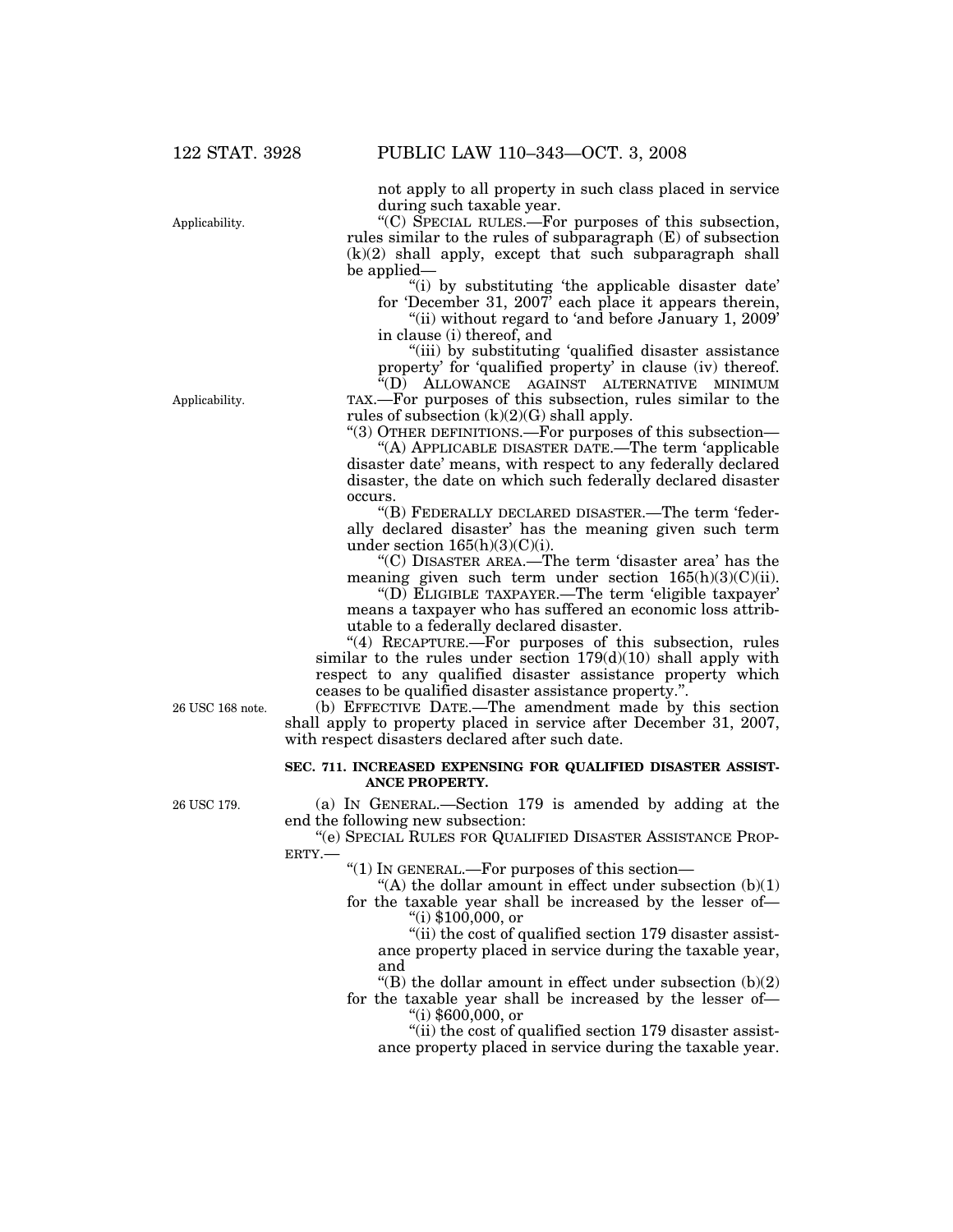''(2) QUALIFIED SECTION 179 DISASTER ASSISTANCE PROP- ERTY.—For purposes of this subsection, the term 'qualified section 179 disaster assistance property' means section 179 property (as defined in subsection (d)) which is qualified disaster assistance property (as defined in section  $168(n)(2)$ ).

''(3) COORDINATION WITH EMPOWERMENT ZONES AND RENEWAL COMMUNITIES.—For purposes of sections 1397A and 1400J, qualified section 179 disaster assistance property shall not be treated as qualified zone property or qualified renewal property, unless the taxpayer elects not to take such qualified section 179 disaster assistance property into account for purposes of this subsection.

"(4) RECAPTURE.-For purposes of this subsection, rules similar to the rules under subsection  $(d)(10)$  shall apply with respect to any qualified section 179 disaster assistance property which ceases to be qualified section 179 disaster assistance property.''.

(b) EFFECTIVE DATE.—The amendment made by this section 26 USC 179 note. shall apply to property placed in service after December 31, 2007, with respect disasters declared after such date.

#### **SEC. 712. COORDINATION WITH HEARTLAND DISASTER RELIEF.**

The amendments made by this subtitle, other than the amendments made by sections  $706(a)(2)$ , 710, and 711, shall not apply to any disaster described in section  $702(c)(1)(A)$ , or to any expenditure or loss resulting from such disaster.

# **TITLE VIII—SPENDING REDUCTIONS AND APPROPRIATE REVENUE RAIS-ERS FOR NEW TAX RELIEF POLICY**

## **SEC. 801. NONQUALIFIED DEFERRED COMPENSATION FROM CERTAIN TAX INDIFFERENT PARTIES.**

(a) IN GENERAL.—Subpart B of part II of subchapter E of chapter 1 is amended by inserting after section 457 the following new section:

## **''SEC. 457A. NONQUALIFIED DEFERRED COMPENSATION FROM CER-TAIN TAX INDIFFERENT PARTIES.**

"(a) IN GENERAL.—Any compensation which is deferred under a nonqualified deferred compensation plan of a nonqualified entity shall be includible in gross income when there is no substantial risk of forfeiture of the rights to such compensation.

''(b) NONQUALIFIED ENTITY.—For purposes of this section, the term 'nonqualified entity' means—

 $\sqrt{\ }$ (1) any foreign corporation unless substantially all of its income is—

''(A) effectively connected with the conduct of a trade or business in the United States, or

''(B) subject to a comprehensive foreign income tax, and

''(2) any partnership unless substantially all of its income is allocated to persons other than—

''(A) foreign persons with respect to whom such income is not subject to a comprehensive foreign income tax, and

26 USC 56 note.

Applicability.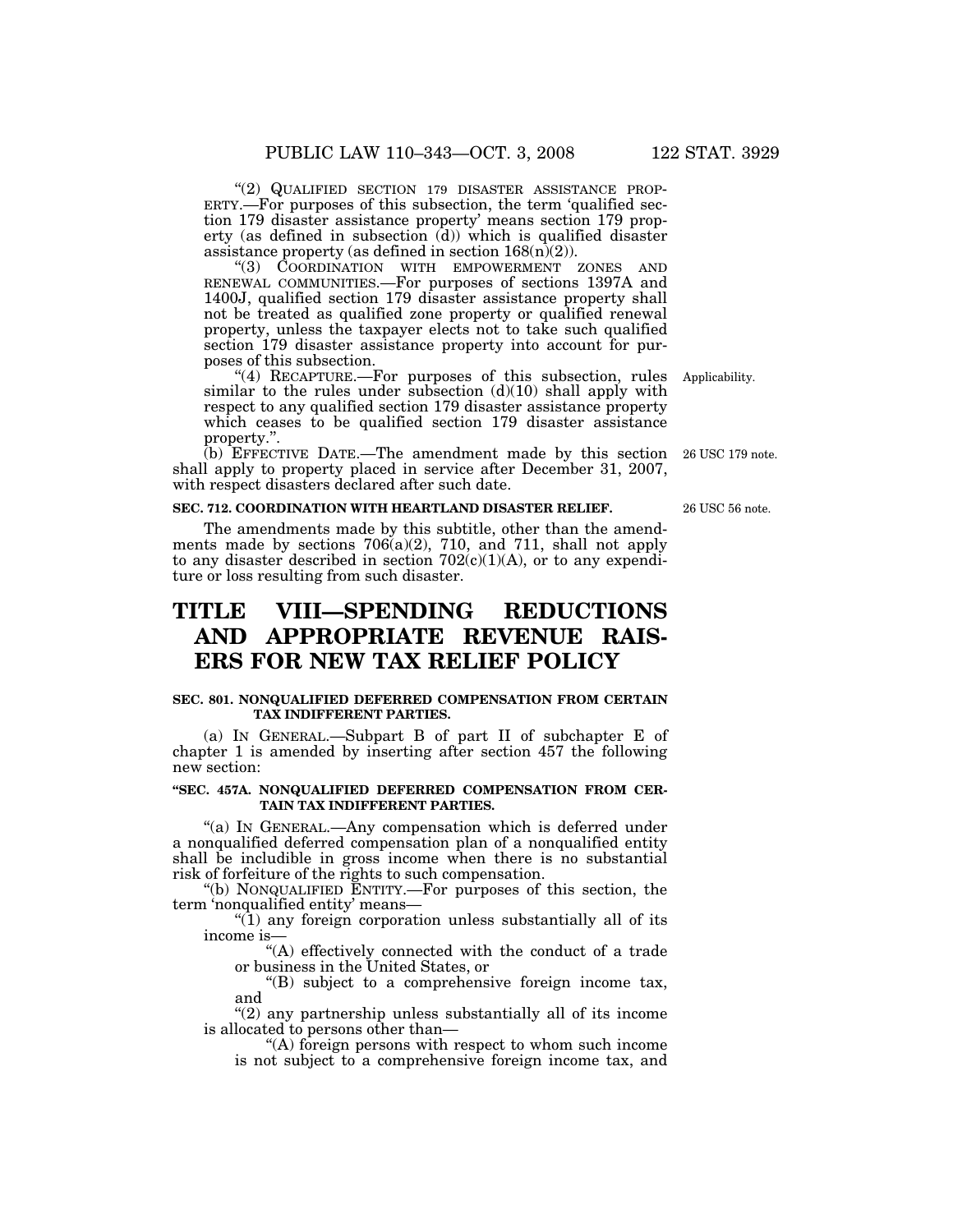''(B) organizations which are exempt from tax under this title.

''(c) DETERMINABILITY OF AMOUNTS OF COMPENSATION.—

''(1) IN GENERAL.—If the amount of any compensation is not determinable at the time that such compensation is otherwise includible in gross income under subsection (a)—

''(A) such amount shall be so includible in gross income when determinable, and

''(B) the tax imposed under this chapter for the taxable year in which such compensation is includible in gross income shall be increased by the sum of—

''(i) the amount of interest determined under paragraph (2), and

"(ii) an amount equal to 20 percent of the amount of such compensation.

"(2) INTEREST.—For purposes of paragraph  $(1)(B)(i)$ , the interest determined under this paragraph for any taxable year is the amount of interest at the underpayment rate under section 6621 plus 1 percentage point on the underpayments that would have occurred had the deferred compensation been includible in gross income for the taxable year in which first deferred or, if later, the first taxable year in which such deferred compensation is not subject to a substantial risk of forfeiture.

''(d) OTHER DEFINITIONS AND SPECIAL RULES.—For purposes of this section—

''(1) SUBSTANTIAL RISK OF FORFEITURE.—

"(A) IN GENERAL.—The rights of a person to compensation shall be treated as subject to a substantial risk of forfeiture only if such person's rights to such compensation are conditioned upon the future performance of substantial services by any individual.

''(B) EXCEPTION FOR COMPENSATION BASED ON GAIN RECOGNIZED ON AN INVESTMENT ASSET.—

''(i) IN GENERAL.—To the extent provided in regulations prescribed by the Secretary, if compensation is determined solely by reference to the amount of gain recognized on the disposition of an investment asset, such compensation shall be treated as subject to a substantial risk of forfeiture until the date of such disposition.

''(ii) INVESTMENT ASSET.—For purposes of clause (i), the term 'investment asset' means any single asset (other than an investment fund or similar entity)—

''(I) acquired directly by an investment fund or similar entity,

''(II) with respect to which such entity does not (nor does any person related to such entity) participate in the active management of such asset (or if such asset is an interest in an entity, in the active management of the activities of such entity), and

''(III) substantially all of any gain on the disposition of which (other than such deferred compensation) is allocated to investors in such entity.

Regulations.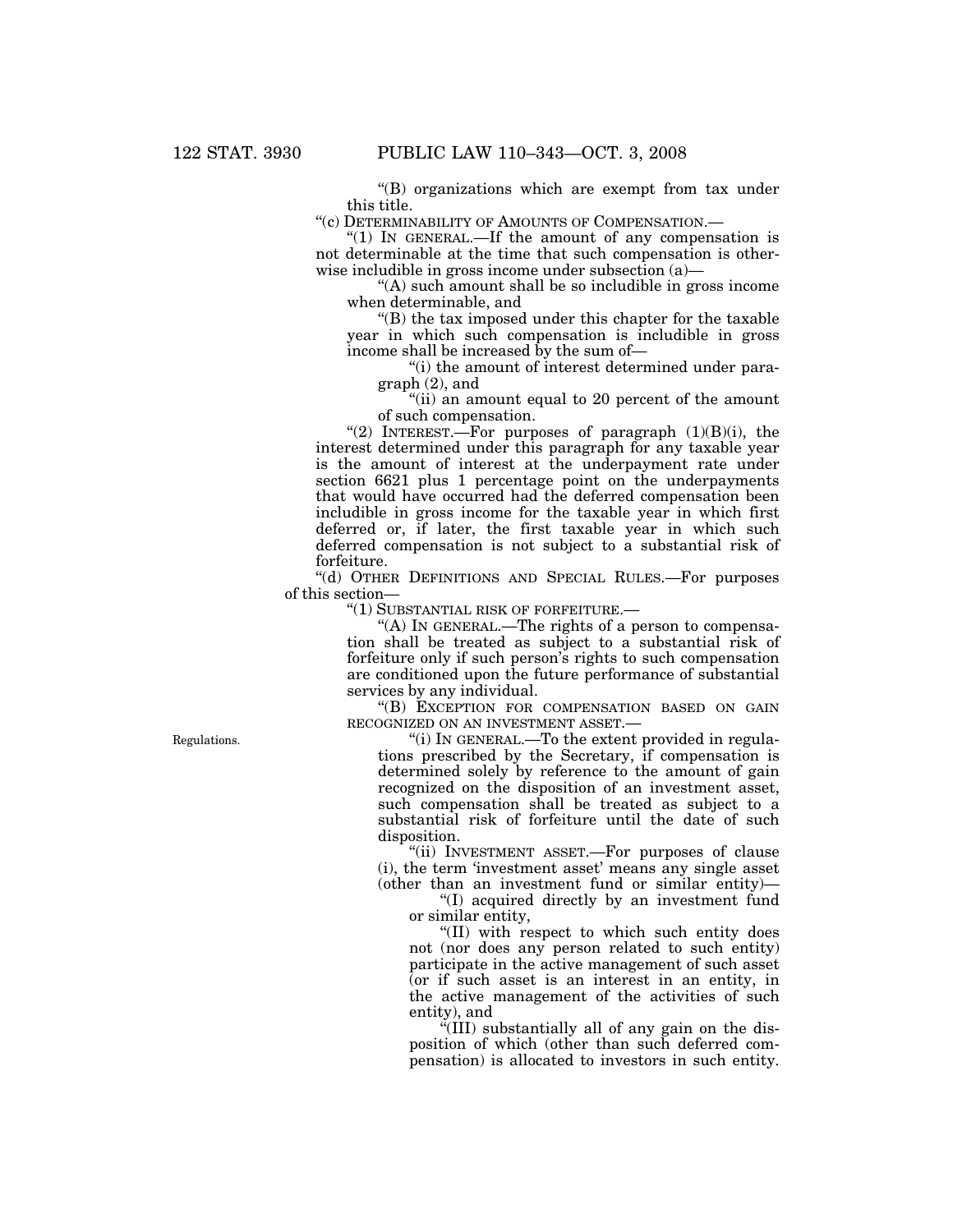''(iii) COORDINATION WITH SPECIAL RULE.—Paragraph (3)(B) shall not apply to any compensation to which clause (i) applies.

''(2) COMPREHENSIVE FOREIGN INCOME TAX.—The term 'comprehensive foreign income tax' means, with respect to any foreign person, the income tax of a foreign country if-

"(A) such person is eligible for the benefits of a comprehensive income tax treaty between such foreign country and the United States, or

''(B) such person demonstrates to the satisfaction of the Secretary that such foreign country has a comprehensive income tax.<br>"(3) Nonqualified deferred compensation plan.-

"(A) IN GENERAL.—The term 'nonqualified deferred compensation plan' has the meaning given such term under section 409A(d), except that such term shall include any plan that provides a right to compensation based on the appreciation in value of a specified number of equity units of the service recipient.

''(B) EXCEPTION.—Compensation shall not be treated Deadline. as deferred for purposes of this section if the service provider receives payment of such compensation not later than 12 months after the end of the taxable year of the service recipient during which the right to the payment of such compensation is no longer subject to a substantial risk of forfeiture.

"(4) EXCEPTION FOR CERTAIN COMPENSATION WITH RESPECT TO EFFECTIVELY CONNECTED INCOME.—In the case a foreign corporation with income which is taxable under section 882, this section shall not apply to compensation which, had such compensation had been paid in cash on the date that such compensation ceased to be subject to a substantial risk of forfeiture, would have been deductible by such foreign corporation against such income.

''(5) APPLICATION OF RULES.—Rules similar to the rules of paragraphs (5) and (6) of section 409A(d) shall apply.

''(e) REGULATIONS.—The Secretary shall prescribe such regulations as may be necessary or appropriate to carry out the purposes of this section, including regulations disregarding a substantial risk of forfeiture in cases where necessary to carry out the purposes of this section."

(b) CONFORMING AMENDMENT.—Section 26(b)(2), as amended by the Housing Assistance Tax Act of 2008, is amended by striking "and" at the end of subparagraph (V), by striking the period at the end of subparagraph  $(W)$  and inserting ", and", and by adding at the end the following new subparagraph:

"(X) section  $457A(c)(1)(B)$  (relating to determinability of amounts of compensation).''.

(c) CLERICAL AMENDMENT.—The table of sections of subpart B of part II of subchapter E of chapter 1 is amended by inserting after the item relating to section 457 the following new item:

''Sec. 457A. Nonqualified deferred compensation from certain tax indifferent parties.'

(d) EFFECTIVE DATE.—<br>(1) IN GENERAL.—Except as otherwise provided in this subsection, the amendments made by this section shall apply to

26 USC 457A note.

26 USC 26.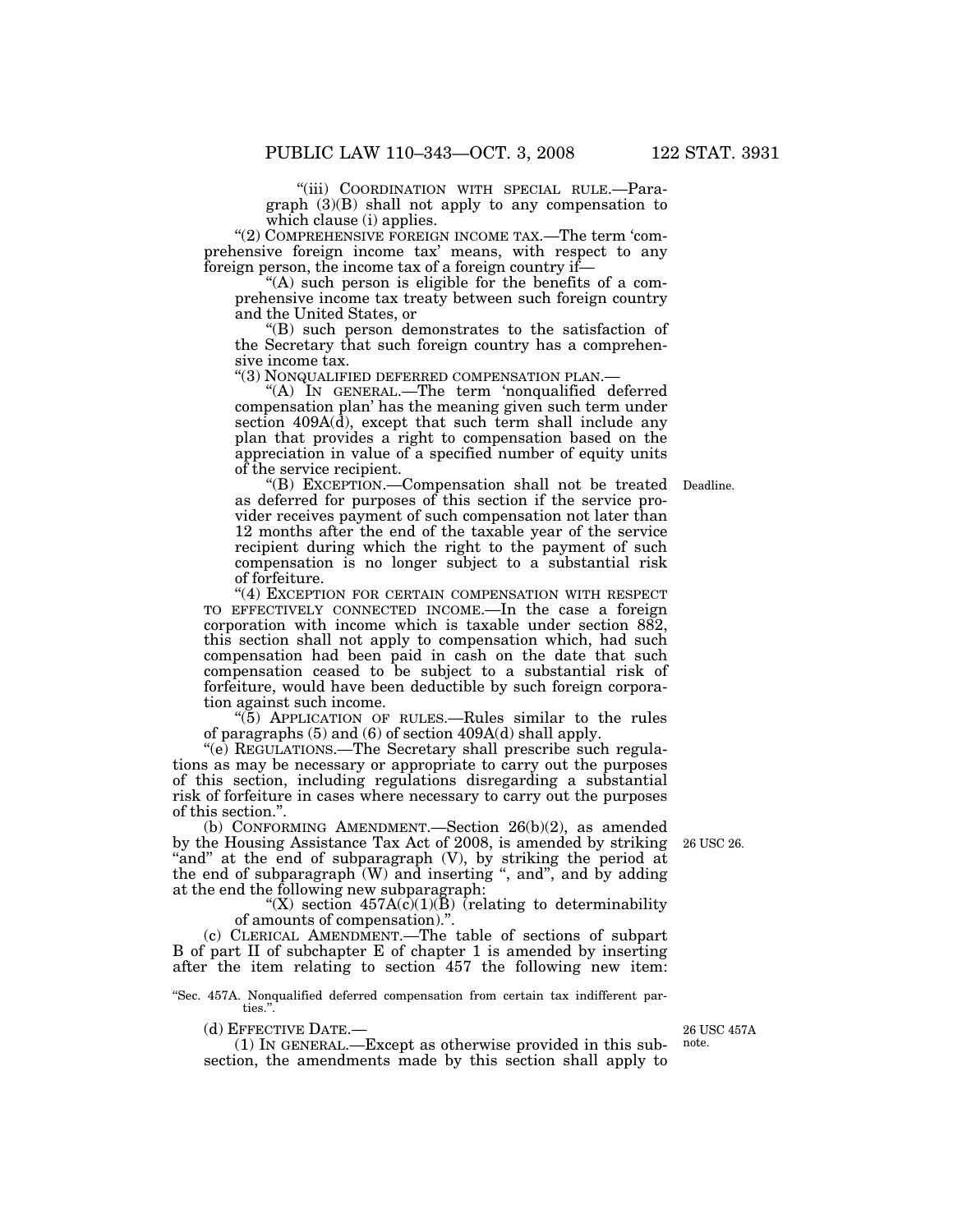amounts deferred which are attributable to services performed after December 31, 2008.

(2) APPLICATION TO EXISTING DEFERRALS.—In the case of any amount deferred to which the amendments made by this section do not apply solely by reason of the fact that the amount is attributable to services performed before January 1, 2009, to the extent such amount is not includible in gross income in a taxable year beginning before 2018, such amounts shall be includible in gross income in the later of—

(A) the last taxable year beginning before 2018, or

(B) the taxable year in which there is no substantial risk of forfeiture of the rights to such compensation (determined in the same manner as determined for purposes of section 457A of the Internal Revenue Code of 1986, as added by this section).

(3) ACCELERATED PAYMENTS.—No later than 120 days after the date of the enactment of this Act, the Secretary shall issue guidance providing a limited period of time during which a nonqualified deferred compensation arrangement attributable to services performed on or before December 31, 2008, may, without violating the requirements of section 409A(a) of the Internal Revenue Code of 1986, be amended to conform the date of distribution to the date the amounts are required to be included in income.

(4) CERTAIN BACK-TO-BACK ARRANGEMENTS.—If the taxpayer is also a service recipient and maintains one or more nonqualified deferred compensation arrangements for its service providers under which any amount is attributable to services performed on or before December 31, 2008, the guidance issued under paragraph (4) shall permit such arrangements to be amended to conform the dates of distribution under such arrangement to the date amounts are required to be included in the income of such taxpayer under this subsection.

(5) ACCELERATED PAYMENT NOT TREATED AS MATERIAL MODI-FICATION.—Any amendment to a nonqualified deferred compensation arrangement made pursuant to paragraph (4) or (5) shall not be treated as a material modification of the

Deadline. Guidance.